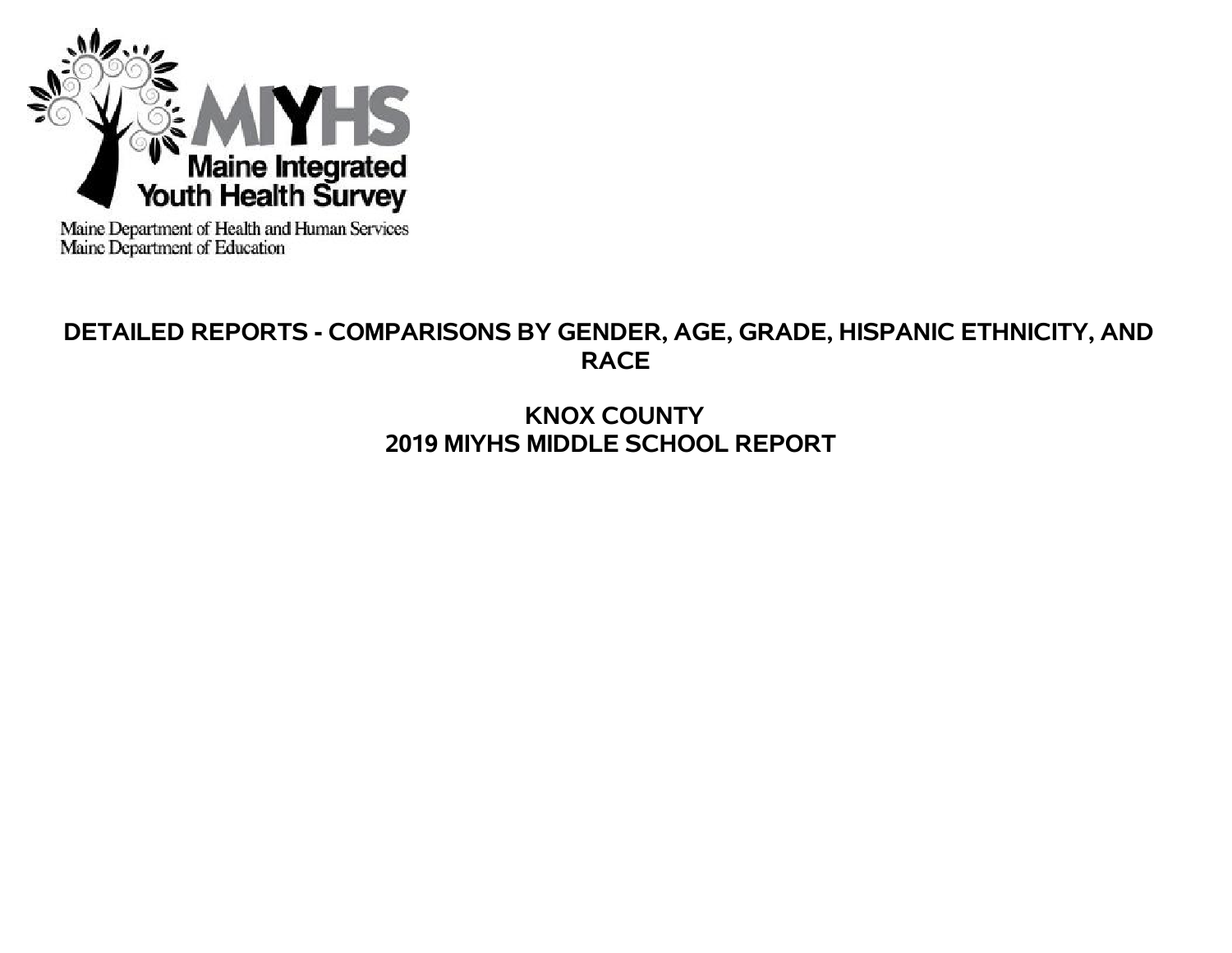|                                           | %     | CI                  | N              | n   |
|-------------------------------------------|-------|---------------------|----------------|-----|
|                                           |       |                     |                |     |
| Total                                     | 2.1%  |                     | 563            | 443 |
| ----Sex----                               |       |                     |                |     |
| Female                                    | 49.0% | $(45.6\% - 52.3\%)$ | 276            | 211 |
| Male                                      | 50.5% | $(46.7\% - 54.2\%)$ | 284            | 230 |
| Missing                                   | 0.6%  | $(0.0\% - 1.2\%)$   | 3              | 2   |
| ----Grade----                             |       |                     |                |     |
| Grade 7                                   | 49.9% | $(46.0\% - 53.8\%)$ | 281            | 218 |
| Grade 8                                   | 49.6% | $(45.9\% - 53.4\%)$ | 279            | 223 |
| Missing                                   | 0.5%  | $(0.3\% - 0.7\%)$   | 3              | 2   |
| ----Age----                               |       |                     |                |     |
| 12 or younger                             | 29.4% | $(25.7\% - 33.0\%)$ | 165            | 127 |
| 13                                        | 49.9% | $(47.1\% - 52.8\%)$ | 281            | 220 |
| 14 or older                               | 20.7% | $(19.5\% - 21.8\%)$ | 116            | 96  |
| Missing                                   |       | $(-)$               |                | 0   |
| ----Hispanic Ethnicity----                |       |                     |                |     |
| Hispanic                                  | 1.2%  | $(0.8\% - 1.7\%)$   | $\overline{7}$ | 24  |
| Non-Hispanic                              | 93.0% | $(88.7\% - 97.2\%)$ | 523            | 393 |
| Missing                                   | 5.8%  | $(1.3\% - 10.3\%)$  | 33             | 26  |
| ----Race----                              |       |                     |                |     |
| American Indian or Alaskan Native         | 0.9%  | $(0.6\% - 1.1\%)$   | 5              | 19  |
| Asian                                     | 0.3%  | $(0.0\% - 0.5\%)$   | 1              | 4   |
| <b>Black or African American</b>          | 0.0%  | $(0.0\% - 0.1\%)$   | 0              | 1   |
| Native Hawaiian or Other Pacific Islander | 0.1%  | $(0.1\% - 0.2\%)$   | 1              | 3   |
| White                                     | 95.2% | $(94.3\% - 96.2\%)$ | 536            | 380 |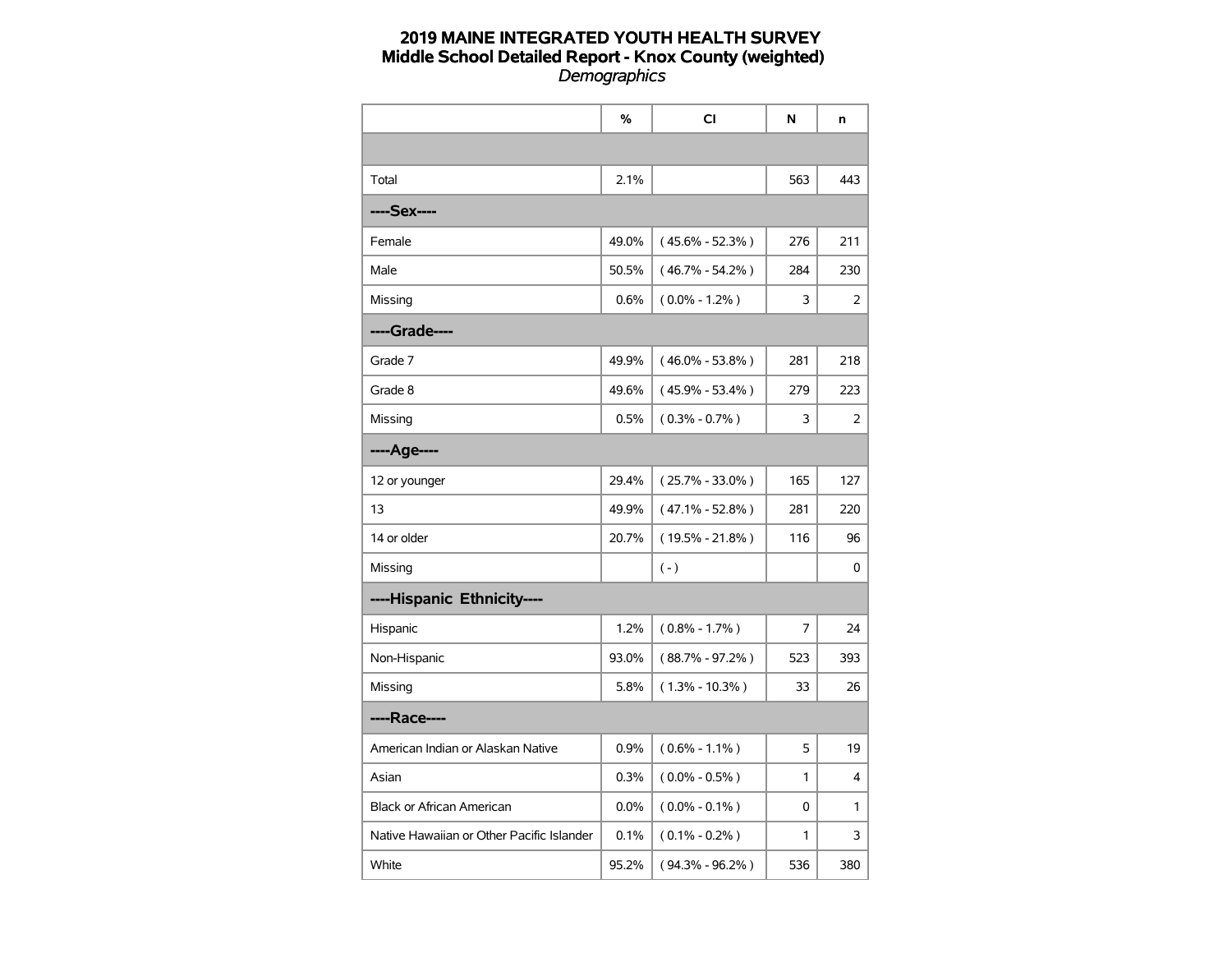|                       | %    |                       | N  | n |
|-----------------------|------|-----------------------|----|---|
| <b>Multiple Races</b> | 1.2% | $(0.7\% - 1.6\%)$     |    |   |
| Missing               |      | $2.3\%$ (1.1% - 3.5%) | 13 |   |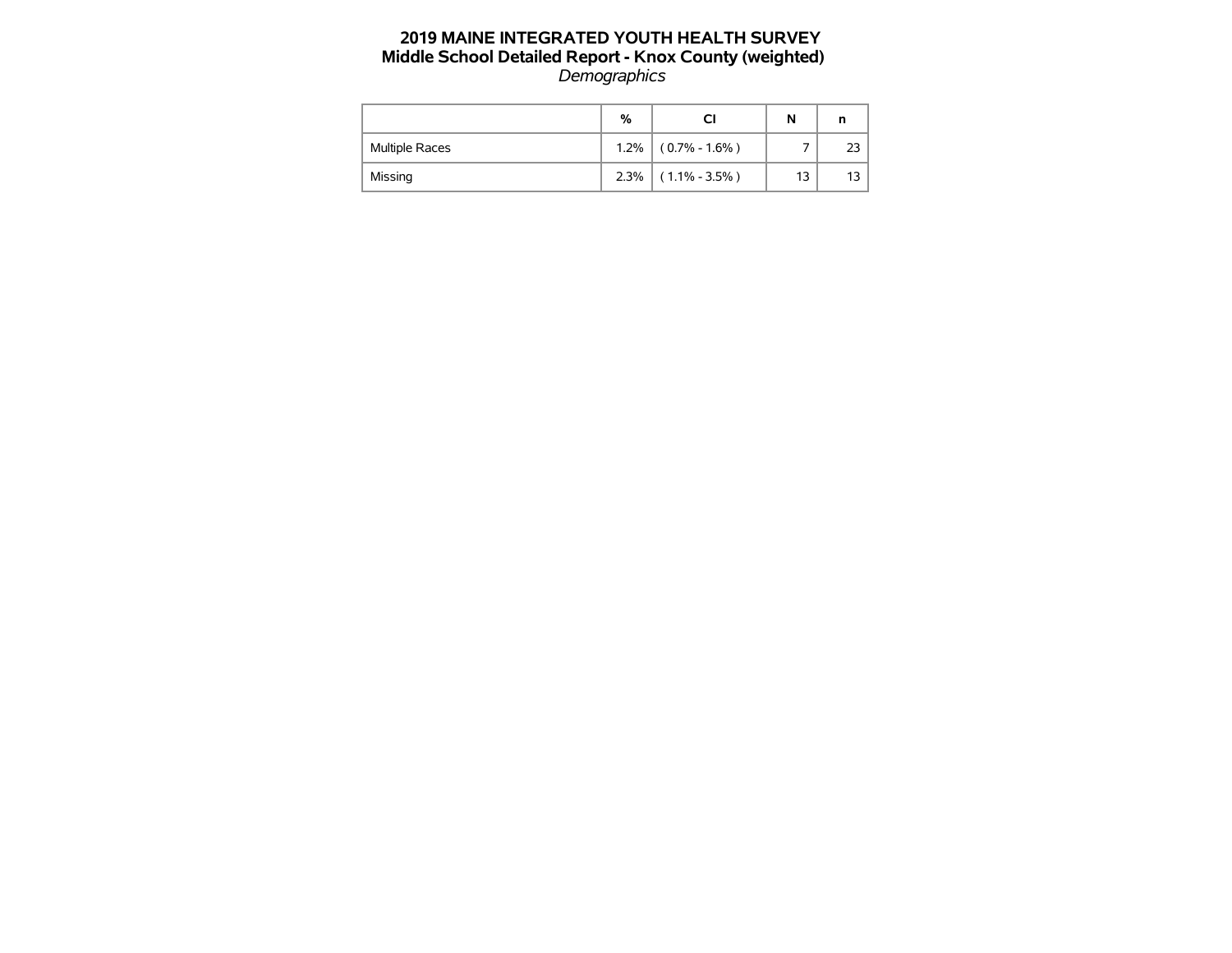*Percentage of students who were overweight (i.e., at or above the 85th percentile but below the 95th percentile for body mass index, by age and sex) -- SELF-REPORTED HEIGHT/WEIGHT (mnowt)*

|                                           |               | <b>Total</b>        |        | <b>Female</b> | <b>Male</b>              |        |               |                         |        |
|-------------------------------------------|---------------|---------------------|--------|---------------|--------------------------|--------|---------------|-------------------------|--------|
|                                           | $\frac{0}{0}$ | CI                  | N      | $\frac{9}{6}$ | <b>CI</b>                | N      | $\frac{0}{0}$ | <b>CI</b>               | N      |
|                                           |               |                     |        |               |                          |        |               |                         |        |
| Total                                     | 21.5%         | $(8.3\% - 34.7\%)$  | 102    |               | 19.4% (12.7%-26.1%)      |        | 47 23.7%      | $(2.6\% - 44.8\%)$      | 55     |
| ----Age----                               |               |                     |        |               |                          |        |               |                         |        |
| 12 or younger                             | 20.4%         | $(0.0\% - 41.8\%)$  | 26     | 18.9%         | $(6.9\% - 30.9\%)$       |        | 12 21.8%      | $(0.0\% - 62.2\%)$      | 14     |
| 13                                        | 19.8%         | $(10.5\% - 29.1\%)$ | 51     | 19.5%         | $(11.2\% - 27.7\%)$      |        | 26 20.2%      | $(9.6\% - 30.8\%)$      | 25     |
| 14 or older                               |               | 28.3% (10.9%-45.7%) | 25     |               | 20.0% (13.7%-26.4%)      |        |               | $9$ 37.3% (18.0%-56.6%) | 15     |
| ----Grade----                             |               |                     |        |               |                          |        |               |                         |        |
| Grade 7                                   | 16.4%         | $(0.0\% - 34.7\%)$  | 36     | 13.4%         | $(5.6\% - 21.2\%)$       |        | 14 19.1%      | $(0.0\% - 51.8\%)$      | 22     |
| Grade 8                                   |               | 26.5% (17.0%-35.9%) | 66     |               | $ 24.2\% $ (14.1%-34.2%) |        |               | 33 29.3% (21.8%-36.9%)  | 32     |
| ----Hispanic Ethnicity----                |               |                     |        |               |                          |        |               |                         |        |
| Hispanic                                  | $\ast$        | $\ast$              | $\ast$ | $\ast$        | $\ast$                   | $\ast$ | $\ast$        | $\ast$                  | $\ast$ |
| Non-Hispanic                              | 22.2%         | $(8.7\% - 35.7\%)$  | 101    | $ 20.0\% $    | $(13.2\% - 26.9\%)$      |        | 47 24.5%      | $(2.8\% - 46.3\%)$      | 54     |
| ----Race----                              |               |                     |        |               |                          |        |               |                         |        |
| American Indian or Alaskan Native         | $\ast$        | $\ast$              | $\ast$ | $\ast$        | $\ast$                   | $\ast$ | $\ast$        | $\ast$                  | $\ast$ |
| Asian                                     | $\ast$        | $\ast$              | $\ast$ | $\ast$        | $\ast$                   | $\ast$ | $\ast$        | $\ast$                  | $\ast$ |
| <b>Black or African American</b>          | $\ast$        | $\ast$              | $\ast$ | $\ast$        | $\ast$                   | $\ast$ | $\ast$        | $\ast$                  | $\ast$ |
| Native Hawaiian or Other Pacific Islander | $\ast$        | $\ast$              | $\ast$ | $\ast$        | $\ast$                   | $\ast$ | $\ast$        | $\ast$                  | $\ast$ |
| White                                     | 22.2%         | $(8.0\% - 36.4\%)$  | 100    | 19.8%         | $(11.9\% - 27.6\%)$      |        | 46 24.8%      | $(2.8\% - 46.7\%)$      | 54     |
| <b>Multiple Races</b>                     | $\ast$        | $\ast$              | $\ast$ | $\ast$        | $\ast$                   | $\ast$ | $\ast$        | $\ast$                  | $\ast$ |

*\*Estimate suppressed due to small cell sizes. ^Data by sex, hispanic ethnicity, and race are not shown due to small cell sizes in several categories.*

*CI = 95% Confidence Interval*

*N = Number of students who were overweight (i.e., at or above the 85th percentile but below the 95th percentile for body mass index, by age and sex) -- SELF-REPORTED HEIGHT/WEIGHT (weighted). Note: Due to missing data, the sum of demographic categories may not equal the overall total.*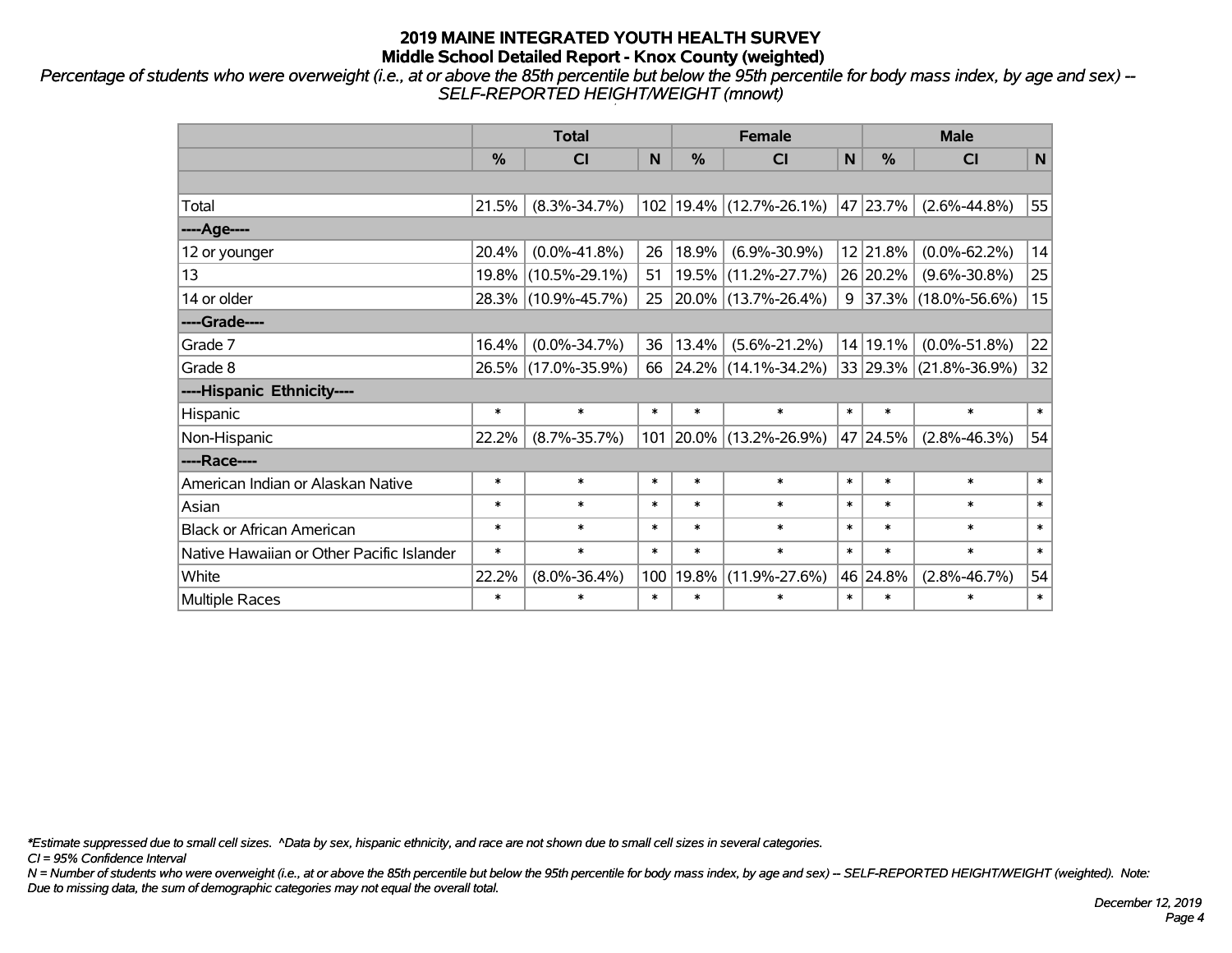*Percentage of students who were obese (i.e., at or above the 95th percentile for body mass index, by age and sex) -- SELF-REPORTED HEIGHT/WEIGHT (mnobese)*

|                                           |          | <b>Total</b>          |        | <b>Female</b> | <b>Male</b>         |        |          |                           |        |
|-------------------------------------------|----------|-----------------------|--------|---------------|---------------------|--------|----------|---------------------------|--------|
|                                           | %        | <b>CI</b>             | N      | $\frac{0}{0}$ | N<br><b>CI</b>      |        | %        | <b>CI</b>                 | N      |
|                                           |          |                       |        |               |                     |        |          |                           |        |
| Total                                     | 16.2%    | $(3.2\% - 29.3\%)$    |        | 77 14.2%      | $(6.0\% - 22.3\%)$  |        |          | 34 18.4% (0.2%-36.6%)     | 42     |
| ---- Age----                              |          |                       |        |               |                     |        |          |                           |        |
| 12 or younger                             | 14.2%    | $(4.4\% - 24.0\%)$    |        | 18 12.1%      | $(0.0\% - 26.7\%)$  | 8      | 16.1%    | $(5.9\% - 26.4\%)$        | 11     |
| 13                                        | 17.7%    | $(3.3\% - 32.1\%)$    |        | 46 17.7%      | $(10.5\% - 25.0\%)$ |        | 24 17.7% | $(0.0\% - 41.2\%)$        | 22     |
| 14 or older                               |          | 14.9% (0.0%-30.0%)    | 13     | $\ast$        | $\ast$              | $\ast$ | $\ast$   | $\ast$                    | $\ast$ |
| ----Grade----                             |          |                       |        |               |                     |        |          |                           |        |
| Grade 7                                   | 16.5%    | $(2.5\% - 30.5\%)$    |        | 36 13.1%      | $(0.0\% - 26.8\%)$  | 13     | 19.4%    | $(1.4\% - 37.5\%)$        | 23     |
| Grade 8                                   |          | $16.3\%$ (3.8%-28.9%) |        | 41 15.2%      | $(7.9\% - 22.4\%)$  |        |          | $21 17.8\% $ (0.0%-40.4%) | 20     |
| ----Hispanic Ethnicity----                |          |                       |        |               |                     |        |          |                           |        |
| Hispanic                                  | $\ast$   | $\ast$                | $\ast$ | $\ast$        | $\ast$              | $\ast$ | $\ast$   | $\ast$                    | $\ast$ |
| Non-Hispanic                              | $15.7\%$ | $(1.3\% - 30.0\%)$    |        | 71 14.6%      | $(6.3\% - 22.9\%)$  | 34     | 16.8%    | $(0.0\% - 37.6\%)$        | 37     |
| ----Race----                              |          |                       |        |               |                     |        |          |                           |        |
| American Indian or Alaskan Native         | $\ast$   | $\ast$                | $\ast$ | $\ast$        | $\ast$              | $\ast$ | $\ast$   | $\ast$                    | $\ast$ |
| Asian                                     | $\ast$   | $\ast$                | $\ast$ | $\ast$        | $\ast$              | $\ast$ | $\ast$   | $\ast$                    | $\ast$ |
| <b>Black or African American</b>          | $\ast$   | $\ast$                | $\ast$ | $\ast$        | $\ast$              | $\ast$ | $\ast$   | $\ast$                    | $\ast$ |
| Native Hawaiian or Other Pacific Islander | $\ast$   | $\ast$                | $\ast$ | $\ast$        | $\ast$              | $\ast$ | $\ast$   | $\ast$                    | $\ast$ |
| White                                     | 16.3%    | $(3.2\% - 29.4\%)$    | 73     | 14.5%         | $(6.3\% - 22.8\%)$  | 34     | 18.2%    | $(0.0\% - 36.7\%)$        | 40     |
| <b>Multiple Races</b>                     | $\ast$   | $\ast$                | $\ast$ | $\ast$        | $\ast$              | $\ast$ | $\ast$   | $\ast$                    | $\ast$ |

*\*Estimate suppressed due to small cell sizes. ^Data by sex, hispanic ethnicity, and race are not shown due to small cell sizes in several categories.*

*CI = 95% Confidence Interval*

*N = Number of students who were obese (i.e., at or above the 95th percentile for body mass index, by age and sex) -- SELF-REPORTED HEIGHT/WEIGHT (weighted). Note: Due to missing data, the sum of demographic categories may not equal the overall total.*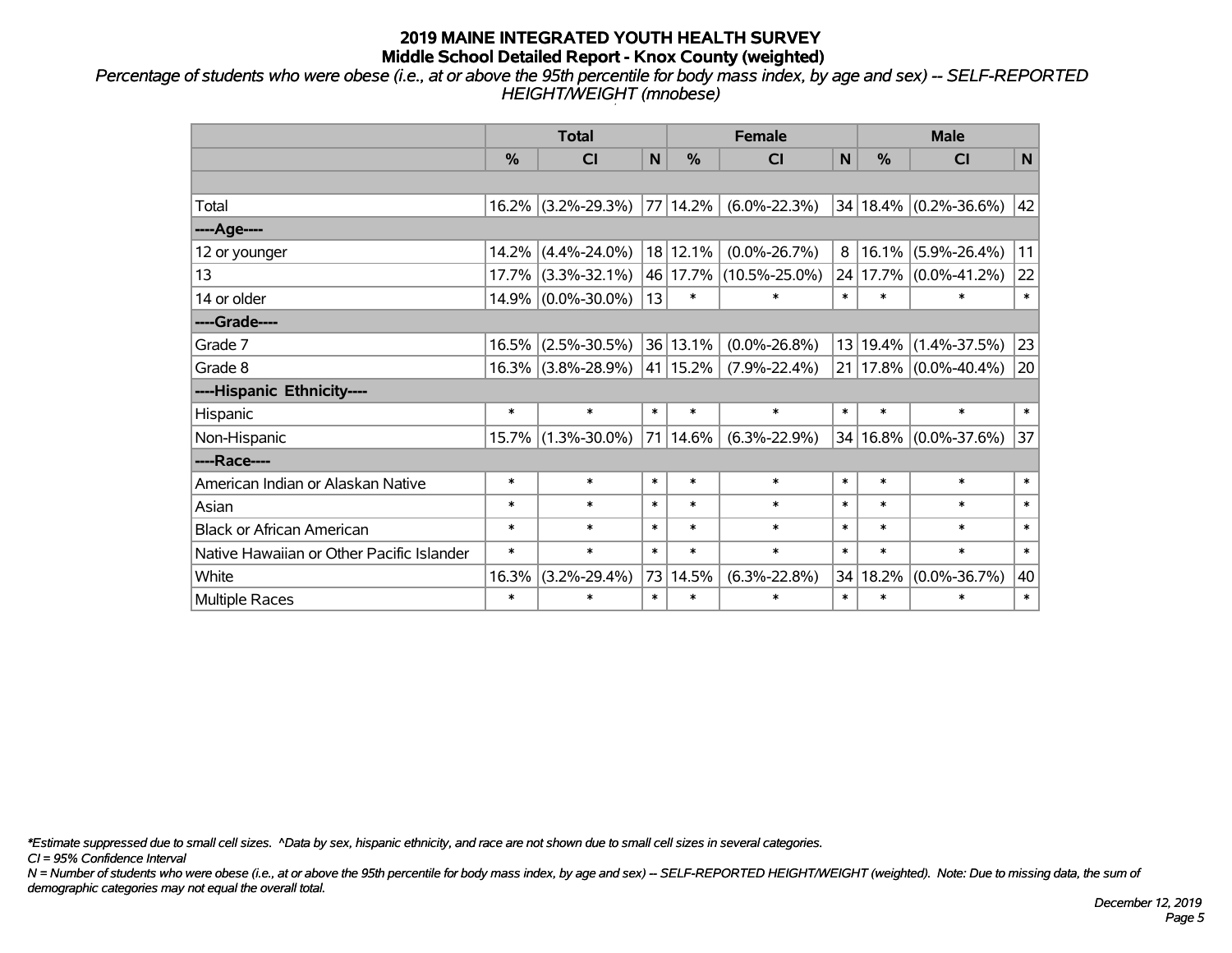*Percentage of students who were either overweight or obese (i.e. at or above the 85th percentile for body mass index, by age and sex) -- SELF-REPORTED HEIGHT/WEIGHT (mnowtob)*

|                                           |        | <b>Total</b>        |        | <b>Female</b> | <b>Male</b>              |             |               |                        |              |
|-------------------------------------------|--------|---------------------|--------|---------------|--------------------------|-------------|---------------|------------------------|--------------|
|                                           | %      | CI                  | N      | $\frac{0}{0}$ | CI                       | $\mathbf N$ | $\frac{0}{0}$ | <b>CI</b>              | $\mathsf{N}$ |
|                                           |        |                     |        |               |                          |             |               |                        |              |
| Total                                     |        | 37.8% (12.0%-63.6%) |        |               | 179 33.6% (19.0%-48.2%)  |             | 82 42.1%      | $(3.9\% - 80.3\%)$     | 97           |
| ---- Age----                              |        |                     |        |               |                          |             |               |                        |              |
| 12 or younger                             | 34.6%  | $(4.4\% - 64.7\%)$  | 45     | 31.0%         | $(9.4\% - 52.6\%)$       |             | 20 38.0%      | $(0.0\% - 80.0\%)$     | 25           |
| 13                                        |        | 37.5% (13.9%-61.1%) | 97     |               | 37.2% (22.4%-51.9%)      |             | 50 37.8%      | $(3.9\% - 71.8\%)$     | 47           |
| 14 or older                               |        | 43.2% (15.9%-70.6%) | 37     |               | $ 26.5\% $ (17.6%-35.4%) |             |               | 12 61.4% (26.7%-96.2%) | 25           |
| ----Grade----                             |        |                     |        |               |                          |             |               |                        |              |
| Grade 7                                   | 32.9%  | $(1.9\% - 63.9\%)$  | 72     | 26.5%         | $(8.3\% - 44.7\%)$       | 27          | 38.5%         | $(0.0\% - 83.0\%)$     | 45           |
| Grade 8                                   |        | 42.8% (20.9%-64.7%) |        |               | 107 39.3% (24.4%-54.2%)  |             |               | 54 47.2% (17.1%-77.3%) | 52           |
| ----Hispanic Ethnicity----                |        |                     |        |               |                          |             |               |                        |              |
| Hispanic                                  | $\ast$ | $\ast$              | $\ast$ | $\ast$        | $\ast$                   | $\ast$      | $\ast$        | $\ast$                 | $\ast$       |
| Non-Hispanic                              |        | 37.8% (10.4%-65.3%) |        |               | 173 34.7% (19.8%-49.5%)  |             | 82 41.3%      | $(0.0\% - 82.9\%)$     | 91           |
| ----Race----                              |        |                     |        |               |                          |             |               |                        |              |
| American Indian or Alaskan Native         | $\ast$ | $\ast$              | $\ast$ | $\ast$        | $\ast$                   | $\ast$      | $\ast$        | $\ast$                 | $\ast$       |
| Asian                                     | $\ast$ | $\ast$              | $\ast$ | $\ast$        | $\ast$                   | $\ast$      | $\ast$        | $\ast$                 | $\ast$       |
| <b>Black or African American</b>          | $\ast$ | $\ast$              | $\ast$ | $\ast$        | $\ast$                   | $\ast$      | $\ast$        | $\ast$                 | $\ast$       |
| Native Hawaiian or Other Pacific Islander | $\ast$ | $\ast$              | $\ast$ | $\ast$        | $\ast$                   | $\ast$      | $\ast$        | $\ast$                 | $\ast$       |
| White                                     | 38.5%  | $(11.4\% - 65.5\%)$ | 173    | 34.3%         | $(18.4\% - 50.2\%)$      |             | 80 42.9%      | $(3.1\% - 82.8\%)$     | 93           |
| Multiple Races                            | $\ast$ | $\ast$              | $\ast$ | $\ast$        | $\ast$                   | $\ast$      | $\ast$        | $\ast$                 | $\ast$       |

*\*Estimate suppressed due to small cell sizes. ^Data by sex, hispanic ethnicity, and race are not shown due to small cell sizes in several categories.*

*CI = 95% Confidence Interval*

*N = Number of students who were either overweight or obese (i.e. at or above the 85th percentile for body mass index, by age and sex) -- SELF-REPORTED HEIGHT/WEIGHT (weighted). Note: Due to missing data, the sum of demographic categories may not equal the overall total.*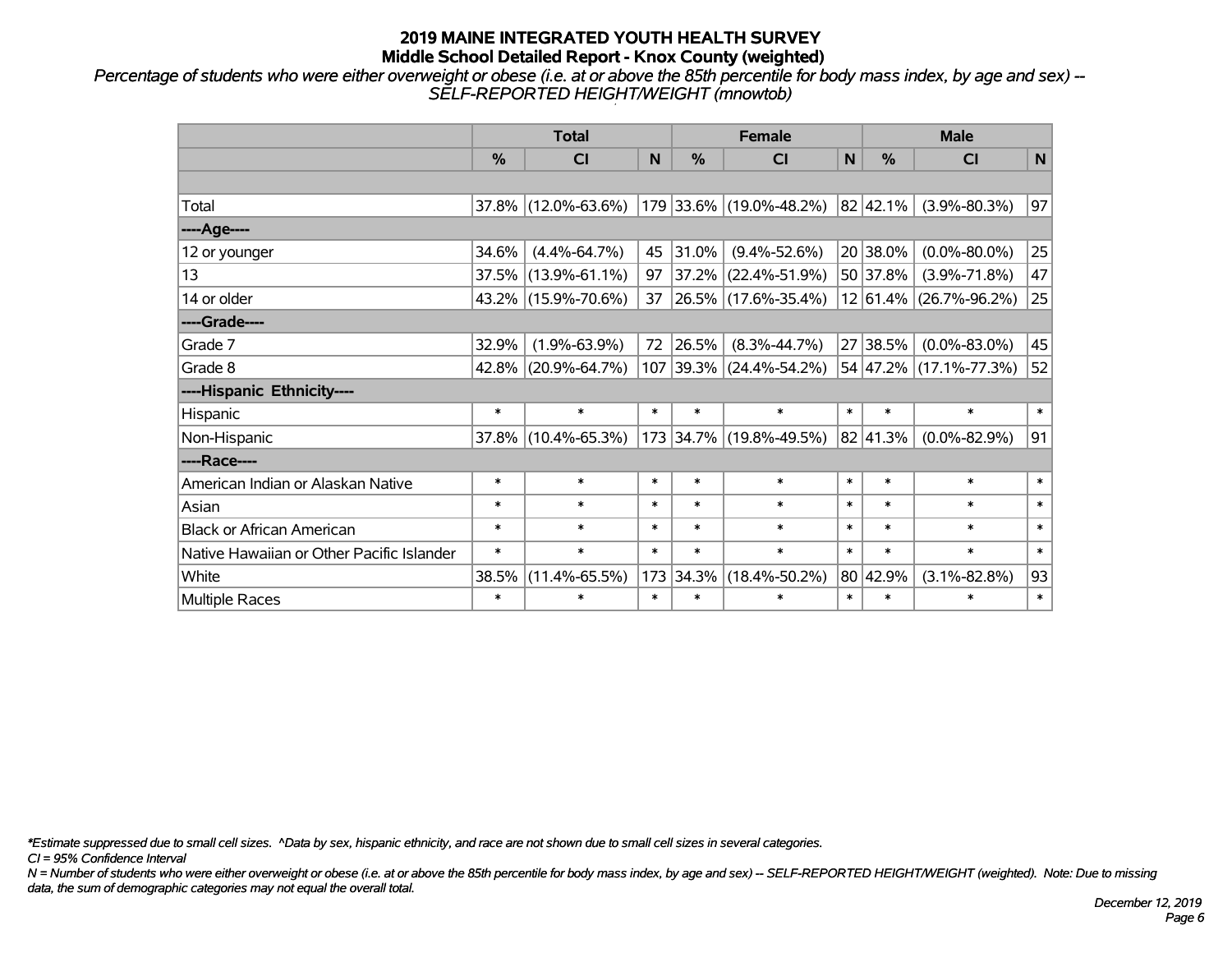*Percentage of students who were at a healthy weight (i.e., at or above the 5th percentile but below the 85th percentile for body mass index, by age and sex) -- SELF-REPORTED HEIGHT/WEIGHT (mnhlthwt)*

|                                           |               | <b>Total</b>           |        |               | <b>Female</b>           |        | <b>Male</b>   |                      |        |
|-------------------------------------------|---------------|------------------------|--------|---------------|-------------------------|--------|---------------|----------------------|--------|
|                                           | $\frac{0}{0}$ | <b>CI</b>              | N      | $\frac{0}{0}$ | <b>CI</b>               | N      | $\frac{0}{0}$ | <b>CI</b>            | N      |
|                                           |               |                        |        |               |                         |        |               |                      |        |
| Total                                     |               | 57.7% (35.0%-80.3%)    |        |               | 273 59.8% (48.9%-70.7%) |        | 145 55.4%     | $(17.9\% - 93.0\%)$  | 128    |
| ----Age----                               |               |                        |        |               |                         |        |               |                      |        |
| 12 or younger                             | 63.5%         | $(31.9\% - 95.1\%)$    |        | 82 65.1%      | $(38.2\% - 92.0\%)$     | 41     | $62.0\%$      | $(20.0\% - 100.0\%)$ | 41     |
| 13                                        | 58.9%         | $(38.1\% - 79.6\%)$    |        | 152 57.5%     | $(49.8\% - 65.3\%)$     | 78     | 60.3%         | $(23.5\% - 97.1\%)$  | 74     |
| 14 or older                               |               | 45.4% (30.7%-60.2%)    |        |               | 39 59.2% (51.8%-66.5%)  | 27     | $30.5\%$      | $(11.9\% - 49.1\%)$  | 13     |
| ----Grade----                             |               |                        |        |               |                         |        |               |                      |        |
| Grade 7                                   | $64.9\%$      | $(31.9\% - 98.0\%)$    |        | 143 71.1%     | $(50.4\% - 91.8\%)$     | 73     | 59.5%         | $(11.9\% - 100.0\%)$ | 70     |
| Grade 8                                   |               | $50.4\%$ (36.2%-64.6%) |        |               | 126 50.9% (43.6%-58.1%) | 70     | $ 49.8\% $    | $(24.7\% - 75.0\%)$  | 55     |
| ----Hispanic Ethnicity----                |               |                        |        |               |                         |        |               |                      |        |
| Hispanic                                  | $\ast$        | $\ast$                 | $\ast$ | $\ast$        | $\ast$                  | $\ast$ | $\ast$        | $\ast$               | $\ast$ |
| Non-Hispanic                              | 57.5%         | $(33.5\% - 81.5\%)$    |        | 262 58.7%     | $(47.7\% - 69.6\%)$     |        | 138 56.2%     | $(15.2\% - 97.2\%)$  | 124    |
| ----Race----                              |               |                        |        |               |                         |        |               |                      |        |
| American Indian or Alaskan Native         | $\ast$        | $\ast$                 | $\ast$ | $\ast$        | $\ast$                  | $\ast$ | $\ast$        | $\ast$               | $\ast$ |
| Asian                                     | $\ast$        | $\ast$                 | $\ast$ | $\ast$        | $\ast$                  | $\ast$ | $\ast$        | $\ast$               | $\ast$ |
| <b>Black or African American</b>          | $\ast$        | $\ast$                 | $\ast$ | $\ast$        | $\ast$                  | $\ast$ | $\ast$        | $\ast$               | $\ast$ |
| Native Hawaiian or Other Pacific Islander | $\ast$        | $\ast$                 | $\ast$ | $\ast$        | $\ast$                  | $\ast$ | $\ast$        | $\ast$               | $\ast$ |
| White                                     | 56.8%         | $(33.2\% - 80.5\%)$    | 256    | 59.1%         | $(47.4\% - 70.8\%)$     | 137    | 54.5%         | $(15.3\% - 93.6\%)$  | 118    |
| <b>Multiple Races</b>                     | $\ast$        | $\ast$                 | $\ast$ | $\ast$        | $\ast$                  | $\ast$ | $\ast$        | $\ast$               | $\ast$ |

*\*Estimate suppressed due to small cell sizes. ^Data by sex, hispanic ethnicity, and race are not shown due to small cell sizes in several categories.*

*CI = 95% Confidence Interval*

*N = Number of students who were at a healthy weight (i.e., at or above the 5th percentile but below the 85th percentile for body mass index, by age and sex) -- SELF-REPORTED HEIGHT/WEIGHT (weighted). Note: Due to missing data, the sum of demographic categories may not equal the overall total.*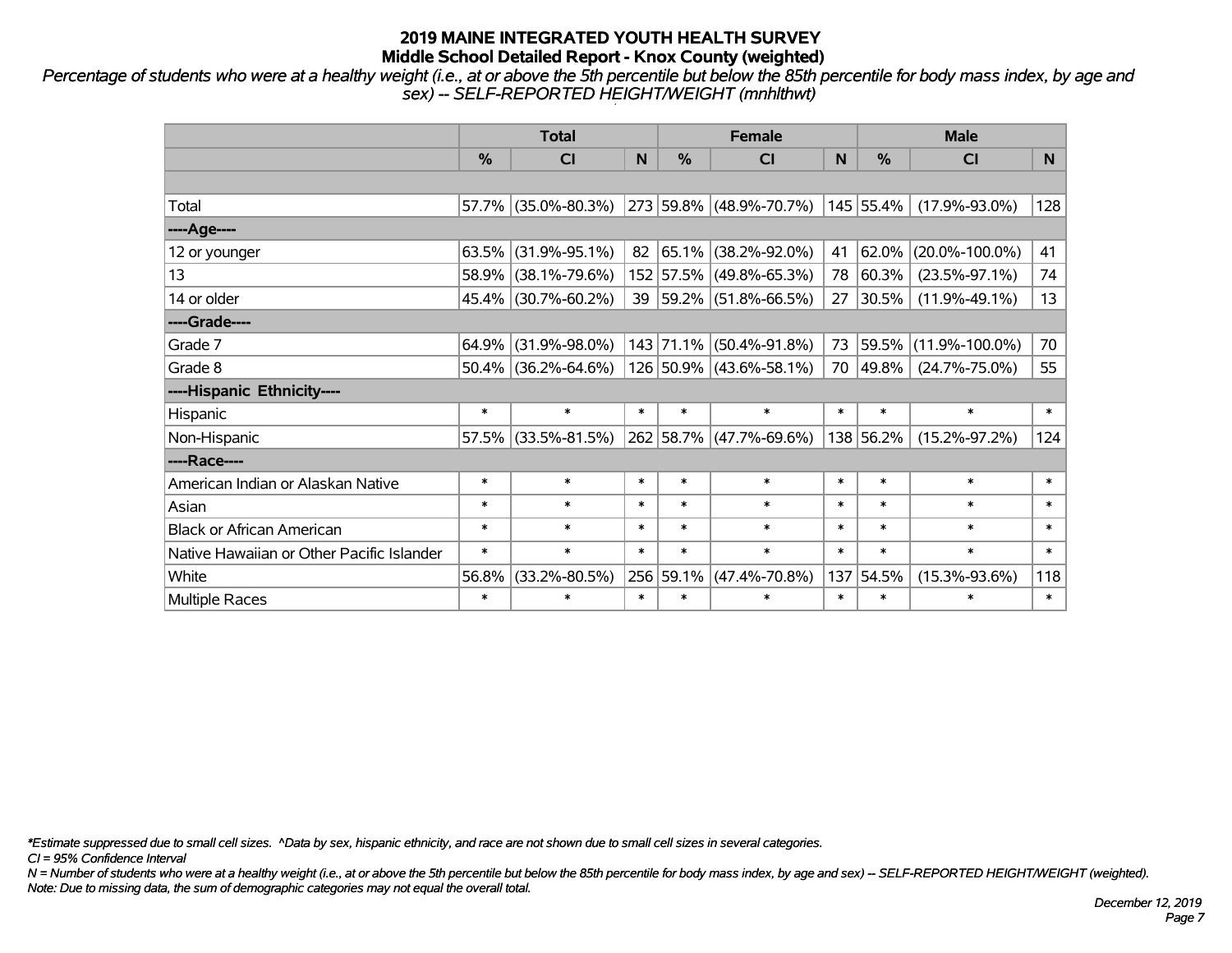*What language is spoken most often at home? (Select only one response.) (mn8b) Percentage of students who answered something other than 'English'*

|                                           |               | <b>Total</b> |        |        | <b>Female</b> |        | <b>Male</b> |        |        |
|-------------------------------------------|---------------|--------------|--------|--------|---------------|--------|-------------|--------|--------|
|                                           | $\frac{9}{6}$ | CI           | N      |        | $\%$ CI       | N      | %           | CI     | N      |
|                                           |               |              |        |        |               |        |             |        |        |
| Total                                     | $\ast$        | *            | $\ast$ | $\ast$ | $\ast$        | $\ast$ | $\ast$      | $\ast$ | $\ast$ |
| ---- Age----                              |               |              |        |        |               |        |             |        |        |
| 12 or younger                             | $\ast$        | $\ast$       | $\ast$ | $\ast$ | $\ast$        | $\ast$ | $\ast$      | $\ast$ | $\ast$ |
| 13                                        | $\ast$        | *            | $\ast$ | $\ast$ | $\ast$        | $\ast$ | $\ast$      | $\ast$ | $\ast$ |
| 14 or older                               | $\ast$        | $\ast$       | $\ast$ | $\ast$ | $\ast$        | $\ast$ | $\ast$      | $\ast$ | $\ast$ |
| ----Grade----                             |               |              |        |        |               |        |             |        |        |
| Grade 7                                   | $\ast$        | $\ast$       | $\ast$ | $\ast$ | $\ast$        | $\ast$ | $\ast$      | $\ast$ | $\ast$ |
| Grade 8                                   | $\ast$        | *            | $\ast$ | $\ast$ | $\ast$        | $\ast$ | $\ast$      | $\ast$ | $\ast$ |
| ----Hispanic Ethnicity----                |               |              |        |        |               |        |             |        |        |
| Hispanic                                  | $\ast$        | *            | $\ast$ | $\ast$ | $\ast$        | $\ast$ | *           | *      | $\ast$ |
| Non-Hispanic                              | $\ast$        | $\ast$       | $\ast$ | $\ast$ | $\ast$        | $\ast$ | $\ast$      | $\ast$ | $\ast$ |
| ----Race----                              |               |              |        |        |               |        |             |        |        |
| American Indian or Alaskan Native         | $\ast$        | $\ast$       | $\ast$ | $\ast$ | $\ast$        | $\ast$ | $\ast$      | $\ast$ | $\ast$ |
| Asian                                     | $\ast$        | *            | $\ast$ | $\ast$ | $\ast$        | $\ast$ | $\ast$      | $\ast$ | $\ast$ |
| <b>Black or African American</b>          | $\ast$        | *            | $\ast$ | $\ast$ | $\ast$        | $\ast$ | $\ast$      | $\ast$ | $\ast$ |
| Native Hawaiian or Other Pacific Islander | $\ast$        | *            | $\ast$ | $\ast$ | $\ast$        | $\ast$ | $\ast$      | $\ast$ | $\ast$ |
| White                                     | $\ast$        | *            | $\ast$ | $\ast$ | $\ast$        | $\ast$ | $\ast$      | $\ast$ | $\ast$ |
| <b>Multiple Races</b>                     | $\ast$        | $\ast$       | $\ast$ | $\ast$ | $\ast$        | $\ast$ | $\ast$      | $\ast$ | $\ast$ |

*\*Estimate suppressed due to small cell sizes. ^Data by sex, hispanic ethnicity, and race are not shown due to small cell sizes in several categories.*

*CI = 95% Confidence Interval*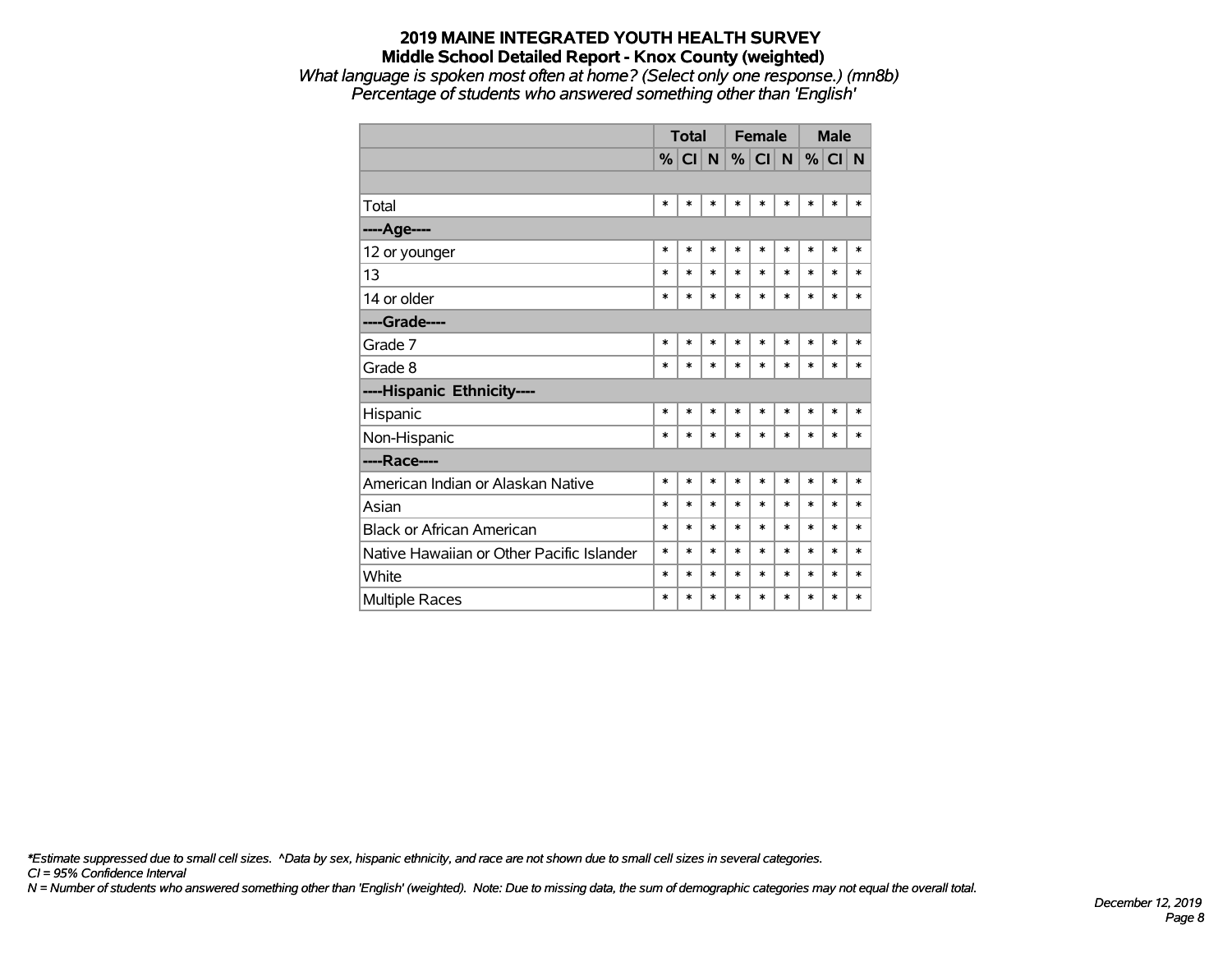*During the past 30 days, where did you usually sleep? (mn187a\_2)*

*Percentage of students who reported housing instability (anything other than 'In my parent's or guardian's home' or school housing)*

|                                           |        | <b>Total</b>      |        | <b>Female</b> |           |             | <b>Male</b> |        |        |
|-------------------------------------------|--------|-------------------|--------|---------------|-----------|-------------|-------------|--------|--------|
|                                           | %      | CI                | N      | %             | <b>CI</b> | $\mathbf N$ | %           | CI N   |        |
|                                           |        |                   |        |               |           |             |             |        |        |
| Total                                     | 1.9%   | $(0.0\% - 4.5\%)$ | 10     | $\ast$        | $\ast$    | $\ast$      | *           | $\ast$ | $\ast$ |
| ---- Age----                              |        |                   |        |               |           |             |             |        |        |
| 12 or younger                             | $\ast$ | $\ast$            | $\ast$ | $\ast$        | $\ast$    | $\ast$      | $\ast$      | $\ast$ | $\ast$ |
| 13                                        | $\ast$ | $\ast$            | $\ast$ | $\ast$        | $\ast$    | $\ast$      | *           | $\ast$ | $\ast$ |
| 14 or older                               | $\ast$ | $\ast$            | $\ast$ | $\ast$        | $\ast$    | $\ast$      | $\ast$      | $\ast$ | $\ast$ |
| ----Grade----                             |        |                   |        |               |           |             |             |        |        |
| Grade 7                                   | 2.4%   | $(0.0\% - 5.5\%)$ | 7      | $\ast$        | $\ast$    | $\ast$      | $\ast$      | $\ast$ | $\ast$ |
| Grade 8                                   | $\ast$ | $\ast$            | $\ast$ | $\ast$        | $\ast$    | $\ast$      | *           | $\ast$ | $\ast$ |
| ----Hispanic Ethnicity----                |        |                   |        |               |           |             |             |        |        |
| Hispanic                                  | $\ast$ | $\ast$            | $\ast$ | $\ast$        | $\ast$    | $\ast$      | $\ast$      | $\ast$ | $\ast$ |
| Non-Hispanic                              | 1.9%   | $(0.0\% - 4.8\%)$ | 10     | $\ast$        | $\ast$    | $\ast$      | *           | $\ast$ | $\ast$ |
| ----Race----                              |        |                   |        |               |           |             |             |        |        |
| American Indian or Alaskan Native         | $\ast$ | $\ast$            | $\ast$ | $\ast$        | $\ast$    | $\ast$      | *           | $\ast$ | $\ast$ |
| Asian                                     | $\ast$ | $\ast$            | $\ast$ | $\ast$        | $\ast$    | $\ast$      | $\ast$      | $\ast$ | $\ast$ |
| <b>Black or African American</b>          | $\ast$ | $\ast$            | $\ast$ | $\ast$        | $\ast$    | $\ast$      | *           | $\ast$ | $\ast$ |
| Native Hawaiian or Other Pacific Islander | $\ast$ | $\ast$            | $\ast$ | $\ast$        | $\ast$    | *           | *           | $\ast$ | $\ast$ |
| White                                     | 1.8%   | $(0.0\% - 4.6\%)$ | 10     | $\ast$        | $\ast$    | $\ast$      | *           | $\ast$ | $\ast$ |
| Multiple Races                            | $\ast$ | $\ast$            | $\ast$ | $\ast$        | $\ast$    | $\ast$      | $\ast$      | $\ast$ | $\ast$ |

*\*Estimate suppressed due to small cell sizes. ^Data by sex, hispanic ethnicity, and race are not shown due to small cell sizes in several categories.*

*CI = 95% Confidence Interval*

*N = Number of students who reported housing instability (anything other than 'In my parent's or guardian's home' or school housing) (weighted). Note: Due to missing data, the sum of demographic categories may not equal the overall total.*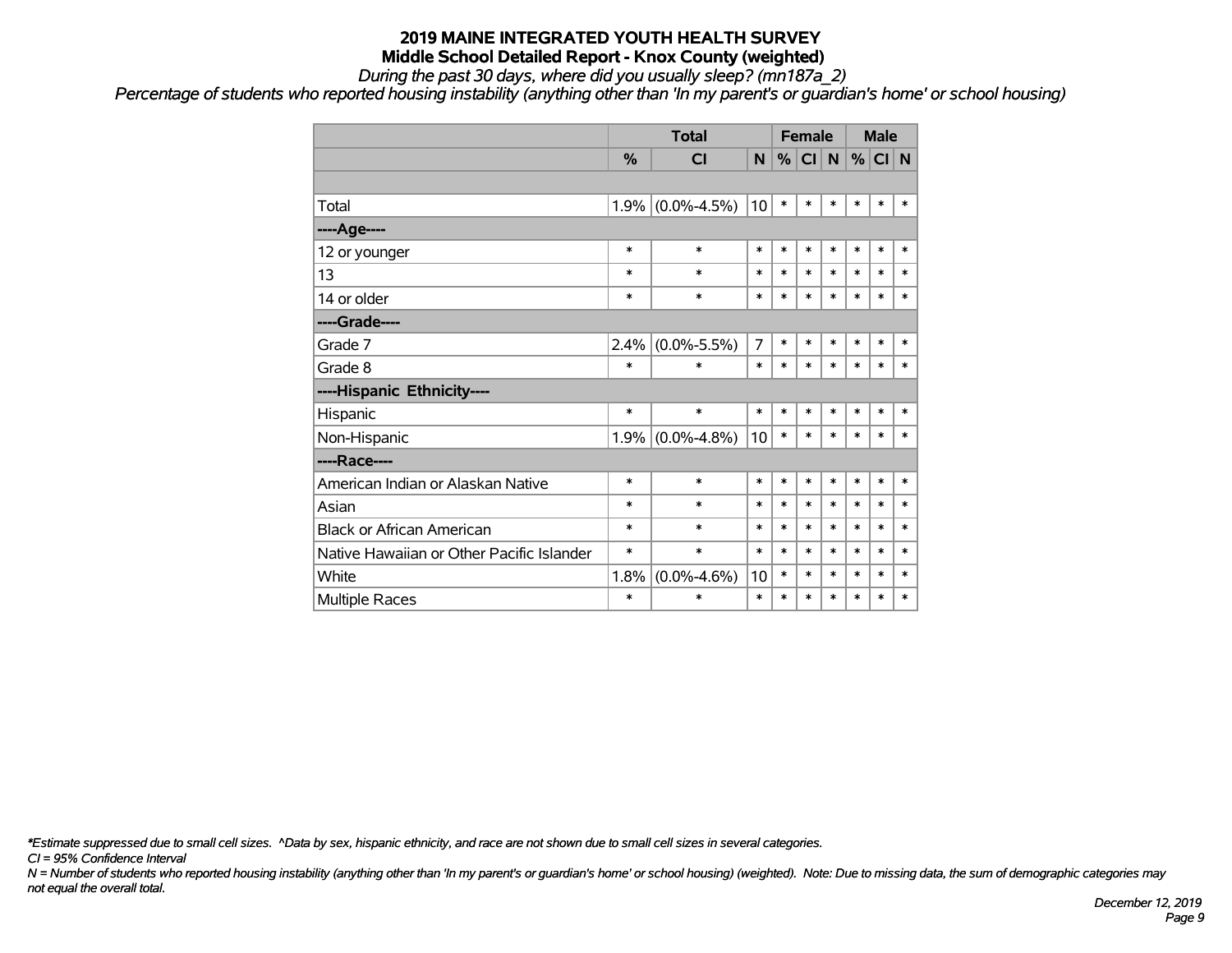*How often do you wear a seat belt when riding in a car? (mn10) Percentage of students who answered 'Never' or 'Rarely'*

|                                           |               | <b>Total</b>        |        | <b>Female</b> |        |        | <b>Male</b> |        |        |
|-------------------------------------------|---------------|---------------------|--------|---------------|--------|--------|-------------|--------|--------|
|                                           | $\frac{0}{2}$ | <b>CI</b>           | N      | %             | CI N   |        | %           | CI N   |        |
|                                           |               |                     |        |               |        |        |             |        |        |
| Total                                     |               | $1.5\%$ (0.0%-3.4%) | 8      | $\ast$        | $\ast$ | $\ast$ | $\ast$      | $\ast$ | $\ast$ |
| ----Age----                               |               |                     |        |               |        |        |             |        |        |
| 12 or younger                             | $\ast$        | $\ast$              | $\ast$ | $\ast$        | $\ast$ | $\ast$ | $\ast$      | $\ast$ | $\ast$ |
| 13                                        | $\ast$        | $\ast$              | $\ast$ | $\ast$        | $\ast$ | $\ast$ | $\ast$      | $\ast$ | $\ast$ |
| 14 or older                               | $\ast$        | $\ast$              | $\ast$ | $\ast$        | $\ast$ | $\ast$ | $\ast$      | $\ast$ | $\ast$ |
| ----Grade----                             |               |                     |        |               |        |        |             |        |        |
| Grade 7                                   | $\ast$        | $\ast$              | $\ast$ | $\ast$        | $\ast$ | $\ast$ | $\ast$      | $\ast$ | $\ast$ |
| Grade 8                                   | $\ast$        | $\ast$              | $\ast$ | $\ast$        | $\ast$ | $\ast$ | $\ast$      | $\ast$ | $\ast$ |
| ----Hispanic Ethnicity----                |               |                     |        |               |        |        |             |        |        |
| Hispanic                                  | $\ast$        | $\ast$              | $\ast$ | $\ast$        | $\ast$ | $\ast$ | *           | $\ast$ | ∗      |
| Non-Hispanic                              |               | $1.5\%$ (0.0%-3.6%) | 8      | $\ast$        | $\ast$ | $\ast$ | $\ast$      | $\ast$ | $\ast$ |
| ----Race----                              |               |                     |        |               |        |        |             |        |        |
| American Indian or Alaskan Native         | $\ast$        | $\ast$              | $\ast$ | $\ast$        | $\ast$ | $\ast$ | $\ast$      | $\ast$ | $\ast$ |
| Asian                                     | $\ast$        | $\ast$              | $\ast$ | $\ast$        | $\ast$ | $\ast$ | $\ast$      | $\ast$ | $\ast$ |
| <b>Black or African American</b>          | $\ast$        | $\ast$              | $\ast$ | $\ast$        | $\ast$ | $\ast$ | $\ast$      | $\ast$ | $\ast$ |
| Native Hawaiian or Other Pacific Islander | $\ast$        | $\ast$              | $\ast$ | $\ast$        | $\ast$ | $\ast$ | $\ast$      | $\ast$ | $\ast$ |
| White                                     | 1.5%          | $(0.0\% - 3.3\%)$   | 8      | $\ast$        | $\ast$ | $\ast$ | $\ast$      | $\ast$ | $\ast$ |
| Multiple Races                            | $\ast$        | $\ast$              | $\ast$ | $\ast$        | $\ast$ | *      | $\ast$      | *      | *      |

*\*Estimate suppressed due to small cell sizes. ^Data by sex, hispanic ethnicity, and race are not shown due to small cell sizes in several categories.*

*CI = 95% Confidence Interval*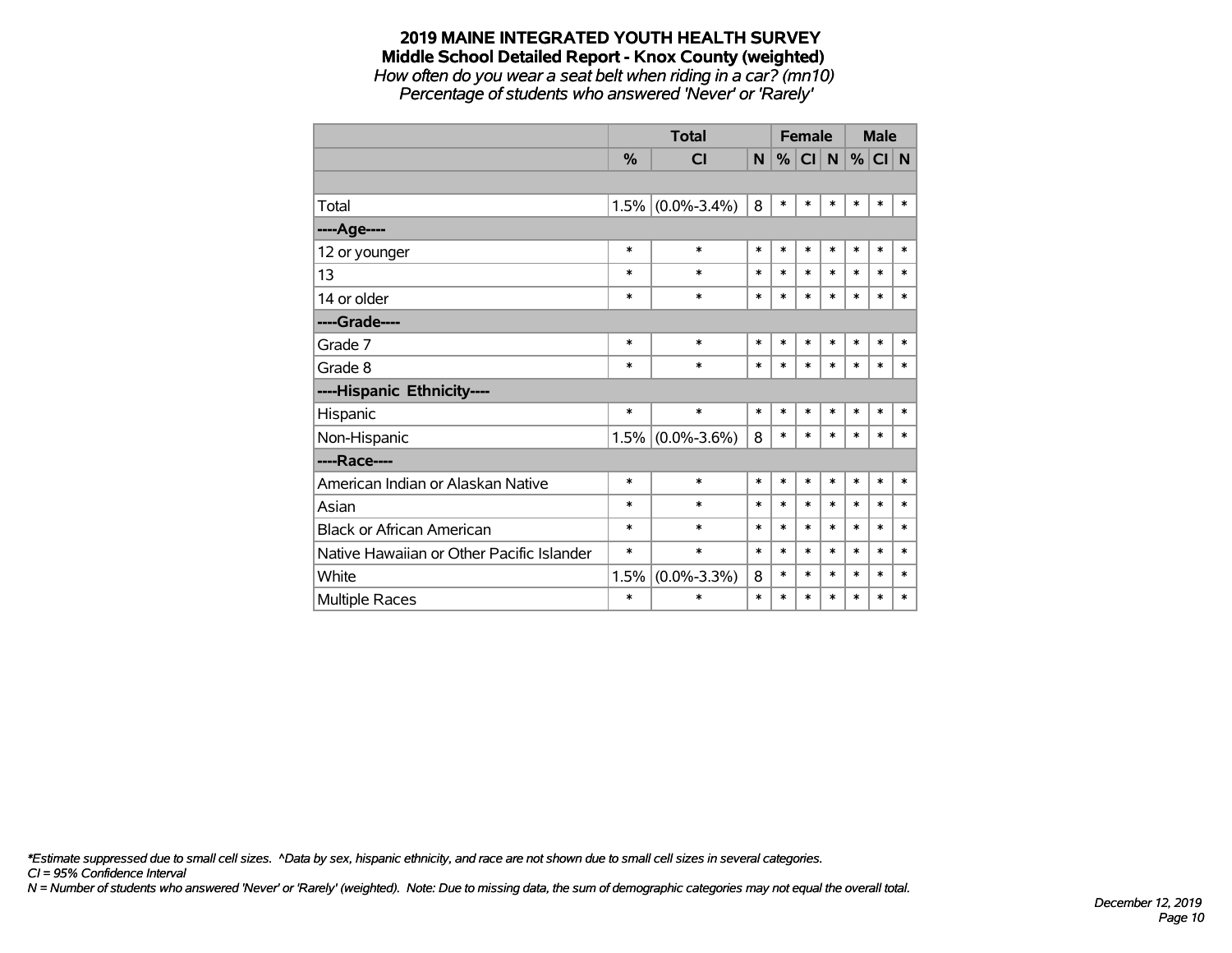#### **2019 MAINE INTEGRATED YOUTH HEALTH SURVEY Middle School Detailed Report - Knox County (weighted)** *How often do you wear a seat belt when riding in a car? (mn10\_2) Percentage of students who answered 'Always'*

|                                           |               | <b>Total</b>           |          | <b>Female</b> | <b>Male</b>          |        |           |                          |        |
|-------------------------------------------|---------------|------------------------|----------|---------------|----------------------|--------|-----------|--------------------------|--------|
|                                           | $\frac{9}{6}$ | CI                     | <b>N</b> | $\%$          | CI                   | N      | %         | <b>CI</b>                | N      |
|                                           |               |                        |          |               |                      |        |           |                          |        |
| Total                                     |               | 76.2% (68.1%-84.2%)    |          | 426 71.2%     | $(58.0\% - 84.4\%)$  |        |           | 197 81.1% (75.7%-86.5%)  | 229    |
| ----Age----                               |               |                        |          |               |                      |        |           |                          |        |
| 12 or younger                             | 85.5%         | $(74.6\% - 96.3\%)$    |          | 144 88.6%     | $(73.8\% - 100.0\%)$ | 82     | 81.6%     | $(68.6\% - 94.7\%)$      | 62     |
| 13                                        |               | 77.3% (70.8%-83.8%)    |          | 198 66.3%     | $(54.7\% - 77.9\%)$  | 85     |           | 88.4% (81.1%-95.6%)      | 113    |
| 14 or older                               |               | $62.5\%$ (47.5%-77.5%) |          | 84 53.6%      | $(27.3\% - 80.0\%)$  | 30     |           | $ 68.7\% $ (56.8%-80.6%) | 54     |
| ----Grade----                             |               |                        |          |               |                      |        |           |                          |        |
| Grade 7                                   | 86.3%         | $(79.0\% - 93.6\%)$    |          | 243 81.8%     | $(63.1\% - 100.0\%)$ | 105    | 90.1%     | $(83.6\% - 96.6\%)$      | 139    |
| Grade 8                                   |               | $65.9\%$ (53.9%-77.9%) |          | 183 62.1%     | $(44.3\% - 79.9\%)$  | 93     |           | $ 70.3\% $ (61.6%-78.9%) | 90     |
| ----Hispanic Ethnicity----                |               |                        |          |               |                      |        |           |                          |        |
| Hispanic                                  | $\ast$        | $\ast$                 | $\ast$   | $\ast$        | $\ast$               | $\ast$ | $\ast$    | $\ast$                   | $\ast$ |
| Non-Hispanic                              |               | 75.0% (66.3%-83.7%)    |          | 379 68.1%     | $(57.3\% - 78.9\%)$  |        | 165 81.4% | $(74.3\% - 88.4\%)$      | 214    |
| ----Race----                              |               |                        |          |               |                      |        |           |                          |        |
| American Indian or Alaskan Native         | $\ast$        | $\ast$                 | $\ast$   | $\ast$        | $\ast$               | $\ast$ | $\ast$    | $\ast$                   | $\ast$ |
| Asian                                     | $\ast$        | $\ast$                 | $\ast$   | $\ast$        | $\ast$               | $\ast$ | $\ast$    | $\ast$                   | $\ast$ |
| <b>Black or African American</b>          | $\ast$        | $\ast$                 | $\ast$   | $\ast$        | $\ast$               | $\ast$ | $\ast$    | $\ast$                   | $\ast$ |
| Native Hawaiian or Other Pacific Islander | $\ast$        | $\ast$                 | $\ast$   | $\ast$        | $\ast$               | $\ast$ | $\ast$    | $\ast$                   | $\ast$ |
| White                                     | 76.6%         | $(68.6\% - 84.5\%)$    | 413      | 71.9%         | $(58.8\% - 85.0\%)$  | 191    | 81.1%     | $(75.5\% - 86.7\%)$      | 222    |
| Multiple Races                            | $\ast$        | $\ast$                 | $\ast$   | $\ast$        | $\ast$               | $\ast$ | $\ast$    | $\ast$                   | $\ast$ |

*\*Estimate suppressed due to small cell sizes. ^Data by sex, hispanic ethnicity, and race are not shown due to small cell sizes in several categories.*

*CI = 95% Confidence Interval*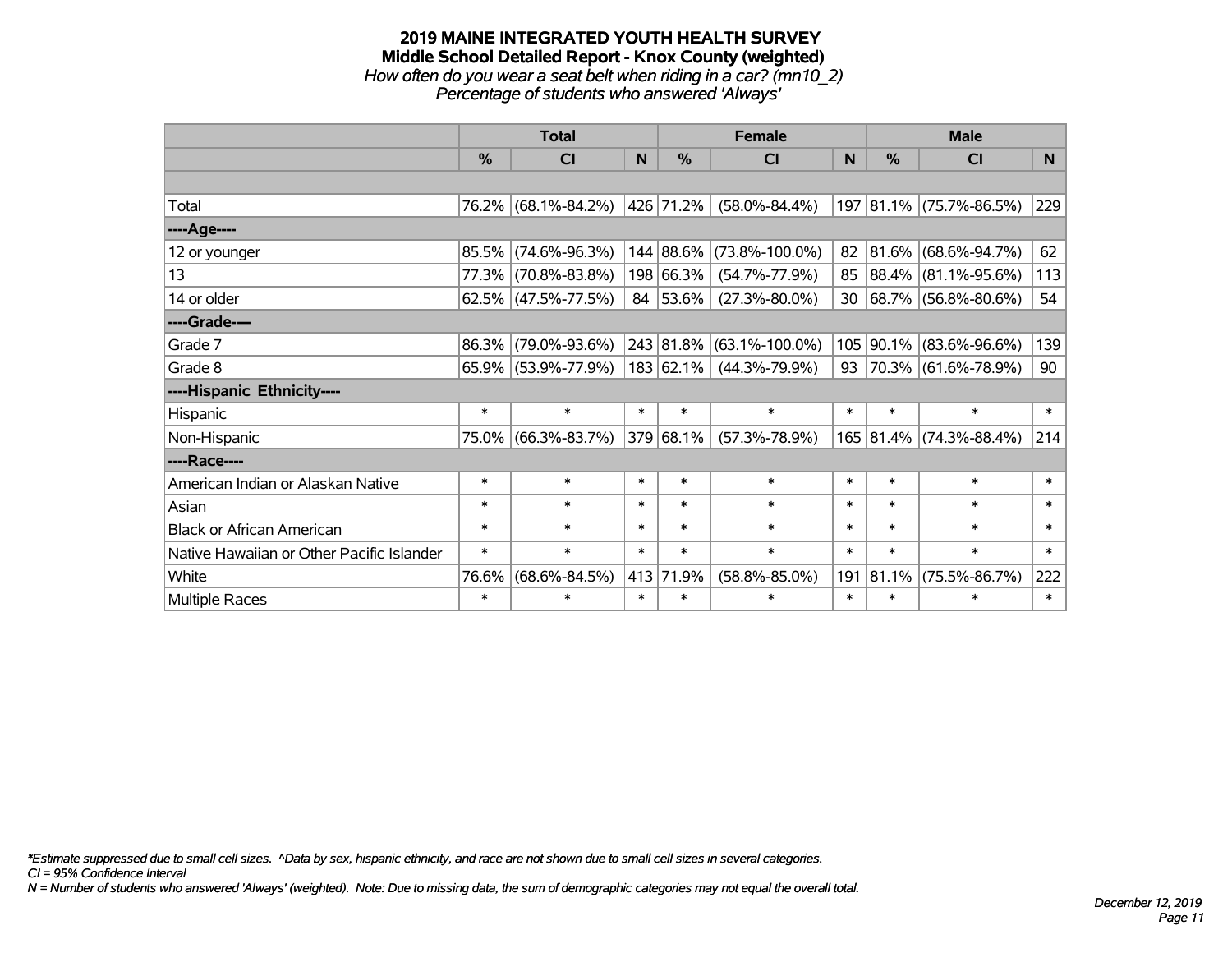*Have you ever ridden in a car or other vehicle driven by someone who had been drinking alcohol? (mn11) Percentage of students who answered 'Yes'*

|                                           |               | <b>Total</b>        |        |           | <b>Female</b>             | <b>Male</b> |               |                        |        |
|-------------------------------------------|---------------|---------------------|--------|-----------|---------------------------|-------------|---------------|------------------------|--------|
|                                           | $\frac{0}{0}$ | <b>CI</b>           | N      | %         | $\mathsf{N}$<br><b>CI</b> |             | $\frac{0}{0}$ | <b>CI</b>              | N      |
|                                           |               |                     |        |           |                           |             |               |                        |        |
| Total                                     |               | 22.5% (16.3%-28.6%) |        | 122 25.6% | $(9.4\% - 41.7\%)$        |             |               | 68 18.8% (14.9%-22.7%) | 51     |
| ----Age----                               |               |                     |        |           |                           |             |               |                        |        |
| 12 or younger                             | 19.1%         | $(15.8\% - 22.4\%)$ | 30     | 18.9%     | $(3.7\% - 34.2\%)$        |             | 14 16.1%      | $(3.7\% - 28.4\%)$     | 13     |
| 13                                        | 23.6%         | $(13.7\% - 33.4\%)$ | 68     | 29.7%     | $(13.6\% - 45.7\%)$       |             |               | 43 17.8% (12.5%-23.1%) | 25     |
| 14 or older                               | 24.6%         | $(7.0\% - 42.3\%)$  | 24     | 23.4%     | $(0.0\% - 54.1\%)$        |             |               | 11 25.7% (15.0%-36.5%) | 13     |
| ----Grade----                             |               |                     |        |           |                           |             |               |                        |        |
| Grade 7                                   | 18.3%         | $(15.0\% - 21.5\%)$ | 49     | 23.0%     | $(12.9\% - 33.1\%)$       |             | 28 12.3%      | $(7.6\% - 17.1\%)$     | 18     |
| Grade 8                                   |               | 26.4% (16.8%-36.1%) | 71     | 26.8%     | $(4.4\% - 49.3\%)$        |             |               | 37 26.6% (20.7%-32.5%) | 34     |
| ----Hispanic Ethnicity----                |               |                     |        |           |                           |             |               |                        |        |
| Hispanic                                  | $\ast$        | $\ast$              | $\ast$ | $\ast$    | $\ast$                    | $\ast$      | $\ast$        | $\ast$                 | $\ast$ |
| Non-Hispanic                              |               | 22.6% (15.4%-29.9%) | 117    | 25.9%     | $(9.5\% - 42.3\%)$        |             |               | 66 18.6% (16.3%-20.9%) | 48     |
| ----Race----                              |               |                     |        |           |                           |             |               |                        |        |
| American Indian or Alaskan Native         | $\ast$        | $\ast$              | $\ast$ | $\ast$    | $\ast$                    | $\ast$      | $\ast$        | $\ast$                 | $\ast$ |
| Asian                                     | $\ast$        | $\ast$              | $\ast$ | $\ast$    | $\ast$                    | $\ast$      | $\ast$        | $\ast$                 | $\ast$ |
| <b>Black or African American</b>          | $\ast$        | $\ast$              | $\ast$ | $\ast$    | $\ast$                    | $\ast$      | $\ast$        | $\ast$                 | $\ast$ |
| Native Hawaiian or Other Pacific Islander | $\ast$        | $\ast$              | $\ast$ | $\ast$    | $\ast$                    | $\ast$      | $\ast$        | $\ast$                 | $\ast$ |
| White                                     | 22.5%         | $(15.0\% - 30.1\%)$ | 115    | 25.8%     | $(8.3\% - 43.3\%)$        | 65          | 19.5%         | $(16.0\% - 23.1\%)$    | 50     |
| Multiple Races                            | $\ast$        | $\ast$              | $\ast$ | $\ast$    | $\ast$                    | $\ast$      | $\ast$        | $\ast$                 | $\ast$ |

*\*Estimate suppressed due to small cell sizes. ^Data by sex, hispanic ethnicity, and race are not shown due to small cell sizes in several categories.*

*CI = 95% Confidence Interval*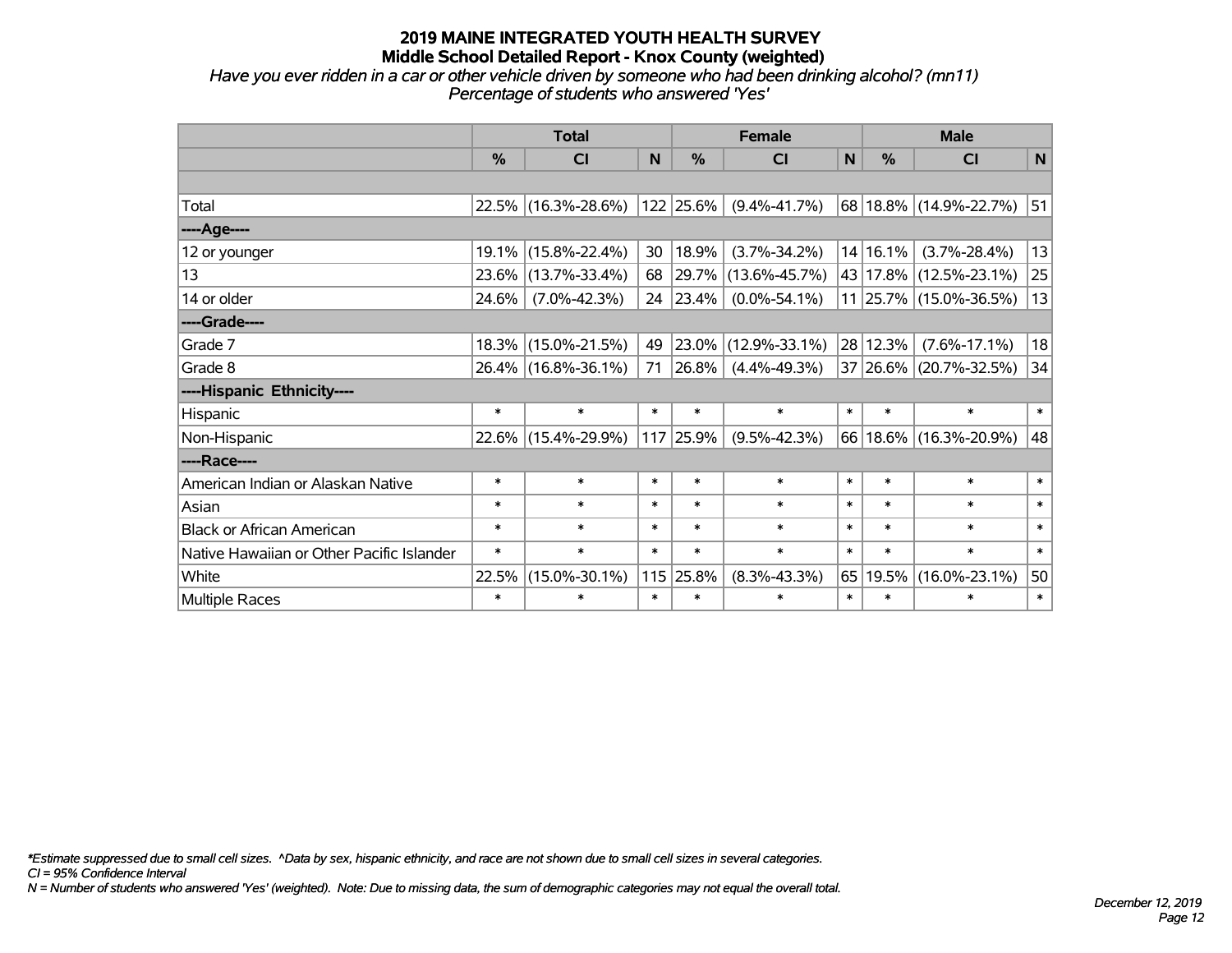*Have you ever ridden in a car or other vehicle driven by someone who had been taking illegal drugs such as marijuana, cocaine, heroin, or LSD?*

*(mn12a)*

*Percentage of students who answered 'Yes'*

|                                           |          | <b>Total</b>          |        | <b>Female</b> | <b>Male</b>           |        |          |                           |                |
|-------------------------------------------|----------|-----------------------|--------|---------------|-----------------------|--------|----------|---------------------------|----------------|
|                                           | %        | <b>CI</b>             | N      | %             | <b>CI</b>             | N      | $\%$     | <b>CI</b>                 | N              |
|                                           |          |                       |        |               |                       |        |          |                           |                |
| Total                                     |          | $12.3\%$ (2.5%-22.1%) |        |               | 69 13.0% (3.5%-22.6%) |        |          | $36 11.8\% $ (0.6%-23.1%) | 33             |
| ---- Age----                              |          |                       |        |               |                       |        |          |                           |                |
| 12 or younger                             | 7.0%     | $(0.0\% - 19.1\%)$    | 11     | $\ast$        | $\ast$                | $\ast$ | $\ast$   | $\ast$                    | $\ast$         |
| 13                                        | 13.9%    | $(6.7\% - 21.1\%)$    |        | 42   14.2%    | $(3.6\% - 24.9\%)$    | 22     | $13.8\%$ | $(3.9\% - 23.8\%)$        | 21             |
| 14 or older                               |          | $16.3\%$ (0.0%-34.1%) |        |               | 15 17.9% (0.0%-42.8%) | 8      |          | $14.8\%$ (1.8%-27.8%)     | $\overline{7}$ |
| ----Grade----                             |          |                       |        |               |                       |        |          |                           |                |
| Grade 7                                   | $10.5\%$ | $(0.0\% - 23.2\%)$    |        |               | 30 13.6% (0.0%-29.9%) | 17     | 8.2%     | $(0.0\% - 19.4\%)$        | 12             |
| Grade 8                                   |          | $14.3\%$ (6.5%-22.1%) |        |               | 39 12.7% (6.9%-18.5%) |        |          | 19 16.5% (6.8%-26.1%)     | 21             |
| ----Hispanic Ethnicity----                |          |                       |        |               |                       |        |          |                           |                |
| Hispanic                                  | $\ast$   | $\ast$                | $\ast$ | $\ast$        | $\ast$                | $\ast$ | $\ast$   | $\ast$                    | $\ast$         |
| Non-Hispanic                              |          | $12.4\%$ (2.9%-21.9%) |        |               | 66 13.3% (3.7%-22.9%) |        |          | 35 11.8% (1.1%-22.5%)     | 31             |
| ----Race----                              |          |                       |        |               |                       |        |          |                           |                |
| American Indian or Alaskan Native         | $\ast$   | $\ast$                | $\ast$ | $\ast$        | $\ast$                | $\ast$ | $\ast$   | $\ast$                    | $\ast$         |
| Asian                                     | $\ast$   | $\ast$                | $\ast$ | $\ast$        | $\ast$                | $\ast$ | $\ast$   | $\ast$                    | $\ast$         |
| <b>Black or African American</b>          | $\ast$   | $\ast$                | $\ast$ | $\ast$        | $\ast$                | $\ast$ | $\ast$   | $\ast$                    | $\ast$         |
| Native Hawaiian or Other Pacific Islander | $\ast$   | $\ast$                | $\ast$ | $\ast$        | $\ast$                | $\ast$ | $\ast$   | $\ast$                    | $\ast$         |
| White                                     | 12.2%    | $(3.1\% - 21.4\%)$    |        | 64 13.0%      | $(3.8\% - 22.2\%)$    |        | 34 11.6% | $(1.0\% - 22.2\%)$        | 30             |
| <b>Multiple Races</b>                     | $\ast$   | $\ast$                | $\ast$ | $\ast$        | $\ast$                | $\ast$ | $\ast$   | $\ast$                    | $\ast$         |

*\*Estimate suppressed due to small cell sizes. ^Data by sex, hispanic ethnicity, and race are not shown due to small cell sizes in several categories.*

*CI = 95% Confidence Interval*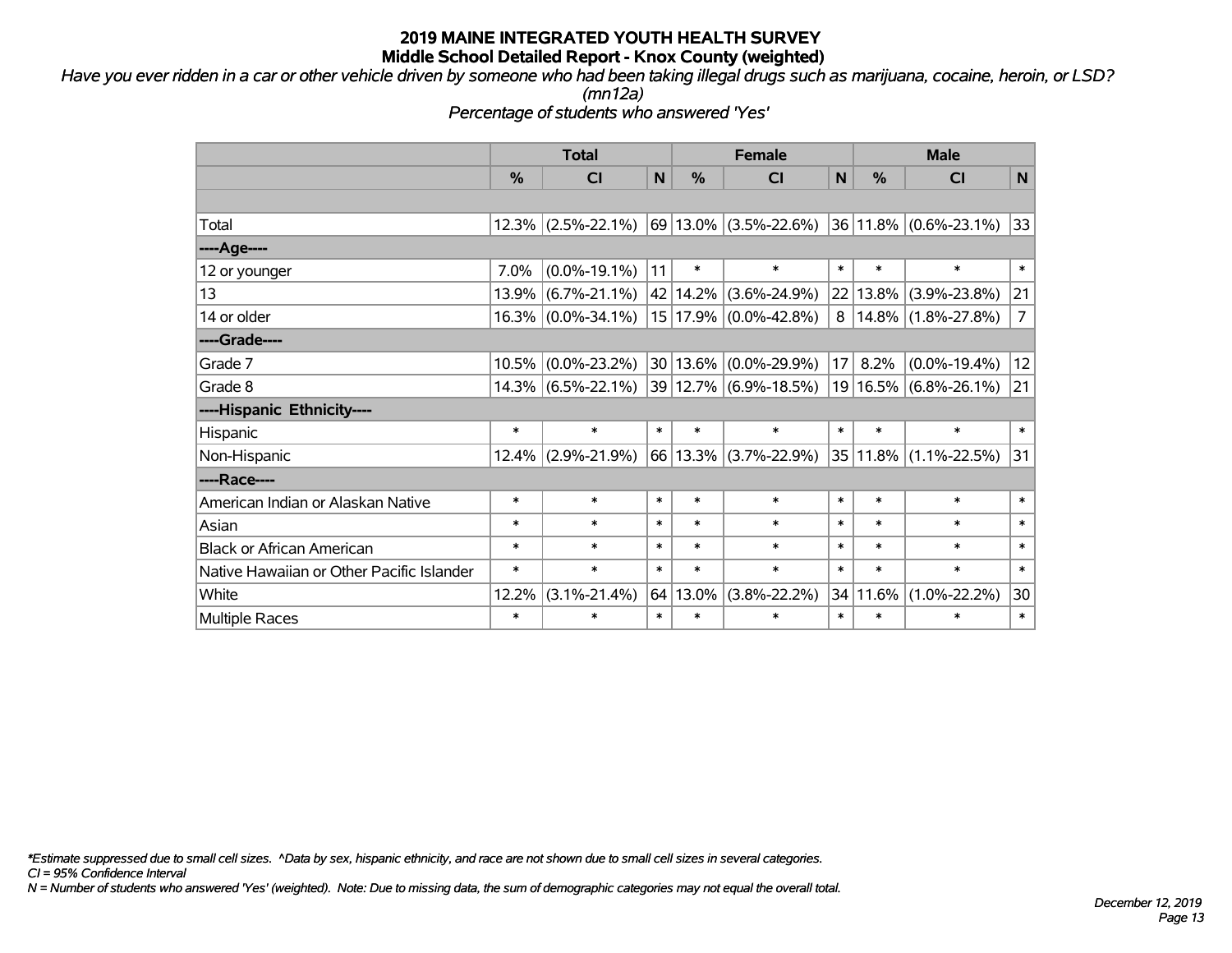*Has violence in your home, or the threat of violence, ever made you want to leave your home, even just for a short while? (mn18) Percentage of students who answered 'Yes'*

|                                           | <b>Total</b><br>$\frac{0}{0}$<br>%<br>N<br>CI<br>15.6% (10.7%-20.5%)<br>83 15.5%<br>19.2%<br>$(0.9\% - 37.5\%)$<br>29 20.1%<br>$(11.1\% - 16.4\%)$<br>34 17.5%<br>13.7%<br>$\ast$<br>20<br>15.1%<br>$(9.0\% - 21.2\%)$<br>14.3%<br>$(3.6\% - 25.0\%)$<br>37 17.0%<br>16.9% (12.1%-21.6%)<br>46 14.3%<br>$\ast$<br>$\ast$<br>$\ast$<br>$\ast$<br>16.6% (13.0%-20.1%)<br>$\ast$<br>$\ast$<br>$\ast$<br>$\ast$<br>$\ast$<br>$\ast$<br>$\ast$<br>$\ast$<br>$\ast$<br>$\ast$<br>$\ast$<br>$\ast$<br>$\ast$<br>$\ast$<br>$\ast$<br>$\ast$<br>76 14.3%<br>14.8%<br>$(9.9\% - 19.8\%)$ |        |        | <b>Female</b> |                        | <b>Male</b>     |               |                            |        |  |
|-------------------------------------------|--------------------------------------------------------------------------------------------------------------------------------------------------------------------------------------------------------------------------------------------------------------------------------------------------------------------------------------------------------------------------------------------------------------------------------------------------------------------------------------------------------------------------------------------------------------------------------|--------|--------|---------------|------------------------|-----------------|---------------|----------------------------|--------|--|
|                                           |                                                                                                                                                                                                                                                                                                                                                                                                                                                                                                                                                                                |        |        |               | <b>CI</b>              | $\mathsf{N}$    | $\frac{0}{0}$ | CI                         | N      |  |
|                                           |                                                                                                                                                                                                                                                                                                                                                                                                                                                                                                                                                                                |        |        |               |                        |                 |               |                            |        |  |
| Total                                     |                                                                                                                                                                                                                                                                                                                                                                                                                                                                                                                                                                                |        |        |               | $(7.4\% - 23.6\%)$     |                 |               | 41   15.7%   (12.6%-18.8%) | 43     |  |
| ----Age----                               |                                                                                                                                                                                                                                                                                                                                                                                                                                                                                                                                                                                |        |        |               |                        |                 |               |                            |        |  |
| 12 or younger                             |                                                                                                                                                                                                                                                                                                                                                                                                                                                                                                                                                                                |        |        |               | $(0.0\% - 56.1\%)$     | 16              | 18.2%         | $(8.9\% - 27.4\%)$         | 13     |  |
| 13                                        |                                                                                                                                                                                                                                                                                                                                                                                                                                                                                                                                                                                |        |        |               | $(13.0\% - 22.1\%)$    | 22              | 9.9%          | $(6.6\% - 13.1\%)$         | 12     |  |
| 14 or older                               |                                                                                                                                                                                                                                                                                                                                                                                                                                                                                                                                                                                |        |        |               | $\ast$                 | $\ast$          | $\ast$        | $\ast$                     | $\ast$ |  |
| ----Grade----                             |                                                                                                                                                                                                                                                                                                                                                                                                                                                                                                                                                                                |        |        |               |                        |                 |               |                            |        |  |
| Grade 7                                   |                                                                                                                                                                                                                                                                                                                                                                                                                                                                                                                                                                                |        |        |               | $(0.0\% - 39.2\%)$     | 20 <sub>1</sub> | 12.1%         | $(8.6\% - 15.6\%)$         | 17     |  |
| Grade 8                                   |                                                                                                                                                                                                                                                                                                                                                                                                                                                                                                                                                                                |        |        |               | $(8.8\% - 19.8\%)$     |                 |               | 21   19.8%   (13.2%-26.3%) | 25     |  |
| ----Hispanic Ethnicity----                |                                                                                                                                                                                                                                                                                                                                                                                                                                                                                                                                                                                |        |        |               |                        |                 |               |                            |        |  |
| Hispanic                                  |                                                                                                                                                                                                                                                                                                                                                                                                                                                                                                                                                                                |        |        |               | $\ast$                 | $\ast$          | $\ast$        | $\ast$                     | $\ast$ |  |
| Non-Hispanic                              |                                                                                                                                                                                                                                                                                                                                                                                                                                                                                                                                                                                |        |        |               | 79 16.8% (11.5%-22.1%) |                 |               | 38 16.3% (12.6%-20.1%)     | 41     |  |
| ----Race----                              |                                                                                                                                                                                                                                                                                                                                                                                                                                                                                                                                                                                |        |        |               |                        |                 |               |                            |        |  |
| American Indian or Alaskan Native         |                                                                                                                                                                                                                                                                                                                                                                                                                                                                                                                                                                                |        |        |               | $\ast$                 | $\ast$          | $\ast$        | $\ast$                     | $\ast$ |  |
| Asian                                     |                                                                                                                                                                                                                                                                                                                                                                                                                                                                                                                                                                                |        |        |               | $\ast$                 | $\ast$          | $\ast$        | $\ast$                     | $\ast$ |  |
| <b>Black or African American</b>          |                                                                                                                                                                                                                                                                                                                                                                                                                                                                                                                                                                                |        |        |               | $\ast$                 | $\ast$          | $\ast$        | $\ast$                     | $\ast$ |  |
| Native Hawaiian or Other Pacific Islander |                                                                                                                                                                                                                                                                                                                                                                                                                                                                                                                                                                                |        |        |               | $\ast$                 | $\ast$          | $\ast$        | $\ast$                     | $\ast$ |  |
| White                                     |                                                                                                                                                                                                                                                                                                                                                                                                                                                                                                                                                                                |        |        |               | $(5.8\% - 22.8\%)$     | 36              | 15.3%         | $(12.4\% - 18.3\%)$        | 40     |  |
| Multiple Races                            | $\ast$                                                                                                                                                                                                                                                                                                                                                                                                                                                                                                                                                                         | $\ast$ | $\ast$ | $\ast$        | $\ast$                 | $\ast$          | $\ast$        | $\ast$                     | $\ast$ |  |

*\*Estimate suppressed due to small cell sizes. ^Data by sex, hispanic ethnicity, and race are not shown due to small cell sizes in several categories.*

*CI = 95% Confidence Interval*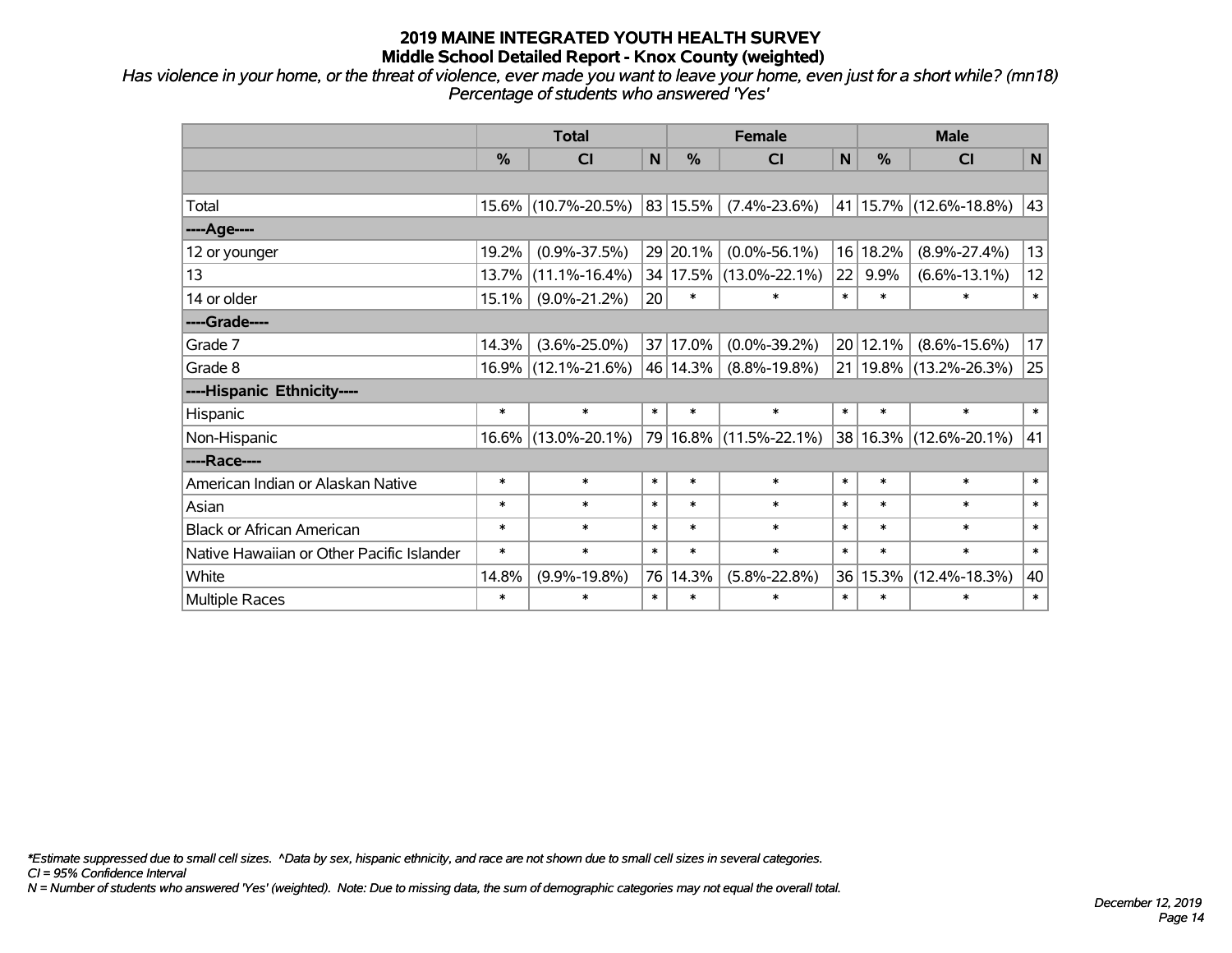*Do you agree or disagree with the following statement? I feel safe at my school. (mn21) Percentage of students who answered 'Strongly agree' or 'Agree'*

|                                           |          | <b>Total</b><br>$\frac{0}{0}$<br>C <sub>l</sub><br>89.7% (81.1%-98.3%)<br>$93.8\%$ (88.2%-99.4%)<br>88.1% (78.8%-97.5%)<br>$87.6\%$ (75.8%-99.3%)<br>$(88.7\% - 97.2\%)$<br>86.3% (72.9%-99.7%)<br>$\ast$<br>$\ast$<br>89.5% (80.8%-98.1%)<br>$\ast$<br>$\ast$<br>$\ast$<br>$\ast$ |        |               | <b>Female</b>                                              |          |               | <b>Male</b>             |        |  |
|-------------------------------------------|----------|------------------------------------------------------------------------------------------------------------------------------------------------------------------------------------------------------------------------------------------------------------------------------------|--------|---------------|------------------------------------------------------------|----------|---------------|-------------------------|--------|--|
|                                           |          |                                                                                                                                                                                                                                                                                    | N      | $\frac{0}{0}$ | <b>CI</b>                                                  | <b>N</b> | $\frac{0}{0}$ | <b>CI</b>               | N      |  |
|                                           |          |                                                                                                                                                                                                                                                                                    |        |               |                                                            |          |               |                         |        |  |
| Total                                     |          |                                                                                                                                                                                                                                                                                    |        |               | 493   92.0%   (81.5%-100.0%)   249   87.3%   (80.5%-94.1%) |          |               |                         | 242    |  |
| ----Age----                               |          |                                                                                                                                                                                                                                                                                    |        |               |                                                            |          |               |                         |        |  |
| 12 or younger                             |          |                                                                                                                                                                                                                                                                                    | 149    | $\ast$        | $\ast$                                                     | $\ast$   | $\ast$        | $\ast$                  | $\ast$ |  |
| 13                                        |          |                                                                                                                                                                                                                                                                                    |        | 244 89.7%     | $(77.8\% - 100.0\%)$                                       | 127      | $ 86.4\% $    | $(79.0\% - 93.7\%)$     | 116    |  |
| 14 or older                               |          |                                                                                                                                                                                                                                                                                    | 100    | $\ast$        | $\ast$                                                     | $\ast$   | $\ast$        | $\ast$                  | $\ast$ |  |
| ----Grade----                             |          |                                                                                                                                                                                                                                                                                    |        |               |                                                            |          |               |                         |        |  |
| Grade 7                                   | $92.9\%$ |                                                                                                                                                                                                                                                                                    | 254    | $\ast$        | $\ast$                                                     | $\ast$   | $\ast$        | $\ast$                  | $\ast$ |  |
| Grade 8                                   |          |                                                                                                                                                                                                                                                                                    |        |               | 237 88.4% (72.3%-100.0%)                                   |          |               | 129 83.7% (73.2%-94.2%) | 106    |  |
| ----Hispanic Ethnicity----                |          |                                                                                                                                                                                                                                                                                    |        |               |                                                            |          |               |                         |        |  |
| Hispanic                                  |          |                                                                                                                                                                                                                                                                                    | $\ast$ | $\ast$        | $\ast$                                                     | $\ast$   | $\ast$        | $\ast$                  | $\ast$ |  |
| Non-Hispanic                              |          |                                                                                                                                                                                                                                                                                    |        |               | 456 92.5% (82.0%-100.0%)                                   |          |               | 233 86.5% (79.6%-93.4%) | 222    |  |
| ----Race----                              |          |                                                                                                                                                                                                                                                                                    |        |               |                                                            |          |               |                         |        |  |
| American Indian or Alaskan Native         |          |                                                                                                                                                                                                                                                                                    | $\ast$ | $\ast$        | $\ast$                                                     | $\ast$   | $\ast$        | $\ast$                  | $\ast$ |  |
| Asian                                     |          |                                                                                                                                                                                                                                                                                    | $\ast$ | $\ast$        | $\ast$                                                     | $\ast$   | $\ast$        | $\ast$                  | $\ast$ |  |
| <b>Black or African American</b>          | $\ast$   | $\ast$                                                                                                                                                                                                                                                                             | $\ast$ | $\ast$        | $\ast$                                                     | $\ast$   | $\ast$        | $\ast$                  | $\ast$ |  |
| Native Hawaiian or Other Pacific Islander | $\ast$   | $\ast$                                                                                                                                                                                                                                                                             | $\ast$ | $\ast$        | $\ast$                                                     | $\ast$   | $\ast$        | $\ast$                  | $\ast$ |  |
| White                                     | 89.6%    | $(81.1\% - 98.2\%)$                                                                                                                                                                                                                                                                |        | 471 92.4%     | $(82.0\% - 100.0\%)$                                       |          | 242 86.9%     | $(79.9\% - 93.8\%)$     | 228    |  |
| Multiple Races                            | $\ast$   | $\ast$                                                                                                                                                                                                                                                                             | $\ast$ | $\ast$        | $\ast$<br>$\ast$                                           |          | $\ast$        | $\ast$                  |        |  |

*\*Estimate suppressed due to small cell sizes. ^Data by sex, hispanic ethnicity, and race are not shown due to small cell sizes in several categories.*

*CI = 95% Confidence Interval*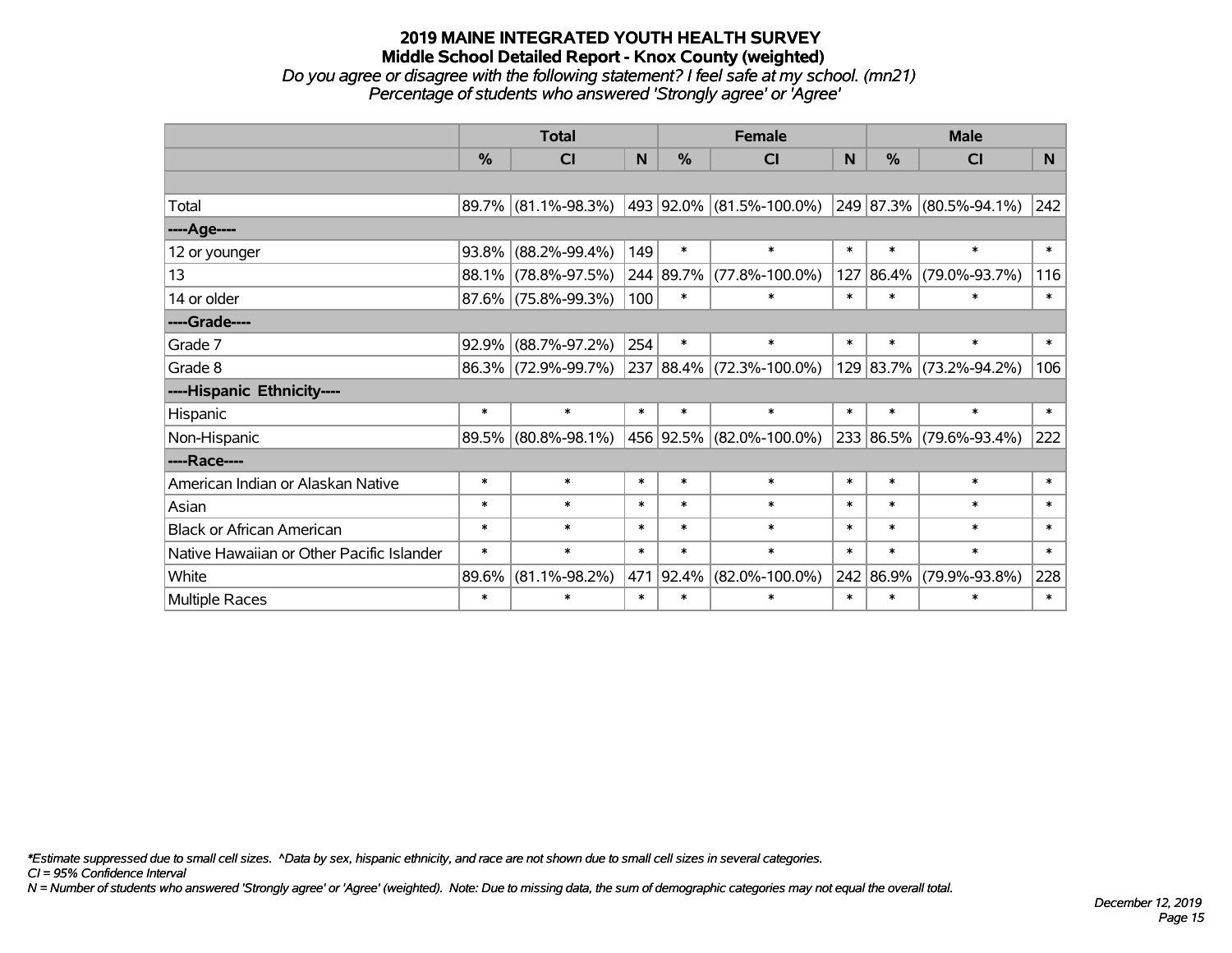#### **2019 MAINE INTEGRATED YOUTH HEALTH SURVEY Middle School Detailed Report - Knox County (weighted)** *Have you ever been bullied on school property? (mn22) Percentage of students who answered 'Yes'*

|                                           |          | <b>Total</b>           |        |            | <b>Female</b>               |          |        | <b>Male</b>               |                 |
|-------------------------------------------|----------|------------------------|--------|------------|-----------------------------|----------|--------|---------------------------|-----------------|
|                                           | %        | CI                     | N      | %          | <b>CI</b>                   | <b>N</b> | %      | <b>CI</b>                 | N               |
|                                           |          |                        |        |            |                             |          |        |                           |                 |
| Total                                     |          | 46.8% (45.9%-47.6%)    |        |            | 262 46.9% (42.5%-51.4%)     |          |        | 129 46.5% (41.2%-51.8%)   | 131             |
| ----Age----                               |          |                        |        |            |                             |          |        |                           |                 |
| 12 or younger                             | 44.6%    | $(34.4\% - 54.8\%)$    | 73     | $ 50.9\% $ | $(46.0\% - 55.7\%)$         | 41       |        | 37.1% (21.6%-52.5%)       | 30              |
| 13                                        | 46.4%    | $(40.4\% - 52.5\%)$    |        |            | 130 44.9% (32.5%-57.4%)     | 64       |        | 48.5% (42.1%-54.8%)       | 66              |
| 14 or older                               |          | $50.8\%$ (40.8%-60.8%) |        |            | 58 46.3% (32.5%-60.0%)      |          |        | 24 54.4% (48.2%-60.5%)    | 35 <sub>2</sub> |
| ----Grade----                             |          |                        |        |            |                             |          |        |                           |                 |
| Grade 7                                   | 43.5%    | $(33.8\% - 53.2\%)$    |        |            | 121 48.8% (44.3%-53.3%)     | 61       |        | 38.4% (23.9%-53.0%)       | 58              |
| Grade 8                                   |          | $50.6\%$ (40.8%-60.4%) |        |            | 140 45.7% (35.1%-56.3%)     | 67       |        | 56.7% (45.7%-67.7%)       | 73              |
| ----Hispanic Ethnicity----                |          |                        |        |            |                             |          |        |                           |                 |
| Hispanic                                  | $\ast$   | $\ast$                 | $\ast$ | $\ast$     | $\ast$                      | $\ast$   | $\ast$ | $\ast$                    | $\ast$          |
| Non-Hispanic                              | $45.7\%$ | $(44.8\% - 46.7\%)$    |        |            | $238 46.1\% $ (40.5%-51.8%) |          |        | $118$ 45.2% (39.3%-51.1%) | 118             |
| ----Race----                              |          |                        |        |            |                             |          |        |                           |                 |
| American Indian or Alaskan Native         | $\ast$   | $\ast$                 | $\ast$ | $\ast$     | $\ast$                      | $\ast$   | $\ast$ | $\ast$                    | $\ast$          |
| Asian                                     | $\ast$   | $\ast$                 | $\ast$ | $\ast$     | $\ast$                      | $\ast$   | $\ast$ | $\ast$                    | $\ast$          |
| <b>Black or African American</b>          | $\ast$   | $\ast$                 | $\ast$ | $\ast$     | $\ast$                      | $\ast$   | $\ast$ | $\ast$                    | $\ast$          |
| Native Hawaiian or Other Pacific Islander | $\ast$   | $\ast$                 | $\ast$ | $\ast$     | $\ast$                      | $\ast$   | $\ast$ | $\ast$                    | $\ast$          |
| White                                     | 46.5%    | $(45.7\% - 47.3\%)$    |        | 248 46.9%  | $(41.7\% - 52.2\%)$         | 124      | 46.3%  | $(41.2\% - 51.5\%)$       | 124             |
| <b>Multiple Races</b>                     | $\ast$   | $\ast$                 | $\ast$ | $\ast$     | $\ast$                      | $\ast$   | $\ast$ | $\ast$                    | $\ast$          |

*\*Estimate suppressed due to small cell sizes. ^Data by sex, hispanic ethnicity, and race are not shown due to small cell sizes in several categories.*

*CI = 95% Confidence Interval*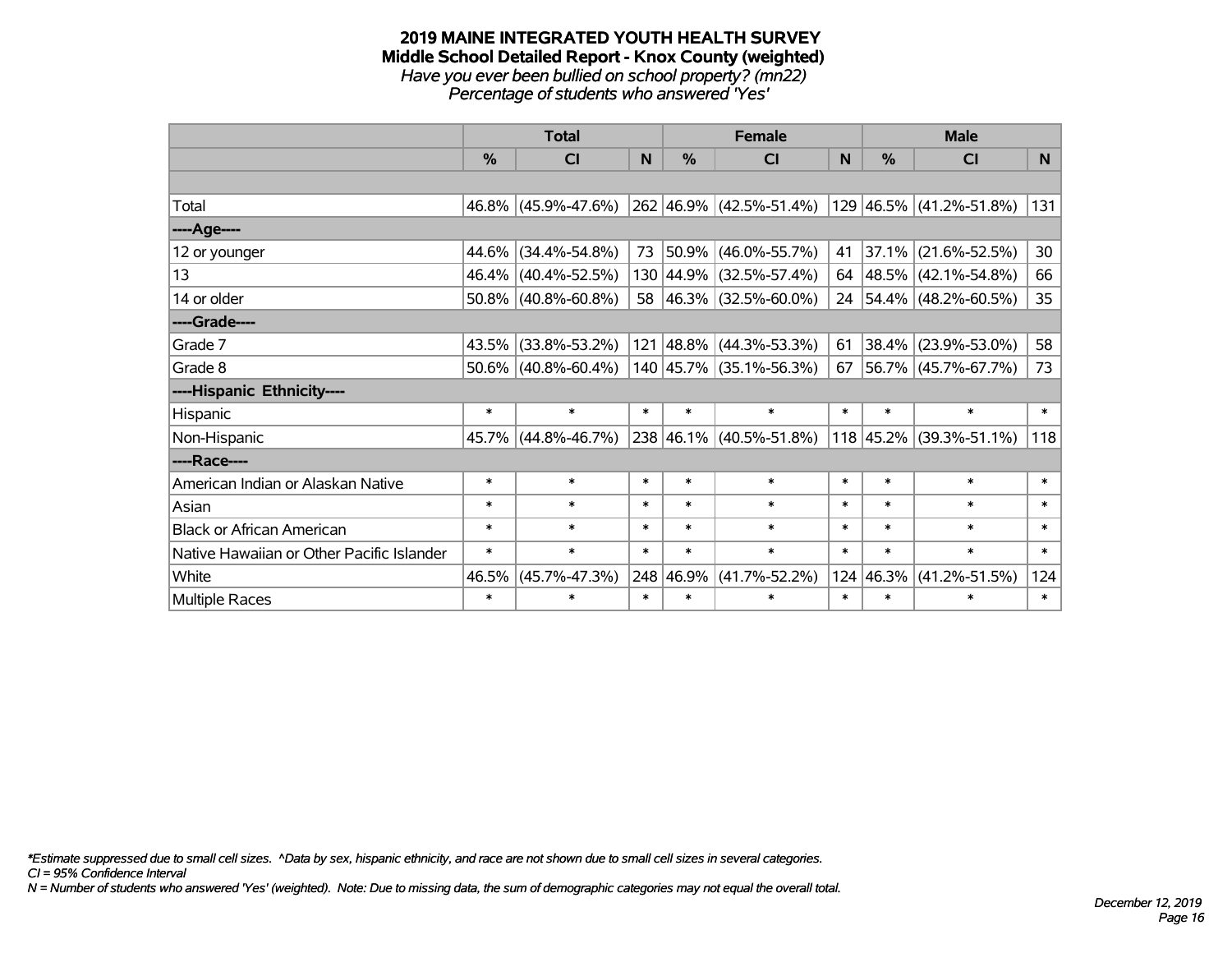*Have you ever felt so sad or hopeless almost every day for two weeks or more in a row that you stopped doing some usual activities? (mn153) Percentage of students who answered 'Yes'*

|                                           |               | <b>Total</b>        |        |          | <b>Female</b>            |              | <b>Male</b> |                        |        |  |  |
|-------------------------------------------|---------------|---------------------|--------|----------|--------------------------|--------------|-------------|------------------------|--------|--|--|
|                                           | $\frac{0}{0}$ | CI                  | N      | %        | <b>CI</b>                | $\mathsf{N}$ | %           | <b>CI</b>              | N      |  |  |
|                                           |               |                     |        |          |                          |              |             |                        |        |  |  |
| Total                                     |               | 25.1% (18.8%-31.4%) |        |          | 138 32.8% (27.4%-38.2%)  |              |             | 89 17.6% (11.5%-23.6%) | 49     |  |  |
| ----Age----                               |               |                     |        |          |                          |              |             |                        |        |  |  |
| 12 or younger                             |               | 24.8% (16.4%-33.3%) | 41     | $36.9\%$ | $(32.8\% - 41.1\%)$      |              | 32 11.7%    | $(8.3\% - 15.0\%)$     | 9      |  |  |
| 13                                        |               | 24.5% (14.4%-34.6%) | 62     |          | 26.2% (10.4%-41.9%)      |              |             | 34 22.8% (11.9%-33.7%) | 28     |  |  |
| 14 or older                               |               | 26.5% (19.4%-33.5%) | 35     |          | 41.7% (35.8%-47.6%)      |              | 23 15.3%    | $(6.6\% - 24.1\%)$     | 12     |  |  |
| ----Grade----                             |               |                     |        |          |                          |              |             |                        |        |  |  |
| Grade 7                                   | 26.2%         | $(18.5\% - 34.0\%)$ | 71     | 37.3%    | $(32.3\% - 42.3\%)$      |              | 46 17.2%    | $(7.6\% - 26.8\%)$     | 26     |  |  |
| Grade 8                                   |               | 24.0% (14.8%-33.1%) | 67     |          | 29.2% (23.0%-35.3%)      |              | 43 18.0%    | $(6.6\% - 29.4\%)$     | 23     |  |  |
| ----Hispanic Ethnicity----                |               |                     |        |          |                          |              |             |                        |        |  |  |
| Hispanic                                  | $\ast$        | $\ast$              | $\ast$ | $\ast$   | $\ast$                   | $\ast$       | $\ast$      | $\ast$                 | $\ast$ |  |  |
| Non-Hispanic                              |               | 24.5% (18.6%-30.3%) | 121    |          | $ 31.8\% $ (27.4%-36.1%) |              |             | 75 17.8% (11.5%-24.2%) | 46     |  |  |
| ----Race----                              |               |                     |        |          |                          |              |             |                        |        |  |  |
| American Indian or Alaskan Native         | $\ast$        | $\ast$              | $\ast$ | $\ast$   | $\ast$                   | $\ast$       | $\ast$      | $\ast$                 | $\ast$ |  |  |
| Asian                                     | $\ast$        | $\ast$              | $\ast$ | $\ast$   | $\ast$                   | $\ast$       | $\ast$      | $\ast$                 | $\ast$ |  |  |
| <b>Black or African American</b>          | $\ast$        | $\ast$              | $\ast$ | $\ast$   | $\ast$                   | $\ast$       | $\ast$      | $\ast$                 | $\ast$ |  |  |
| Native Hawaiian or Other Pacific Islander | $\ast$        | $\ast$              | $\ast$ | $\ast$   | $\ast$                   | $\ast$       | $\ast$      | $\ast$                 | $\ast$ |  |  |
| White                                     | 24.5%         | $(19.0\% - 30.0\%)$ | 130    | 32.3%    | $(29.0\% - 35.5\%)$      | 84           | 17.0%       | $(11.1\% - 22.9\%)$    | 46     |  |  |
| Multiple Races                            | $\ast$        | $\ast$              | $\ast$ | $\ast$   | $\ast$                   | $\ast$       | $\ast$      | $\ast$                 | $\ast$ |  |  |

*\*Estimate suppressed due to small cell sizes. ^Data by sex, hispanic ethnicity, and race are not shown due to small cell sizes in several categories.*

*CI = 95% Confidence Interval*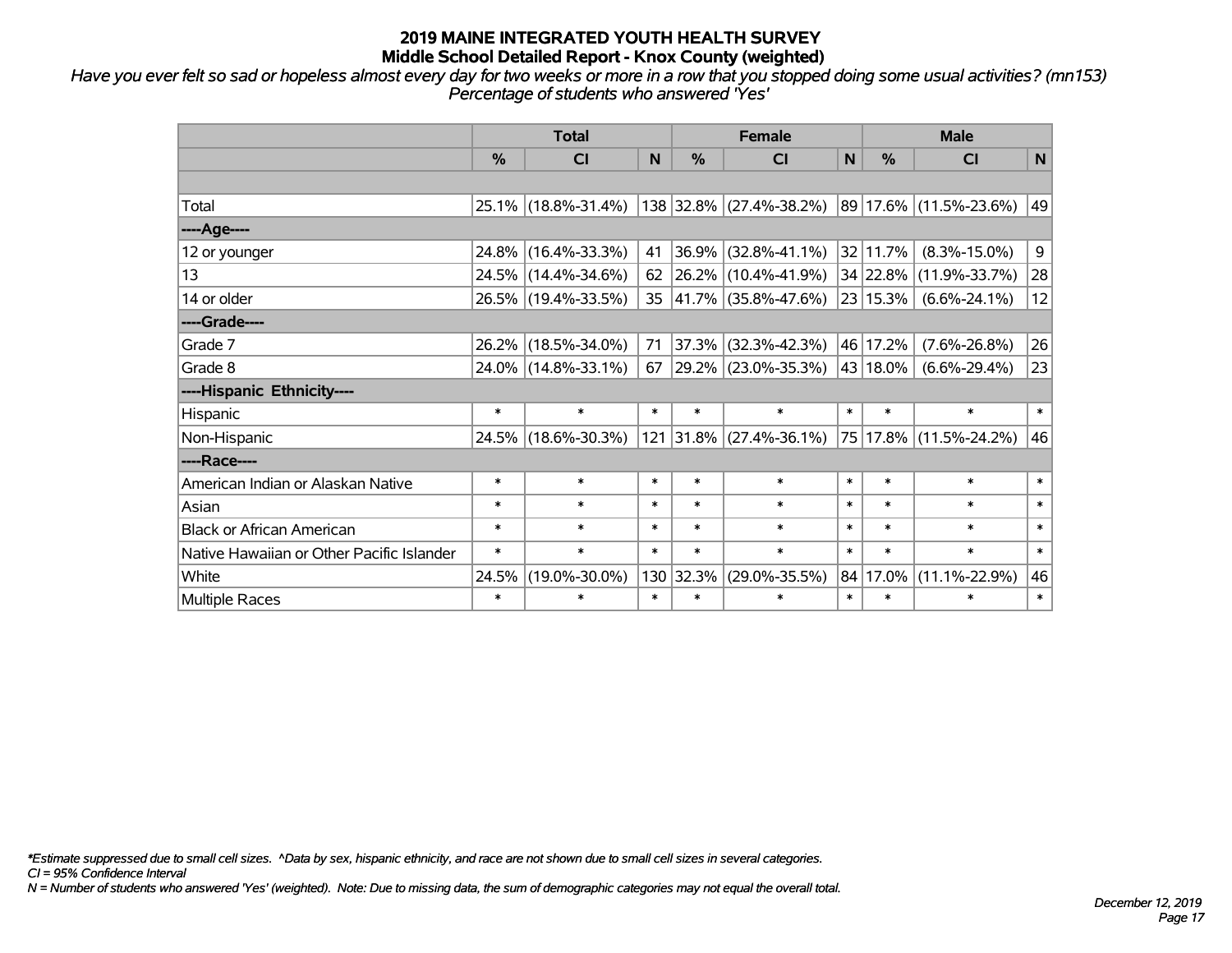*When you have felt sad or hopeless, from whom did you get help? (Select only one response.) (mn154b) Among students who have ever felt sad or hopeless, the percentage of students who answered that they got help from an adult*

|                                           |               | <b>Total</b>           | %<br>N<br>101 40.9%<br>44<br>29<br>27<br>49<br>51<br>$\ast$<br>$\ast$<br>81<br>$\ast$<br>$\ast$<br>$\ast$<br>$\ast$<br>$\ast$<br>$\ast$<br>$\ast$<br>$\ast$<br>98<br>$\ast$<br>$\ast$ |       | <b>Female</b>        | <b>Male</b> |          |                        |                |  |
|-------------------------------------------|---------------|------------------------|---------------------------------------------------------------------------------------------------------------------------------------------------------------------------------------|-------|----------------------|-------------|----------|------------------------|----------------|--|
|                                           | $\frac{0}{0}$ | <b>CI</b>              |                                                                                                                                                                                       |       | <b>CI</b>            | $\mathbf N$ | $\%$     | <b>CI</b>              | N              |  |
|                                           |               |                        |                                                                                                                                                                                       |       |                      |             |          |                        |                |  |
| Total                                     |               | $33.6\%$ (21.4%-45.7%) |                                                                                                                                                                                       |       | $(16.7\% - 65.2\%)$  |             |          | 66 24.9% (20.7%-29.1%) | 34             |  |
| ----Age----                               |               |                        |                                                                                                                                                                                       |       |                      |             |          |                        |                |  |
| 12 or younger                             |               | 53.1% (13.5%-92.7%)    |                                                                                                                                                                                       | 70.5% | $(25.5\% - 100.0\%)$ |             |          | 36 24.5% (14.0%-35.0%) | 8 <sup>1</sup> |  |
| 13                                        |               | 23.5% (13.5%-33.6%)    |                                                                                                                                                                                       | 26.9% | $(11.9\% - 41.9\%)$  |             |          | 18 19.8% (10.5%-29.2%) | 12             |  |
| 14 or older                               |               | 29.5% (15.7%-43.4%)    |                                                                                                                                                                                       | 27.3% | $(0.0\% - 55.3\%)$   |             |          | 12 31.7% (26.6%-36.8%) | 15             |  |
| ----Grade----                             |               |                        |                                                                                                                                                                                       |       |                      |             |          |                        |                |  |
| Grade 7                                   |               | 40.1% (15.4%-64.7%)    |                                                                                                                                                                                       | 60.1% | $(20.4\% - 99.8\%)$  |             | 40 16.7% | $(6.4\% - 26.9\%)$     | 9 <sup>°</sup> |  |
| Grade 8                                   |               | 29.0% (23.6%-34.4%)    |                                                                                                                                                                                       | 27.6% | $(12.6\% - 42.7\%)$  |             |          | 26 30.7% (24.0%-37.3%) | 25             |  |
| ----Hispanic Ethnicity----                |               |                        |                                                                                                                                                                                       |       |                      |             |          |                        |                |  |
| Hispanic                                  | $\ast$        | $\ast$                 |                                                                                                                                                                                       |       | $\ast$               | $\ast$      | $\ast$   | $\ast$                 | $*1$           |  |
| Non-Hispanic                              |               | $31.1\%$ (25.5%-36.7%) |                                                                                                                                                                                       | 36.5% | $(23.3\% - 49.6\%)$  |             | 49 25.3% | $(21.1\% - 29.5\%)$    | 32             |  |
| ----Race----                              |               |                        |                                                                                                                                                                                       |       |                      |             |          |                        |                |  |
| American Indian or Alaskan Native         | $\ast$        | $\ast$                 |                                                                                                                                                                                       |       | $\ast$               | $\ast$      | $\ast$   | $\ast$                 | $\ast$         |  |
| Asian                                     | $\ast$        | $\ast$                 |                                                                                                                                                                                       |       | $\ast$               | $\ast$      | $\ast$   | $\ast$                 | $\ast$         |  |
| <b>Black or African American</b>          | $\ast$        | $\ast$                 |                                                                                                                                                                                       |       | $\ast$               | $\ast$      | $\ast$   | $\ast$                 | $\ast$         |  |
| Native Hawaiian or Other Pacific Islander | $\ast$        | $\ast$                 |                                                                                                                                                                                       |       | $\ast$               | $\ast$      | $\ast$   | $\ast$                 | $\ast$         |  |
| White                                     | 34.2%         | $(22.0\% - 46.4\%)$    |                                                                                                                                                                                       | 42.3% | $(17.2\% - 67.4\%)$  |             | 66 24.6% | $(19.0\% - 30.1\%)$    | 32             |  |
| Multiple Races                            | $\ast$        | $\ast$                 |                                                                                                                                                                                       |       | $\ast$               | $\ast$      | $\ast$   | $\ast$                 | $\ast$         |  |

*\*Estimate suppressed due to small cell sizes. ^Data by sex, hispanic ethnicity, and race are not shown due to small cell sizes in several categories.*

*CI = 95% Confidence Interval*

*N = Among students who have ever felt sad or hopeless, the number of students who answered that they got help from an adult (weighted). Note: Due to missing data, the sum of demographic categories may not equal the overall total.*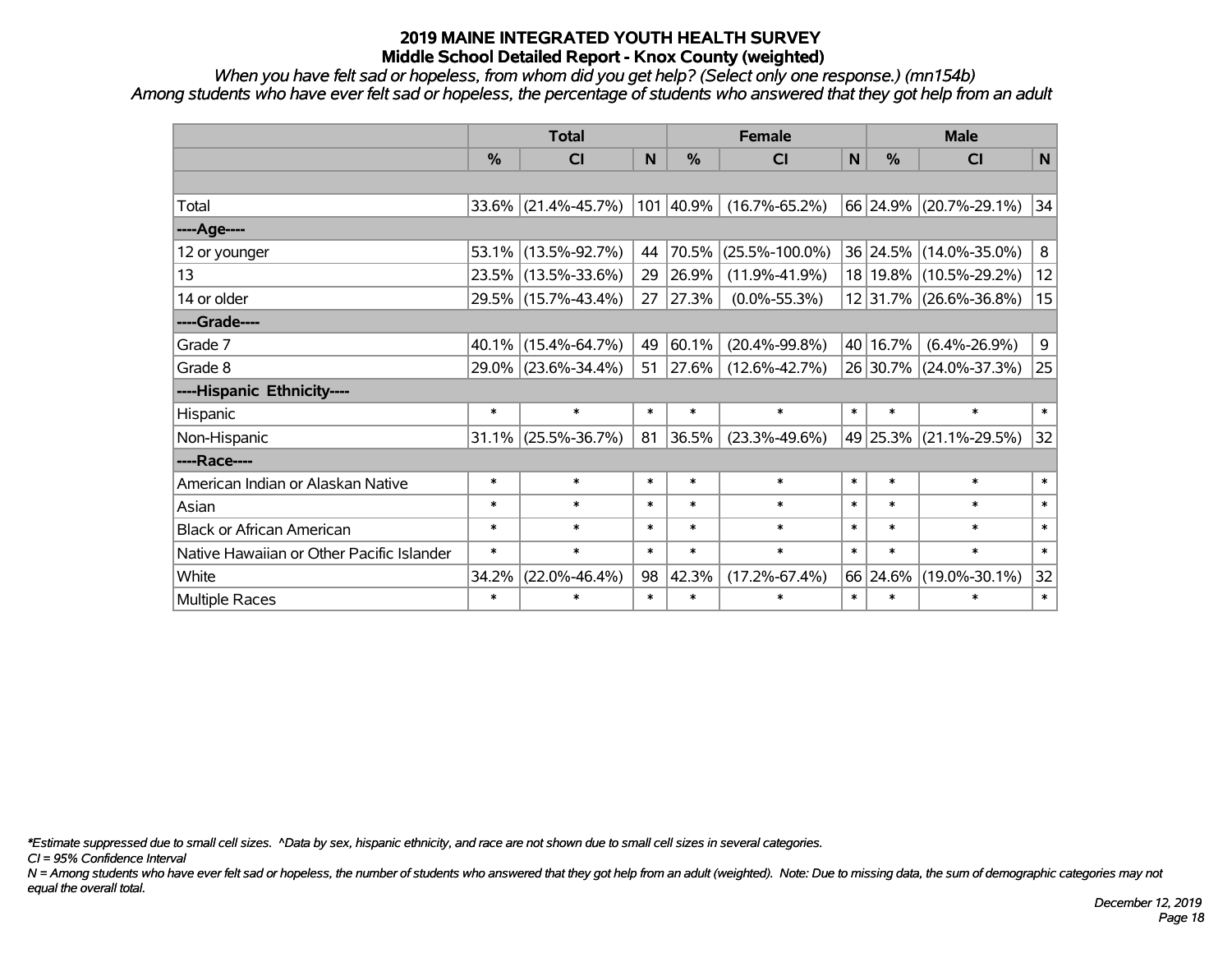*When you have felt sad or hopeless, from whom did you get help? (Select only one response.) (mn154b\_2)*

*Among students who have ever felt sad or hopeless, the percentage of students who answered that they got help from a teacher or other school staff*

|                                           |        | <b>Total</b>       |        | <b>Female</b> |        |        | <b>Male</b> |        |        |
|-------------------------------------------|--------|--------------------|--------|---------------|--------|--------|-------------|--------|--------|
|                                           | %      | <b>CI</b>          | N      | %             | CI N   |        | %           | $CI$ N |        |
|                                           |        |                    |        |               |        |        |             |        |        |
| Total                                     | 2.6%   | $(0.0\% - 8.8\%)$  | 8      | $\ast$        | $\ast$ | $\ast$ | $\ast$      | *      | $\ast$ |
| ----Age----                               |        |                    |        |               |        |        |             |        |        |
| 12 or younger                             | 9.5%   | $(0.0\% - 28.1\%)$ | 8      | $\ast$        | $\ast$ | $\ast$ | $\ast$      | $\ast$ | $\ast$ |
| 13                                        | $\ast$ | $\ast$             | $\ast$ | $\ast$        | $\ast$ | $\ast$ | $\ast$      | $\ast$ | $\ast$ |
| 14 or older                               | *      | $\ast$             | $\ast$ | $\ast$        | $\ast$ | $\ast$ | $\ast$      | $\ast$ | $\ast$ |
| ----Grade----                             |        |                    |        |               |        |        |             |        |        |
| Grade 7                                   | 6.4%   | $(0.0\% - 19.3\%)$ | 8      | $\ast$        | $\ast$ | $\ast$ | $\ast$      | $\ast$ | $\ast$ |
| Grade 8                                   | $\ast$ | $\ast$             | $\ast$ | $\ast$        | $\ast$ | $\ast$ | $\ast$      | $\ast$ | $\ast$ |
| ----Hispanic Ethnicity----                |        |                    |        |               |        |        |             |        |        |
| Hispanic                                  | $\ast$ | *                  | $\ast$ | $\ast$        | $\ast$ | $\ast$ | $\ast$      | $\ast$ | $\ast$ |
| Non-Hispanic                              | $\ast$ | $\ast$             | $\ast$ | $\ast$        | $\ast$ | $\ast$ | $\ast$      | $\ast$ | $\ast$ |
| ----Race----                              |        |                    |        |               |        |        |             |        |        |
| American Indian or Alaskan Native         | $\ast$ | $\ast$             | $\ast$ | $\ast$        | $\ast$ | $\ast$ | $\ast$      | $\ast$ | $\ast$ |
| Asian                                     | $\ast$ | $\ast$             | $\ast$ | $\ast$        | $\ast$ | $\ast$ | $\ast$      | $\ast$ | $\ast$ |
| <b>Black or African American</b>          | $\ast$ | *                  | $\ast$ | $\ast$        | $\ast$ | $\ast$ | $\ast$      | $\ast$ | $\ast$ |
| Native Hawaiian or Other Pacific Islander | $\ast$ | $\ast$             | $\ast$ | $\ast$        | $\ast$ | $\ast$ | $\ast$      | $\ast$ | $\ast$ |
| White                                     | 2.8%   | $(0.0\% - 9.2\%)$  | 8      | $\ast$        | $\ast$ | $\ast$ | $\ast$      | $\ast$ | $\ast$ |
| <b>Multiple Races</b>                     | $\ast$ | $\ast$             | $\ast$ | $\ast$        | $\ast$ | $\ast$ | $\ast$      | $\ast$ | $\ast$ |

*\*Estimate suppressed due to small cell sizes. ^Data by sex, hispanic ethnicity, and race are not shown due to small cell sizes in several categories.*

*CI = 95% Confidence Interval*

*N = Among students who have ever felt sad or hopeless, the number of students who answered that they got help from a teacher or other school staff (weighted). Note: Due to missing data, the sum of demographic categories may not equal the overall total.*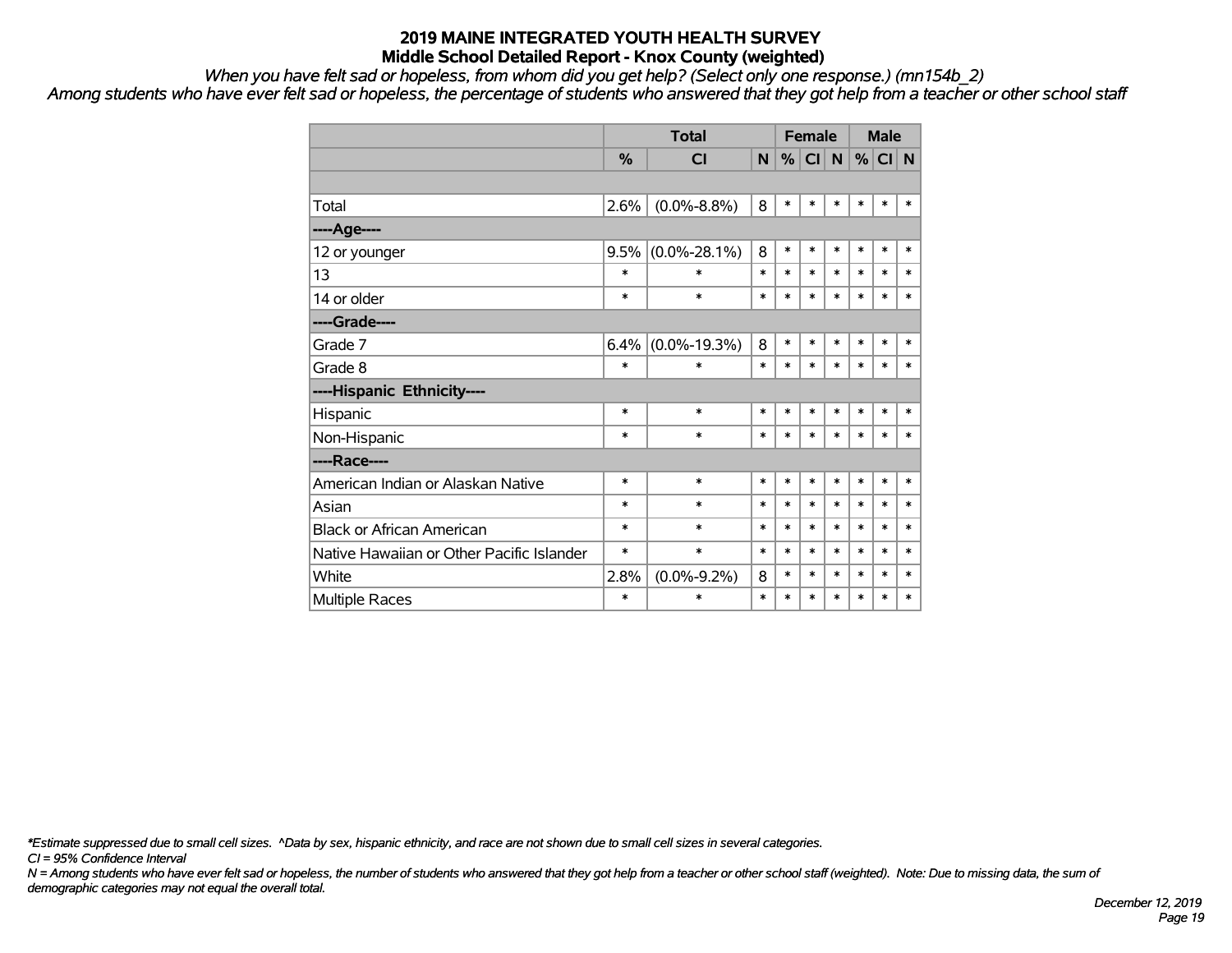#### **2019 MAINE INTEGRATED YOUTH HEALTH SURVEY Middle School Detailed Report - Knox County (weighted)** *Have you ever seriously thought about killing yourself? (mn25) Percentage of students who answered 'Yes'*

|                                           |        | <b>Total</b>           |        |               | <b>Female</b>       |        |        | <b>Male</b>            |              |
|-------------------------------------------|--------|------------------------|--------|---------------|---------------------|--------|--------|------------------------|--------------|
|                                           | $\%$   | <b>CI</b>              | N      | $\frac{0}{0}$ | <b>CI</b>           | N      | $\%$   | <b>CI</b>              | $\mathsf{N}$ |
|                                           |        |                        |        |               |                     |        |        |                        |              |
| Total                                     |        | $21.1\%$ (13.9%-28.3%) |        | $117$ 20.1%   | $(9.4\% - 30.9\%)$  |        |        | 54 21.7% (16.5%-26.9%) | 61           |
| ----Age----                               |        |                        |        |               |                     |        |        |                        |              |
| 12 or younger                             | 22.6%  | $(13.8\% - 31.4\%)$    | 36     | 27.9%         | $(11.3\% - 44.4\%)$ |        |        | 22 16.0% (12.3%-19.6%) | 13           |
| 13                                        | 19.1%  | $(14.1\% - 24.2\%)$    | 53     | 15.5%         | $(7.5\% - 23.5\%)$  |        |        | 21 23.0% (19.9%-26.1%) | 31           |
| 14 or older                               | 23.8%  | $(8.3\% - 39.4\%)$     | 28     | $ 20.9\% $    | $(6.0\% - 35.8\%)$  |        |        | 11 26.1% (10.7%-41.5%) | 17           |
| ----Grade----                             |        |                        |        |               |                     |        |        |                        |              |
| Grade 7                                   |        | 19.3% (14.5%-24.2%)    | 53     | 22.9%         | $(10.2\% - 35.5\%)$ |        |        | 27 15.7% (12.5%-18.8%) | 24           |
| Grade 8                                   |        | 22.1% (12.3%-32.0%)    | 61     | $ 17.3\% $    | $(9.0\% - 25.6\%)$  |        |        | 25 27.9% (16.8%-38.9%) | 36           |
| ----Hispanic Ethnicity----                |        |                        |        |               |                     |        |        |                        |              |
| Hispanic                                  | $\ast$ | $\ast$                 | $\ast$ | $\ast$        | $\ast$              | $\ast$ | $\ast$ | $\ast$                 | $\ast$       |
| Non-Hispanic                              |        | $21.2\%$ (13.7%-28.8%) |        | 109 19.4%     | $(8.2\% - 30.5\%)$  |        |        | 48 22.6% (17.1%-28.1%) | 59           |
| ----Race----                              |        |                        |        |               |                     |        |        |                        |              |
| American Indian or Alaskan Native         | $\ast$ | $\ast$                 | $\ast$ | $\ast$        | $\ast$              | $\ast$ | $\ast$ | $\ast$                 | $\ast$       |
| Asian                                     | $\ast$ | $\ast$                 | $\ast$ | $\ast$        | $\ast$              | $\ast$ | $\ast$ | $\ast$                 | $\ast$       |
| <b>Black or African American</b>          | $\ast$ | $\ast$                 | $\ast$ | $\ast$        | $\ast$              | $\ast$ | $\ast$ | $\ast$                 | $\ast$       |
| Native Hawaiian or Other Pacific Islander | $\ast$ | $\ast$                 | $\ast$ | $\ast$        | $\ast$              | $\ast$ | $\ast$ | $\ast$                 | $\ast$       |
| White                                     | 20.9%  | $(13.2\% - 28.7\%)$    | 110    | 19.9%         | $(8.9\% - 30.8\%)$  | 51     |        | 22.0% (16.5%-27.5%)    | 59           |
| Multiple Races                            | $\ast$ | $\ast$                 | $\ast$ | $\ast$        | $\ast$              | $\ast$ | $\ast$ | $\ast$                 | $\ast$       |

*\*Estimate suppressed due to small cell sizes. ^Data by sex, hispanic ethnicity, and race are not shown due to small cell sizes in several categories.*

*CI = 95% Confidence Interval*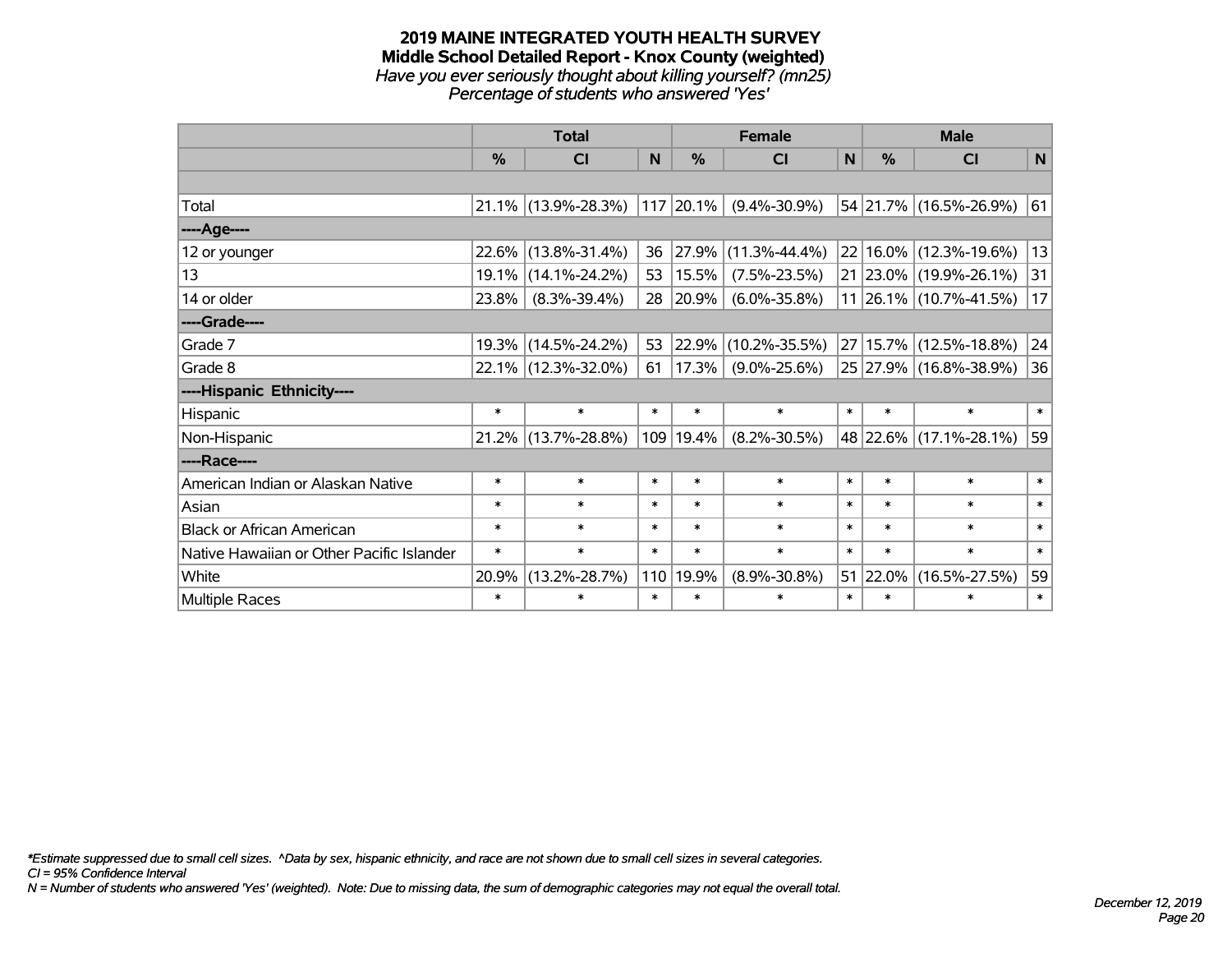*Have you ever done something to purposely hurt yourself without wanting to die, such as cutting or burning yourself on purpose? (mn28) Percentage of students who answered 'Yes'*

|                                           |               | <b>Total</b>        |        |               | <b>Female</b>            |             |               | <b>Male</b>            |              |  |        |        |        |
|-------------------------------------------|---------------|---------------------|--------|---------------|--------------------------|-------------|---------------|------------------------|--------------|--|--------|--------|--------|
|                                           | $\frac{0}{0}$ | CI                  | N      | $\frac{0}{0}$ | CI                       | $\mathbf N$ | $\frac{0}{0}$ | <b>CI</b>              | $\mathsf{N}$ |  |        |        |        |
|                                           |               |                     |        |               |                          |             |               |                        |              |  |        |        |        |
| Total                                     |               | 18.8% (14.3%-23.3%) |        |               | 103 20.8% (12.5%-29.2%)  |             |               | 56 16.9% (12.5%-21.2%) | 47           |  |        |        |        |
| ----Age----                               |               |                     |        |               |                          |             |               |                        |              |  |        |        |        |
| 12 or younger                             | 21.6%         | $(12.5\% - 30.7\%)$ | 37     |               | 19.9% (12.4%-27.3%)      |             | 18 23.6%      | $(5.8\% - 41.4\%)$     | 18           |  |        |        |        |
| 13                                        | 12.6%         | $(8.5\% - 16.7\%)$  | 31     | 14.2%         | $(9.4\% - 19.1\%)$       |             | 17 11.1%      | $(7.2\% - 15.0\%)$     | 14           |  |        |        |        |
| 14 or older                               |               | 26.5% (16.3%-36.7%) | 36     |               | $ 36.4\% $ (25.3%-47.5%) |             | 20 19.4%      | $(8.6\% - 30.2\%)$     | 15           |  |        |        |        |
| ----Grade----                             |               |                     |        |               |                          |             |               |                        |              |  |        |        |        |
| Grade 7                                   | 14.6%         | $(7.2\% - 21.9\%)$  | 39     | 15.5%         | $(9.0\% - 22.0\%)$       |             | 18 13.8%      | $(4.6\% - 23.0\%)$     | 20           |  |        |        |        |
| Grade 8                                   |               | 22.8% (15.2%-30.5%) | 64     |               | $ 25.1\% $ (16.5%-33.7%) |             | 37 20.3%      | $(9.6\% - 31.0\%)$     | 27           |  |        |        |        |
| ----Hispanic Ethnicity----                |               |                     |        |               |                          |             |               |                        |              |  |        |        |        |
| Hispanic                                  | $\ast$        | $\ast$              | $\ast$ | $\ast$        | $\ast$                   | $\ast$      | $\ast$        | $\ast$                 | $\ast$       |  |        |        |        |
| Non-Hispanic                              |               | 18.5% (14.0%-22.9%) | 91     | 19.2%         | $(9.3\% - 29.1\%)$       |             |               | 45 17.8% (13.1%-22.5%) | 46           |  |        |        |        |
| ----Race----                              |               |                     |        |               |                          |             |               |                        |              |  |        |        |        |
| American Indian or Alaskan Native         | $\ast$        | $\ast$              | $\ast$ | $\ast$        | $\ast$                   | $\ast$      | $\ast$        | $\ast$                 | $\ast$       |  |        |        |        |
| Asian                                     | $\ast$        | $\ast$              | $\ast$ | $\ast$        | $\ast$                   |             |               |                        |              |  | $\ast$ | $\ast$ | $\ast$ |
| <b>Black or African American</b>          | $\ast$        | $\ast$              | $\ast$ | $\ast$        | $\ast$                   | $\ast$      | $\ast$        | $\ast$                 | $\ast$       |  |        |        |        |
| Native Hawaiian or Other Pacific Islander | $\ast$        | $\ast$              | $\ast$ | $\ast$        | $\ast$                   | $\ast$      | $\ast$        | $\ast$                 | $\ast$       |  |        |        |        |
| White                                     | 18.6%         | $(14.2\% - 23.0\%)$ | 99     | 20.8%         | $(12.3\% - 29.3\%)$      | 54          | 16.4%         | $(12.0\% - 20.9\%)$    | 45           |  |        |        |        |
| Multiple Races                            | $\ast$        | $\ast$              | $\ast$ | $\ast$        | $\ast$                   | $\ast$      | $\ast$        | $\ast$                 | $\ast$       |  |        |        |        |

*\*Estimate suppressed due to small cell sizes. ^Data by sex, hispanic ethnicity, and race are not shown due to small cell sizes in several categories.*

*CI = 95% Confidence Interval*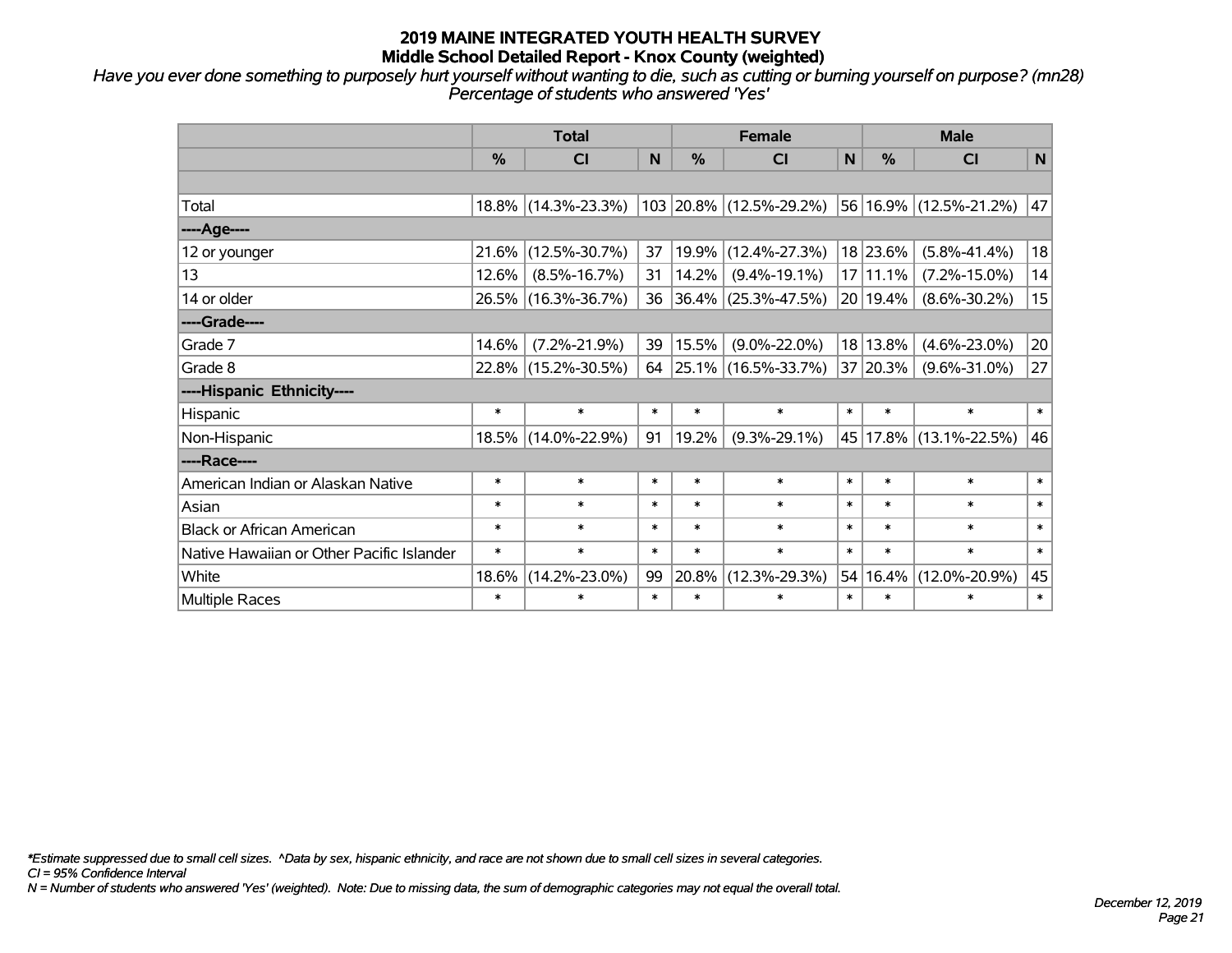*During the past 30 days, on how many days did you smoke cigarettes? (mn29) Percentage of students who answered at least 1 day*

|                                           |               | <b>Total</b>      |        |        | <b>Female</b> |          |        | <b>Male</b> |        |
|-------------------------------------------|---------------|-------------------|--------|--------|---------------|----------|--------|-------------|--------|
|                                           | $\frac{0}{0}$ | <b>CI</b>         | N      | %      | CI            | <b>N</b> | %      | CI N        |        |
|                                           |               |                   |        |        |               |          |        |             |        |
| Total                                     | 2.3%          | $(0.0\% - 6.1\%)$ | 13     | $\ast$ | $\ast$        | *        | *      | $\ast$      | $\ast$ |
| ----Age----                               |               |                   |        |        |               |          |        |             |        |
| 12 or younger                             | *             | $\ast$            | $\ast$ | $\ast$ | $\ast$        | $\ast$   | $\ast$ | $\ast$      | $\ast$ |
| 13                                        | 2.2%          | $(0.0\% - 6.0\%)$ | 6      | $\ast$ | $\ast$        | $\ast$   | $\ast$ | $\ast$      | $\ast$ |
| 14 or older                               | $\ast$        | $\ast$            | $\ast$ | $\ast$ | $\ast$        | $\ast$   | $\ast$ | *           | $\ast$ |
| ----Grade----                             |               |                   |        |        |               |          |        |             |        |
| Grade 7                                   | $\ast$        | $\ast$            | $\ast$ | $\ast$ | $\ast$        | $\ast$   | $\ast$ | $\ast$      | $\ast$ |
| Grade 8                                   | 3.5%          | $(0.0\% - 9.7\%)$ | 10     | $\ast$ | $\ast$        | $\ast$   | *      | $\ast$      | $\ast$ |
| ----Hispanic Ethnicity----                |               |                   |        |        |               |          |        |             |        |
| Hispanic                                  | $\ast$        | $\ast$            | $\ast$ | $\ast$ | *             | $\ast$   | *      | *           | *      |
| Non-Hispanic                              | 2.3%          | $(0.0\% - 6.3\%)$ | 12     | $\ast$ | $\ast$        | $\ast$   | $\ast$ | $\ast$      | $\ast$ |
| ----Race----                              |               |                   |        |        |               |          |        |             |        |
| American Indian or Alaskan Native         | $\ast$        | $\ast$            | $\ast$ | $\ast$ | $\ast$        | *        | $\ast$ | $\ast$      | $\ast$ |
| Asian                                     | *             | $\ast$            | $\ast$ | $\ast$ | $\ast$        | $\ast$   | $\ast$ | $\ast$      | $\ast$ |
| <b>Black or African American</b>          | *             | $\ast$            | $\ast$ | $\ast$ | $\ast$        | $\ast$   | $\ast$ | $\ast$      | $\ast$ |
| Native Hawaiian or Other Pacific Islander | *             | $\ast$            | $\ast$ | $\ast$ | $\ast$        | *        | $\ast$ | $\ast$      | *      |
| White                                     | 2.2%          | $(0.0\% - 6.1\%)$ | 12     | $\ast$ | *             | *        | $\ast$ | $\ast$      | $\ast$ |
| <b>Multiple Races</b>                     | *             | $\ast$            | $\ast$ | $\ast$ | $\ast$        | $\ast$   | $\ast$ | $\ast$      | $\ast$ |

*\*Estimate suppressed due to small cell sizes. ^Data by sex, hispanic ethnicity, and race are not shown due to small cell sizes in several categories.*

*CI = 95% Confidence Interval*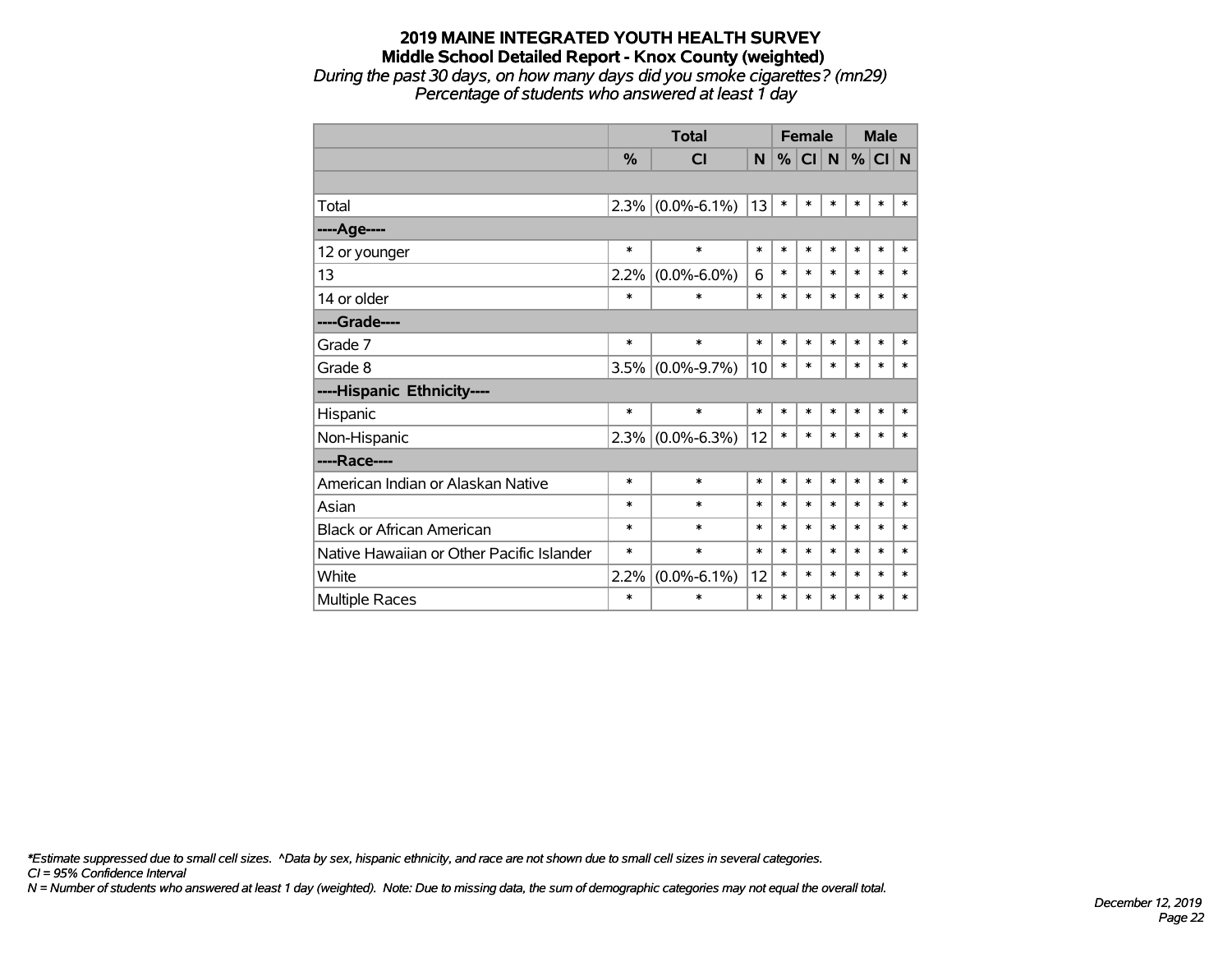#### *How old were you when you smoked a whole cigarette for the first time? (mn32)*

*Among students who have smoked a whole cigarette, the percentage of students who answered before age 11*

|                                           |               |                     | <b>Female</b>  |        |        |        | <b>Male</b> |        |        |
|-------------------------------------------|---------------|---------------------|----------------|--------|--------|--------|-------------|--------|--------|
|                                           | $\frac{0}{0}$ | <b>CI</b>           | N              | %      | CI     | N      | %           | CI N   |        |
|                                           |               |                     |                |        |        |        |             |        |        |
| Total                                     | $31.0\%$      | $(16.2\% - 45.8\%)$ | $\overline{7}$ | $\ast$ | $\ast$ | *      | $\ast$      | $\ast$ | $\ast$ |
| ----Age----                               |               |                     |                |        |        |        |             |        |        |
| 12 or younger                             | $\ast$        | $\ast$              | $\ast$         | $\ast$ | $\ast$ | $\ast$ | $\ast$      | $\ast$ | $\ast$ |
| 13                                        | $\ast$        | $\ast$              | $\ast$         | $\ast$ | $\ast$ | *      | $\ast$      | $\ast$ | $\ast$ |
| 14 or older                               | $\ast$        | $\ast$              | $\ast$         | $\ast$ | $\ast$ | *      | $\ast$      | $\ast$ | $\ast$ |
| ----Grade----                             |               |                     |                |        |        |        |             |        |        |
| Grade 7                                   | $\ast$        | $\ast$              | $\ast$         | $\ast$ | $\ast$ | $\ast$ | $\ast$      | $\ast$ | $\ast$ |
| Grade 8                                   | 32.5%         | $(5.3\% - 59.7\%)$  | 6              | $\ast$ | $\ast$ | *      | $\ast$      | $\ast$ | $\ast$ |
| ----Hispanic Ethnicity----                |               |                     |                |        |        |        |             |        |        |
| Hispanic                                  | $\ast$        | $\ast$              | $\ast$         | $\ast$ | $\ast$ | $\ast$ | $\ast$      | $\ast$ | $\ast$ |
| Non-Hispanic                              | 34.9%         | $(15.0\% - 54.7\%)$ | $\overline{7}$ | $\ast$ | $\ast$ | $\ast$ | $\ast$      | $\ast$ | $\ast$ |
| ----Race----                              |               |                     |                |        |        |        |             |        |        |
| American Indian or Alaskan Native         | $\ast$        | $\ast$              | $\ast$         | $\ast$ | $\ast$ | *      | $\ast$      | $\ast$ | $\ast$ |
| Asian                                     | $\ast$        | $\ast$              | $\ast$         | $\ast$ | $\ast$ | $\ast$ | $\ast$      | $\ast$ | $\ast$ |
| <b>Black or African American</b>          | $\ast$        | $\ast$              | $\ast$         | $\ast$ | $\ast$ | $\ast$ | $\ast$      | $\ast$ | $\ast$ |
| Native Hawaiian or Other Pacific Islander | $\ast$        | $\ast$              | $\ast$         | $\ast$ | $\ast$ | $\ast$ | $\ast$      | $\ast$ | $\ast$ |
| White                                     | 32.7%         | $(18.0\% - 47.4\%)$ | $\overline{7}$ | $\ast$ | $\ast$ | *      | $\ast$      | $\ast$ | $\ast$ |
| Multiple Races                            | $\ast$        | $\ast$              | $\ast$         | $\ast$ | $\ast$ | $\ast$ | $\ast$      | $\ast$ | $\ast$ |

*\*Estimate suppressed due to small cell sizes. ^Data by sex, hispanic ethnicity, and race are not shown due to small cell sizes in several categories.*

*CI = 95% Confidence Interval*

*N = Among students who have smoked a whole cigarette, the number of students who answered before age 11 (weighted). Note: Due to missing data, the sum of demographic categories may not equal the overall total.*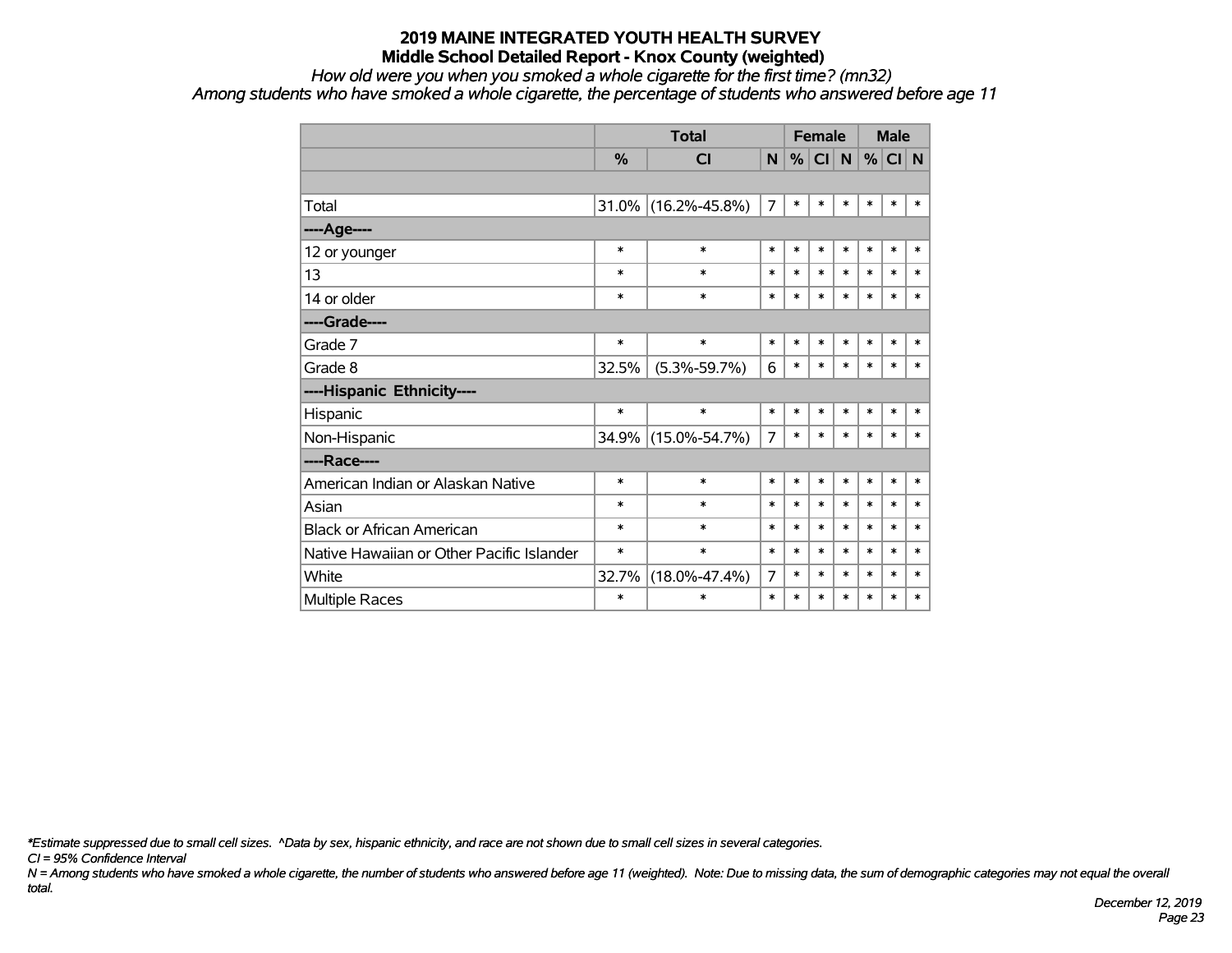*How old were you when you smoked a whole cigarette for the first time? (mn32\_2) Percentage of students who answered before age 11*

|                                           |               | <b>Total</b>      |        | <b>Female</b> |        |              | <b>Male</b> |        |        |
|-------------------------------------------|---------------|-------------------|--------|---------------|--------|--------------|-------------|--------|--------|
|                                           | $\frac{0}{0}$ | <b>CI</b>         | N      | %             | CI     | $\mathsf{N}$ | $\%$        | CI N   |        |
|                                           |               |                   |        |               |        |              |             |        |        |
| Total                                     | $1.4\%$       | $(0.3\% - 2.4\%)$ | 7      | $\ast$        | $\ast$ | *            | *           | $\ast$ | $\ast$ |
| ----Age----                               |               |                   |        |               |        |              |             |        |        |
| 12 or younger                             | $\ast$        | $\ast$            | $\ast$ | $\ast$        | $\ast$ | $\ast$       | *           | $\ast$ | $\ast$ |
| 13                                        | $\ast$        | $\ast$            | $\ast$ | $\ast$        | *      | $\ast$       | *           | $\ast$ | $\ast$ |
| 14 or older                               | $\ast$        | $\ast$            | $\ast$ | $\ast$        | *      | $\ast$       | *           | $\ast$ | $\ast$ |
| ----Grade----                             |               |                   |        |               |        |              |             |        |        |
| Grade 7                                   | $\ast$        | $\ast$            | $\ast$ | $\ast$        | $\ast$ | $\ast$       | $\ast$      | $\ast$ | $\ast$ |
| Grade 8                                   | 2.2%          | $(0.9\% - 3.4\%)$ | 6      | $\ast$        | $\ast$ | $\ast$       | *           | $\ast$ | $\ast$ |
| ----Hispanic Ethnicity----                |               |                   |        |               |        |              |             |        |        |
| Hispanic                                  | $\ast$        | $\ast$            | $\ast$ | $\ast$        | $\ast$ | *            | *           | *      | *      |
| Non-Hispanic                              | $1.4\%$       | $(0.2\% - 2.6\%)$ | 7      | $\ast$        | $\ast$ | $\ast$       | *           | *      | $\ast$ |
| ----Race----                              |               |                   |        |               |        |              |             |        |        |
| American Indian or Alaskan Native         | $\ast$        | $\ast$            | $\ast$ | $\ast$        | $\ast$ | $\ast$       | *           | $\ast$ | $\ast$ |
| Asian                                     | $\ast$        | $\ast$            | $\ast$ | $\ast$        | $\ast$ | $\ast$       | *           | *      | $\ast$ |
| <b>Black or African American</b>          | $\ast$        | $\ast$            | $\ast$ | $\ast$        | $\ast$ | $\ast$       | *           | $\ast$ | $\ast$ |
| Native Hawaiian or Other Pacific Islander | $\ast$        | $\ast$            | $\ast$ | $\ast$        | $\ast$ | $\ast$       | $\ast$      | *      | $\ast$ |
| White                                     | 1.4%          | $(0.3\% - 2.4\%)$ | 7      | $\ast$        | *      | $\ast$       | $\ast$      | $\ast$ | $\ast$ |
| Multiple Races                            | $\ast$        | $\ast$            | $\ast$ | $\ast$        | $\ast$ | $\ast$       | $\ast$      | $\ast$ | $\ast$ |

*\*Estimate suppressed due to small cell sizes. ^Data by sex, hispanic ethnicity, and race are not shown due to small cell sizes in several categories.*

*CI = 95% Confidence Interval*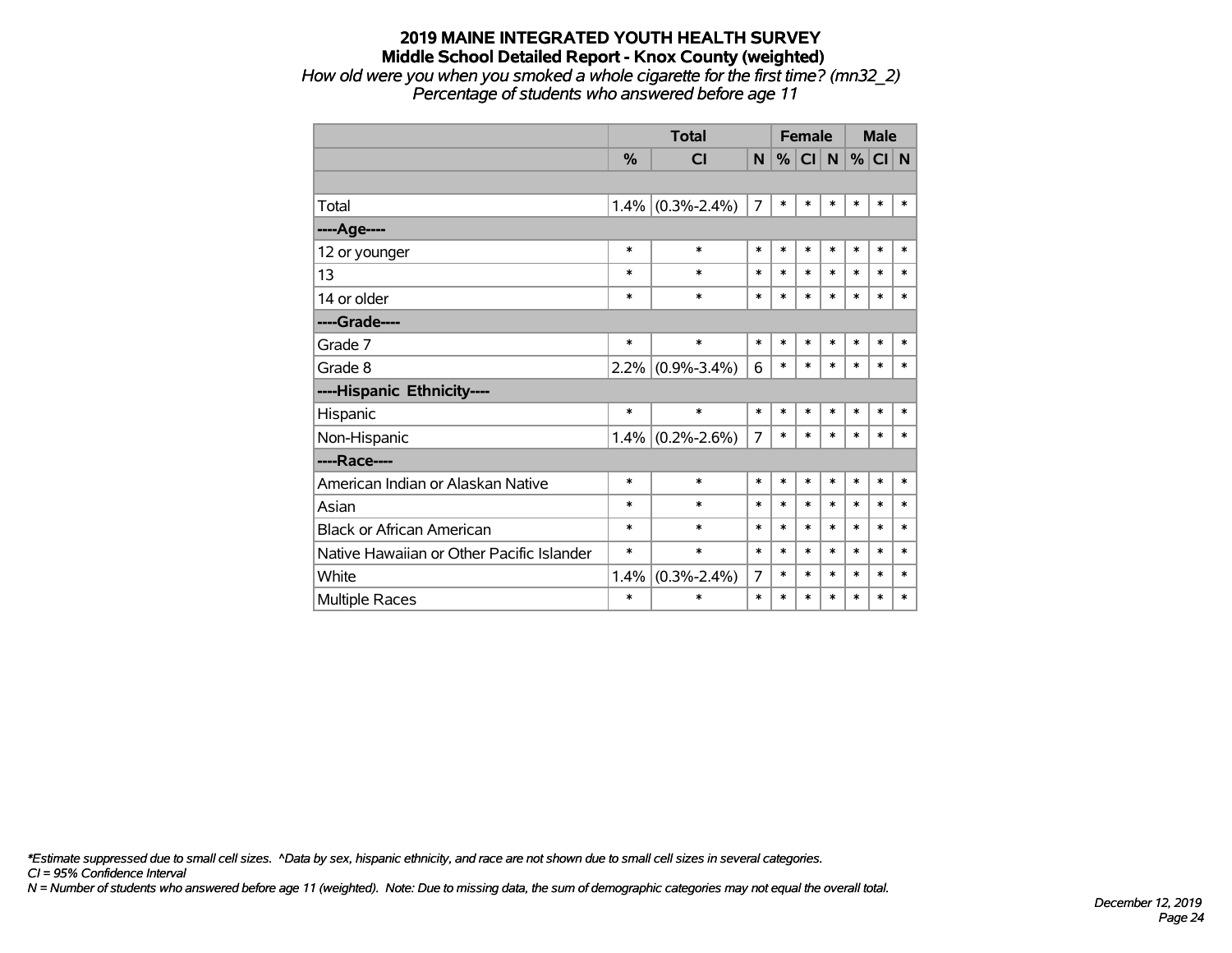*During the past 30 days, on how many days did you use chewing tobacco, snuff, dip, snus, or dissolvable tobacco products, such as Copenhagen, Grizzly, Skoal, or Camel Snus? (Do not count any electronic vapor products.) (mn181a) Percentage of students who answered at least 1 day*

|                                           |        | <b>Total</b>            |                |        | <b>Female</b> |        | <b>Male</b> |        |        |
|-------------------------------------------|--------|-------------------------|----------------|--------|---------------|--------|-------------|--------|--------|
|                                           | %      | $\overline{\mathsf{C}}$ | N              | $\%$   | CI            | N      | %           | CI N   |        |
|                                           |        |                         |                |        |               |        |             |        |        |
| Total                                     | 1.2%   | $(0.0\% - 3.4\%)$       | $\overline{7}$ | $\ast$ | $\ast$        | $\ast$ | $\ast$      | $\ast$ | $\ast$ |
| ---- Age----                              |        |                         |                |        |               |        |             |        |        |
| 12 or younger                             | $\ast$ | $\ast$                  | $\ast$         | $\ast$ | $\ast$        | $\ast$ | $\ast$      | $\ast$ | $\ast$ |
| 13                                        | $\ast$ | $\ast$                  | $\ast$         | $\ast$ | $\ast$        | $\ast$ | $\ast$      | $\ast$ | $\ast$ |
| 14 or older                               |        | $5.1\%$ (0.0%-13.8%)    | 6              | $\ast$ | $\ast$        | $\ast$ | $\ast$      | $\ast$ | $\ast$ |
| ----Grade----                             |        |                         |                |        |               |        |             |        |        |
| Grade 7                                   | $\ast$ | $\ast$                  | *              | $\ast$ | $\ast$        | $\ast$ | $\ast$      | $\ast$ | ∗      |
| Grade 8                                   | 2.1%   | $(0.0\% - 5.7\%)$       | 6              | $\ast$ | $\ast$        | $\ast$ | $\ast$      | $\ast$ | $\ast$ |
| ----Hispanic Ethnicity----                |        |                         |                |        |               |        |             |        |        |
| Hispanic                                  | $\ast$ | $\ast$                  | $\ast$         | $\ast$ | $\ast$        | $\ast$ | $\ast$      | $\ast$ | $\ast$ |
| Non-Hispanic                              | 1.3%   | $(0.0\% - 3.6\%)$       | $\overline{7}$ | *      | $\ast$        | $\ast$ | $\ast$      | $\ast$ | $\ast$ |
| ----Race----                              |        |                         |                |        |               |        |             |        |        |
| American Indian or Alaskan Native         | $\ast$ | $\ast$                  | *              | $\ast$ | $\ast$        | $\ast$ | $\ast$      | $\ast$ | ∗      |
| Asian                                     | $\ast$ | $\ast$                  | $\ast$         | $\ast$ | $\ast$        | $\ast$ | $\ast$      | $\ast$ | $\ast$ |
| <b>Black or African American</b>          | $\ast$ | $\ast$                  | $\ast$         | $\ast$ | $\ast$        | $\ast$ | $\ast$      | $\ast$ | $\ast$ |
| Native Hawaiian or Other Pacific Islander | $\ast$ | $\ast$                  | $\ast$         | *      | $\ast$        | $\ast$ | $\ast$      | $\ast$ | $\ast$ |
| White                                     | 1.3%   | $(0.0\% - 3.6\%)$       | 7              | $\ast$ | $\ast$        | $\ast$ | $\ast$      | $\ast$ | $\ast$ |
| <b>Multiple Races</b>                     | $\ast$ | *                       | $\ast$         | $\ast$ | $\ast$        | $\ast$ | $\ast$      | $\ast$ | $\ast$ |

*\*Estimate suppressed due to small cell sizes. ^Data by sex, hispanic ethnicity, and race are not shown due to small cell sizes in several categories.*

*CI = 95% Confidence Interval*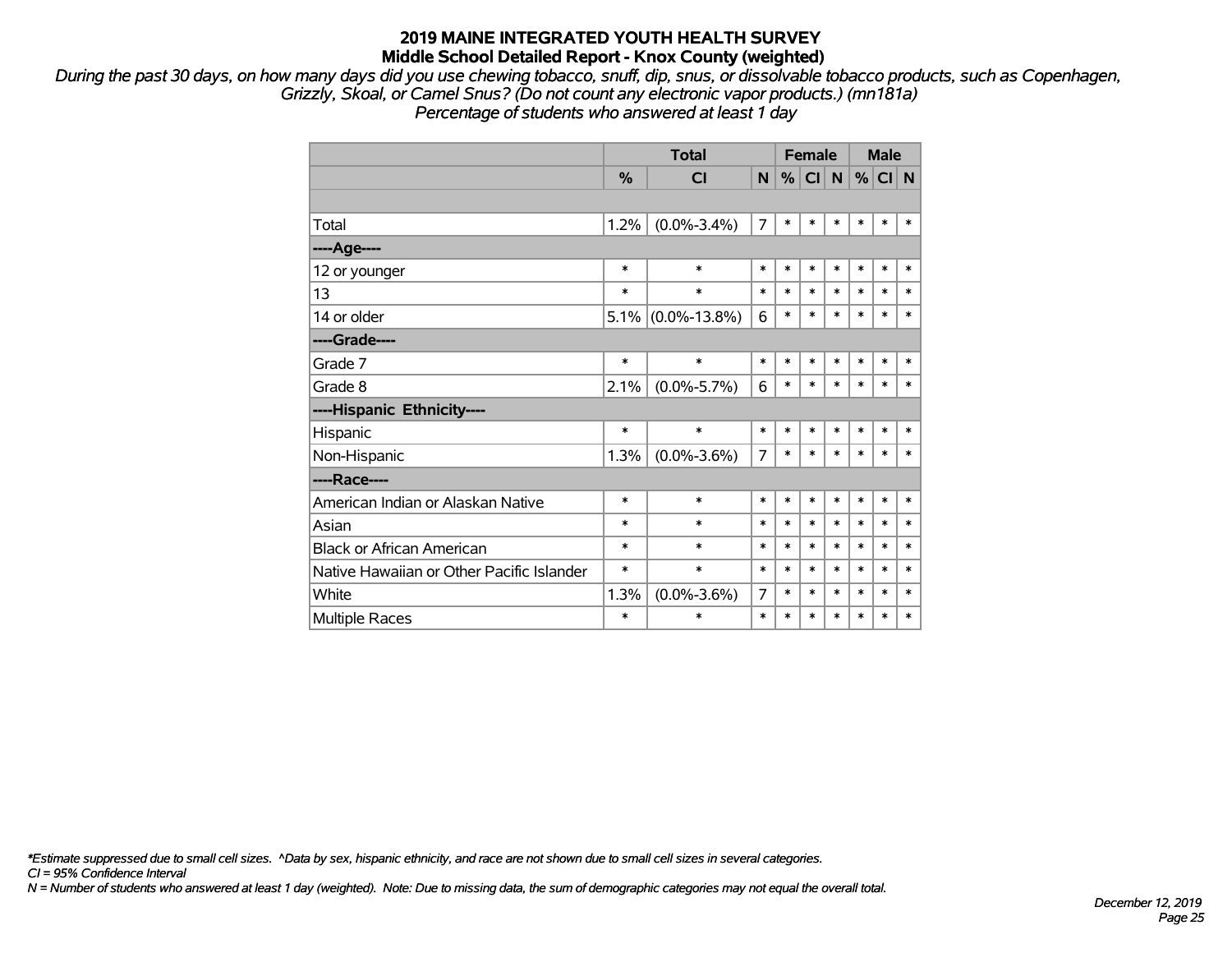*During the past 30 days, on how many days did you smoke cigars, cigarillos, or little cigars? (mn30) Percentage of students who answered at least 1 day*

|                                           |        | <b>Total</b>       |        | <b>Female</b> |                 |             | <b>Male</b> |        |        |
|-------------------------------------------|--------|--------------------|--------|---------------|-----------------|-------------|-------------|--------|--------|
|                                           | %      | <b>CI</b>          | N      | %             | Cl <sub>1</sub> | $\mathbf N$ | $\%$        | CI N   |        |
|                                           |        |                    |        |               |                 |             |             |        |        |
| Total                                     | 2.5%   | $(0.9% -4.0%)$     | 14     | $\ast$        | $\ast$          | $\ast$      | *           | $\ast$ | *      |
| ----Age----                               |        |                    |        |               |                 |             |             |        |        |
| 12 or younger                             | $\ast$ | $\ast$             | $\ast$ | $\ast$        | $\ast$          | $\ast$      | $\ast$      | $\ast$ | $\ast$ |
| 13                                        | $\ast$ | $\ast$             | $\ast$ | $\ast$        | $\ast$          | $\ast$      | $\ast$      | $\ast$ | $\ast$ |
| 14 or older                               | 6.0%   | $(1.4\% - 10.6\%)$ | 7      | $\ast$        | $\ast$          | $\ast$      | $\ast$      | $\ast$ | $\ast$ |
| ----Grade----                             |        |                    |        |               |                 |             |             |        |        |
| Grade 7                                   | $\ast$ | $\ast$             | $\ast$ | $\ast$        | $\ast$          | $\ast$      | $\ast$      | $\ast$ | $\ast$ |
| Grade 8                                   | 3.4%   | $(0.7\% - 6.1\%)$  | 9      | $\ast$        | $\ast$          | $\ast$      | $\ast$      | $\ast$ | $\ast$ |
| ----Hispanic Ethnicity----                |        |                    |        |               |                 |             |             |        |        |
| Hispanic                                  | $\ast$ | $\ast$             | $\ast$ | $\ast$        | $\ast$          | $\ast$      | *           | $\ast$ | *      |
| Non-Hispanic                              | 2.7%   | $(1.0\% - 4.3\%)$  | 14     | $\ast$        | $\ast$          | $\ast$      | $\ast$      | $\ast$ | $\ast$ |
| ----Race----                              |        |                    |        |               |                 |             |             |        |        |
| American Indian or Alaskan Native         | $\ast$ | $\ast$             | $\ast$ | $\ast$        | $\ast$          | $\ast$      | $\ast$      | $\ast$ | $\ast$ |
| Asian                                     | $\ast$ | $\ast$             | $\ast$ | $\ast$        | $\ast$          | $\ast$      | $\ast$      | $\ast$ | *      |
| <b>Black or African American</b>          | $\ast$ | $\ast$             | $\ast$ | $\ast$        | $\ast$          | $\ast$      | $\ast$      | $\ast$ | $\ast$ |
| Native Hawaiian or Other Pacific Islander | $\ast$ | $\ast$             | $\ast$ | $\ast$        | $\ast$          | $\ast$      | $\ast$      | $\ast$ | *      |
| White                                     | 2.6%   | $(0.9\% - 4.2\%)$  | 14     | $\ast$        | $\ast$          | $\ast$      | $\ast$      | $\ast$ | $\ast$ |
| <b>Multiple Races</b>                     | *      | $\ast$             | $\ast$ | $\ast$        | $\ast$          | $\ast$      | $\ast$      | $\ast$ | *      |

*\*Estimate suppressed due to small cell sizes. ^Data by sex, hispanic ethnicity, and race are not shown due to small cell sizes in several categories.*

*CI = 95% Confidence Interval*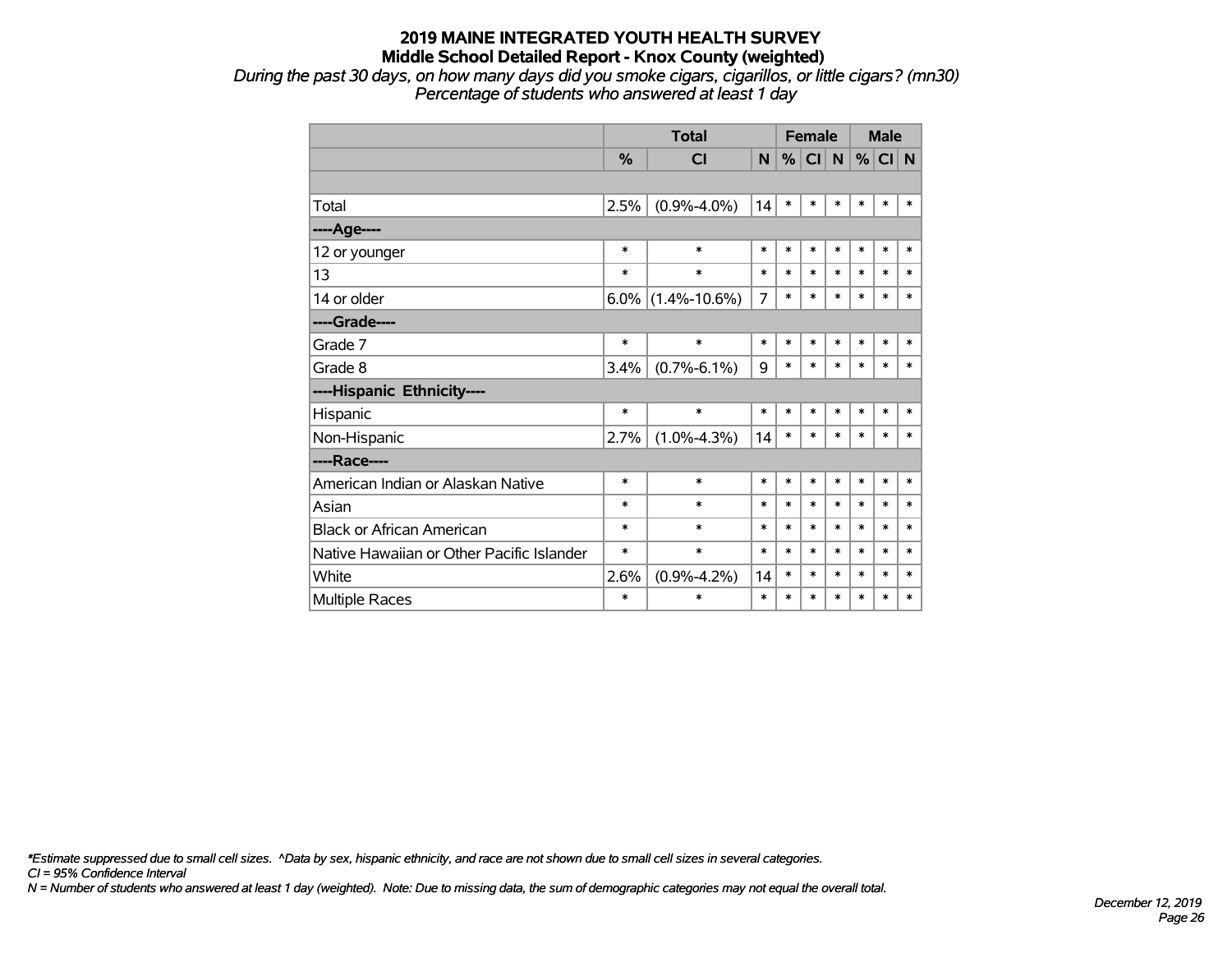*During the past 7 days, on how many days were you in the same room with someone who was smoking cigarettes? (mn33a) Percentage of students who answered at least 1 day*

|                                           | <b>Total</b>  |                        |        |               | <b>Female</b>            |              | <b>Male</b>   |                          |        |  |
|-------------------------------------------|---------------|------------------------|--------|---------------|--------------------------|--------------|---------------|--------------------------|--------|--|
|                                           | $\frac{0}{0}$ | <b>CI</b>              | N      | $\frac{0}{0}$ | <b>CI</b>                | $\mathsf{N}$ | $\frac{0}{0}$ | <b>CI</b>                | N      |  |
|                                           |               |                        |        |               |                          |              |               |                          |        |  |
| Total                                     |               | $23.1\%$ (16.1%-30.2%) |        |               | 128 23.3% (19.0%-27.6%)  |              |               | $64$ 22.6% (11.8%-33.4%) | 63     |  |
| ----Age----                               |               |                        |        |               |                          |              |               |                          |        |  |
| 12 or younger                             | 15.0%         | $(8.6\% - 21.3\%)$     | 24     |               | 15.6% (12.4%-18.9%)      |              | 13 12.4%      | $(0.0\% - 29.9\%)$       | 10     |  |
| 13                                        |               | 24.2% (15.8%-32.5%)    | 67     | 25.1%         | $(17.2\% - 32.9\%)$      |              |               | 36 23.5% (13.4%-33.5%)   | 31     |  |
| 14 or older                               |               | $32.1\%$ (18.1%-46.1%) | 37     | 30.3%         | $(7.5\% - 53.1\%)$       |              |               | 15 33.5% (26.1%-41.0%)   | 22     |  |
| ----Grade----                             |               |                        |        |               |                          |              |               |                          |        |  |
| Grade 7                                   | 18.4%         | $(9.6\% - 27.1\%)$     | 51     | 21.4%         | $(16.4\% - 26.4\%)$      |              | 27 14.8%      | $(2.1\% - 27.6\%)$       | 22     |  |
| Grade 8                                   |               | 27.7% (21.7%-33.8%)    | 76     |               | $ 24.2\% $ (20.4%-28.0%) |              |               | 36 32.2% (23.1%-41.3%)   | 40     |  |
| ----Hispanic Ethnicity----                |               |                        |        |               |                          |              |               |                          |        |  |
| Hispanic                                  | $\ast$        | $\ast$                 | $\ast$ | $\ast$        | $\ast$                   | $\ast$       | $\ast$        | $\ast$                   | $\ast$ |  |
| Non-Hispanic                              |               | 22.8% (15.5%-30.2%)    |        |               | 118 22.7% (18.7%-26.7%)  |              |               | 58 22.5% (10.5%-34.6%)   | 58     |  |
| ----Race----                              |               |                        |        |               |                          |              |               |                          |        |  |
| American Indian or Alaskan Native         | $\ast$        | $\ast$                 | $\ast$ | $\ast$        | $\ast$                   | $\ast$       | $\ast$        | $\ast$                   | $\ast$ |  |
| Asian                                     | $\ast$        | $\ast$                 | $\ast$ | $\ast$        | $\ast$                   | $\ast$       | $\ast$        | $\ast$                   | $\ast$ |  |
| <b>Black or African American</b>          | $\ast$        | $\ast$                 | $\ast$ | $\ast$        | $\ast$                   | $\ast$       | $\ast$        | $\ast$                   | $\ast$ |  |
| Native Hawaiian or Other Pacific Islander | $\ast$        | $\ast$                 | $\ast$ | $\ast$        | $\ast$                   | $\ast$       | $\ast$        | $\ast$                   | $\ast$ |  |
| White                                     | 22.8%         | $(15.4\% - 30.2\%)$    | 120    | 23.0%         | $(18.7\% - 27.3\%)$      | 61           | 22.7%         | $(11.8\% - 33.7\%)$      | 60     |  |
| Multiple Races                            | $\ast$        | $\ast$                 | $\ast$ | $\ast$        | $\ast$                   | $\ast$       | $\ast$        | $\ast$                   | $\ast$ |  |

*\*Estimate suppressed due to small cell sizes. ^Data by sex, hispanic ethnicity, and race are not shown due to small cell sizes in several categories.*

*CI = 95% Confidence Interval*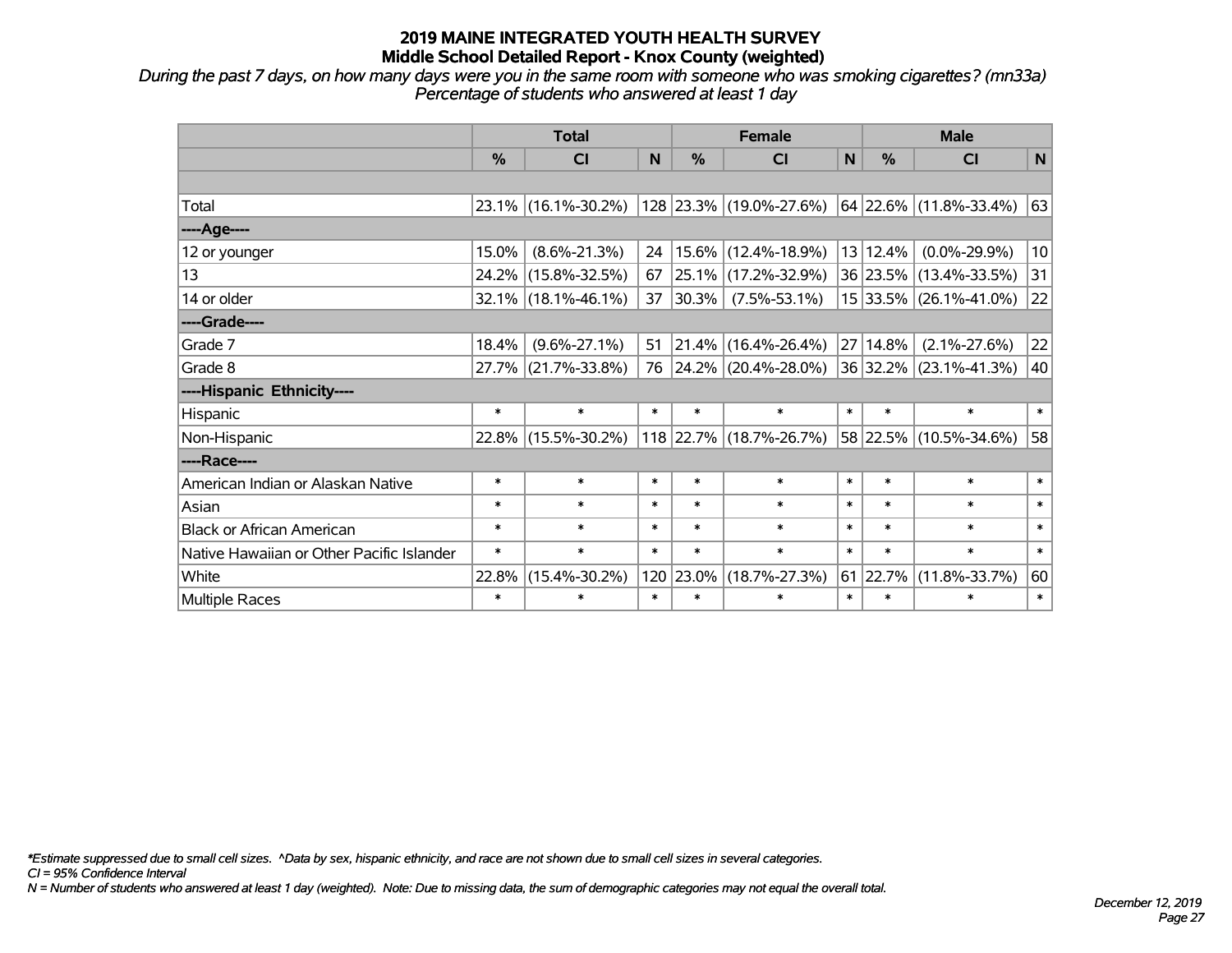*During the past 7 days, on how many days were you in the same car with someone who was smoking cigarettes? (mn56a) Percentage of students who answered at least 1 day*

|                                           | <b>Total</b> |                     |        |        | <b>Female</b>           |        | <b>Male</b> |                        |                   |  |
|-------------------------------------------|--------------|---------------------|--------|--------|-------------------------|--------|-------------|------------------------|-------------------|--|
|                                           | %            | C <sub>l</sub>      | N      | %      | <b>CI</b>               | N      | %           | <b>CI</b>              | N                 |  |
|                                           |              |                     |        |        |                         |        |             |                        |                   |  |
| Total                                     | 18.0%        | $(5.8\% - 30.1\%)$  |        |        | 100 17.2% (2.9%-31.5%)  |        | 47 16.9%    | $(4.2\% - 29.7\%)$     | 47                |  |
| ---- Age----                              |              |                     |        |        |                         |        |             |                        |                   |  |
| 12 or younger                             | 16.1%        | $(2.1\% - 30.0\%)$  | 26     | 19.4%  | $(0.0\% - 40.2\%)$      | 15     | 9.5%        | $(0.0\% - 22.3\%)$     | 8                 |  |
| 13                                        | 17.2%        | $(4.3\% - 30.1\%)$  | 52     | 12.9%  | $(0.0\% - 27.1\%)$      |        | 19 19.8%    | $(9.2\% - 30.5\%)$     | 30 <sup>°</sup>   |  |
| 14 or older                               | 23.5%        | $(7.3\% - 39.7\%)$  | 23     |        | $ 27.4\% $ (0.0%-57.9%) |        | $12$ 20.1%  | $(2.9\% - 37.4\%)$     | 10 <sup>1</sup>   |  |
| ----Grade----                             |              |                     |        |        |                         |        |             |                        |                   |  |
| Grade 7                                   | 13.7%        | $(0.1\% - 27.3\%)$  | 38     | 17.8%  | $(0.0\% - 37.2\%)$      | 22     | 8.4%        | $(0.0\% - 19.8\%)$     | $12 \overline{ }$ |  |
| Grade 8                                   |              | 21.9% (12.1%-31.7%) | 60     |        | $15.6\%$ (7.1%-24.0%)   |        |             | 22 27.2% (16.0%-38.4%) | 35                |  |
| ----Hispanic Ethnicity----                |              |                     |        |        |                         |        |             |                        |                   |  |
| Hispanic                                  | $\ast$       | $\ast$              | $\ast$ | $\ast$ | $\ast$                  | $\ast$ | $\ast$      | $\ast$                 | $\ast$            |  |
| Non-Hispanic                              | 17.4%        | $(5.4\% - 29.4\%)$  | 92     | 16.8%  | $(3.2\% - 30.5\%)$      |        | 44 16.0%    | $(3.3\% - 28.7\%)$     | 42                |  |
| ----Race----                              |              |                     |        |        |                         |        |             |                        |                   |  |
| American Indian or Alaskan Native         | $\ast$       | $\ast$              | $\ast$ | $\ast$ | $\ast$                  | $\ast$ | $\ast$      | $\ast$                 | $\ast$            |  |
| Asian                                     | $\ast$       | $\ast$              | $\ast$ | $\ast$ | $\ast$                  | $\ast$ | $\ast$      | $\ast$                 | $\ast$            |  |
| <b>Black or African American</b>          | $\ast$       | $\ast$              | $\ast$ | $\ast$ | $\ast$                  | $\ast$ | $\ast$      | $\ast$                 | $\ast$            |  |
| Native Hawaiian or Other Pacific Islander | $\ast$       | $\ast$              | $\ast$ | $\ast$ | $\ast$                  | $\ast$ | $\ast$      | $\ast$                 | $\ast$            |  |
| White                                     | 16.8%        | $(3.1\% - 30.5\%)$  | 88     | 17.0%  | $(1.7\% - 32.2\%)$      |        | 44 15.8%    | $(3.0\% - 28.6\%)$     | 41                |  |
| Multiple Races                            | $\ast$       | $\ast$              | $\ast$ | $\ast$ | $\ast$                  | $\ast$ | $\ast$      | $\ast$                 | $\ast$            |  |

*\*Estimate suppressed due to small cell sizes. ^Data by sex, hispanic ethnicity, and race are not shown due to small cell sizes in several categories.*

*CI = 95% Confidence Interval*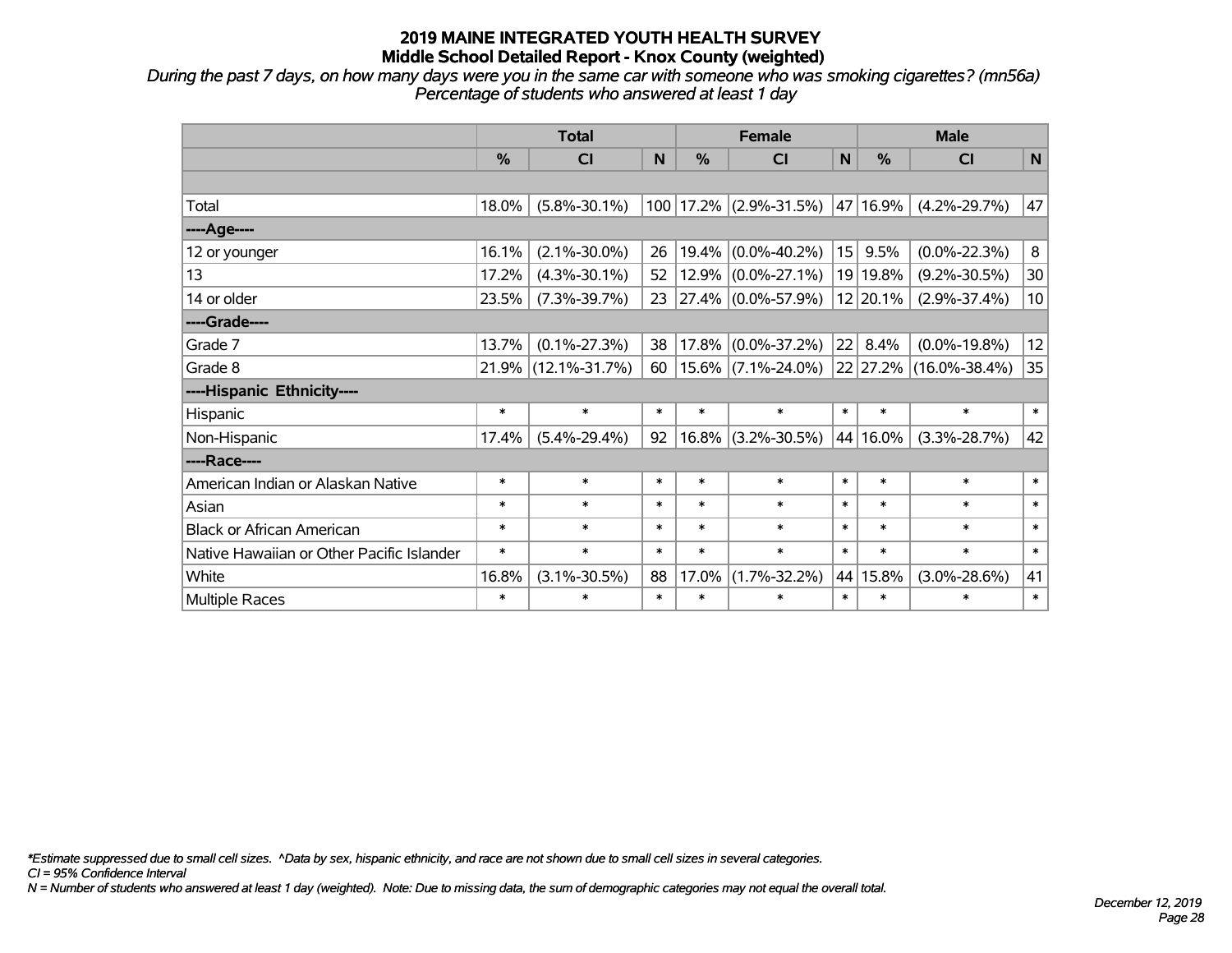#### **2019 MAINE INTEGRATED YOUTH HEALTH SURVEY Middle School Detailed Report - Knox County (weighted)** *Besides yourself, does anyone who lives in your home smoke cigarettes now? (mn57) Percentage of students who answered 'Yes'*

|                                           | <b>Total</b> |                     |        |           | <b>Female</b>       |        | <b>Male</b> |                        |                |  |
|-------------------------------------------|--------------|---------------------|--------|-----------|---------------------|--------|-------------|------------------------|----------------|--|
|                                           | %            | CI                  | N      | $\%$      | <b>CI</b>           | N      | %           | <b>CI</b>              | N <sub>1</sub> |  |
|                                           |              |                     |        |           |                     |        |             |                        |                |  |
| Total                                     |              | 34.7% (13.1%-56.4%) |        | 191 33.4% | $(7.2\% - 59.6\%)$  |        |             | 88 35.6% (13.3%-57.8%) | 100            |  |
| ----Age----                               |              |                     |        |           |                     |        |             |                        |                |  |
| 12 or younger                             | 36.6%        | $(7.6\% - 65.5\%)$  | 59     | 35.5%     | $(0.0\% - 76.8\%)$  |        | 27 35.1%    | $(8.5\% - 61.8\%)$     | 29             |  |
| 13                                        | 35.5%        | $(16.4\% - 54.7\%)$ | 107    | $ 35.7\%$ | $(14.2\% - 57.2\%)$ |        | 53 36.1%    | $(15.0\% - 57.2\%)$    | 54             |  |
| 14 or older                               | 28.5%        | $(0.0\% - 59.1\%)$  | 25     | 20.6%     | $(0.0\% - 45.0\%)$  |        | 8 34.6%     | $(1.2\% - 68.1\%)$     | 17             |  |
| ----Grade----                             |              |                     |        |           |                     |        |             |                        |                |  |
| Grade 7                                   | 34.3%        | $(10.5\% - 58.1\%)$ | 95     | 36.3%     | $(5.8\% - 66.9\%)$  |        | 45 31.2%    | $(6.6\% - 55.9\%)$     | 47             |  |
| Grade 8                                   |              | 35.2% (15.2%-55.2%) | 93     | 29.9%     | $(8.7\% - 51.0\%)$  |        | 41 41.7%    | $(23.5\% - 59.9\%)$    | 53             |  |
| ----Hispanic Ethnicity----                |              |                     |        |           |                     |        |             |                        |                |  |
| Hispanic                                  | $\ast$       | $\ast$              | $\ast$ | $\ast$    | $\ast$              | $\ast$ | $\ast$      | $\ast$                 | $\ast$         |  |
| Non-Hispanic                              | $35.1\%$     | $(13.8\% - 56.4\%)$ |        | 183 33.5% | $(7.9\% - 59.1\%)$  |        | 85 36.3%    | $(13.9\% - 58.6\%)$    | 95             |  |
| ----Race----                              |              |                     |        |           |                     |        |             |                        |                |  |
| American Indian or Alaskan Native         | $\ast$       | $\ast$              | $\ast$ | $\ast$    | $\ast$              | $\ast$ | $\ast$      | $\ast$                 | $\ast$         |  |
| Asian                                     | $\ast$       | $\ast$              | $\ast$ | $\ast$    | $\ast$              | $\ast$ | $\ast$      | $\ast$                 | $\ast$         |  |
| <b>Black or African American</b>          | $\ast$       | $\ast$              | $\ast$ | $\ast$    | $\ast$              | $\ast$ | $\ast$      | $\ast$                 | $\ast$         |  |
| Native Hawaiian or Other Pacific Islander | $\ast$       | $\ast$              | $\ast$ | $\ast$    | $\ast$              | $\ast$ | $\ast$      | $\ast$                 | $\ast$         |  |
| White                                     | 33.6%        | $(11.5\% - 55.7\%)$ | 173    | 33.1%     | $(6.6\% - 59.7\%)$  |        | 83 34.5%    | $(13.5\% - 55.5\%)$    | 90             |  |
| <b>Multiple Races</b>                     | $\ast$       | $\ast$              | $\ast$ | $\ast$    | $\ast$              | $\ast$ | $\ast$      | $\ast$                 | $\ast$         |  |

*\*Estimate suppressed due to small cell sizes. ^Data by sex, hispanic ethnicity, and race are not shown due to small cell sizes in several categories.*

*CI = 95% Confidence Interval*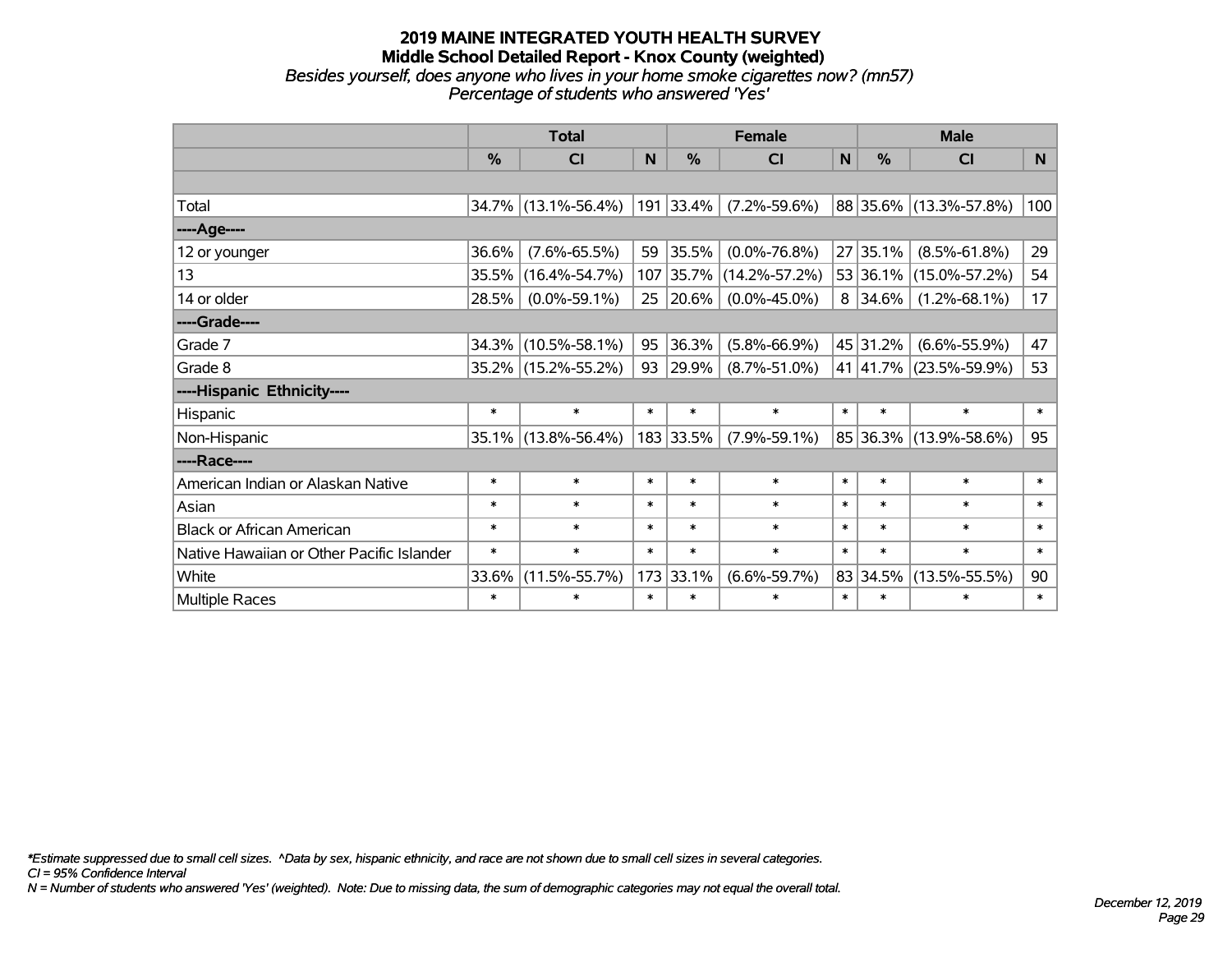*If you wanted to get some cigarettes, how easy would it be for you to get some? (mn37) Percentage of students who answered 'Sort of easy' or 'Very easy'*

|                                           | <b>Total</b> |                        |        |               | <b>Female</b>            | <b>Male</b> |          |                        |        |
|-------------------------------------------|--------------|------------------------|--------|---------------|--------------------------|-------------|----------|------------------------|--------|
|                                           | $\%$         | <b>CI</b>              | N      | $\frac{0}{0}$ | <b>CI</b>                | N           | $\%$     | <b>CI</b>              | N      |
|                                           |              |                        |        |               |                          |             |          |                        |        |
| Total                                     |              | 24.9% (15.1%-34.7%)    |        |               | 137 25.7% (13.8%-37.6%)  |             |          | 70 23.7% (14.6%-32.8%) | 65     |
| ----Age----                               |              |                        |        |               |                          |             |          |                        |        |
| 12 or younger                             | 14.0%        | $(5.7\% - 22.2\%)$     | 23     | 18.3%         | $(6.5\% - 30.2\%)$       | 15          | 7.5%     | $(0.6\% - 14.5\%)$     | 6      |
| 13                                        | 27.7%        | $(14.5\% - 40.9\%)$    | 76     |               | 29.3% (14.0%-44.7%)      |             |          | 41 26.3% (14.6%-37.9%) | 34     |
| 14 or older                               |              | $33.8\%$ (23.5%-44.1%) | 38     |               | $ 27.5\% $ (14.3%-40.7%) |             |          | 14 38.9% (32.5%-45.2%) | 24     |
| ----Grade----                             |              |                        |        |               |                          |             |          |                        |        |
| Grade 7                                   | 18.3%        | $(10.4\% - 26.2\%)$    | 50     | 20.9%         | $(8.1\% - 33.7\%)$       |             | 26 15.1% | $(9.4\% - 20.9\%)$     | 22     |
| Grade 8                                   |              | $31.7\%$ (18.9%-44.4%) | 87     |               | $ 30.0\% $ (16.9%-43.0%) |             | 44 34.0% | $(21.6\% - 46.5\%)$    | 43     |
| ----Hispanic Ethnicity----                |              |                        |        |               |                          |             |          |                        |        |
| Hispanic                                  | $\ast$       | $\ast$                 | $\ast$ | $\ast$        | $\ast$                   | $\ast$      | $\ast$   | $\ast$                 | $\ast$ |
| Non-Hispanic                              | 25.2%        | $(16.0\% - 34.3\%)$    |        |               | 129 25.8% (14.8%-36.8%)  |             |          | 66 24.1% (15.7%-32.6%) | 61     |
| ----Race----                              |              |                        |        |               |                          |             |          |                        |        |
| American Indian or Alaskan Native         | $\ast$       | $\ast$                 | $\ast$ | $\ast$        | $\ast$                   | $\ast$      | $\ast$   | $\ast$                 | $\ast$ |
| Asian                                     | $\ast$       | $\ast$                 | $\ast$ | $\ast$        | $\ast$                   | $\ast$      | $\ast$   | $\ast$                 | $\ast$ |
| <b>Black or African American</b>          | $\ast$       | $\ast$                 | $\ast$ | $\ast$        | $\ast$                   | $\ast$      | $\ast$   | $\ast$                 | $\ast$ |
| Native Hawaiian or Other Pacific Islander | $\ast$       | $\ast$                 | $\ast$ | $\ast$        | $\ast$                   | $\ast$      | $\ast$   | $\ast$                 | $\ast$ |
| White                                     | 24.7%        | $(14.6\% - 34.9\%)$    | 129    | 25.5%         | $(13.8\% - 37.3\%)$      | 67          | 24.0%    | $(14.9\% - 33.2\%)$    | 62     |
| Multiple Races                            | $\ast$       | $\ast$                 | $\ast$ | $\ast$        | $\ast$                   | $\ast$      | $\ast$   | $\ast$                 | $\ast$ |

*\*Estimate suppressed due to small cell sizes. ^Data by sex, hispanic ethnicity, and race are not shown due to small cell sizes in several categories.*

*CI = 95% Confidence Interval*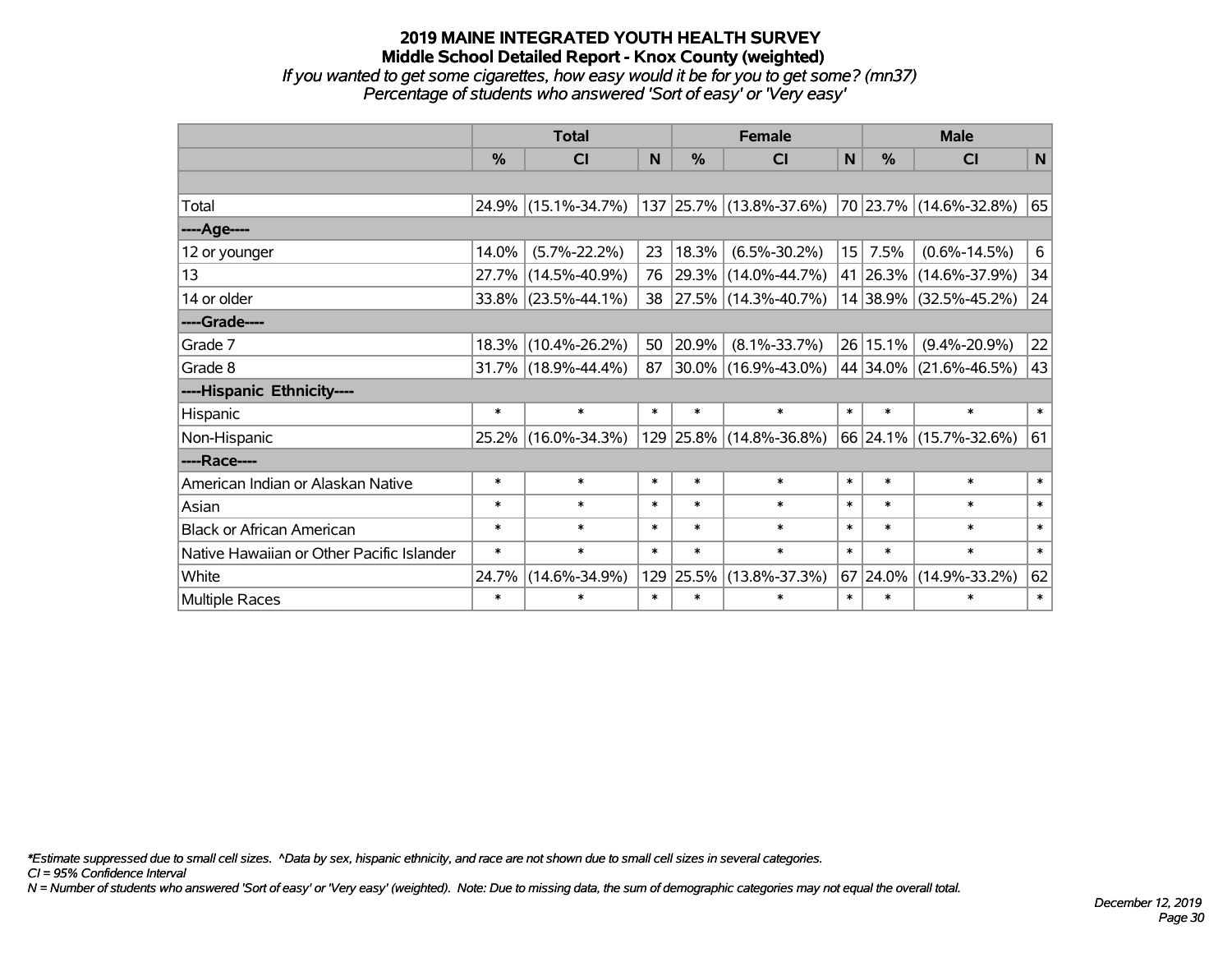*Do you think that you will try a cigarette soon? (mn47)*

*Percentage of students who answered 'I definitely will', 'I probably will' or 'I probably will not'*

|                                           | <b>Total</b>  |                     |        |        | <b>Female</b>            | <b>Male</b> |               |                        |              |
|-------------------------------------------|---------------|---------------------|--------|--------|--------------------------|-------------|---------------|------------------------|--------------|
|                                           | $\frac{0}{0}$ | CI                  | N      | %      | CI                       | $\mathbf N$ | $\frac{0}{0}$ | CI                     | $\mathsf{N}$ |
|                                           |               |                     |        |        |                          |             |               |                        |              |
| Total                                     | 23.3%         | $(9.6\% - 37.0\%)$  |        |        | 131 22.6% (11.3%-33.8%)  |             | $62$ 23.4%    | $(4.9\% - 41.8\%)$     | 65           |
| ----Age----                               |               |                     |        |        |                          |             |               |                        |              |
| 12 or younger                             | 16.9%         | $(3.8\% - 29.9\%)$  | 27     | 14.0%  | $(1.8\% - 26.3\%)$       |             | 11 16.4%      | $(0.0\% - 34.3\%)$     | 13           |
| 13                                        | 23.7%         | $(9.0\% - 38.4\%)$  | 72     | 22.9%  | $(5.8\% - 40.0\%)$       |             | 35 24.9%      | $(8.4\% - 41.5\%)$     | 37           |
| 14 or older                               |               | 32.6% (19.8%-45.4%) | 32     |        | $ 36.2\% $ (31.1%-41.4%) |             | 16 29.5%      | $(3.6\% - 55.4\%)$     | 15           |
| ----Grade----                             |               |                     |        |        |                          |             |               |                        |              |
| Grade 7                                   | 20.0%         | $(7.0\% - 32.9\%)$  | 55     | 23.1%  | $(10.8\% - 35.3\%)$      |             | 29 15.6%      | $(0.0\% - 32.5\%)$     | 23           |
| Grade 8                                   |               | 27.1% (11.8%-42.3%) | 75     | 22.4%  | $(9.8\% - 35.1\%)$       |             |               | 33 32.9% (15.9%-49.8%) | 42           |
| ----Hispanic Ethnicity----                |               |                     |        |        |                          |             |               |                        |              |
| Hispanic                                  | $\ast$        | $\ast$              | $\ast$ | $\ast$ | $\ast$                   | $\ast$      | $\ast$        | $\ast$                 | $\ast$       |
| Non-Hispanic                              | 22.4%         | $(8.6\% - 36.1\%)$  |        |        | 119 22.3% (12.0%-32.6%)  |             | 59 21.8%      | $(1.9\% - 41.6\%)$     | 57           |
| ----Race----                              |               |                     |        |        |                          |             |               |                        |              |
| American Indian or Alaskan Native         | $\ast$        | $\ast$              | $\ast$ | $\ast$ | $\ast$                   | $\ast$      | $\ast$        | $\ast$                 | $\ast$       |
| Asian                                     | $\ast$        | $\ast$              | $\ast$ | $\ast$ | $\ast$                   | $\ast$      | $\ast$        | $\ast$                 | $\ast$       |
| <b>Black or African American</b>          | $\ast$        | $\ast$              | $\ast$ | $\ast$ | $\ast$                   | $\ast$      | $\ast$        | $\ast$                 | $\ast$       |
| Native Hawaiian or Other Pacific Islander | $\ast$        | $\ast$              | $\ast$ | $\ast$ | $\ast$                   | $\ast$      | $\ast$        | $\ast$                 | $\ast$       |
| White                                     | 22.6%         | $(8.8\% - 36.4\%)$  | 119    | 22.9%  | $(12.1\% - 33.6\%)$      |             | 60 22.5%      | $(4.7\% - 40.4\%)$     | 59           |
| Multiple Races                            | $\ast$        | $\ast$              | $\ast$ | $\ast$ | $\ast$                   | $\ast$      | $\ast$        | $\ast$                 | $\ast$       |

*\*Estimate suppressed due to small cell sizes. ^Data by sex, hispanic ethnicity, and race are not shown due to small cell sizes in several categories.*

*CI = 95% Confidence Interval*

*N = Number of students who answered 'I definitely will', 'I probably will' or 'I probably will not' (weighted). Note: Due to missing data, the sum of demographic categories may not equal the overall total.*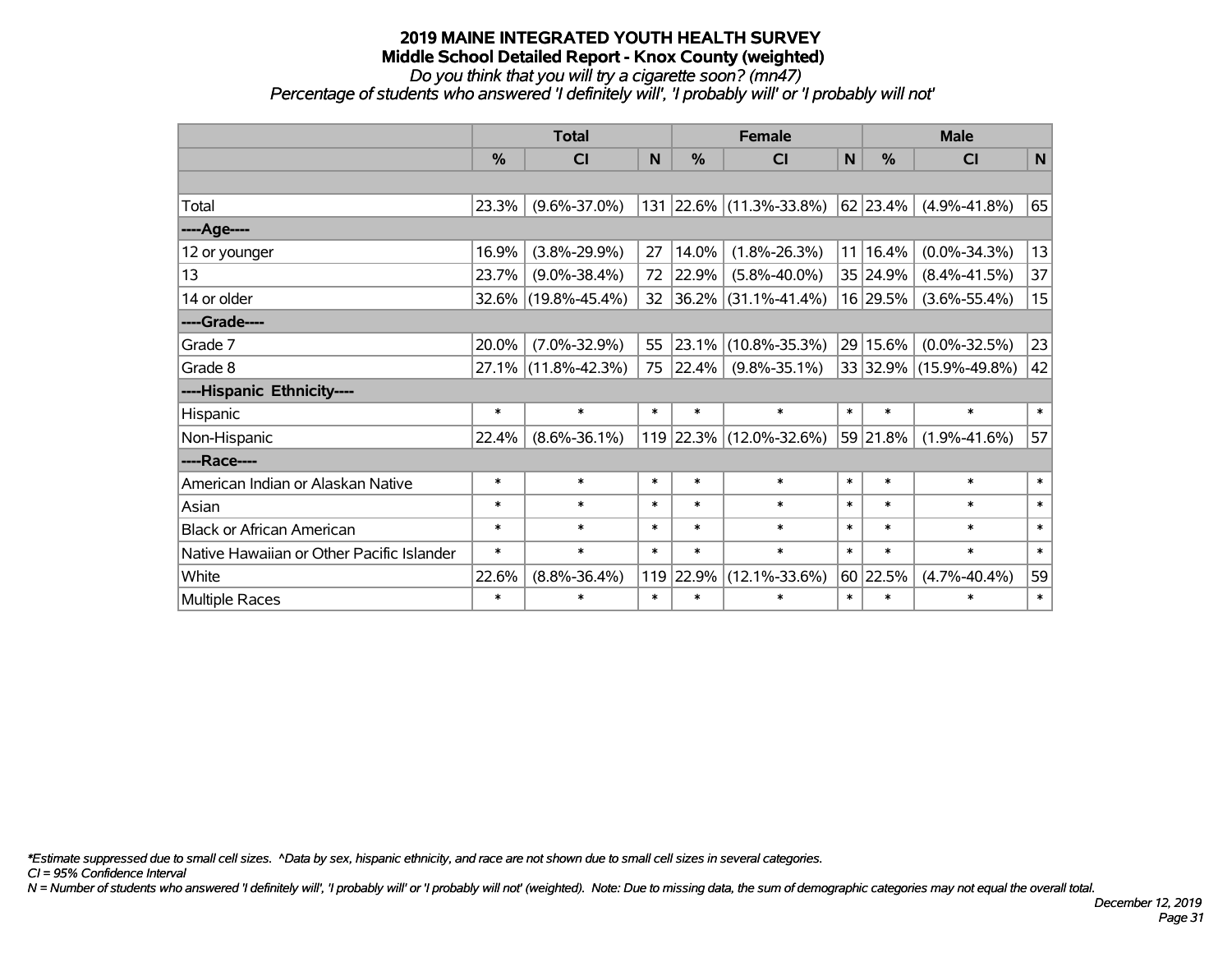*Do you think you will smoke a cigarette at any time during the next year? (mn48) Percentage of students who answered 'I definitely will', 'I probably will' or 'I probably will not'*

|                                           | <b>Total</b> |                       |        |             | <b>Female</b>            |        |          | <b>Male</b>               |        |  |  |
|-------------------------------------------|--------------|-----------------------|--------|-------------|--------------------------|--------|----------|---------------------------|--------|--|--|
|                                           | %            | <b>CI</b>             | N      | %           | <b>CI</b>                | N      | %        | <b>CI</b>                 | N      |  |  |
|                                           |              |                       |        |             |                          |        |          |                           |        |  |  |
| Total                                     | $20.0\%$     | $(5.4\% - 34.5\%)$    |        | 112 18.9%   | $(4.8\% - 33.1\%)$       |        |          | 52 20.3% (2.6%-37.9%)     | 57     |  |  |
| ----Age----                               |              |                       |        |             |                          |        |          |                           |        |  |  |
| 12 or younger                             | 13.9%        | $(4.9\% - 22.8\%)$    | 23     | 11.7%       | $(2.9\% - 20.4\%)$       | 9      | 12.7%    | $(0.6\% - 24.7\%)$        | 10     |  |  |
| 13                                        | 19.7%        | $(4.7\% - 34.7\%)$    | 60     | 21.8%       | $(0.8\% - 42.8\%)$       |        |          | 33   18.0%   (2.8%-33.1%) | 27     |  |  |
| 14 or older                               | $31.0\%$     | $(2.9\% - 59.1\%)$    | 30     |             | $ 21.9\% $ (11.5%-32.3%) |        |          | 10 38.8% (4.3%-73.4%)     | 20     |  |  |
| ----Grade----                             |              |                       |        |             |                          |        |          |                           |        |  |  |
| Grade 7                                   | 17.2%        | $(8.7\% - 25.7\%)$    | 48     | $ 23.1\% $  | $(10.6\% - 35.6\%)$      |        |          | 29 10.5% (2.0%-19.1%)     | 16     |  |  |
| Grade 8                                   |              | $23.1\%$ (0.7%-45.6%) | 64     | $ 15.6\% $  | $(0.0\% - 34.0\%)$       |        |          | 23 32.2% (8.2%-56.2%)     | 41     |  |  |
| ----Hispanic Ethnicity----                |              |                       |        |             |                          |        |          |                           |        |  |  |
| Hispanic                                  | $\ast$       | $\ast$                | $\ast$ | $\ast$      | $\ast$                   | $\ast$ | $\ast$   | $\ast$                    | $\ast$ |  |  |
| Non-Hispanic                              | 19.3%        | $(3.9\% - 34.7\%)$    |        | 104   18.5% | $(5.2\% - 31.9\%)$       |        |          | 49 19.3% (0.0%-39.6%)     | 51     |  |  |
| ----Race----                              |              |                       |        |             |                          |        |          |                           |        |  |  |
| American Indian or Alaskan Native         | $\ast$       | $\ast$                | $\ast$ | $\ast$      | $\ast$                   | $\ast$ | $\ast$   | $\ast$                    | $\ast$ |  |  |
| Asian                                     | $\ast$       | $\ast$                | $\ast$ | $\ast$      | $\ast$                   | $\ast$ | $\ast$   | $\ast$                    | $\ast$ |  |  |
| <b>Black or African American</b>          | $\ast$       | $\ast$                | $\ast$ | $\ast$      | $\ast$                   | $\ast$ | $\ast$   | $\ast$                    | $\ast$ |  |  |
| Native Hawaiian or Other Pacific Islander | $\ast$       | $\ast$                | $\ast$ | $\ast$      | $\ast$                   | $\ast$ | $\ast$   | $\ast$                    | $\ast$ |  |  |
| White                                     | 19.5%        | $(4.0\% - 35.0\%)$    | 103    | 19.1%       | $(5.3\% - 32.8\%)$       |        | 50 20.2% | $(1.8\% - 38.6\%)$        | 53     |  |  |
| Multiple Races                            | $\ast$       | $\ast$                | $\ast$ | $\ast$      | $\ast$                   | $\ast$ | $\ast$   | $\ast$                    | $\ast$ |  |  |

*\*Estimate suppressed due to small cell sizes. ^Data by sex, hispanic ethnicity, and race are not shown due to small cell sizes in several categories.*

*CI = 95% Confidence Interval*

*N = Number of students who answered 'I definitely will', 'I probably will' or 'I probably will not' (weighted). Note: Due to missing data, the sum of demographic categories may not equal the overall total.*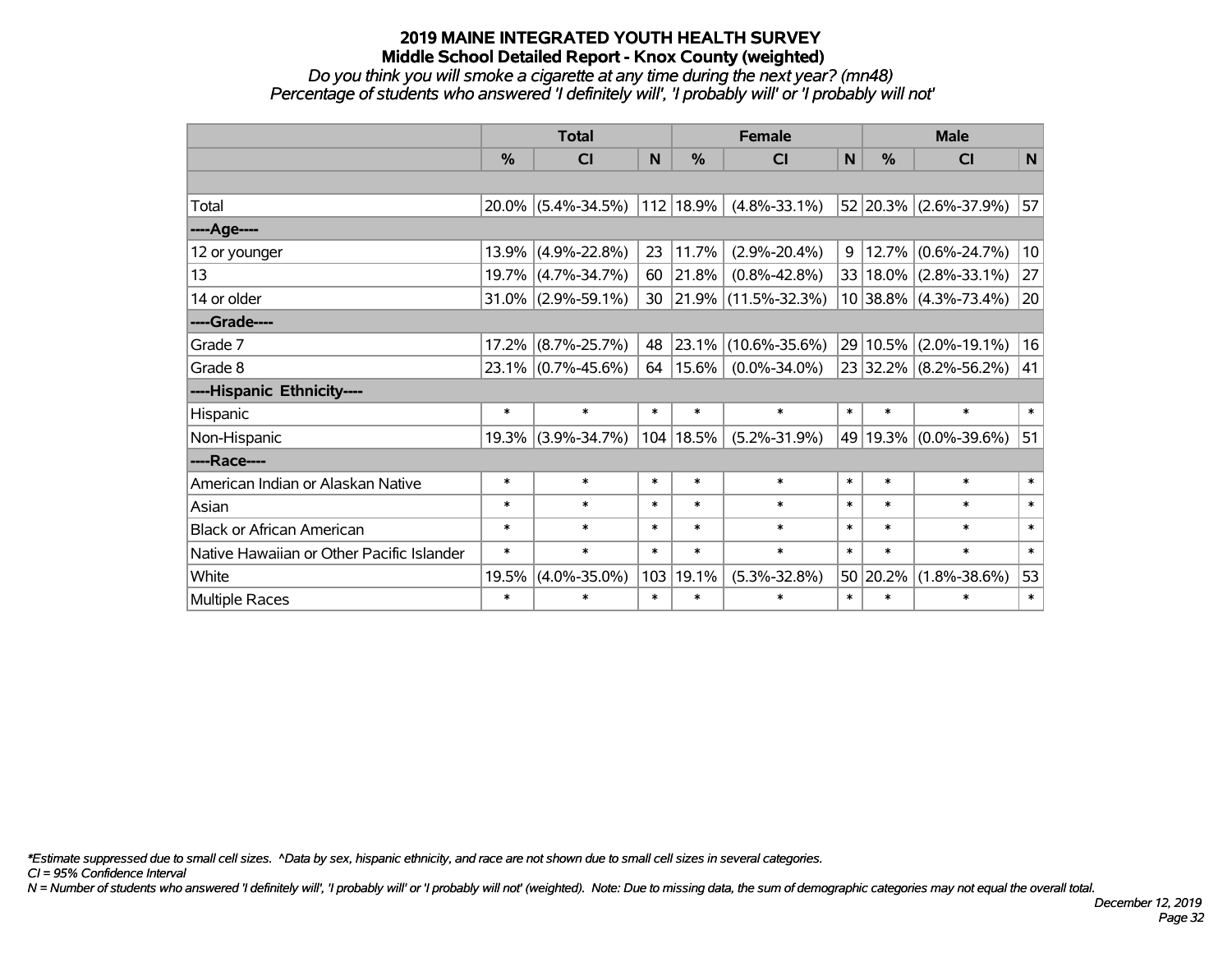#### **2019 MAINE INTEGRATED YOUTH HEALTH SURVEY Middle School Detailed Report - Knox County (weighted)** *Do you think you will smoke a cigarette at any time during the next year? (mn48\_2) Percentage of students who answered 'I definitely will not'*

|                                           | <b>Total</b>  |                        |        |                | <b>Female</b>                     |        | <b>Male</b>   |                           |        |  |
|-------------------------------------------|---------------|------------------------|--------|----------------|-----------------------------------|--------|---------------|---------------------------|--------|--|
|                                           | $\frac{0}{0}$ | CI                     | N      | $\frac{0}{0}$  | CI                                | N      | $\frac{9}{6}$ | <b>CI</b>                 | N      |  |
|                                           |               |                        |        |                |                                   |        |               |                           |        |  |
| Total                                     |               | $80.0\%$ (65.5%-94.6%) |        | $ 451 81.1\% $ | $(66.9\% - 95.2\%)$               |        | 222 79.7%     | $(62.1\% - 97.4\%)$       | 226    |  |
| ----Age----                               |               |                        |        |                |                                   |        |               |                           |        |  |
| 12 or younger                             | $86.1\%$      | $(77.2\% - 95.1\%)$    |        | 140 88.3%      | $(79.6\% - 97.1\%)$               | 69     | 87.3%         | $(75.3\% - 99.4\%)$       | 72     |  |
| 13                                        |               | $80.3\%$ (65.3%-95.3%) |        | 243 78.2%      | $(57.2\% - 99.2\%)$               |        | 118 82.0%     | $(66.9\% - 97.2\%)$       | 122    |  |
| 14 or older                               |               | $69.0\%$ (40.9%-97.1%) | 67     | 78.1%          | $(67.7\% - 88.5\%)$               | 35     | 61.2%         | $(26.6\% - 95.7\%)$       | 32     |  |
| ----Grade----                             |               |                        |        |                |                                   |        |               |                           |        |  |
| Grade 7                                   | 82.8%         | $(74.3\% - 91.3\%)$    |        | 232 76.9%      | $(64.4\% - 89.4\%)$               | 97     | 89.5%         | $(80.9\% - 98.0\%)$       | 135    |  |
| Grade 8                                   |               | 76.9% (54.4%-99.3%)    |        |                | $ 213 84.4\%  (66.0\% - 100.0\%)$ |        | 123 67.8%     | $(43.8\% - 91.8\%)$       | 87     |  |
| ----Hispanic Ethnicity----                |               |                        |        |                |                                   |        |               |                           |        |  |
| Hispanic                                  | $\ast$        | $\ast$                 | $\ast$ | $\ast$         | $\ast$                            | $\ast$ | $\ast$        | $\ast$                    | $\ast$ |  |
| Non-Hispanic                              |               | $80.7\%$ (65.3%-96.1%) |        | 432 81.5%      | $(68.1\% - 94.8\%)$               | 217    |               | $ 80.7\% $ (60.4%-100.0%) | 213    |  |
| ----Race----                              |               |                        |        |                |                                   |        |               |                           |        |  |
| American Indian or Alaskan Native         | $\ast$        | $\ast$                 | $\ast$ | $\ast$         | $\ast$                            | $\ast$ | $\ast$        | $\ast$                    | $\ast$ |  |
| Asian                                     | $\ast$        | $\ast$                 | $\ast$ | $\ast$         | $\ast$                            | $\ast$ | $\ast$        | $\ast$                    | $\ast$ |  |
| <b>Black or African American</b>          | $\ast$        | $\ast$                 | $\ast$ | $\ast$         | $\ast$                            | $\ast$ | $\ast$        | $\ast$                    | $\ast$ |  |
| Native Hawaiian or Other Pacific Islander | $\ast$        | $\ast$                 | $\ast$ | $\ast$         | $\ast$                            | $\ast$ | $\ast$        | $\ast$                    | $\ast$ |  |
| White                                     | 80.5%         | $(65.0\% - 96.0\%)$    |        | 426 80.9%      | $(67.2\% - 94.7\%)$               | 213    | 79.8%         | $(61.4\% - 98.2\%)$       | 210    |  |
| <b>Multiple Races</b>                     | $\ast$        | $\ast$                 | $\ast$ | $\ast$         | $\ast$                            | $\ast$ | $\ast$        | $\ast$                    | $\ast$ |  |

*\*Estimate suppressed due to small cell sizes. ^Data by sex, hispanic ethnicity, and race are not shown due to small cell sizes in several categories.*

*CI = 95% Confidence Interval*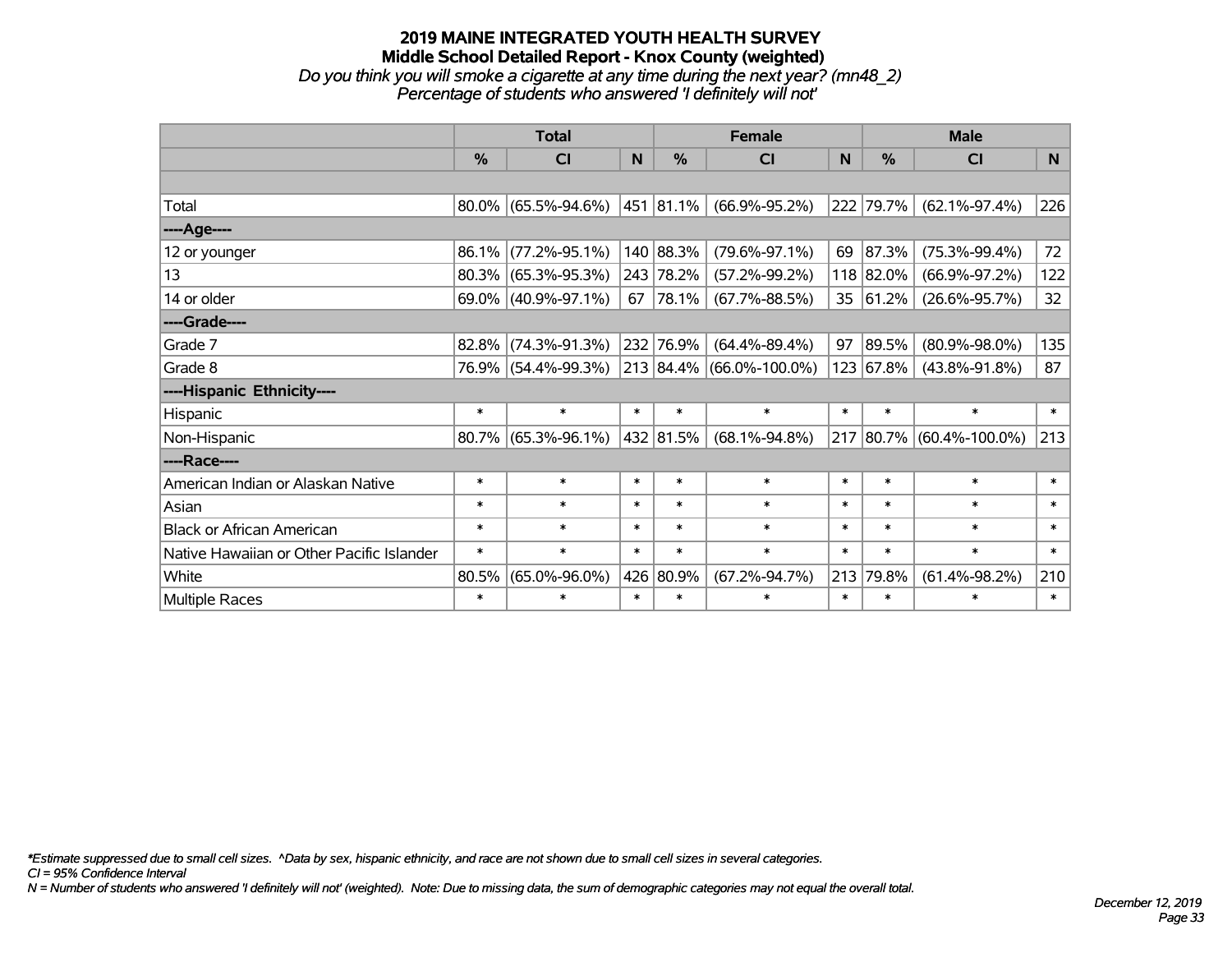#### *If one of your best friends offered you a cigarette, would you smoke it? (mn51) Percentage of students who answered 'Definitely yes', 'Probably yes' or 'Probably not'*

|                                           | <b>Total</b>  |                     |        |               | <b>Female</b>            | <b>Male</b> |          |                          |        |
|-------------------------------------------|---------------|---------------------|--------|---------------|--------------------------|-------------|----------|--------------------------|--------|
|                                           | $\frac{0}{0}$ | CI                  | N      | $\frac{0}{0}$ | CI                       | N           | %        | <b>CI</b>                | N      |
|                                           |               |                     |        |               |                          |             |          |                          |        |
| Total                                     |               | 23.2% (15.5%-30.9%) |        |               | 131 24.3% (13.8%-34.9%)  |             |          | $67$ 22.6% (17.1%-28.1%) | 64     |
| ----Age----                               |               |                     |        |               |                          |             |          |                          |        |
| 12 or younger                             | 15.2%         | $(4.3\% - 26.1\%)$  | 25     | 14.0%         | $(1.8\% - 26.3\%)$       |             | 11 16.9% | $(6.4\% - 27.5\%)$       | 14     |
| 13                                        |               | 23.1% (15.2%-31.1%) | 70     | 24.2%         | $(7.1\% - 41.3\%)$       |             |          | 37 22.5% (18.0%-27.0%)   | 34     |
| 14 or older                               |               | 36.9% (32.7%-41.1%) | 36     |               | $ 42.7\% $ (36.2%-49.1%) |             |          | 19 31.9% (23.3%-40.6%)   | 17     |
| ----Grade----                             |               |                     |        |               |                          |             |          |                          |        |
| Grade 7                                   |               | 20.1% (13.1%-27.0%) | 56     | 26.5%         | $(18.0\% - 35.1\%)$      |             | 33 15.1% | $(7.4\% - 22.8\%)$       | 23     |
| Grade 8                                   |               | 26.8% (14.6%-39.0%) |        | 74 22.8%      | $(8.1\% - 37.4\%)$       |             |          | 33 32.0% (23.5%-40.5%)   | 41     |
| ----Hispanic Ethnicity----                |               |                     |        |               |                          |             |          |                          |        |
| Hispanic                                  | $\ast$        | $\ast$              | $\ast$ | $\ast$        | $\ast$                   | $\ast$      | $\ast$   | $\ast$                   | $\ast$ |
| Non-Hispanic                              |               | 22.7% (14.7%-30.7%) |        |               | 122 24.1% (14.6%-33.7%)  |             |          | 64 21.7% (14.9%-28.6%)   | 57     |
| ----Race----                              |               |                     |        |               |                          |             |          |                          |        |
| American Indian or Alaskan Native         | $\ast$        | $\ast$              | $\ast$ | $\ast$        | $\ast$                   | $\ast$      | $\ast$   | $\ast$                   | $\ast$ |
| Asian                                     | $\ast$        | $\ast$              | $\ast$ | $\ast$        | $\ast$                   | $\ast$      | $\ast$   | $\ast$                   | $\ast$ |
| <b>Black or African American</b>          | $\ast$        | $\ast$              | $\ast$ | $\ast$        | $\ast$                   | $\ast$      | $\ast$   | $\ast$                   | $\ast$ |
| Native Hawaiian or Other Pacific Islander | $\ast$        | $\ast$              | $\ast$ | $\ast$        | $\ast$                   | $\ast$      | $\ast$   | $\ast$                   | $\ast$ |
| White                                     | 23.4%         | $(15.6\% - 31.1\%)$ |        | 124 24.3%     | $(13.7\% - 34.8\%)$      |             | 64 22.8% | $(16.8\% - 28.7\%)$      | 60     |
| <b>Multiple Races</b>                     | $\ast$        | $\ast$              | $\ast$ | $\ast$        | $\ast$                   | $\ast$      | $\ast$   | $\ast$                   | $\ast$ |

*\*Estimate suppressed due to small cell sizes. ^Data by sex, hispanic ethnicity, and race are not shown due to small cell sizes in several categories.*

*CI = 95% Confidence Interval*

*N = Number of students who answered 'Definitely yes', 'Probably yes' or 'Probably not' (weighted). Note: Due to missing data, the sum of demographic categories may not equal the overall total.*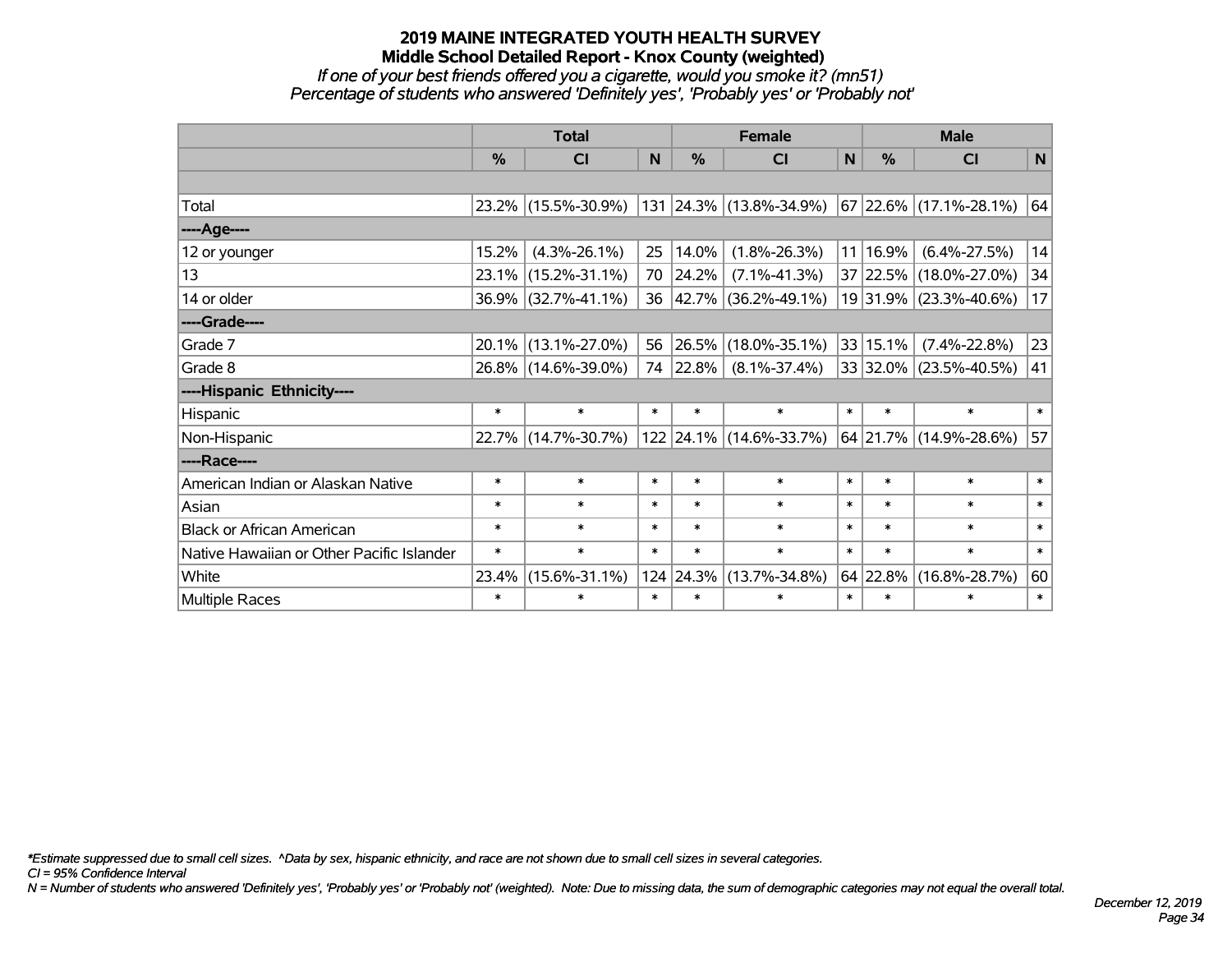*During the past 12 months, were you taught in any of your classes about the dangers of tobacco use? (mn156) Percentage of students who answered 'Yes'*

|                                           | <b>Total</b> |                      |        |           | <b>Female</b>                | <b>Male</b> |           |                         |        |
|-------------------------------------------|--------------|----------------------|--------|-----------|------------------------------|-------------|-----------|-------------------------|--------|
|                                           | %            | <b>CI</b>            | N      | %         | <b>CI</b>                    | N           | %         | <b>CI</b>               | N      |
|                                           |              |                      |        |           |                              |             |           |                         |        |
| Total                                     | 70.4%        | $(58.0\% - 82.8\%)$  |        | 395 71.0% | $(52.6\% - 89.5\%)$          |             |           | 195 69.2% (59.8%-78.6%) | 194    |
| ----Age----                               |              |                      |        |           |                              |             |           |                         |        |
| 12 or younger                             | 69.3%        | $(56.7\% - 82.0\%)$  | 111    | 63.9%     | $(55.1\% - 72.8\%)$          | 50          | 73.4%     | $(51.3\% - 95.6\%)$     | 59     |
| 13                                        | 69.8%        | $(52.3\% - 87.2\%)$  |        | 211 71.9% | $(46.7\% - 97.0\%)$          |             |           | 109 67.0% (55.4%-78.7%) | 100    |
| 14 or older                               | 74.2%        | $(54.6\% - 93.9\%)$  |        |           | 72 80.5% (55.1%-100.0%)      |             |           | 36 68.8% (60.7%-76.8%)  | 36     |
| ----Grade----                             |              |                      |        |           |                              |             |           |                         |        |
| Grade 7                                   | 65.2%        | $(56.7\% - 73.7\%)$  |        | 181 61.3% | $(50.3\% - 72.3\%)$          | 77          | 67.8%     | $(56.9\% - 78.8\%)$     | 101    |
| Grade 8                                   |              | 76.9% (53.3%-100.0%) |        |           | $214 80.3\% $ (51.3%-100.0%) |             |           | 117 72.5% (57.0%-88.0%) | 93     |
| ----Hispanic Ethnicity----                |              |                      |        |           |                              |             |           |                         |        |
| Hispanic                                  | $\ast$       | $\ast$               | $\ast$ | $\ast$    | $\ast$                       | $\ast$      | $\ast$    | $\ast$                  | $\ast$ |
| Non-Hispanic                              | 70.5%        | $(58.2\% - 82.9\%)$  |        | 377 71.4% | $(51.3\% - 91.6\%)$          |             | 190 69.0% | $(59.8\% - 78.1\%)$     | 180    |
| ----Race----                              |              |                      |        |           |                              |             |           |                         |        |
| American Indian or Alaskan Native         | $\ast$       | $\ast$               | $\ast$ | $\ast$    | $\ast$                       | $\ast$      | $\ast$    | $\ast$                  | $\ast$ |
| Asian                                     | $\ast$       | $\ast$               | $\ast$ | $\ast$    | $\ast$                       | $\ast$      | $\ast$    | $\ast$                  | $\ast$ |
| <b>Black or African American</b>          | $\ast$       | $\ast$               | $\ast$ | $\ast$    | $\ast$                       | $\ast$      | $\ast$    | $\ast$                  | $\ast$ |
| Native Hawaiian or Other Pacific Islander | $\ast$       | $\ast$               | $\ast$ | $\ast$    | $\ast$                       | $\ast$      | $\ast$    | $\ast$                  | $\ast$ |
| White                                     | 71.0%        | $(59.3\% - 82.6\%)$  |        | 374 71.8% | $(54.0\% - 89.6\%)$          | 189         | 69.8%     | $(62.4\% - 77.2\%)$     | 182    |
| Multiple Races                            | $\ast$       | $\ast$               | $\ast$ | $\ast$    | $\ast$                       | $\ast$      | $\ast$    | $\ast$                  | $\ast$ |

*\*Estimate suppressed due to small cell sizes. ^Data by sex, hispanic ethnicity, and race are not shown due to small cell sizes in several categories.*

*CI = 95% Confidence Interval*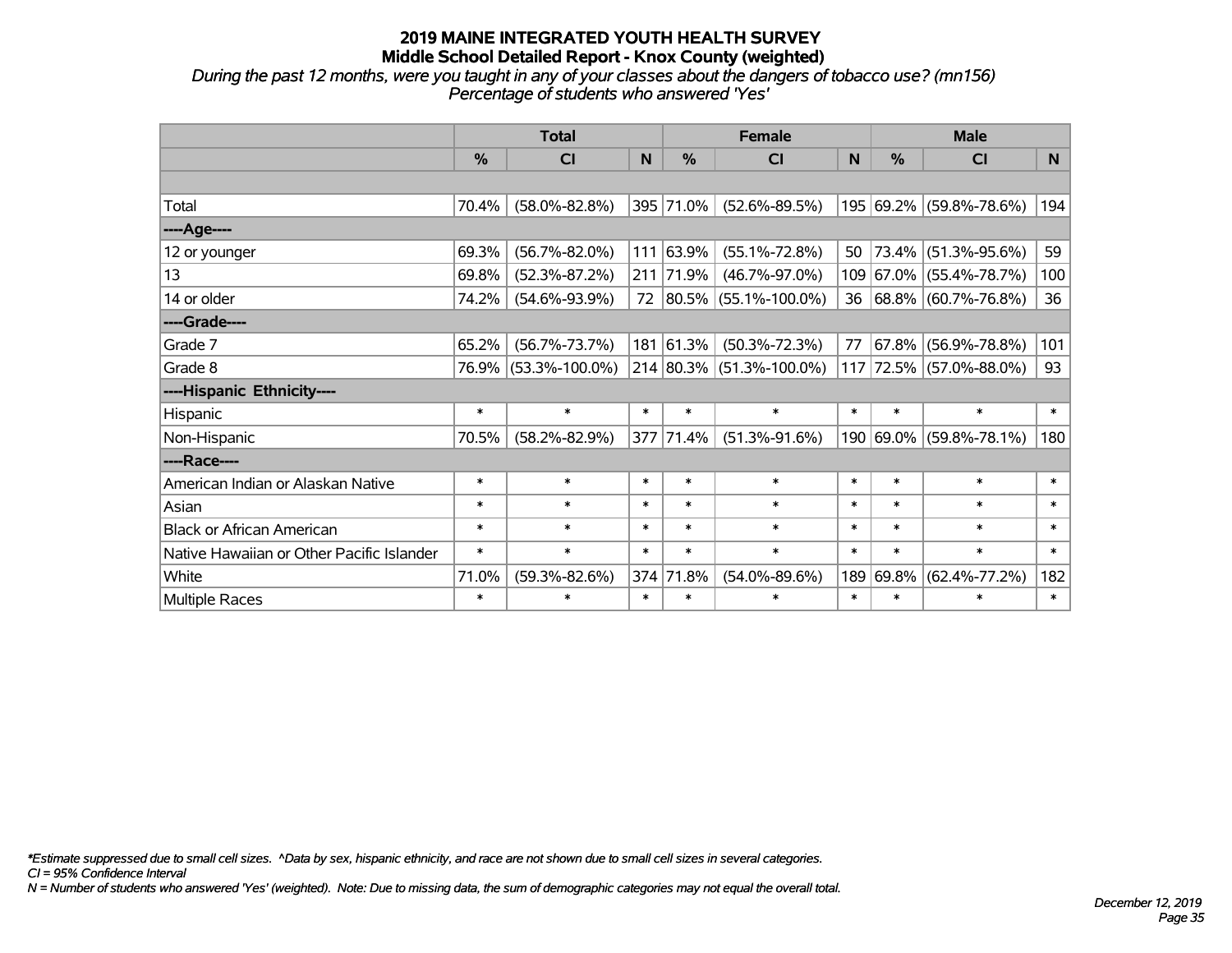*How much do you think people risk harming themselves (physically or in other ways) if they smoke one or more packs of cigarettes per day? (mn36) Percentage of students who answered 'No risk' or 'Slight risk'*

|                                           |          | <b>Total</b>        |        | <b>Female</b> | <b>Male</b>               |              |          |                           |                 |
|-------------------------------------------|----------|---------------------|--------|---------------|---------------------------|--------------|----------|---------------------------|-----------------|
|                                           | %        | <b>CI</b>           | N      | $\frac{0}{0}$ | <b>CI</b>                 | $\mathsf{N}$ | %        | <b>CI</b>                 | N               |
|                                           |          |                     |        |               |                           |              |          |                           |                 |
| Total                                     | 10.6%    | $(7.6\% - 13.6\%)$  |        |               | 59 10.5% (5.9%-15.1%)     |              |          | 29 10.9% (3.9%-17.8%)     | 30              |
| ----Age----                               |          |                     |        |               |                           |              |          |                           |                 |
| 12 or younger                             | 6.8%     | $(2.0\% - 11.6\%)$  | 11     | $\ast$        | $\ast$                    | $\ast$       | $\ast$   | $\ast$                    | $\ast$          |
| 13                                        | 12.2%    | $(9.1\% - 15.3\%)$  |        | 34 12.4%      | $(8.0\% - 16.9\%)$        | 18           | 12.1%    | $(4.0\% - 20.2\%)$        | 16              |
| 14 or older                               | 12.3%    | $(7.6\% - 17.0\%)$  |        |               | 14   15.4%   (7.7%-23.0%) | 8            | $9.9\%$  | $(5.5\% - 14.3\%)$        | $6\phantom{1}6$ |
| ----Grade----                             |          |                     |        |               |                           |              |          |                           |                 |
| Grade 7                                   | 7.6%     | $(3.9\% - 11.3\%)$  | 21     | 6.2%          | $(2.5\% - 10.0\%)$        | 8            | 8.7%     | $(2.5\% - 15.0\%)$        | 13              |
| Grade 8                                   | $13.8\%$ | $(10.1\% - 17.5\%)$ |        |               | 38   14.2%   (9.5%-18.9%) |              |          | $21 13.5\% $ (4.4%-22.5%) | 17              |
| ----Hispanic Ethnicity----                |          |                     |        |               |                           |              |          |                           |                 |
| Hispanic                                  | $\ast$   | $\ast$              | $\ast$ | $\ast$        | $\ast$                    | $\ast$       | $\ast$   | $\ast$                    | $\ast$          |
| Non-Hispanic                              | 10.9%    | $(7.9\% - 13.9\%)$  |        |               | 57 11.2% (6.4%-15.9%)     |              | 29 10.8% | $(3.5\% - 18.1\%)$        | 28              |
| ----Race----                              |          |                     |        |               |                           |              |          |                           |                 |
| American Indian or Alaskan Native         | $\ast$   | $\ast$              | $\ast$ | $\ast$        | $\ast$                    | $\ast$       | $\ast$   | $\ast$                    | $\ast$          |
| Asian                                     | $\ast$   | $\ast$              | $\ast$ | $\ast$        | $\ast$                    | $\ast$       | $\ast$   | $\ast$                    | $\ast$          |
| <b>Black or African American</b>          | $\ast$   | $\ast$              | $\ast$ | $\ast$        | $\ast$                    | $\ast$       | $\ast$   | $\ast$                    | $\ast$          |
| Native Hawaiian or Other Pacific Islander | $\ast$   | $\ast$              | $\ast$ | $\ast$        | $\ast$                    | $\ast$       | $\ast$   | $\ast$                    | $\ast$          |
| White                                     | 10.6%    | $(7.5\% - 13.6\%)$  |        | 56 10.7%      | $(5.7\% - 15.8\%)$        | 28           | 10.4%    | $(3.5\% - 17.4\%)$        | 28              |
| <b>Multiple Races</b>                     | $\ast$   | $\ast$              | $\ast$ | $\ast$        | $\ast$                    | $\ast$       | $\ast$   | $\ast$                    | $\ast$          |

*\*Estimate suppressed due to small cell sizes. ^Data by sex, hispanic ethnicity, and race are not shown due to small cell sizes in several categories.*

*CI = 95% Confidence Interval*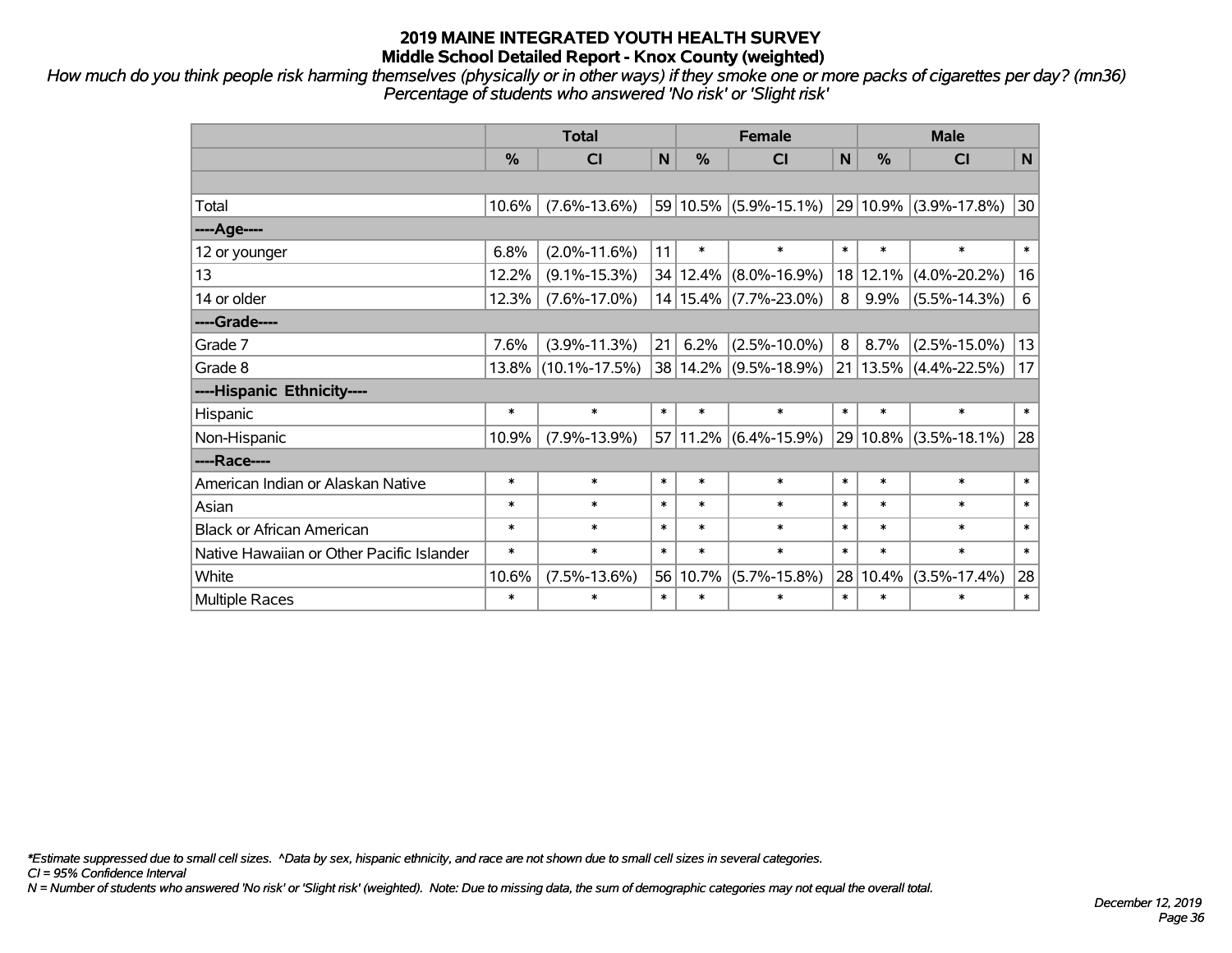## **2019 MAINE INTEGRATED YOUTH HEALTH SURVEY Middle School Detailed Report - Knox County (weighted)** *How wrong do you think it is for someone your age to smoke cigarettes? (mn58) Percentage of students who answered 'A little bit wrong' or 'Not wrong at all'*

|                                           | <b>Total</b>  |                    |                |              | <b>Female</b>      |        | <b>Male</b> |                           |        |  |
|-------------------------------------------|---------------|--------------------|----------------|--------------|--------------------|--------|-------------|---------------------------|--------|--|
|                                           | $\frac{0}{0}$ | CI                 | N              | %            | CI                 | N      | %           | CI                        | N      |  |
|                                           |               |                    |                |              |                    |        |             |                           |        |  |
| Total                                     | 7.2%          | $(2.5\% - 11.8\%)$ |                | $ 40 3.8\% $ | $(0.0\% - 8.4\%)$  |        |             | $10 10.6\% $ (4.8%-16.4%) | 30     |  |
| ---- Age----                              |               |                    |                |              |                    |        |             |                           |        |  |
| 12 or younger                             | $\ast$        | $\ast$             | $\ast$         | $\ast$       | $\ast$             | $\ast$ | $\ast$      | $\ast$                    | $\ast$ |  |
| 13                                        | 10.6%         | $(5.0\% - 16.3\%)$ |                | 32 5.3%      | $(0.0\% - 12.9\%)$ | 8      | 16.2%       | $(9.5\% - 22.9\%)$        | 24     |  |
| 14 or older                               | 7.8%          | $(0.0\% - 18.5\%)$ | $\overline{7}$ | $\ast$       | $\ast$             | $\ast$ | $\ast$      | $\ast$                    | $\ast$ |  |
| ----Grade----                             |               |                    |                |              |                    |        |             |                           |        |  |
| Grade 7                                   | 3.0%          | $(0.0\% - 6.8\%)$  | 8              | $\ast$       | $\ast$             | $\ast$ | $\ast$      | $\ast$                    | $\ast$ |  |
| Grade 8                                   | 10.9%         | $(4.7\% - 17.1\%)$ | 30             | $\ast$       | $\ast$             | $\ast$ | $\ast$      | $\ast$                    | $\ast$ |  |
| ----Hispanic Ethnicity----                |               |                    |                |              |                    |        |             |                           |        |  |
| Hispanic                                  | $\ast$        | $\ast$             | $\ast$         | $\ast$       | $\ast$             | $\ast$ | $\ast$      | $\ast$                    | $\ast$ |  |
| Non-Hispanic                              | 6.7%          | $(1.7\% - 11.6\%)$ |                | $ 35 3.2\% $ | $(0.0\% - 7.6\%)$  | 8      |             | $10.3\%$ (4.4%-16.3%)     | 27     |  |
| ----Race----                              |               |                    |                |              |                    |        |             |                           |        |  |
| American Indian or Alaskan Native         | $\ast$        | $\ast$             | $\ast$         | $\ast$       | $\ast$             | $\ast$ | $\ast$      | $\ast$                    | $\ast$ |  |
| Asian                                     | $\ast$        | $\ast$             | $\ast$         | $\ast$       | $\ast$             | $\ast$ | $\ast$      | $\ast$                    | $\ast$ |  |
| <b>Black or African American</b>          | $\ast$        | $\ast$             | $\ast$         | $\ast$       | $\ast$             | $\ast$ | $\ast$      | $\ast$                    | $\ast$ |  |
| Native Hawaiian or Other Pacific Islander | $\ast$        | $\ast$             | $\ast$         | $\ast$       | $\ast$             | $\ast$ | $\ast$      | $\ast$                    | $\ast$ |  |
| White                                     | 6.9%          | $(2.1\% - 11.7\%)$ |                | 36 3.8%      | $(0.0\% - 8.6\%)$  | 10     | 10.1%       | $(4.1\% - 16.1\%)$        | 26     |  |
| Multiple Races                            | $\ast$        | $\ast$             | $\ast$         | $\ast$       | $\ast$             | $\ast$ | $\ast$      | $\ast$                    | $\ast$ |  |

*\*Estimate suppressed due to small cell sizes. ^Data by sex, hispanic ethnicity, and race are not shown due to small cell sizes in several categories.*

*CI = 95% Confidence Interval*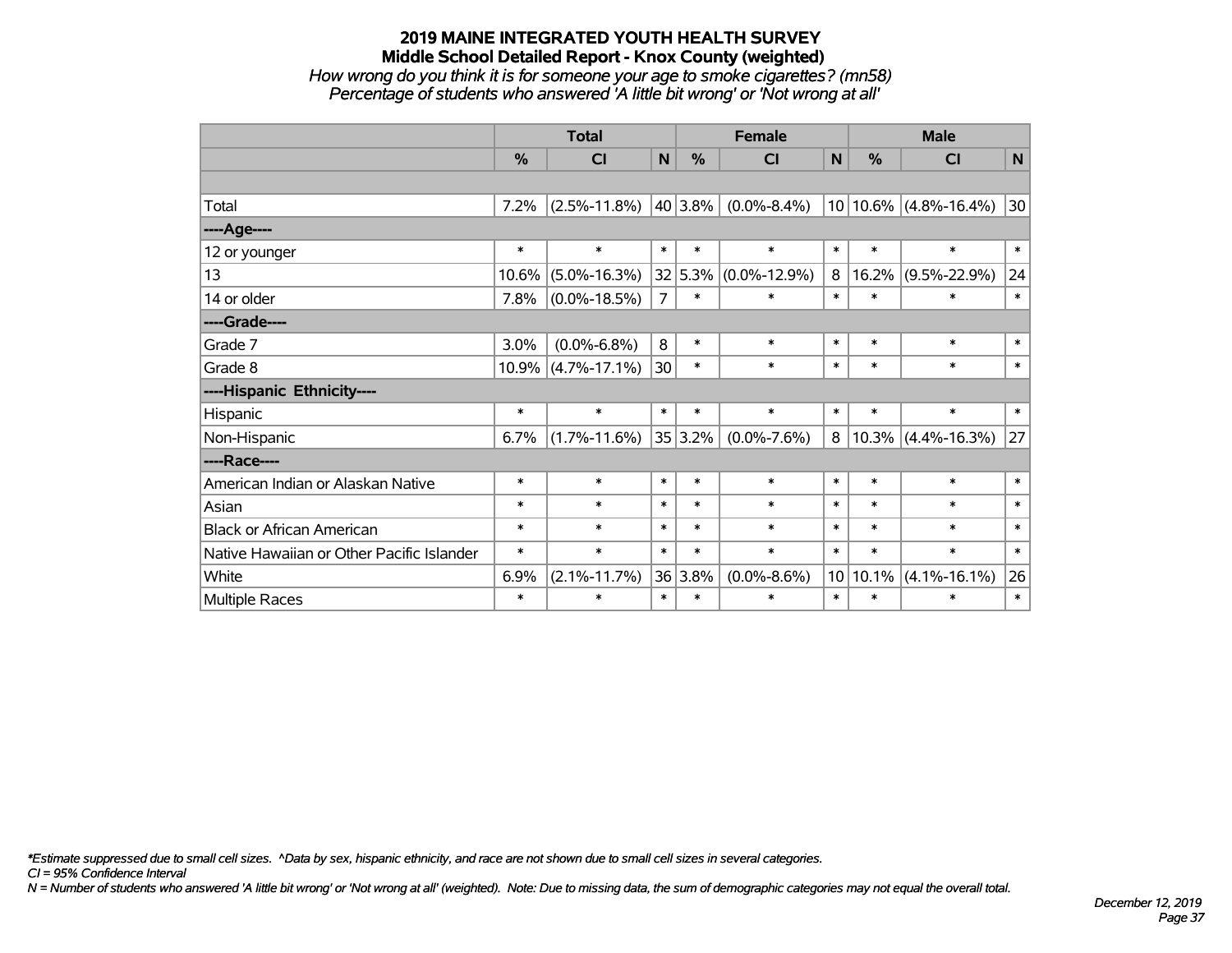*How wrong do your parents feel it would be for you to smoke cigarettes? (mn35) Percentage of students who answered 'A little bit wrong' or 'Not wrong at all'*

|                                           |         | <b>Total</b>      |        | <b>Female</b> |        |        |        | <b>Male</b> |        |  |
|-------------------------------------------|---------|-------------------|--------|---------------|--------|--------|--------|-------------|--------|--|
|                                           | $\%$    | <b>CI</b>         | N      | %             | CI     | N      | %      | $CI$ N      |        |  |
|                                           |         |                   |        |               |        |        |        |             |        |  |
| Total                                     | 2.1%    | $(0.0\% - 4.6\%)$ | 12     | $\ast$        | $\ast$ | $\ast$ | *      | $\ast$      | $\ast$ |  |
| ----Age----                               |         |                   |        |               |        |        |        |             |        |  |
| 12 or younger                             | $\ast$  | $\ast$            | $\ast$ | $\ast$        | $\ast$ | $\ast$ | $\ast$ | $\ast$      | $\ast$ |  |
| 13                                        | $\ast$  | $\ast$            | $\ast$ | $\ast$        | $\ast$ | $\ast$ | $\ast$ | $\ast$      | $\ast$ |  |
| 14 or older                               | $\ast$  | $\ast$            | $\ast$ | $\ast$        | $\ast$ | $\ast$ | $\ast$ | $\ast$      | $\ast$ |  |
| ----Grade----                             |         |                   |        |               |        |        |        |             |        |  |
| Grade 7                                   | 3.0%    | $(0.0\% - 6.7\%)$ | 8      | $\ast$        | $\ast$ | $\ast$ | $\ast$ | $\ast$      | $\ast$ |  |
| Grade 8                                   | $\ast$  | $\ast$            | $\ast$ | $\ast$        | $\ast$ | $\ast$ | $\ast$ | $\ast$      | $\ast$ |  |
| ----Hispanic Ethnicity----                |         |                   |        |               |        |        |        |             |        |  |
| Hispanic                                  | $\ast$  | $\ast$            | $\ast$ | $\ast$        | $\ast$ | $\ast$ | *      | $\ast$      | ∗      |  |
| Non-Hispanic                              | $1.6\%$ | $(0.0\% - 4.0\%)$ | 8      | $\ast$        | *      | $\ast$ | $\ast$ | $\ast$      | $\ast$ |  |
| ----Race----                              |         |                   |        |               |        |        |        |             |        |  |
| American Indian or Alaskan Native         | $\ast$  | $\ast$            | $\ast$ | $\ast$        | $\ast$ | $\ast$ | $\ast$ | $\ast$      | $\ast$ |  |
| Asian                                     | $\ast$  | $\ast$            | $\ast$ | $\ast$        | $\ast$ | $\ast$ | $\ast$ | $\ast$      | $\ast$ |  |
| <b>Black or African American</b>          | $\ast$  | $\ast$            | $\ast$ | $\ast$        | $\ast$ | $\ast$ | $\ast$ | $\ast$      | $\ast$ |  |
| Native Hawaiian or Other Pacific Islander | $\ast$  | $\ast$            | $\ast$ | $\ast$        | $\ast$ | $\ast$ | $\ast$ | $\ast$      | $\ast$ |  |
| White                                     | 2.1%    | $(0.0\% - 4.7\%)$ | 11     | $\ast$        | $\ast$ | $\ast$ | $\ast$ | $\ast$      | $\ast$ |  |
| Multiple Races                            | $\ast$  | $\ast$            | $\ast$ | $\ast$        | $\ast$ | $\ast$ | $\ast$ | $\ast$      | $\ast$ |  |

*\*Estimate suppressed due to small cell sizes. ^Data by sex, hispanic ethnicity, and race are not shown due to small cell sizes in several categories.*

*CI = 95% Confidence Interval*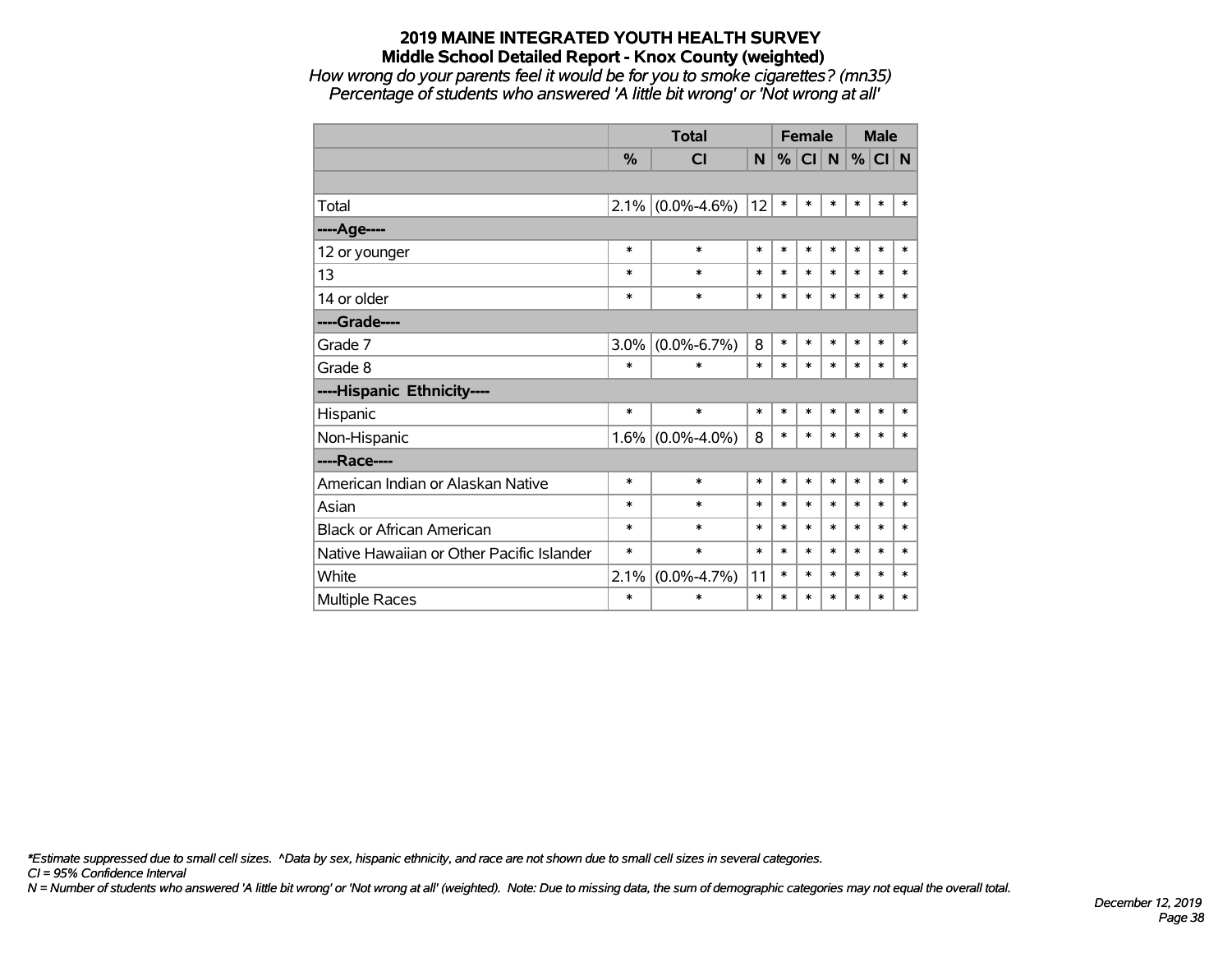### **2019 MAINE INTEGRATED YOUTH HEALTH SURVEY Middle School Detailed Report - Knox County (weighted)** *How wrong do your friends feel it would be for you to smoke cigarettes? (mn172) Percentage of students who answered 'A little bit wrong' or 'Not wrong at all'*

|                                           | <b>Total</b> |                     |              |               | <b>Female</b>             |                 | <b>Male</b>   |                                                   |        |  |
|-------------------------------------------|--------------|---------------------|--------------|---------------|---------------------------|-----------------|---------------|---------------------------------------------------|--------|--|
|                                           | $\%$         | CI                  | $\mathsf{N}$ | $\frac{0}{0}$ | CI                        | N               | $\frac{0}{0}$ | CI                                                | N      |  |
|                                           |              |                     |              |               |                           |                 |               |                                                   |        |  |
| Total                                     | $17.4\%$     | $(12.2\% - 22.5\%)$ |              |               |                           |                 |               | $ 96 12.2\% $ (5.6%-18.8%) 33 21.7% (14.2%-29.2%) | 60     |  |
| ----Age----                               |              |                     |              |               |                           |                 |               |                                                   |        |  |
| 12 or younger                             | 16.3%        | $(10.2\% - 22.4\%)$ |              |               | $25 15.3\% $ (7.5%-23.1%) |                 | 12 13.8%      | $(5.0\% - 22.7\%)$                                | 11     |  |
| 13                                        | 15.9%        | $(11.2\% - 20.6\%)$ |              |               | 48 10.2% (3.8%-16.5%)     |                 |               | 15 22.2% (15.4%-29.0%)                            | 33     |  |
| 14 or older                               | 23.5%        | $(8.2\% - 38.9\%)$  |              |               | 23 13.8% (0.0%-29.2%)     |                 |               | $6$ 32.0% (25.1%-38.9%)                           | 17     |  |
| ----Grade----                             |              |                     |              |               |                           |                 |               |                                                   |        |  |
| Grade 7                                   | 16.1%        | $(10.7\% - 21.5\%)$ |              | 44 13.8%      | $(6.9\% - 20.6\%)$        | 17 <sup>1</sup> | 16.2%         | $(7.9\% - 24.6\%)$                                | 23     |  |
| Grade 8                                   |              | 18.3% (12.1%-24.4%) | 51           | $9.7\%$       | $(3.3\% - 16.2\%)$        |                 |               | 14 28.4% (24.1%-32.6%)                            | 37     |  |
| ----Hispanic Ethnicity----                |              |                     |              |               |                           |                 |               |                                                   |        |  |
| Hispanic                                  | $\ast$       | $\ast$              | $\ast$       | $\ast$        | $\ast$                    | $\ast$          | $\ast$        | $\ast$                                            | $\ast$ |  |
| Non-Hispanic                              | 16.3%        | $(9.6\% - 23.1\%)$  |              |               | 86 12.4% (5.5%-19.3%)     |                 |               | $ 33 19.5\% $ (10.6%-28.4%)                       | 51     |  |
| ----Race----                              |              |                     |              |               |                           |                 |               |                                                   |        |  |
| American Indian or Alaskan Native         | $\ast$       | $\ast$              | $\ast$       | $\ast$        | $\ast$                    | $\ast$          | $\ast$        | $\ast$                                            | $\ast$ |  |
| Asian                                     | $\ast$       | $\ast$              | $\ast$       | $\ast$        | $\ast$                    | $\ast$          | $\ast$        | $\ast$                                            | $\ast$ |  |
| <b>Black or African American</b>          | $\ast$       | $\ast$              | $\ast$       | $\ast$        | $\ast$                    | $\ast$          | $\ast$        | $\ast$                                            | $\ast$ |  |
| Native Hawaiian or Other Pacific Islander | $\ast$       | $\ast$              | $\ast$       | $\ast$        | $\ast$                    | $\ast$          | $\ast$        | $\ast$                                            | $\ast$ |  |
| White                                     | 16.0%        | $(9.1\% - 22.8\%)$  | 83           | 11.5%         | $(5.1\% - 18.0\%)$        |                 | 30 20.7%      | $(13.2\% - 28.1\%)$                               | 53     |  |
| Multiple Races                            | $\ast$       | $\ast$              | $\ast$       | $\ast$        | $\ast$                    | $\ast$          | $\ast$        | $\ast$                                            | $\ast$ |  |

*\*Estimate suppressed due to small cell sizes. ^Data by sex, hispanic ethnicity, and race are not shown due to small cell sizes in several categories.*

*CI = 95% Confidence Interval*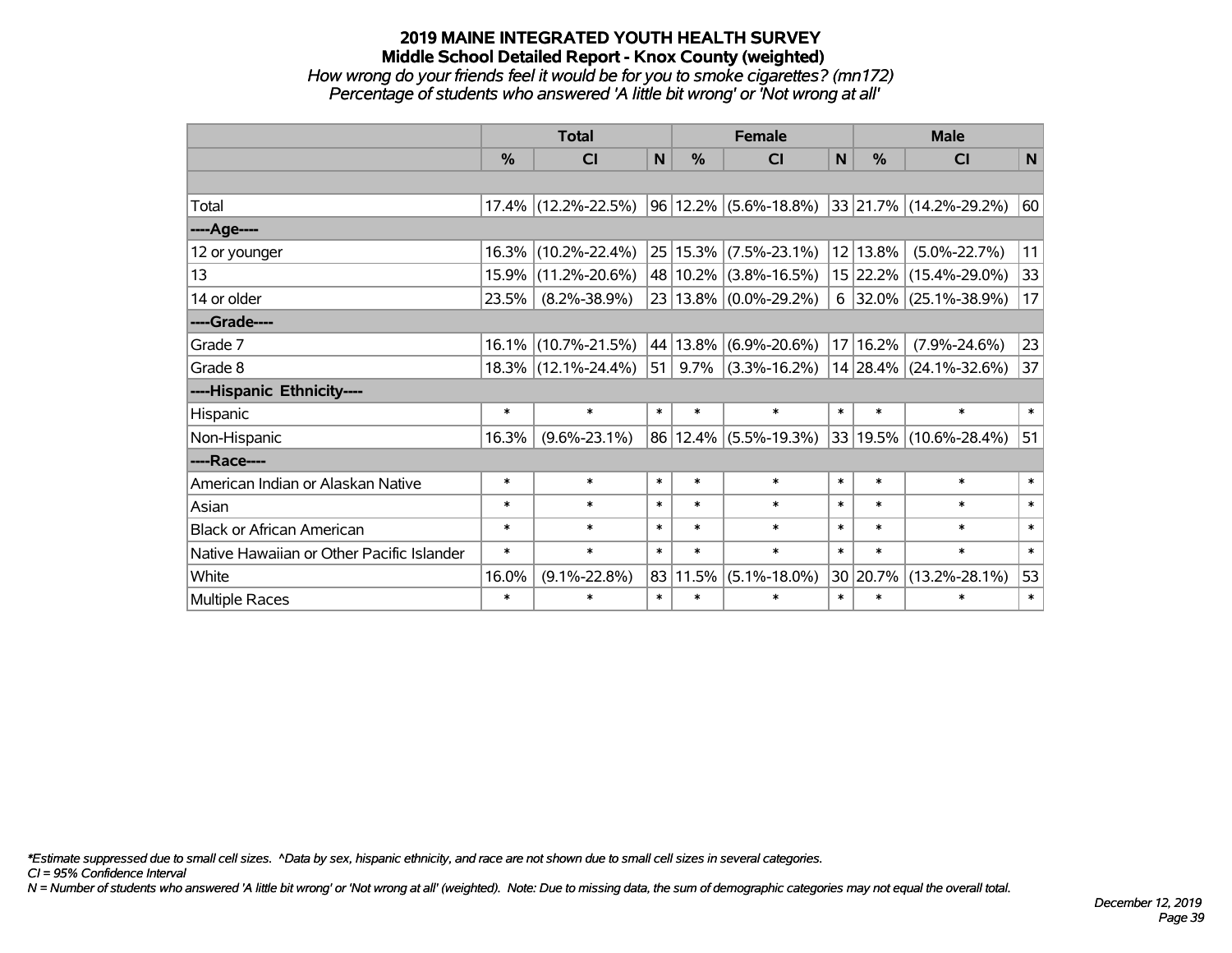#### **2019 MAINE INTEGRATED YOUTH HEALTH SURVEY Middle School Detailed Report - Knox County (weighted)** *Have you ever used an electronic vapor product? (mn173) Percentage of students who answered 'Yes'*

|                                           | <b>Total</b> |                     |        |        | <b>Female</b>             |              | <b>Male</b> |                                              |        |  |
|-------------------------------------------|--------------|---------------------|--------|--------|---------------------------|--------------|-------------|----------------------------------------------|--------|--|
|                                           | %            | <b>CI</b>           | N      | %      | <b>CI</b>                 | $\mathsf{N}$ | %           | <b>CI</b>                                    | N      |  |
|                                           |              |                     |        |        |                           |              |             |                                              |        |  |
| Total                                     | 17.4%        | $(13.3\% - 21.4\%)$ |        |        | 92 15.7% (8.6%-22.9%)     |              |             | 41   18.2%   (14.5%-21.8%)                   | 48     |  |
| ----Age----                               |              |                     |        |        |                           |              |             |                                              |        |  |
| 12 or younger                             | 14.1%        | $(5.9\% - 22.3\%)$  |        |        | 23 10.8% (0.0%-26.7%)     | 8            | 13.9%       | $(6.1\% - 21.6\%)$                           | 11     |  |
| 13                                        | 16.3%        | $(12.4\% - 20.3\%)$ |        |        | 46 12.2% (4.1%-20.3%)     |              |             | 18 21.2% (14.4%-28.0%)                       | 28     |  |
| 14 or older                               | 27.0%        | $(11.9\% - 42.0\%)$ |        |        | 23 39.0% (0.0%-83.4%)     |              | 15 17.1%    | $(1.2\% - 32.9\%)$                           | 8      |  |
| ----Grade----                             |              |                     |        |        |                           |              |             |                                              |        |  |
| Grade 7                                   | 14.9%        | $(8.7\% - 21.0\%)$  |        |        | $40 16.6\% $ (4.1%-29.2%) |              | 20 11.6%    | $(5.9\% - 17.4\%)$                           | 17     |  |
| Grade 8                                   |              | 19.7% (17.1%-22.2%) |        |        |                           |              |             | 50 13.9% (2.6%-25.1%) 19 27.4% (19.3%-35.6%) | 31     |  |
| ----Hispanic Ethnicity----                |              |                     |        |        |                           |              |             |                                              |        |  |
| Hispanic                                  | $\ast$       | $\ast$              | $\ast$ | $\ast$ | $\ast$                    | $\ast$       | $\ast$      | $\ast$                                       | $\ast$ |  |
| Non-Hispanic                              | 17.0%        | $(12.3\% - 21.6\%)$ |        |        | $86 16.1\% $ (8.8%-23.4%) |              |             | 41   17.0%   (12.4%-21.6%)                   | 41     |  |
| ----Race----                              |              |                     |        |        |                           |              |             |                                              |        |  |
| American Indian or Alaskan Native         | $\ast$       | $\ast$              | $\ast$ | $\ast$ | $\ast$                    | $\ast$       | $\ast$      | $\ast$                                       | $\ast$ |  |
| Asian                                     | $\ast$       | $\ast$              | $\ast$ | $\ast$ | $\ast$                    | $\ast$       | $\ast$      | $\ast$                                       | $\ast$ |  |
| <b>Black or African American</b>          | $\ast$       | $\ast$              | $\ast$ | $\ast$ | $\ast$                    | $\ast$       | $\ast$      | $\ast$                                       | $\ast$ |  |
| Native Hawaiian or Other Pacific Islander | $\ast$       | $\ast$              | $\ast$ | $\ast$ | $\ast$                    | $\ast$       | $\ast$      | $\ast$                                       | $\ast$ |  |
| White                                     | 16.8%        | $(12.0\% - 21.7\%)$ | 84     | 16.0%  | $(8.6\% - 23.4\%)$        |              | 40 17.9%    | $(14.2\% - 21.5\%)$                          | 43     |  |
| <b>Multiple Races</b>                     | $\ast$       | $\ast$              | $\ast$ | $\ast$ | $\ast$                    | $\ast$       | $\ast$      | $\ast$                                       | $\ast$ |  |

*\*Estimate suppressed due to small cell sizes. ^Data by sex, hispanic ethnicity, and race are not shown due to small cell sizes in several categories.*

*CI = 95% Confidence Interval*

*N = Number of students who answered 'Yes' (weighted). Note: Due to missing data, the sum of demographic categories may not equal the overall total.*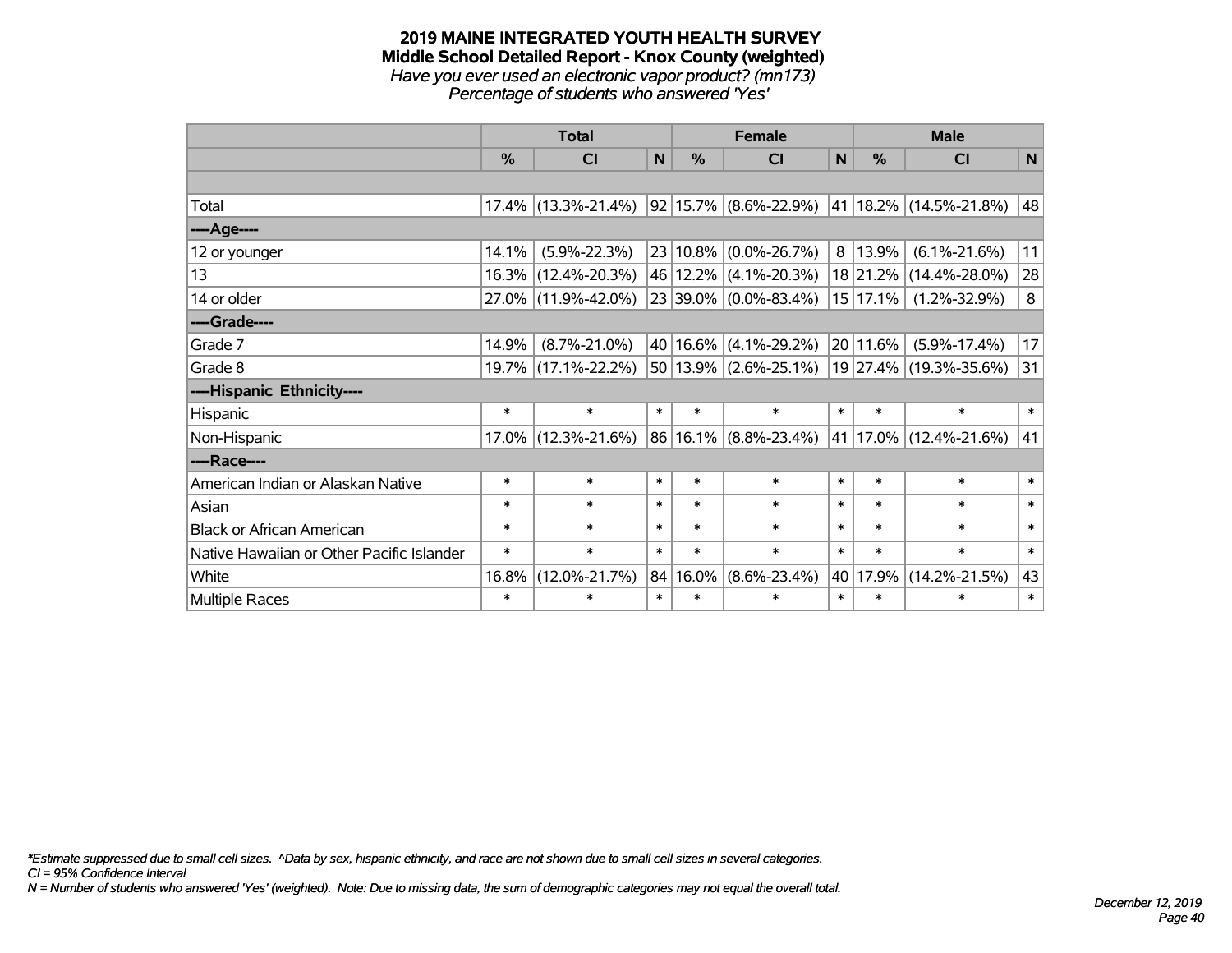*During the past 30 days, on how many days did you use an electronic vapor product? (mn174) Percentage of students who answered at least 1 day*

|                                           | <b>Total</b> |                       |              |         | <b>Female</b>               |        | <b>Male</b>  |                     |             |  |
|-------------------------------------------|--------------|-----------------------|--------------|---------|-----------------------------|--------|--------------|---------------------|-------------|--|
|                                           | %            | CI                    | $\mathsf{N}$ | %       | <b>CI</b>                   | N      | %            | <b>CI</b>           | $\mathbf N$ |  |
|                                           |              |                       |              |         |                             |        |              |                     |             |  |
| Total                                     | 8.4%         | $(4.4\% - 12.3\%)$    |              |         | 45   8.0%   (3.1%-13.0%)    | 21     | 8.9%         | $(4.1\% - 13.7\%)$  | 24          |  |
| ---- Age----                              |              |                       |              |         |                             |        |              |                     |             |  |
| 12 or younger                             | 5.0%         | $(0.0\% - 13.7\%)$    | 8            | $\ast$  | $\ast$                      | $\ast$ | $\ast$       | $\ast$              | $\ast$      |  |
| 13                                        | 9.6%         | $(5.8\% - 13.5\%)$    |              | 28 6.2% | $(0.0\% - 15.6\%)$          | 9      | 13.3%        | $(9.0\% - 17.6\%)$  | 19          |  |
| 14 or older                               |              | $10.4\%$ (4.0%-16.8%) | 9            | $\ast$  | $\ast$                      | $\ast$ | $\ast$       | $\ast$              | $\ast$      |  |
| ----Grade----                             |              |                       |              |         |                             |        |              |                     |             |  |
| Grade 7                                   | 5.9%         | $(0.0\% - 13.3\%)$    | 16           | $\ast$  | $\ast$                      | $\ast$ | $\ast$       | $\ast$              | $\ast$      |  |
| Grade 8                                   |              | $11.1\%$ (7.6%-14.6%) |              |         | $30 6.9\% (1.3\% - 12.5\%)$ |        | $10 16.0\% $ | $(14.2\% - 17.8\%)$ | 20          |  |
| ----Hispanic Ethnicity----                |              |                       |              |         |                             |        |              |                     |             |  |
| Hispanic                                  | $\ast$       | $\ast$                | $\ast$       | $\ast$  | $\ast$                      | $\ast$ | $\ast$       | $\ast$              | $\ast$      |  |
| Non-Hispanic                              | 8.7%         | $(4.8\% - 12.6\%)$    |              |         | 45 8.3% (3.2%-13.3%)        | 21     | 9.4%         | $(4.7\% - 14.1\%)$  | 24          |  |
| ----Race----                              |              |                       |              |         |                             |        |              |                     |             |  |
| American Indian or Alaskan Native         | $\ast$       | $\ast$                | $\ast$       | $\ast$  | $\ast$                      | $\ast$ | $\ast$       | $\ast$              | $\ast$      |  |
| Asian                                     | $\ast$       | $\ast$                | $\ast$       | $\ast$  | $\ast$                      | $\ast$ | $\ast$       | $\ast$              | $\ast$      |  |
| <b>Black or African American</b>          | $\ast$       | $\ast$                | $\ast$       | $\ast$  | $\ast$                      | $\ast$ | $\ast$       | $\ast$              | $\ast$      |  |
| Native Hawaiian or Other Pacific Islander | $\ast$       | $\ast$                | $\ast$       | $\ast$  | $\ast$                      | $\ast$ | $\ast$       | $\ast$              | $\ast$      |  |
| White                                     | 8.8%         | $(4.9\% - 12.7\%)$    |              | 45 8.2% | $(3.1\% - 13.3\%)$          | 21     | 9.4%         | $(4.5\% - 14.3\%)$  | 24          |  |
| Multiple Races                            | $\ast$       | $\ast$                | $\ast$       | $\ast$  | $\ast$                      | $\ast$ | $\ast$       | $\ast$              | $\ast$      |  |

*\*Estimate suppressed due to small cell sizes. ^Data by sex, hispanic ethnicity, and race are not shown due to small cell sizes in several categories.*

*CI = 95% Confidence Interval*

*N = Number of students who answered at least 1 day (weighted). Note: Due to missing data, the sum of demographic categories may not equal the overall total.*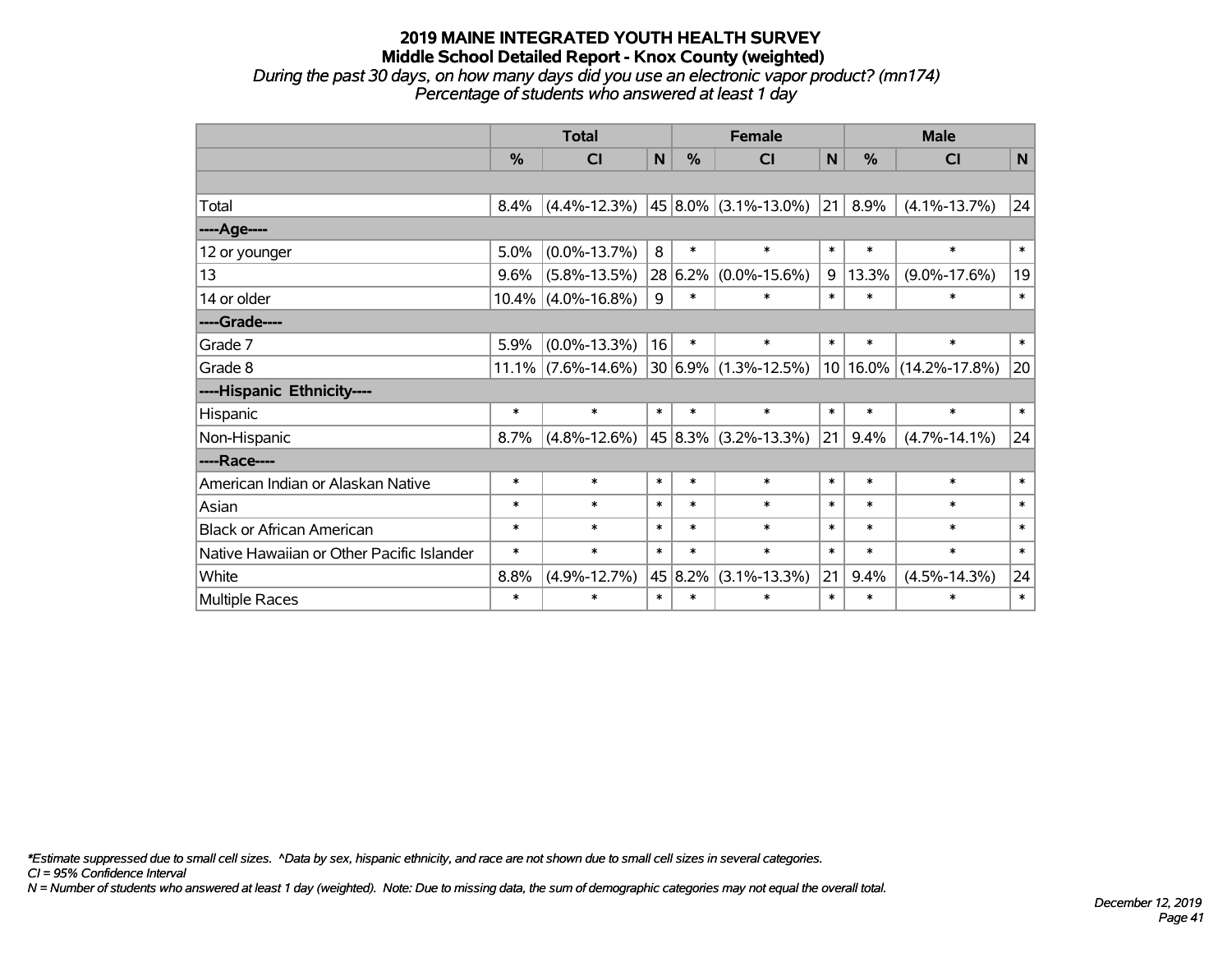*The last time you used an electronic vapor product, what was in the vapor you inhaled? (mn182) Percentage of students who answered 'Nicotine'*

|                                           | <b>Total</b>  |                     |        | <b>Female</b> | <b>Male</b>            |        |               |                     |                 |
|-------------------------------------------|---------------|---------------------|--------|---------------|------------------------|--------|---------------|---------------------|-----------------|
|                                           | $\frac{0}{0}$ | CI                  | N      | $\frac{0}{0}$ | <b>CI</b>              | N      | $\frac{0}{0}$ | CI                  | $\mathbf N$     |
|                                           |               |                     |        |               |                        |        |               |                     |                 |
| Total                                     |               | 36.5% (22.1%-50.9%) |        |               | 32 21.6% (17.8%-25.4%) | 8      |               | 50.6% (29.8%-71.3%) | $\overline{24}$ |
| ----Age----                               |               |                     |        |               |                        |        |               |                     |                 |
| 12 or younger                             | $\ast$        | $\ast$              | $\ast$ | $\ast$        | $\ast$                 | $\ast$ | $\ast$        | $\ast$              | $\ast$          |
| 13                                        | 39.6%         | $(32.2\% - 46.9\%)$ | 17     | $\ast$        | $\ast$                 | $\ast$ | $\ast$        | $\ast$              | $\ast$          |
| 14 or older                               |               | 48.3% (24.2%-72.5%) | 11     | $\ast$        | $\ast$                 | $\ast$ | $\ast$        | $\ast$              | $\ast$          |
| ----Grade----                             |               |                     |        |               |                        |        |               |                     |                 |
| Grade 7                                   | 22.6%         | $(16.1\% - 29.1\%)$ | 8      | $\ast$        | $\ast$                 | $\ast$ | $\ast$        | $\ast$              | $\ast$          |
| Grade 8                                   |               | 46.8% (23.8%-69.9%) |        | 24 31.7%      | $(15.9\% - 47.5\%)$    | 6      | 55.8%         | $(33.2\% - 78.5\%)$ | 18              |
| ----Hispanic Ethnicity----                |               |                     |        |               |                        |        |               |                     |                 |
| Hispanic                                  | $\ast$        | $\ast$              | $\ast$ | $\ast$        | $\ast$                 | $\ast$ | $\ast$        | $\ast$              | $\ast$          |
| Non-Hispanic                              |               | 39.2% (26.5%-51.9%) |        | $ 32 21.6\% $ | $(17.8\% - 25.4\%)$    | 8      |               | 57.7% (44.6%-70.8%) | 24              |
| ----Race----                              |               |                     |        |               |                        |        |               |                     |                 |
| American Indian or Alaskan Native         | $\ast$        | $\ast$              | $\ast$ | $\ast$        | $\ast$                 | $\ast$ | $\ast$        | $\ast$              | $\ast$          |
| Asian                                     | $\ast$        | $\ast$              | $\ast$ | $\ast$        | $\ast$                 | $\ast$ | $\ast$        | $\ast$              | $\ast$          |
| <b>Black or African American</b>          | $\ast$        | $\ast$              | $\ast$ | $\ast$        | $\ast$                 | $\ast$ | $\ast$        | $\ast$              | $\ast$          |
| Native Hawaiian or Other Pacific Islander | $\ast$        | $\ast$              | $\ast$ | $\ast$        | $\ast$                 | $\ast$ | $\ast$        | $\ast$              | $\ast$          |
| White                                     | 39.7%         | $(26.9\% - 52.4\%)$ |        | 32 21.8%      | $(17.8\% - 25.8\%)$    | 8      | 54.8%         | $(36.1\% - 73.4\%)$ | 24              |
| <b>Multiple Races</b>                     | $\ast$        | $\ast$              | $\ast$ | $\ast$        | $\ast$                 | $\ast$ | $\ast$        | $\ast$              | $\ast$          |

*\*Estimate suppressed due to small cell sizes. ^Data by sex, hispanic ethnicity, and race are not shown due to small cell sizes in several categories.*

*CI = 95% Confidence Interval*

*N = Number of students who answered 'Nicotine' (weighted). Note: Due to missing data, the sum of demographic categories may not equal the overall total.*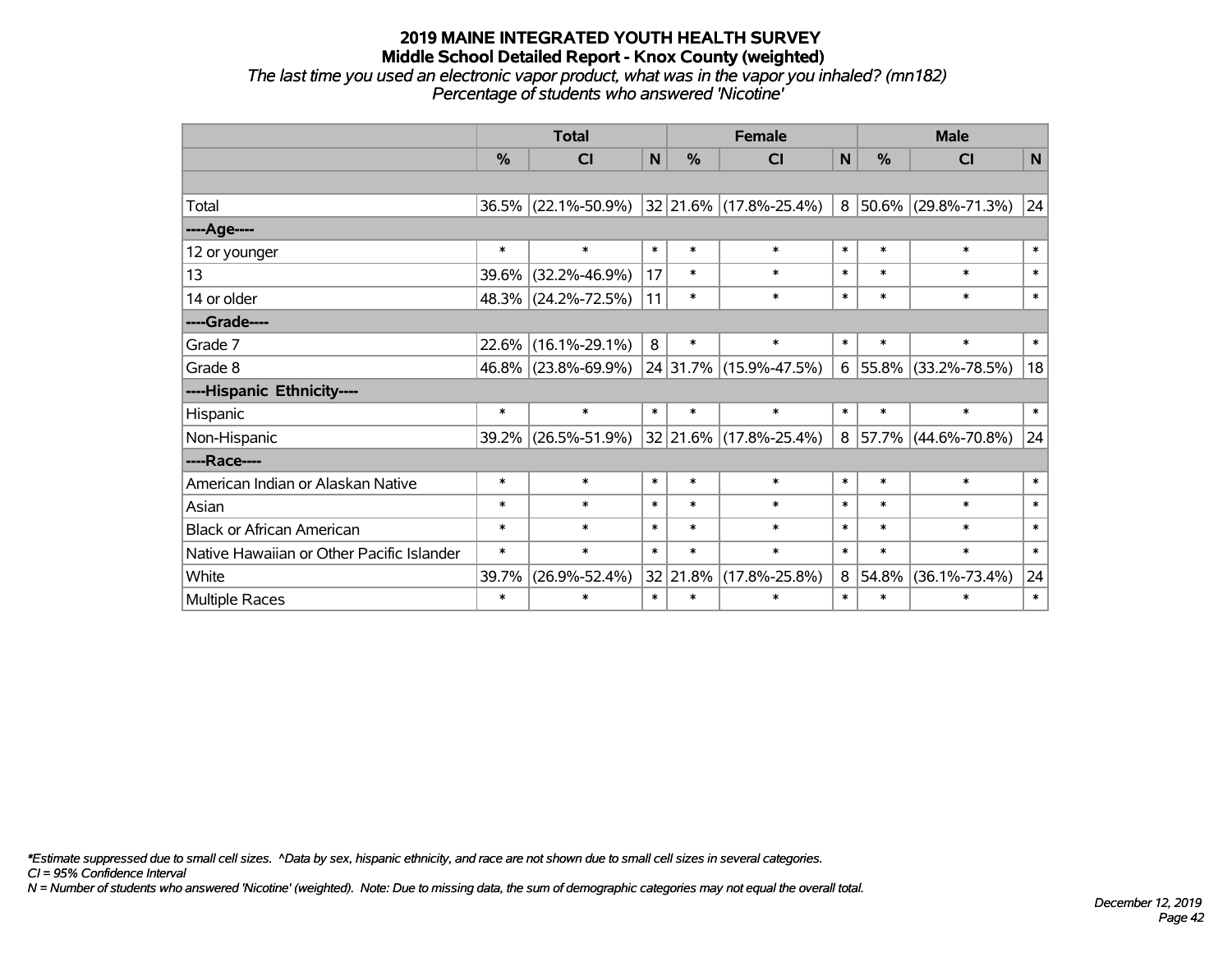*The last time you used an electronic vapor product, what was in the vapor you inhaled? (mn182\_2) Percentage of students who answered 'Marijuana or Hash Oil'*

|                                           | <b>Total</b> |        |        |        | <b>Female</b> |        | <b>Male</b> |        |        |
|-------------------------------------------|--------------|--------|--------|--------|---------------|--------|-------------|--------|--------|
|                                           | %            | CI N   |        |        | $%$ CI N      |        | %           | CI N   |        |
|                                           |              |        |        |        |               |        |             |        |        |
| Total                                     | $\ast$       | $\ast$ | *      | $\ast$ | $\ast$        | $\ast$ | $\ast$      | $\ast$ | $\ast$ |
| ---- Age----                              |              |        |        |        |               |        |             |        |        |
| 12 or younger                             | $\ast$       | $\ast$ | *      | $\ast$ | $\ast$        | $\ast$ | $\ast$      | $\ast$ | $\ast$ |
| 13                                        | $\ast$       | $\ast$ | $\ast$ | $\ast$ | $\ast$        | $\ast$ | $\ast$      | $\ast$ | $\ast$ |
| 14 or older                               | $\ast$       | *      | $\ast$ | $\ast$ | $\ast$        | $\ast$ | $\ast$      | $\ast$ | $\ast$ |
| ----Grade----                             |              |        |        |        |               |        |             |        |        |
| Grade 7                                   | $\ast$       | $\ast$ | $\ast$ | $\ast$ | $\ast$        | $\ast$ | $\ast$      | $\ast$ | $\ast$ |
| Grade 8                                   | $\ast$       | $\ast$ | *      | $\ast$ | $\ast$        | $\ast$ | $\ast$      | $\ast$ | $\ast$ |
| ----Hispanic Ethnicity----                |              |        |        |        |               |        |             |        |        |
| Hispanic                                  | $\ast$       | *      | $\ast$ | $\ast$ | *             | $\ast$ | *           | *      | *      |
| Non-Hispanic                              | $\ast$       | $\ast$ | $\ast$ | $\ast$ | *             | $\ast$ | $\ast$      | *      | $\ast$ |
| ----Race----                              |              |        |        |        |               |        |             |        |        |
| American Indian or Alaskan Native         | $\ast$       | *      | $\ast$ | $\ast$ | *             | $\ast$ | $\ast$      | $\ast$ | $\ast$ |
| Asian                                     | $\ast$       | $\ast$ | $\ast$ | $\ast$ | *             | $\ast$ | *           | $\ast$ | $\ast$ |
| <b>Black or African American</b>          | $\ast$       | $\ast$ | *      | $\ast$ | $\ast$        | $\ast$ | $\ast$      | $\ast$ | $\ast$ |
| Native Hawaiian or Other Pacific Islander | $\ast$       | $\ast$ | *      | $\ast$ | $\ast$        | $\ast$ | $\ast$      | $\ast$ | $\ast$ |
| White                                     | $\ast$       | $\ast$ | *      | *      | $\ast$        | $\ast$ | $\ast$      | $\ast$ | $\ast$ |
| <b>Multiple Races</b>                     | $\ast$       | $\ast$ | *      | $\ast$ | $\ast$        | $\ast$ | $\ast$      | $\ast$ | $\ast$ |

*\*Estimate suppressed due to small cell sizes. ^Data by sex, hispanic ethnicity, and race are not shown due to small cell sizes in several categories.*

*CI = 95% Confidence Interval*

*N = Number of students who answered 'Marijuana or Hash Oil' (weighted). Note: Due to missing data, the sum of demographic categories may not equal the overall total.*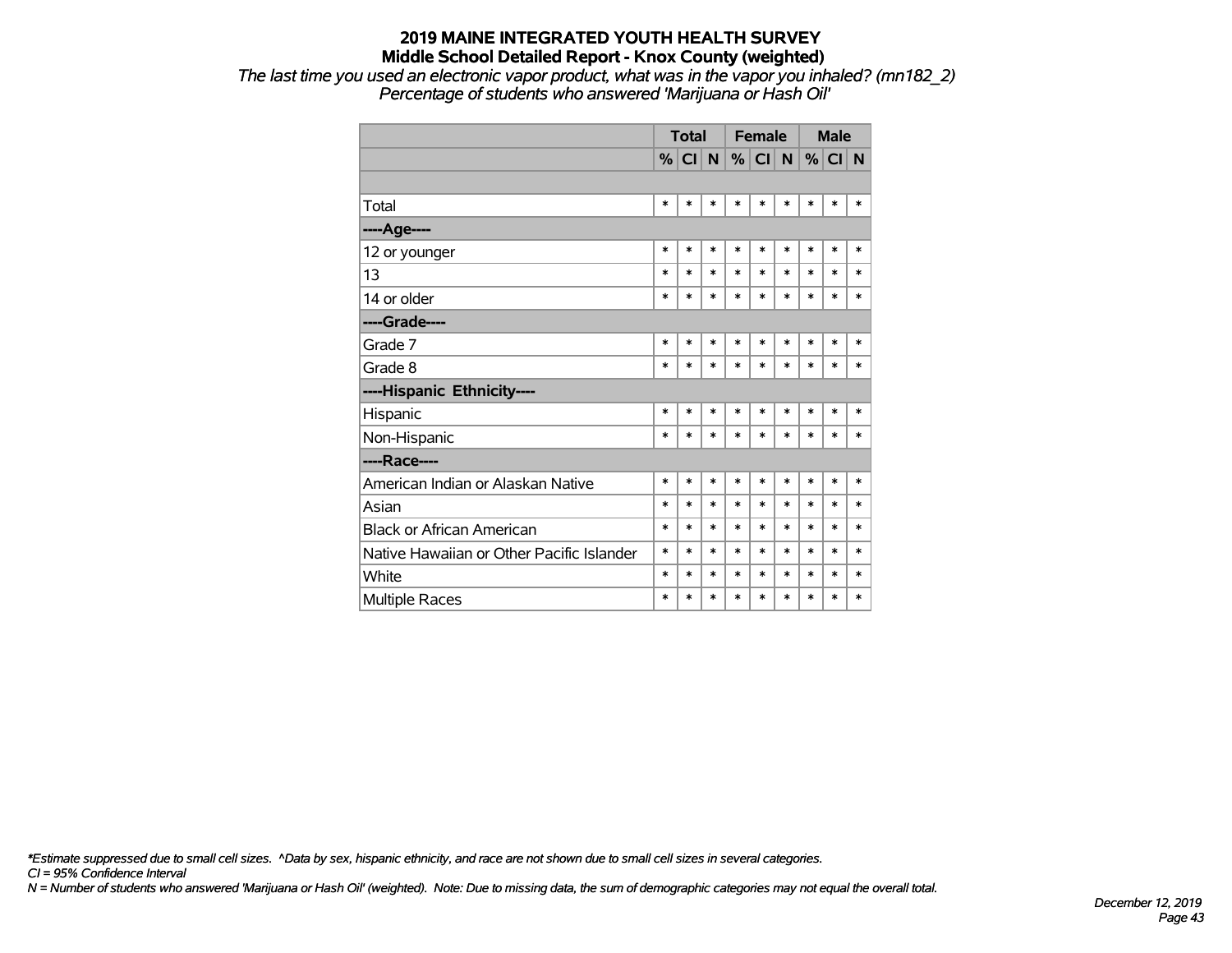*Percentage of students who are susceptible to cigarette use (among all students including those who have tried cigarettes or are current cigarette users) (mntobsus)*

|                                           | <b>Total</b>  |                     |        | <b>Female</b> | <b>Male</b>             |        |          |                            |              |
|-------------------------------------------|---------------|---------------------|--------|---------------|-------------------------|--------|----------|----------------------------|--------------|
|                                           | $\frac{0}{0}$ | CI                  | N      | %             | <b>CI</b>               | N      | %        | <b>CI</b>                  | $\mathsf{N}$ |
|                                           |               |                     |        |               |                         |        |          |                            |              |
| Total                                     |               | 30.4% (19.7%-41.1%) |        |               | 170 29.2% (18.9%-39.5%) |        |          | 80 31.1% (18.5%-43.7%)     | 87           |
| ----Age----                               |               |                     |        |               |                         |        |          |                            |              |
| 12 or younger                             | 20.0%         | $(6.5\% - 33.5\%)$  | 32     | 16.4%         | $(0.5\% - 32.3\%)$      |        | 13 20.4% | $(5.9\% - 34.8\%)$         | 16           |
| 13                                        |               | 30.3% (19.9%-40.6%) | 92     | $ 29.5\% $    | $(11.3\% - 47.6\%)$     |        |          | 45 31.6% (24.4%-38.8%)     | 47           |
| 14 or older                               |               | 48.1% (39.9%-56.2%) | 47     |               | 50.5% (43.9%-57.2%)     |        |          | 23 45.9% (24.4%-67.5%)     | 24           |
| ----Grade----                             |               |                     |        |               |                         |        |          |                            |              |
| Grade 7                                   |               | 26.4% (17.1%-35.7%) | 73     |               | 29.4% (17.7%-41.1%)     |        |          | 37 22.2% (12.1%-32.3%)     | 33           |
| Grade 8                                   |               | 35.0% (21.3%-48.7%) | 97     |               | 29.4% (17.4%-41.4%)     |        |          | 43   42.1%   (29.9%-54.4%) | 54           |
| ----Hispanic Ethnicity----                |               |                     |        |               |                         |        |          |                            |              |
| Hispanic                                  | $\ast$        | $\ast$              | $\ast$ | $\ast$        | $\ast$                  | $\ast$ | $\ast$   | $\ast$                     | $\ast$       |
| Non-Hispanic                              |               | 29.8% (19.5%-40.1%) |        |               | 159 29.1% (19.8%-38.5%) |        |          | 78 29.9% (16.8%-43.1%)     | 78           |
| ----Race----                              |               |                     |        |               |                         |        |          |                            |              |
| American Indian or Alaskan Native         | $\ast$        | $\ast$              | $\ast$ | $\ast$        | $\ast$                  | $\ast$ | $\ast$   | $\ast$                     | $\ast$       |
| Asian                                     | $\ast$        | $\ast$              | $\ast$ | $\ast$        | $\ast$                  | $\ast$ | $\ast$   | $\ast$                     | $\ast$       |
| <b>Black or African American</b>          | $\ast$        | $\ast$              | $\ast$ | $\ast$        | $\ast$                  | $\ast$ | $\ast$   | $\ast$                     | $\ast$       |
| Native Hawaiian or Other Pacific Islander | $\ast$        | $\ast$              | $\ast$ | $\ast$        | $\ast$                  | $\ast$ | $\ast$   | $\ast$                     | $\ast$       |
| White                                     | 29.9%         | $(19.2\% - 40.6\%)$ | 157    | 29.3%         | $(19.0\% - 39.7\%)$     | 77     | 30.8%    | $(19.2\% - 42.3\%)$        | 80           |
| <b>Multiple Races</b>                     | $\ast$        | $\ast$              | $\ast$ | $\ast$        | $\ast$                  | $\ast$ | $\ast$   | $\ast$                     | $\ast$       |

*\*Estimate suppressed due to small cell sizes. ^Data by sex, hispanic ethnicity, and race are not shown due to small cell sizes in several categories.*

*CI = 95% Confidence Interval*

*N = Number of students who are susceptible to cigarette use (among all students including those who have tried cigarettes or are current cigarette users) (weighted). Note: Due to missing data, the sum of demographic categories may not equal the overall total.*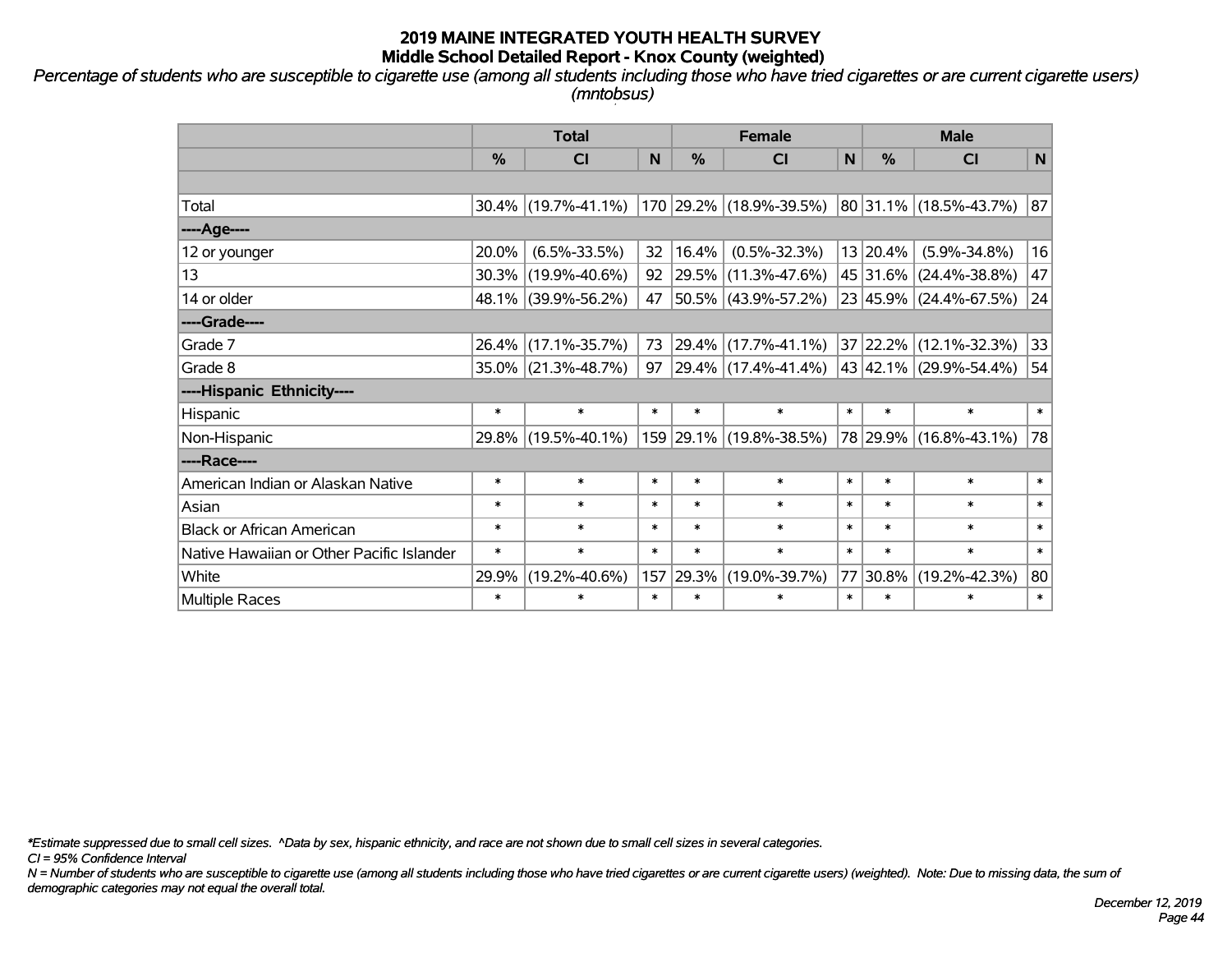*Percentage of students who are susceptible to cigarette use (among students who have never tried cigarettes) (mntobsus\_2)*

|                                           | <b>Total</b>  |                        |        |        | <b>Female</b>            |        | <b>Male</b> |                            |        |  |
|-------------------------------------------|---------------|------------------------|--------|--------|--------------------------|--------|-------------|----------------------------|--------|--|
|                                           | $\frac{0}{0}$ | <b>CI</b>              | N      | %      | <b>CI</b>                | N      | %           | <b>CI</b>                  | N      |  |
|                                           |               |                        |        |        |                          |        |             |                            |        |  |
| Total                                     |               | 26.2% (19.5%-32.9%)    |        |        | 135 28.4% (19.5%-37.2%)  |        |             | 75 23.2% (16.8%-29.5%)     | 56     |  |
| ---- Age----                              |               |                        |        |        |                          |        |             |                            |        |  |
| 12 or younger                             | 18.0%         | $(4.9\% - 31.1\%)$     | 26     | 16.8%  | $(0.5\% - 33.2\%)$       |        | 12 15.4%    | $(1.3\% - 29.6\%)$         | 11     |  |
| 13                                        | 25.7%         | $(18.4\% - 32.9\%)$    | 72     |        | $ 27.4\% $ (11.5%-43.2%) |        |             | 40 24.4% (20.6%-28.1%)     | 32     |  |
| 14 or older                               |               | $41.8\%$ (40.2%-43.4%) |        |        | 36 50.5% (43.9%-57.2%)   |        |             | 23 32.3% (19.3%-45.3%)     | 13     |  |
| ----Grade----                             |               |                        |        |        |                          |        |             |                            |        |  |
| Grade 7                                   | 24.6%         | $(16.7\% - 32.5\%)$    | 63     |        | 29.1% (18.0%-40.2%)      |        |             | 35   18.8%   (10.6%-27.0%) | 25     |  |
| Grade 8                                   |               | 28.3% (21.5%-35.2%)    | 71     |        | 28.1% (18.5%-37.8%)      |        |             | 40 29.4% (25.7%-33.1%)     | 31     |  |
| ----Hispanic Ethnicity----                |               |                        |        |        |                          |        |             |                            |        |  |
| Hispanic                                  | $\ast$        | $\ast$                 | $\ast$ | $\ast$ | $\ast$                   | $\ast$ | $\ast$      | $\ast$                     | $\ast$ |  |
| Non-Hispanic                              | $26.2\%$      | $(20.8\% - 31.7\%)$    |        |        | 129 28.3% (20.4%-36.2%)  |        |             | 73 23.3% (18.7%-27.9%)     | 54     |  |
| ----Race----                              |               |                        |        |        |                          |        |             |                            |        |  |
| American Indian or Alaskan Native         | $\ast$        | $\ast$                 | $\ast$ | $\ast$ | $\ast$                   | $\ast$ | $\ast$      | $\ast$                     | $\ast$ |  |
| Asian                                     | $\ast$        | $\ast$                 | $\ast$ | $\ast$ | $\ast$                   | $\ast$ | $\ast$      | $\ast$                     | $\ast$ |  |
| <b>Black or African American</b>          | $\ast$        | $\ast$                 | $\ast$ | $\ast$ | $\ast$                   | $\ast$ | $\ast$      | $\ast$                     | $\ast$ |  |
| Native Hawaiian or Other Pacific Islander | $\ast$        | $\ast$                 | $\ast$ | $\ast$ | $\ast$                   | $\ast$ | $\ast$      | $\ast$                     | $\ast$ |  |
| White                                     | 25.9%         | $(19.6\% - 32.1\%)$    | 125    | 28.5%  | $(19.6\% - 37.5\%)$      |        | 73 23.2%    | $(18.9\% - 27.4\%)$        | 52     |  |
| Multiple Races                            | $\ast$        | $\ast$                 | $\ast$ | $\ast$ | $\ast$                   | $\ast$ | $\ast$      | $\ast$                     | $\ast$ |  |

*\*Estimate suppressed due to small cell sizes. ^Data by sex, hispanic ethnicity, and race are not shown due to small cell sizes in several categories.*

*CI = 95% Confidence Interval*

*N = Number of students who are susceptible to cigarette use (among students who have never tried cigarettes) (weighted). Note: Due to missing data, the sum of demographic categories may not equal the overall total.*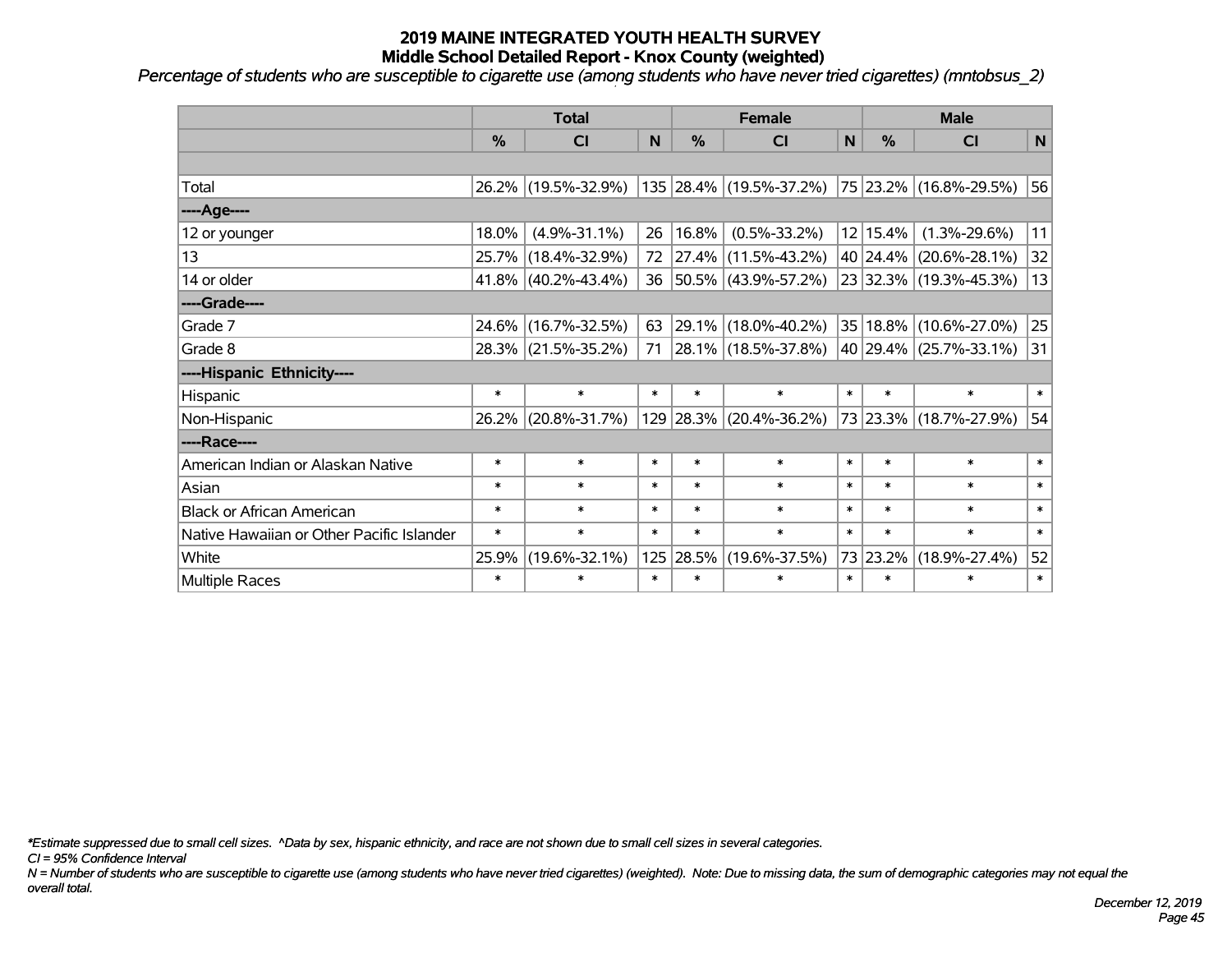*Percentage of students who smoked cigarettes or cigars or used chewing tobacco, snuff, dip, or dissolvable tobacco products on one or more of the past 30 days (mnanytoba)*

|                                           | <b>Total</b> |                      |                |               | <b>Female</b>           |                | <b>Male</b> |                      |        |  |
|-------------------------------------------|--------------|----------------------|----------------|---------------|-------------------------|----------------|-------------|----------------------|--------|--|
|                                           | %            | CI                   | N              | $\frac{0}{0}$ | <b>CI</b>               | N              | %           | <b>CI</b>            | N      |  |
|                                           |              |                      |                |               |                         |                |             |                      |        |  |
| Total                                     | 3.5%         | $(0.2\% - 6.8\%)$    |                |               | $19 2.6\% $ (1.3%-3.9%) | $\overline{7}$ |             | $4.5\%$ (0.0%-11.3%) | 12     |  |
| ----Age----                               |              |                      |                |               |                         |                |             |                      |        |  |
| 12 or younger                             | $\ast$       | $\ast$               | $\ast$         | $\ast$        | $\ast$                  | $\ast$         | $\ast$      | $\ast$               | $\ast$ |  |
| 13                                        | 2.7%         | $(0.0\% - 6.7\%)$    | $\overline{7}$ | $\ast$        | $\ast$                  | $\ast$         | $\ast$      | $\ast$               | $\ast$ |  |
| 14 or older                               |              | $7.4\%$ (0.4%-14.4%) | 8              | $\ast$        | $\ast$                  | $\ast$         | $\ast$      | $\ast$               | $\ast$ |  |
| ----Grade----                             |              |                      |                |               |                         |                |             |                      |        |  |
| Grade 7                                   | 2.2%         | $(0.5\% - 3.9\%)$    | 6              | $\ast$        | $\ast$                  | $\ast$         | $\ast$      | $\ast$               | $\ast$ |  |
| Grade 8                                   |              | $4.9\%$ (0.0%-10.1%) | 13             | $\ast$        | $\ast$                  | $\ast$         | $\ast$      | $\ast$               | $\ast$ |  |
| ----Hispanic Ethnicity----                |              |                      |                |               |                         |                |             |                      |        |  |
| Hispanic                                  | $\ast$       | $\ast$               | $\ast$         | $\ast$        | $\ast$                  | $\ast$         | $\ast$      | $\ast$               | $\ast$ |  |
| Non-Hispanic                              | 3.7%         | $(0.3\% - 7.0\%)$    |                |               | $19$ 2.7% (1.4%-3.9%)   | $\overline{7}$ |             | $4.7\%$ (0.0%-11.8%) | 12     |  |
| ----Race----                              |              |                      |                |               |                         |                |             |                      |        |  |
| American Indian or Alaskan Native         | $\ast$       | $\ast$               | $\ast$         | $\ast$        | $\ast$                  | $\ast$         | $\ast$      | $\ast$               | $\ast$ |  |
| Asian                                     | $\ast$       | $\ast$               | $\ast$         | $\ast$        | $\ast$                  | $\ast$         | $\ast$      | $\ast$               | $\ast$ |  |
| <b>Black or African American</b>          | $\ast$       | $\ast$               | $\ast$         | $\ast$        | $\ast$                  | $\ast$         | $\ast$      | $\ast$               | $\ast$ |  |
| Native Hawaiian or Other Pacific Islander | $\ast$       | $\ast$               | $\ast$         | $\ast$        | $\ast$                  | $\ast$         | $\ast$      | $\ast$               | $\ast$ |  |
| White                                     | 3.5%         | $(0.2\% - 6.9\%)$    | 18             | 2.5%          | $(1.1\% - 3.9\%)$       | 6              | 4.6%        | $(0.0\% - 11.8\%)$   | 12     |  |
| Multiple Races                            | $\ast$       | $\ast$               | $\ast$         | $\ast$        | $\ast$                  | $\ast$         | $\ast$      | $\ast$               | $\ast$ |  |

*\*Estimate suppressed due to small cell sizes. ^Data by sex, hispanic ethnicity, and race are not shown due to small cell sizes in several categories.*

*CI = 95% Confidence Interval*

*N = Number of students who smoked cigarettes or cigars or used chewing tobacco, snuff, dip, or dissolvable tobacco products on one or more of the past 30 days (weighted). Note: Due to missing data, the sum of demographic categories may not equal the overall total.*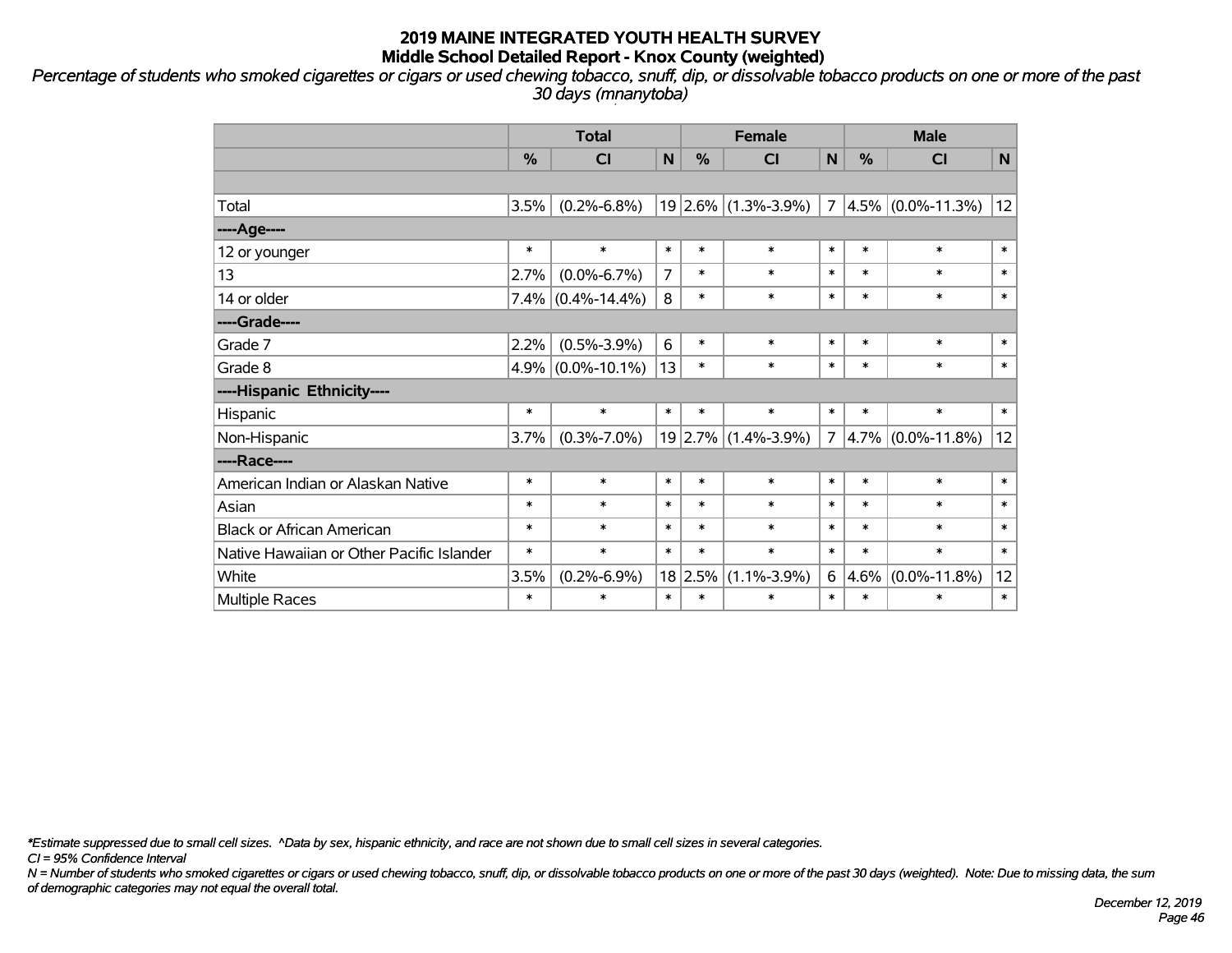*Percentage of students who smoked cigarettes or cigars; used an electronic vapor product; or used chewing tobacco, snuff, dip, or dissolvable tobacco products on one or more of the past 30 days (mnanytob\_2a)*

|                                           | <b>Total</b> |                    |              |        | <b>Female</b>         |        | <b>Male</b> |                        |              |  |
|-------------------------------------------|--------------|--------------------|--------------|--------|-----------------------|--------|-------------|------------------------|--------------|--|
|                                           | %            | CI                 | $\mathsf{N}$ | %      | <b>CI</b>             | N      | %           | <b>CI</b>              | $\mathsf{N}$ |  |
|                                           |              |                    |              |        |                       |        |             |                        |              |  |
| Total                                     | 8.7%         | $(4.4\% - 12.9\%)$ | 46           | 8.1%   | $(3.0\% - 13.3\%)$    | 21     | 9.4%        | $(4.1\% - 14.6\%)$     | 25           |  |
| ---- Age----                              |              |                    |              |        |                       |        |             |                        |              |  |
| 12 or younger                             | 5.1%         | $(0.0\% - 14.1\%)$ | 8            | $\ast$ | $\ast$                | $\ast$ | $\ast$      | $\ast$                 | $\ast$       |  |
| 13                                        | 9.0%         | $(5.0\% - 13.1\%)$ | 26           | 6.3%   | $(0.0\% - 15.8\%)$    | 9      | 12.0%       | $(9.6\% - 14.4\%)$     | 17           |  |
| 14 or older                               | 14.1%        | $(4.5\% - 23.7\%)$ |              |        | 12 15.9% (0.0%-33.1%) | 6      | 12.5%       | $(0.6\% - 24.5\%)$     | $\,6$        |  |
| ----Grade----                             |              |                    |              |        |                       |        |             |                        |              |  |
| Grade 7                                   | 6.0%         | $(0.0\% - 13.8\%)$ | 16           | $\ast$ | $\ast$                | $\ast$ | $\ast$      | $\ast$                 | $\ast$       |  |
| Grade 8                                   | 11.5%        | $(8.1\% - 15.0\%)$ | 30           | 7.1%   | $(1.4\% - 12.7\%)$    |        |             | 10 17.0% (14.5%-19.4%) | 20           |  |
| ----Hispanic Ethnicity----                |              |                    |              |        |                       |        |             |                        |              |  |
| Hispanic                                  | $\ast$       | $\ast$             | $\ast$       | $\ast$ | $\ast$                | $\ast$ | $\ast$      | $\ast$                 | $\ast$       |  |
| Non-Hispanic                              | 9.0%         | $(4.8\% - 13.2\%)$ | 45           | 8.4%   | $(3.2\% - 13.6\%)$    | 21     | 9.8%        | $(4.7\% - 14.9\%)$     | 24           |  |
| ----Race----                              |              |                    |              |        |                       |        |             |                        |              |  |
| American Indian or Alaskan Native         | $\ast$       | $\ast$             | $\ast$       | $\ast$ | $\ast$                | $\ast$ | $\ast$      | $\ast$                 | $\ast$       |  |
| Asian                                     | $\ast$       | $\ast$             | $\ast$       | $\ast$ | $\ast$                | $\ast$ | $\ast$      | $\ast$                 | $\ast$       |  |
| <b>Black or African American</b>          | $\ast$       | $\ast$             | $\ast$       | $\ast$ | $\ast$                | $\ast$ | $\ast$      | $\ast$                 | $\ast$       |  |
| Native Hawaiian or Other Pacific Islander | $\ast$       | $\ast$             | $\ast$       | $\ast$ | $\ast$                | $\ast$ | $\ast$      | $\ast$                 | $\ast$       |  |
| White                                     | 9.0%         | $(4.8\% - 13.2\%)$ | 45           | 8.4%   | $(3.1\% - 13.7\%)$    | 21     | 9.7%        | $(4.4\% - 15.0\%)$     | 24           |  |
| <b>Multiple Races</b>                     | $\ast$       | $\ast$             | $\ast$       | $\ast$ | $\ast$                | $\ast$ | $\ast$      | $\ast$                 | $\ast$       |  |

*\*Estimate suppressed due to small cell sizes. ^Data by sex, hispanic ethnicity, and race are not shown due to small cell sizes in several categories.*

*CI = 95% Confidence Interval*

*N = Number of students who smoked cigarettes or cigars; used an electronic vapor product; or used chewing tobacco, snuff, dip, or dissolvable tobacco products on one or more of the past 30 days (weighted). Note: Due to missing data, the sum of demographic categories may not equal the overall total.*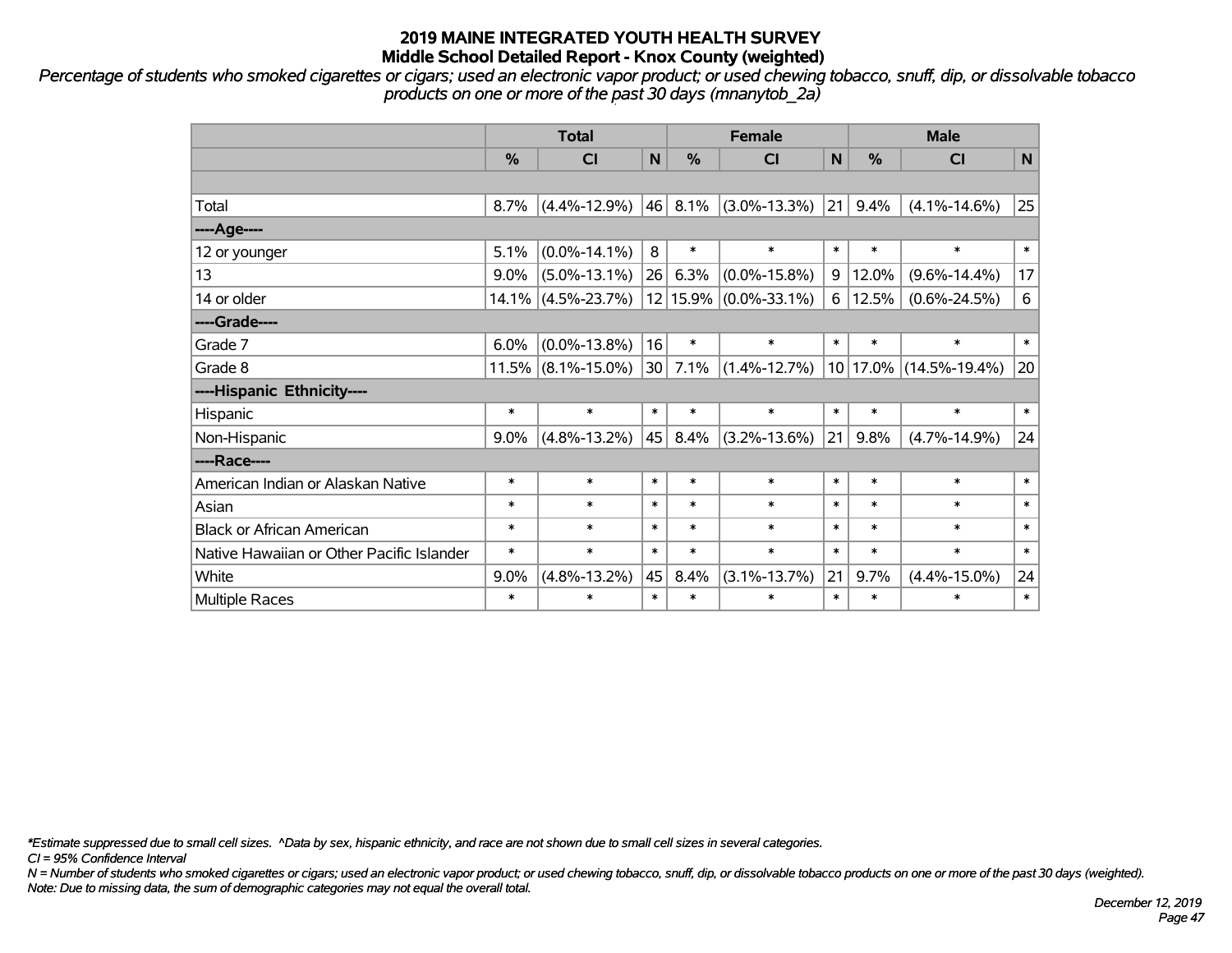*Percentage of students who smoked cigarettes or cigars; used an electronic vapor product with nicotine; or used chewing tobacco, snuff, dip, or dissolvable tobacco products on one or more of the past 30 days (mnanytob\_3)*

|                                           | <b>Total</b>  |                       |        |         | <b>Female</b>                  |              | <b>Male</b> |                     |              |  |
|-------------------------------------------|---------------|-----------------------|--------|---------|--------------------------------|--------------|-------------|---------------------|--------------|--|
|                                           | $\frac{0}{2}$ | <b>CI</b>             | N      | $\%$    | <b>CI</b>                      | $\mathsf{N}$ | %           | <b>CI</b>           | $\mathsf{N}$ |  |
|                                           |               |                       |        |         |                                |              |             |                     |              |  |
| Total                                     | 5.2%          | $(1.8\% - 8.6\%)$     |        |         | $27 3.3\% $ (1.3%-5.2%)        | 8            | 7.3%        | $(2.1\% - 12.6\%)$  | 18           |  |
| ---- Age----                              |               |                       |        |         |                                |              |             |                     |              |  |
| 12 or younger                             | $\ast$        | $\ast$                | $\ast$ | $\ast$  | $\ast$                         | $\ast$       | $\ast$      | $\ast$              | $\pmb{\ast}$ |  |
| 13                                        | 4.0%          | $(2.7\% - 5.4\%)$     | 11     | $\ast$  | $\ast$                         | $\ast$       | $\ast$      | $\ast$              | $\ast$       |  |
| 14 or older                               |               | $13.7\%$ (4.5%-22.9%) | 11     | $\ast$  | $\ast$                         | $\ast$       | $\ast$      | $\ast$              | $\ast$       |  |
| ----Grade----                             |               |                       |        |         |                                |              |             |                     |              |  |
| Grade 7                                   | $\ast$        | $\ast$                | $\ast$ | $\ast$  | $\ast$                         | $\ast$       | $\ast$      | $\ast$              | $\ast$       |  |
| Grade 8                                   | $9.0\%$       | $(4.9\% - 13.1\%)$    |        |         | $22   4.5\%   (1.6\% - 7.4\%)$ | 6            | 14.9%       | $(10.2\% - 19.6\%)$ | 16           |  |
| ----Hispanic Ethnicity----                |               |                       |        |         |                                |              |             |                     |              |  |
| Hispanic                                  | $\ast$        | $\ast$                | $\ast$ | $\ast$  | $\ast$                         | $\ast$       | $\ast$      | $\ast$              | $\ast$       |  |
| Non-Hispanic                              | 5.5%          | $(2.0\% - 8.9\%)$     |        |         | $27 3.4\% $ (1.3%-5.4%)        | 8            | 7.8%        | $(2.4\% - 13.2\%)$  | 18           |  |
| ----Race----                              |               |                       |        |         |                                |              |             |                     |              |  |
| American Indian or Alaskan Native         | $\ast$        | $\ast$                | $\ast$ | $\ast$  | $\ast$                         | $\ast$       | $\ast$      | $\ast$              | $\ast$       |  |
| Asian                                     | $\ast$        | $\ast$                | $\ast$ | $\ast$  | $\ast$                         | $\ast$       | $\ast$      | $\ast$              | $\ast$       |  |
| <b>Black or African American</b>          | $\ast$        | $\ast$                | $\ast$ | $\ast$  | $\ast$                         | $\ast$       | $\ast$      | $\ast$              | $\ast$       |  |
| Native Hawaiian or Other Pacific Islander | $\ast$        | $\ast$                | $\ast$ | $\ast$  | $\ast$                         | $\ast$       | $\ast$      | $\ast$              | $\ast$       |  |
| White                                     | 5.4%          | $(1.9\% - 8.9\%)$     |        | 26 3.3% | $(1.3\% - 5.2\%)$              | 8            | 7.7%        | $(2.1\% - 13.3\%)$  | 18           |  |
| Multiple Races                            | $\ast$        | $\ast$                | $\ast$ | $\ast$  | $\ast$                         | $\ast$       | $\ast$      | $\ast$              | $\ast$       |  |

*\*Estimate suppressed due to small cell sizes. ^Data by sex, hispanic ethnicity, and race are not shown due to small cell sizes in several categories.*

*CI = 95% Confidence Interval*

*N = Number of students who smoked cigarettes or cigars; used an electronic vapor product with nicotine; or used chewing tobacco, snuff, dip, or dissolvable tobacco products on one or more of the past 30 days (weighted). Note: Due to missing data, the sum of demographic categories may not equal the overall total.*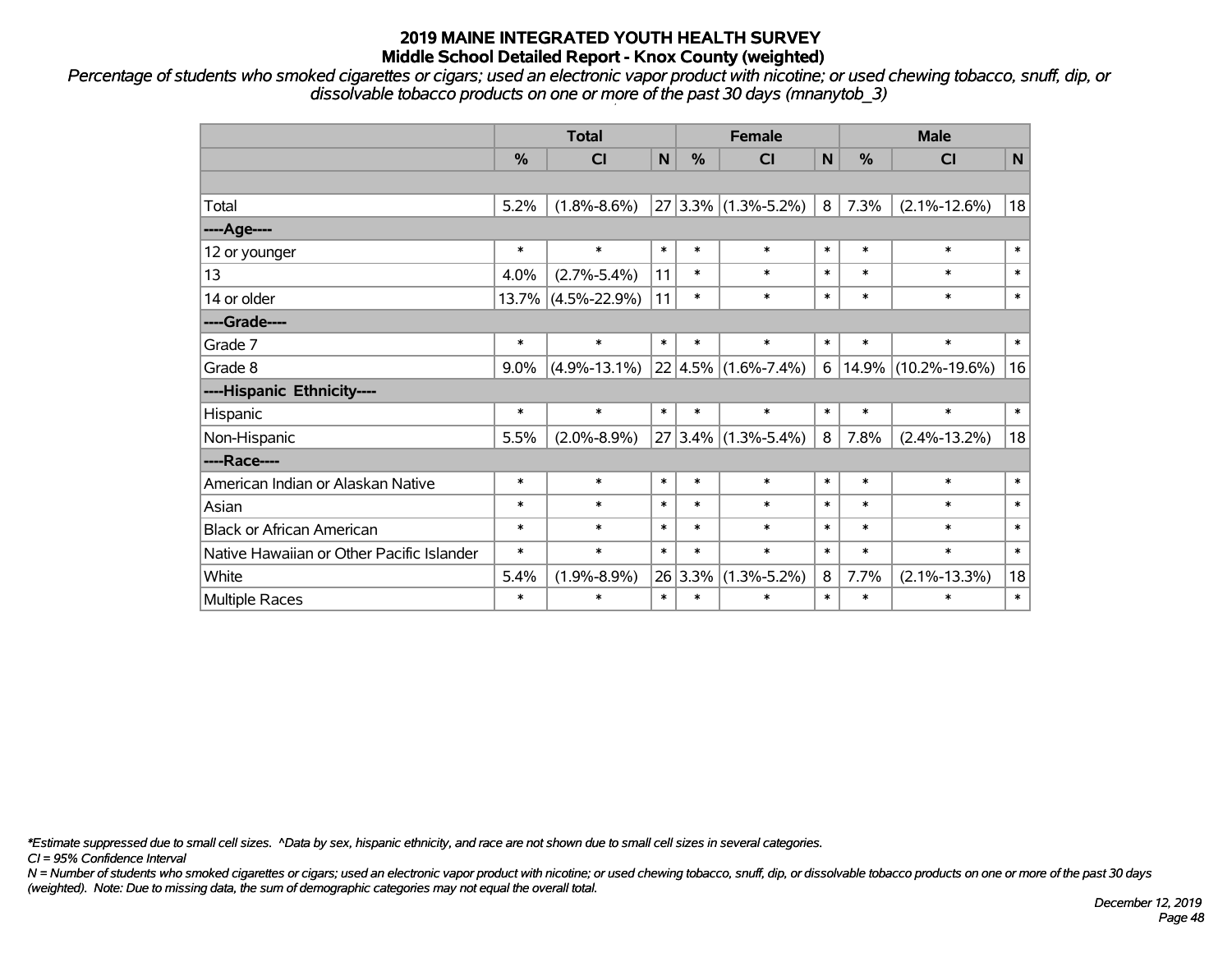#### **2019 MAINE INTEGRATED YOUTH HEALTH SURVEY Middle School Detailed Report - Knox County (weighted)** *Have you ever had a drink of alcohol, other than a few sips? (mn59a) Percentage of students who answered 'Yes'*

|                                           | <b>Total</b> |                     |                |               | <b>Female</b>               | <b>Male</b>  |               |                            |              |
|-------------------------------------------|--------------|---------------------|----------------|---------------|-----------------------------|--------------|---------------|----------------------------|--------------|
|                                           | $\%$         | CI                  | N <sub>1</sub> | $\frac{0}{0}$ | <b>CI</b>                   | $\mathsf{N}$ | $\frac{0}{0}$ | <b>CI</b>                  | $\mathsf{N}$ |
|                                           |              |                     |                |               |                             |              |               |                            |              |
| Total                                     |              | 16.7% (14.5%-18.9%) |                | 83 15.2%      | $(9.7\% - 20.7\%)$          |              |               | 38 18.2% (12.6%-23.9%)     | 45           |
| ----Age----                               |              |                     |                |               |                             |              |               |                            |              |
| 12 or younger                             | 14.7%        | $(9.0\% - 20.3\%)$  |                | 23 10.4%      | $(0.7\% - 20.2\%)$          | 8            |               | 19.2% (10.8%-27.6%)        | 14           |
| 13                                        |              | 16.4% (15.3%-17.6%) |                | 41 18.6%      | $(16.8\% - 20.4\%)$         |              |               | 24   14.3%   (10.2%-18.4%) | 17           |
| 14 or older                               |              | 20.8% (14.3%-27.2%) | 19             | $\ast$        | $\ast$                      | $\ast$       | $\ast$        | $\ast$                     | $\ast$       |
| ----Grade----                             |              |                     |                |               |                             |              |               |                            |              |
| Grade 7                                   |              | 15.1% (11.0%-19.2%) |                | 39 14.4%      | $(6.3\% - 22.5\%)$          |              |               | 17 15.6% (12.3%-19.0%)     | 22           |
| Grade 8                                   |              | 18.5% (16.4%-20.7%) |                |               | $ 44 16.0\% $ (10.5%-21.5%) |              |               | 21 21.9% (12.9%-30.8%)     | 23           |
| ----Hispanic Ethnicity----                |              |                     |                |               |                             |              |               |                            |              |
| Hispanic                                  | $\ast$       | $\ast$              | $\ast$         | $\ast$        | $\ast$                      | $\ast$       | $\ast$        | $\ast$                     | $\ast$       |
| Non-Hispanic                              |              | 16.5% (13.9%-19.1%) |                |               | 76 15.2% (10.1%-20.3%)      |              |               | 35 17.9% (11.7%-24.0%)     | 41           |
| ----Race----                              |              |                     |                |               |                             |              |               |                            |              |
| American Indian or Alaskan Native         | $\ast$       | $\ast$              | $\ast$         | $\ast$        | $\ast$                      | $\ast$       | $\ast$        | $\ast$                     | $\ast$       |
| Asian                                     | $\ast$       | $\ast$              | $\ast$         | $\ast$        | $\ast$                      | $\ast$       | $\ast$        | $\ast$                     | $\ast$       |
| <b>Black or African American</b>          | $\ast$       | $\ast$              | $\ast$         | $\ast$        | $\ast$                      | $\ast$       | $\ast$        | $\ast$                     | $\ast$       |
| Native Hawaiian or Other Pacific Islander | $\ast$       | $\ast$              | $\ast$         | $\ast$        | $\ast$                      | $\ast$       | $\ast$        | $\ast$                     | $\ast$       |
| White                                     | 15.9%        | $(13.3\% - 18.4\%)$ | 75             | 14.1%         | $(8.3\% - 19.9\%)$          |              | 34 17.8%      | $(13.0\% - 22.5\%)$        | 41           |
| <b>Multiple Races</b>                     | $\ast$       | $\ast$              | $\ast$         | $\ast$        | $\ast$                      | $\ast$       | $\ast$        | $\ast$                     | $\ast$       |

*\*Estimate suppressed due to small cell sizes. ^Data by sex, hispanic ethnicity, and race are not shown due to small cell sizes in several categories.*

*CI = 95% Confidence Interval*

*N = Number of students who answered 'Yes' (weighted). Note: Due to missing data, the sum of demographic categories may not equal the overall total.*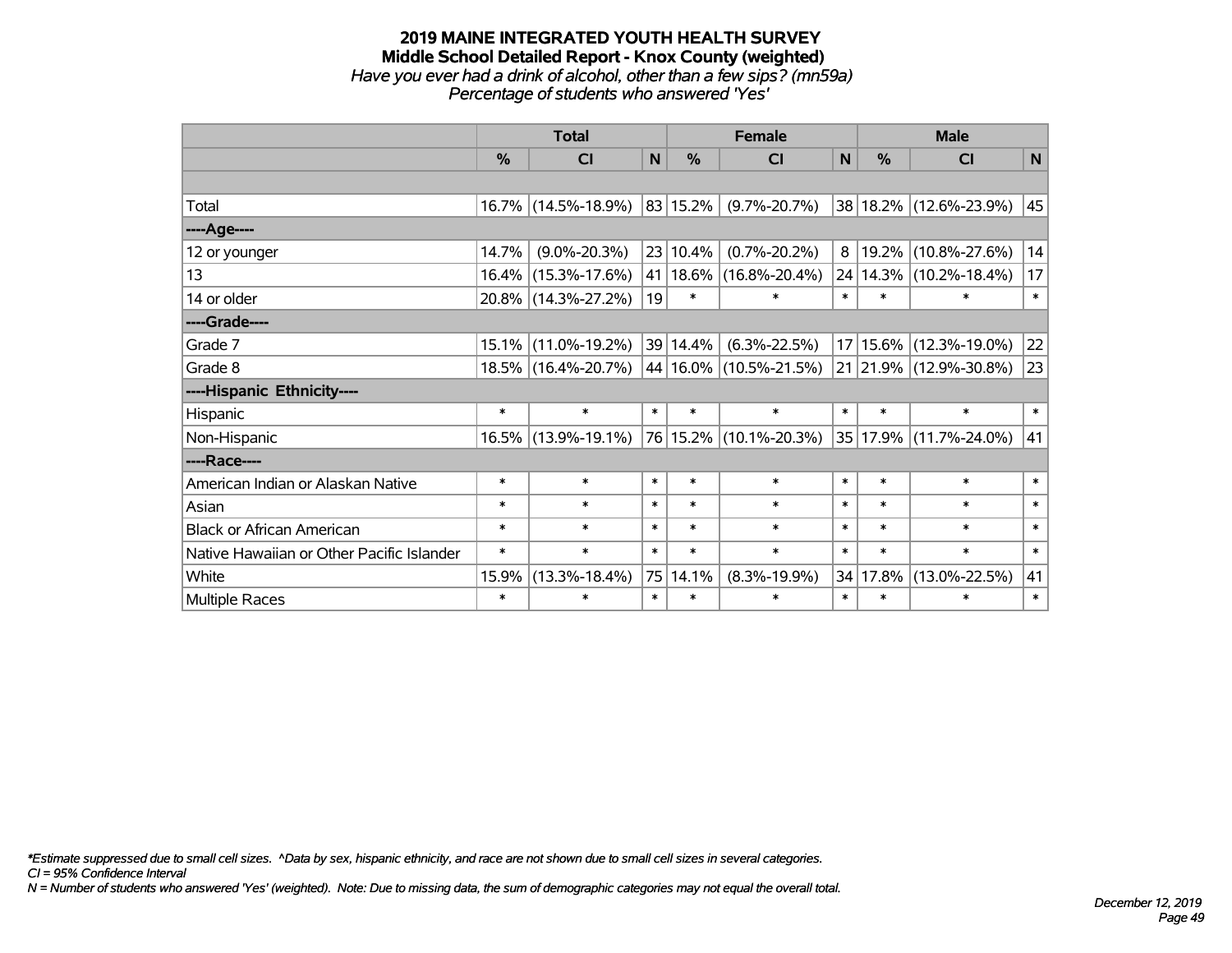*How old were you when you had your first drink of alcohol other than a few sips? (mn60) Among students who have had more than a few sips of alcohol, the percentage of students who answered before age 11*

|                                           | <b>Total</b> |                     |        |          | <b>Female</b>               | <b>Male</b> |          |                          |        |
|-------------------------------------------|--------------|---------------------|--------|----------|-----------------------------|-------------|----------|--------------------------|--------|
|                                           | $\%$         | <b>CI</b>           | N      | %        | <b>CI</b>                   | N           | $\%$     | <b>CI</b>                | N      |
|                                           |              |                     |        |          |                             |             |          |                          |        |
| Total                                     | 31.3%        | $(25.6\% - 36.9\%)$ |        |          | $ 26 29.7\% $ (17.5%-42.0%) |             |          | 11 32.4% (26.7%-38.2%)   | 15     |
| ---- Age----                              |              |                     |        |          |                             |             |          |                          |        |
| 12 or younger                             | 50.7%        | $(26.0\% - 75.5\%)$ | 11     | $\ast$   | $\ast$                      | $\ast$      | $\ast$   | $\ast$                   | $\ast$ |
| 13                                        | $26.8\%$     | $(17.3\% - 36.2\%)$ | 11     | $\ast$   | $\ast$                      | $\ast$      | $\ast$   | $\ast$                   | $\ast$ |
| 14 or older                               | $\ast$       | $\ast$              | $\ast$ | $\ast$   | $\ast$                      | $\ast$      | $\ast$   | $\ast$                   | $\ast$ |
| ----Grade----                             |              |                     |        |          |                             |             |          |                          |        |
| Grade 7                                   | 35.8%        | $(20.9\% - 50.7\%)$ |        | 14 36.7% | $(21.1\% - 52.2\%)$         | 6           | $35.1\%$ | $(18.1\% - 52.2\%)$      | 8      |
| Grade 8                                   |              | 27.2% (19.7%-34.7%) | 12     | $\ast$   | $\ast$                      | $\ast$      | $\ast$   | $\ast$                   | $\ast$ |
| ----Hispanic Ethnicity----                |              |                     |        |          |                             |             |          |                          |        |
| Hispanic                                  | $\ast$       | $\ast$              | $\ast$ | $\ast$   | $\ast$                      | $\ast$      | $\ast$   | $\ast$                   | $\ast$ |
| Non-Hispanic                              | 32.0%        | $(26.4\% - 37.6\%)$ |        |          | 24 29.0% (17.0%-41.0%)      |             |          | $10$ 34.3% (27.5%-41.1%) | 15     |
| ----Race----                              |              |                     |        |          |                             |             |          |                          |        |
| American Indian or Alaskan Native         | $\ast$       | $\ast$              | $\ast$ | $\ast$   | $\ast$                      | $\ast$      | $\ast$   | $\ast$                   | $\ast$ |
| Asian                                     | $\ast$       | $\ast$              | $\ast$ | $\ast$   | $\ast$                      | $\ast$      | $\ast$   | $\ast$                   | $\ast$ |
| <b>Black or African American</b>          | $\ast$       | $\ast$              | $\ast$ | $\ast$   | $\ast$                      | $\ast$      | $\ast$   | $\ast$                   | $\ast$ |
| Native Hawaiian or Other Pacific Islander | $\ast$       | $\ast$              | $\ast$ | $\ast$   | $\ast$                      | $\ast$      | $\ast$   | $\ast$                   | $\ast$ |
| White                                     | 29.8%        | $(22.8\% - 36.8\%)$ |        | 22 27.7% | $(11.3\% - 44.1\%)$         | 9           | 31.4%    | $(22.9\% - 39.9\%)$      | 13     |
| <b>Multiple Races</b>                     | $\ast$       | $\ast$              | $\ast$ | $\ast$   | $\ast$                      | $\ast$      | $\ast$   | $\ast$                   | $\ast$ |

*\*Estimate suppressed due to small cell sizes. ^Data by sex, hispanic ethnicity, and race are not shown due to small cell sizes in several categories.*

*CI = 95% Confidence Interval*

*N = Among students who have had more than a few sips of alcohol, the number of students who answered before age 11 (weighted). Note: Due to missing data, the sum of demographic categories may not equal the overall total.*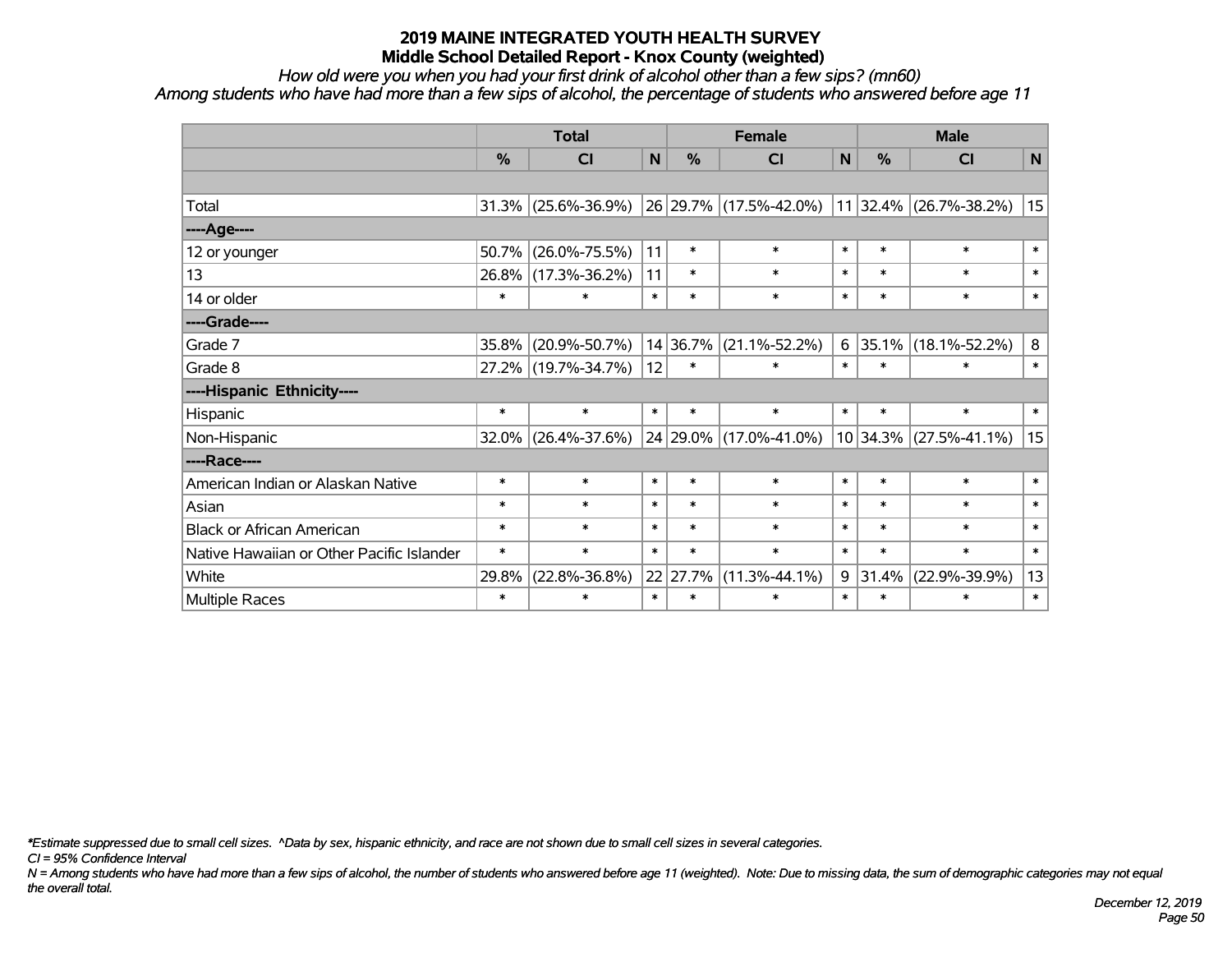*How old were you when you had your first drink of alcohol other than a few sips? (mn60\_2) Percentage of students who answered before age 11*

|                                           | <b>Total</b> |                    |        |         | <b>Female</b>                               | <b>Male</b> |               |                   |              |
|-------------------------------------------|--------------|--------------------|--------|---------|---------------------------------------------|-------------|---------------|-------------------|--------------|
|                                           | %            | CI                 | N      | %       | $\overline{\mathsf{C}}$                     | N           | $\frac{0}{0}$ | CI                | $\mathsf{N}$ |
|                                           |              |                    |        |         |                                             |             |               |                   |              |
| Total                                     | 5.3%         | $(4.3\% - 6.3\%)$  |        |         | $26 4.4\% $ (2.1%-6.7%) 11 6.3% (4.3%-8.3%) |             |               |                   | 15           |
| ----Age----                               |              |                    |        |         |                                             |             |               |                   |              |
| 12 or younger                             | 7.1%         | $(4.0\% - 10.2\%)$ | 11     | $\ast$  | $\ast$                                      | $\ast$      | $\ast$        | $\ast$            | $\ast$       |
| 13                                        | 4.6%         | $(2.8\% - 6.4\%)$  | 11     | $\ast$  | $\ast$                                      | $\ast$      | $\ast$        | $\ast$            | $\ast$       |
| 14 or older                               | $\ast$       | $\ast$             | $\ast$ | $\ast$  | $\ast$                                      | $\ast$      | $\ast$        | $\ast$            | $\ast$       |
| ----Grade----                             |              |                    |        |         |                                             |             |               |                   |              |
| Grade 7                                   | 5.5%         | $(3.4\% - 7.5\%)$  |        | 14 5.3% | $(1.4\% - 9.2\%)$                           | 6           | 5.7%          | $(3.0\% - 8.5\%)$ | 8            |
| Grade 8                                   | 5.2%         | $(3.4\% - 6.9\%)$  | 12     | $\ast$  | $\ast$                                      | $\ast$      | $\ast$        | $\ast$            | $\ast$       |
| ----Hispanic Ethnicity----                |              |                    |        |         |                                             |             |               |                   |              |
| Hispanic                                  | $\ast$       | $\ast$             | $\ast$ | $\ast$  | $\ast$                                      | $\ast$      | $\ast$        | $\ast$            | $\ast$       |
| Non-Hispanic                              | 5.4%         | $(4.5\% - 6.3\%)$  |        |         | $24 4.3\% $ (2.3%-6.3%)                     |             | $10 6.5\% $   | $(4.5\% - 8.5\%)$ | 15           |
| ----Race----                              |              |                    |        |         |                                             |             |               |                   |              |
| American Indian or Alaskan Native         | $\ast$       | $\ast$             | $\ast$ | $\ast$  | $\ast$                                      | $\ast$      | $\ast$        | $\ast$            | $\ast$       |
| Asian                                     | $\ast$       | $\ast$             | $\ast$ | $\ast$  | $\ast$                                      | $\ast$      | $\ast$        | $\ast$            | $\ast$       |
| <b>Black or African American</b>          | $\ast$       | $\ast$             | $\ast$ | $\ast$  | $\ast$                                      | $\ast$      | $\ast$        | $\ast$            | $\ast$       |
| Native Hawaiian or Other Pacific Islander | $\ast$       | $\ast$             | $\ast$ | $\ast$  | $\ast$                                      | $\ast$      | $\ast$        | $\ast$            | $\ast$       |
| White                                     | 4.8%         | $(3.4\% - 6.2\%)$  |        | 22 3.8% | $(0.9\% - 6.7\%)$                           | 9           | 5.9%          | $(3.7\% - 8.1\%)$ | 13           |
| Multiple Races                            | $\ast$       | $\ast$             | $\ast$ | $\ast$  | $\ast$                                      | $\ast$      | $\ast$        | $\ast$            | $\ast$       |

*\*Estimate suppressed due to small cell sizes. ^Data by sex, hispanic ethnicity, and race are not shown due to small cell sizes in several categories.*

*CI = 95% Confidence Interval*

*N = Number of students who answered before age 11 (weighted). Note: Due to missing data, the sum of demographic categories may not equal the overall total.*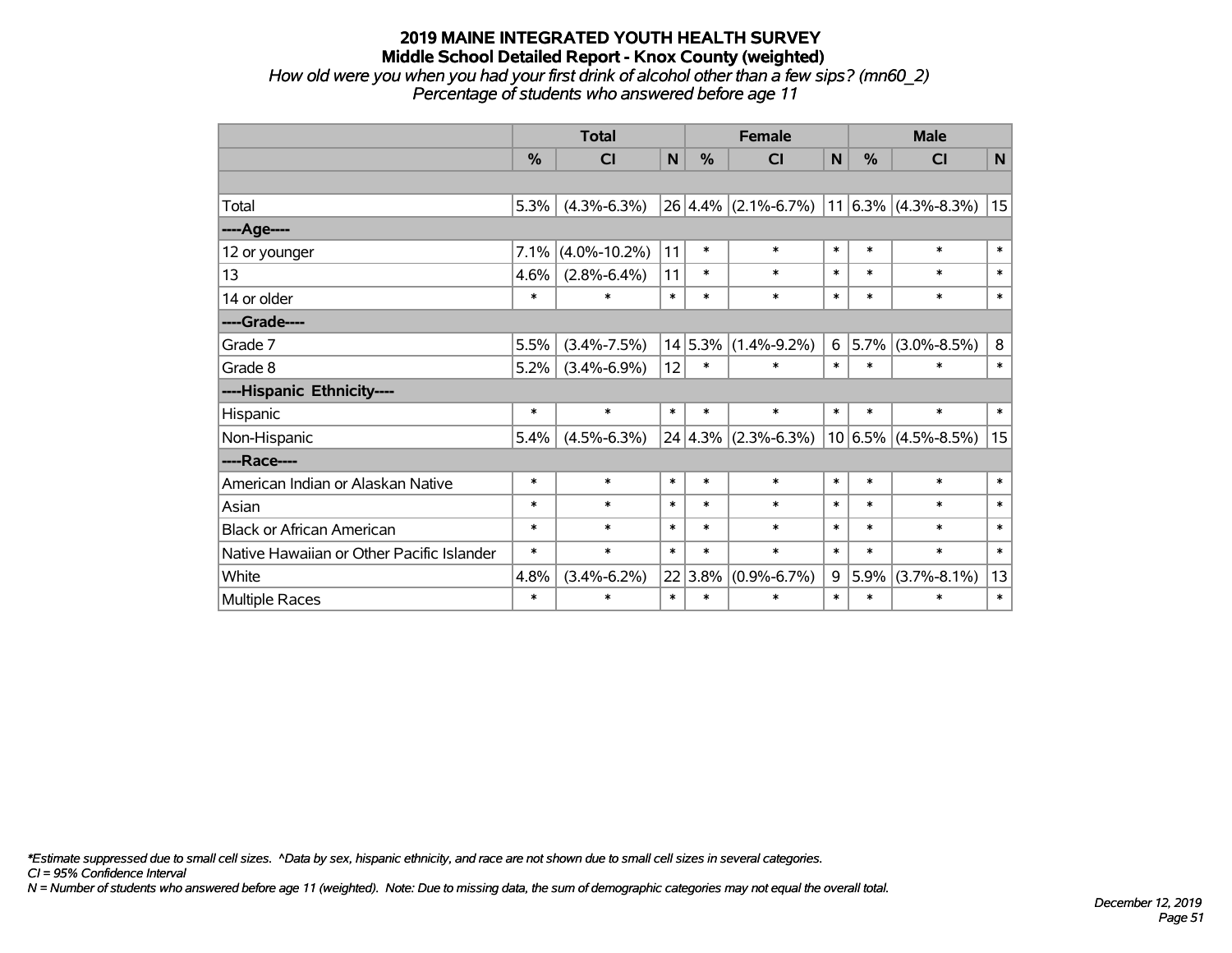*During the past 30 days, on how many days did you have at least one drink of alcohol? (mn61) Percentage of students who answered at least 1 day*

|                                           | <b>Total</b> |                         |        |         | <b>Female</b>                           | <b>Male</b> |        |                         |              |
|-------------------------------------------|--------------|-------------------------|--------|---------|-----------------------------------------|-------------|--------|-------------------------|--------------|
|                                           | %            | $\overline{\mathsf{C}}$ | N      | %       | CI                                      | N           | %      | CI                      | $\mathsf{N}$ |
|                                           |              |                         |        |         |                                         |             |        |                         |              |
| Total                                     | 4.4%         | $(1.9\% - 6.8\%)$       |        |         | 23 4.0% (2.0%-6.1%) 11 4.8% (1.2%-8.4%) |             |        |                         | 13           |
| ----Age----                               |              |                         |        |         |                                         |             |        |                         |              |
| 12 or younger                             | 3.8%         | $(1.8\% - 5.8\%)$       | 6      | $\ast$  | $\ast$                                  | $\ast$      | $\ast$ | $\ast$                  | $\ast$       |
| 13                                        | 4.5%         | $(1.6\% - 7.4\%)$       |        | 12 4.3% | $(1.6\% - 6.9\%)$                       | 6           | 4.8%   | $(1.2\% - 8.5\%)$       | 6            |
| 14 or older                               | $\ast$       | $\ast$                  | $\ast$ | $\ast$  | $\ast$                                  | $\ast$      | $\ast$ | $\ast$                  | $\ast$       |
| ----Grade----                             |              |                         |        |         |                                         |             |        |                         |              |
| Grade 7                                   | 4.2%         | $(2.0\% - 6.4\%)$       | 11     | $\ast$  | $\ast$                                  | $\ast$      | $\ast$ | $\ast$                  | $\ast$       |
| Grade 8                                   |              | $4.6\%$ (1.3%-7.8%)     | 12     | $\ast$  | $\ast$                                  | $\ast$      | $\ast$ | $\ast$                  | $\ast$       |
| ----Hispanic Ethnicity----                |              |                         |        |         |                                         |             |        |                         |              |
| Hispanic                                  | $\ast$       | $\ast$                  | $\ast$ | $\ast$  | $\ast$                                  | $\ast$      | $\ast$ | $\ast$                  | $\ast$       |
| Non-Hispanic                              | 4.2%         | $(1.5\% - 7.0\%)$       |        |         | $21 \mid 4.2\% \mid (2.4\% - 6.1\%)$    |             |        | $10 4.3\% $ (0.0%-9.1%) | 11           |
| ----Race----                              |              |                         |        |         |                                         |             |        |                         |              |
| American Indian or Alaskan Native         | $\ast$       | $\ast$                  | $\ast$ | $\ast$  | $\ast$                                  | $\ast$      | $\ast$ | $\ast$                  | $\ast$       |
| Asian                                     | $\ast$       | $\ast$                  | $\ast$ | $\ast$  | $\ast$                                  | $\ast$      | $\ast$ | $\ast$                  | $\ast$       |
| <b>Black or African American</b>          | $\ast$       | $\ast$                  | $\ast$ | $\ast$  | $\ast$                                  | $\ast$      | $\ast$ | $\ast$                  | $\ast$       |
| Native Hawaiian or Other Pacific Islander | $\ast$       | $\ast$                  | $\ast$ | $\ast$  | $\ast$                                  | $\ast$      | $\ast$ | $\ast$                  | $\ast$       |
| White                                     | 4.2%         | $(2.0\% - 6.3\%)$       | 21     | $3.4\%$ | $(1.6\% - 5.1\%)$                       | 9           | 5.0%   | $(1.2\% - 8.9\%)$       | 13           |
| Multiple Races                            | $\ast$       | $\ast$                  | $\ast$ | $\ast$  | $\ast$                                  | $\ast$      | $\ast$ | $\ast$                  | $\ast$       |

*\*Estimate suppressed due to small cell sizes. ^Data by sex, hispanic ethnicity, and race are not shown due to small cell sizes in several categories.*

*CI = 95% Confidence Interval*

*N = Number of students who answered at least 1 day (weighted). Note: Due to missing data, the sum of demographic categories may not equal the overall total.*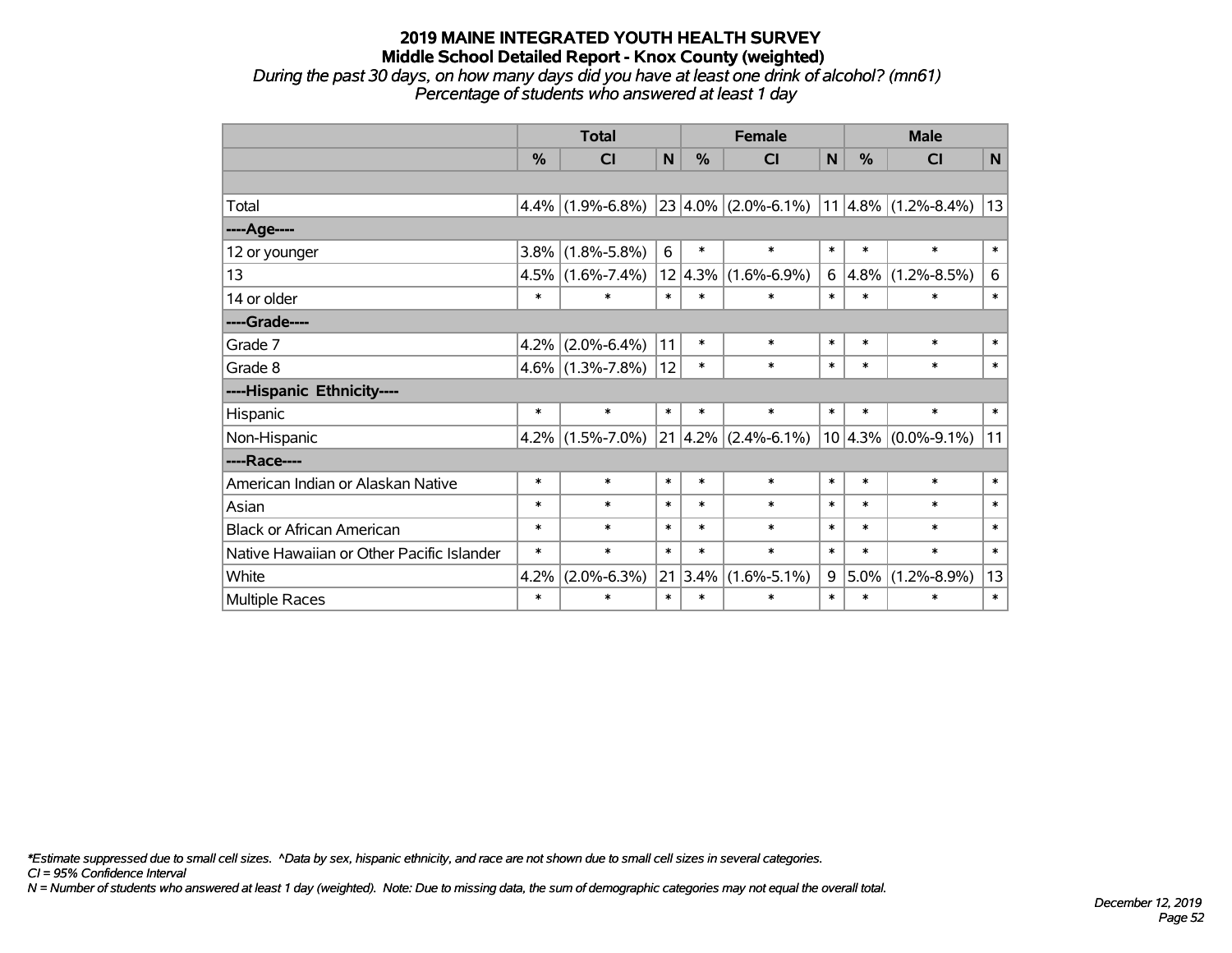*During the past 30 days, on how many days did you have 5 or more drinks of alcohol in a row, that is, within a couple of hours? (mn62a) Percentage of students who answered at least 1 day*

|                                           |               | <b>Total</b>        | <b>Female</b> |        |        |        |        | <b>Male</b> |        |
|-------------------------------------------|---------------|---------------------|---------------|--------|--------|--------|--------|-------------|--------|
|                                           | $\frac{0}{2}$ | CI                  | <b>N</b>      | %      | CI N   |        |        | $%$ CI N    |        |
|                                           |               |                     |               |        |        |        |        |             |        |
| Total                                     |               | $2.3\%$ (0.1%-4.6%) | 13            | $\ast$ | $\ast$ | $\ast$ | $\ast$ | $\ast$      | $\ast$ |
| ---- Age----                              |               |                     |               |        |        |        |        |             |        |
| 12 or younger                             | $\ast$        | $\ast$              | $\ast$        | $\ast$ | $\ast$ | $\ast$ | $\ast$ | $\ast$      | $\ast$ |
| 13                                        | 3.1%          | $(0.0\% - 6.7\%)$   | 9             | $\ast$ | $\ast$ | $\ast$ | $\ast$ | $\ast$      | $\ast$ |
| 14 or older                               | $\ast$        | $\ast$              | $\ast$        | $\ast$ | $\ast$ | $\ast$ | $\ast$ | $\ast$      | $\ast$ |
| ----Grade----                             |               |                     |               |        |        |        |        |             |        |
| Grade 7                                   | $\ast$        | $\ast$              | $\ast$        | $\ast$ | $\ast$ | $\ast$ | $\ast$ | $\ast$      | $\ast$ |
| Grade 8                                   |               | $3.1\%$ (0.0%-6.9%) | 8             | $\ast$ | $\ast$ | $\ast$ | $\ast$ | $\ast$      | $\ast$ |
| ----Hispanic Ethnicity----                |               |                     |               |        |        |        |        |             |        |
| Hispanic                                  | $\ast$        | $\ast$              | $\ast$        | $\ast$ | *      | $\ast$ | $\ast$ | $\ast$      | *      |
| Non-Hispanic                              |               | $2.1\%$ (0.0%-4.9%) | 11            | $\ast$ | *      | $\ast$ | $\ast$ | $\ast$      | $\ast$ |
| ----Race----                              |               |                     |               |        |        |        |        |             |        |
| American Indian or Alaskan Native         | $\ast$        | $\ast$              | $\ast$        | $\ast$ | *      | $\ast$ | $\ast$ | $\ast$      | $\ast$ |
| Asian                                     | $\ast$        | $\ast$              | $\ast$        | $\ast$ | $\ast$ | $\ast$ | $\ast$ | $\ast$      | $\ast$ |
| <b>Black or African American</b>          | $\ast$        | $\ast$              | $\ast$        | $\ast$ | $\ast$ | $\ast$ | $\ast$ | $\ast$      | $\ast$ |
| Native Hawaiian or Other Pacific Islander | $\ast$        | $\ast$              | $\ast$        | $\ast$ | $\ast$ | $\ast$ | $\ast$ | $\ast$      | $\ast$ |
| White                                     | 2.4%          | $(0.1\% - 4.7\%)$   | 13            | $\ast$ | $\ast$ | $\ast$ | $\ast$ | $\ast$      | $\ast$ |
| <b>Multiple Races</b>                     | $\ast$        | $\ast$              | $\ast$        | $\ast$ | $\ast$ | $\ast$ | $\ast$ | $\ast$      | $\ast$ |

*\*Estimate suppressed due to small cell sizes. ^Data by sex, hispanic ethnicity, and race are not shown due to small cell sizes in several categories.*

*CI = 95% Confidence Interval*

*N = Number of students who answered at least 1 day (weighted). Note: Due to missing data, the sum of demographic categories may not equal the overall total.*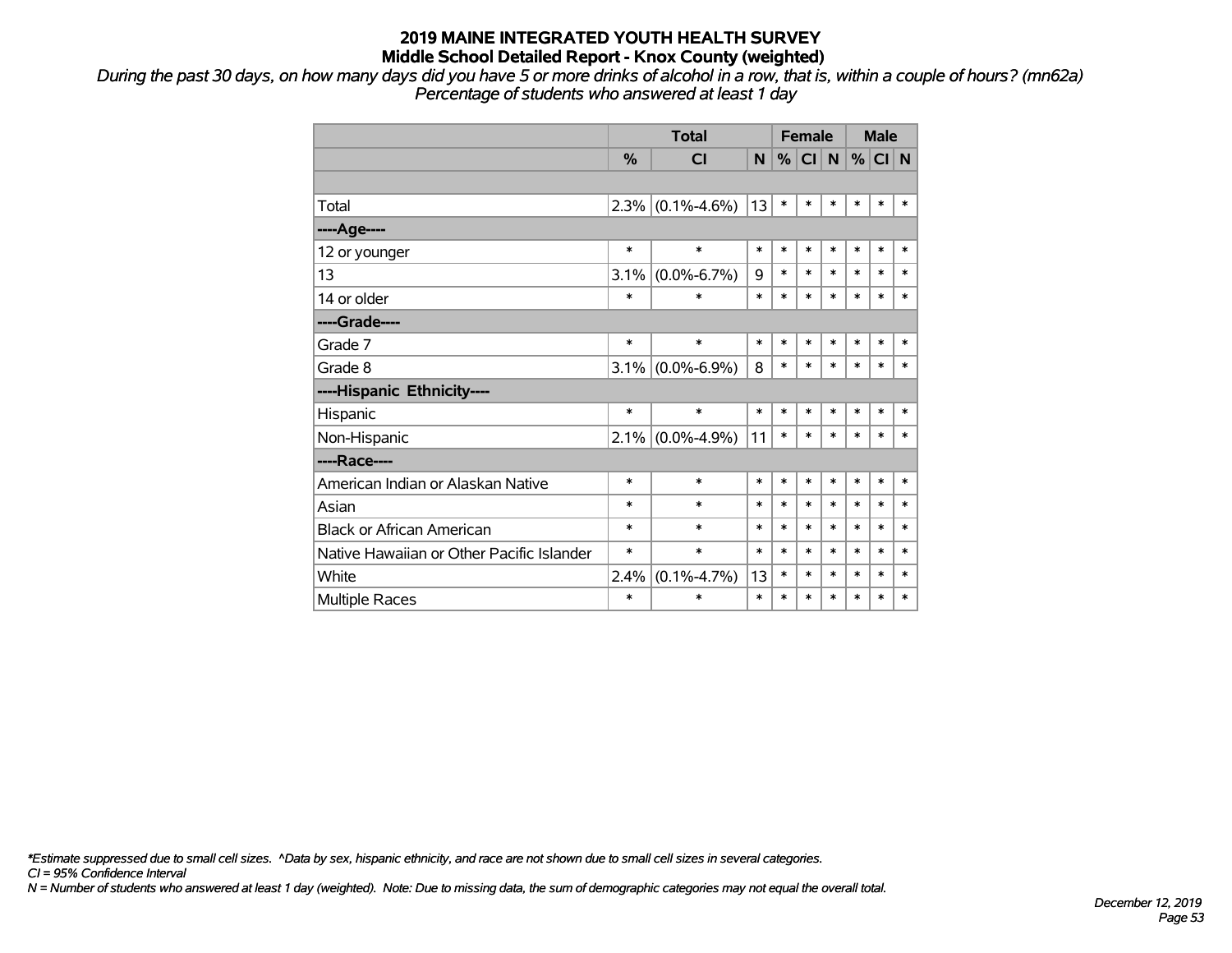*During the past 30 days, how did you usually get the alcohol you drank? (mn63b)*

*Among students who reported alcohol use during the past 30 days, the percentage of students who answered 'Someone gave it to me'*

|                                           |        | <b>Total</b>        |        | <b>Female</b> |        |              | <b>Male</b> |        |        |
|-------------------------------------------|--------|---------------------|--------|---------------|--------|--------------|-------------|--------|--------|
|                                           | %      | CI                  | N      | %             | CI     | $\mathsf{N}$ | %           | CI N   |        |
|                                           |        |                     |        |               |        |              |             |        |        |
| Total                                     | 36.9%  | $(22.9\% - 51.0\%)$ | 9      | $\ast$        | $\ast$ | $\ast$       | $\ast$      | $\ast$ | $\ast$ |
| ----Age----                               |        |                     |        |               |        |              |             |        |        |
| 12 or younger                             | $\ast$ | $\ast$              | $\ast$ | $\ast$        | $\ast$ | $\ast$       | $\ast$      | $\ast$ | $\ast$ |
| 13                                        | $\ast$ | $\ast$              | $\ast$ | $\ast$        | $\ast$ | $\ast$       | $\ast$      | $\ast$ | $\ast$ |
| 14 or older                               | $\ast$ | $\ast$              | $\ast$ | $\ast$        | $\ast$ | $\ast$       | $\ast$      | $\ast$ | $\ast$ |
| ----Grade----                             |        |                     |        |               |        |              |             |        |        |
| Grade 7                                   | $\ast$ | $\ast$              | $\ast$ | $\ast$        | $\ast$ | $\ast$       | $\ast$      | $\ast$ | $\ast$ |
| Grade 8                                   | $\ast$ | $\ast$              | $\ast$ | $\ast$        | $\ast$ | $\ast$       | $\ast$      | $\ast$ | $\ast$ |
| ----Hispanic Ethnicity----                |        |                     |        |               |        |              |             |        |        |
| Hispanic                                  | $\ast$ | $\ast$              | $\ast$ | $\ast$        | $\ast$ | $\ast$       | $\ast$      | $\ast$ | $\ast$ |
| Non-Hispanic                              | 40.3%  | $(29.6\% - 50.9\%)$ | 9      | $\ast$        | $\ast$ | $\ast$       | $\ast$      | $\ast$ | $\ast$ |
| ----Race----                              |        |                     |        |               |        |              |             |        |        |
| American Indian or Alaskan Native         | $\ast$ | $\ast$              | $\ast$ | $\ast$        | $\ast$ | $\ast$       | $\ast$      | $\ast$ | $\ast$ |
| Asian                                     | $\ast$ | $\ast$              | $\ast$ | $\ast$        | $\ast$ | $\ast$       | $\ast$      | $\ast$ | $\ast$ |
| <b>Black or African American</b>          | $\ast$ | $\ast$              | $\ast$ | $\ast$        | $\ast$ | $\ast$       | $\ast$      | $\ast$ | $\ast$ |
| Native Hawaiian or Other Pacific Islander | $\ast$ | $\ast$              | $\ast$ | $\ast$        | $\ast$ | $\ast$       | *           | $\ast$ | $\ast$ |
| White                                     | 38.5%  | $(17.9\% - 59.1\%)$ | 9      | $\ast$        | $\ast$ | $\ast$       | $\ast$      | $\ast$ | $\ast$ |
| Multiple Races                            | $\ast$ | $\ast$              | $\ast$ | $\ast$        | $\ast$ | $\ast$       | *           | $\ast$ | $\ast$ |

*\*Estimate suppressed due to small cell sizes. ^Data by sex, hispanic ethnicity, and race are not shown due to small cell sizes in several categories.*

*CI = 95% Confidence Interval*

*N = Among students who reported alcohol use during the past 30 days, the number of students who answered 'Someone gave it to me' (weighted). Note: Due to missing data, the sum of demographic categories may not equal the overall total.*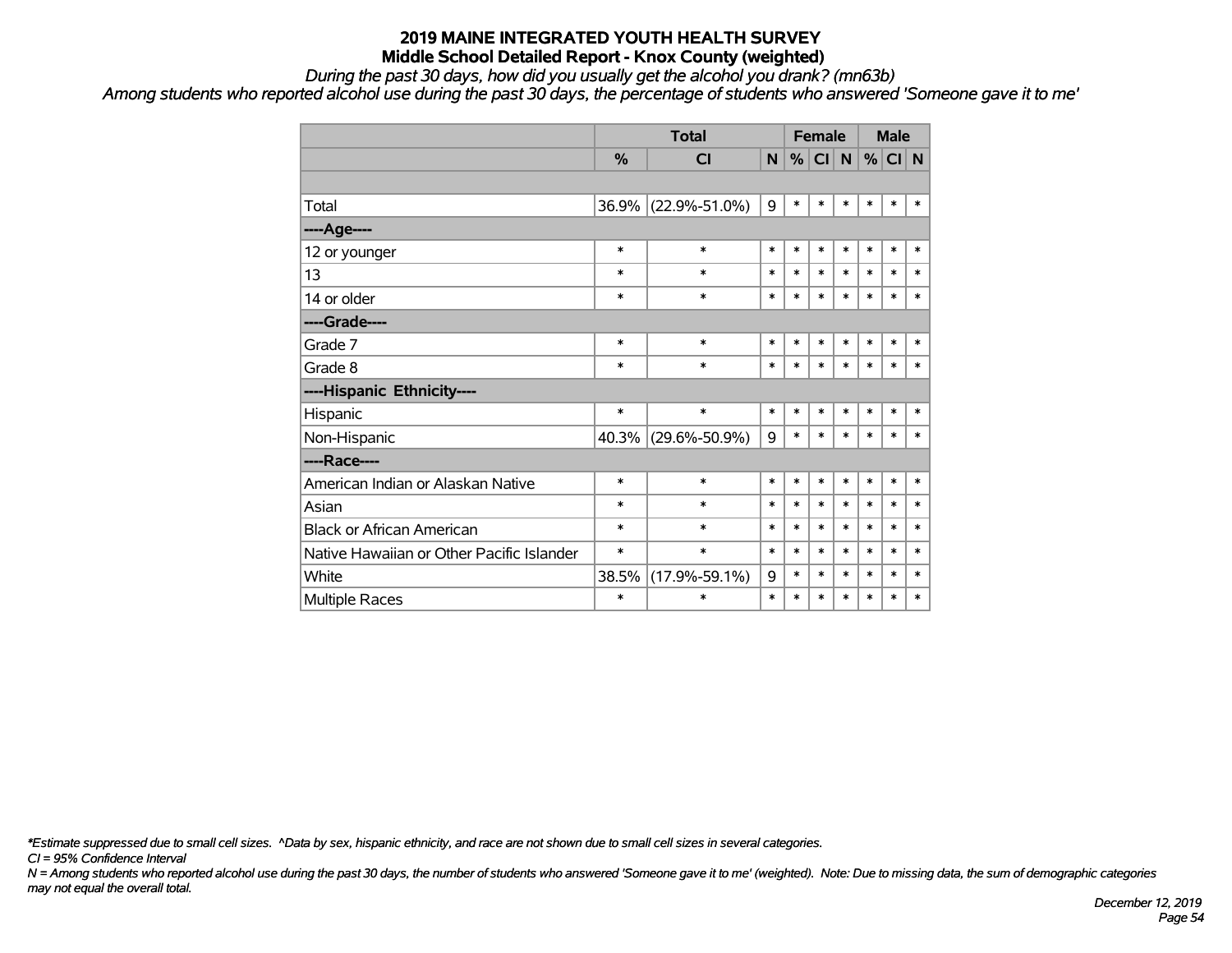*If you wanted to get some alcohol, how easy would it be for you to get some? (mn64) Percentage of students who answered 'Sort of easy' or 'Very easy'*

|                                           | <b>Total</b>  |                        |        | <b>Female</b> | <b>Male</b>                        |        |           |                         |        |
|-------------------------------------------|---------------|------------------------|--------|---------------|------------------------------------|--------|-----------|-------------------------|--------|
|                                           | $\frac{0}{0}$ | CI                     | N      | %             | <b>CI</b>                          | N      | %         | <b>CI</b>               | N      |
|                                           |               |                        |        |               |                                    |        |           |                         |        |
| Total                                     |               | $41.8\%$ (35.2%-48.4%) |        |               | 229 43.9% (36.7%-51.1%)            |        |           | 120 39.6% (31.8%-47.3%) | 107    |
| ----Age----                               |               |                        |        |               |                                    |        |           |                         |        |
| 12 or younger                             | $35.1\%$      | $(12.3\% - 57.8\%)$    |        |               | 56 31.1% (12.0%-50.1%)             | 25     | 37.7%     | $(12.0\% - 63.4\%)$     | 29     |
| 13                                        |               | 43.9% (41.0%-46.8%)    |        |               | 121 49.3% (44.6%-53.9%)            | 69     |           | 38.7% (36.0%-41.4%)     | 51     |
| 14 or older                               |               | 46.5% (41.6%-51.5%)    |        |               | 52 $ 49.6\% $ (43.1%-56.1%)        | 25     |           | 43.9% (36.8%-51.1%)     | 26     |
| ----Grade----                             |               |                        |        |               |                                    |        |           |                         |        |
| Grade 7                                   | 35.2%         | $(21.7\% - 48.7\%)$    | 96     |               | $ 33.1\% $ (22.4%-43.8%)           | 41     |           | 36.1% (18.8%-53.5%)     | 53     |
| Grade 8                                   |               | 48.9% (43.1%-54.7%)    |        |               | $133   53.4\%   (43.4\% - 63.4\%)$ | 79     |           | 44.1% (41.5%-46.8%)     | 54     |
| ----Hispanic Ethnicity----                |               |                        |        |               |                                    |        |           |                         |        |
| Hispanic                                  | $\ast$        | $\ast$                 | $\ast$ | $\ast$        | $\ast$                             | $\ast$ | $\ast$    | $\ast$                  | $\ast$ |
| Non-Hispanic                              |               | 42.2% (36.5%-48.0%)    |        |               | 216 44.7% (40.1%-49.2%)            |        | 113 39.6% | $(31.8\% - 47.4\%)$     | 101    |
| ----Race----                              |               |                        |        |               |                                    |        |           |                         |        |
| American Indian or Alaskan Native         | $\ast$        | $\ast$                 | $\ast$ | $\ast$        | $\ast$                             | $\ast$ | $\ast$    | $\ast$                  | $\ast$ |
| Asian                                     | $\ast$        | $\ast$                 | $\ast$ | $\ast$        | $\ast$                             | $\ast$ | $\ast$    | $\ast$                  | $\ast$ |
| <b>Black or African American</b>          | $\ast$        | $\ast$                 | $\ast$ | $\ast$        | $\ast$                             | $\ast$ | $\ast$    | $\ast$                  | $\ast$ |
| Native Hawaiian or Other Pacific Islander | $\ast$        | $\ast$                 | $\ast$ | $\ast$        | $\ast$                             | $\ast$ | $\ast$    | $\ast$                  | $\ast$ |
| White                                     | 42.2%         | $(36.1\% - 48.3\%)$    | 221    | $ 44.3\% $    | $(36.8\% - 51.9\%)$                | 116    | 40.3%     | $(32.9\% - 47.7\%)$     | 105    |
| Multiple Races                            | $\ast$        | $\ast$                 | $\ast$ | $\ast$        | $\ast$                             | $\ast$ | $\ast$    | $\ast$                  | $\ast$ |

*\*Estimate suppressed due to small cell sizes. ^Data by sex, hispanic ethnicity, and race are not shown due to small cell sizes in several categories.*

*CI = 95% Confidence Interval*

*N = Number of students who answered 'Sort of easy' or 'Very easy' (weighted). Note: Due to missing data, the sum of demographic categories may not equal the overall total.*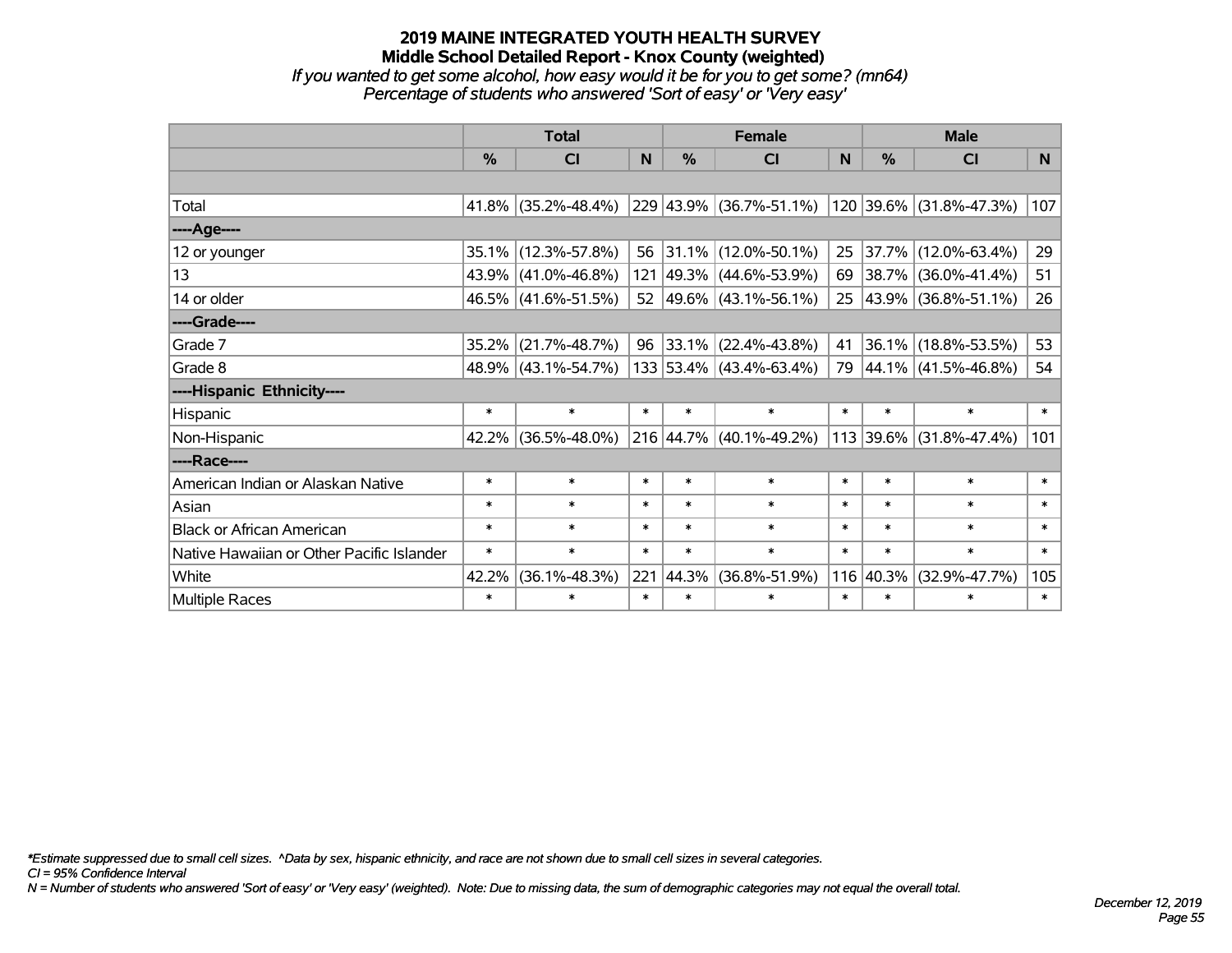*If you drank some alcohol without your parents' permission, would you be caught by your parents? (mn66) Percentage of students who answered 'Probably not' or 'Definitely not'*

|                                           | <b>Total</b>  |                        |        |        | <b>Female</b>             | <b>Male</b> |          |                                 |        |
|-------------------------------------------|---------------|------------------------|--------|--------|---------------------------|-------------|----------|---------------------------------|--------|
|                                           | $\frac{0}{0}$ | <b>CI</b>              | N      | $\%$   | <b>CI</b>                 | N           | $\%$     | <b>CI</b>                       | N      |
|                                           |               |                        |        |        |                           |             |          |                                 |        |
| Total                                     |               | 26.3% (22.5%-30.1%)    |        |        | 145  23.6%  (15.3%-31.9%) |             |          | $64$ 28.6% (24.5%-32.6%)        | 79     |
| ----Age----                               |               |                        |        |        |                           |             |          |                                 |        |
| 12 or younger                             | 15.7%         | $(11.2\% - 20.1\%)$    | 25     | 11.9%  | $(3.6\% - 20.2\%)$        | 9           |          | $ 17.5\% $ (12.2%-22.8%)        | 14     |
| 13                                        | 29.8%         | $(26.8\% - 32.8\%)$    | 82     |        | $ 28.2\% $ (14.7%-41.6%)  |             |          | 40 31.8% (23.1%-40.5%)          | 43     |
| 14 or older                               |               | 33.0% (20.6%-45.4%)    | 37     |        | 29.1% (19.1%-39.2%)       |             |          | 15 36.2% (22.0%-50.4%)          | 22     |
| ----Grade----                             |               |                        |        |        |                           |             |          |                                 |        |
| Grade 7                                   |               | 22.6% (19.2%-26.0%)    | 62     |        | 21.5% (11.3%-31.7%)       |             |          | 26 22.6% (16.2%-29.0%)          | 34     |
| Grade 8                                   |               | $30.2\%$ (22.3%-38.2%) | 83     |        | $ 25.6\% $ (15.1%-36.0%)  |             |          | $ 38 36.1\%  (31.2\% - 41.0\%)$ | 45     |
| ----Hispanic Ethnicity----                |               |                        |        |        |                           |             |          |                                 |        |
| <b>Hispanic</b>                           | $\ast$        | $\ast$                 | $\ast$ | $\ast$ | $\ast$                    | $\ast$      | $\ast$   | $\ast$                          | $\ast$ |
| Non-Hispanic                              |               | 26.1% (22.1%-30.0%)    |        |        | 134 23.4% (15.7%-31.0%)   |             | 59 28.4% | $(25.5\% - 31.3\%)$             | 73     |
| ----Race----                              |               |                        |        |        |                           |             |          |                                 |        |
| American Indian or Alaskan Native         | $\ast$        | $\ast$                 | $\ast$ | $\ast$ | $\ast$                    | $\ast$      | $\ast$   | $\ast$                          | $\ast$ |
| Asian                                     | $\ast$        | $\ast$                 | $\ast$ | $\ast$ | $\ast$                    | $\ast$      | $\ast$   | $\ast$                          | $\ast$ |
| <b>Black or African American</b>          | $\ast$        | $\ast$                 | $\ast$ | $\ast$ | $\ast$                    | $\ast$      | $\ast$   | $\ast$                          | $\ast$ |
| Native Hawaiian or Other Pacific Islander | $\ast$        | $\ast$                 | $\ast$ | $\ast$ | $\ast$                    | $\ast$      | $\ast$   | $\ast$                          | $\ast$ |
| White                                     | 25.4%         | $(20.5\% - 30.3\%)$    | 133    | 22.9%  | $(14.5\% - 31.3\%)$       |             | 60 28.0% | $(24.7\% - 31.3\%)$             | 73     |
| Multiple Races                            | $\ast$        | $\ast$                 | $\ast$ | $\ast$ | $\ast$                    | $\ast$      | $\ast$   | $\ast$                          | $\ast$ |

*\*Estimate suppressed due to small cell sizes. ^Data by sex, hispanic ethnicity, and race are not shown due to small cell sizes in several categories.*

*CI = 95% Confidence Interval*

*N = Number of students who answered 'Probably not' or 'Definitely not' (weighted). Note: Due to missing data, the sum of demographic categories may not equal the overall total.*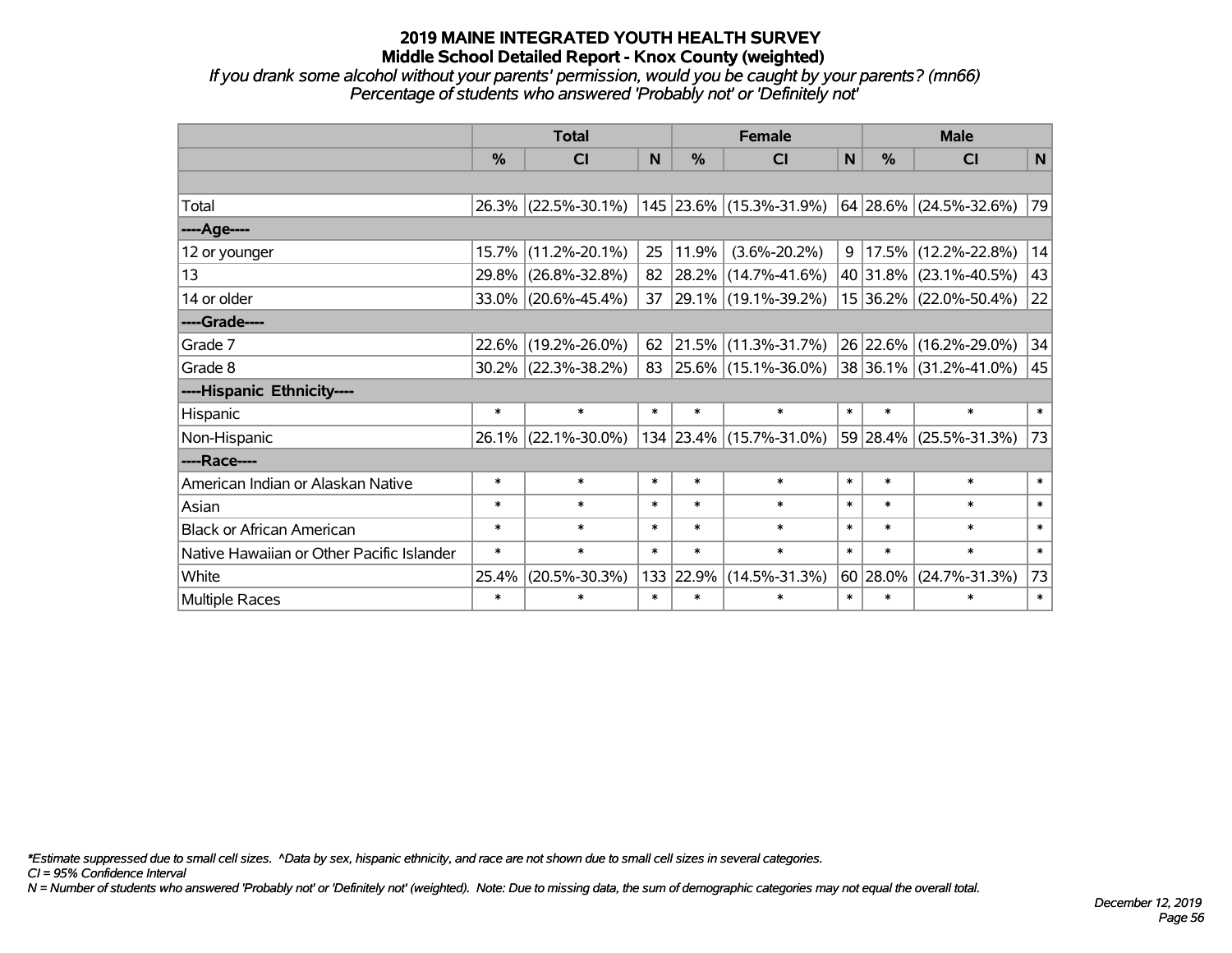*How much do you think people risk harming themselves (physically or in other ways) if they have 1 or 2 drinks of an alcoholic beverage nearly every day? (mn67b)*

*Percentage of students who answered 'No risk' or 'Slight risk'*

|                                           | <b>Total</b>  |                     |        | <b>Female</b> | <b>Male</b>             |        |               |                         |                 |
|-------------------------------------------|---------------|---------------------|--------|---------------|-------------------------|--------|---------------|-------------------------|-----------------|
|                                           | $\frac{0}{0}$ | <b>CI</b>           | N      | %             | <b>CI</b>               | N      | $\frac{0}{0}$ | <b>CI</b>               | N <sub>1</sub>  |
|                                           |               |                     |        |               |                         |        |               |                         |                 |
| Total                                     |               | 38.3% (28.8%-47.8%) |        | 211 39.2%     | $(32.1\% - 46.3\%)$     |        |               | 106 38.3% (21.0%-55.6%) | 105             |
| ----Age----                               |               |                     |        |               |                         |        |               |                         |                 |
| 12 or younger                             | $36.2\%$      | $(22.8\% - 49.6\%)$ | 57     | 31.5%         | $(12.6\% - 50.4\%)$     | 24     |               | 42.1% (28.4%-55.9%)     | 33 <sup>2</sup> |
| 13                                        |               | 36.1% (25.7%-46.5%) | 107    | 38.0%         | $(25.0\% - 51.0\%)$     | 57     |               | 34.9% (16.8%-52.9%)     | 50              |
| 14 or older                               |               | 48.4% (11.8%-85.1%) |        |               | 47 56.0% (11.0%-100.0%) | 25     | $ 41.9\% $    | $(0.0\% - 85.8\%)$      | 22              |
| ----Grade----                             |               |                     |        |               |                         |        |               |                         |                 |
| Grade 7                                   | $39.4\%$      | $(29.6\% - 49.1\%)$ |        | 106 35.8%     | $(15.4\% - 56.2\%)$     | 44     |               | 43.2% (28.5%-57.9%)     | 63              |
| Grade 8                                   |               | 37.3% (21.2%-53.4%) |        | 102 41.2%     | $(31.2\% - 51.2\%)$     | 60     |               | 33.6% (12.3%-54.9%)     | 42              |
| ----Hispanic Ethnicity----                |               |                     |        |               |                         |        |               |                         |                 |
| Hispanic                                  | $\ast$        | $\ast$              | $\ast$ | $\ast$        | $\ast$                  | $\ast$ | $\ast$        | $\ast$                  | $\ast$          |
| Non-Hispanic                              | 39.6%         | $(28.9\% - 50.3\%)$ |        | 208 40.2%     | $(32.7\% - 47.6\%)$     |        |               | 105 40.0% (20.5%-59.6%) | 103             |
| ----Race----                              |               |                     |        |               |                         |        |               |                         |                 |
| American Indian or Alaskan Native         | $\ast$        | $\ast$              | $\ast$ | $\ast$        | $\ast$                  | $\ast$ | $\ast$        | $\ast$                  | $\ast$          |
| Asian                                     | $\ast$        | $\ast$              | $\ast$ | $\ast$        | $\ast$                  | $\ast$ | $\ast$        | $\ast$                  | $\ast$          |
| <b>Black or African American</b>          | $\ast$        | $\ast$              | $\ast$ | $\ast$        | $\ast$                  | $\ast$ | $\ast$        | $\ast$                  | $\ast$          |
| Native Hawaiian or Other Pacific Islander | $\ast$        | $\ast$              | $\ast$ | $\ast$        | $\ast$                  | $\ast$ | $\ast$        | $\ast$                  | $\ast$          |
| White                                     | 38.9%         | $(27.8\% - 50.0\%)$ | 202    | 39.4%         | $(31.8\% - 47.0\%)$     | 102    | 38.8%         | $(18.9\% - 58.7\%)$     | 100             |
| <b>Multiple Races</b>                     | $\ast$        | $\ast$              | $\ast$ | $\ast$        | $\ast$                  | $\ast$ | $\ast$        | $\ast$                  | $\ast$          |

*\*Estimate suppressed due to small cell sizes. ^Data by sex, hispanic ethnicity, and race are not shown due to small cell sizes in several categories.*

*CI = 95% Confidence Interval*

*N = Number of students who answered 'No risk' or 'Slight risk' (weighted). Note: Due to missing data, the sum of demographic categories may not equal the overall total.*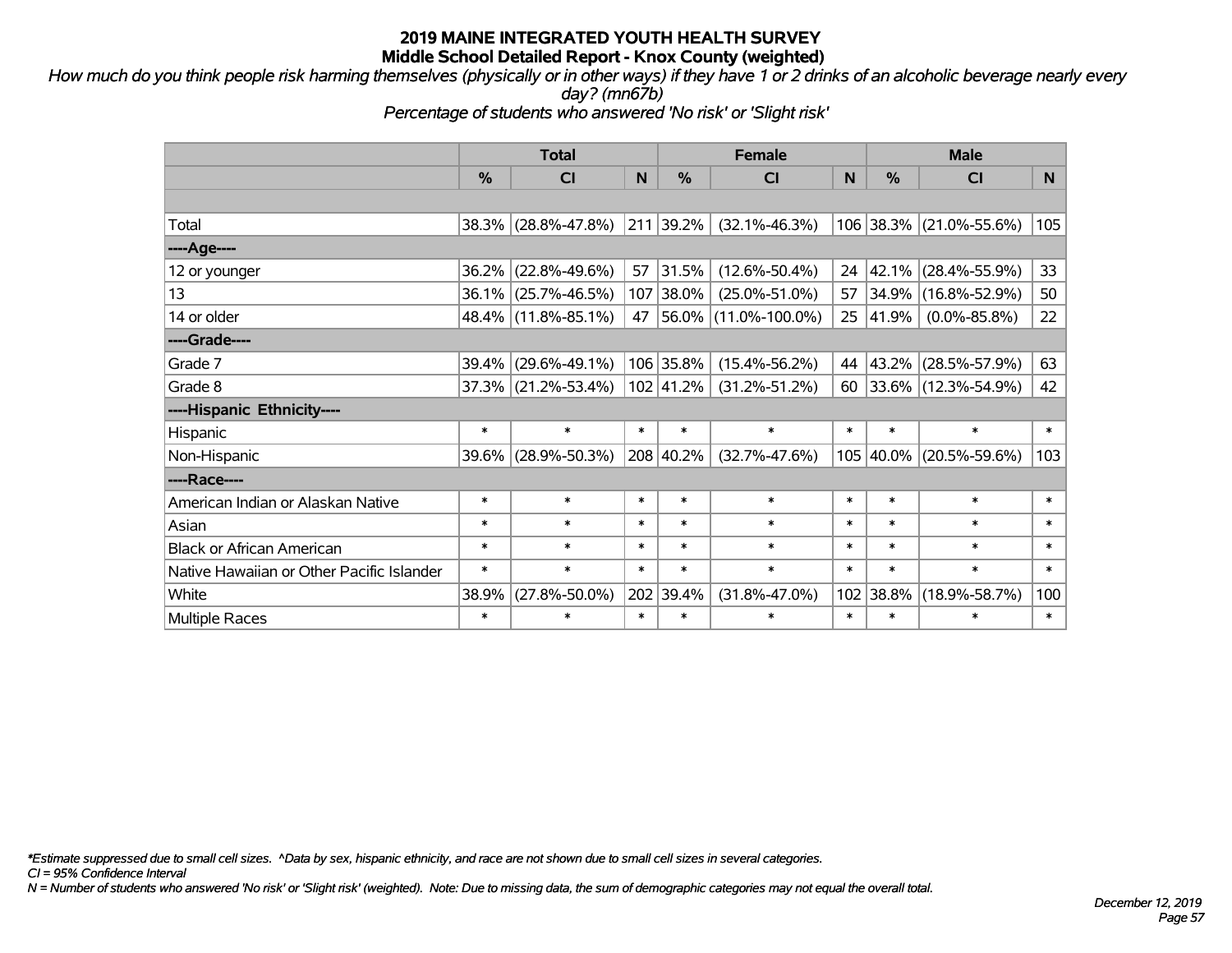*How much do you think people risk harming themselves (physically or in other ways) if they have 5 or more drinks of an alcoholic beverage in a row once or twice a week? (mn68b)*

*Percentage of students who answered 'No risk' or 'Slight risk'*

|                                           | <b>Total</b> |                       |              |               | <b>Female</b>                 |        | <b>Male</b> |                    |        |  |
|-------------------------------------------|--------------|-----------------------|--------------|---------------|-------------------------------|--------|-------------|--------------------|--------|--|
|                                           | %            | CI                    | $\mathsf{N}$ | $\frac{0}{0}$ | <b>CI</b>                     | N      | %           | <b>CI</b>          | N      |  |
|                                           |              |                       |              |               |                               |        |             |                    |        |  |
| Total                                     |              | $12.0\%$ (5.9%-18.1%) |              |               | 66 12.0% (6.0%-18.1%)         |        | 33 12.3%    | $(6.0\% - 18.5\%)$ | 33     |  |
| ---- Age----                              |              |                       |              |               |                               |        |             |                    |        |  |
| 12 or younger                             | 7.9%         | $(0.0\% - 18.8\%)$    | 12           | $\ast$        | $\ast$                        | $\ast$ | $\ast$      | $\ast$             | $\ast$ |  |
| 13                                        |              | $13.0\%$ (7.4%-18.5%) | 39           | 12.5%         | $(2.3\% - 22.7\%)$            | 19     | 13.7%       | $(6.7\% - 20.7\%)$ | 20     |  |
| 14 or older                               |              | 15.7% (5.8%-25.7%)    | 15           | $\ast$        | $\ast$                        | $\ast$ | $\ast$      | $\ast$             | $\ast$ |  |
| ----Grade----                             |              |                       |              |               |                               |        |             |                    |        |  |
| Grade 7                                   | 10.6%        | $(3.1\% - 18.1\%)$    |              | 29 10.0%      | $(2.9\% - 17.0\%)$            |        | 12 11.4%    | $(1.9\% - 20.8\%)$ | 16     |  |
| Grade 8                                   |              | $13.6\%$ (7.2%-20.1%) |              |               | 37 13.9% (5.9%-22.0%)         |        | 20 13.6%    | $(7.6\% - 19.6\%)$ | 17     |  |
| ----Hispanic Ethnicity----                |              |                       |              |               |                               |        |             |                    |        |  |
| Hispanic                                  | $\ast$       | $\ast$                | $\ast$       | $\ast$        | $\ast$                        | $\ast$ | $\ast$      | $\ast$             | $\ast$ |  |
| Non-Hispanic                              |              | $12.5\%$ (6.5%-18.5%) |              |               | $65 12.2\%  (6.2\% - 18.2\%)$ |        | 32 13.0%    | $(7.0\% - 19.1\%)$ | 33     |  |
| ----Race----                              |              |                       |              |               |                               |        |             |                    |        |  |
| American Indian or Alaskan Native         | $\ast$       | $\ast$                | $\ast$       | $\ast$        | $\ast$                        | $\ast$ | $\ast$      | $\ast$             | $\ast$ |  |
| Asian                                     | $\ast$       | $\ast$                | $\ast$       | $\ast$        | $\ast$                        | $\ast$ | $\ast$      | $\ast$             | $\ast$ |  |
| <b>Black or African American</b>          | $\ast$       | $\ast$                | $\ast$       | $\ast$        | $\ast$                        | $\ast$ | $\ast$      | $\ast$             | $\ast$ |  |
| Native Hawaiian or Other Pacific Islander | $\ast$       | $\ast$                | $\ast$       | $\ast$        | $\ast$                        | $\ast$ | $\ast$      | $\ast$             | $\ast$ |  |
| White                                     | 11.8%        | $(5.6\% - 18.1\%)$    | 61           | $ 12.3\% $    | $(6.3\% - 18.3\%)$            | 32     | 11.5%       | $(4.6\% - 18.4\%)$ | 29     |  |
| <b>Multiple Races</b>                     | $\ast$       | $\ast$                | $\ast$       | $\ast$        | $\ast$                        | $\ast$ | $\ast$      | $\ast$             | $\ast$ |  |

*\*Estimate suppressed due to small cell sizes. ^Data by sex, hispanic ethnicity, and race are not shown due to small cell sizes in several categories.*

*CI = 95% Confidence Interval*

*N = Number of students who answered 'No risk' or 'Slight risk' (weighted). Note: Due to missing data, the sum of demographic categories may not equal the overall total.*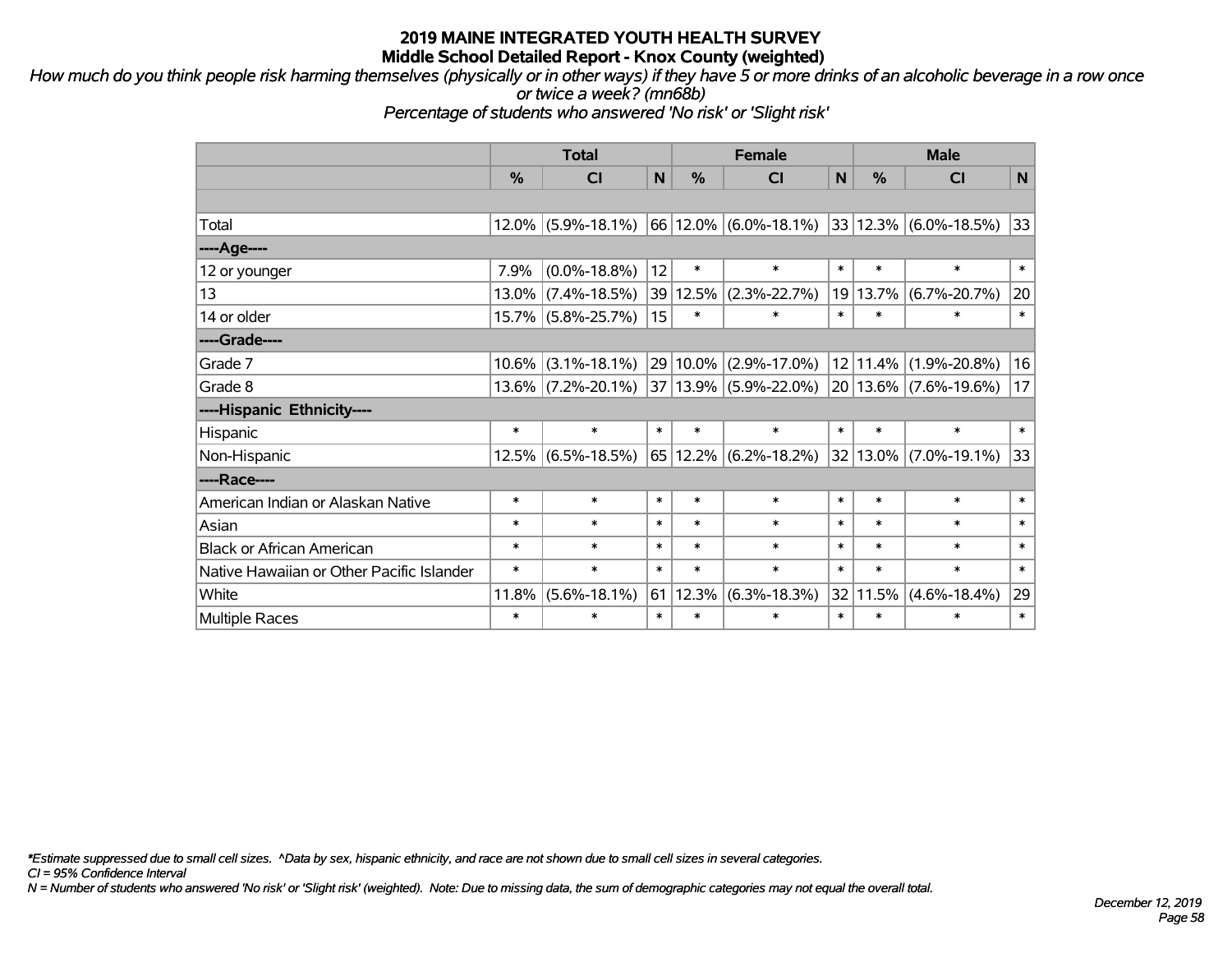*If a kid drank some alcohol in your neighborhood, would he or she be caught by the police? (mn69) Percentage of students who answered 'Probably not' or 'Definitely not'*

|                                           | <b>Total</b> |                        |        | <b>Female</b> |                                  | <b>Male</b> |               |                         |        |
|-------------------------------------------|--------------|------------------------|--------|---------------|----------------------------------|-------------|---------------|-------------------------|--------|
|                                           | %            | <b>CI</b>              | N      | $\frac{0}{0}$ | <b>CI</b>                        | N           | $\frac{0}{0}$ | <b>CI</b>               | N.     |
|                                           |              |                        |        |               |                                  |             |               |                         |        |
| Total                                     |              | $68.6\%$ (64.9%-72.3%) |        |               | $ 372 74.8\%  (62.8\% - 86.7\%)$ |             | 198 61.9%     | $(51.9\% - 72.0\%)$     | 168    |
| ----Age----                               |              |                        |        |               |                                  |             |               |                         |        |
| 12 or younger                             |              | 59.3% (48.0%-70.5%)    |        | 92 64.2%      | $(54.6\% - 73.7\%)$              | 47          | 53.0%         | $(28.2\% - 77.9\%)$     | 42     |
| 13                                        |              | 68.5% (62.3%-74.8%)    |        |               | 202 76.7% (60.7%-92.8%)          |             | 112 59.7%     | $(55.4\% - 64.0\%)$     | 87     |
| 14 or older                               |              | 84.7% (79.1%-90.3%)    |        |               | 78 85.7% (78.7%-92.7%)           |             |               | 39 83.8% (67.1%-100.0%) | 39     |
| ----Grade----                             |              |                        |        |               |                                  |             |               |                         |        |
| Grade 7                                   | $61.9\%$     | $(54.4\% - 69.4\%)$    |        | 169 70.1%     | $(65.0\% - 75.2\%)$              | 86          | $ 54.3\% $    | $(40.8\% - 67.8\%)$     | 80     |
| Grade 8                                   |              | 74.9% (66.9%-83.0%)    |        |               | 198 78.5% (58.5%-98.4%)          |             | 111 70.2%     | $(64.6\% - 75.8\%)$     | 85     |
| ----Hispanic Ethnicity----                |              |                        |        |               |                                  |             |               |                         |        |
| Hispanic                                  | $\ast$       | $\ast$                 | $\ast$ | $\ast$        | $\ast$                           | $\ast$      | $\ast$        | $\ast$                  | $\ast$ |
| Non-Hispanic                              |              | $68.8\%$ (64.3%-73.4%) |        |               | 355 74.1% (61.5%-86.7%)          |             | 191 62.7%     | $(52.7\% - 72.6\%)$     | 158    |
| ----Race----                              |              |                        |        |               |                                  |             |               |                         |        |
| American Indian or Alaskan Native         | $\ast$       | $\ast$                 | $\ast$ | $\ast$        | $\ast$                           | $\ast$      | $\ast$        | $\ast$                  | $\ast$ |
| Asian                                     | $\ast$       | $\ast$                 | $\ast$ | $\ast$        | $\ast$                           | $\ast$      | $\ast$        | $\ast$                  | $\ast$ |
| <b>Black or African American</b>          | $\ast$       | $\ast$                 | $\ast$ | $\ast$        | $\ast$                           | $\ast$      | $\ast$        | $\ast$                  | $\ast$ |
| Native Hawaiian or Other Pacific Islander | $\ast$       | $\ast$                 | $\ast$ | $\ast$        | $\ast$                           | $\ast$      | $\ast$        | $\ast$                  | $\ast$ |
| White                                     | 68.9%        | $(64.5\% - 73.3\%)$    | 352    | 74.0%         | $(61.3\% - 86.8\%)$              |             | 188 63.4%     | $(54.3\% - 72.4\%)$     | 162    |
| Multiple Races                            | $\ast$       | $\ast$                 | $\ast$ | $\ast$        | $\ast$                           | $\ast$      | $\ast$        | $\ast$                  | $\ast$ |

*\*Estimate suppressed due to small cell sizes. ^Data by sex, hispanic ethnicity, and race are not shown due to small cell sizes in several categories.*

*CI = 95% Confidence Interval*

*N = Number of students who answered 'Probably not' or 'Definitely not' (weighted). Note: Due to missing data, the sum of demographic categories may not equal the overall total.*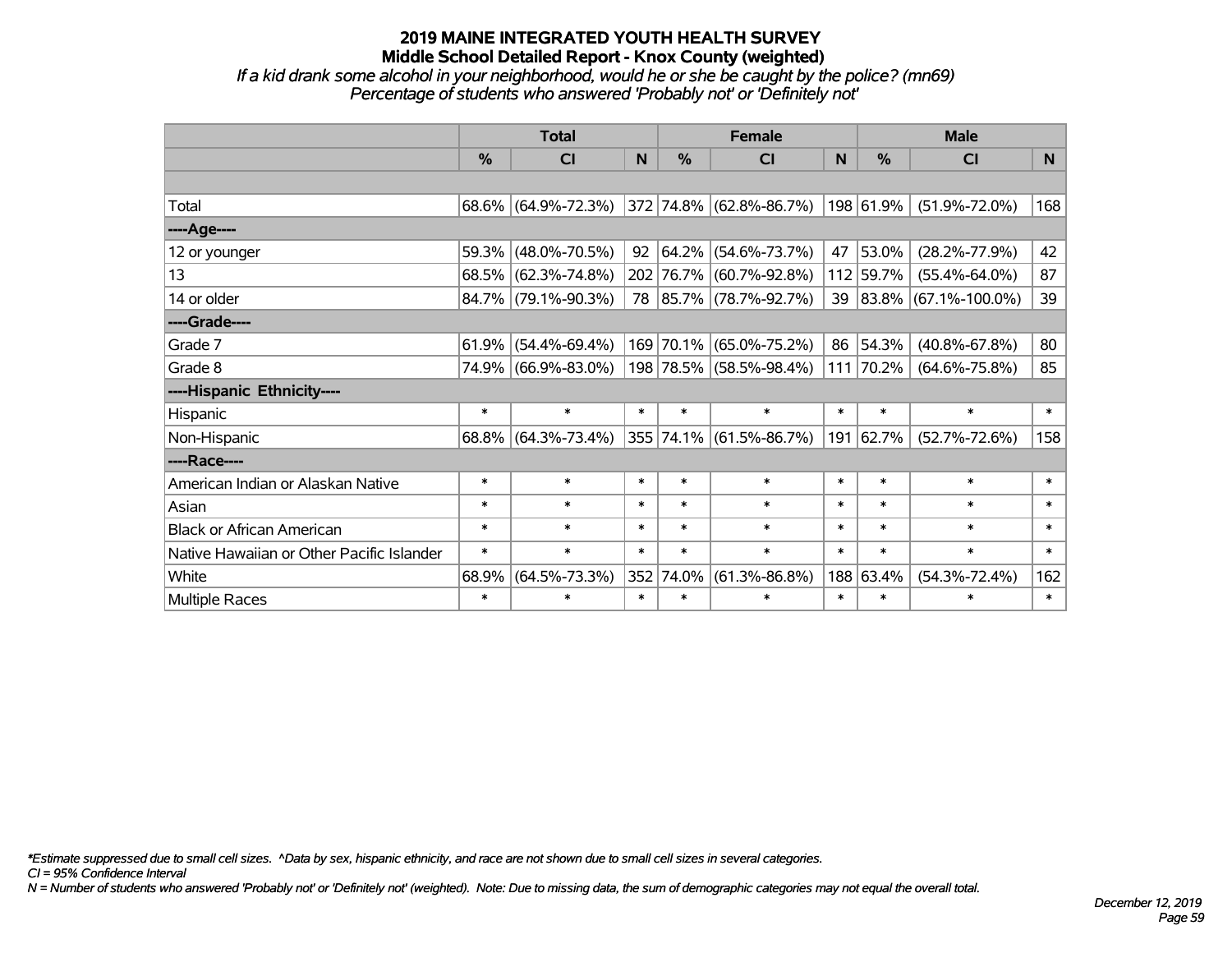*How wrong would most adults over 21 in your neighborhood think it is for kids your age to drink alcohol? (mn71a) Percentage of students who answered 'A little bit wrong' or 'Not wrong at all'*

|                                           | <b>Total</b> |                       |                |         | <b>Female</b>                 |             | <b>Male</b>   |                    |        |  |
|-------------------------------------------|--------------|-----------------------|----------------|---------|-------------------------------|-------------|---------------|--------------------|--------|--|
|                                           | %            | C <sub>l</sub>        | N <sub>1</sub> | $\%$    | CI                            | $\mathbf N$ | $\frac{0}{0}$ | <b>CI</b>          | N      |  |
|                                           |              |                       |                |         |                               |             |               |                    |        |  |
| Total                                     | 6.4%         | $(1.5\% - 11.3\%)$    |                |         | $ 35 5.8\%  (1.1\% - 10.5\%)$ | 16          | 7.0%          | $(0.5\% - 13.6\%)$ | 19     |  |
| ---- Age----                              |              |                       |                |         |                               |             |               |                    |        |  |
| 12 or younger                             | $\ast$       | $\ast$                | $\ast$         | $\ast$  | $\ast$                        | $\ast$      | $\ast$        | $\ast$             | $\ast$ |  |
| 13                                        | 7.6%         | $(2.8\% - 12.3\%)$    |                | 19 7.7% | $(5.5\% - 9.9\%)$             | 10          | 7.4%          | $(0.0\% - 18.4\%)$ | 9      |  |
| 14 or older                               | 9.4%         | $(2.0\% - 16.8\%)$    | 12             | $\ast$  | $\ast$                        | $\ast$      | $\ast$        | $\ast$             | $\ast$ |  |
| ----Grade----                             |              |                       |                |         |                               |             |               |                    |        |  |
| Grade 7                                   | 2.6%         | $(0.0\% - 7.1\%)$     | $\overline{7}$ | $\ast$  | $\ast$                        | $\ast$      | $\ast$        | $\ast$             | $\ast$ |  |
| Grade 8                                   |              | $10.2\%$ (4.4%-16.0%) |                |         | 28 8.2% (3.7%-12.7%)          |             | 12 12.6%      | $(2.9\% - 22.4\%)$ | 16     |  |
| ----Hispanic Ethnicity----                |              |                       |                |         |                               |             |               |                    |        |  |
| Hispanic                                  | $\ast$       | $\ast$                | $\ast$         | $\ast$  | $\ast$                        | $\ast$      | $\ast$        | $\ast$             | $\ast$ |  |
| Non-Hispanic                              | 6.4%         | $(1.4\% - 11.4\%)$    |                |         | $ 32 6.1\%  (0.8\% - 11.5\%)$ | 15          | 6.6%          | $(0.7\% - 12.5\%)$ | 17     |  |
| ----Race----                              |              |                       |                |         |                               |             |               |                    |        |  |
| American Indian or Alaskan Native         | $\ast$       | $\ast$                | $\ast$         | $\ast$  | $\ast$                        | $\ast$      | $\ast$        | $\ast$             | $\ast$ |  |
| Asian                                     | $\ast$       | $\ast$                | $\ast$         | $\ast$  | $\ast$                        | $\ast$      | $\ast$        | $\ast$             | $\ast$ |  |
| <b>Black or African American</b>          | $\ast$       | $\ast$                | $\ast$         | $\ast$  | $\ast$                        | $\ast$      | $\ast$        | $\ast$             | $\ast$ |  |
| Native Hawaiian or Other Pacific Islander | $\ast$       | $\ast$                | $\ast$         | $\ast$  | $\ast$                        | $\ast$      | $\ast$        | $\ast$             | $\ast$ |  |
| White                                     | 6.5%         | $(1.6\% - 11.4\%)$    |                | 34 6.1% | $(1.1\% - 11.1\%)$            | 16          | 7.0%          | $(0.6\% - 13.4\%)$ | 18     |  |
| Multiple Races                            | $\ast$       | $\ast$                | $\ast$         | $\ast$  | $\ast$                        | $\ast$      | $\ast$        | $\ast$             | $\ast$ |  |

*\*Estimate suppressed due to small cell sizes. ^Data by sex, hispanic ethnicity, and race are not shown due to small cell sizes in several categories.*

*CI = 95% Confidence Interval*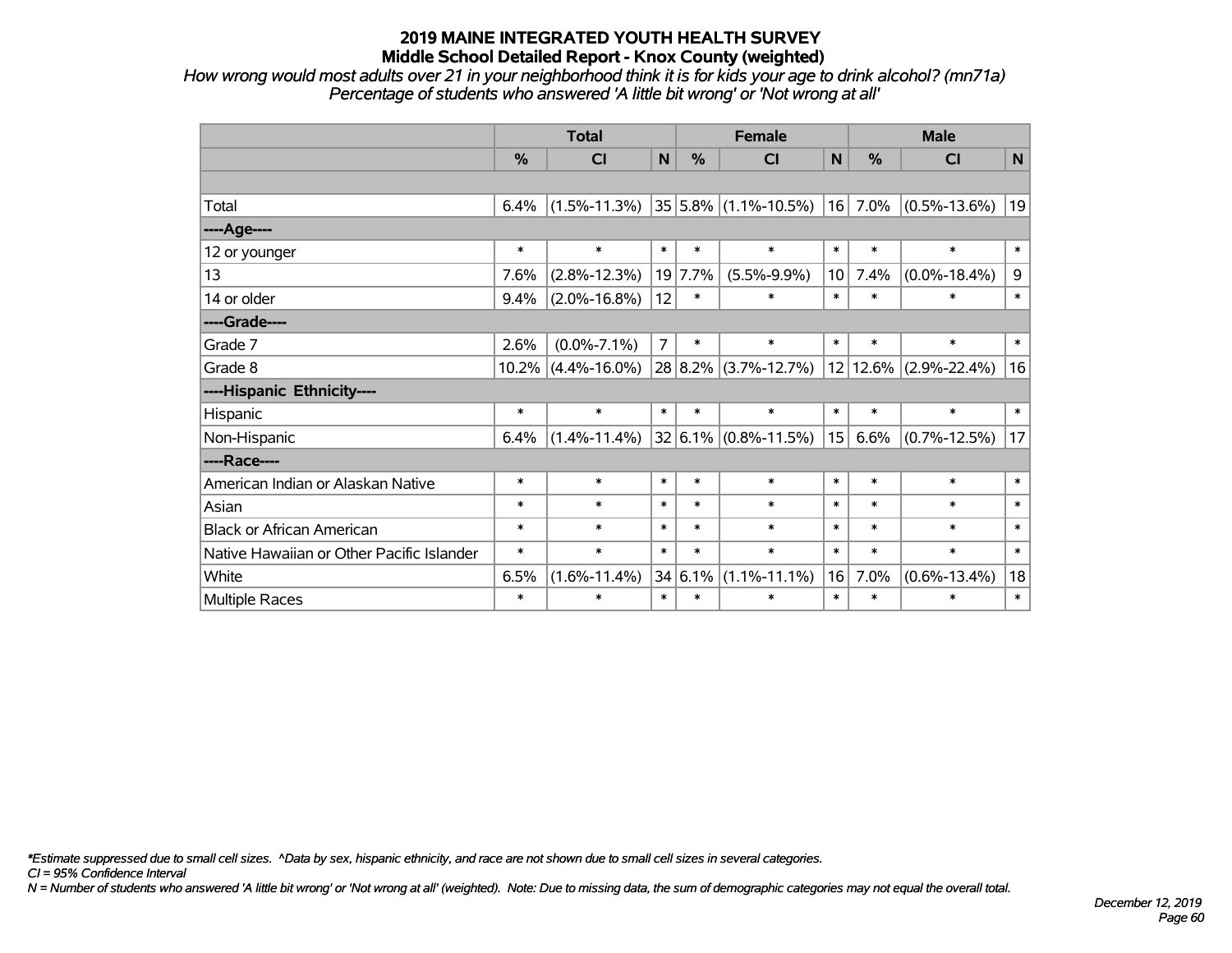*How do you feel about someone your age having 1 or 2 drinks of an alcoholic beverage nearly every day? (mn164) Percentage of students who answered 'Strongly approve' or 'Approve'*

|                                           |               | <b>Total</b>        |                |        | <b>Female</b> |        |        | <b>Male</b> |        |  |
|-------------------------------------------|---------------|---------------------|----------------|--------|---------------|--------|--------|-------------|--------|--|
|                                           | $\frac{0}{0}$ | CI                  | N              | %      | CI N          |        | %      | CI N        |        |  |
|                                           |               |                     |                |        |               |        |        |             |        |  |
| Total                                     | 3.1%          | $(0.0\% - 6.7\%)$   | 17             | $\ast$ | $\ast$        | $\ast$ | $\ast$ | $\ast$      | $\ast$ |  |
| ----Age----                               |               |                     |                |        |               |        |        |             |        |  |
| 12 or younger                             | 3.9%          | $(0.0\% - 8.8\%)$   | 6              | $\ast$ | $\ast$        | $\ast$ | $\ast$ | $\ast$      | *      |  |
| 13                                        | $\ast$        | $\ast$              | $\ast$         | $\ast$ | $\ast$        | $\ast$ | $\ast$ | $\ast$      | $\ast$ |  |
| 14 or older                               | $\ast$        | $\ast$              | $\ast$         | $\ast$ | $\ast$        | $\ast$ | $\ast$ | $\ast$      | $\ast$ |  |
| ----Grade----                             |               |                     |                |        |               |        |        |             |        |  |
| Grade 7                                   | 2.4%          | $(0.0\% - 5.4\%)$   | $\overline{7}$ | $\ast$ | $\ast$        | $\ast$ | $\ast$ | $\ast$      | $\ast$ |  |
| Grade 8                                   |               | $3.8\%$ (0.0%-8.3%) | 10             | $\ast$ | $\ast$        | $\ast$ | *      | $\ast$      | $\ast$ |  |
| ----Hispanic Ethnicity----                |               |                     |                |        |               |        |        |             |        |  |
| Hispanic                                  | $\ast$        | $\ast$              | $\ast$         | $\ast$ | $\ast$        | $\ast$ | $\ast$ | $\ast$      | $\ast$ |  |
| Non-Hispanic                              |               | $3.1\%$ (0.0%-6.7%) | 16             | $\ast$ | $\ast$        | $\ast$ | $\ast$ | $\ast$      | *      |  |
| ----Race----                              |               |                     |                |        |               |        |        |             |        |  |
| American Indian or Alaskan Native         | $\ast$        | $\ast$              | $\ast$         | $\ast$ | $\ast$        | $\ast$ | *      | $\ast$      | $\ast$ |  |
| Asian                                     | $\ast$        | $\ast$              | $\ast$         | $\ast$ | $\ast$        | *      | $\ast$ | $\ast$      | $\ast$ |  |
| <b>Black or African American</b>          | $\ast$        | $\ast$              | $\ast$         | $\ast$ | $\ast$        | *      | $\ast$ | $\ast$      | $\ast$ |  |
| Native Hawaiian or Other Pacific Islander | $\ast$        | $\ast$              | $\ast$         | $\ast$ | $\ast$        | *      | $\ast$ | $\ast$      | $\ast$ |  |
| White                                     | 3.1%          | $(0.0\% - 6.8\%)$   | 16             | $\ast$ | $\ast$        | *      | $\ast$ | *           | *      |  |
| <b>Multiple Races</b>                     | $\ast$        | $\ast$              | $\ast$         | $\ast$ | *             | $\ast$ | $\ast$ | $\ast$      | *      |  |

*\*Estimate suppressed due to small cell sizes. ^Data by sex, hispanic ethnicity, and race are not shown due to small cell sizes in several categories.*

*CI = 95% Confidence Interval*

*N = Number of students who answered 'Strongly approve' or 'Approve' (weighted). Note: Due to missing data, the sum of demographic categories may not equal the overall total.*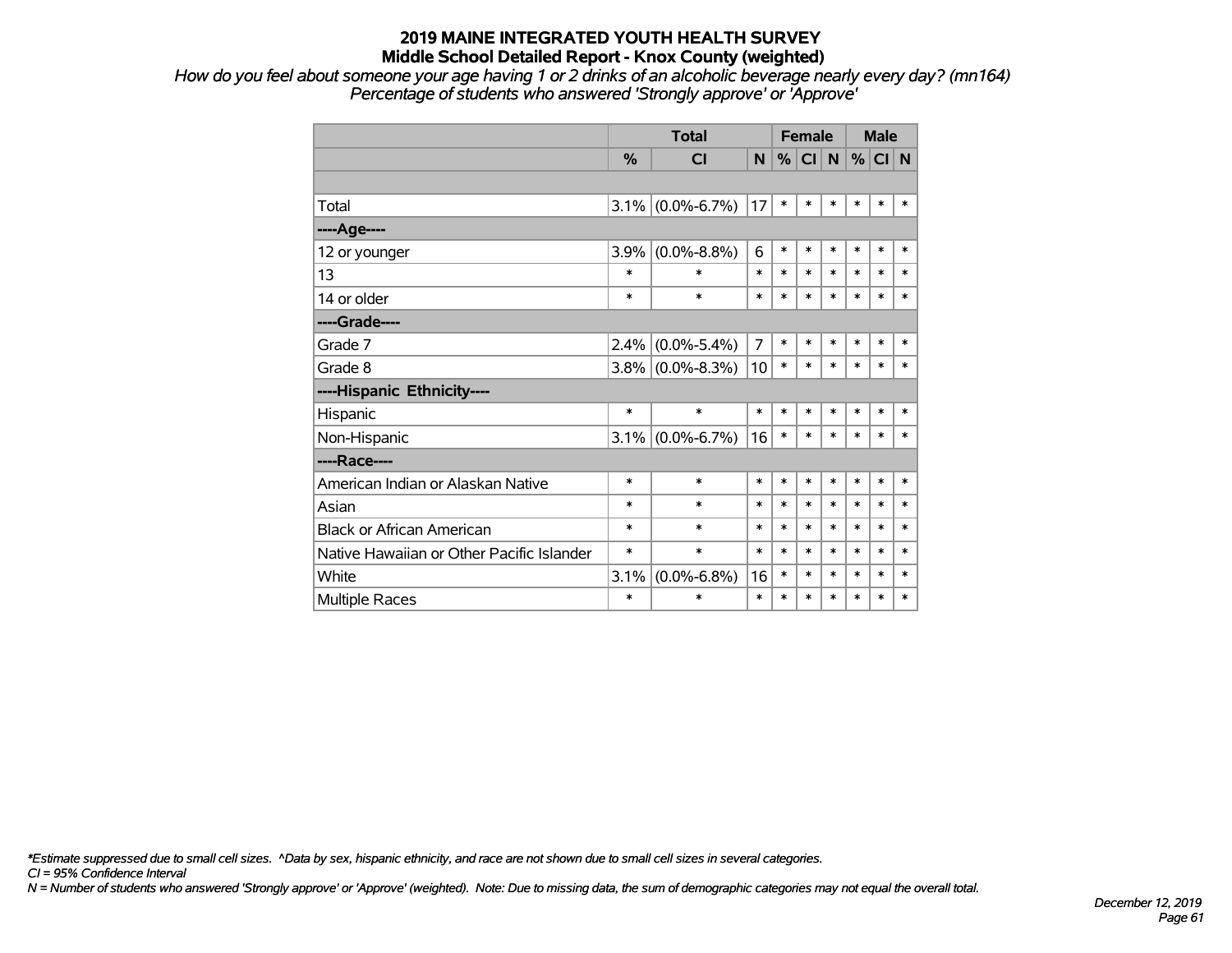*How wrong do your parents feel it would be for you to have 1 or 2 drinks of an alcoholic beverage nearly every day? (mn165) Percentage of students who answered 'A little bit wrong' or 'Not wrong at all'*

|                                           | <b>Total</b> |                     |             | <b>Female</b> | <b>Male</b>              |                |               |                                     |              |
|-------------------------------------------|--------------|---------------------|-------------|---------------|--------------------------|----------------|---------------|-------------------------------------|--------------|
|                                           | %            | <b>CI</b>           | $\mathbf N$ | %             | <b>CI</b>                | N              | $\frac{0}{0}$ | <b>CI</b>                           | $\mathsf{N}$ |
|                                           |              |                     |             |               |                          |                |               |                                     |              |
| Total                                     |              | $4.0\%$ (3.5%-4.5%) |             |               | $ 22 2.9\% $ (1.6%-4.3%) |                |               | $8 \mid 5.1\% \mid (4.3\% - 6.0\%)$ | 14           |
| ---- Age----                              |              |                     |             |               |                          |                |               |                                     |              |
| 12 or younger                             | $4.1\%$      | $(1.7\% - 6.5\%)$   | 6           | $\ast$        | $\ast$                   | $\ast$         | $\ast$        | $\ast$                              | $\ast$       |
| 13                                        |              | $3.3\%$ (1.0%-5.5%) | 9           | $\ast$        | $\ast$                   | $\ast$         | $\ast$        | $\ast$                              | $\ast$       |
| 14 or older                               |              | $5.7\%$ (2.6%-8.8%) | 6           | $\ast$        | $\ast$                   | $\ast$         | $\ast$        | $\ast$                              | $\ast$       |
| ----Grade----                             |              |                     |             |               |                          |                |               |                                     |              |
| Grade 7                                   | 2.9%         | $(1.6\% - 4.2\%)$   | 8           | $\ast$        | $\ast$                   | $\ast$         | $\ast$        | $\ast$                              | $\ast$       |
| Grade 8                                   |              | $5.1\%$ (4.1%-6.1%) | 14          | $\ast$        | $\ast$                   | $\ast$         | $\ast$        | $\ast$                              | $\ast$       |
| ----Hispanic Ethnicity----                |              |                     |             |               |                          |                |               |                                     |              |
| Hispanic                                  | $\ast$       | $\ast$              | $\ast$      | $\ast$        | $\ast$                   | $\ast$         | $\ast$        | $\ast$                              | $\ast$       |
| Non-Hispanic                              | $3.6\%$      | $(3.1\% - 4.1\%)$   |             |               | $18$ 2.9% (1.7%-4.1%)    | 7 <sup>1</sup> |               | $4.3\%$ (2.9%-5.6%)                 | 11           |
| ----Race----                              |              |                     |             |               |                          |                |               |                                     |              |
| American Indian or Alaskan Native         | $\ast$       | $\ast$              | $\ast$      | $\ast$        | $\ast$                   | $\ast$         | $\ast$        | $\ast$                              | $\ast$       |
| Asian                                     | $\ast$       | $\ast$              | $\ast$      | $\ast$        | $\ast$                   | $\ast$         | $\ast$        | $\ast$                              | $\ast$       |
| <b>Black or African American</b>          | $\ast$       | $\ast$              | $\ast$      | $\ast$        | $\ast$                   | $\ast$         | $\ast$        | $\ast$                              | $\ast$       |
| Native Hawaiian or Other Pacific Islander | $\ast$       | $\ast$              | $\ast$      | $\ast$        | $\ast$                   | $\ast$         | $\ast$        | $\ast$                              | $\ast$       |
| White                                     | 4.1%         | $(3.6\% - 4.5\%)$   | 21          | 2.9%          | $(1.6\% - 4.1\%)$        | 7 <sup>1</sup> | 5.3%          | $(4.4\% - 6.2\%)$                   | 14           |
| Multiple Races                            | $\ast$       | $\ast$              | $\ast$      | $\ast$        | $\ast$                   | $\ast$         | $\ast$        | $\ast$                              | $\ast$       |

*\*Estimate suppressed due to small cell sizes. ^Data by sex, hispanic ethnicity, and race are not shown due to small cell sizes in several categories.*

*CI = 95% Confidence Interval*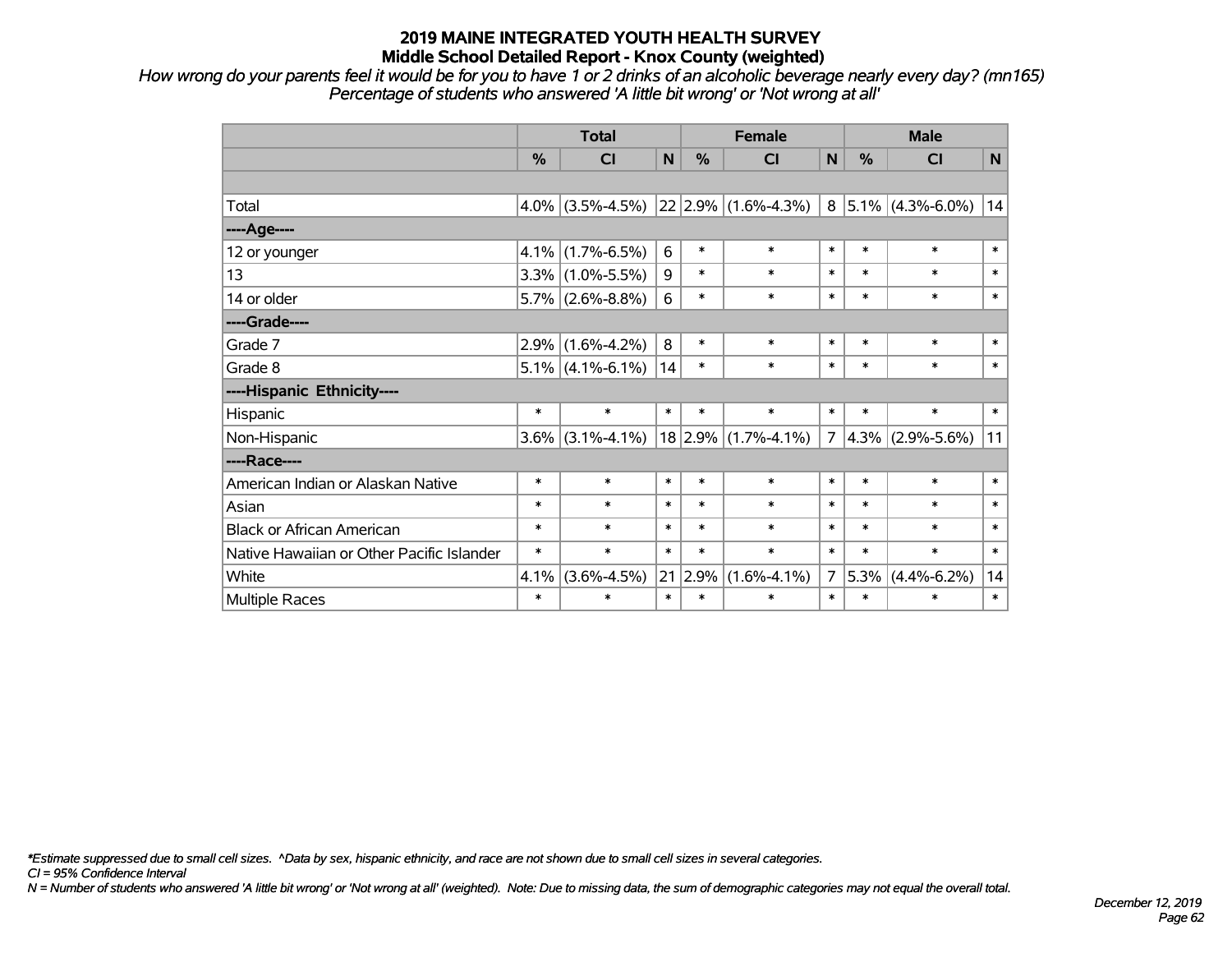*How wrong do your friends feel it would be for you to have 1 or 2 drinks of an alcoholic beverage nearly every day? (mn175) Percentage of students who answered 'A little bit wrong' or 'Not wrong at all'*

|                                           |               | <b>Total</b>          |        |               | <b>Female</b>                                  |        | <b>Male</b>   |                           |                |  |
|-------------------------------------------|---------------|-----------------------|--------|---------------|------------------------------------------------|--------|---------------|---------------------------|----------------|--|
|                                           | $\frac{0}{0}$ | CI                    | N      | $\frac{0}{0}$ | <b>CI</b>                                      | N      | $\frac{0}{0}$ | <b>CI</b>                 | N              |  |
|                                           |               |                       |        |               |                                                |        |               |                           |                |  |
| Total                                     |               | $13.8\%$ (4.1%-23.5%) |        | 74 12.3%      | $(3.0\% - 21.6\%)$                             |        |               | $33 14.4\% $ (2.4%-26.3%) | 38             |  |
| ---- Age----                              |               |                       |        |               |                                                |        |               |                           |                |  |
| 12 or younger                             |               | $10.4\%$ (1.5%-19.3%) | 16     | 7.7%          | $(0.0\% - 20.0\%)$                             | 6      | 9.4%          | $(0.0\% - 21.7\%)$        | $\overline{7}$ |  |
| 13                                        |               | 13.7% (4.9%-22.4%)    | 40     | 14.5%         | $(1.6\% - 27.4\%)$                             |        | 22 13.2%      | $(4.9\% - 21.4\%)$        | 19             |  |
| 14 or older                               |               | 19.7% (1.5%-37.9%)    | 18     | $\ast$        | $\ast$                                         | $\ast$ | $\ast$        | $\ast$                    | $\ast$         |  |
| ----Grade----                             |               |                       |        |               |                                                |        |               |                           |                |  |
| Grade 7                                   |               | $14.0\%$ (5.5%-22.5%) | 38     | 15.8%         | $(2.4\% - 29.3\%)$                             |        | 19 10.5%      | $(2.8\% - 18.3\%)$        | 15             |  |
| Grade 8                                   |               | $13.1\%$ (2.1%-24.2%) | 35     | $8.2\%$       | $(4.5\% - 11.8\%)$   12   19.4%   (2.7%-36.0%) |        |               |                           | 23             |  |
| ----Hispanic Ethnicity----                |               |                       |        |               |                                                |        |               |                           |                |  |
| Hispanic                                  | $\ast$        | $\ast$                | $\ast$ | $\ast$        | $\ast$                                         | $\ast$ | $\ast$        | $\ast$                    | $\ast$         |  |
| Non-Hispanic                              |               | $14.1\%$ (4.6%-23.5%) |        | 72 12.0%      | $(3.5\% - 20.4\%)$                             |        | 31 15.3%      | $(2.7\% - 27.9\%)$        | 38             |  |
| ----Race----                              |               |                       |        |               |                                                |        |               |                           |                |  |
| American Indian or Alaskan Native         | $\ast$        | $\ast$                | $\ast$ | $\ast$        | $\ast$                                         | $\ast$ | $\ast$        | $\ast$                    | $\ast$         |  |
| Asian                                     | $\ast$        | $\ast$                | $\ast$ | $\ast$        | $\ast$                                         | $\ast$ | $\ast$        | $\ast$                    | $\ast$         |  |
| <b>Black or African American</b>          | $\ast$        | $\ast$                | $\ast$ | $\ast$        | $\ast$                                         | $\ast$ | $\ast$        | $\ast$                    | $\ast$         |  |
| Native Hawaiian or Other Pacific Islander | $\ast$        | $\ast$                | $\ast$ | $\ast$        | $\ast$                                         | $\ast$ | $\ast$        | $\ast$                    | $\ast$         |  |
| White                                     | 13.3%         | $(2.0\% - 24.6\%)$    | 68     | 12.7%         | $(3.1\% - 22.3\%)$                             | 32     | 14.1%         | $(0.5\% - 27.7\%)$        | 35             |  |
| <b>Multiple Races</b>                     | $\ast$        | $\ast$                | $\ast$ | $\ast$        | $\ast$                                         | $\ast$ | $\ast$        | $\ast$                    | $\ast$         |  |

*\*Estimate suppressed due to small cell sizes. ^Data by sex, hispanic ethnicity, and race are not shown due to small cell sizes in several categories.*

*CI = 95% Confidence Interval*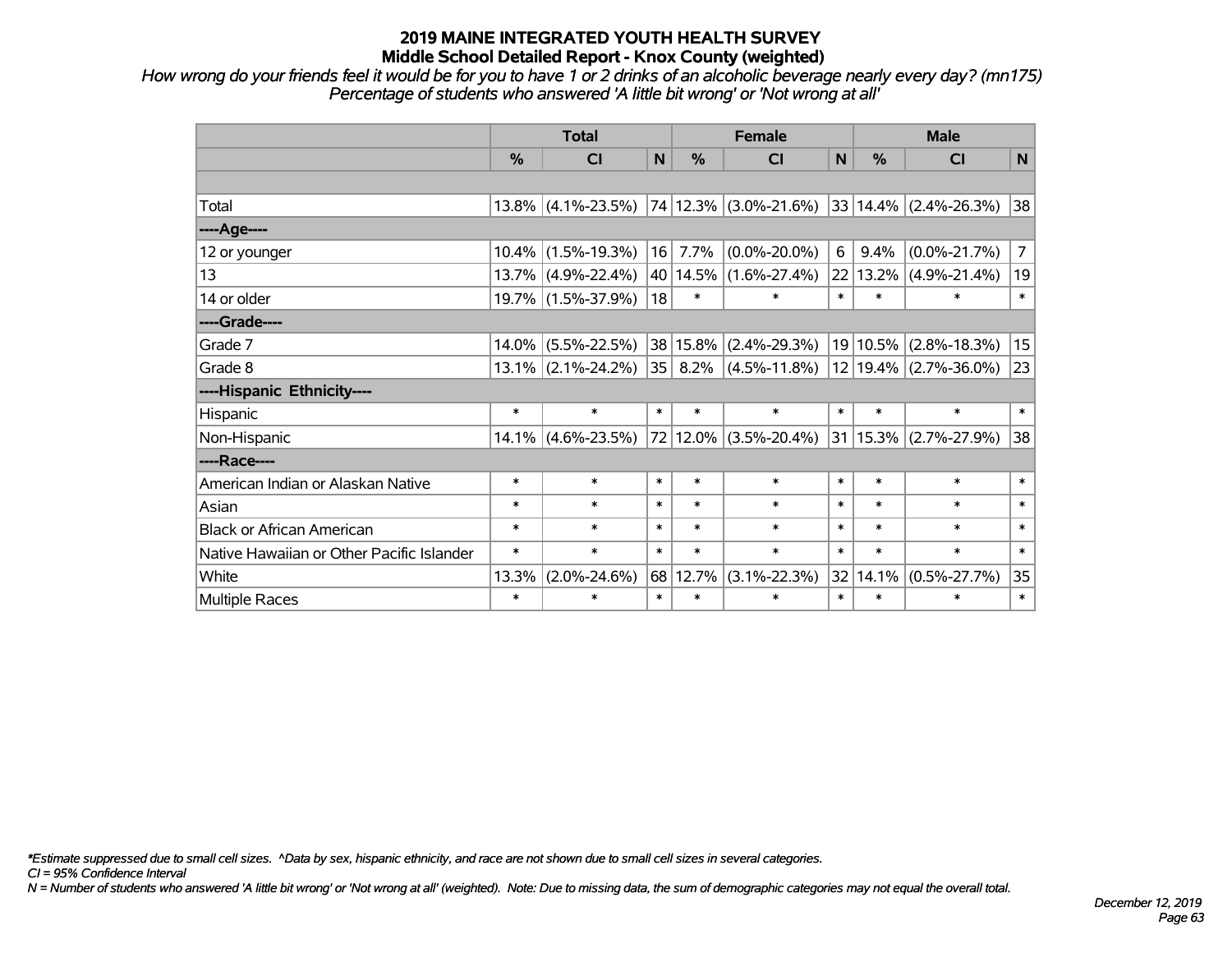#### **2019 MAINE INTEGRATED YOUTH HEALTH SURVEY Middle School Detailed Report - Knox County (weighted)** *Have you ever used marijuana? (mn74) Percentage of students who answered 'Yes'*

|                                           | <b>Total</b> |                       |        |          | <b>Female</b>                   |        | <b>Male</b> |                    |                 |  |
|-------------------------------------------|--------------|-----------------------|--------|----------|---------------------------------|--------|-------------|--------------------|-----------------|--|
|                                           | %            | <b>CI</b>             | N      | %        | <b>CI</b>                       | N      | %           | <b>CI</b>          | N               |  |
|                                           |              |                       |        |          |                                 |        |             |                    |                 |  |
| Total                                     | 9.5%         | $(2.7\% - 16.2\%)$    |        |          | $50 10.4\% $ (3.7%-17.0%)       | 27     | 8.7%        | $(1.5\% - 15.9\%)$ | 23              |  |
| ----Age----                               |              |                       |        |          |                                 |        |             |                    |                 |  |
| 12 or younger                             | 7.6%         | $(4.5\% - 10.7\%)$    | 12     | $\ast$   | $\ast$                          | $\ast$ | $\ast$      | $\ast$             | $\ast$          |  |
| 13                                        | 8.7%         | $(1.0\% - 16.5\%)$    |        | 23 10.5% | $(1.5\% - 19.5\%)$              | 14     | 6.9%        | $(0.0\% - 15.8\%)$ | 9               |  |
| 14 or older                               |              | 14.1% (1.0%-27.2%)    | 15     | $\ast$   | $\ast$                          | $\ast$ | $\ast$      | $\ast$             | $\ast$          |  |
| ----Grade----                             |              |                       |        |          |                                 |        |             |                    |                 |  |
| Grade 7                                   | 8.9%         | $(4.2\% - 13.6\%)$    | 23     | 13.9%    | $(7.3\% - 20.5\%)$              | 16     | 5.0%        | $(1.7\% - 8.3\%)$  | $\overline{7}$  |  |
| Grade 8                                   |              | $10.1\%$ (0.5%-19.8%) |        | 27 7.5%  | $(0.0\% - 16.0\%)$   11   13.5% |        |             | $(2.0\% - 25.0\%)$ | 16              |  |
| ----Hispanic Ethnicity----                |              |                       |        |          |                                 |        |             |                    |                 |  |
| Hispanic                                  | $\ast$       | $\ast$                | $\ast$ | $\ast$   | $\ast$                          | $\ast$ | $\ast$      | $\ast$             | $\ast$          |  |
| Non-Hispanic                              | 8.7%         | $(1.1\% - 16.3\%)$    | 43     | 9.4%     | $(2.2\% - 16.7\%)$              |        | 23 8.1%     | $(0.0\% - 16.6\%)$ | 20 <sup>1</sup> |  |
| ----Race----                              |              |                       |        |          |                                 |        |             |                    |                 |  |
| American Indian or Alaskan Native         | $\ast$       | $\ast$                | $\ast$ | $\ast$   | $\ast$                          | $\ast$ | $\ast$      | $\ast$             | $\ast$          |  |
| Asian                                     | $\ast$       | $\ast$                | $\ast$ | $\ast$   | $\ast$                          | $\ast$ | $\ast$      | $\ast$             | $\ast$          |  |
| <b>Black or African American</b>          | $\ast$       | $\ast$                | $\ast$ | $\ast$   | $\ast$                          | $\ast$ | $\ast$      | $\ast$             | $\ast$          |  |
| Native Hawaiian or Other Pacific Islander | $\ast$       | $\ast$                | $\ast$ | $\ast$   | $\ast$                          | $\ast$ | $\ast$      | $\ast$             | $\ast$          |  |
| White                                     | 9.2%         | $(2.6\% - 15.8\%)$    | 47     | 9.9%     | $(3.8\% - 16.0\%)$              | 25     | 8.6%        | $(1.1\% - 16.0\%)$ | 21              |  |
| <b>Multiple Races</b>                     | $\ast$       | $\ast$                | $\ast$ | $\ast$   | $\ast$                          | $\ast$ | $\ast$      | $\ast$             | $\ast$          |  |

*\*Estimate suppressed due to small cell sizes. ^Data by sex, hispanic ethnicity, and race are not shown due to small cell sizes in several categories.*

*CI = 95% Confidence Interval*

*N = Number of students who answered 'Yes' (weighted). Note: Due to missing data, the sum of demographic categories may not equal the overall total.*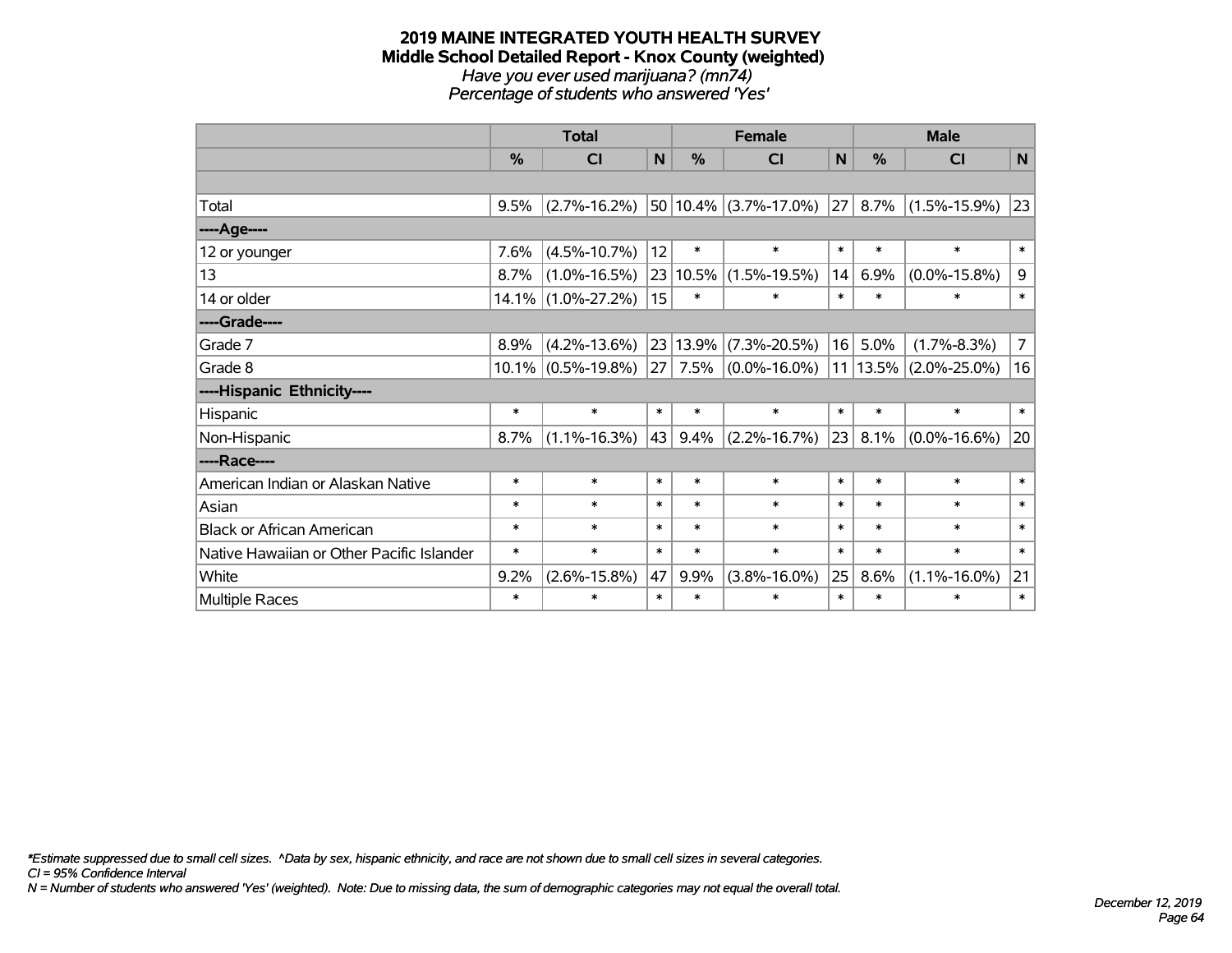## *How old were you when you tried marijuana for the first time? (mn75)*

*Among students who have tried marijuana, the percentage of students who answered before age 11*

|                                           |               | <b>Total</b>        | <b>Female</b> |        |        |        |        | <b>Male</b> |        |
|-------------------------------------------|---------------|---------------------|---------------|--------|--------|--------|--------|-------------|--------|
|                                           | $\frac{0}{0}$ | <b>CI</b>           | N             | %      | CI     | N      | %      | CI N        |        |
|                                           |               |                     |               |        |        |        |        |             |        |
| Total                                     | 22.9%         | $(15.6\% - 30.3\%)$ | 12            | $\ast$ | $\ast$ | $\ast$ | $\ast$ | $\ast$      | $\ast$ |
| ----Age----                               |               |                     |               |        |        |        |        |             |        |
| 12 or younger                             | $\ast$        | $\ast$              | $\ast$        | $\ast$ | $\ast$ | $\ast$ | $\ast$ | $\ast$      | $\ast$ |
| 13                                        | $\ast$        | $\ast$              | $\ast$        | $\ast$ | $\ast$ | $\ast$ | $\ast$ | $\ast$      | $\ast$ |
| 14 or older                               | $\ast$        | $\ast$              | $\ast$        | $\ast$ | $\ast$ | $\ast$ | $\ast$ | $\ast$      | $\ast$ |
| ----Grade----                             |               |                     |               |        |        |        |        |             |        |
| Grade 7                                   | $\ast$        | $\ast$              | $\ast$        | $\ast$ | $\ast$ | $\ast$ | $\ast$ | $\ast$      | $\ast$ |
| Grade 8                                   |               | 23.8% (13.8%-33.8%) | 6             | $\ast$ | $\ast$ | $\ast$ | $\ast$ | $\ast$      | $\ast$ |
| ----Hispanic Ethnicity----                |               |                     |               |        |        |        |        |             |        |
| Hispanic                                  | $\ast$        | $\ast$              | $\ast$        | $\ast$ | $\ast$ | $\ast$ | $\ast$ | $\ast$      | $\ast$ |
| Non-Hispanic                              | $20.6\%$      | $(11.8\% - 29.5\%)$ | 9             | $\ast$ | $\ast$ | $\ast$ | $\ast$ | $\ast$      | $\ast$ |
| ----Race----                              |               |                     |               |        |        |        |        |             |        |
| American Indian or Alaskan Native         | $\ast$        | $\ast$              | $\ast$        | $\ast$ | $\ast$ | $\ast$ | $\ast$ | $\ast$      | $\ast$ |
| Asian                                     | $\ast$        | $\ast$              | $\ast$        | $\ast$ | $\ast$ | $\ast$ | $\ast$ | $\ast$      | $\ast$ |
| <b>Black or African American</b>          | $\ast$        | $\ast$              | $\ast$        | $\ast$ | $\ast$ | $\ast$ | $\ast$ | $\ast$      | $\ast$ |
| Native Hawaiian or Other Pacific Islander | $\ast$        | $\ast$              | $\ast$        | $\ast$ | $\ast$ | $\ast$ | $\ast$ | $\ast$      | $\ast$ |
| White                                     | 24.3%         | $(15.4\% - 33.1\%)$ | 12            | $\ast$ | $\ast$ | $\ast$ | $\ast$ | $\ast$      | $\ast$ |
| <b>Multiple Races</b>                     | $\ast$        | $\ast$              | $\ast$        | $\ast$ | $\ast$ | $\ast$ | $\ast$ | $\ast$      | $\ast$ |

*\*Estimate suppressed due to small cell sizes. ^Data by sex, hispanic ethnicity, and race are not shown due to small cell sizes in several categories.*

*CI = 95% Confidence Interval*

*N = Among students who have tried marijuana, the number of students who answered before age 11 (weighted). Note: Due to missing data, the sum of demographic categories may not equal the overall total.*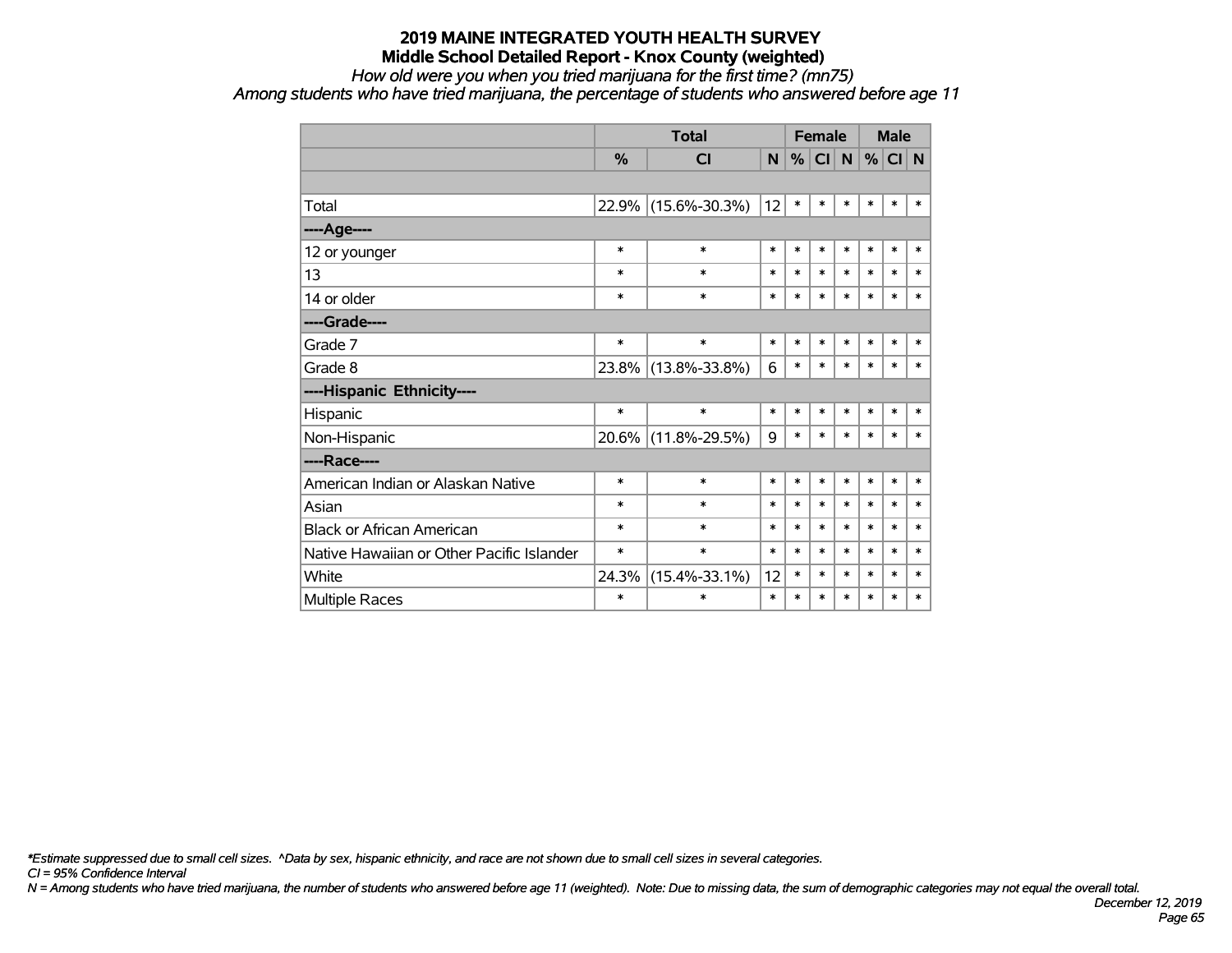#### **2019 MAINE INTEGRATED YOUTH HEALTH SURVEY Middle School Detailed Report - Knox County (weighted)** *How old were you when you tried marijuana for the first time? (mn75\_2)*

*Percentage of students who answered before age 11*

|                                           |        | <b>Total</b>      |        |        |           | <b>Female</b> |        | <b>Male</b> |        |
|-------------------------------------------|--------|-------------------|--------|--------|-----------|---------------|--------|-------------|--------|
|                                           | $\%$   | <b>CI</b>         | N.     | %      | <b>CI</b> | $\mathsf{N}$  |        | $%$ CI N    |        |
|                                           |        |                   |        |        |           |               |        |             |        |
| Total                                     | 2.2%   | $(0.3\% - 4.2\%)$ | 12     | $\ast$ | $\ast$    | $\ast$        | *      | $\ast$      | *      |
| ----Age----                               |        |                   |        |        |           |               |        |             |        |
| 12 or younger                             | $\ast$ | $\ast$            | $\ast$ | $\ast$ | $\ast$    | $\ast$        | $\ast$ | $\ast$      | $\ast$ |
| 13                                        | *      | $\ast$            | $\ast$ | *      | $\ast$    | $\ast$        | $\ast$ | *           | $\ast$ |
| 14 or older                               | $\ast$ | $\ast$            | $\ast$ | $\ast$ | $\ast$    | $\ast$        | $\ast$ | $\ast$      | $\ast$ |
| ----Grade----                             |        |                   |        |        |           |               |        |             |        |
| Grade 7                                   | $\ast$ | $\ast$            | $\ast$ | $\ast$ | $\ast$    | $\ast$        | $\ast$ | $\ast$      | $\ast$ |
| Grade 8                                   | 2.5%   | $(0.3\% - 4.6\%)$ | 6      | $\ast$ | $\ast$    | $\ast$        | $\ast$ | $\ast$      | $\ast$ |
| ----Hispanic Ethnicity----                |        |                   |        |        |           |               |        |             |        |
| Hispanic                                  | $\ast$ | $\ast$            | *      | $\ast$ | $\ast$    | $\ast$        | *      | $\ast$      | ∗      |
| Non-Hispanic                              | 1.9%   | $(0.0\% - 3.9\%)$ | 9      | $\ast$ | $\ast$    | $\ast$        | $\ast$ | *           | $\ast$ |
| ----Race----                              |        |                   |        |        |           |               |        |             |        |
| American Indian or Alaskan Native         | $\ast$ | $\ast$            | *      | *      | $\ast$    | $\ast$        | $\ast$ | $\ast$      | $\ast$ |
| Asian                                     | *      | $\ast$            | *      | *      | $\ast$    | $\ast$        | $\ast$ | *           | *      |
| <b>Black or African American</b>          | *      | $\ast$            | $\ast$ | $\ast$ | $\ast$    | $\ast$        | $\ast$ | $\ast$      | $\ast$ |
| Native Hawaiian or Other Pacific Islander | *      | $\ast$            | *      | *      | $\ast$    | $\ast$        | $\ast$ | *           | $\ast$ |
| White                                     | 2.3%   | $(0.3\% - 4.3\%)$ | 12     | $\ast$ | $\ast$    | $\ast$        | $\ast$ | $\ast$      | $\ast$ |
| <b>Multiple Races</b>                     | $\ast$ | $\ast$            | $\ast$ | $\ast$ | $\ast$    | $\ast$        | $\ast$ | $\ast$      | $\ast$ |

*\*Estimate suppressed due to small cell sizes. ^Data by sex, hispanic ethnicity, and race are not shown due to small cell sizes in several categories.*

*CI = 95% Confidence Interval*

*N = Number of students who answered before age 11 (weighted). Note: Due to missing data, the sum of demographic categories may not equal the overall total.*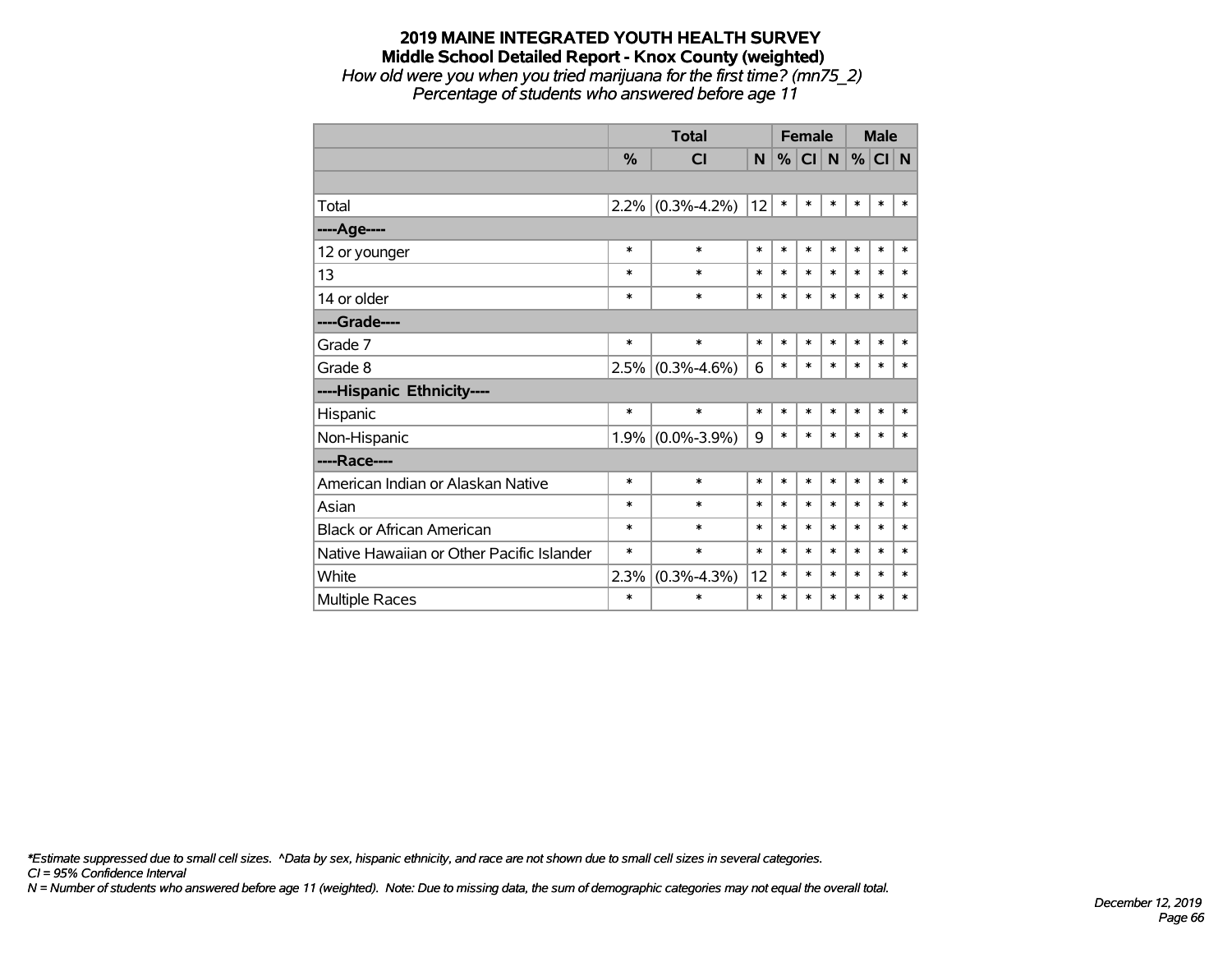#### **2019 MAINE INTEGRATED YOUTH HEALTH SURVEY Middle School Detailed Report - Knox County (weighted)** *During the past 30 days, how many times did you use marijuana? (mn76)*

*Percentage of students who answered at least 1 time*

|                                           | <b>Total</b>  |                      |                |               | <b>Female</b>                                       |        | <b>Male</b> |                          |        |  |
|-------------------------------------------|---------------|----------------------|----------------|---------------|-----------------------------------------------------|--------|-------------|--------------------------|--------|--|
|                                           | $\frac{0}{2}$ | <b>CI</b>            | N              | $\frac{0}{0}$ | <b>CI</b>                                           | N      | $\%$        | <b>CI</b>                | N      |  |
|                                           |               |                      |                |               |                                                     |        |             |                          |        |  |
| Total                                     |               | $5.7\%$ (0.0%-11.5%) |                |               | $ 31 6.2\% $ (0.0%-12.5%) $ 17 5.2\% $ (0.0%-11.1%) |        |             |                          | 14     |  |
| ----Age----                               |               |                      |                |               |                                                     |        |             |                          |        |  |
| 12 or younger                             | 4.3%          | $(0.0\% - 8.7\%)$    | $\overline{7}$ | $\ast$        | $\ast$                                              | $\ast$ | $\ast$      | $\ast$                   | $\ast$ |  |
| 13                                        | 7.0%          | $(0.1\% - 13.8\%)$   |                |               | 19 9.2% (1.0%-17.5%)                                |        | 13 4.6%     | $(0.0\% - 11.0\%)$       | 6      |  |
| 14 or older                               | $\ast$        | $\ast$               | $\ast$         | $\ast$        | $\ast$                                              | $\ast$ | $\ast$      | $\ast$                   | $\ast$ |  |
| ----Grade----                             |               |                      |                |               |                                                     |        |             |                          |        |  |
| Grade 7                                   | 5.9%          | $(1.2\% - 10.6\%)$   |                |               | $16 8.4\% $ (1.0%-15.7%)                            |        | 10 3.9%     | $(0.7\% - 7.1\%)$        | 6      |  |
| Grade 8                                   |               |                      |                |               | $5.5\%$ (0.0%-13.4%)   15 4.4% (0.0%-11.4%)         | 6      |             | $7.0\%$ (0.0%-16.2%)     | 8      |  |
| ----Hispanic Ethnicity----                |               |                      |                |               |                                                     |        |             |                          |        |  |
| Hispanic                                  | $\ast$        | $\ast$               | $\ast$         | $\ast$        | $\ast$                                              | $\ast$ | $\ast$      | $\ast$                   | $\ast$ |  |
| Non-Hispanic                              |               | $5.4\%$ (0.0%-12.0%) |                |               | 27 6.1% (0.0%-12.5%)                                |        |             | $15 4.8\% $ (0.0%-12.0%) | 12     |  |
| ----Race----                              |               |                      |                |               |                                                     |        |             |                          |        |  |
| American Indian or Alaskan Native         | $\ast$        | $\ast$               | $\ast$         | $\ast$        | $\ast$                                              | $\ast$ | $\ast$      | $\ast$                   | $\ast$ |  |
| Asian                                     | $\ast$        | $\ast$               | $\ast$         | $\ast$        | $\ast$                                              | $\ast$ | $\ast$      | $\ast$                   | $\ast$ |  |
| <b>Black or African American</b>          | $\ast$        | $\ast$               | $\ast$         | $\ast$        | $\ast$                                              | $\ast$ | $\ast$      | $\ast$                   | $\ast$ |  |
| Native Hawaiian or Other Pacific Islander | $\ast$        | $\ast$               | $\ast$         | $\ast$        | $\ast$                                              | $\ast$ | $\ast$      | $\ast$                   | $\ast$ |  |
| White                                     | 5.8%          | $(0.0\% - 11.8\%)$   |                | 30 6.3%       | $(0.0\% - 12.5\%)$                                  |        | 16 5.4%     | $(0.0\% - 11.7\%)$       | 14     |  |
| Multiple Races                            | $\ast$        | $\ast$               | $\ast$         | $\ast$        | $\ast$                                              | $\ast$ | $\ast$      | $\ast$                   | $\ast$ |  |

*\*Estimate suppressed due to small cell sizes. ^Data by sex, hispanic ethnicity, and race are not shown due to small cell sizes in several categories.*

*CI = 95% Confidence Interval*

*N = Number of students who answered at least 1 time (weighted). Note: Due to missing data, the sum of demographic categories may not equal the overall total.*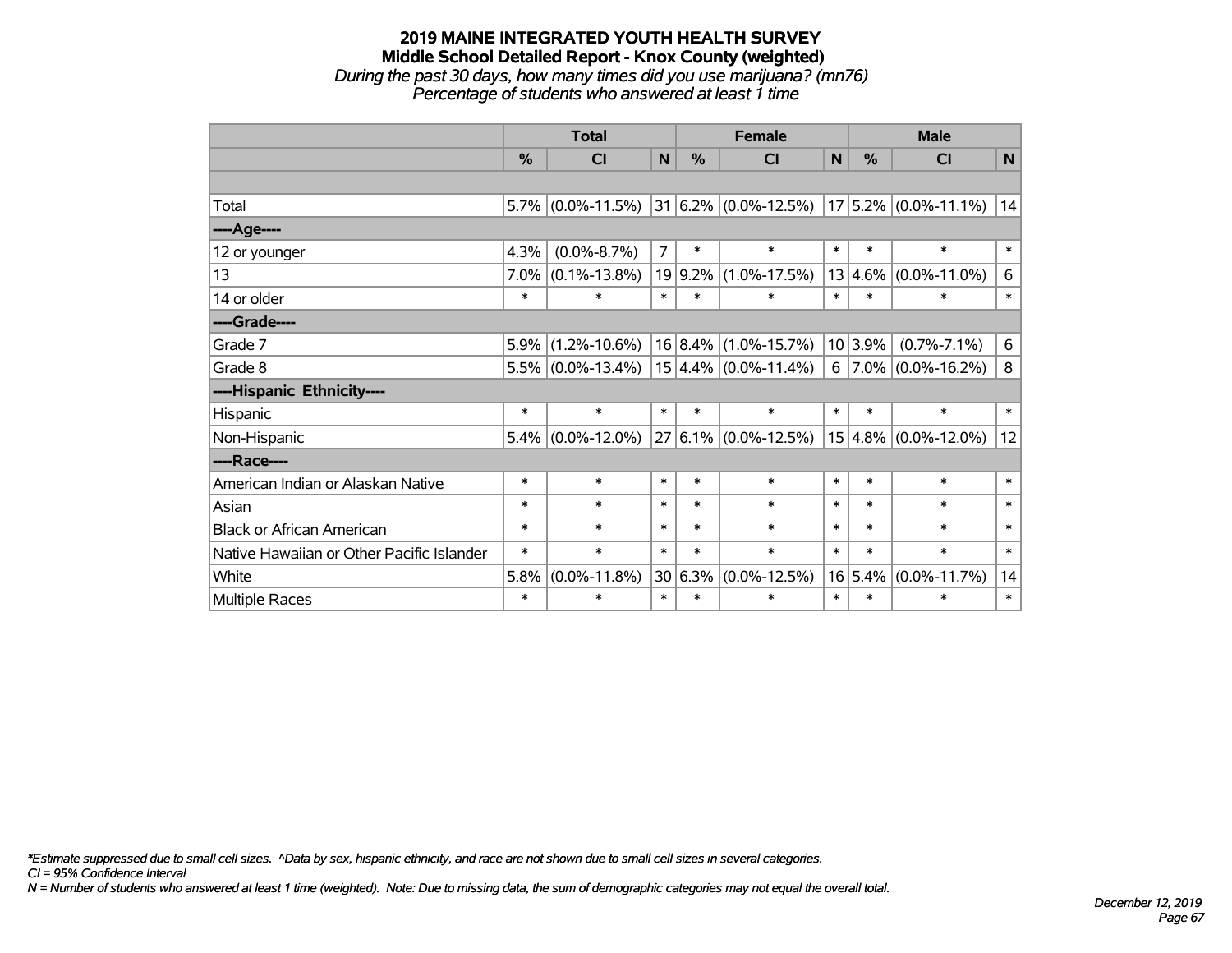*If you wanted to get some marijuana, how easy would it be for you to get some? (mn77) Percentage of students who answered 'Sort of easy' or 'Very easy'*

|                                           |               | <b>Total</b>        |        |           | <b>Female</b>            |        | <b>Male</b>   |                     |                |  |
|-------------------------------------------|---------------|---------------------|--------|-----------|--------------------------|--------|---------------|---------------------|----------------|--|
|                                           | $\frac{0}{0}$ | <b>CI</b>           | N      | $\%$      | <b>CI</b>                | N      | $\frac{0}{0}$ | <b>CI</b>           | $\mathsf{N}$   |  |
|                                           |               |                     |        |           |                          |        |               |                     |                |  |
| Total                                     | 21.5%         | $(8.0\% - 35.0\%)$  |        |           | $117$ 23.1% (7.8%-38.4%) |        | $ 63 19.5\% $ | $(6.1\% - 32.9\%)$  | 53             |  |
| ----Age----                               |               |                     |        |           |                          |        |               |                     |                |  |
| 12 or younger                             | 12.8%         | $(5.9\% - 19.7\%)$  | 20     | 15.3%     | $(4.3\% - 26.4\%)$       | 12     | 8.2%          | $(1.7\% - 14.6\%)$  | 6 <sup>1</sup> |  |
| 13                                        | 21.8%         | $(4.9\% - 38.7\%)$  | 60     | 25.0%     | $(6.0\% - 44.0\%)$       |        | 35   18.6%    | $(2.3\% - 34.9\%)$  | 24             |  |
| 14 or older                               | 33.3%         | $(7.5\% - 59.2\%)$  | 37     |           | 29.9% (0.0%-66.3%)       |        | 15 36.2%      | $(21.0\% - 51.5\%)$ | 22             |  |
| ----Grade----                             |               |                     |        |           |                          |        |               |                     |                |  |
| Grade 7                                   | 15.0%         | $(10.0\% - 19.9\%)$ | 41     | 18.9%     | $(8.5\% - 29.3\%)$       |        | 24 10.6%      | $(4.1\% - 17.2\%)$  | 16             |  |
| Grade 8                                   | 27.9%         | $(4.4\% - 51.3\%)$  | 75     |           | 26.0% (1.5%-50.5%)       |        | 38 30.4%      | $(8.5\% - 52.2\%)$  | 37             |  |
| ----Hispanic Ethnicity----                |               |                     |        |           |                          |        |               |                     |                |  |
| Hispanic                                  | $\ast$        | $\ast$              | $\ast$ | $\ast$    | $\ast$                   | $\ast$ | $\ast$        | $\ast$              | $\ast$         |  |
| Non-Hispanic                              | 22.1%         | $(8.6\% - 35.5\%)$  |        | 112 23.9% | $(9.0\% - 38.8\%)$       |        | 60 19.8%      | $(6.4\% - 33.1\%)$  | 50             |  |
| ----Race----                              |               |                     |        |           |                          |        |               |                     |                |  |
| American Indian or Alaskan Native         | $\ast$        | $\ast$              | $\ast$ | $\ast$    | $\ast$                   | $\ast$ | $\ast$        | $\ast$              | $\ast$         |  |
| Asian                                     | $\ast$        | $\ast$              | $\ast$ | $\ast$    | $\ast$                   | $\ast$ | $\ast$        | $\ast$              | $\ast$         |  |
| <b>Black or African American</b>          | $\ast$        | $\ast$              | $\ast$ | $\ast$    | $\ast$                   | $\ast$ | $\ast$        | $\ast$              | $\ast$         |  |
| Native Hawaiian or Other Pacific Islander | $\ast$        | $\ast$              | $\ast$ | $\ast$    | $\ast$                   | $\ast$ | $\ast$        | $\ast$              | $\ast$         |  |
| White                                     | 21.4%         | $(7.0\% - 35.9\%)$  | 111    | 23.4%     | $(7.7\% - 39.1\%)$       | 61     | 19.6%         | $(5.7\% - 33.5\%)$  | 50             |  |
| Multiple Races                            | $\ast$        | $\ast$              | $\ast$ | $\ast$    | $\ast$                   | $\ast$ | $\ast$        | $\ast$              | $\ast$         |  |

*\*Estimate suppressed due to small cell sizes. ^Data by sex, hispanic ethnicity, and race are not shown due to small cell sizes in several categories.*

*CI = 95% Confidence Interval*

*N = Number of students who answered 'Sort of easy' or 'Very easy' (weighted). Note: Due to missing data, the sum of demographic categories may not equal the overall total.*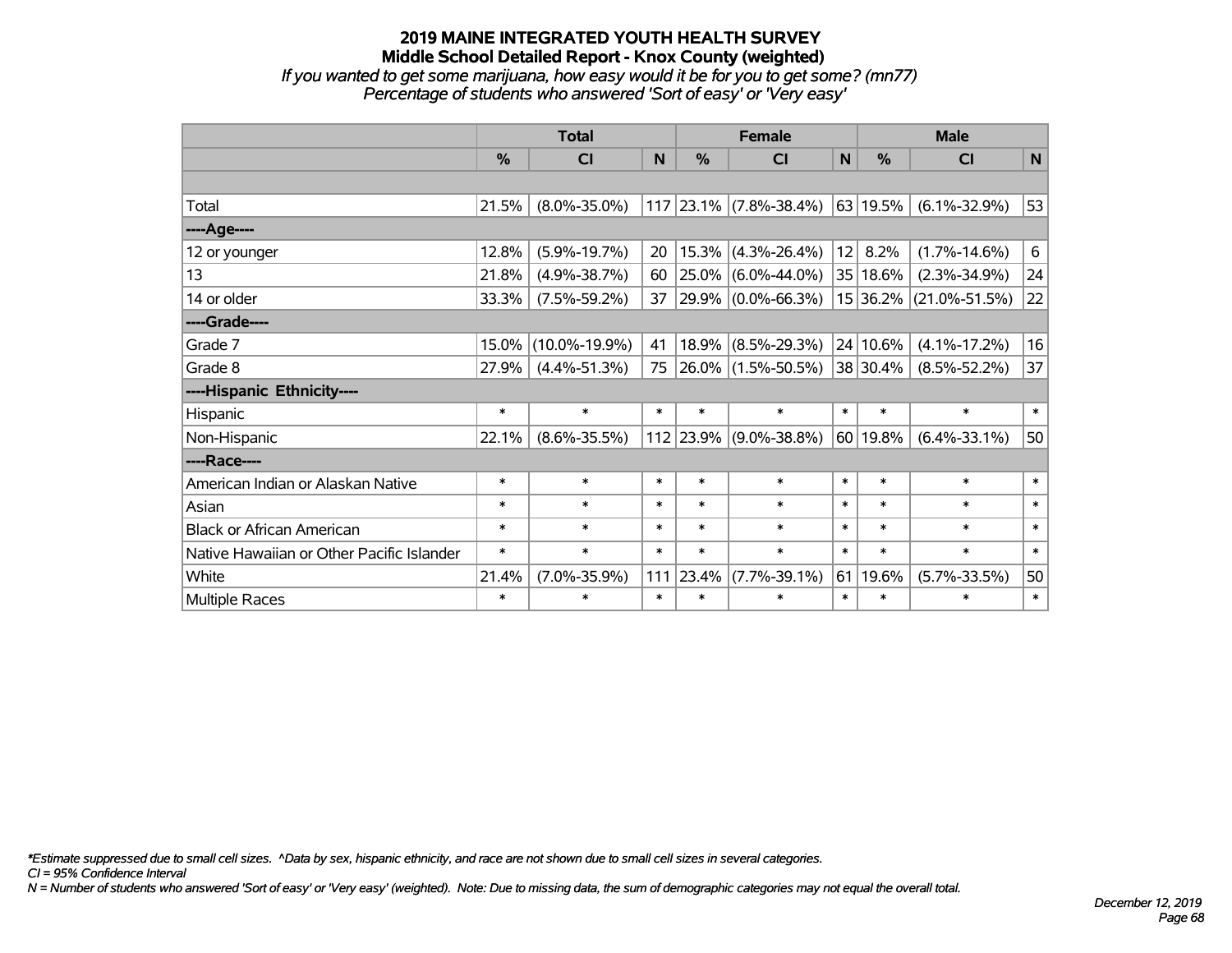*How wrong do your parents feel it would be for you to use marijuana? (mn193) Percentage of students who answered 'A little bit wrong' or 'Not wrong at all'*

|                                           |        | <b>Total</b>          |                |        | <b>Female</b>                           | <b>Male</b>  |             |                            |              |
|-------------------------------------------|--------|-----------------------|----------------|--------|-----------------------------------------|--------------|-------------|----------------------------|--------------|
|                                           | %      | CI                    | N              | %      | <b>CI</b>                               | $\mathsf{N}$ | %           | CI                         | $\mathsf{N}$ |
|                                           |        |                       |                |        |                                         |              |             |                            |              |
| Total                                     | 8.3%   | $(5.3\% - 11.2\%)$    | 45             | 8.1%   | $(3.2\% - 13.0\%)$ 22 7.9% (5.3%-10.4%) |              |             |                            | 22           |
| ----Age----                               |        |                       |                |        |                                         |              |             |                            |              |
| 12 or younger                             | 4.3%   | $(0.1\% - 8.5\%)$     | $\overline{7}$ | $\ast$ | $\ast$                                  | $\ast$       | $\ast$      | $\ast$                     | $\ast$       |
| 13                                        | 9.4%   | $(2.5\% - 16.3\%)$    | 26             | 10.6%  | $(2.4\% - 18.8\%)$                      |              | 15 8.2%     | $(1.6\% - 14.8\%)$         | 11           |
| 14 or older                               |        | $11.0\%$ (7.9%-14.2%) | 12             | $\ast$ | $\ast$                                  | $\ast$       | $\ast$      | $\ast$                     | $\ast$       |
| ----Grade----                             |        |                       |                |        |                                         |              |             |                            |              |
| Grade 7                                   | 8.0%   | $(5.5\% - 10.6\%)$    | 22             | 7.6%   | $(1.1\% - 14.1\%)$                      | 9            |             | $ 7.3\% $ (4.2%-10.4%)     | 11           |
| Grade 8                                   | 8.5%   | $(4.9\% - 12.2\%)$    | 23             | 8.6%   | $(4.5\% - 12.6\%)$                      |              |             | $13 8.6\% $ (4.9%-12.3%)   | 11           |
| ----Hispanic Ethnicity----                |        |                       |                |        |                                         |              |             |                            |              |
| Hispanic                                  | $\ast$ | $\ast$                | $\ast$         | $\ast$ | $\ast$                                  | $\ast$       | $\ast$      | $\ast$                     | $\ast$       |
| Non-Hispanic                              | 8.3%   | $(5.0\% - 11.7\%)$    | 43             | 8.4%   | $(3.6\% - 13.3\%)$                      |              |             | $21$   7.7%   (4.1%-11.3%) | 20           |
| ----Race----                              |        |                       |                |        |                                         |              |             |                            |              |
| American Indian or Alaskan Native         | $\ast$ | $\ast$                | $\ast$         | $\ast$ | $\ast$                                  | $\ast$       | $\ast$      | $\ast$                     | $\ast$       |
| Asian                                     | $\ast$ | $\ast$                | $\ast$         | $\ast$ | $\ast$                                  | $\ast$       | $\ast$      | $\ast$                     | $\ast$       |
| <b>Black or African American</b>          | $\ast$ | $\ast$                | $\ast$         | $\ast$ | $\ast$                                  | $\ast$       | $\ast$      | $\ast$                     | $\ast$       |
| Native Hawaiian or Other Pacific Islander | $\ast$ | $\ast$                | $\ast$         | $\ast$ | $\ast$                                  | $\ast$       | $\ast$      | $\ast$                     | $\ast$       |
| White                                     | 8.0%   | $(4.7\% - 11.3\%)$    | 42             | 8.0%   | $(3.1\% - 12.9\%)$                      |              | $21 8.1\% $ | $(5.3\% - 10.9\%)$         | 21           |
| Multiple Races                            | $\ast$ | $\ast$                | $\ast$         | $\ast$ | $\ast$                                  | $\ast$       | $\ast$      | $\ast$                     | $\ast$       |

*\*Estimate suppressed due to small cell sizes. ^Data by sex, hispanic ethnicity, and race are not shown due to small cell sizes in several categories.*

*CI = 95% Confidence Interval*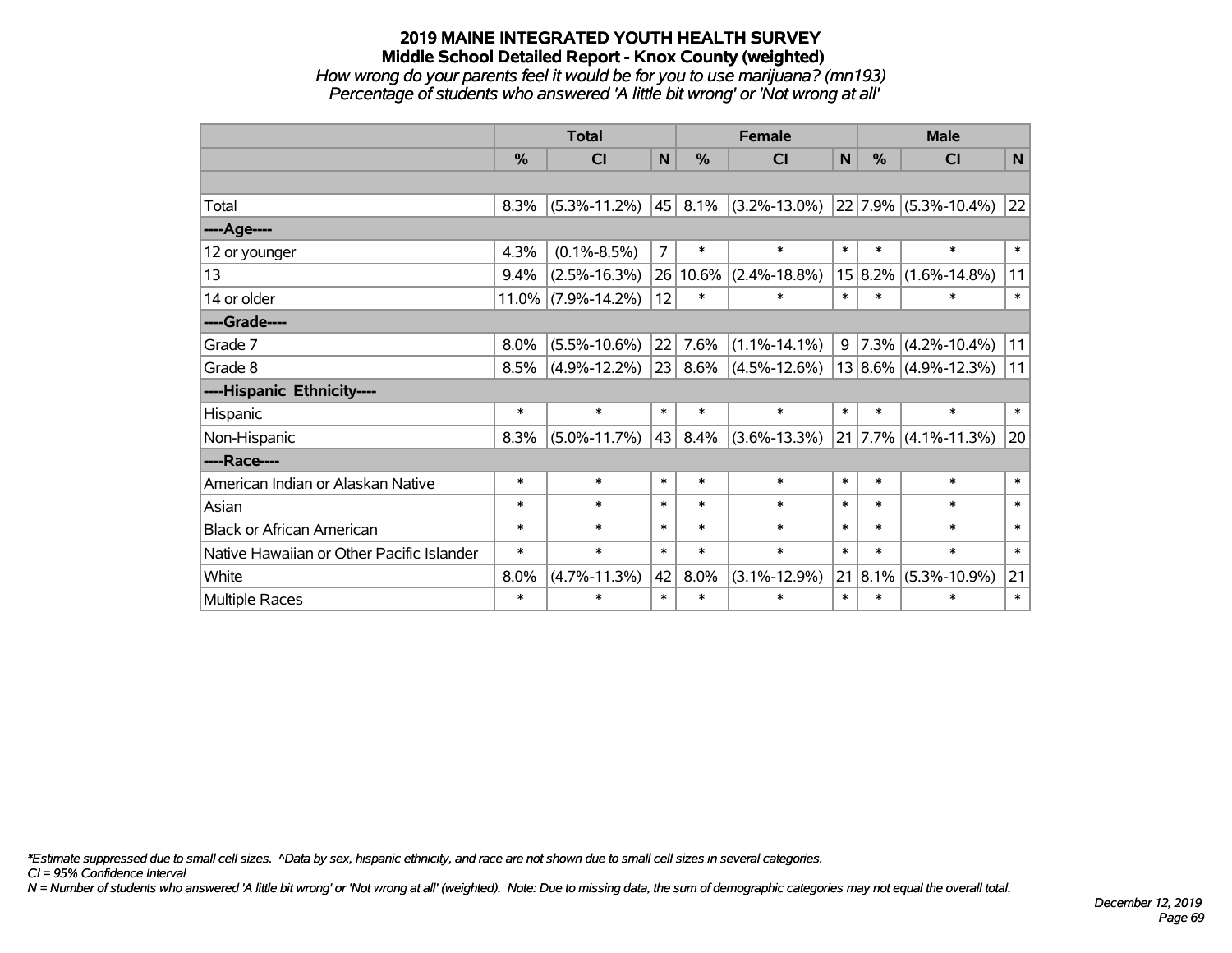*How much do you think people risk harming themselves (physically or in other ways) if they use marijuana once or twice a week? (mn194) Percentage of students who answered 'No risk' or 'Slight risk'*

|                                           | <b>Total</b> |                     |        |               | <b>Female</b>           |        | <b>Male</b>   |                         |                |  |  |
|-------------------------------------------|--------------|---------------------|--------|---------------|-------------------------|--------|---------------|-------------------------|----------------|--|--|
|                                           | %            | <b>CI</b>           | N      | $\frac{0}{0}$ | <b>CI</b>               | N      | $\frac{0}{0}$ | <b>CI</b>               | N <sub>1</sub> |  |  |
|                                           |              |                     |        |               |                         |        |               |                         |                |  |  |
| Total                                     |              | 39.4% (33.4%-45.4%) |        |               | 213 38.7% (30.4%-46.9%) |        |               | 103 39.9% (34.6%-45.2%) | 108            |  |  |
| ----Age----                               |              |                     |        |               |                         |        |               |                         |                |  |  |
| 12 or younger                             | 26.5%        | $(15.7\% - 37.3\%)$ | 41     | 25.7%         | $(13.2\% - 38.2\%)$     | 19     | $25.6\%$      | $(10.9\% - 40.3\%)$     | 20             |  |  |
| 13                                        |              | 43.4% (32.3%-54.6%) |        |               | 120 43.0% (31.9%-54.0%) | 61     | $ 44.4\% $    | $(31.2\% - 57.6\%)$     | 59             |  |  |
| 14 or older                               |              | 47.1% (39.5%-54.6%) |        |               | 53 45.9% (31.2%-60.5%)  |        |               | 23 48.1% (39.4%-56.7%)  | 29             |  |  |
| ----Grade----                             |              |                     |        |               |                         |        |               |                         |                |  |  |
| Grade 7                                   | 33.9%        | $(25.9\% - 41.9\%)$ | 90     | 36.1%         | $(24.7\% - 47.5\%)$     | 43     | 31.2%         | $(24.2\% - 38.3\%)$     | 45             |  |  |
| Grade 8                                   |              | 44.1% (34.7%-53.6%) |        |               | 121 40.2% (32.3%-48.1%) |        |               | 59 49.3% (36.3%-62.2%)  | 61             |  |  |
| ----Hispanic Ethnicity----                |              |                     |        |               |                         |        |               |                         |                |  |  |
| Hispanic                                  | $\ast$       | $\ast$              | $\ast$ | $\ast$        | $\ast$                  | $\ast$ | $\ast$        | $\ast$                  | $\ast$         |  |  |
| Non-Hispanic                              | 40.2%        | $(33.8\% - 46.5\%)$ |        |               | 203 39.6% (31.8%-47.5%) |        | 100 40.5%     | $(34.5\% - 46.5\%)$     | 102            |  |  |
| ----Race----                              |              |                     |        |               |                         |        |               |                         |                |  |  |
| American Indian or Alaskan Native         | $\ast$       | $\ast$              | $\ast$ | $\ast$        | $\ast$                  | $\ast$ | $\ast$        | $\ast$                  | $\ast$         |  |  |
| Asian                                     | $\ast$       | $\ast$              | $\ast$ | $\ast$        | $\ast$                  | $\ast$ | $\ast$        | $\ast$                  | $\ast$         |  |  |
| <b>Black or African American</b>          | $\ast$       | $\ast$              | $\ast$ | $\ast$        | $\ast$                  | $\ast$ | $\ast$        | $\ast$                  | $\ast$         |  |  |
| Native Hawaiian or Other Pacific Islander | $\ast$       | $\ast$              | $\ast$ | $\ast$        | $\ast$                  | $\ast$ | $\ast$        | $\ast$                  | $\ast$         |  |  |
| White                                     | 39.5%        | $(33.4\% - 45.6\%)$ |        | 204 38.7%     | $(30.8\% - 46.6\%)$     | 100    | 40.5%         | $(34.7\% - 46.3\%)$     | 104            |  |  |
| Multiple Races                            | $\ast$       | $\ast$              | $\ast$ | $\ast$        | $\ast$                  | $\ast$ | $\ast$        | $\ast$                  | $\ast$         |  |  |

*\*Estimate suppressed due to small cell sizes. ^Data by sex, hispanic ethnicity, and race are not shown due to small cell sizes in several categories.*

*CI = 95% Confidence Interval*

*N = Number of students who answered 'No risk' or 'Slight risk' (weighted). Note: Due to missing data, the sum of demographic categories may not equal the overall total.*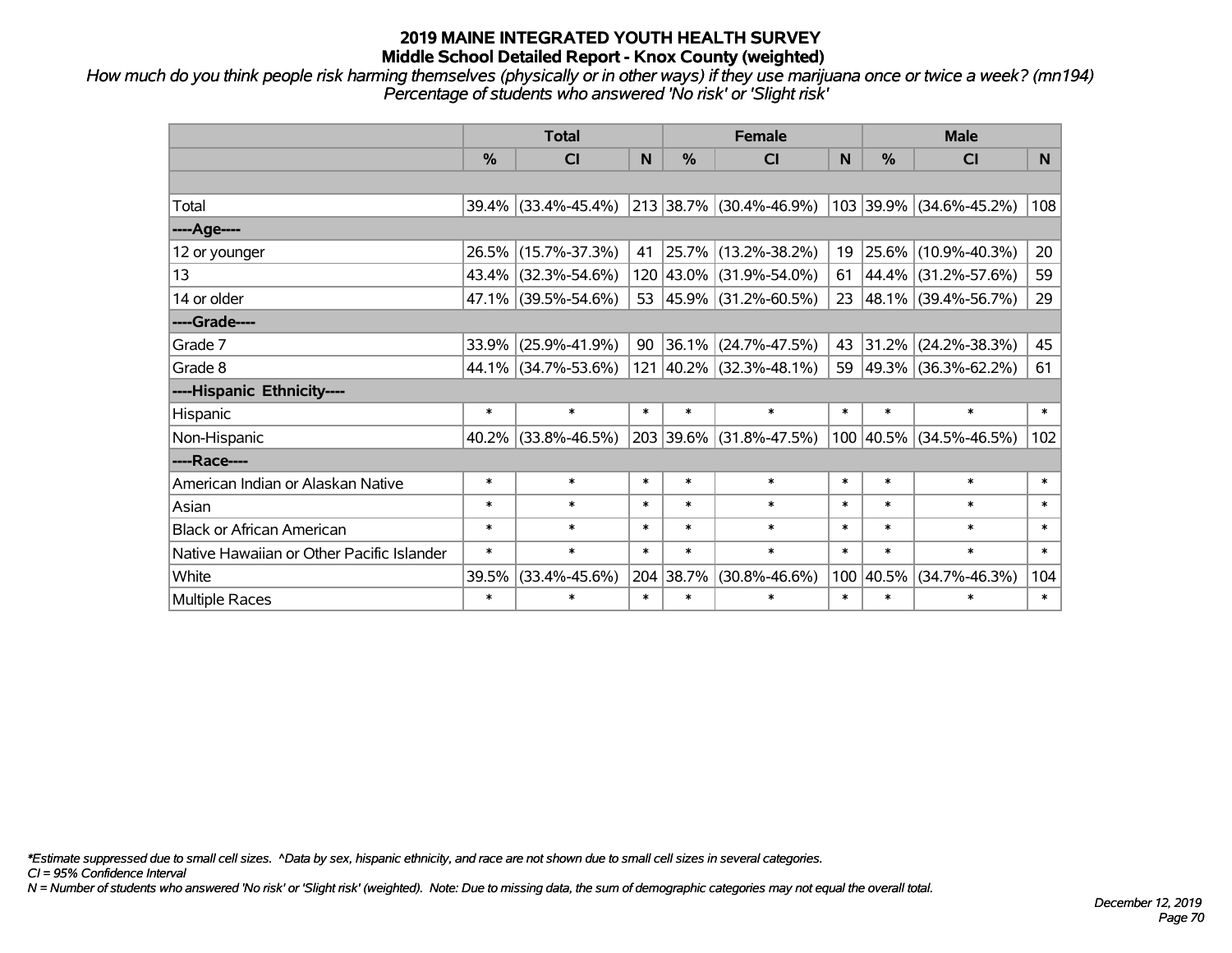## **2019 MAINE INTEGRATED YOUTH HEALTH SURVEY Middle School Detailed Report - Knox County (weighted)** *How wrong do your friends feel it would be for you to use marijuana? (mn195) Percentage of students who answered 'A little bit wrong' or 'Not wrong at all'*

|                                           |               | <b>Total</b>        |        |            | <b>Female</b>             |              |               | <b>Male</b>                |        |  |  |
|-------------------------------------------|---------------|---------------------|--------|------------|---------------------------|--------------|---------------|----------------------------|--------|--|--|
|                                           | $\frac{0}{0}$ | <b>CI</b>           | N      | %          | CI                        | $\mathsf{N}$ | $\frac{0}{0}$ | <b>CI</b>                  | N      |  |  |
|                                           |               |                     |        |            |                           |              |               |                            |        |  |  |
| Total                                     | 22.6%         | $(10.3\% - 34.9\%)$ |        |            | 123  20.9%  (10.4%-31.4%) |              |               | $ 57 23.7\% $ (4.3%-43.0%) | 63     |  |  |
| ---- Age----                              |               |                     |        |            |                           |              |               |                            |        |  |  |
| 12 or younger                             | 15.6%         | $(4.9\% - 26.4\%)$  | 24     | 13.5%      | $(0.8\% - 26.3\%)$        |              | 10 14.2%      | $(2.1\% - 26.3\%)$         | 10     |  |  |
| 13                                        | 24.1%         | $(8.7\% - 39.5\%)$  | 71     | 24.6%      | $(9.9\% - 39.2\%)$        |              |               | 36 24.1% (0.7%-47.4%)      | 34     |  |  |
| 14 or older                               | 29.5%         | $(5.7\% - 53.3\%)$  | 28     | 21.7%      | $(0.0\% - 46.6\%)$        |              |               | 10 36.6% (4.0%-69.3%)      | 18     |  |  |
| ----Grade----                             |               |                     |        |            |                           |              |               |                            |        |  |  |
| Grade 7                                   | 22.4%         | $(12.2\% - 32.6\%)$ | 60     | 24.5%      | $(10.9\% - 38.2\%)$       |              | 30 18.8%      | $(7.2\% - 30.4\%)$         | 26     |  |  |
| Grade 8                                   | 22.6%         | $(7.5\% - 37.6\%)$  | 61     | $ 16.9\% $ | $(9.3\% - 24.6\%)$        |              |               | 25 29.9% (3.1%-56.6%)      | 37     |  |  |
| ----Hispanic Ethnicity----                |               |                     |        |            |                           |              |               |                            |        |  |  |
| Hispanic                                  | $\ast$        | $\ast$              | $\ast$ | $\ast$     | $\ast$                    | $\ast$       | $\ast$        | $\ast$                     | $\ast$ |  |  |
| Non-Hispanic                              | 22.5%         | $(9.0\% - 36.0\%)$  |        |            | 116 21.5% (10.8%-32.2%)   |              | 57 22.8%      | $(1.0\% - 44.7\%)$         | 56     |  |  |
| ----Race----                              |               |                     |        |            |                           |              |               |                            |        |  |  |
| American Indian or Alaskan Native         | $\ast$        | $\ast$              | $\ast$ | $\ast$     | $\ast$                    | $\ast$       | $\ast$        | $\ast$                     | $\ast$ |  |  |
| Asian                                     | $\ast$        | $\ast$              | $\ast$ | $\ast$     | $\ast$                    | $\ast$       | $\ast$        | $\ast$                     | $\ast$ |  |  |
| <b>Black or African American</b>          | *             | $\ast$              | $\ast$ | $\ast$     | $\ast$                    | $\ast$       | $\ast$        | $\ast$                     | $\ast$ |  |  |
| Native Hawaiian or Other Pacific Islander | $\ast$        | $\ast$              | $\ast$ | $\ast$     | $\ast$                    | $\ast$       | $\ast$        | $\ast$                     | $\ast$ |  |  |
| White                                     | 22.2%         | $(8.9\% - 35.5\%)$  |        | 114 21.3%  | $(11.0\% - 31.5\%)$       |              | 55 23.5%      | $(3.3\% - 43.6\%)$         | 58     |  |  |
| Multiple Races                            | $\ast$        | $\ast$              | $\ast$ | $\ast$     | $\ast$                    | $\ast$       | $\ast$        | $\ast$                     | $\ast$ |  |  |

*\*Estimate suppressed due to small cell sizes. ^Data by sex, hispanic ethnicity, and race are not shown due to small cell sizes in several categories.*

*CI = 95% Confidence Interval*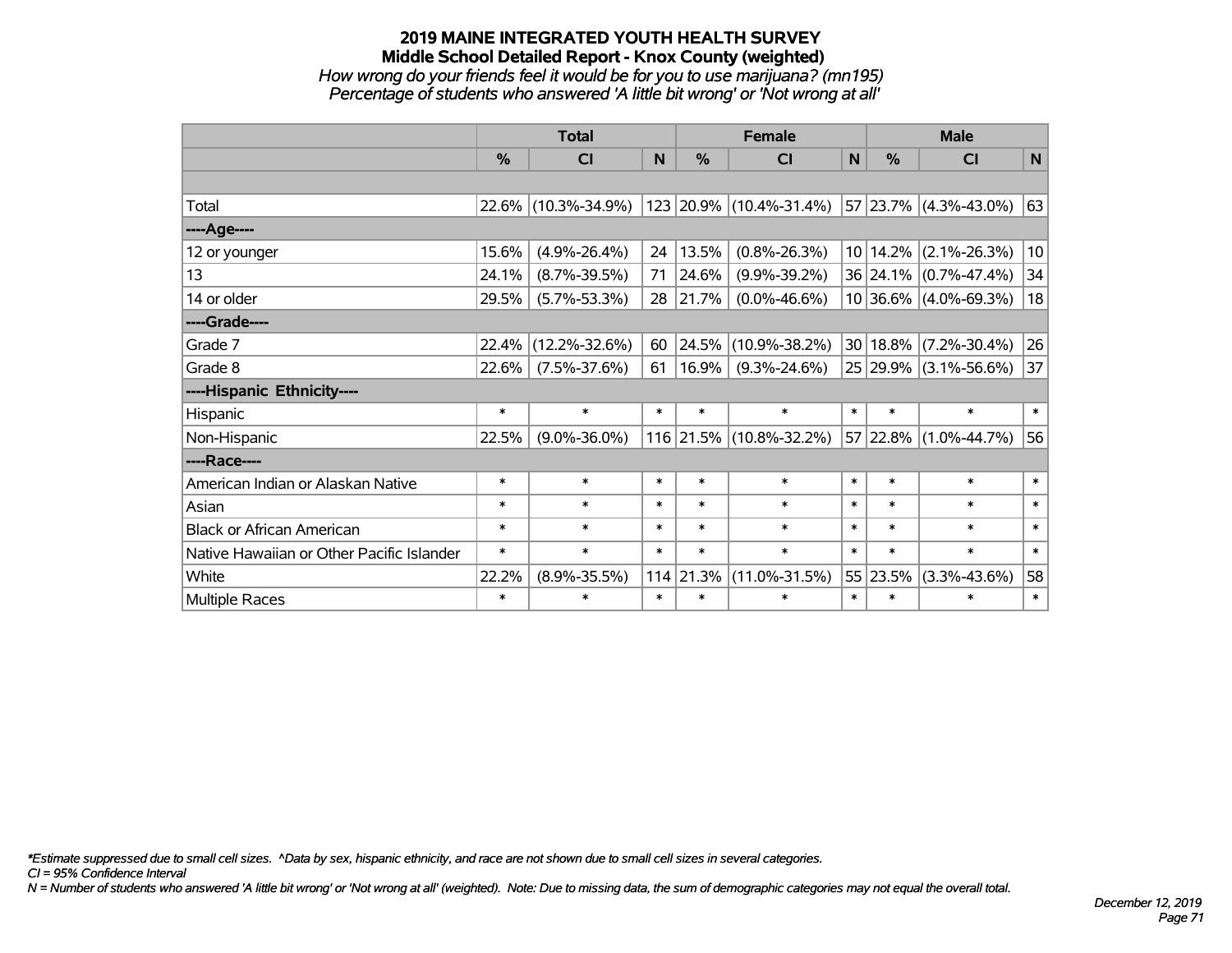*If a kid used marijuana in your neighborhood, would he or she be caught by the police? (mn196) Percentage of students who answered 'Probably not' or 'Definitely not'*

|                                           |        | <b>Total</b>           |              |                | <b>Female</b>                 |        | <b>Male</b>   |                          |        |  |
|-------------------------------------------|--------|------------------------|--------------|----------------|-------------------------------|--------|---------------|--------------------------|--------|--|
|                                           | %      | <b>CI</b>              | <sub>N</sub> | %              | <b>CI</b>                     | N      | $\frac{0}{0}$ | <b>CI</b>                | N.     |  |
|                                           |        |                        |              |                |                               |        |               |                          |        |  |
| Total                                     |        | $56.0\%$ (44.3%-67.7%) |              | $ 299 62.1\% $ | $(41.9\% - 82.3\%)$           |        |               | 163 50.1% (42.1%-58.1%)  | 133    |  |
| ----Age----                               |        |                        |              |                |                               |        |               |                          |        |  |
| 12 or younger                             | 42.1%  | $(34.5\% - 49.8\%)$    |              | 65 49.0%       | $(41.7\% - 56.3\%)$           | 37     |               | 37.0% (18.3%-55.8%)      | 28     |  |
| 13                                        |        | 57.6% (41.5%-73.7%)    |              | 167 66.9%      | $(38.3\% - 95.5\%)$           | 98     |               | 47.1% (40.9%-53.3%)      | 66     |  |
| 14 or older                               |        | 74.1% (63.5%-84.8%)    |              | 67 68.9%       | $(50.9\% - 86.9\%)$           | 29     |               | $ 78.5\% $ (74.4%-82.7%) | 39     |  |
| ----Grade----                             |        |                        |              |                |                               |        |               |                          |        |  |
| Grade 7                                   | 45.6%  | $(37.8\% - 53.5\%)$    |              | 122 53.7%      | $(45.3\% - 62.2\%)$           | 67     |               | 39.5% (24.9%-54.1%)      | 55     |  |
| Grade 8                                   |        | $65.6\%$ (43.6%-87.5%) |              |                | $ 173 69.1\% $ (34.9%-100.0%) | 95     |               | $ 60.8\% $ (50.6%-71.0%) | 75     |  |
| ----Hispanic Ethnicity----                |        |                        |              |                |                               |        |               |                          |        |  |
| Hispanic                                  | $\ast$ | $\ast$                 | $\ast$       | $\ast$         | $\ast$                        | $\ast$ | $\ast$        | $\ast$                   | $\ast$ |  |
| Non-Hispanic                              |        | $56.0\%$ (43.2%-68.8%) |              | 285 61.0%      | $(39.8\% - 82.3\%)$           |        |               | 156 51.0% (44.1%-58.0%)  | 126    |  |
| ----Race----                              |        |                        |              |                |                               |        |               |                          |        |  |
| American Indian or Alaskan Native         | $\ast$ | $\ast$                 | $\ast$       | $\ast$         | $\ast$                        | $\ast$ | $\ast$        | $\ast$                   | $\ast$ |  |
| Asian                                     | $\ast$ | $\ast$                 | $\ast$       | $\ast$         | $\ast$                        | $\ast$ | $\ast$        | $\ast$                   | $\ast$ |  |
| <b>Black or African American</b>          | $\ast$ | $\ast$                 | $\ast$       | $\ast$         | $\ast$                        | $\ast$ | $\ast$        | $\ast$                   | $\ast$ |  |
| Native Hawaiian or Other Pacific Islander | $\ast$ | $\ast$                 | $\ast$       | $\ast$         | $\ast$                        | $\ast$ | $\ast$        | $\ast$                   | $\ast$ |  |
| White                                     | 56.6%  | $(44.5\% - 68.8\%)$    |              | 285 62.1%      | $(40.8\% - 83.5\%)$           | 157    | 50.5%         | $(41.3\% - 59.8\%)$      | 126    |  |
| Multiple Races                            | $\ast$ | $\ast$                 | $\ast$       | $\ast$         | $\ast$                        | $\ast$ | $\ast$        | $\ast$                   | $\ast$ |  |

*\*Estimate suppressed due to small cell sizes. ^Data by sex, hispanic ethnicity, and race are not shown due to small cell sizes in several categories.*

*CI = 95% Confidence Interval*

*N = Number of students who answered 'Probably not' or 'Definitely not' (weighted). Note: Due to missing data, the sum of demographic categories may not equal the overall total.*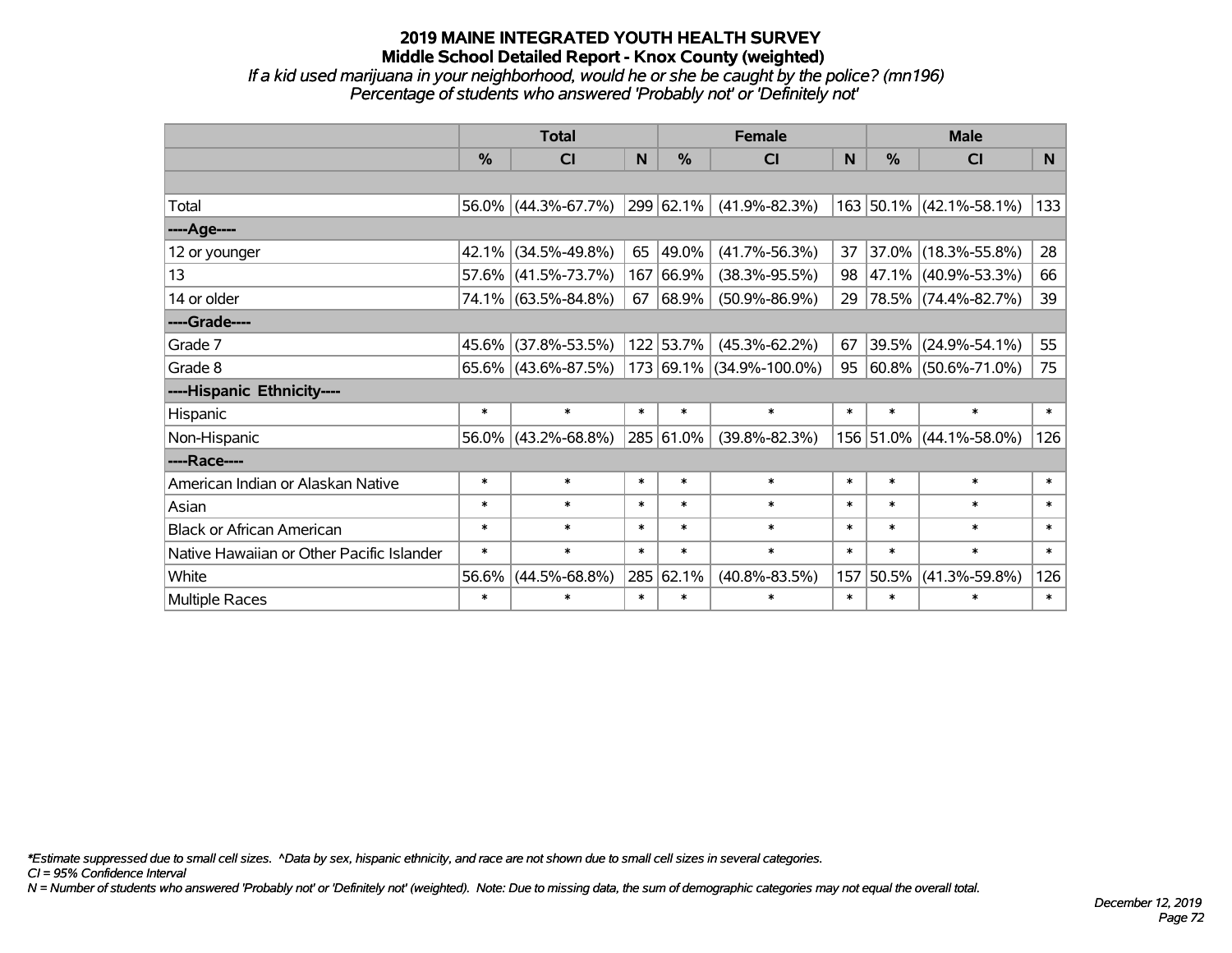*How wrong do you think it is for someone your age to use marijuana? (mn197) Percentage of students who answered 'A little bit wrong' or 'Not wrong at all'*

|                                           | <b>Total</b> |                        |              |            | <b>Female</b>                  | <b>Male</b>  |          |                       |        |
|-------------------------------------------|--------------|------------------------|--------------|------------|--------------------------------|--------------|----------|-----------------------|--------|
|                                           | %            | <b>CI</b>              | $\mathsf{N}$ | %          | <b>CI</b>                      | $\mathsf{N}$ | %        | <b>CI</b>             | N      |
|                                           |              |                        |              |            |                                |              |          |                       |        |
| Total                                     |              | $17.1\%$ (11.3%-22.9%) |              |            | $93 16.6\% $ (8.9%-24.3%)      |              |          | 45 16.8% (4.4%-29.2%) | 45     |
| ----Age----                               |              |                        |              |            |                                |              |          |                       |        |
| 12 or younger                             | 14.8%        | $(6.6\% - 23.0\%)$     |              | 23 15.4%   | $(6.6\% - 24.1\%)$             |              | 12 10.7% | $(3.1\% - 18.2\%)$    | 8      |
| 13                                        | 18.3%        | $(12.2\% - 24.3\%)$    |              | 54 18.7%   | $(9.7\% - 27.7\%)$             |              | 28 18.2% | $(3.9\% - 32.5\%)$    | 26     |
| 14 or older                               | 17.2%        | $(2.9\% - 31.5\%)$     | 16           | $\ast$     | $\ast$                         | $\ast$       | $\ast$   | $\ast$                | $\ast$ |
| ----Grade----                             |              |                        |              |            |                                |              |          |                       |        |
| Grade 7                                   | 15.3%        | $(9.1\% - 21.5\%)$     |              | 41   18.5% | $(9.4\% - 27.5\%)$             |              | 23 10.7% | $(2.7\% - 18.8\%)$    | 15     |
| Grade 8                                   |              | 18.5% (12.4%-24.6%)    |              |            | 50 14.0% (2.2%-25.8%) 21 24.2% |              |          | $(9.2\% - 39.1\%)$    | 30     |
| ----Hispanic Ethnicity----                |              |                        |              |            |                                |              |          |                       |        |
| Hispanic                                  | $\ast$       | $\ast$                 | $\ast$       | $\ast$     | $\ast$                         | $\ast$       | $\ast$   | $\ast$                | $\ast$ |
| Non-Hispanic                              |              | 16.8% (10.0%-23.5%)    |              |            | $ 87 17.1\% $ (9.2%-25.1%)     |              | 45 15.5% | $(0.6\% - 30.4\%)$    | 39     |
| ----Race----                              |              |                        |              |            |                                |              |          |                       |        |
| American Indian or Alaskan Native         | $\ast$       | $\ast$                 | $\ast$       | $\ast$     | $\ast$                         | $\ast$       | $\ast$   | $\ast$                | $\ast$ |
| Asian                                     | $\ast$       | $\ast$                 | $\ast$       | $\ast$     | $\ast$                         | $\ast$       | $\ast$   | $\ast$                | $\ast$ |
| <b>Black or African American</b>          | $\ast$       | $\ast$                 | $\ast$       | $\ast$     | $\ast$                         | $\ast$       | $\ast$   | $\ast$                | $\ast$ |
| Native Hawaiian or Other Pacific Islander | $\ast$       | $\ast$                 | $\ast$       | $\ast$     | $\ast$                         | $\ast$       | $\ast$   | $\ast$                | $\ast$ |
| White                                     | 16.3%        | $(9.2\% - 23.4\%)$     |              | 84 16.7%   | $(8.9\% - 24.4\%)$             |              | 43 16.2% | $(3.0\% - 29.4\%)$    | 41     |
| <b>Multiple Races</b>                     | $\ast$       | $\ast$                 | $\ast$       | $\ast$     | $\ast$                         | $\ast$       | $\ast$   | $\ast$                | $\ast$ |

*\*Estimate suppressed due to small cell sizes. ^Data by sex, hispanic ethnicity, and race are not shown due to small cell sizes in several categories.*

*CI = 95% Confidence Interval*

*N = Number of students who answered 'A little bit wrong' or 'Not wrong at all' (weighted). Note: Due to missing data, the sum of demographic categories may not equal the overall total.*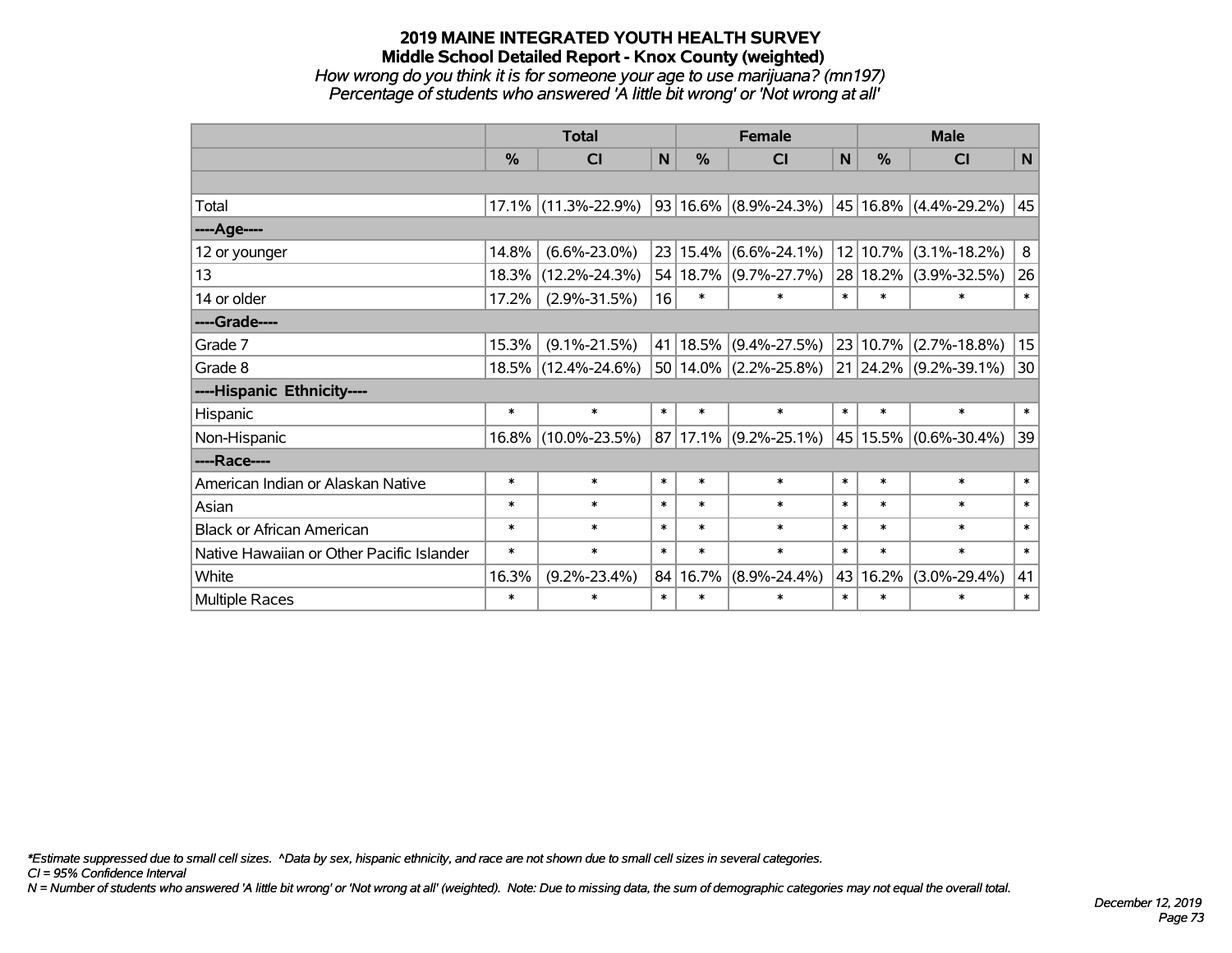*Have you ever sniffed glue, breathed the contents of spray cans, or inhaled any paints or sprays to get high? (mn86a) Percentage of students who answered 'Yes'*

|                                           | <b>Total</b> |                     |                 | <b>Female</b> | <b>Male</b>         |                 |               |                     |              |
|-------------------------------------------|--------------|---------------------|-----------------|---------------|---------------------|-----------------|---------------|---------------------|--------------|
|                                           | %            | <b>CI</b>           | $\mathsf{N}$    | $\frac{0}{0}$ | <b>CI</b>           | $\mathsf{N}$    | $\frac{0}{0}$ | <b>CI</b>           | $\mathsf{N}$ |
|                                           |              |                     |                 |               |                     |                 |               |                     |              |
| Total                                     | 12.2%        | $(8.0\% - 16.4\%)$  |                 | 65 12.9%      | $(7.4\% - 18.5\%)$  |                 | 34 11.0%      | $(6.2\% - 15.8\%)$  | 29           |
| ----Age----                               |              |                     |                 |               |                     |                 |               |                     |              |
| 12 or younger                             | 12.7%        | $(9.3\% - 16.2\%)$  | 20              | $\ast$        | $\ast$              | $\ast$          | $\ast$        | $\ast$              | $\ast$       |
| 13                                        | 13.1%        | $(9.5\% - 16.7\%)$  | 35              | 16.3%         | $(11.8\% - 20.9\%)$ | 22              | 9.8%          | $(6.7\% - 12.8\%)$  | 12           |
| 14 or older                               | 9.5%         | $(1.8\% - 17.1\%)$  | 10 <sup>1</sup> | $\ast$        | $\ast$              | $\ast$          | $\ast$        | $\ast$              | $\ast$       |
| ----Grade----                             |              |                     |                 |               |                     |                 |               |                     |              |
| Grade 7                                   | 14.7%        | $(11.9\% - 17.5\%)$ |                 | 39 15.3%      | $(7.9\% - 22.8\%)$  | 18 <sup>1</sup> | 13.1%         | $(11.6\% - 14.7\%)$ | 19           |
| Grade 8                                   | 9.9%         | $(3.0\% - 16.8\%)$  |                 | 26 11.0%      | $(6.1\% - 15.9\%)$  | 16              | 8.7%          | $(0.0\% - 19.1\%)$  | 11           |
| ----Hispanic Ethnicity----                |              |                     |                 |               |                     |                 |               |                     |              |
| Hispanic                                  | $\ast$       | $\ast$              | $\ast$          | $\ast$        | $\ast$              | $\ast$          | $\ast$        | $\ast$              | $\ast$       |
| Non-Hispanic                              | 12.3%        | $(9.1\% - 15.5\%)$  | 61              | 12.8%         | $(8.2\% - 17.4\%)$  |                 | 31 11.2%      | $(7.0\% - 15.5\%)$  | 28           |
| ----Race----                              |              |                     |                 |               |                     |                 |               |                     |              |
| American Indian or Alaskan Native         | $\ast$       | $\ast$              | $\ast$          | $\ast$        | $\ast$              | $\ast$          | $\ast$        | $\ast$              | $\ast$       |
| Asian                                     | $\ast$       | $\ast$              | $\ast$          | $\ast$        | $\ast$              | $\ast$          | $\ast$        | $\ast$              | $\ast$       |
| <b>Black or African American</b>          | $\ast$       | $\ast$              | $\ast$          | $\ast$        | $\ast$              | $\ast$          | $\ast$        | $\ast$              | $\ast$       |
| Native Hawaiian or Other Pacific Islander | $\ast$       | $\ast$              | $\ast$          | $\ast$        | $\ast$              | $\ast$          | $\ast$        | $\ast$              | $\ast$       |
| White                                     | 11.5%        | $(7.4\% - 15.6\%)$  | 58              | 12.8%         | $(7.5\% - 18.1\%)$  | 32              | 10.3%         | $(6.1\% - 14.6\%)$  | 26           |
| Multiple Races                            | $\ast$       | $\ast$              | $\ast$          | $\ast$        | $\ast$              | $\ast$          | $\ast$        | $\ast$              | $\ast$       |

*\*Estimate suppressed due to small cell sizes. ^Data by sex, hispanic ethnicity, and race are not shown due to small cell sizes in several categories.*

*CI = 95% Confidence Interval*

*N = Number of students who answered 'Yes' (weighted). Note: Due to missing data, the sum of demographic categories may not equal the overall total.*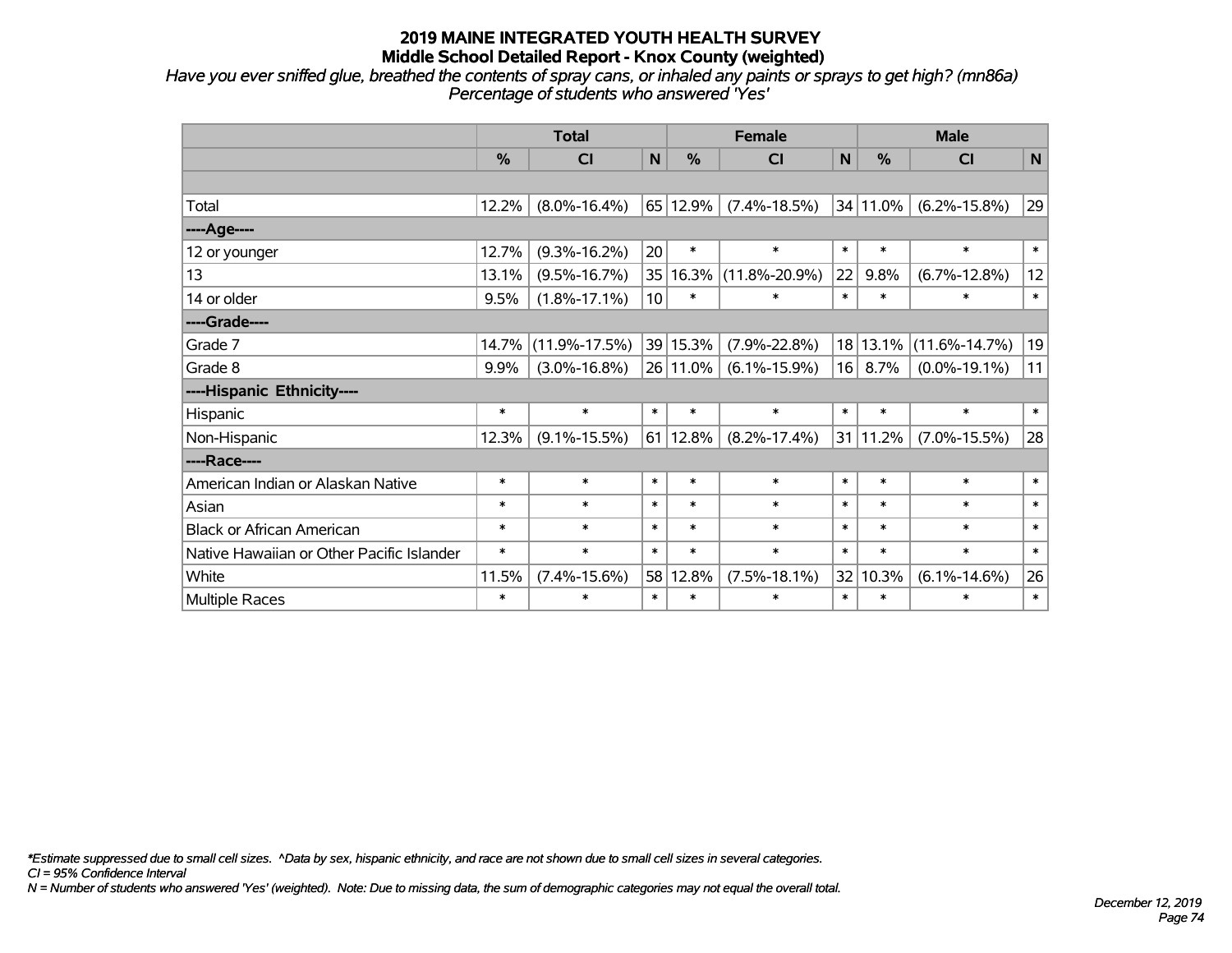*During the past 30 days, how many times did you sniff glue, breathe the contents of spray cans, or inhale any paints or sprays to get high? (mn91a) Percentage of students who answered at least 1 time*

|                                           | <b>Total</b> |                                   |        |           | <b>Female</b>      | <b>Male</b> |         |                         |                |
|-------------------------------------------|--------------|-----------------------------------|--------|-----------|--------------------|-------------|---------|-------------------------|----------------|
|                                           | $\%$         | <b>CI</b>                         | N      | $\%$      | CI                 | N           | $\%$    | <b>CI</b>               | N              |
|                                           |              |                                   |        |           |                    |             |         |                         |                |
| Total                                     |              | 4.1% $ (2.5\% - 5.6\%) 22 4.2\% $ |        |           | $(1.9\% - 6.4\%)$  |             |         | $11 3.3\% $ (1.8%-4.9%) | 9              |
| ----Age----                               |              |                                   |        |           |                    |             |         |                         |                |
| 12 or younger                             | 5.9%         | $(2.4\% - 9.4\%)$                 | 9      | $\ast$    | $\ast$             | $\ast$      | $\ast$  | $\ast$                  | $\ast$         |
| 13                                        |              | $4.3\%$ (2.1%-6.5%)               | 11     | $\ast$    | $\ast$             | $\ast$      | $\ast$  | $\ast$                  | $\ast$         |
| 14 or older                               | $\ast$       | $\ast$                            | $\ast$ | $\ast$    | $\ast$             | $\ast$      | $\ast$  | $\ast$                  | $\ast$         |
| ----Grade----                             |              |                                   |        |           |                    |             |         |                         |                |
| Grade 7                                   | $6.6\%$      | $(3.7\% - 9.5\%)$                 |        | $17$ 7.6% | $(1.8\% - 13.3\%)$ | 9           | 4.7%    | $(2.7\% - 6.6\%)$       | $\overline{7}$ |
| Grade 8                                   | $\ast$       | $\ast$                            | $\ast$ | $\ast$    | $\ast$             | $\ast$      | $\ast$  | $\ast$                  | $\ast$         |
| ----Hispanic Ethnicity----                |              |                                   |        |           |                    |             |         |                         |                |
| Hispanic                                  | $\ast$       | $\ast$                            | $\ast$ | $\ast$    | $\ast$             | $\ast$      | $\ast$  | $\ast$                  | $\ast$         |
| Non-Hispanic                              |              | $4.1\%$ (2.7%-5.5%)               |        | 20 3.9%   | $(1.9\% - 6.0\%)$  |             |         | $10 3.6\% $ (2.0%-5.2%) | 9              |
| ----Race----                              |              |                                   |        |           |                    |             |         |                         |                |
| American Indian or Alaskan Native         | $\ast$       | $\ast$                            | $\ast$ | $\ast$    | $\ast$             | $\ast$      | $\ast$  | $\ast$                  | $\ast$         |
| Asian                                     | $\ast$       | $\ast$                            | $\ast$ | $\ast$    | $\ast$             | $\ast$      | $\ast$  | $\ast$                  | $\ast$         |
| <b>Black or African American</b>          | $\ast$       | $\ast$                            | $\ast$ | $\ast$    | $\ast$             | $\ast$      | $\ast$  | $\ast$                  | $\ast$         |
| Native Hawaiian or Other Pacific Islander | $\ast$       | $\ast$                            | $\ast$ | $\ast$    | $\ast$             | $\ast$      | $\ast$  | $\ast$                  | $\ast$         |
| White                                     | 3.6%         | $(2.2\% - 5.1\%)$                 |        | 18 3.9%   | $(1.7\% - 6.0\%)$  |             | 10 3.4% | $(1.9\% - 4.9\%)$       | 9              |
| Multiple Races                            | $\ast$       | $\ast$                            | $\ast$ | $\ast$    | $\ast$             | $\ast$      | $\ast$  | $\ast$                  | $\ast$         |

*\*Estimate suppressed due to small cell sizes. ^Data by sex, hispanic ethnicity, and race are not shown due to small cell sizes in several categories.*

*CI = 95% Confidence Interval*

*N = Number of students who answered at least 1 time (weighted). Note: Due to missing data, the sum of demographic categories may not equal the overall total.*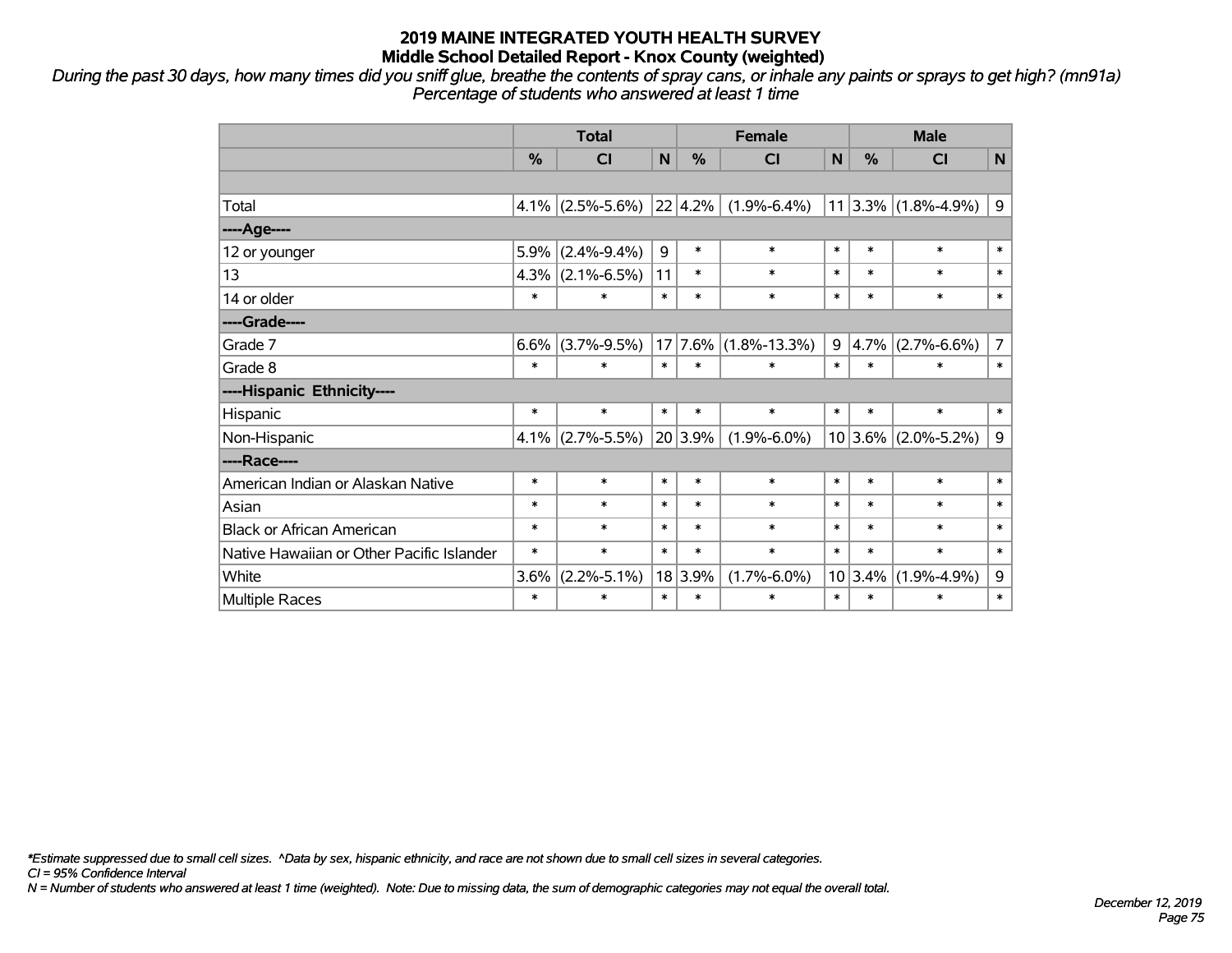*Have you ever taken prescription pain medicine without a doctor's prescription or differently than how a doctor told you to use it? (mn183) Percentage of students who answered 'Yes'*

|                                           | <b>Total</b> |                    |        | <b>Female</b> |                                                 |        | <b>Male</b>   |                          |              |  |
|-------------------------------------------|--------------|--------------------|--------|---------------|-------------------------------------------------|--------|---------------|--------------------------|--------------|--|
|                                           | %            | CI                 | N      | %             | <b>CI</b>                                       | N      | $\frac{0}{0}$ | CI                       | $\mathsf{N}$ |  |
|                                           |              |                    |        |               |                                                 |        |               |                          |              |  |
| Total                                     | 4.6%         | $(0.1\% - 9.1\%)$  |        |               | $25 4.9\% $ (0.7%-9.1%)   13 4.3%   (0.0%-9.2%) |        |               |                          | 12           |  |
| ----Age----                               |              |                    |        |               |                                                 |        |               |                          |              |  |
| 12 or younger                             | 6.7%         | $(2.2\% - 11.1\%)$ | 11     | $\ast$        | $\ast$                                          | $\ast$ | $\ast$        | $\ast$                   | $\ast$       |  |
| 13                                        | 3.5%         | $(0.0\% - 7.1\%)$  | 9      | $\ast$        | $\ast$                                          | $\ast$ | $\ast$        | $\ast$                   | $\ast$       |  |
| 14 or older                               | *            | $\ast$             | $\ast$ | $\ast$        | $\ast$                                          | $\ast$ | $\ast$        | $\ast$                   | $\ast$       |  |
| ----Grade----                             |              |                    |        |               |                                                 |        |               |                          |              |  |
| Grade 7                                   | 5.3%         | $(0.7\% - 9.9\%)$  | 14     | $\ast$        | $\ast$                                          | $\ast$ | $\ast$        | $\ast$                   | $\ast$       |  |
| Grade 8                                   | 3.9%         | $(0.0\% - 8.4\%)$  | 11     | $\ast$        | $\ast$                                          | $\ast$ | $\ast$        | $\ast$                   | $\ast$       |  |
| ----Hispanic Ethnicity----                |              |                    |        |               |                                                 |        |               |                          |              |  |
| Hispanic                                  | *            | $\ast$             | $\ast$ | $\ast$        | $\ast$                                          | $\ast$ | $\ast$        | $\ast$                   | $\ast$       |  |
| Non-Hispanic                              | 4.5%         | $(0.2\% - 8.8\%)$  |        |               | $23 4.5\% $ (1.1%-7.9%)                         |        |               | 11 $ 4.6\% $ (0.0%-9.8%) | 12           |  |
| ----Race----                              |              |                    |        |               |                                                 |        |               |                          |              |  |
| American Indian or Alaskan Native         | $\ast$       | $\ast$             | $\ast$ | $\ast$        | $\ast$                                          | $\ast$ | $\ast$        | $\ast$                   | $\ast$       |  |
| Asian                                     | $\ast$       | $\ast$             | $\ast$ | $\ast$        | $\ast$                                          | $\ast$ | $\ast$        | $\ast$                   | $\ast$       |  |
| <b>Black or African American</b>          | $\ast$       | $\ast$             | $\ast$ | $\ast$        | $\ast$                                          | $\ast$ | $\ast$        | $\ast$                   | $\ast$       |  |
| Native Hawaiian or Other Pacific Islander | $\ast$       | $\ast$             | $\ast$ | $\ast$        | $\ast$                                          | $\ast$ | $\ast$        | $\ast$                   | $\ast$       |  |
| White                                     | 4.6%         | $(0.2\% - 9.1\%)$  |        | 24 4.9%       | $(0.9\% - 8.8\%)$                               |        | 13 4.4%       | $(0.0\% - 9.6\%)$        | 11           |  |
| Multiple Races                            | $\ast$       | $\ast$             | $\ast$ | $\ast$        | $\ast$                                          | $\ast$ | $\ast$        | $\ast$                   | $\ast$       |  |

*\*Estimate suppressed due to small cell sizes. ^Data by sex, hispanic ethnicity, and race are not shown due to small cell sizes in several categories.*

*CI = 95% Confidence Interval*

*N = Number of students who answered 'Yes' (weighted). Note: Due to missing data, the sum of demographic categories may not equal the overall total.*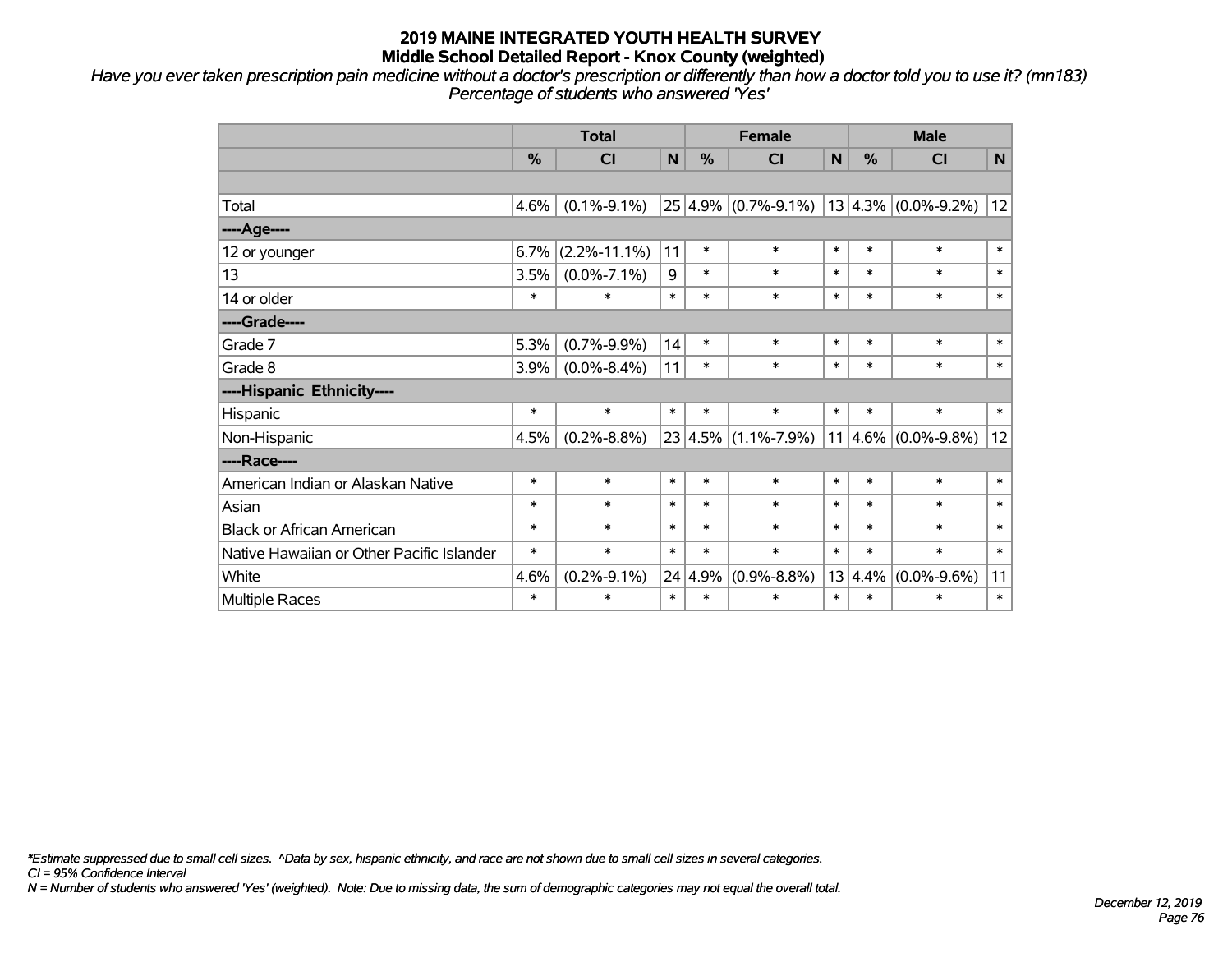*During the past 30 days, how many times did you take a prescription drug (such as OxyContin, Percocet, Vicodin, codeine, Adderall, Ritalin, or Xanax) without a doctor's prescription? (mn88a)*

*Percentage of students who answered at least 1 time*

|                                           | <b>Total</b> |                   |                |        | <b>Female</b>           | <b>Male</b> |        |                          |                |
|-------------------------------------------|--------------|-------------------|----------------|--------|-------------------------|-------------|--------|--------------------------|----------------|
|                                           | %            | CI                | N              | %      | CI                      | N           | %      | <b>CI</b>                | N              |
|                                           |              |                   |                |        |                         |             |        |                          |                |
| Total                                     | 2.5%         | $(0.0\% - 5.1\%)$ |                |        | $13 2.4\% $ (0.8%-3.9%) |             |        | $6$   2.7%   (0.0%-6.5%) | $\overline{7}$ |
| ----Age----                               |              |                   |                |        |                         |             |        |                          |                |
| 12 or younger                             | $\ast$       | $\ast$            | $\ast$         | $\ast$ | $\ast$                  | $\ast$      | $\ast$ | $\ast$                   | $\ast$         |
| 13                                        | 2.7%         | $(0.4\% - 5.0\%)$ | $\overline{7}$ | $\ast$ | $\ast$                  | $\ast$      | $\ast$ | $\ast$                   | $\ast$         |
| 14 or older                               | $\ast$       | $\ast$            | $\ast$         | $\ast$ | $\ast$                  | $\ast$      | $\ast$ | $\ast$                   | $\ast$         |
| ----Grade----                             |              |                   |                |        |                         |             |        |                          |                |
| Grade 7                                   | $\ast$       | $\ast$            | $\ast$         | $\ast$ | $\ast$                  | $\ast$      | $\ast$ | $\ast$                   | $\ast$         |
| Grade 8                                   | 4.0%         | $(0.1\% - 7.8\%)$ | 11             | $\ast$ | $\ast$                  | $\ast$      | $\ast$ | $\ast$                   | $\ast$         |
| ----Hispanic Ethnicity----                |              |                   |                |        |                         |             |        |                          |                |
| Hispanic                                  | $\ast$       | $\ast$            | $\ast$         | $\ast$ | $\ast$                  | $\ast$      | $\ast$ | $\ast$                   | $\ast$         |
| Non-Hispanic                              | 2.5%         | $(0.0\% - 5.1\%)$ |                |        | $13 2.3\% $ (0.8%-3.8%) |             | 6 2.7% | $(0.0\% - 6.6\%)$        | $\overline{7}$ |
| ----Race----                              |              |                   |                |        |                         |             |        |                          |                |
| American Indian or Alaskan Native         | $\ast$       | $\ast$            | $\ast$         | $\ast$ | $\ast$                  | $\ast$      | $\ast$ | $\ast$                   | $\ast$         |
| Asian                                     | $\ast$       | $\ast$            | $\ast$         | $\ast$ | $\ast$                  | $\ast$      | $\ast$ | $\ast$                   | $\ast$         |
| <b>Black or African American</b>          | $\ast$       | $\ast$            | $\ast$         | $\ast$ | $\ast$                  | $\ast$      | $\ast$ | $\ast$                   | $\ast$         |
| Native Hawaiian or Other Pacific Islander | $\ast$       | $\ast$            | $\ast$         | $\ast$ | $\ast$                  | $\ast$      | $\ast$ | $\ast$                   | $\ast$         |
| White                                     | 2.4%         | $(0.0\% - 5.2\%)$ | 13             | 2.2%   | $(0.6\% - 3.8\%)$       | 6           | 2.7%   | $(0.0\% - 6.7\%)$        | 7              |
| <b>Multiple Races</b>                     | $\ast$       | $\ast$            | $\ast$         | $\ast$ | $\ast$                  | $\ast$      | $\ast$ | $\ast$                   | $\ast$         |

*\*Estimate suppressed due to small cell sizes. ^Data by sex, hispanic ethnicity, and race are not shown due to small cell sizes in several categories.*

*CI = 95% Confidence Interval*

*N = Number of students who answered at least 1 time (weighted). Note: Due to missing data, the sum of demographic categories may not equal the overall total.*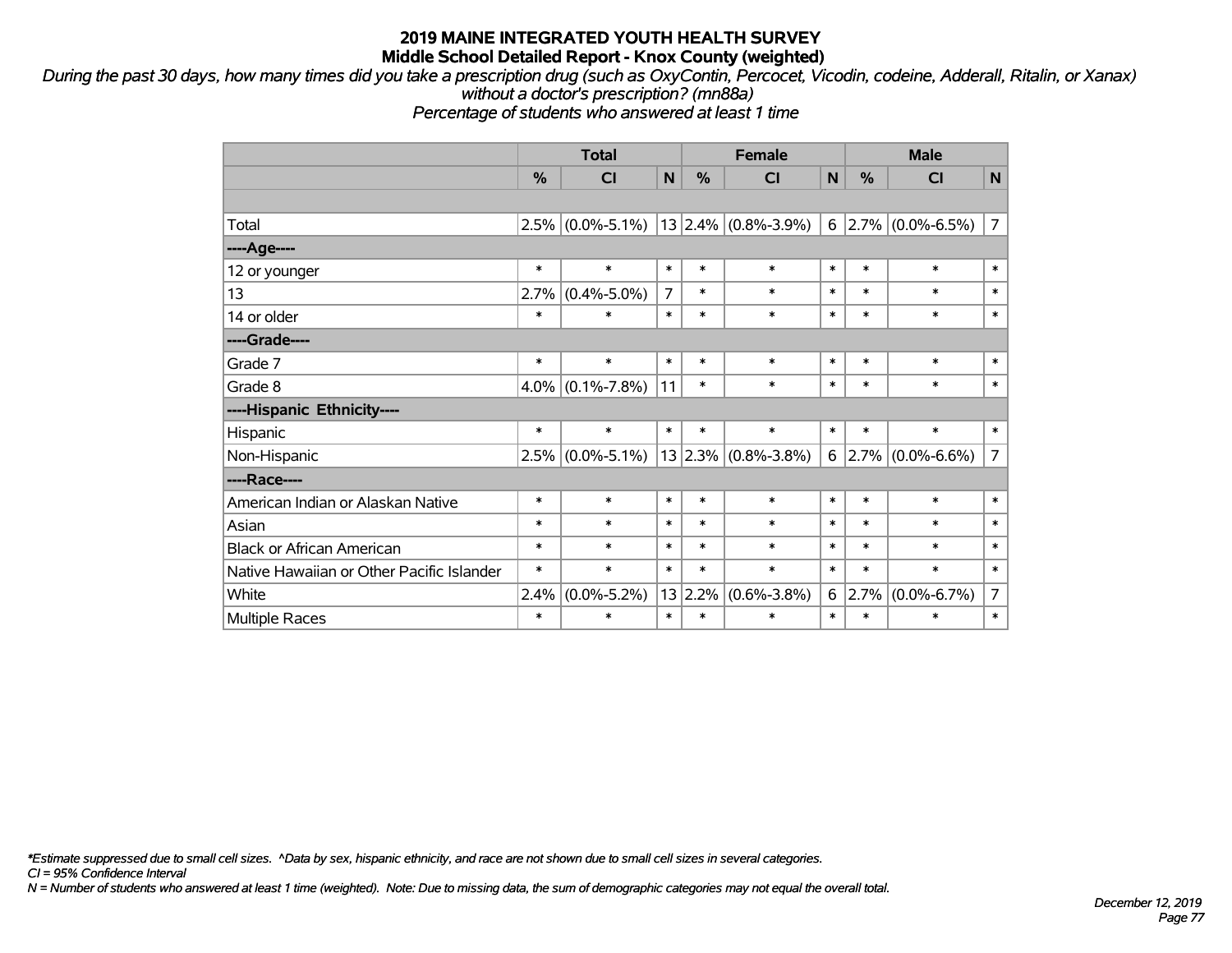*How wrong do your parents feel it would be for you to take prescription drugs not prescribed to you? (mn176) Percentage of students who answered 'A little bit wrong' or 'Not wrong at all'*

|                                           |               | <b>Total</b>        |        |        | <b>Female</b> |        |        | <b>Male</b> |        |  |
|-------------------------------------------|---------------|---------------------|--------|--------|---------------|--------|--------|-------------|--------|--|
|                                           | $\frac{0}{0}$ | <b>CI</b>           | N      | %      | CI N          |        | %      | CI N        |        |  |
|                                           |               |                     |        |        |               |        |        |             |        |  |
| Total                                     |               | $1.7\%$ (0.0%-3.7%) | 9      | $\ast$ | $\ast$        | $\ast$ | $\ast$ | $\ast$      | $\ast$ |  |
| ---- Age----                              |               |                     |        |        |               |        |        |             |        |  |
| 12 or younger                             | $\ast$        | $\ast$              | $\ast$ | $\ast$ | $\ast$        | $\ast$ | $\ast$ | $\ast$      | $\ast$ |  |
| 13                                        | $\ast$        | $\ast$              | $\ast$ | $\ast$ | $\ast$        | $\ast$ | $\ast$ | $\ast$      | $\ast$ |  |
| 14 or older                               | *             | $\ast$              | $\ast$ | $\ast$ | $\ast$        | $\ast$ | $\ast$ | $\ast$      | $\ast$ |  |
| ----Grade----                             |               |                     |        |        |               |        |        |             |        |  |
| Grade 7                                   | $\ast$        | $\ast$              | $\ast$ | $\ast$ | $\ast$        | $\ast$ | $\ast$ | $\ast$      | $\ast$ |  |
| Grade 8                                   | ∗             | $\ast$              | $\ast$ | $\ast$ | $\ast$        | $\ast$ | *      | $\ast$      | $\ast$ |  |
| ----Hispanic Ethnicity----                |               |                     |        |        |               |        |        |             |        |  |
| Hispanic                                  | $\ast$        | $\ast$              | $\ast$ | $\ast$ | $\ast$        | $\ast$ | $\ast$ | $\ast$      | $\ast$ |  |
| Non-Hispanic                              |               | 1.8% (0.0%-3.8%)    | 9      | $\ast$ | $\ast$        | $\ast$ | $\ast$ | *           | $\ast$ |  |
| ----Race----                              |               |                     |        |        |               |        |        |             |        |  |
| American Indian or Alaskan Native         | $\ast$        | $\ast$              | $\ast$ | $\ast$ | $\ast$        | $\ast$ | $\ast$ | $\ast$      | $\ast$ |  |
| Asian                                     | *             | *                   | $\ast$ | $\ast$ | $\ast$        | $\ast$ | $\ast$ | $\ast$      | $\ast$ |  |
| <b>Black or African American</b>          | $\ast$        | $\ast$              | $\ast$ | *      | $\ast$        | $\ast$ | $\ast$ | $\ast$      | $\ast$ |  |
| Native Hawaiian or Other Pacific Islander | $\ast$        | $\ast$              | $\ast$ | $\ast$ | $\ast$        | $\ast$ | $\ast$ | $\ast$      | $\ast$ |  |
| White                                     | 1.7%          | $(0.0\% - 3.8\%)$   | 9      | *      | $\ast$        | $\ast$ | *      | $\ast$      | $\ast$ |  |
| <b>Multiple Races</b>                     | *             | *                   | $\ast$ | *      | $\ast$        | $\ast$ | *      | *           | $\ast$ |  |

*\*Estimate suppressed due to small cell sizes. ^Data by sex, hispanic ethnicity, and race are not shown due to small cell sizes in several categories.*

*CI = 95% Confidence Interval*

*N = Number of students who answered 'A little bit wrong' or 'Not wrong at all' (weighted). Note: Due to missing data, the sum of demographic categories may not equal the overall total.*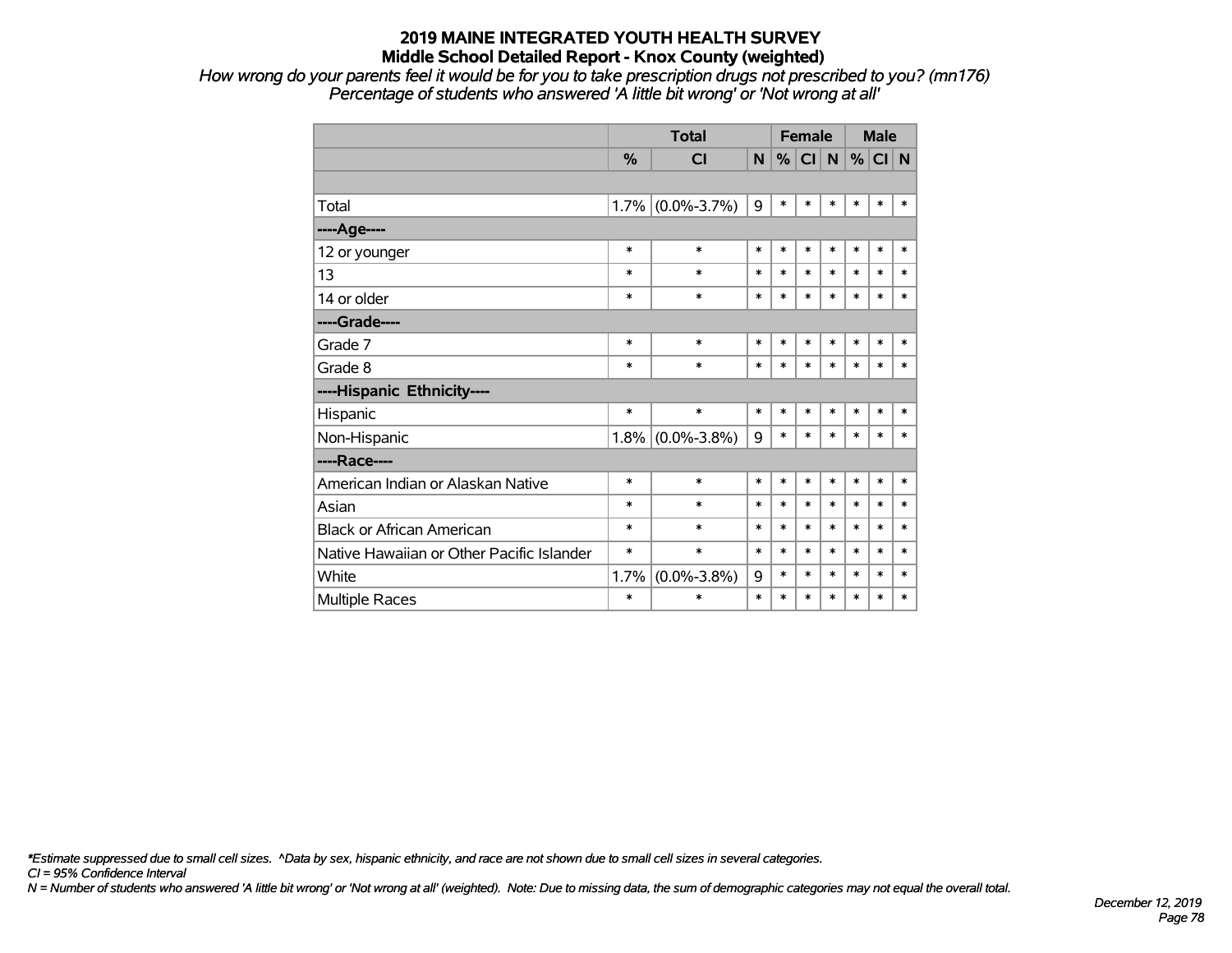*How wrong do your friends feel it would be for you to take prescription drugs not prescribed to you? (mn177) Percentage of students who answered 'A little bit wrong' or 'Not wrong at all'*

|                                           | <b>Total</b>  |                                           |        |               | <b>Female</b>               |        | <b>Male</b> |                       |        |  |
|-------------------------------------------|---------------|-------------------------------------------|--------|---------------|-----------------------------|--------|-------------|-----------------------|--------|--|
|                                           | $\frac{0}{0}$ | <b>CI</b>                                 | N      | $\frac{0}{0}$ | <b>CI</b>                   | N      | %           | <b>CI</b>             | N      |  |
|                                           |               |                                           |        |               |                             |        |             |                       |        |  |
| Total                                     |               | $8.0\%$ (0.0%-18.0%)                      |        |               | $ 43 6.8\%  (0.0\%$ -15.0%) | 18     | 9.4%        | $(0.0\% - 21.4\%)$    | 25     |  |
| ----Age----                               |               |                                           |        |               |                             |        |             |                       |        |  |
| 12 or younger                             | $8.7\%$       | $(0.0\% - 18.6\%)$                        | 13     | $\ast$        | $\ast$                      | $\ast$ | $\ast$      | $\ast$                | $\ast$ |  |
| 13                                        |               | $7.6\%$ (0.0%-17.3%)                      |        |               | $22 6.7\% $ (0.0%-16.0%)    | 10     | 8.7%        | $(0.0\% - 19.3\%)$    | 12     |  |
| 14 or older                               |               | $8.3\%$ (0.0%-20.4%)                      | 8      | $\ast$        | $\ast$                      | $\ast$ | $\ast$      | $\ast$                | $\ast$ |  |
| ----Grade----                             |               |                                           |        |               |                             |        |             |                       |        |  |
| Grade 7                                   |               | $9.3\%$ (0.0%-19.7%)                      |        |               | $24 9.8\% $ (0.0%-19.9%)    | 12     | 9.0%        | $(0.0\% - 20.5\%)$    | 12     |  |
| Grade 8                                   |               | $6.9\%$ (0.0%-17.0%) 19 4.3% (0.0%-10.5%) |        |               |                             | 6      |             | $10.2\%$ (0.0%-23.3%) | 13     |  |
| ----Hispanic Ethnicity----                |               |                                           |        |               |                             |        |             |                       |        |  |
| Hispanic                                  | $\ast$        | $\ast$                                    | $\ast$ | $\ast$        | $\ast$                      | $\ast$ | $\ast$      | $\ast$                | $\ast$ |  |
| Non-Hispanic                              |               | $8.4\%$ (0.0%-18.8%)                      |        |               | 43 7.0% (0.0%-15.4%)        |        |             | 18 10.0% (0.0%-22.8%) | 25     |  |
| ----Race----                              |               |                                           |        |               |                             |        |             |                       |        |  |
| American Indian or Alaskan Native         | $\ast$        | $\ast$                                    | $\ast$ | $\ast$        | $\ast$                      | $\ast$ | $\ast$      | $\ast$                | $\ast$ |  |
| Asian                                     | $\ast$        | $\ast$                                    | $\ast$ | $\ast$        | $\ast$                      | $\ast$ | $\ast$      | $\ast$                | $\ast$ |  |
| <b>Black or African American</b>          | $\ast$        | $\ast$                                    | $\ast$ | $\ast$        | $\ast$                      | $\ast$ | $\ast$      | $\ast$                | $\ast$ |  |
| Native Hawaiian or Other Pacific Islander | $\ast$        | $\ast$                                    | $\ast$ | $\ast$        | $\ast$                      | $\ast$ | $\ast$      | $\ast$                | $\ast$ |  |
| White                                     | 8.1%          | $(0.0\% - 18.8\%)$                        | 41     | 6.6%          | $(0.0\% - 15.4\%)$          | 17     | 9.8%        | $(0.0\% - 22.6\%)$    | 24     |  |
| Multiple Races                            | $\ast$        | $\ast$                                    | $\ast$ | $\ast$        | $\ast$                      | $\ast$ | $\ast$      | $\ast$                | $\ast$ |  |

*\*Estimate suppressed due to small cell sizes. ^Data by sex, hispanic ethnicity, and race are not shown due to small cell sizes in several categories.*

*CI = 95% Confidence Interval*

*N = Number of students who answered 'A little bit wrong' or 'Not wrong at all' (weighted). Note: Due to missing data, the sum of demographic categories may not equal the overall total.*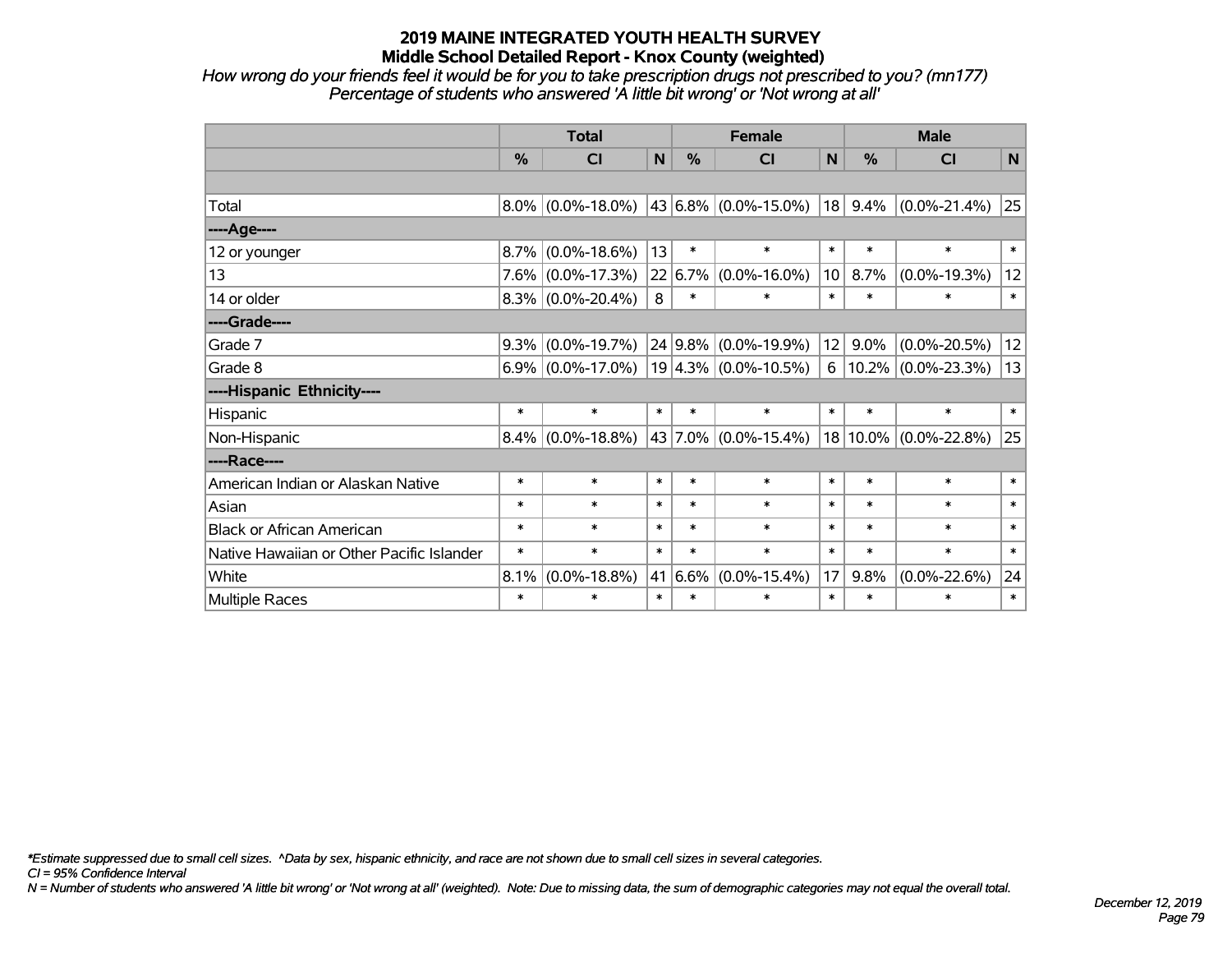*Do you agree or disagree with the following statement? My family has clear rules about alcohol and drug use. (mn90) Percentage of students who answered 'Strongly agree' or 'Agree'*

|                                           |               | <b>Total</b>         |        |           | <b>Female</b>            | <b>Male</b> |               |                      |                |
|-------------------------------------------|---------------|----------------------|--------|-----------|--------------------------|-------------|---------------|----------------------|----------------|
|                                           | $\frac{0}{0}$ | <b>CI</b>            | N      | %         | <b>CI</b>                | N           | $\frac{0}{0}$ | <b>CI</b>            | N <sub>1</sub> |
|                                           |               |                      |        |           |                          |             |               |                      |                |
| Total                                     | 96.1%         | $(92.3\% - 99.9\%)$  |        |           | 520 96.9% (91.3%-100.0%) |             | 260 95.2%     | $(93.1\% - 97.3\%)$  | 254            |
| ----Age----                               |               |                      |        |           |                          |             |               |                      |                |
| 12 or younger                             | 93.7%         | $(90.2\% - 97.1\%)$  | 144    | $\ast$    | $\ast$                   | $\ast$      | $\ast$        | $\ast$               | $\ast$         |
| 13                                        | 96.1%         | $(89.2\% - 100.0\%)$ | 281    | $\ast$    | $\ast$                   | $\ast$      | $\ast$        | $\ast$               | $\ast$         |
| 14 or older                               | $\ast$        | $\ast$               | $\ast$ | $\ast$    | $\ast$                   | $\ast$      | $\ast$        | $\ast$               | $\ast$         |
| ----Grade----                             |               |                      |        |           |                          |             |               |                      |                |
| Grade 7                                   | 94.8%         | $(91.1\% - 98.4\%)$  |        | 251 95.2% | $(87.2\% - 100.0\%)$     |             | 114 94.3%     | $(91.4\% - 97.2\%)$  | 133            |
| Grade 8                                   | 97.3%         | $(92.7\% - 100.0\%)$ | 264    | $\ast$    | $\ast$                   | $\ast$      | $\ast$        | $\ast$               | $\ast$         |
| ----Hispanic Ethnicity----                |               |                      |        |           |                          |             |               |                      |                |
| Hispanic                                  | $\ast$        | $\ast$               | $\ast$ | $\ast$    | $\ast$                   | $\ast$      | $\ast$        | $\ast$               | $\ast$         |
| Non-Hispanic                              | 97.3%         | $(92.9\% - 100.0\%)$ |        | 502 97.5% | $(93.0\% - 100.0\%)$     |             | 254 97.1%     | $(92.7\% - 100.0\%)$ | 242            |
| ----Race----                              |               |                      |        |           |                          |             |               |                      |                |
| American Indian or Alaskan Native         | $\ast$        | $\ast$               | $\ast$ | $\ast$    | $\ast$                   | $\ast$      | $\ast$        | $\ast$               | $\ast$         |
| Asian                                     | $\ast$        | $\ast$               | $\ast$ | $\ast$    | $\ast$                   | $\ast$      | $\ast$        | $\ast$               | $\ast$         |
| <b>Black or African American</b>          | $\ast$        | $\ast$               | $\ast$ | $\ast$    | $\ast$                   | $\ast$      | $\ast$        | $\ast$               | $\ast$         |
| Native Hawaiian or Other Pacific Islander | $\ast$        | $\ast$               | $\ast$ | $\ast$    | $\ast$                   | $\ast$      | $\ast$        | $\ast$               | $\ast$         |
| White                                     | 96.4%         | $(92.2\% - 100.0\%)$ |        | 493 96.9% | $(91.3\% - 100.0\%)$     |             | 249 95.9%     | $(93.1\% - 98.7\%)$  | 241            |
| Multiple Races                            | $\ast$        | $\ast$               | $\ast$ | $\ast$    | $\ast$                   | $\ast$      | $\ast$        | $\ast$               | $\ast$         |

*\*Estimate suppressed due to small cell sizes. ^Data by sex, hispanic ethnicity, and race are not shown due to small cell sizes in several categories.*

*CI = 95% Confidence Interval*

*N = Number of students who answered 'Strongly agree' or 'Agree' (weighted). Note: Due to missing data, the sum of demographic categories may not equal the overall total.*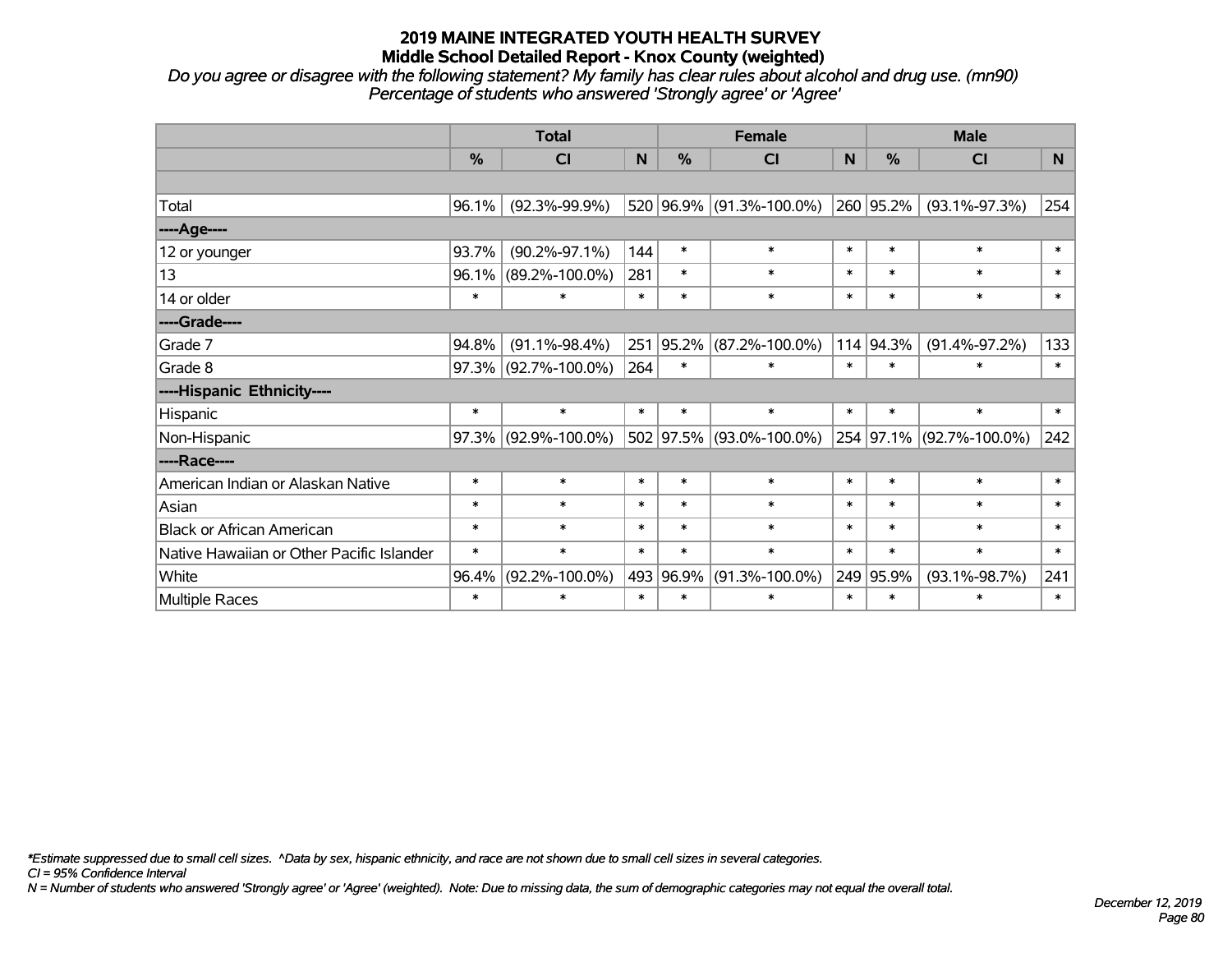*If you wanted to get prescription drugs (such as OxyContin, Percocet, Vicodin, codeine, Adderall, Ritalin, or Xanax) that were not prescribed to you, how easy would it be to get some? (mn184)*

*Percentage of students who answered 'Sort of easy' or 'Very easy'*

|                                           | <b>Total</b> |                        |        |          | <b>Female</b>             |              | <b>Male</b>  |                    |        |  |
|-------------------------------------------|--------------|------------------------|--------|----------|---------------------------|--------------|--------------|--------------------|--------|--|
|                                           | %            | CI                     | N      | %        | CI                        | $\mathsf{N}$ | %            | <b>CI</b>          | N      |  |
|                                           |              |                        |        |          |                           |              |              |                    |        |  |
| Total                                     | 10.3%        | $(5.0\% - 15.5\%)$     | 56     | $9.9\%$  | $(8.9\% - 11.0\%)$        |              | 27 10.9%     | $(0.8\% - 21.0\%)$ | 29     |  |
| ---- Age----                              |              |                        |        |          |                           |              |              |                    |        |  |
| 12 or younger                             | 7.2%         | $(1.0\% - 13.4\%)$     | 11     | $\ast$   | $\ast$                    | $\ast$       | $\ast$       | $\ast$             | $\ast$ |  |
| 13                                        | 10.1%        | $(4.1\% - 16.0\%)$     | 30     | 9.2%     | $(4.0\% - 14.5\%)$        |              | 14 11.1%     | $(0.0\% - 23.0\%)$ | 16     |  |
| 14 or older                               |              | $16.0\%$ (13.6%-18.3%) | 15     | $\ast$   | $\ast$                    | $\ast$       | $\ast$       | $\ast$             | $\ast$ |  |
| ----Grade----                             |              |                        |        |          |                           |              |              |                    |        |  |
| Grade 7                                   | 8.8%         | $(0.4\% - 17.1\%)$     |        | 23 12.9% | $(4.7\% - 21.0\%)$        | 16           | 5.4%         | $(0.0\% - 13.7\%)$ | 8      |  |
| Grade 8                                   | 12.0%        | $(9.7\% - 14.3\%)$     |        | 33 7.6%  | $(0.8\% - 14.5\%)$        |              | $11$   17.4% | $(7.5\% - 27.3\%)$ | 21     |  |
| ----Hispanic Ethnicity----                |              |                        |        |          |                           |              |              |                    |        |  |
| Hispanic                                  | $\ast$       | $\ast$                 | $\ast$ | $\ast$   | $\ast$                    | $\ast$       | $\ast$       | $\ast$             | $\ast$ |  |
| Non-Hispanic                              | 10.7%        | $(5.3\% - 16.0\%)$     |        |          | $55 10.1\% $ (8.8%-11.4%) |              | 27 11.5%     | $(1.1\% - 22.0\%)$ | 29     |  |
| ----Race----                              |              |                        |        |          |                           |              |              |                    |        |  |
| American Indian or Alaskan Native         | $\ast$       | $\ast$                 | $\ast$ | $\ast$   | $\ast$                    | $\ast$       | $\ast$       | $\ast$             | $\ast$ |  |
| Asian                                     | $\ast$       | $\ast$                 | $\ast$ | $\ast$   | $\ast$                    | $\ast$       | $\ast$       | $\ast$             | $\ast$ |  |
| <b>Black or African American</b>          | $\ast$       | $\ast$                 | $\ast$ | $\ast$   | $\ast$                    | $\ast$       | $\ast$       | $\ast$             | $\ast$ |  |
| Native Hawaiian or Other Pacific Islander | $\ast$       | $\ast$                 | $\ast$ | $\ast$   | $\ast$                    | $\ast$       | $\ast$       | $\ast$             | $\ast$ |  |
| White                                     | 10.4%        | $(4.5\% - 16.3\%)$     | 54     | 9.9%     | $(8.6\% - 11.3\%)$        |              | 26 11.1%     | $(0.1\% - 22.0\%)$ | 28     |  |
| <b>Multiple Races</b>                     | $\ast$       | $\ast$                 | $\ast$ | $\ast$   | $\ast$                    | $\ast$       | $\ast$       | $\ast$             | $\ast$ |  |

*\*Estimate suppressed due to small cell sizes. ^Data by sex, hispanic ethnicity, and race are not shown due to small cell sizes in several categories.*

*CI = 95% Confidence Interval*

*N = Number of students who answered 'Sort of easy' or 'Very easy' (weighted). Note: Due to missing data, the sum of demographic categories may not equal the overall total.*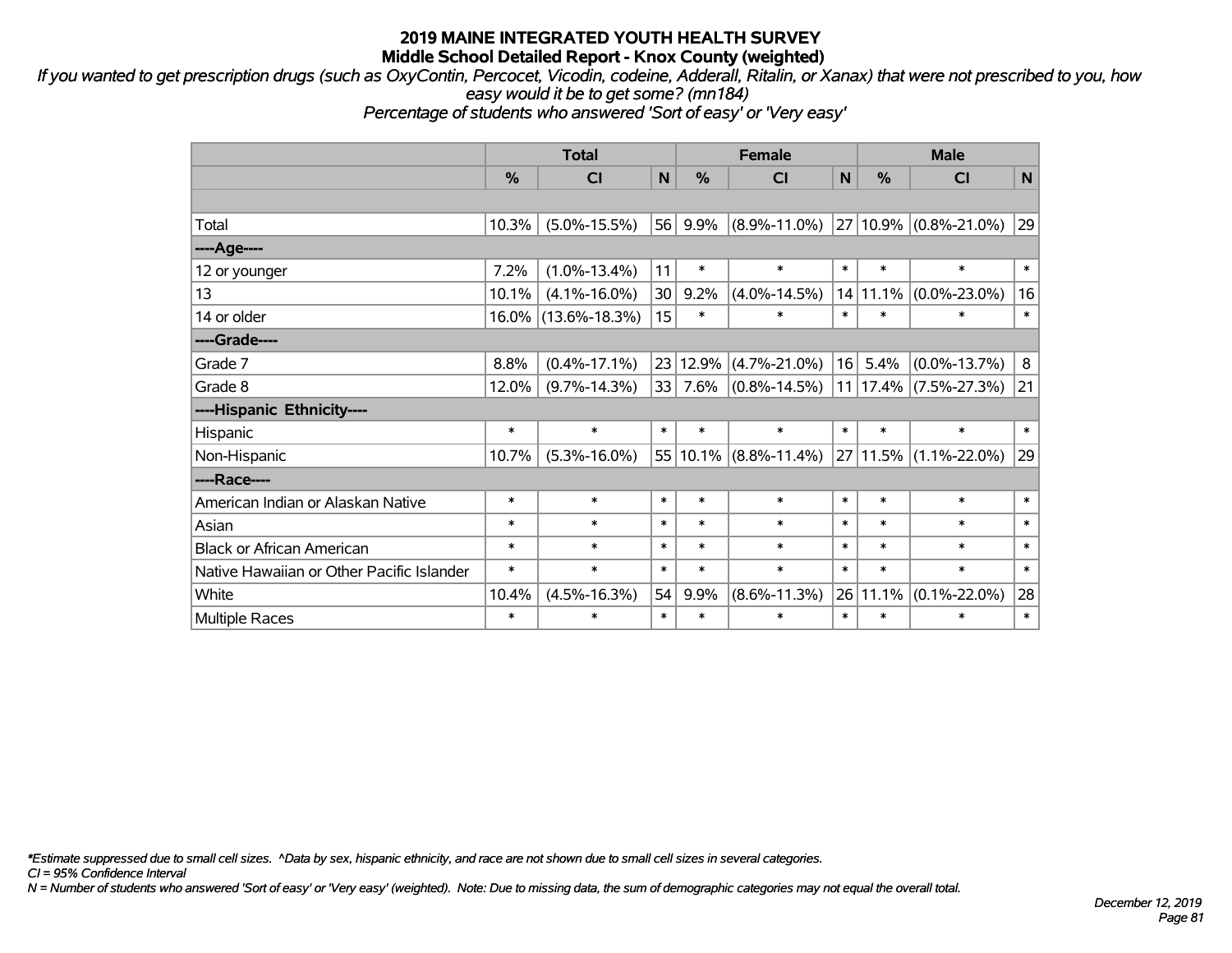*During the past 12 months, do you recall hearing, reading or watching an advertisement about the prevention of substance use? (mn93) Percentage of students who answered 'Yes'*

|                                           | <b>Total</b>  |                        |        | <b>Female</b> |                          |        |           | <b>Male</b>                |          |  |  |
|-------------------------------------------|---------------|------------------------|--------|---------------|--------------------------|--------|-----------|----------------------------|----------|--|--|
|                                           | $\frac{0}{0}$ | CI                     | N      | $\frac{9}{6}$ | CI                       | N      | %         | <b>CI</b>                  | <b>N</b> |  |  |
|                                           |               |                        |        |               |                          |        |           |                            |          |  |  |
| Total                                     |               | 59.7% (55.5%-63.8%)    |        |               | 323 58.7% (54.7%-62.6%)  |        |           | 158 61.0% (54.3%-67.6%)    | 162      |  |  |
| ----Age----                               |               |                        |        |               |                          |        |           |                            |          |  |  |
| 12 or younger                             | $54.2\%$      | $(48.8\% - 59.5\%)$    | 84     |               | 50.2% (39.4%-61.0%)      | 38     | 60.4%     | $(53.7\% - 67.1\%)$        | 46       |  |  |
| 13                                        |               | $63.2\%$ (57.5%-68.9%) | 187    |               | $ 64.0\% $ (58.5%-69.5%) |        | 96 61.7%  | $(51.5\% - 71.9\%)$        | 88       |  |  |
| 14 or older                               |               | 57.5% (47.4%-67.6%)    |        |               | 53 55.3% (45.6%-65.0%)   |        |           | 25   59.6%   (41.6%-77.7%) | 28       |  |  |
| ----Grade----                             |               |                        |        |               |                          |        |           |                            |          |  |  |
| Grade 7                                   | 56.9%         | $(52.4\% - 61.3\%)$    |        |               | 152 48.1% (39.7%-56.5%)  | 59     | 65.6%     | $(62.9\% - 68.4\%)$        | 93       |  |  |
| Grade 8                                   |               | $62.9\%$ (49.7%-76.1%) |        |               | 170 67.0% (56.2%-77.8%)  |        |           | 98 57.1% (41.5%-72.7%)     | 69       |  |  |
| ----Hispanic Ethnicity----                |               |                        |        |               |                          |        |           |                            |          |  |  |
| Hispanic                                  | $\ast$        | $\ast$                 | $\ast$ | $\ast$        | $\ast$                   | $\ast$ | $\ast$    | $\ast$                     | $\ast$   |  |  |
| Non-Hispanic                              |               | $60.4\%$ (55.5%-65.3%) |        |               | 311 59.3% (54.8%-63.8%)  |        | 155 61.8% | $(54.1\% - 69.6\%)$        | 153      |  |  |
| ----Race----                              |               |                        |        |               |                          |        |           |                            |          |  |  |
| American Indian or Alaskan Native         | $\ast$        | $\ast$                 | $\ast$ | $\ast$        | $\ast$                   | $\ast$ | $\ast$    | $\ast$                     | $\ast$   |  |  |
| Asian                                     | $\ast$        | $\ast$                 | $\ast$ | $\ast$        | $\ast$                   | $\ast$ | $\ast$    | $\ast$                     | $\ast$   |  |  |
| <b>Black or African American</b>          | $\ast$        | $\ast$                 | $\ast$ | $\ast$        | $\ast$                   | $\ast$ | $\ast$    | $\ast$                     | $\ast$   |  |  |
| Native Hawaiian or Other Pacific Islander | $\ast$        | $\ast$                 | $\ast$ | $\ast$        | $\ast$                   | $\ast$ | $\ast$    | $\ast$                     | $\ast$   |  |  |
| White                                     | 60.8%         | $(55.8\% - 65.8\%)$    | 311    | 58.9%         | $(53.7\% - 64.1\%)$      | 153    | 62.3%     | $(56.6\% - 67.9\%)$        | 155      |  |  |
| Multiple Races                            | $\ast$        | $\ast$                 | $\ast$ | $\ast$        | $\ast$                   | $\ast$ | $\ast$    | $\ast$                     | $\ast$   |  |  |

*\*Estimate suppressed due to small cell sizes. ^Data by sex, hispanic ethnicity, and race are not shown due to small cell sizes in several categories.*

*CI = 95% Confidence Interval*

*N = Number of students who answered 'Yes' (weighted). Note: Due to missing data, the sum of demographic categories may not equal the overall total.*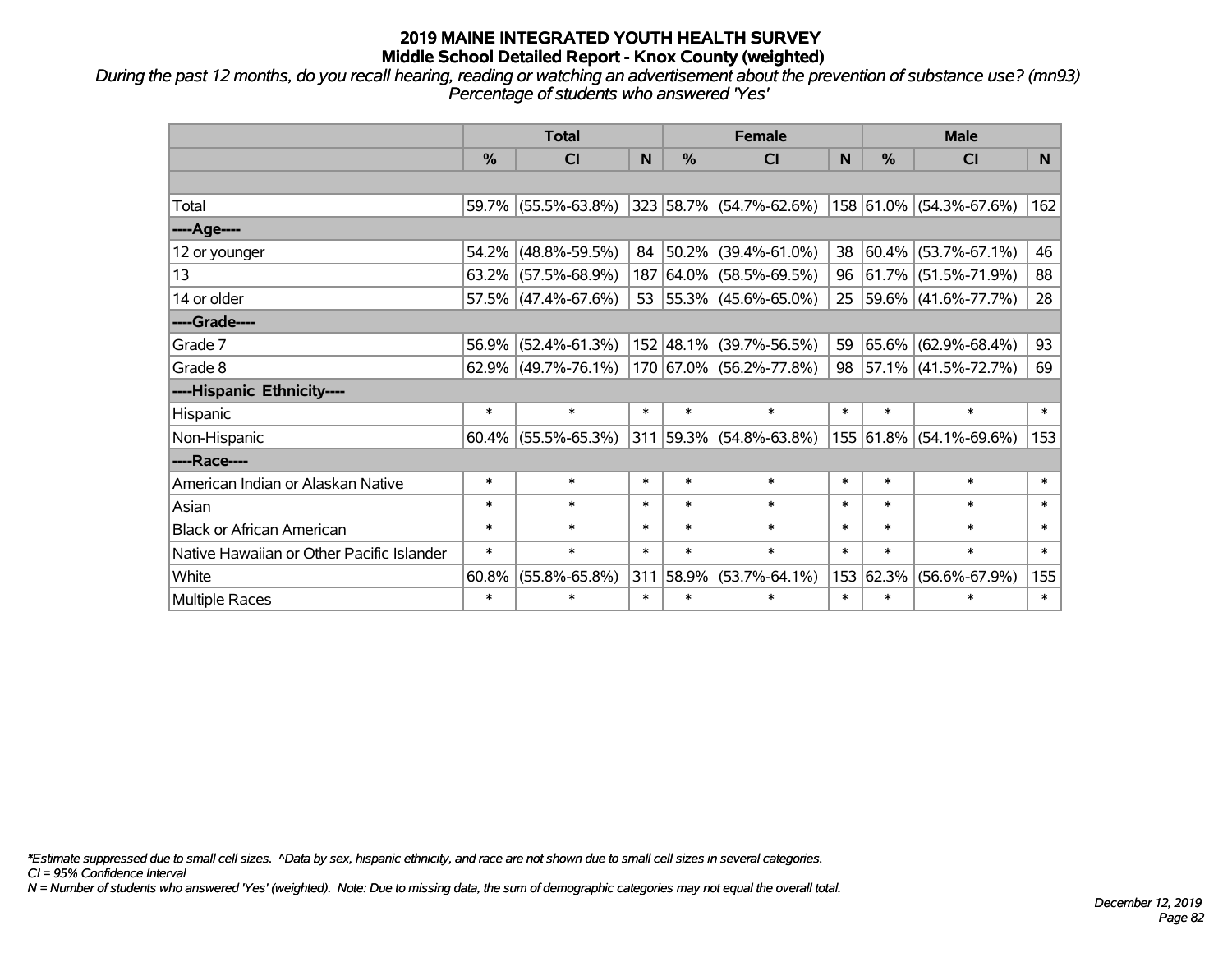*How much do you think people risk harming themselves (physically or in other ways) if they take prescription drugs that are not prescribed to them? (mn95)*

*Percentage of students who answered 'No risk' or 'Slight risk'*

|                                           | <b>Total</b>  |                     |        | <b>Female</b> | <b>Male</b>         |             |               |                            |             |
|-------------------------------------------|---------------|---------------------|--------|---------------|---------------------|-------------|---------------|----------------------------|-------------|
|                                           | $\frac{0}{0}$ | CI                  | N      | $\frac{9}{6}$ | <b>CI</b>           | $\mathbf N$ | $\frac{0}{0}$ | CI                         | $\mathbf N$ |
|                                           |               |                     |        |               |                     |             |               |                            |             |
| Total                                     | 8.7%          | $(6.5\% - 10.8\%)$  | 46     | 9.8%          | $(7.5\% - 12.1\%)$  | 26          | 7.7%          | $(2.7\% - 12.7\%)$         | 20          |
| ----Age----                               |               |                     |        |               |                     |             |               |                            |             |
| 12 or younger                             | 3.8%          | $(1.7\% - 5.9\%)$   | 6      | $\ast$        | $\ast$              | $\ast$      | $\ast$        | $\ast$                     | $\ast$      |
| 13                                        | 7.5%          | $(1.8\% - 13.3\%)$  | 22     | 9.1%          | $(4.7\% - 13.5\%)$  | 13          | 6.0%          | $(0.0\% - 15.2\%)$         | 8           |
| 14 or older                               | 20.7%         | $(9.2\% - 32.1\%)$  |        | 19 22.2%      | $(4.6\% - 39.8\%)$  |             |               | 10   19.1%   (14.0%-24.3%) | $\mathsf g$ |
| ----Grade----                             |               |                     |        |               |                     |             |               |                            |             |
| Grade 7                                   | 3.2%          | $(1.6\% - 4.9\%)$   | 9      | $\ast$        | $\ast$              | $\ast$      | $\ast$        | $\ast$                     | $\ast$      |
| Grade 8                                   | 14.2%         | $(10.3\% - 18.1\%)$ |        | 38 14.8%      | $(12.6\% - 17.0\%)$ | 22          | 13.7%         | $(2.3\% - 25.2\%)$         | 16          |
| ----Hispanic Ethnicity----                |               |                     |        |               |                     |             |               |                            |             |
| Hispanic                                  | $\ast$        | $\ast$              | $\ast$ | $\ast$        | $\ast$              | $\ast$      | $\ast$        | $\ast$                     | $\ast$      |
| Non-Hispanic                              | 8.8%          | $(7.0\% - 10.6\%)$  |        | 45 10.0%      | $(7.6\% - 12.3\%)$  | 26          | 7.8%          | $(3.1\% - 12.4\%)$         | 19          |
| ----Race----                              |               |                     |        |               |                     |             |               |                            |             |
| American Indian or Alaskan Native         | $\ast$        | $\ast$              | $\ast$ | $\ast$        | $\ast$              | $\ast$      | $\ast$        | $\ast$                     | $\ast$      |
| Asian                                     | $\ast$        | $\ast$              | $\ast$ | $\ast$        | $\ast$              | $\ast$      | $\ast$        | $\ast$                     | $\ast$      |
| <b>Black or African American</b>          | $\ast$        | $\ast$              | $\ast$ | $\ast$        | $\ast$              | $\ast$      | $\ast$        | $\ast$                     | $\ast$      |
| Native Hawaiian or Other Pacific Islander | $\ast$        | $\ast$              | $\ast$ | $\ast$        | $\ast$              | $\ast$      | $\ast$        | $\ast$                     | $\ast$      |
| White                                     | 8.8%          | $(7.1\% - 10.6\%)$  | 45     | 9.8%          | $(7.2\% - 12.5\%)$  | 25          | 7.9%          | $(3.3\% - 12.5\%)$         | 19          |
| <b>Multiple Races</b>                     | $\ast$        | $\ast$              | $\ast$ | $\ast$        | $\ast$              | $\ast$      | $\ast$        | $\ast$                     | $\ast$      |

*\*Estimate suppressed due to small cell sizes. ^Data by sex, hispanic ethnicity, and race are not shown due to small cell sizes in several categories.*

*CI = 95% Confidence Interval*

*N = Number of students who answered 'No risk' or 'Slight risk' (weighted). Note: Due to missing data, the sum of demographic categories may not equal the overall total.*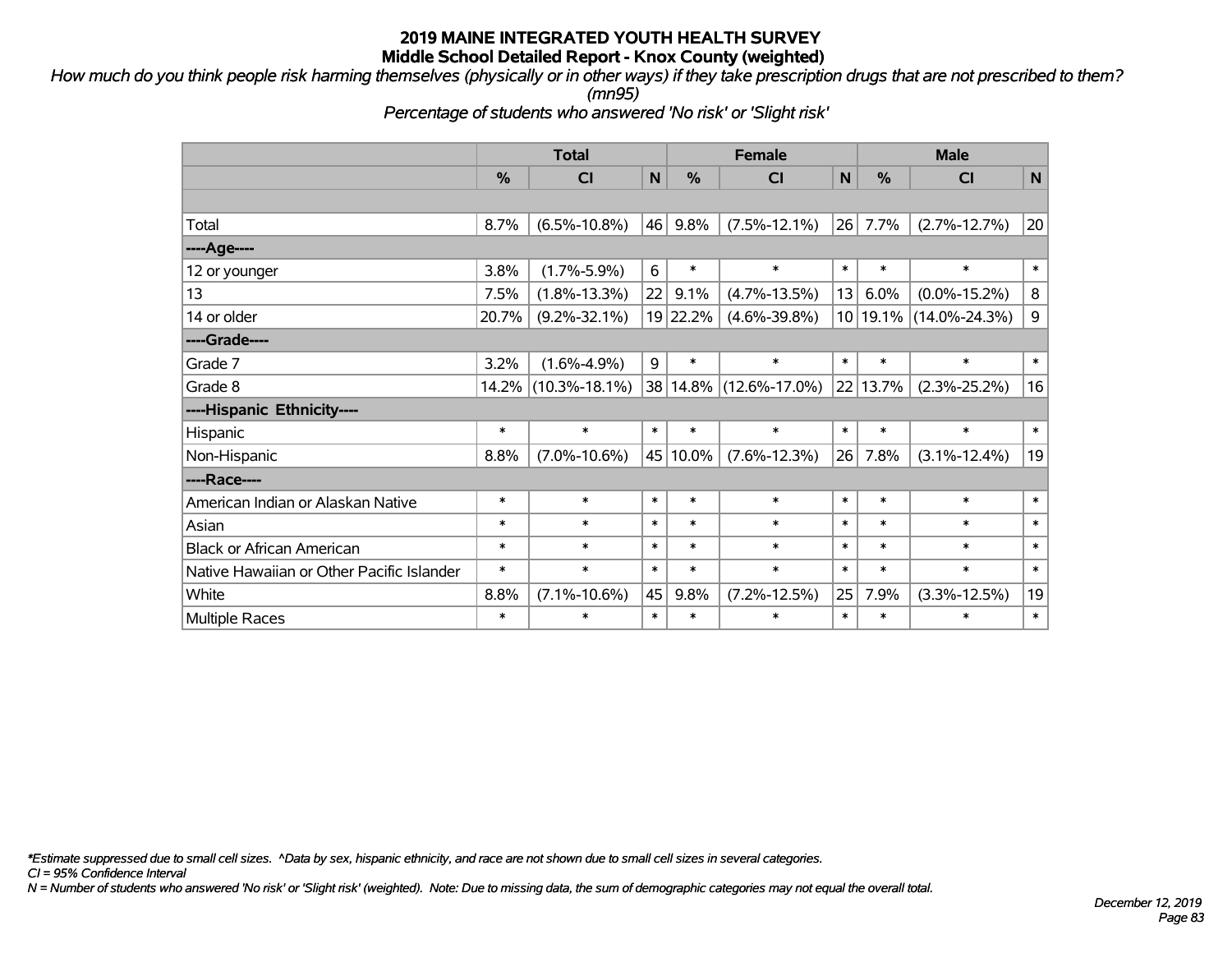*How many times in the past year (12 months) have you been drunk or high at school? (mn96) Percentage of students who answered at least 1 time*

|                                           | <b>Total</b> |                    |                 |               | <b>Female</b>             |              | <b>Male</b> |                       |              |  |
|-------------------------------------------|--------------|--------------------|-----------------|---------------|---------------------------|--------------|-------------|-----------------------|--------------|--|
|                                           | $\%$         | C <sub>l</sub>     | N               | $\frac{0}{0}$ | <b>CI</b>                 | $\mathsf{N}$ | $\%$        | <b>CI</b>             | N            |  |
|                                           |              |                    |                 |               |                           |              |             |                       |              |  |
| Total                                     | 7.0%         | $(1.0\% - 13.0\%)$ |                 | $ 38 6.1\% $  | $(2.6\% - 9.7\%)$         | 16           | 6.8%        | $(0.0\% - 17.2\%)$    | 18           |  |
| ---- Age----                              |              |                    |                 |               |                           |              |             |                       |              |  |
| 12 or younger                             | 6.5%         | $(1.1\% - 11.9\%)$ | 10 <sup>1</sup> | $\ast$        | $\ast$                    | $\ast$       | $\ast$      | $\ast$                | $\ast$       |  |
| 13                                        | 5.5%         | $(0.0\% - 11.4\%)$ |                 | 16 5.9%       | $(2.1\% - 9.7\%)$         | 9            | 5.3%        | $(0.0\% - 14.0\%)$    | 8            |  |
| 14 or older                               | 12.6%        | $(3.6\% - 21.5\%)$ | 12              | $\ast$        | $\ast$                    | $\ast$       | $\ast$      | $\ast$                | $\ast$       |  |
| ----Grade----                             |              |                    |                 |               |                           |              |             |                       |              |  |
| Grade 7                                   | 6.9%         | $(2.5\% - 11.3\%)$ | 18              | $\ast$        | $\ast$                    | $\ast$       | $\ast$      | $\ast$                | $\pmb{\ast}$ |  |
| Grade 8                                   | 7.2%         | $(0.0\% - 15.3\%)$ |                 | 19 4.2%       | $(1.4\% - 7.0\%)$         | 6            |             | $11.0\%$ (0.0%-25.5%) | 13           |  |
| ----Hispanic Ethnicity----                |              |                    |                 |               |                           |              |             |                       |              |  |
| Hispanic                                  | $\ast$       | $\ast$             | $\ast$          | $\ast$        | $\ast$                    | $\ast$       | $\ast$      | $\ast$                | $\ast$       |  |
| Non-Hispanic                              | 7.3%         | $(1.1\% - 13.4\%)$ |                 |               | $ 37 6.3\% $ (2.6%-10.0%) | 16           | 7.2%        | $(0.0\% - 18.0\%)$    | 18           |  |
| ----Race----                              |              |                    |                 |               |                           |              |             |                       |              |  |
| American Indian or Alaskan Native         | $\ast$       | $\ast$             | $\ast$          | $\ast$        | $\ast$                    | $\ast$       | $\ast$      | $\ast$                | $\ast$       |  |
| Asian                                     | $\ast$       | $\ast$             | $\ast$          | $\ast$        | $\ast$                    | $\ast$       | $\ast$      | $\ast$                | $\ast$       |  |
| <b>Black or African American</b>          | $\ast$       | $\ast$             | $\ast$          | $\ast$        | $\ast$                    | $\ast$       | $\ast$      | $\ast$                | $\ast$       |  |
| Native Hawaiian or Other Pacific Islander | $\ast$       | $\ast$             | $\ast$          | $\ast$        | $\ast$                    | $\ast$       | $\ast$      | $\ast$                | $\ast$       |  |
| White                                     | 6.5%         | $(0.0\% - 13.3\%)$ |                 | 33 6.3%       | $(2.7\% - 9.9\%)$         | 16           | 6.9%        | $(0.0\% - 17.6\%)$    | 17           |  |
| Multiple Races                            | $\ast$       | $\ast$             | $\ast$          | $\ast$        | $\ast$                    | $\ast$       | $\ast$      | $\ast$                | $\ast$       |  |

*\*Estimate suppressed due to small cell sizes. ^Data by sex, hispanic ethnicity, and race are not shown due to small cell sizes in several categories.*

*CI = 95% Confidence Interval*

*N = Number of students who answered at least 1 time (weighted). Note: Due to missing data, the sum of demographic categories may not equal the overall total.*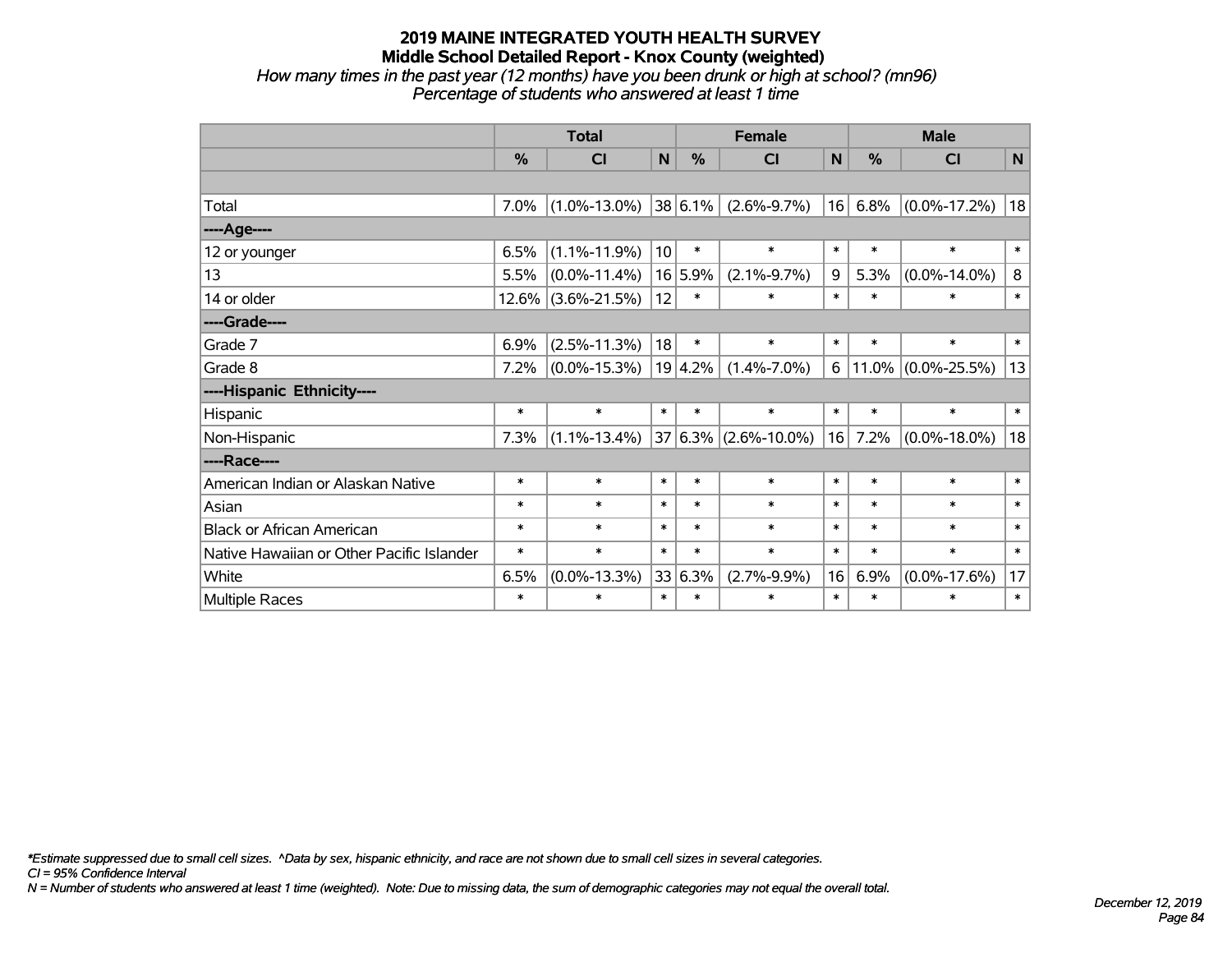## **2019 MAINE INTEGRATED YOUTH HEALTH SURVEY Middle School Detailed Report - Knox County (weighted)** *Has anyone offered, sold, or given you an illegal drug on school property? (mn97) Percentage of students who answered 'Yes'*

|                                           | <b>Total</b> |                    |        |               | <b>Female</b>                 | <b>Male</b>  |         |                    |              |
|-------------------------------------------|--------------|--------------------|--------|---------------|-------------------------------|--------------|---------|--------------------|--------------|
|                                           | %            | CI                 | N      | $\frac{0}{0}$ | <b>CI</b>                     | $\mathsf{N}$ | %       | <b>CI</b>          | N            |
|                                           |              |                    |        |               |                               |              |         |                    |              |
| Total                                     | 8.5%         | $(4.2\% - 12.8\%)$ | 46     | $8.6\%$       | $(0.0\% - 17.5\%)$            | 22           | 8.4%    | $(5.8\% - 11.0\%)$ | 23           |
| ----Age----                               |              |                    |        |               |                               |              |         |                    |              |
| 12 or younger                             | 10.3%        | $(3.3\% - 17.2\%)$ | 16     | $\ast$        | $\ast$                        | $\ast$       | $\ast$  | $\ast$             | $\ast$       |
| 13                                        | 7.3%         | $(4.7\% - 9.9\%)$  | 18     | 6.3%          | $(0.0\% - 14.8\%)$            | 8            | 8.4%    | $(3.0\% - 13.7\%)$ | 10           |
| 14 or older                               | 8.7%         | $(0.0\% - 23.6\%)$ | 11     | $\ast$        | $\ast$                        | $\ast$       | $\ast$  | $\ast$             | $\ast$       |
| ----Grade----                             |              |                    |        |               |                               |              |         |                    |              |
| Grade 7                                   | 7.9%         | $(3.0\% - 12.8\%)$ | 21     |               | $10.1\%$ (0.2%-19.9%)         | 11           | 6.4%    | $(0.0\% - 15.0\%)$ | 10           |
| Grade 8                                   | 9.0%         | $(0.0\% - 20.5\%)$ | 25     |               | $7.4\%$ (0.0%-18.5%) 11 11.0% |              |         | $(0.0\% - 23.5\%)$ | 14           |
| ----Hispanic Ethnicity----                |              |                    |        |               |                               |              |         |                    |              |
| Hispanic                                  | $\ast$       | $\ast$             | $\ast$ | $\ast$        | $\ast$                        | $\ast$       | $\ast$  | $\ast$             | $\ast$       |
| Non-Hispanic                              | 7.4%         | $(2.6\% - 12.3\%)$ | 37     | 5.8%          | $(0.0\% - 14.6\%)$            | 14           | $9.0\%$ | $(6.3\% - 11.7\%)$ | 23           |
| ----Race----                              |              |                    |        |               |                               |              |         |                    |              |
| American Indian or Alaskan Native         | $\ast$       | $\ast$             | $\ast$ | $\ast$        | $\ast$                        | $\ast$       | $\ast$  | $\ast$             | $\ast$       |
| Asian                                     | $\ast$       | $\ast$             | $\ast$ | $\ast$        | $\ast$                        | $\ast$       | $\ast$  | $\ast$             | $\ast$       |
| <b>Black or African American</b>          | $\ast$       | $\ast$             | $\ast$ | $\ast$        | $\ast$                        | $\ast$       | $\ast$  | $\ast$             | $\ast$       |
| Native Hawaiian or Other Pacific Islander | $\ast$       | $\ast$             | $\ast$ | $\ast$        | $\ast$                        | $\ast$       | $\ast$  | $\ast$             | $\pmb{\ast}$ |
| White                                     | 8.7%         | $(4.0\% - 13.4\%)$ | 45     | 8.7%          | $(0.0\% - 18.3\%)$            | 22           | 8.7%    | $(6.0\% - 11.4\%)$ | 23           |
| <b>Multiple Races</b>                     | $\ast$       | $\ast$             | $\ast$ | $\ast$        | $\ast$                        | $\ast$       | $\ast$  | $\ast$             | $\ast$       |

*\*Estimate suppressed due to small cell sizes. ^Data by sex, hispanic ethnicity, and race are not shown due to small cell sizes in several categories.*

*CI = 95% Confidence Interval*

*N = Number of students who answered 'Yes' (weighted). Note: Due to missing data, the sum of demographic categories may not equal the overall total.*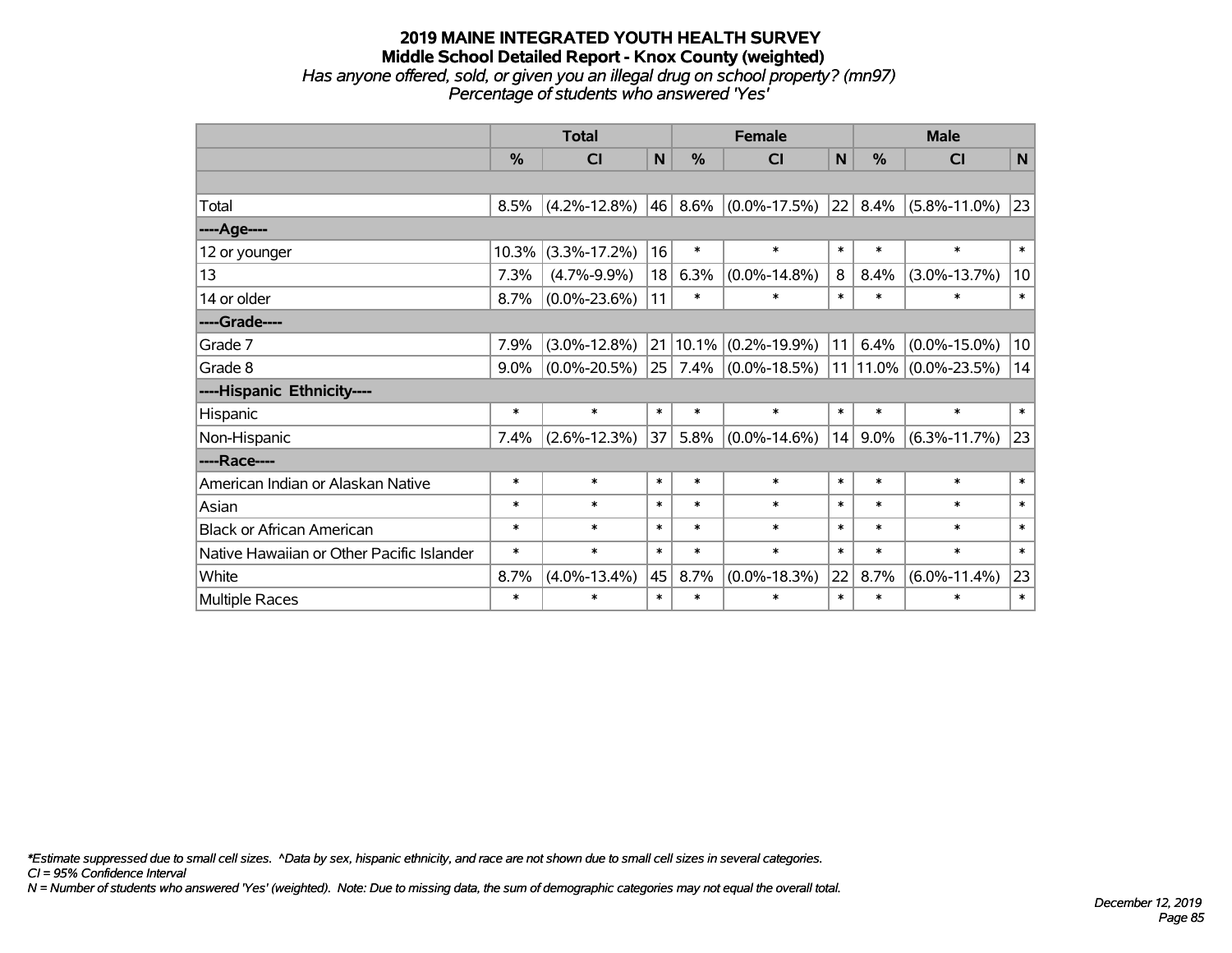#### **2019 MAINE INTEGRATED YOUTH HEALTH SURVEY Middle School Detailed Report - Knox County (weighted)** *Have you ever had sexual intercourse? (mn100) Percentage of students who answered 'Yes'*

|                                           | <b>Total</b> |                      |              |               | <b>Female</b>            |              |             | <b>Male</b>              |                |  |  |
|-------------------------------------------|--------------|----------------------|--------------|---------------|--------------------------|--------------|-------------|--------------------------|----------------|--|--|
|                                           | %            | <b>CI</b>            | $\mathsf{N}$ | $\frac{0}{0}$ | CI                       | $\mathsf{N}$ | %           | <b>CI</b>                | N              |  |  |
|                                           |              |                      |              |               |                          |              |             |                          |                |  |  |
| Total                                     | 6.5%         | $(3.1\% - 9.8\%)$    |              | 34 5.5%       | $(4.5\% - 6.5\%)$        |              |             | $15 7.5\% $ (0.8%-14.2%) | 19             |  |  |
| ---- Age----                              |              |                      |              |               |                          |              |             |                          |                |  |  |
| 12 or younger                             | 5.8%         | $(2.3\% - 9.4\%)$    | 9            | $\ast$        | $\ast$                   | $\ast$       | $\ast$      | $\ast$                   | $\ast$         |  |  |
| 13                                        | 7.2%         | $(4.7\% - 9.6\%)$    |              | 19 5.6%       | $(1.7\% - 9.4\%)$        | 8            | $9.0\%$     | $(0.2\% - 17.8\%)$       | 11             |  |  |
| 14 or older                               |              | $5.6\%$ (0.0%-13.3%) | 6            | $\ast$        | $\ast$                   | $\ast$       | $\ast$      | $\ast$                   | $\ast$         |  |  |
| ----Grade----                             |              |                      |              |               |                          |              |             |                          |                |  |  |
| Grade 7                                   | 6.6%         | $(3.4\% - 9.8\%)$    |              |               | $17 8.4\% $ (3.8%-12.9%) |              | $10 5.2\% $ | $(0.3\% - 10.0\%)$       | $\overline{7}$ |  |  |
| Grade 8                                   |              | $6.4\%$ (1.5%-11.2%) | 17           | ∗             | $\ast$                   | $\ast$       | $\ast$      | $\ast$                   | $\ast$         |  |  |
| ----Hispanic Ethnicity----                |              |                      |              |               |                          |              |             |                          |                |  |  |
| Hispanic                                  | $\ast$       | $\ast$               | $\ast$       | $\ast$        | $\ast$                   | $\ast$       | *           | $\ast$                   | $\ast$         |  |  |
| Non-Hispanic                              | 6.2%         | $(2.9\% - 9.5\%)$    |              | 30 5.1%       | $(4.1\% - 6.1\%)$        |              | 13 7.4%     | $(1.3\% - 13.5\%)$       | 18             |  |  |
| ----Race----                              |              |                      |              |               |                          |              |             |                          |                |  |  |
| American Indian or Alaskan Native         | $\ast$       | $\ast$               | $\ast$       | $\ast$        | $\ast$                   | $\ast$       | $\ast$      | $\ast$                   | $\ast$         |  |  |
| Asian                                     | $\ast$       | $\ast$               | $\ast$       | $\ast$        | $\ast$                   | $\ast$       | $\ast$      | $\ast$                   | $\ast$         |  |  |
| <b>Black or African American</b>          | $\ast$       | $\ast$               | $\ast$       | $\ast$        | $\ast$                   | $\ast$       | $\ast$      | $\ast$                   | $\ast$         |  |  |
| Native Hawaiian or Other Pacific Islander | $\ast$       | $\ast$               | $\ast$       | $\ast$        | $\ast$                   | $\ast$       | $\ast$      | $\ast$                   | $\ast$         |  |  |
| White                                     | 6.3%         | $(3.4\% - 9.1\%)$    |              | 32 5.5%       | $(4.4\% - 6.6\%)$        |              | 14 7.1%     | $(0.9\% - 13.3\%)$       | 17             |  |  |
| Multiple Races                            | $\ast$       | $\ast$               | $\ast$       | $\ast$        | $\ast$                   | $\ast$       | $\ast$      | $\ast$                   | $\pmb{\ast}$   |  |  |

*\*Estimate suppressed due to small cell sizes. ^Data by sex, hispanic ethnicity, and race are not shown due to small cell sizes in several categories.*

*CI = 95% Confidence Interval*

*N = Number of students who answered 'Yes' (weighted). Note: Due to missing data, the sum of demographic categories may not equal the overall total.*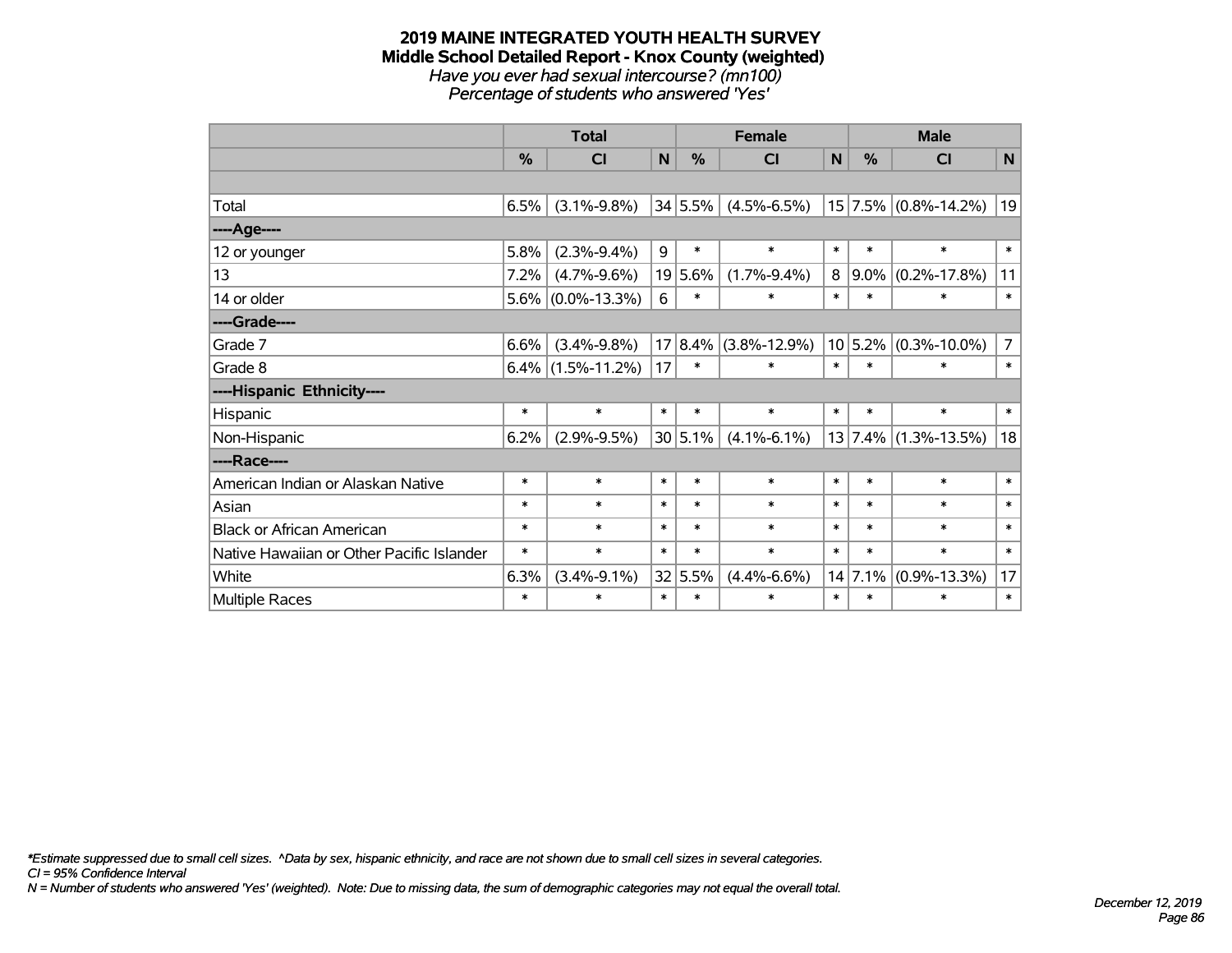*The last time you had sexual intercourse, did you or your partner use a condom? (mn101) Among students who ever had sexual intercourse, the percentage of students who answered 'Yes'*

|                                           | <b>Total</b>  |        |        |        | <b>Female</b> |        |        | <b>Male</b> |        |  |
|-------------------------------------------|---------------|--------|--------|--------|---------------|--------|--------|-------------|--------|--|
|                                           | $\frac{9}{6}$ | CI N   |        |        | $\%$ CI       | N      | %      | CI          | N      |  |
|                                           |               |        |        |        |               |        |        |             |        |  |
| Total                                     | $\ast$        | $\ast$ | *      | $\ast$ | *             | $\ast$ | $\ast$ | $\ast$      | $\ast$ |  |
| ----Age----                               |               |        |        |        |               |        |        |             |        |  |
| 12 or younger                             | $\ast$        | *      | *      | $\ast$ | $\ast$        | $\ast$ | $\ast$ | $\ast$      | $\ast$ |  |
| 13                                        | $\ast$        | $\ast$ | $\ast$ | $\ast$ | $\ast$        | $\ast$ | $\ast$ | $\ast$      | $\ast$ |  |
| 14 or older                               | $\ast$        | $\ast$ | $\ast$ | $\ast$ | $\ast$        | $\ast$ | $\ast$ | $\ast$      | $\ast$ |  |
| ----Grade----                             |               |        |        |        |               |        |        |             |        |  |
| Grade 7                                   | $\ast$        | $\ast$ | $\ast$ | $\ast$ | $\ast$        | $\ast$ | $\ast$ | $\ast$      | $\ast$ |  |
| Grade 8                                   | $\ast$        | *      | *      | $\ast$ | $\ast$        | *      | $\ast$ | $\ast$      | $\ast$ |  |
| ----Hispanic Ethnicity----                |               |        |        |        |               |        |        |             |        |  |
| Hispanic                                  | $\ast$        | $\ast$ | $\ast$ | $\ast$ | $\ast$        | $\ast$ | $\ast$ | $\ast$      | ∗      |  |
| Non-Hispanic                              | $\ast$        | $\ast$ | $\ast$ | $\ast$ | $\ast$        | $\ast$ | $\ast$ | $\ast$      | $\ast$ |  |
| ----Race----                              |               |        |        |        |               |        |        |             |        |  |
| American Indian or Alaskan Native         | $\ast$        | $\ast$ | $\ast$ | $\ast$ | $\ast$        | $\ast$ | $\ast$ | $\ast$      | $\ast$ |  |
| Asian                                     | $\ast$        | $\ast$ | $\ast$ | $\ast$ | $\ast$        | $\ast$ | $\ast$ | $\ast$      | $\ast$ |  |
| <b>Black or African American</b>          | $\ast$        | $\ast$ | *      | $\ast$ | $\ast$        | $\ast$ | $\ast$ | $\ast$      | $\ast$ |  |
| Native Hawaiian or Other Pacific Islander | $\ast$        | $\ast$ | $\ast$ | $\ast$ | $\ast$        | $\ast$ | $\ast$ | $\ast$      | $\ast$ |  |
| White                                     | $\ast$        | $\ast$ | *      | $\ast$ | $\ast$        | $\ast$ | $\ast$ | $\ast$      | $\ast$ |  |
| <b>Multiple Races</b>                     | $\ast$        | $\ast$ | *      | $\ast$ | $\ast$        | *      | $\ast$ | $\ast$      | *      |  |

*\*Estimate suppressed due to small cell sizes. ^Data by sex, hispanic ethnicity, and race are not shown due to small cell sizes in several categories.*

*CI = 95% Confidence Interval*

*N = Among students who ever had sexual intercourse, the number of students who answered 'Yes' (weighted). Note: Due to missing data, the sum of demographic categories may not equal the overall total.*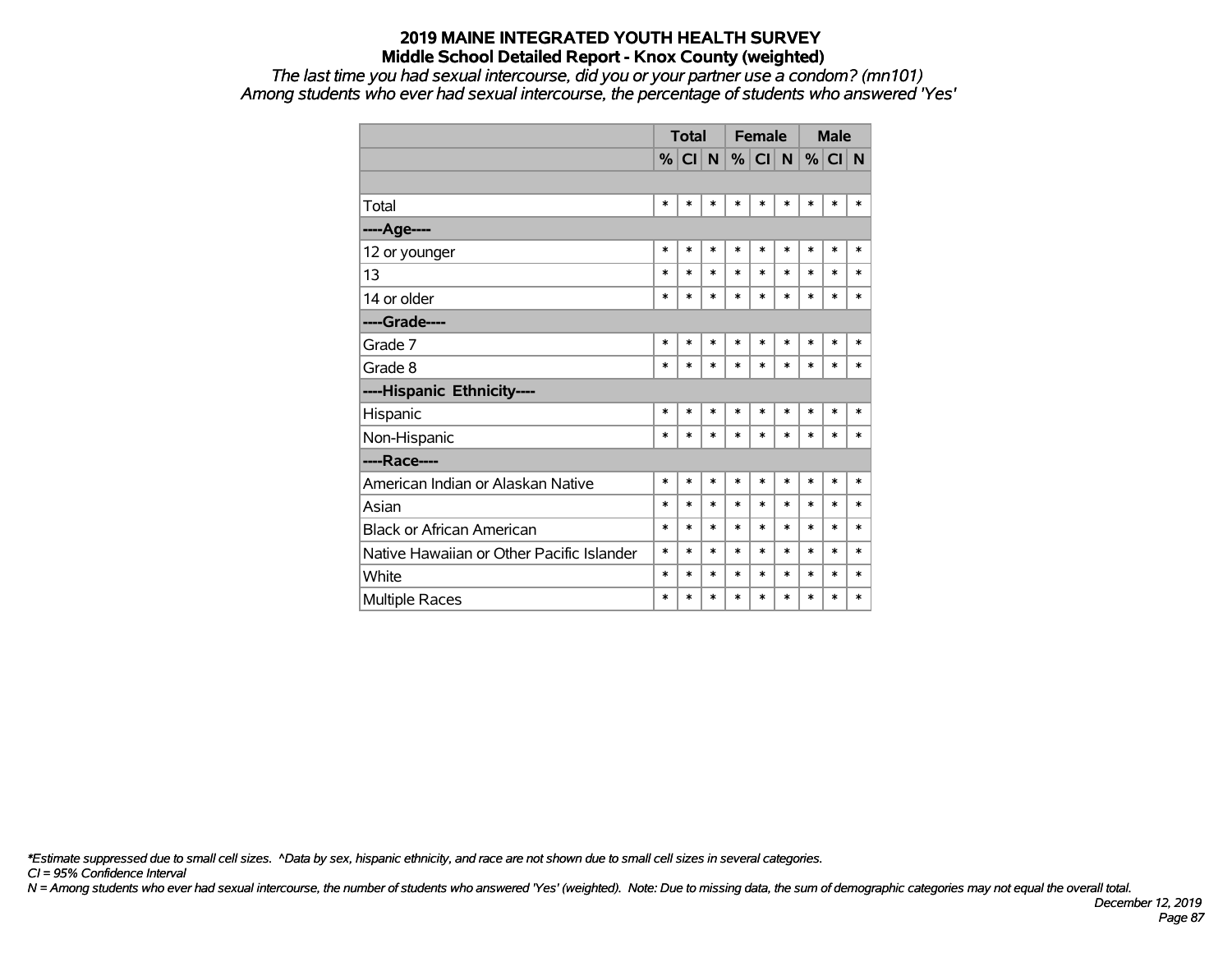*Percentage of students who drank 100% fruit juice and/or ate fruit two or more times per day during the past seven days (mnfruit)*

|                                           | <b>Total</b>  |                        |                |               | <b>Female</b>            |        | <b>Male</b> |                         |                |  |
|-------------------------------------------|---------------|------------------------|----------------|---------------|--------------------------|--------|-------------|-------------------------|----------------|--|
|                                           | $\frac{0}{0}$ | CI                     | N <sub>1</sub> | $\frac{9}{6}$ | <b>CI</b>                | N      | %           | <b>CI</b>               | N <sub>1</sub> |  |
|                                           |               |                        |                |               |                          |        |             |                         |                |  |
| Total                                     |               | $43.1\%$ (37.5%-48.8%) |                |               | 231 42.0% (38.5%-45.4%)  |        |             | 114 44.3% (31.3%-57.3%) | 115            |  |
| ----Age----                               |               |                        |                |               |                          |        |             |                         |                |  |
| 12 or younger                             | 42.3%         | $(36.5\% - 48.1\%)$    | 65             |               | 44.6% (39.2%-50.0%)      | 35     | 40.8%       | $(29.6\% - 52.0\%)$     | 30             |  |
| 13                                        |               | 44.7% (39.7%-49.7%)    | 121            |               | $ 44.3\% $ (32.9%-55.8%) |        |             | 63 44.5% (29.4%-59.5%)  | 57             |  |
| 14 or older                               |               | $40.5\%$ (27.6%-53.4%) |                |               | 45 31.4% (17.6%-45.2%)   |        |             | 16 48.2% (37.9%-58.6%)  | 29             |  |
| ----Grade----                             |               |                        |                |               |                          |        |             |                         |                |  |
| Grade 7                                   | $41.1\%$      | $(33.9\% - 48.4\%)$    |                |               | 108 39.3% (25.0%-53.7%)  |        | 48 43.2%    | $(23.0\% - 63.4\%)$     | 60             |  |
| Grade 8                                   |               | 45.5% (37.2%-53.8%)    |                |               | 122 44.5% (35.0%-54.0%)  |        |             | 66 46.1% (37.7%-54.5%)  | 55             |  |
| ----Hispanic Ethnicity----                |               |                        |                |               |                          |        |             |                         |                |  |
| Hispanic                                  | $\ast$        | $\ast$                 | $\ast$         | $\ast$        | $\ast$                   | $\ast$ | $\ast$      | $\ast$                  | $\ast$         |  |
| Non-Hispanic                              |               | 44.2% (38.3%-50.2%)    |                | 220 41.7%     | $(36.5\% - 46.9\%)$      |        | 105 46.8%   | $(33.2\% - 60.5\%)$     | 114            |  |
| ----Race----                              |               |                        |                |               |                          |        |             |                         |                |  |
| American Indian or Alaskan Native         | $\ast$        | $\ast$                 | $\ast$         | $\ast$        | $\ast$                   | $\ast$ | $\ast$      | $\ast$                  | $\ast$         |  |
| Asian                                     | $\ast$        | $\ast$                 | $\ast$         | $\ast$        | $\ast$                   | $\ast$ | $\ast$      | $\ast$                  | $\ast$         |  |
| <b>Black or African American</b>          | $\ast$        | $\ast$                 | $\ast$         | $\ast$        | $\ast$                   | $\ast$ | $\ast$      | $\ast$                  | $\ast$         |  |
| Native Hawaiian or Other Pacific Islander | $\ast$        | $\ast$                 | $\ast$         | $\ast$        | $\ast$                   | $\ast$ | $\ast$      | $\ast$                  | $\ast$         |  |
| White                                     | 44.1%         | $(37.3\% - 50.8\%)$    | 225            | 42.3%         | $(39.4\% - 45.3\%)$      |        | 110 45.6%   | $(31.0\% - 60.1\%)$     | 113            |  |
| Multiple Races                            | $\ast$        | $\ast$                 | $\ast$         | $\ast$        | $\ast$                   | $\ast$ | $\ast$      | $\ast$                  | $\ast$         |  |

*\*Estimate suppressed due to small cell sizes. ^Data by sex, hispanic ethnicity, and race are not shown due to small cell sizes in several categories.*

*CI = 95% Confidence Interval*

*N = Number of students who drank 100% fruit juice and/or ate fruit two or more times per day during the past seven days (weighted). Note: Due to missing data, the sum of demographic categories may not equal the overall total.*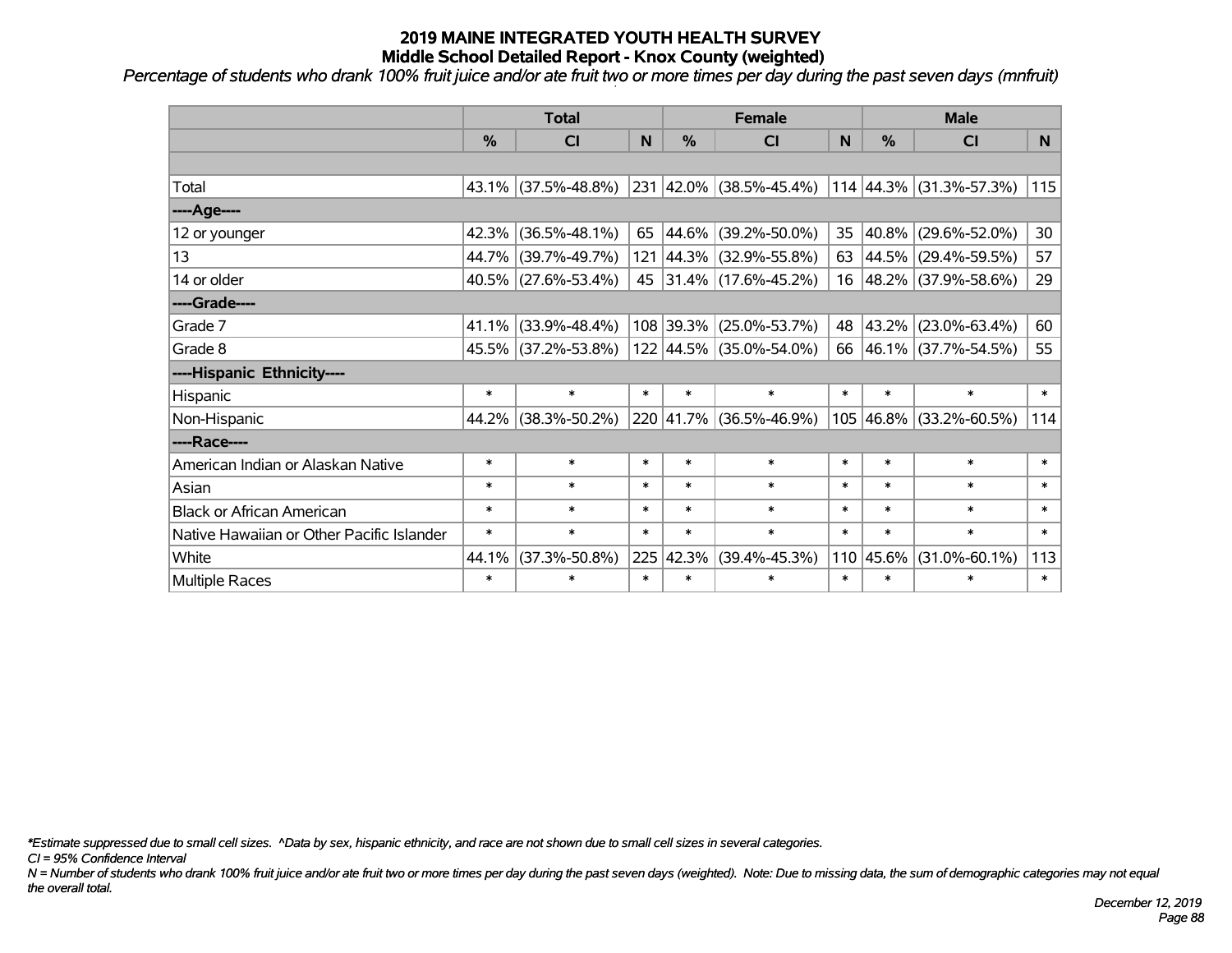*Percentage of students who drank 100% fruit juice and/or ate fruit less then 1 time per day during the past seven days (mnonefrt)*

|                                           | <b>Total</b>  |                        |        |               | <b>Female</b>            | <b>Male</b> |        |                            |        |
|-------------------------------------------|---------------|------------------------|--------|---------------|--------------------------|-------------|--------|----------------------------|--------|
|                                           | $\frac{0}{0}$ | <b>CI</b>              | N      | $\frac{0}{0}$ | CI                       | N           | %      | <b>CI</b>                  | N      |
|                                           |               |                        |        |               |                          |             |        |                            |        |
| Total                                     |               | $27.1\%$ (22.7%-31.6%) |        |               | 145 34.9% (27.7%-42.2%)  |             |        | 95 19.4% (16.9%-21.8%)     | 50     |
| ---- Age----                              |               |                        |        |               |                          |             |        |                            |        |
| 12 or younger                             | 26.8%         | $(19.7\% - 33.9\%)$    | 41     | 37.4%         | $(25.9\% - 48.9\%)$      |             |        | 30 16.0% (12.0%-20.0%)     | 12     |
| 13                                        |               | 26.6% (19.5%-33.7%)    | 72     |               | 34.6% (22.9%-46.2%)      |             |        | 49 18.1% (12.8%-23.3%)     | 23     |
| 14 or older                               |               | 28.9% (24.4%-33.5%)    | 32     |               | $ 32.2\% $ (27.4%-37.0%) |             |        | 16 26.2% (19.4%-32.9%)     | 16     |
| ----Grade----                             |               |                        |        |               |                          |             |        |                            |        |
| Grade 7                                   | 28.4%         | $(18.4\% - 38.5\%)$    | 75     | 38.3%         | $(19.2\% - 57.4\%)$      |             |        | 47 20.2% (13.4%-26.9%)     | 28     |
| Grade 8                                   |               | 25.1% (22.0%-28.3%)    | 68     |               | $ 31.6\% $ (25.8%-37.5%) |             |        | 47   17.4%   (10.8%-23.9%) | 21     |
| ----Hispanic Ethnicity----                |               |                        |        |               |                          |             |        |                            |        |
| Hispanic                                  | $\ast$        | $\ast$                 | $\ast$ | $\ast$        | $\ast$                   | $\ast$      | $\ast$ | $\ast$                     | $\ast$ |
| Non-Hispanic                              |               | 26.5% (22.5%-30.6%)    |        |               | 132 34.7% (27.6%-41.8%)  | 87          |        | 18.4% (14.7%-22.2%)        | 45     |
| ----Race----                              |               |                        |        |               |                          |             |        |                            |        |
| American Indian or Alaskan Native         | $\ast$        | $\ast$                 | $\ast$ | $\ast$        | $\ast$                   | $\ast$      | $\ast$ | $\ast$                     | $\ast$ |
| Asian                                     | $\ast$        | $\ast$                 | $\ast$ | $\ast$        | $\ast$                   | $\ast$      | $\ast$ | $\ast$                     | $\ast$ |
| <b>Black or African American</b>          | $\ast$        | $\ast$                 | $\ast$ | $\ast$        | $\ast$                   | $\ast$      | $\ast$ | $\ast$                     | $\ast$ |
| Native Hawaiian or Other Pacific Islander | $\ast$        | $\ast$                 | $\ast$ | $\ast$        | $\ast$                   | $\ast$      | $\ast$ | $\ast$                     | $\ast$ |
| White                                     | 26.9%         | $(23.2\% - 30.7\%)$    | 137    | 34.4%         | $(28.0\% - 40.7\%)$      | 90          | 19.3%  | $(17.1\% - 21.5\%)$        | 48     |
| Multiple Races                            | $\ast$        | $\ast$                 | $\ast$ | $\ast$        | $\ast$                   | $\ast$      | $\ast$ | $\ast$                     | $\ast$ |

*\*Estimate suppressed due to small cell sizes. ^Data by sex, hispanic ethnicity, and race are not shown due to small cell sizes in several categories.*

*CI = 95% Confidence Interval*

*N = Number of students who drank 100% fruit juice and/or ate fruit less then 1 time per day during the past seven days (weighted). Note: Due to missing data, the sum of demographic categories may not equal the overall total.*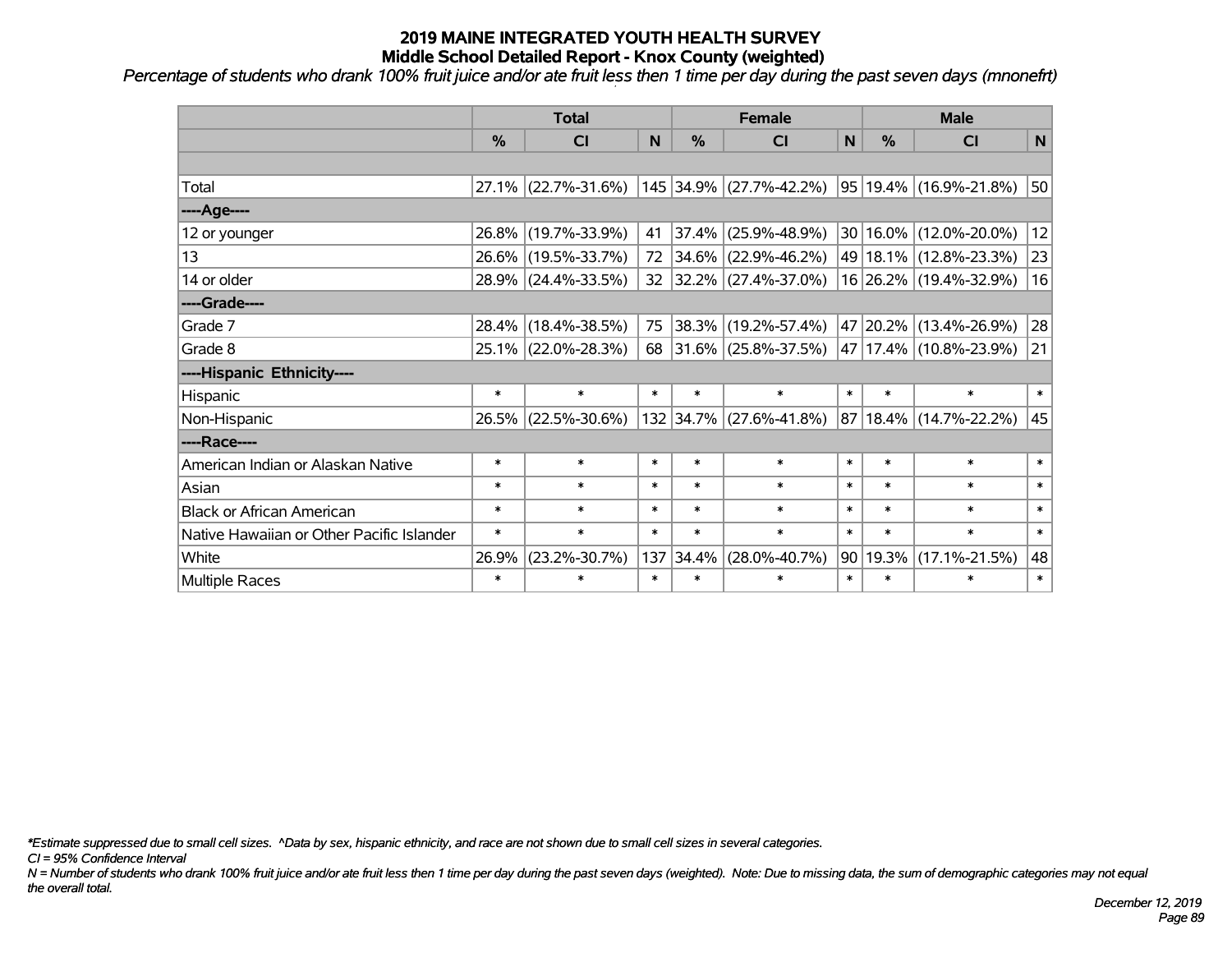*Percentage of students who ate vegetables three or more times per day during the past seven days (mnveg)*

|                                           | <b>Total</b>  |                        |        |        | <b>Female</b>            | <b>Male</b>  |             |                                 |              |
|-------------------------------------------|---------------|------------------------|--------|--------|--------------------------|--------------|-------------|---------------------------------|--------------|
|                                           | $\frac{0}{0}$ | <b>CI</b>              | N      | %      | <b>CI</b>                | $\mathsf{N}$ | %           | <b>CI</b>                       | $\mathsf{N}$ |
|                                           |               |                        |        |        |                          |              |             |                                 |              |
| Total                                     |               | 18.5% (14.7%-22.3%)    |        |        | 100 19.2% (15.4%-22.9%)  |              |             | $52 18.1\% $ (13.7%-22.4%)      | 48           |
| ----Age----                               |               |                        |        |        |                          |              |             |                                 |              |
| 12 or younger                             | 14.8%         | $(10.4\% - 19.1\%)$    | 23     | 14.1%  | $(7.8\% - 20.4\%)$       |              | $11 15.8\%$ | $(7.7\% - 23.9\%)$              | 12           |
| 13                                        |               | 15.6% (10.9%-20.3%)    | 42     |        | 18.2% (12.2%-24.2%)      |              | 25 13.0%    | $(9.4\% - 16.5\%)$              | 17           |
| 14 or older                               |               | $30.8\%$ (21.7%-40.0%) | 35     |        | 29.8% (15.7%-43.9%)      |              |             | 15 31.7% (25.2%-38.2%)          | 19           |
| ----Grade----                             |               |                        |        |        |                          |              |             |                                 |              |
| Grade 7                                   | 15.1%         | $(12.0\% - 18.2\%)$    | 40     | 13.4%  | $(11.2\% - 15.7\%)$      |              | 16 16.7%    | $(10.6\% - 22.8\%)$             | 24           |
| Grade 8                                   |               | $22.1\%$ (17.5%-26.6%) | 60     |        | $ 24.1\% $ (17.4%-30.9%) |              |             | $ 35 19.8\%  (15.4\% - 24.3\%)$ | 24           |
| ----Hispanic Ethnicity----                |               |                        |        |        |                          |              |             |                                 |              |
| Hispanic                                  | $\ast$        | $\ast$                 | $\ast$ | $\ast$ | $\ast$                   | $\ast$       | $\ast$      | $\ast$                          | $\ast$       |
| Non-Hispanic                              |               | 18.7% (14.1%-23.3%)    | 94     |        | 18.3% (13.2%-23.4%)      |              |             | 46   19.3%   (15.0%-23.5%)      | 48           |
| ----Race----                              |               |                        |        |        |                          |              |             |                                 |              |
| American Indian or Alaskan Native         | $\ast$        | $\ast$                 | $\ast$ | $\ast$ | $\ast$                   | $\ast$       | $\ast$      | $\ast$                          | $\ast$       |
| Asian                                     | $\ast$        | $\ast$                 | $\ast$ | $\ast$ | $\ast$                   | $\ast$       | $\ast$      | $\ast$                          | $\ast$       |
| <b>Black or African American</b>          | $\ast$        | $\ast$                 | $\ast$ | $\ast$ | $\ast$                   | $\ast$       | $\ast$      | $\ast$                          | $\ast$       |
| Native Hawaiian or Other Pacific Islander | $\ast$        | $\ast$                 | $\ast$ | $\ast$ | $\ast$                   | $\ast$       | $\ast$      | $\ast$                          | $\ast$       |
| White                                     | 18.6%         | $(14.6\% - 22.6\%)$    | 96     | 18.9%  | $(14.4\% - 23.5\%)$      | 49           | 18.4%       | $(14.3\% - 22.5\%)$             | 47           |
| Multiple Races                            | $\ast$        | $\ast$                 | $\ast$ | $\ast$ | $\ast$                   | $\ast$       | $\ast$      | $\ast$                          | $\ast$       |

*\*Estimate suppressed due to small cell sizes. ^Data by sex, hispanic ethnicity, and race are not shown due to small cell sizes in several categories.*

*CI = 95% Confidence Interval*

*N = Number of students who ate vegetables three or more times per day during the past seven days (weighted). Note: Due to missing data, the sum of demographic categories may not equal the overall total.*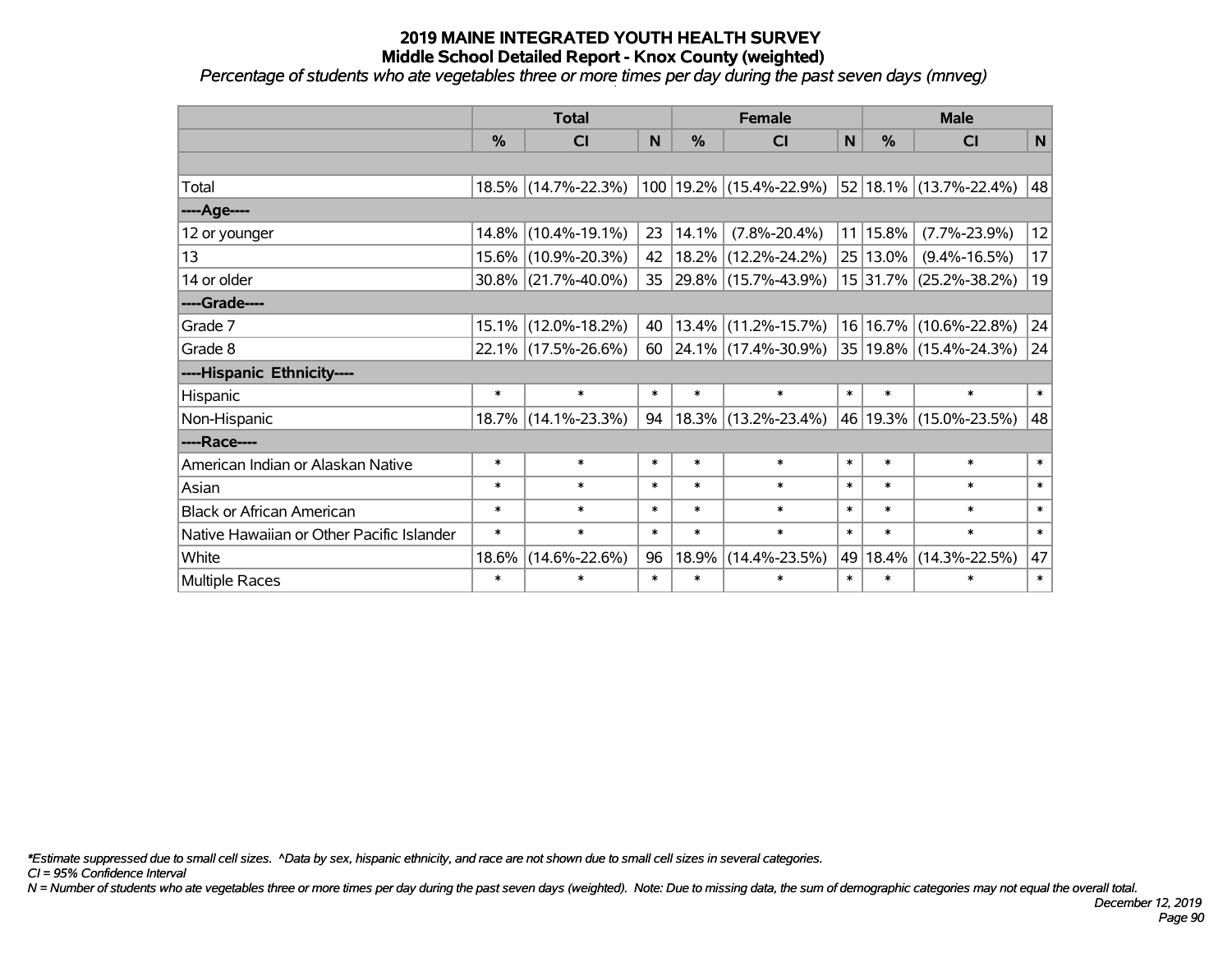*Percentage of students who ate vegetables less than 1 time per day during the past seven days (mnoneveg)*

|                                           | <b>Total</b> |                        |        |                | <b>Female</b>           |              | <b>Male</b> |                         |                |  |
|-------------------------------------------|--------------|------------------------|--------|----------------|-------------------------|--------------|-------------|-------------------------|----------------|--|
|                                           | %            | <b>CI</b>              | N      | $\frac{0}{0}$  | <b>CI</b>               | <sub>N</sub> | %           | <b>CI</b>               | N <sub>1</sub> |  |
|                                           |              |                        |        |                |                         |              |             |                         |                |  |
| Total                                     |              | $43.9\%$ (39.1%-48.8%) |        |                | 237 38.4% (27.9%-49.0%) |              |             | 104 49.3% (43.9%-54.7%) | 132            |  |
| ----Age----                               |              |                        |        |                |                         |              |             |                         |                |  |
| 12 or younger                             | 44.6%        | $(35.9\% - 53.4\%)$    | 69     |                | 40.4% (29.5%-51.2%)     | 32           | 47.8%       | $(36.7\% - 58.8\%)$     | 36             |  |
| 13                                        |              | 44.6% (38.1%-51.2%)    |        |                | 121 39.7% (27.1%-52.2%) |              |             | 56 50.4% (40.5%-60.3%)  | 66             |  |
| 14 or older                               |              | 41.3% (39.2%-43.3%)    |        |                | 46 32.1% (24.0%-40.2%)  |              |             | 16 48.9% (38.7%-59.0%)  | 30             |  |
| ----Grade----                             |              |                        |        |                |                         |              |             |                         |                |  |
| Grade 7                                   | 48.0%        | $(40.1\% - 55.8\%)$    |        |                | 128 40.4% (19.0%-61.9%) | 49           | 53.7%       | $(45.5\% - 62.0\%)$     | 77             |  |
| Grade 8                                   |              | $39.4\%$ (37.6%-41.1%) |        |                | 106 36.3% (34.0%-38.6%) |              |             | 53 43.5% (40.5%-46.6%)  | 53             |  |
| ----Hispanic Ethnicity----                |              |                        |        |                |                         |              |             |                         |                |  |
| Hispanic                                  | $\ast$       | $\ast$                 | $\ast$ | $\ast$         | $\ast$                  | $\ast$       | $\ast$      | $\ast$                  | $\ast$         |  |
| Non-Hispanic                              | $43.2\%$     | $(38.5\% - 48.0\%)$    |        | $ 217 38.5\% $ | $(27.8\% - 49.2\%)$     | 97           | 47.8%       | $(42.4\% - 53.3\%)$     | 119            |  |
| ----Race----                              |              |                        |        |                |                         |              |             |                         |                |  |
| American Indian or Alaskan Native         | $\ast$       | $\ast$                 | $\ast$ | $\ast$         | $\ast$                  | $\ast$       | $\ast$      | $\ast$                  | $\ast$         |  |
| Asian                                     | $\ast$       | $\ast$                 | $\ast$ | $\ast$         | $\ast$                  | $\ast$       | $\ast$      | $\ast$                  | $\ast$         |  |
| <b>Black or African American</b>          | $\ast$       | $\ast$                 | $\ast$ | $\ast$         | $\ast$                  | $\ast$       | $\ast$      | $\ast$                  | $\ast$         |  |
| Native Hawaiian or Other Pacific Islander | $\ast$       | $\ast$                 | $\ast$ | $\ast$         | $\ast$                  | $\ast$       | $\ast$      | $\ast$                  | $\ast$         |  |
| White                                     | 42.6%        | $(38.4\% - 46.8\%)$    |        | 219 37.5%      | $(27.5\% - 47.5\%)$     | 97           | 48.0%       | $(42.6\% - 53.4\%)$     | 122            |  |
| <b>Multiple Races</b>                     | $\ast$       | $\ast$                 | $\ast$ | $\ast$         | $\ast$                  | $\ast$       | $\ast$      | $\ast$                  | $\ast$         |  |

*\*Estimate suppressed due to small cell sizes. ^Data by sex, hispanic ethnicity, and race are not shown due to small cell sizes in several categories.*

*CI = 95% Confidence Interval*

*N = Number of students who ate vegetables less than 1 time per day during the past seven days (weighted). Note: Due to missing data, the sum of demographic categories may not equal the overall total.*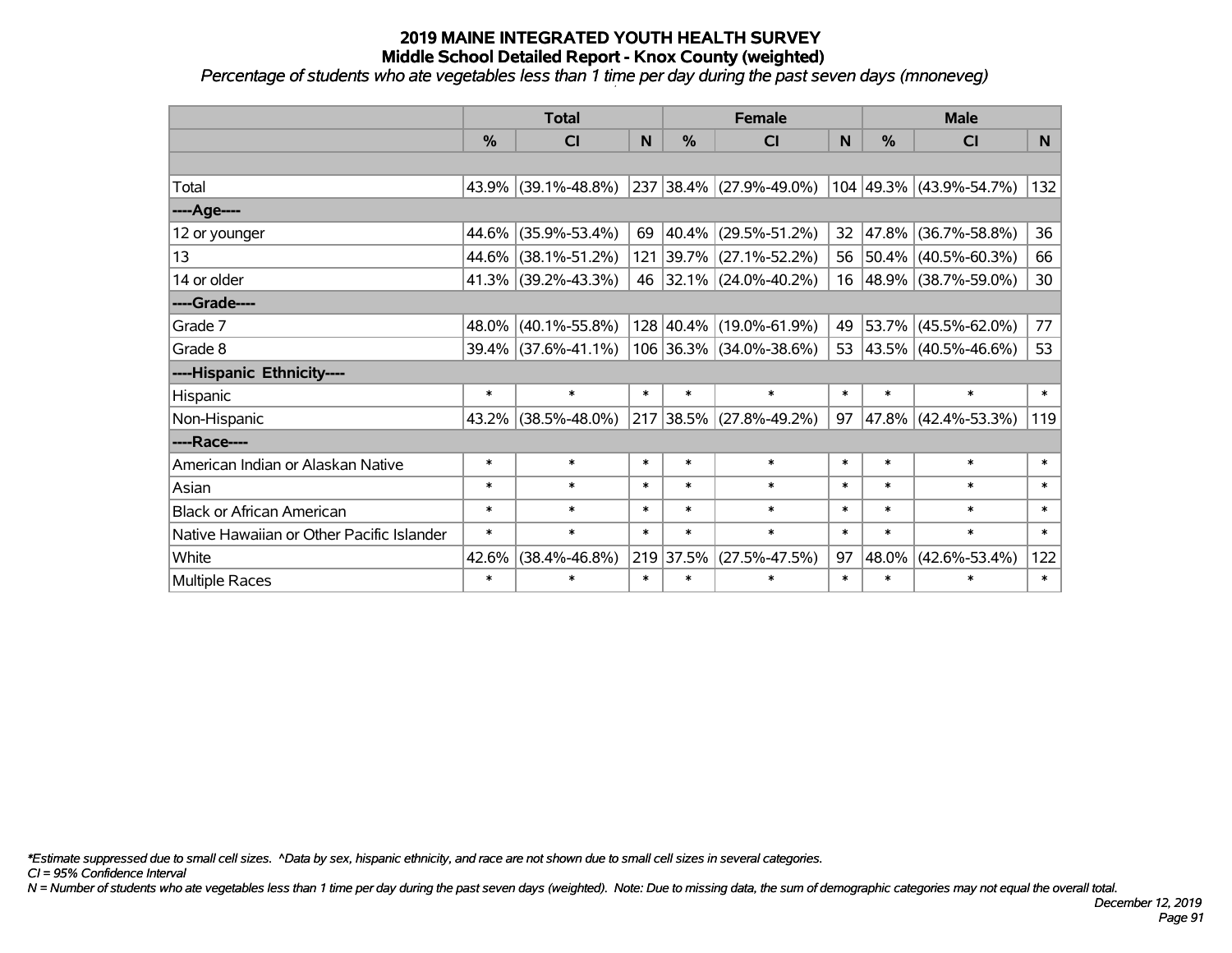*Percentage of students who drank 100% fruit juice, ate fruit and/or ate vegetables five or more times per day during the past seven days (mnfrvg)*

|                                           | <b>Total</b>  |                     |        |            | <b>Female</b>            | <b>Male</b>  |          |                        |        |
|-------------------------------------------|---------------|---------------------|--------|------------|--------------------------|--------------|----------|------------------------|--------|
|                                           | $\frac{0}{0}$ | CI                  | N      | %          | CI                       | $\mathsf{N}$ | %        | <b>CI</b>              | N      |
|                                           |               |                     |        |            |                          |              |          |                        |        |
| Total                                     |               | 26.0% (22.2%-29.8%) |        |            | 138 25.9% (22.1%-29.7%)  |              |          | 70 25.9% (17.5%-34.4%) | 67     |
| ----Age----                               |               |                     |        |            |                          |              |          |                        |        |
| 12 or younger                             | 21.2%         | $(14.6\% - 27.8\%)$ | 32     | 21.0%      | $(9.9\% - 32.1\%)$       |              | 17 21.9% | $(16.4\% - 27.4\%)$    | 16     |
| 13                                        | 25.8%         | $(22.6\% - 29.0\%)$ | 69     | $ 27.0\% $ | $(22.9\% - 31.0\%)$      |              |          | 38 23.7% (16.1%-31.3%) | 30     |
| 14 or older                               |               | 33.2% (19.6%-46.8%) | 37     |            | $ 30.5\% $ (22.2%-38.9%) |              |          | 16 35.5% (16.5%-54.5%) | 21     |
| ----Grade----                             |               |                     |        |            |                          |              |          |                        |        |
| Grade 7                                   | 19.9%         | $(13.4\% - 26.5\%)$ | 52     | 18.0%      | $(9.5\% - 26.4\%)$       |              |          | 22 21.9% (11.3%-32.5%) | 30     |
| Grade 8                                   |               | 32.2% (28.5%-36.0%) | 86     |            | $ 32.7\% $ (28.6%-36.8%) |              |          | 48 30.9% (24.0%-37.7%) | 37     |
| ----Hispanic Ethnicity----                |               |                     |        |            |                          |              |          |                        |        |
| Hispanic                                  | $\ast$        | $\ast$              | $\ast$ | $\ast$     | $\ast$                   | $\ast$       | $\ast$   | $\ast$                 | $\ast$ |
| Non-Hispanic                              |               | 26.2% (22.0%-30.5%) |        | 130 24.5%  | $(20.9\% - 28.1\%)$      |              |          | 61 27.8% (18.8%-36.8%) | 67     |
| ----Race----                              |               |                     |        |            |                          |              |          |                        |        |
| American Indian or Alaskan Native         | $\ast$        | $\ast$              | $\ast$ | $\ast$     | $\ast$                   | $\ast$       | $\ast$   | $\ast$                 | $\ast$ |
| Asian                                     | $\ast$        | $\ast$              | $\ast$ | $\ast$     | $\ast$                   | $\ast$       | $\ast$   | $\ast$                 | $\ast$ |
| <b>Black or African American</b>          | $\ast$        | $\ast$              | $\ast$ | $\ast$     | $\ast$                   | $\ast$       | $\ast$   | $\ast$                 | $\ast$ |
| Native Hawaiian or Other Pacific Islander | $\ast$        | $\ast$              | $\ast$ | $\ast$     | $\ast$                   | $\ast$       | $\ast$   | $\ast$                 | $\ast$ |
| White                                     | 26.4%         | $(21.8\% - 31.1\%)$ |        | 134 26.0%  | $(22.3\% - 29.7\%)$      | 67           | 26.5%    | $(17.3\% - 35.8\%)$    | 66     |
| Multiple Races                            | $\ast$        | $\ast$              | $\ast$ | $\ast$     | $\ast$                   | $\ast$       | $\ast$   | $\ast$                 | $\ast$ |

*\*Estimate suppressed due to small cell sizes. ^Data by sex, hispanic ethnicity, and race are not shown due to small cell sizes in several categories.*

*CI = 95% Confidence Interval*

*N = Number of students who drank 100% fruit juice, ate fruit and/or ate vegetables five or more times per day during the past seven days (weighted). Note: Due to missing data, the sum of demographic categories may not equal the overall total.*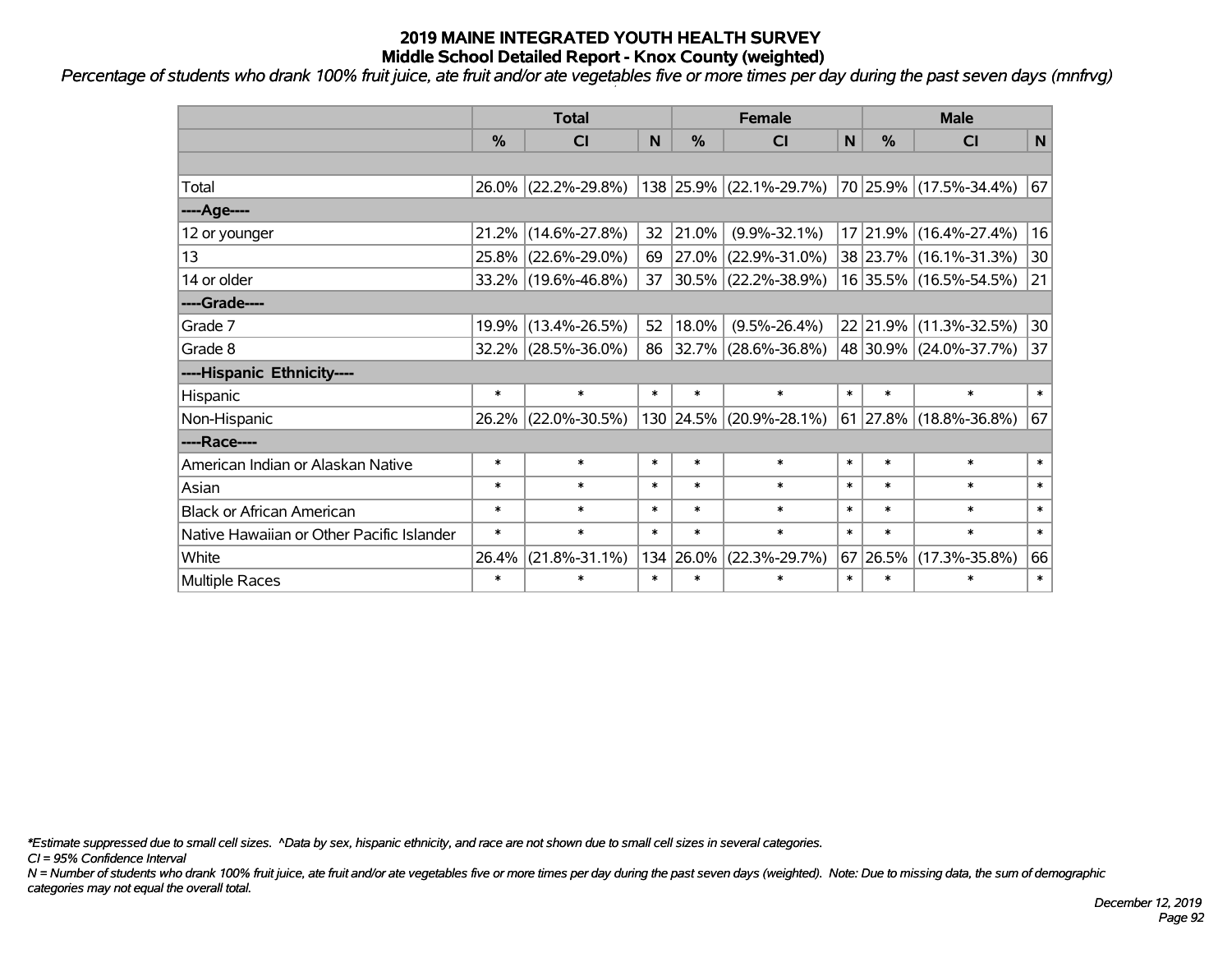*During the past 7 days, how many times did you drink a can, bottle, or glass of soda, sports drink, energy drink, or other sugar-sweetened beverage such as Gatorade, Red Bull, lemonade, sweetened tea or coffee drinks, flavored milk, Snapple, or Sunny D? (Do not count diet soda, other diet drinks, or 100% fruit juice.) (mn159a)*

*Percentage of students who answered at least one time per day in the past week*

|                                           | <b>Total</b> |                       |                 | <b>Female</b> |                           |                | <b>Male</b> |                             |        |  |
|-------------------------------------------|--------------|-----------------------|-----------------|---------------|---------------------------|----------------|-------------|-----------------------------|--------|--|
|                                           | %            | <b>CI</b>             | N               | $\frac{0}{0}$ | <b>CI</b>                 | N              | %           | <b>CI</b>                   | N      |  |
|                                           |              |                       |                 |               |                           |                |             |                             |        |  |
| Total                                     |              | $12.4\%$ (2.8%-22.1%) |                 |               | $67 10.1\% $ (5.3%-14.9%) |                |             | 27 14.2% (0.0%-30.2%)       | 38     |  |
| ----Age----                               |              |                       |                 |               |                           |                |             |                             |        |  |
| 12 or younger                             |              | $10.5\%$ (4.8%-16.3%) | 17              | 8.9%          | $(3.7\% - 14.2\%)$        | $\overline{7}$ | $10.1\%$    | $(1.3\% - 18.9\%)$          | 8      |  |
| 13                                        |              | $11.0\%$ (1.5%-20.4%) | 30              | $8.4\%$       | $(4.7\% - 12.1\%)$        |                |             | $12 13.8\% $ (0.0%-31.6%)   | 18     |  |
| 14 or older                               |              | 18.7% (0.8%-36.7%)    |                 |               | 21   16.8%   (0.8%-32.9%) |                |             | $8 20.2\% (0.3\% - 40.1\%)$ | 12     |  |
| ----Grade----                             |              |                       |                 |               |                           |                |             |                             |        |  |
| Grade 7                                   | $10.4\%$     | $(1.4\% - 19.5\%)$    | 28 <sub>1</sub> | 7.3%          | $(0.2\% - 14.5\%)$        | 9              |             | $12.0\%$ (0.0%-25.8%)       | 17     |  |
| Grade 8                                   |              | $14.5\%$ (4.0%-25.1%) |                 |               | 39 12.5% (8.8%-16.3%)     |                |             | $18 17.1\% $ (0.0%-35.4%)   | 21     |  |
| ----Hispanic Ethnicity----                |              |                       |                 |               |                           |                |             |                             |        |  |
| Hispanic                                  | $\ast$       | $\ast$                | $\ast$          | $\ast$        | $\ast$                    | $\ast$         | $\ast$      | $\ast$                      | $\ast$ |  |
| Non-Hispanic                              |              | 12.7% (3.3%-22.1%)    |                 |               | $64 10.6\% $ (5.7%-15.6%) |                | 27 14.2%    | $(0.0\% - 29.6\%)$          | 36     |  |
| ----Race----                              |              |                       |                 |               |                           |                |             |                             |        |  |
| American Indian or Alaskan Native         | $\ast$       | $\ast$                | $\ast$          | $\ast$        | $\ast$                    | $\ast$         | $\ast$      | $\ast$                      | $\ast$ |  |
| Asian                                     | $\ast$       | $\ast$                | $\ast$          | $\ast$        | $\ast$                    | $\ast$         | $\ast$      | $\ast$                      | $\ast$ |  |
| <b>Black or African American</b>          | $\ast$       | $\ast$                | $\ast$          | $\ast$        | $\ast$                    | $\ast$         | $\ast$      | $\ast$                      | $\ast$ |  |
| Native Hawaiian or Other Pacific Islander | $\ast$       | $\ast$                | $\ast$          | $\ast$        | $\ast$                    | $\ast$         | $\ast$      | $\ast$                      | $\ast$ |  |
| White                                     | 12.2%        | $(1.8\% - 22.7\%)$    | 63              | 10.0%         | $(5.0\% - 15.1\%)$        | 26             | 14.5%       | $(0.0\% - 31.2\%)$          | 37     |  |
| <b>Multiple Races</b>                     | $\ast$       | $\ast$                | $\ast$          | $\ast$        | $\ast$                    | $\ast$         | $\ast$      | $\ast$                      | $\ast$ |  |

*\*Estimate suppressed due to small cell sizes. ^Data by sex, hispanic ethnicity, and race are not shown due to small cell sizes in several categories.*

*CI = 95% Confidence Interval*

*N = Number of students who answered at least one time per day in the past week (weighted). Note: Due to missing data, the sum of demographic categories may not equal the overall total.*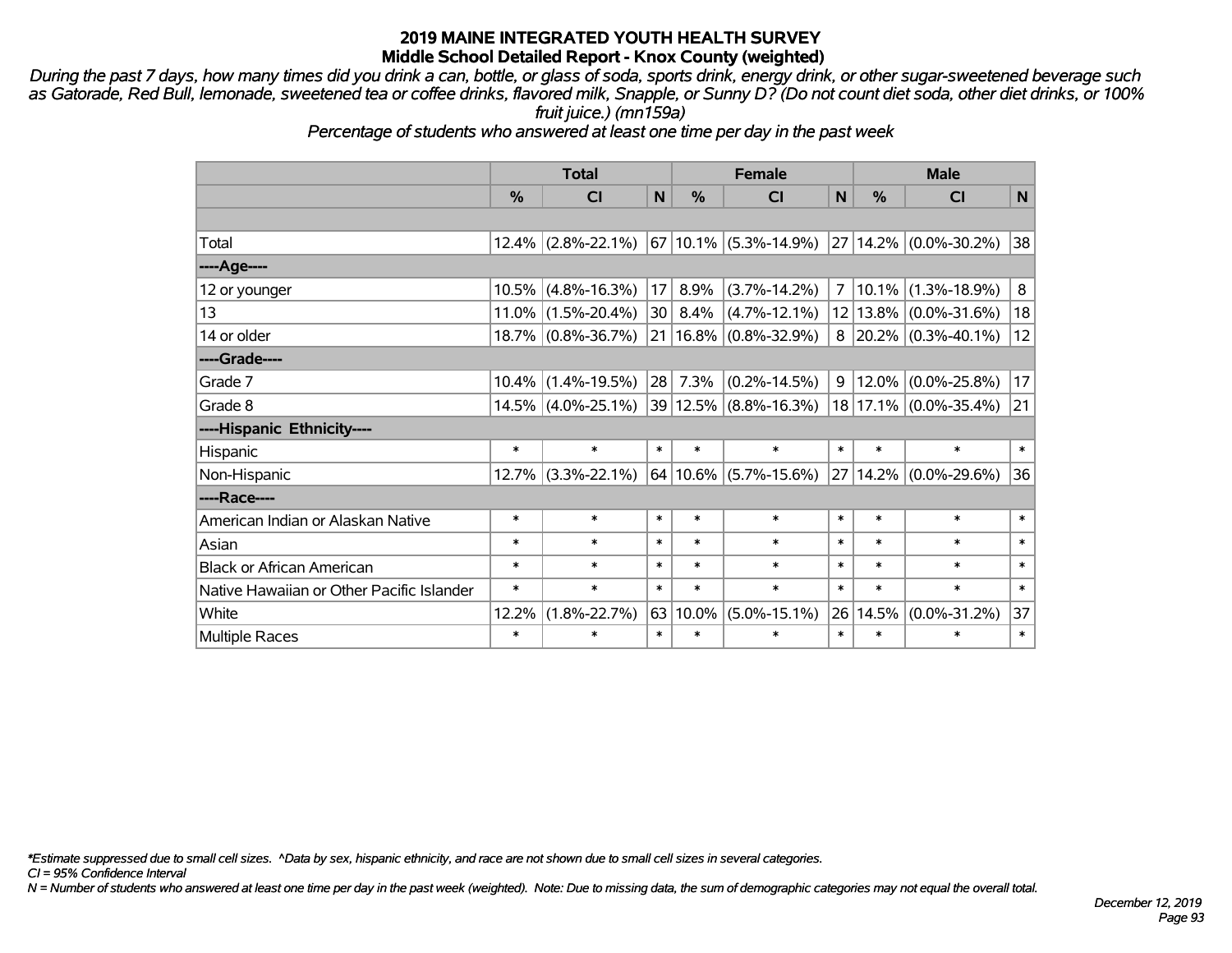*During the past 7 days, on how many days did you eat dinner at home with at least one of your parents or guardians? (mn185b) Percentage of students who answered at least 5 days*

|                                           | <b>Total</b> |                        |              |           | <b>Female</b>            |          | <b>Male</b>   |                         |        |  |
|-------------------------------------------|--------------|------------------------|--------------|-----------|--------------------------|----------|---------------|-------------------------|--------|--|
|                                           | %            | <b>CI</b>              | <sub>N</sub> | $\%$      | <b>CI</b>                | <b>N</b> | $\frac{0}{0}$ | <b>CI</b>               | N.     |  |
|                                           |              |                        |              |           |                          |          |               |                         |        |  |
| Total                                     |              | $82.2\%$ (74.8%-89.7%) |              | 443 87.2% | $(77.1\% - 97.3\%)$      |          |               | 237 77.1% (72.2%-82.0%) | 206    |  |
| ---- Age----                              |              |                        |              |           |                          |          |               |                         |        |  |
| 12 or younger                             | 82.0%        | $(68.0\% - 96.0\%)$    |              | 134 83.8% | $(63.7\% - 100.0\%)$     | 73       | $ 80.0\% $    | $(75.1\% - 84.9\%)$     | 62     |  |
| 13                                        |              | 88.0% (80.5%-95.6%)    |              | 219 92.5% | $(82.2\% - 100.0\%)$     |          |               | 119 83.2% (76.3%-90.0%) | 100    |  |
| 14 or older                               |              | $71.1\%$ (57.4%-84.8%) |              |           | 90 80.3% (58.3%-100.0%)  |          |               | 45 63.7% (54.5%-73.0%)  | 45     |  |
| ----Grade----                             |              |                        |              |           |                          |          |               |                         |        |  |
| Grade 7                                   | $81.6\%$     | $(71.4\% - 91.8\%)$    |              | 220 85.7% | $(70.4\% - 100.0\%)$     |          |               | 105 78.3% (74.0%-82.5%) | 115    |  |
| Grade 8                                   |              | 82.8% (71.7%-94.0%)    |              |           | 223 88.5% (76.9%-100.0%) |          |               | 132 75.7% (63.8%-87.7%) | 91     |  |
| ----Hispanic Ethnicity----                |              |                        |              |           |                          |          |               |                         |        |  |
| Hispanic                                  | $\ast$       | $\ast$                 | $\ast$       | $\ast$    | $\ast$                   | $\ast$   | $\ast$        | $\ast$                  | $\ast$ |  |
| Non-Hispanic                              |              | $81.8\%$ (73.5%-90.1%) |              | 398 86.4% | $(76.0\% - 96.9\%)$      |          |               | 204 77.4% (70.4%-84.5%) | 194    |  |
| ----Race----                              |              |                        |              |           |                          |          |               |                         |        |  |
| American Indian or Alaskan Native         | $\ast$       | $\ast$                 | $\ast$       | $\ast$    | $\ast$                   | $\ast$   | $\ast$        | $\ast$                  | $\ast$ |  |
| Asian                                     | $\ast$       | $\ast$                 | $\ast$       | $\ast$    | $\ast$                   | $\ast$   | $\ast$        | $\ast$                  | $\ast$ |  |
| <b>Black or African American</b>          | $\ast$       | $\ast$                 | $\ast$       | $\ast$    | $\ast$                   | $\ast$   | $\ast$        | $\ast$                  | $\ast$ |  |
| Native Hawaiian or Other Pacific Islander | $\ast$       | $\ast$                 | $\ast$       | $\ast$    | $\ast$                   | $\ast$   | $\ast$        | $\ast$                  | $\ast$ |  |
| White                                     | 82.7%        | $(75.5\% - 89.9\%)$    | 429          | 88.6%     | $(79.8\% - 97.4\%)$      | 230      | 76.7%         | $(71.1\% - 82.4\%)$     | 199    |  |
| <b>Multiple Races</b>                     | $\ast$       | $\ast$                 | $\ast$       | $\ast$    | $\ast$                   | $\ast$   | $\ast$        | $\ast$                  | $\ast$ |  |

*\*Estimate suppressed due to small cell sizes. ^Data by sex, hispanic ethnicity, and race are not shown due to small cell sizes in several categories.*

*CI = 95% Confidence Interval*

*N = Number of students who answered at least 5 days (weighted). Note: Due to missing data, the sum of demographic categories may not equal the overall total.*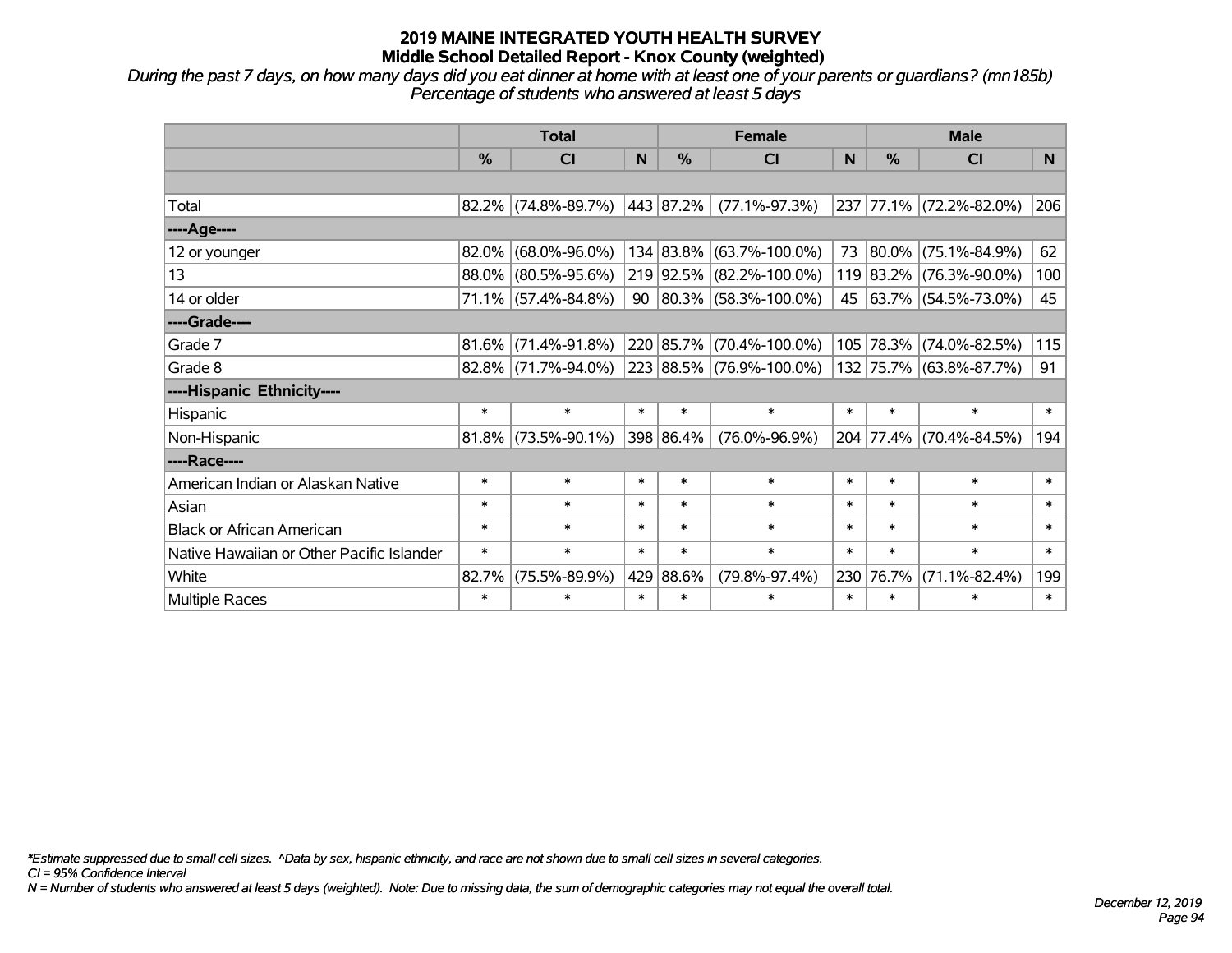*During the past 7 days, on how many days were you physically active for a total of at least 60 minutes per day? (Add up all the time you spent in any kind of physical activity that increased your heart rate and made you breathe hard some of the time.) (mn161) Percentage of students who answered at least 5 days*

|                                           | <b>Total</b> |                        |        |           | <b>Female</b>            |        | <b>Male</b>   |                         |        |  |
|-------------------------------------------|--------------|------------------------|--------|-----------|--------------------------|--------|---------------|-------------------------|--------|--|
|                                           | %            | CI                     | N      | %         | <b>CI</b>                | N      | $\frac{0}{0}$ | <b>CI</b>               | N      |  |
|                                           |              |                        |        |           |                          |        |               |                         |        |  |
| Total                                     |              | 59.5% (50.9%-68.0%)    |        |           | 317 52.9% (40.7%-65.2%)  |        |               | 140 66.1% (60.2%-72.0%) | 176    |  |
| ----Age----                               |              |                        |        |           |                          |        |               |                         |        |  |
| 12 or younger                             |              | $66.6\%$ (50.9%-82.2%) |        | 103 45.8% | $(26.4\% - 65.2\%)$      | 35     | 88.7%         | $(79.9\% - 97.5\%)$     | 68     |  |
| 13                                        |              | 56.7% (46.7%-66.8%)    |        | 153 59.9% | $(45.2\% - 74.6\%)$      | 84     |               | $52.8\%$ (44.6%-61.0%)  | 68     |  |
| 14 or older                               |              | $56.1\%$ (45.3%-66.9%) | 61     |           | $ 44.1\% $ (28.0%-60.2%) |        |               | 22 66.0% (55.7%-76.2%)  | 40     |  |
| ----Grade----                             |              |                        |        |           |                          |        |               |                         |        |  |
| Grade 7                                   |              | $60.7\%$ (50.8%-70.7%) |        | 160 51.5% | $(35.7\% - 67.2\%)$      | 61     | 69.2%         | $(64.4\% - 74.1\%)$     | 99     |  |
| Grade 8                                   |              | 58.2% (51.0%-65.5%)    |        |           | 156 54.6% (46.1%-63.2%)  | 79     |               | 62.1% (54.5%-69.6%)     | 75     |  |
| ----Hispanic Ethnicity----                |              |                        |        |           |                          |        |               |                         |        |  |
| Hispanic                                  | $\ast$       | $\ast$                 | $\ast$ | $\ast$    | $\ast$                   | $\ast$ | $\ast$        | $\ast$                  | $\ast$ |  |
| Non-Hispanic                              |              | $60.8\%$ (51.3%-70.4%) |        |           | 305 53.5% (41.1%-65.9%)  |        |               | 133 68.4% (60.7%-76.2%) | 170    |  |
| ----Race----                              |              |                        |        |           |                          |        |               |                         |        |  |
| American Indian or Alaskan Native         | $\ast$       | $\ast$                 | $\ast$ | $\ast$    | $\ast$                   | $\ast$ | $\ast$        | $\ast$                  | $\ast$ |  |
| Asian                                     | $\ast$       | $\ast$                 | $\ast$ | $\ast$    | $\ast$                   | $\ast$ | $\ast$        | $\ast$                  | $\ast$ |  |
| <b>Black or African American</b>          | $\ast$       | $\ast$                 | $\ast$ | $\ast$    | $\ast$                   | $\ast$ | $\ast$        | $\ast$                  | $\ast$ |  |
| Native Hawaiian or Other Pacific Islander | $\ast$       | $\ast$                 | $\ast$ | $\ast$    | $\ast$                   | $\ast$ | $\ast$        | $\ast$                  | $\ast$ |  |
| White                                     | 59.8%        | $(50.7\% - 68.9\%)$    | 305    | 52.9%     | $(40.1\% - 65.8\%)$      | 135    | 66.4%         | $(60.7\% - 72.1\%)$     | 169    |  |
| <b>Multiple Races</b>                     | *            | $\ast$                 | $\ast$ | $\ast$    | $\ast$                   | $\ast$ | $\ast$        | $\ast$                  | $\ast$ |  |

*\*Estimate suppressed due to small cell sizes. ^Data by sex, hispanic ethnicity, and race are not shown due to small cell sizes in several categories.*

*CI = 95% Confidence Interval*

*N = Number of students who answered at least 5 days (weighted). Note: Due to missing data, the sum of demographic categories may not equal the overall total.*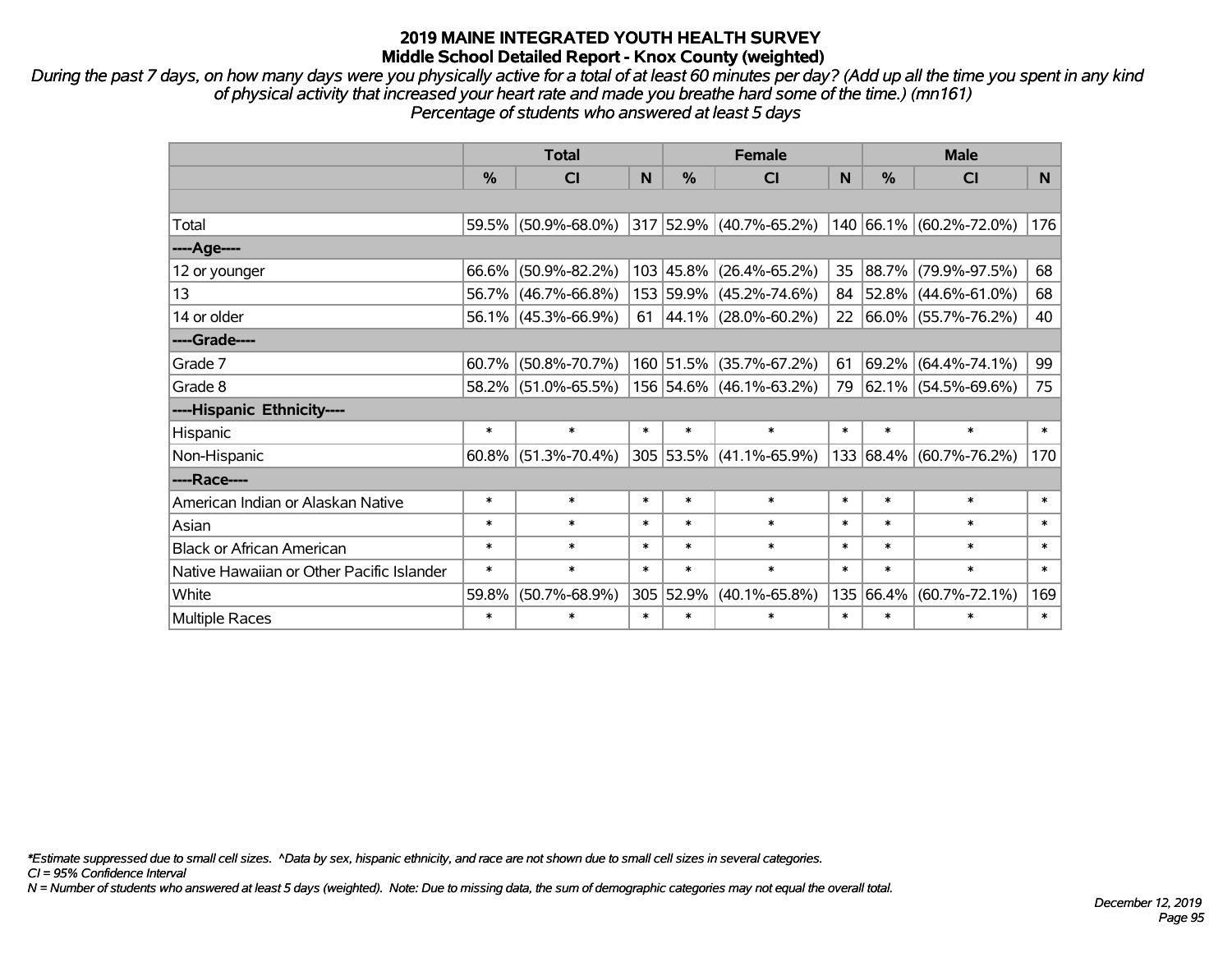*Percentage of students who were physically active for a total of at least 60 minutes per day on all of the past seven days (mnpa7day)*

|                                           | <b>Total</b> |                        |        |               | <b>Female</b>            |              | <b>Male</b>      |                        |          |  |
|-------------------------------------------|--------------|------------------------|--------|---------------|--------------------------|--------------|------------------|------------------------|----------|--|
|                                           | %            | CI                     | N      | $\frac{9}{6}$ | CI                       | $\mathsf{N}$ | $\frac{9}{6}$    | <b>CI</b>              | <b>N</b> |  |
|                                           |              |                        |        |               |                          |              |                  |                        |          |  |
| Total                                     | 31.6%        | $(29.5\% - 33.7\%)$    |        |               | 169 21.5% (19.4%-23.5%)  |              | 57 41.5%         | $(38.4\% - 44.7\%)$    | 110      |  |
| ----Age----                               |              |                        |        |               |                          |              |                  |                        |          |  |
| 12 or younger                             | 36.6%        | $(30.8\% - 42.4\%)$    | 56     | 23.6%         | $(10.2\% - 37.1\%)$      |              | 18 50.2%         | $(42.6\% - 57.9\%)$    | 38       |  |
| 13                                        | 31.0%        | $(24.5\% - 37.6\%)$    | 84     | 24.8%         | $(18.7\% - 30.8\%)$      |              | 35 37.1%         | $(28.0\% - 46.1\%)$    | 48       |  |
| 14 or older                               |              | 25.9% (17.6%-34.3%)    | 28     | $\ast$        | $\ast$                   | $\ast$       | $\ast$           | $\ast$                 | $\ast$   |  |
| ----Grade----                             |              |                        |        |               |                          |              |                  |                        |          |  |
| Grade 7                                   | 33.0%        | $(29.1\% - 36.8\%)$    | 87     | 25.6%         | $(14.7\% - 36.4\%)$      |              | 30 39.5%         | $(35.2\% - 43.8\%)$    | 56       |  |
| Grade 8                                   |              | $30.0\%$ (25.8%-34.2%) | 80     |               | $ 18.2\% $ (13.3%-23.2%) |              |                  | 26 43.2% (33.2%-53.3%) | 52       |  |
| ----Hispanic Ethnicity----                |              |                        |        |               |                          |              |                  |                        |          |  |
| Hispanic                                  | $\ast$       | $\ast$                 | $\ast$ | $\ast$        | $\ast$                   | $\ast$       | $\ast$           | $\ast$                 | $\ast$   |  |
| Non-Hispanic                              | 32.1%        | $(29.0\% - 35.3\%)$    |        | 161 21.1%     | $(17.9\% - 24.2\%)$      |              | 53 43.0%         | $(38.6\% - 47.4\%)$    | 107      |  |
| ----Race----                              |              |                        |        |               |                          |              |                  |                        |          |  |
| American Indian or Alaskan Native         | $\ast$       | $\ast$                 | $\ast$ | $\ast$        | $\ast$                   | $\ast$       | $\ast$           | $\ast$                 | $\ast$   |  |
| Asian                                     | $\ast$       | $\ast$                 | $\ast$ | $\ast$        | $\ast$                   | $\ast$       | $\ast$           | $\ast$                 | $\ast$   |  |
| <b>Black or African American</b>          | $\ast$       | $\ast$                 | $\ast$ | $\ast$        | $\ast$                   | $\ast$       | $\ast$           | $\ast$                 | $\ast$   |  |
| Native Hawaiian or Other Pacific Islander | $\ast$       | $\ast$                 | $\ast$ | $\ast$        | $\ast$                   | $\ast$       | $\ast$           | $\ast$                 | $\ast$   |  |
| White                                     | 31.9%        | $(29.1\% - 34.7\%)$    | 163    | 21.6%         | $(19.5\% - 23.8\%)$      |              | $55 \mid 41.8\%$ | $(37.7\% - 45.9\%)$    | 106      |  |
| <b>Multiple Races</b>                     | $\ast$       | $\ast$                 | $\ast$ | $\ast$        | $\ast$                   | $\ast$       | $\ast$           | $\ast$                 | $\ast$   |  |

*\*Estimate suppressed due to small cell sizes. ^Data by sex, hispanic ethnicity, and race are not shown due to small cell sizes in several categories.*

*CI = 95% Confidence Interval*

*N = Number of students who were physically active for a total of at least 60 minutes per day on all of the past seven days (weighted). Note: Due to missing data, the sum of demographic categories may not equal the overall total.*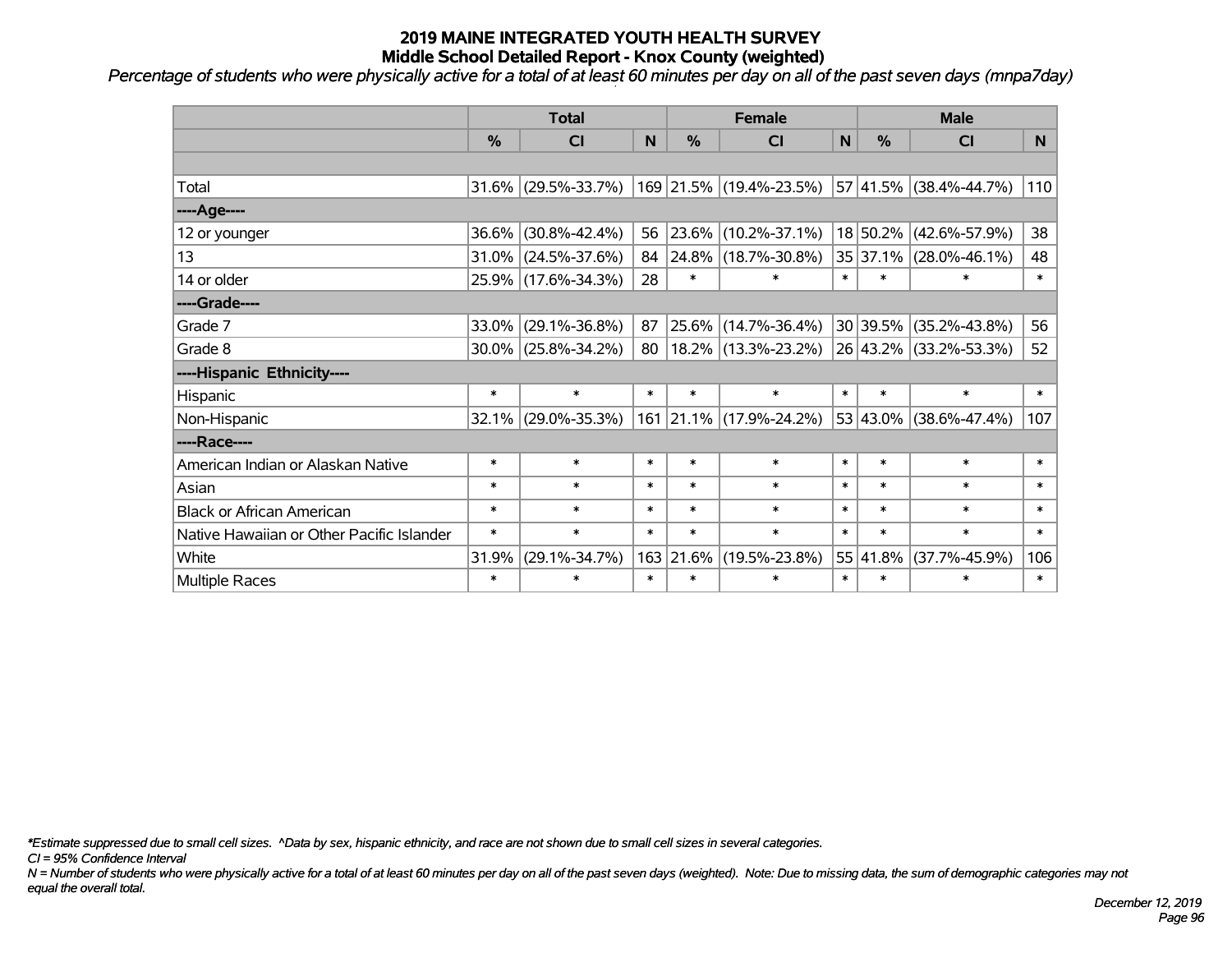### **2019 MAINE INTEGRATED YOUTH HEALTH SURVEY Middle School Detailed Report - Knox County (weighted)** *On an average school day, how many hours do you watch TV? (mn125) Percentage of students who answered at least 3 hours*

|                                           | <b>Total</b> |                        |        |        | <b>Female</b>           | <b>Male</b>  |               |                        |              |
|-------------------------------------------|--------------|------------------------|--------|--------|-------------------------|--------------|---------------|------------------------|--------------|
|                                           | %            | CI                     | N      | %      | C <sub>l</sub>          | $\mathsf{N}$ | $\frac{0}{0}$ | <b>CI</b>              | $\mathsf{N}$ |
|                                           |              |                        |        |        |                         |              |               |                        |              |
| Total                                     |              | 27.2% (20.8%-33.6%)    |        |        | 145 28.2% (19.7%-36.7%) |              | 77 26.1%      | $(6.4\% - 45.8\%)$     | 69           |
| ----Age----                               |              |                        |        |        |                         |              |               |                        |              |
| 12 or younger                             | 29.0%        | $(20.4\% - 37.6\%)$    | 47     | 31.9%  | $(10.0\% - 53.9\%)$     |              | 28 25.7%      | $(0.0\% - 64.4\%)$     | 20           |
| 13                                        | 23.3%        | $(11.8\% - 34.8\%)$    | 58     |        | 27.8% (20.9%-34.7%)     |              | 36 18.5%      | $(0.0\% - 43.3\%)$     | 22           |
| 14 or older                               |              | $32.7\%$ (28.2%-37.1%) | 40     |        | 23.5% (17.1%-29.9%)     |              |               | 13 40.4% (27.7%-53.0%) | 27           |
| ----Grade----                             |              |                        |        |        |                         |              |               |                        |              |
| Grade 7                                   | 28.2%        | $(12.7\% - 43.7\%)$    | 76     |        | 33.1% (12.6%-53.6%)     |              | 40 24.1%      | $(0.0\% - 60.7\%)$     | 36           |
| Grade 8                                   |              | 26.2% (22.4%-30.0%)    | 69     |        | 24.2% (19.0%-29.4%)     |              |               | 36 28.7% (21.6%-35.8%) | 33           |
| ----Hispanic Ethnicity----                |              |                        |        |        |                         |              |               |                        |              |
| Hispanic                                  | $\ast$       | $\ast$                 | $\ast$ | $\ast$ | $\ast$                  | $\ast$       | $\ast$        | $\ast$                 | $\ast$       |
| Non-Hispanic                              |              | 25.2% (18.2%-32.3%)    |        |        | 122 26.8% (16.3%-37.3%) |              | 63 23.7%      | $(4.0\% - 43.5\%)$     | 59           |
| ----Race----                              |              |                        |        |        |                         |              |               |                        |              |
| American Indian or Alaskan Native         | $\ast$       | $\ast$                 | $\ast$ | $\ast$ | $\ast$                  | $\ast$       | $\ast$        | $\ast$                 | $\ast$       |
| Asian                                     | $\ast$       | $\ast$                 | $\ast$ | $\ast$ | $\ast$                  | $\ast$       | $\ast$        | $\ast$                 | $\ast$       |
| <b>Black or African American</b>          | $\ast$       | $\ast$                 | $\ast$ | $\ast$ | $\ast$                  | $\ast$       | $\ast$        | $\ast$                 | $\ast$       |
| Native Hawaiian or Other Pacific Islander | $\ast$       | $\ast$                 | $\ast$ | $\ast$ | $\ast$                  | $\ast$       | $\ast$        | $\ast$                 | $\ast$       |
| White                                     | 27.0%        | $(20.3\% - 33.7\%)$    | 140    | 28.4%  | $(20.3\% - 36.5\%)$     |              | 74 25.6%      | $(6.4\% - 44.8\%)$     | 66           |
| <b>Multiple Races</b>                     | $\ast$       | $\ast$                 | $\ast$ | $\ast$ | $\ast$                  | $\ast$       | $\ast$        | $\ast$                 | $\ast$       |

*\*Estimate suppressed due to small cell sizes. ^Data by sex, hispanic ethnicity, and race are not shown due to small cell sizes in several categories.*

*CI = 95% Confidence Interval*

*N = Number of students who answered at least 3 hours (weighted). Note: Due to missing data, the sum of demographic categories may not equal the overall total.*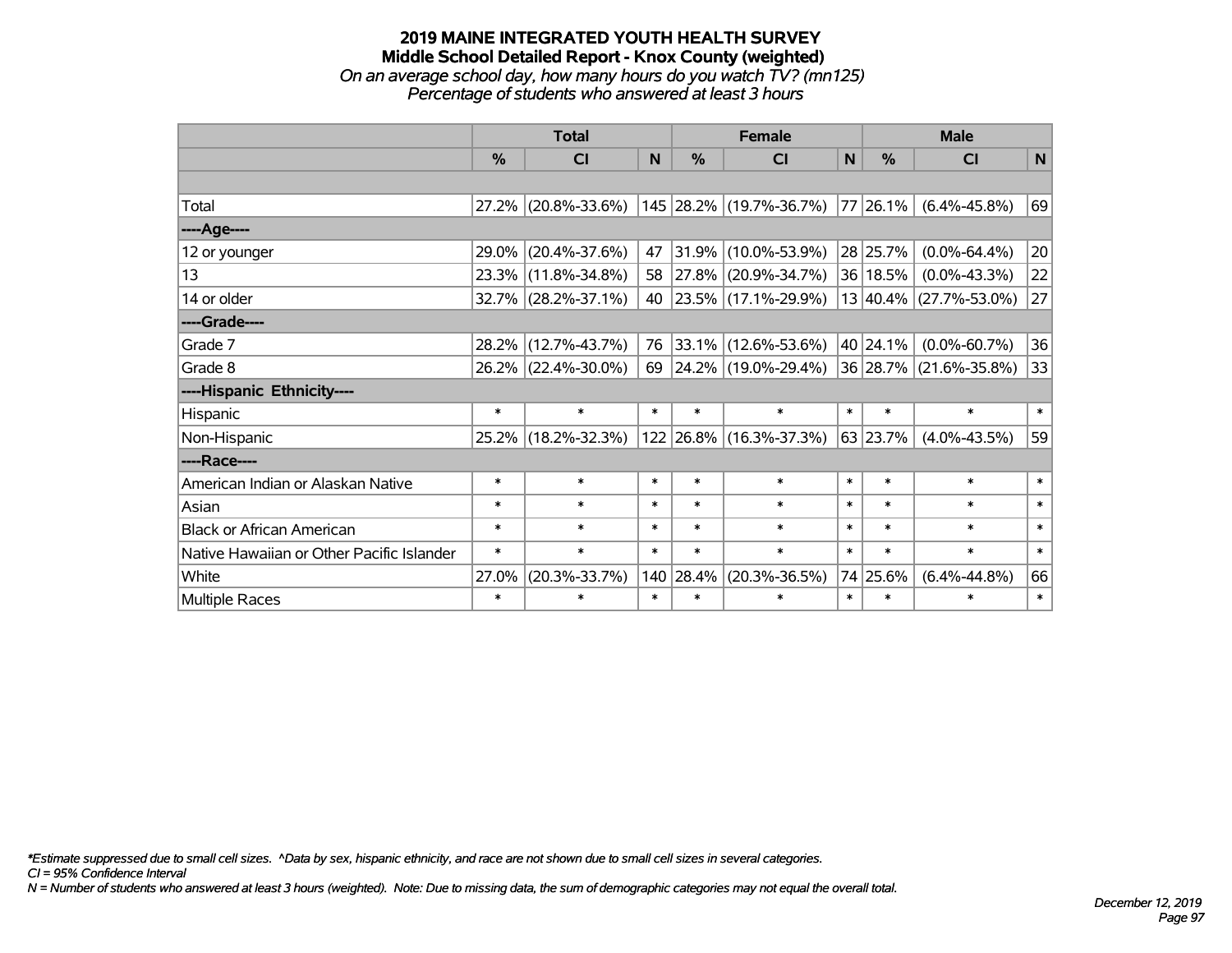## **2019 MAINE INTEGRATED YOUTH HEALTH SURVEY Middle School Detailed Report - Knox County (weighted)** *On an average school day, how many hours do you watch TV? (mn125\_2) Percentage of students who answered 2 or fewer hours*

|                                           | <b>Total</b> |                        |              |           | <b>Female</b>                    |        | <b>Male</b>    |                      |        |  |
|-------------------------------------------|--------------|------------------------|--------------|-----------|----------------------------------|--------|----------------|----------------------|--------|--|
|                                           | %            | CI                     | <sub>N</sub> | %         | CI                               | N      | %              | <b>CI</b>            | N      |  |
|                                           |              |                        |              |           |                                  |        |                |                      |        |  |
| Total                                     |              | 72.8% (66.4%-79.2%)    |              |           | $ 389 71.8\%  (63.3\% - 80.3\%)$ |        | 195 73.9%      | $(54.2\% - 93.6\%)$  | 194    |  |
| ----Age----                               |              |                        |              |           |                                  |        |                |                      |        |  |
| 12 or younger                             | 71.0%        | $(62.4\% - 79.6\%)$    |              | 116 68.1% | $(46.1\% - 90.0\%)$              | 59     | 74.3%          | $(35.6\% - 100.0\%)$ | 57     |  |
| 13                                        | 76.7%        | $(65.2\% - 88.2\%)$    |              | 190 72.2% | $(65.3\% - 79.1\%)$              | 93     | 81.5%          | $(56.7\% - 100.0\%)$ | 98     |  |
| 14 or older                               |              | $67.3\%$ (62.9%-71.8%) |              |           | 82 76.5% (70.1%-82.9%)           | 43     | 59.6%          | $(47.0\% - 72.3\%)$  | 40     |  |
| ----Grade----                             |              |                        |              |           |                                  |        |                |                      |        |  |
| Grade 7                                   | 71.8%        | $(56.3\% - 87.3\%)$    |              | 194 66.9% | $(46.4\% - 87.4\%)$              | 82     | 75.9%          | $(39.3\% - 100.0\%)$ | 112    |  |
| Grade 8                                   |              | 73.8% (70.0%-77.6%)    |              |           | 195 75.8% (70.6%-81.0%)          |        | $ 113 71.3\% $ | $(64.2\% - 78.4\%)$  | 83     |  |
| ----Hispanic Ethnicity----                |              |                        |              |           |                                  |        |                |                      |        |  |
| Hispanic                                  | $\ast$       | $\ast$                 | $\ast$       | $\ast$    | $\ast$                           | $\ast$ | $\ast$         | $\ast$               | $\ast$ |  |
| Non-Hispanic                              |              | 74.8% (67.7%-81.8%)    | 363          |           | 73.2% (62.7%-83.7%)              | 173    | 76.3%          | $(56.5\% - 96.0\%)$  | 190    |  |
| ----Race----                              |              |                        |              |           |                                  |        |                |                      |        |  |
| American Indian or Alaskan Native         | $\ast$       | $\ast$                 | $\ast$       | $\ast$    | $\ast$                           | $\ast$ | $\ast$         | $\ast$               | $\ast$ |  |
| Asian                                     | $\ast$       | $\ast$                 | $\ast$       | $\ast$    | $\ast$                           | $\ast$ | $\ast$         | $\ast$               | $\ast$ |  |
| <b>Black or African American</b>          | $\ast$       | $\ast$                 | $\ast$       | $\ast$    | $\ast$                           | $\ast$ | $\ast$         | $\ast$               | $\ast$ |  |
| Native Hawaiian or Other Pacific Islander | $\ast$       | $\ast$                 | $\ast$       | $\ast$    | $\ast$                           | $\ast$ | $\ast$         | $\ast$               | $\ast$ |  |
| White                                     | 73.0%        | $(66.3\% - 79.7\%)$    | 378          | 71.6%     | $(63.5\% - 79.7\%)$              | 186    | 74.4%          | $(55.2\% - 93.6\%)$  | 192    |  |
| Multiple Races                            | $\ast$       | $\ast$                 | $\ast$       | $\ast$    | $\ast$                           | $\ast$ | $\ast$         | $\ast$               | $\ast$ |  |

*\*Estimate suppressed due to small cell sizes. ^Data by sex, hispanic ethnicity, and race are not shown due to small cell sizes in several categories.*

*CI = 95% Confidence Interval*

*N = Number of students who answered 2 or fewer hours (weighted). Note: Due to missing data, the sum of demographic categories may not equal the overall total.*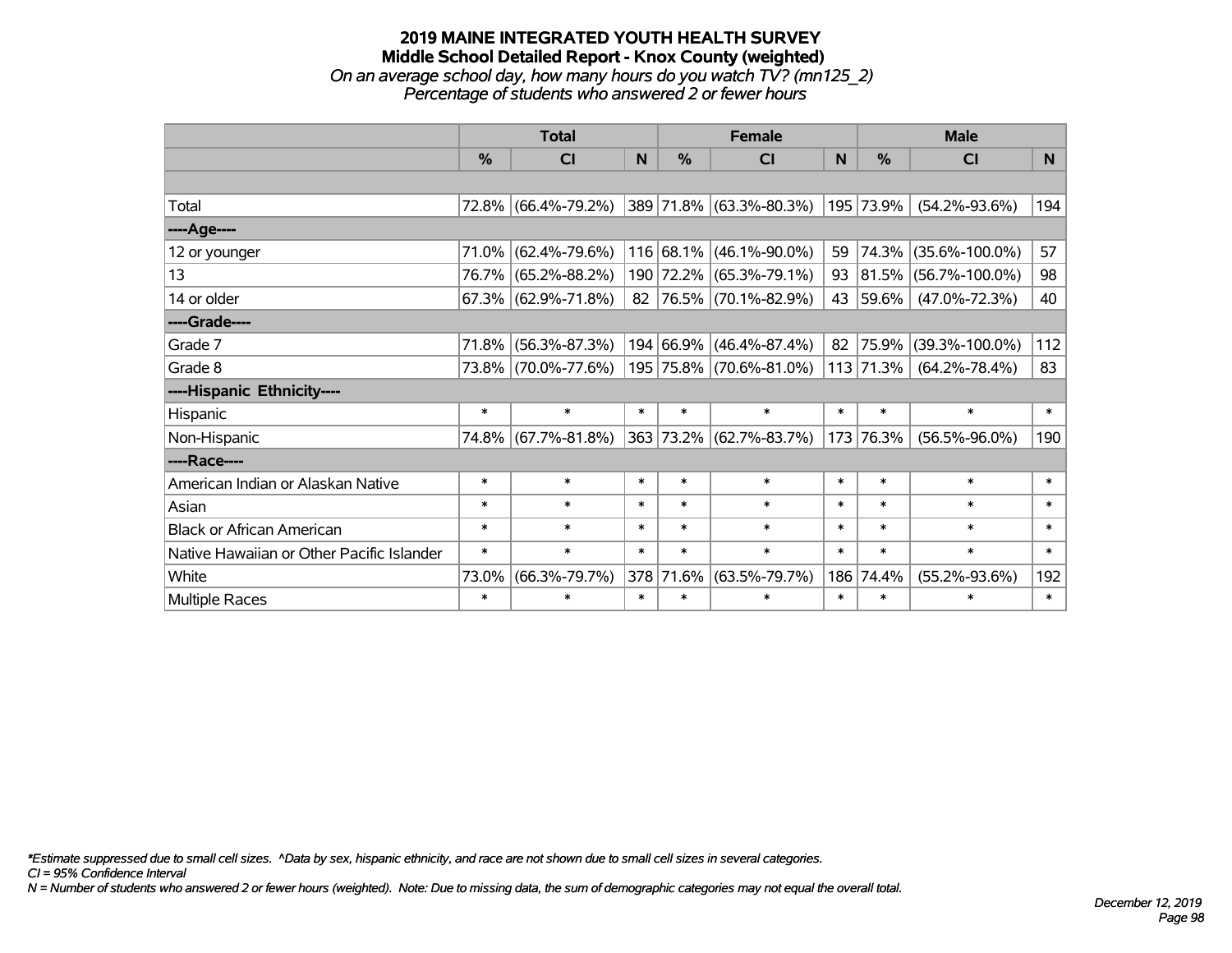*On an average school day, how many hours do you play video or computer games or use a computer for something that is not school work? (Count time spent playing games, watching videos, texting, or using social media on your smartphone, computer, Xbox, PlayStation, iPad, or other tablet.) (mn126c) Percentage of students who answered at least 3 hours*

|                                           | <b>Total</b>  |                        |        |           | <b>Female</b>                      | <b>Male</b> |        |                         |                |
|-------------------------------------------|---------------|------------------------|--------|-----------|------------------------------------|-------------|--------|-------------------------|----------------|
|                                           | $\frac{0}{0}$ | <b>CI</b>              | N      | $\%$      | <b>CI</b>                          | N           | %      | <b>CI</b>               | N <sub>1</sub> |
|                                           |               |                        |        |           |                                    |             |        |                         |                |
| Total                                     |               | 41.9% (26.6%-57.2%)    |        |           | 226 38.7% (17.8%-59.7%)            |             |        | 105 45.1% (34.1%-56.2%) | 121            |
| $---Age---$                               |               |                        |        |           |                                    |             |        |                         |                |
| 12 or younger                             |               | $33.7\%$ (22.3%-45.2%) | 55     | 17.2%     | $(7.0\% - 27.3\%)$                 | $15 \mid$   | 52.4%  | $(27.5\% - 77.4\%)$     | 40             |
| 13                                        |               | $42.3\%$ (21.5%-63.1%) |        |           | 105 51.4% (17.7%-85.1%)            | 66          |        | $32.6\%$ (22.1%-43.1%)  | 39             |
| 14 or older                               |               | $51.7\%$ (39.0%-64.4%) |        |           | 65 $ 43.2\% $ (23.6%-62.8%)        |             |        | 24 58.4% (45.4%-71.5%)  | 41             |
| ----Grade----                             |               |                        |        |           |                                    |             |        |                         |                |
| Grade 7                                   |               | 38.3% (23.1%-53.4%)    |        | 103 30.1% | $(7.6\% - 52.6\%)$                 | 37          | 45.1%  | $(33.0\% - 57.1\%)$     | 66             |
| Grade 8                                   |               | $45.6\%$ (29.3%-61.9%) |        |           | $123   45.8\%   (23.3\% - 68.4\%)$ |             |        | 68 45.2% (31.5%-58.9%)  | 54             |
| ----Hispanic Ethnicity----                |               |                        |        |           |                                    |             |        |                         |                |
| Hispanic                                  | $\ast$        | $\ast$                 | $\ast$ | $\ast$    | $\ast$                             | $\ast$      | $\ast$ | $\ast$                  | $\ast$         |
| Non-Hispanic                              |               | $42.1\%$ (25.2%-59.0%) |        |           | 205 39.2% (14.1%-64.3%)            | 93          | 44.9%  | $(33.8\% - 56.0\%)$     | 112            |
| ----Race----                              |               |                        |        |           |                                    |             |        |                         |                |
| American Indian or Alaskan Native         | $\ast$        | $\ast$                 | $\ast$ | $\ast$    | $\ast$                             | $\ast$      | $\ast$ | $\ast$                  | $\ast$         |
| Asian                                     | $\ast$        | $\ast$                 | $\ast$ | $\ast$    | $\ast$                             | $\ast$      | $\ast$ | $\ast$                  | $\ast$         |
| <b>Black or African American</b>          | $\ast$        | $\ast$                 | $\ast$ | $\ast$    | $\ast$                             | $\ast$      | $\ast$ | $\ast$                  | $\ast$         |
| Native Hawaiian or Other Pacific Islander | $\ast$        | $\ast$                 | $\ast$ | $\ast$    | $\ast$                             | $\ast$      | $\ast$ | $\ast$                  | $\ast$         |
| White                                     | 42.0%         | $(26.9\% - 57.1\%)$    |        | 218 38.7% | $(19.0\% - 58.5\%)$                | 101         | 45.2%  | $(33.4\% - 57.1\%)$     | 118            |
| Multiple Races                            | $\ast$        | $\ast$                 | $\ast$ | $\ast$    | $\ast$                             | $\ast$      | $\ast$ | $\ast$                  | $\ast$         |

*\*Estimate suppressed due to small cell sizes. ^Data by sex, hispanic ethnicity, and race are not shown due to small cell sizes in several categories.*

*CI = 95% Confidence Interval*

*N = Number of students who answered at least 3 hours (weighted). Note: Due to missing data, the sum of demographic categories may not equal the overall total.*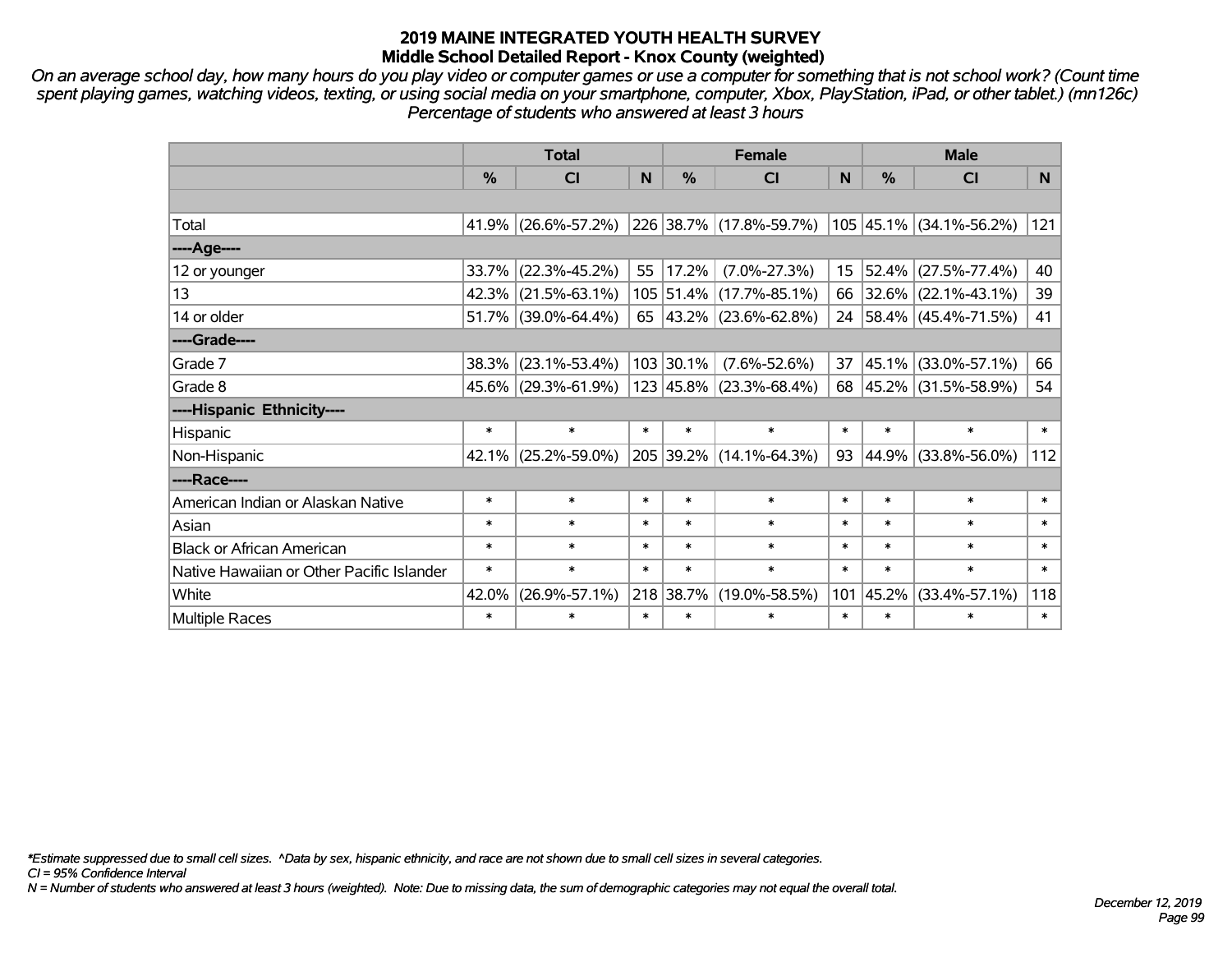*On an average school day, how many hours do you play video or computer games or use a computer for something that is not school work? (Count time spent playing games, watching videos, texting, or using social media on your smartphone, computer, Xbox, PlayStation, iPad, or other tablet.) (mn126c\_2) Percentage of students who answered 2 or fewer hours*

|                                           | <b>Total</b>  |                                                |              |               | <b>Female</b>            | <b>Male</b> |        |                                  |                |
|-------------------------------------------|---------------|------------------------------------------------|--------------|---------------|--------------------------|-------------|--------|----------------------------------|----------------|
|                                           | $\frac{0}{0}$ | <b>CI</b>                                      | $\mathsf{N}$ | $\frac{0}{0}$ | <b>CI</b>                | N           | %      | <b>CI</b>                        | N <sub>1</sub> |
|                                           |               |                                                |              |               |                          |             |        |                                  |                |
| Total                                     |               | $58.1\%$ (42.8%-73.4%) 313 61.3% (40.3%-82.2%) |              |               |                          |             |        | 166 54.9% (43.8%-65.9%)          | 147            |
| ----Age----                               |               |                                                |              |               |                          |             |        |                                  |                |
| 12 or younger                             |               | 66.3% (54.8%-77.7%)                            |              |               | 108 82.8% (72.7%-93.0%)  | 72          | 47.6%  | $(22.6\% - 72.5\%)$              | 37             |
| 13                                        |               | 57.7% (36.9%-78.5%)                            |              |               | 143 48.6% (14.9%-82.3%)  |             |        | 62 67.4% (56.9%-77.9%)           | 81             |
| 14 or older                               |               | 48.3% (35.6%-61.0%)                            | 61           |               | $ 56.8\% $ (37.2%-76.4%) |             |        | 32 41.6% (28.5%-54.6%)           | 29             |
| ----Grade----                             |               |                                                |              |               |                          |             |        |                                  |                |
| Grade 7                                   |               | $61.7\%$ (46.6%-76.9%)                         |              |               | 166 69.9% (47.4%-92.4%)  | 85          | 54.9%  | $(42.9\% - 67.0\%)$              | 81             |
| Grade 8                                   |               | 54.4% (38.1%-70.7%)                            |              |               | 146 54.2% (31.6%-76.7%)  |             |        | 81   54.8%   $(41.1\% - 68.5\%)$ | 66             |
| ----Hispanic Ethnicity----                |               |                                                |              |               |                          |             |        |                                  |                |
| Hispanic                                  | $\ast$        | $\ast$                                         | $\ast$       | $\ast$        | $\ast$                   | $\ast$      | $\ast$ | $\ast$                           | $\ast$         |
| Non-Hispanic                              |               | $57.9\%$ (41.0%-74.8%)                         |              |               | 282 60.8% (35.7%-85.9%)  |             |        | 144 55.1% (44.0%-66.2%)          | 138            |
| ----Race----                              |               |                                                |              |               |                          |             |        |                                  |                |
| American Indian or Alaskan Native         | $\ast$        | $\ast$                                         | $\ast$       | $\ast$        | $\ast$                   | $\ast$      | $\ast$ | $\ast$                           | $\ast$         |
| Asian                                     | $\ast$        | $\ast$                                         | $\ast$       | $\ast$        | $\ast$                   | $\ast$      | $\ast$ | $\ast$                           | $\ast$         |
| <b>Black or African American</b>          | $\ast$        | $\ast$                                         | $\ast$       | $\ast$        | $\ast$                   | $\ast$      | $\ast$ | $\ast$                           | $\ast$         |
| Native Hawaiian or Other Pacific Islander | $\ast$        | $\ast$                                         | $\ast$       | $\ast$        | $\ast$                   | $\ast$      | $\ast$ | $\ast$                           | $\ast$         |
| White                                     | 58.0%         | $(42.9\% - 73.1\%)$                            | 301          | 61.3%         | $(41.5\% - 81.0\%)$      | 159         | 54.8%  | $(42.9\% - 66.6\%)$              | 142            |
| Multiple Races                            | $\ast$        | $\ast$                                         | $\ast$       | $\ast$        | $\ast$                   | $\ast$      | $\ast$ | $\ast$                           | $\ast$         |

*\*Estimate suppressed due to small cell sizes. ^Data by sex, hispanic ethnicity, and race are not shown due to small cell sizes in several categories.*

*CI = 95% Confidence Interval*

*N = Number of students who answered 2 or fewer hours (weighted). Note: Due to missing data, the sum of demographic categories may not equal the overall total.*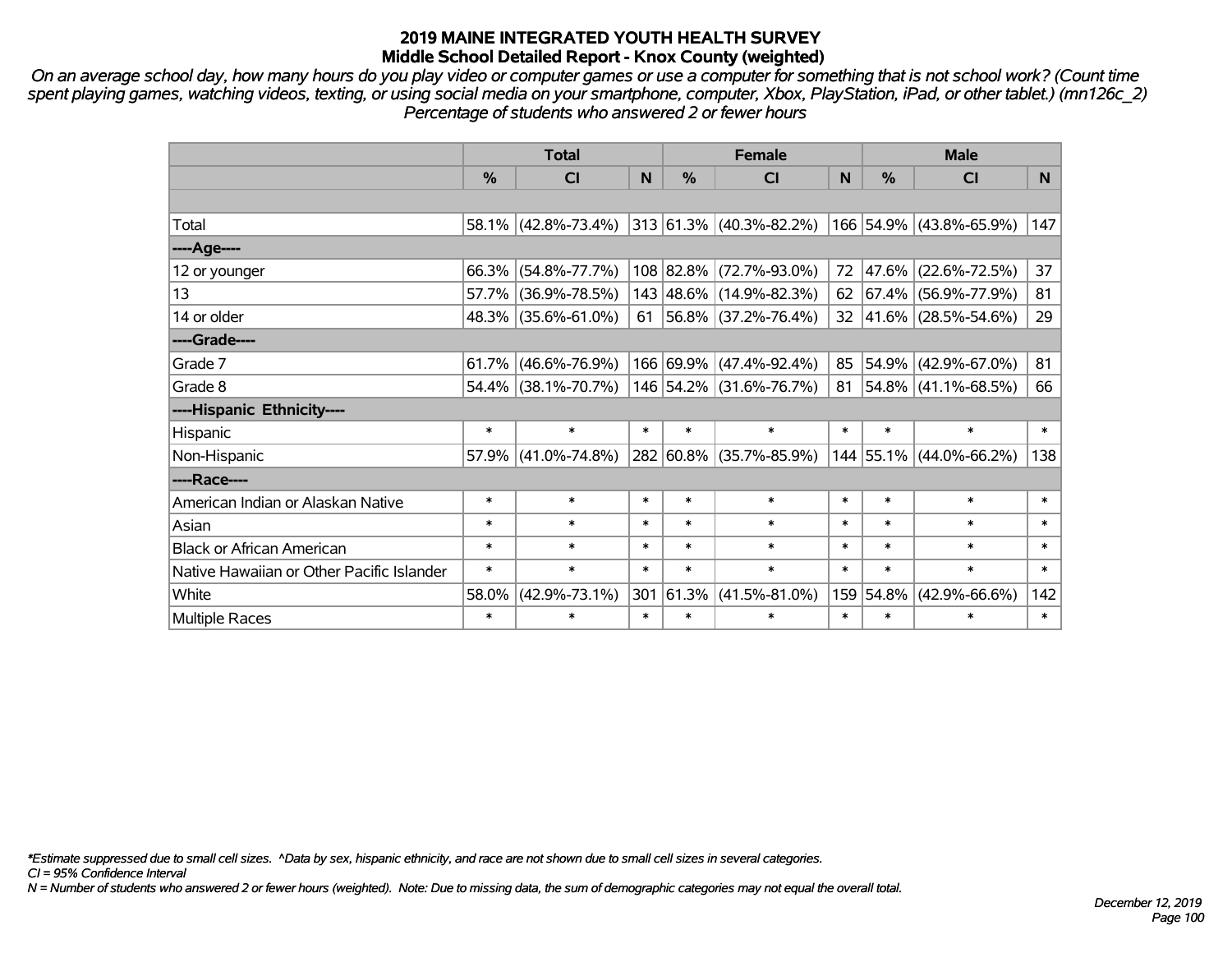*Percentage of students watching 2 or fewer hours of combined screen time (tv, video games, computer) per day on an average school day (mnscreen)*

|                                           | <b>Total</b>  |                     |        |        | <b>Female</b>           | <b>Male</b>  |            |                        |        |
|-------------------------------------------|---------------|---------------------|--------|--------|-------------------------|--------------|------------|------------------------|--------|
|                                           | $\frac{0}{0}$ | C <sub>l</sub>      | N      | %      | <b>CI</b>               | $\mathsf{N}$ | %          | <b>CI</b>              | N      |
|                                           |               |                     |        |        |                         |              |            |                        |        |
| Total                                     |               | 26.0% (19.3%-32.7%) |        |        | 138 20.1% (13.2%-26.9%) |              |            | 54 32.1% (16.1%-48.0%) | 84     |
| ----Age----                               |               |                     |        |        |                         |              |            |                        |        |
| 12 or younger                             | 34.3%         | $(17.6\% - 51.1\%)$ | 56     | 33.8%  | $(25.7\% - 41.9\%)$     |              | 29 35.0%   | $(1.6\% - 68.3\%)$     | 27     |
| 13                                        | 24.9%         | $(20.7\% - 29.1\%)$ | 62     | 14.2%  | $(6.6\% - 21.7\%)$      |              | 18 36.4%   | $(27.2\% - 45.5\%)$    | 44     |
| 14 or older                               | 16.7%         | $(8.1\% - 25.4\%)$  | 20     | 12.3%  | $(2.4\% - 22.2\%)$      | 7            | $ 20.6\% $ | $(9.7\% - 31.5\%)$     | 13     |
| ----Grade----                             |               |                     |        |        |                         |              |            |                        |        |
| Grade 7                                   | 29.7%         | $(10.6\% - 48.8\%)$ | 80     | 25.0%  | $(15.8\% - 34.2\%)$     |              | 31 33.6%   | $(1.8\% - 65.4\%)$     | 50     |
| Grade 8                                   |               | 22.1% (15.6%-28.6%) | 58     | 16.0%  | $(9.5\% - 22.5\%)$      |              |            | 24 30.1% (22.3%-37.8%) | 34     |
| ----Hispanic Ethnicity----                |               |                     |        |        |                         |              |            |                        |        |
| Hispanic                                  | $\ast$        | $\ast$              | $\ast$ | $\ast$ | $\ast$                  | $\ast$       | $\ast$     | $\ast$                 | $\ast$ |
| Non-Hispanic                              |               | 24.4% (14.5%-34.2%) |        |        | 118 14.6% (10.6%-18.7%) |              |            | 35 33.7% (17.0%-50.5%) | 83     |
| ----Race----                              |               |                     |        |        |                         |              |            |                        |        |
| American Indian or Alaskan Native         | $\ast$        | $\ast$              | $\ast$ | $\ast$ | $\ast$                  | $\ast$       | $\ast$     | $\ast$                 | $\ast$ |
| Asian                                     | $\ast$        | $\ast$              | $\ast$ | $\ast$ | $\ast$                  | $\ast$       | $\ast$     | $\ast$                 | $\ast$ |
| <b>Black or African American</b>          | $\ast$        | $\ast$              | $\ast$ | $\ast$ | $\ast$                  | $\ast$       | $\ast$     | $\ast$                 | $\ast$ |
| Native Hawaiian or Other Pacific Islander | $\ast$        | $\ast$              | $\ast$ | $\ast$ | $\ast$                  | $\ast$       | $\ast$     | $\ast$                 | $\ast$ |
| White                                     | 25.9%         | $(19.5\% - 32.3\%)$ | 133    | 19.5%  | $(11.4\% - 27.6\%)$     |              | 51 32.4%   | $(15.9\% - 48.9\%)$    | 83     |
| Multiple Races                            | $\ast$        | $\ast$              | $\ast$ | $\ast$ | $\ast$                  | $\ast$       | $\ast$     | $\ast$                 | $\ast$ |

*\*Estimate suppressed due to small cell sizes. ^Data by sex, hispanic ethnicity, and race are not shown due to small cell sizes in several categories.*

*CI = 95% Confidence Interval*

*N = Number of students watching 2 or fewer hours of combined screen time (tv, video games, computer) per day on an average school day (weighted). Note: Due to missing data, the sum of demographic categories may not equal the overall total.*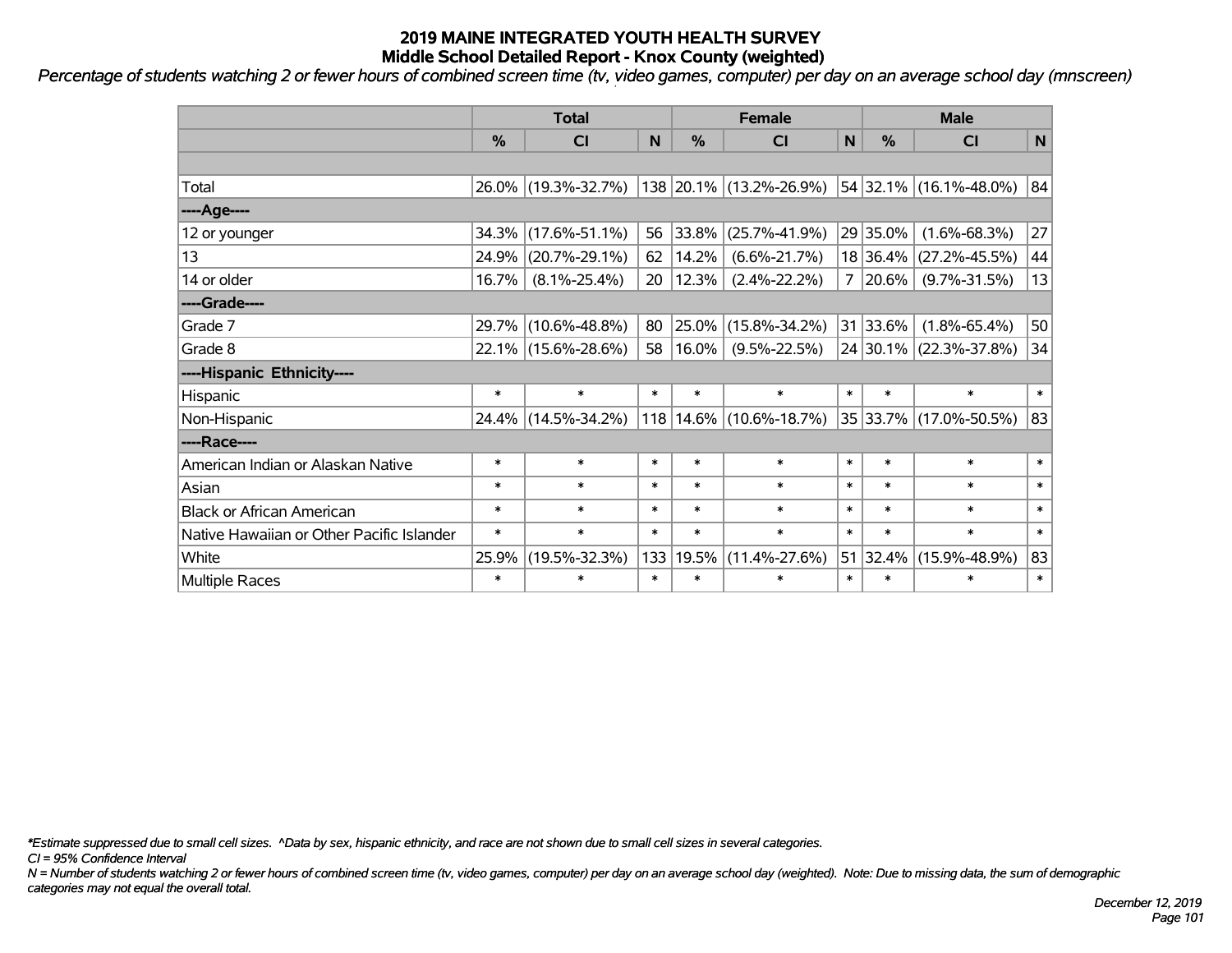*In an average week when you are in school, on how many days do you go to physical education (PE) classes? (mn127) Percentage of students who answered at least 1 day*

|                                           | <b>Total</b>  |                      |        |           | <b>Female</b>            | <b>Male</b> |               |                      |        |
|-------------------------------------------|---------------|----------------------|--------|-----------|--------------------------|-------------|---------------|----------------------|--------|
|                                           | $\frac{0}{0}$ | C <sub>l</sub>       | N      | %         | CI                       | N           | $\frac{0}{0}$ | <b>CI</b>            | N      |
|                                           |               |                      |        |           |                          |             |               |                      |        |
| Total                                     | 94.2%         | $(87.6\% - 100.0\%)$ |        |           | 499 94.5% (86.6%-100.0%) |             | 251 93.8%     | $(88.4\% - 99.1\%)$  | 245    |
| ----Age----                               |               |                      |        |           |                          |             |               |                      |        |
| 12 or younger                             | $\ast$        | $\ast$               | $\ast$ | $\ast$    | $\ast$                   | $\ast$      | $\ast$        | $\ast$               | $\ast$ |
| 13                                        | 90.7%         | $(78.8\% - 100.0\%)$ |        | 241 91.1% | $(78.1\% - 100.0\%)$     |             | 126 90.2%     | $(79.4\% - 100.0\%)$ | 113    |
| 14 or older                               | $\ast$        | $\ast$               | $\ast$ | $\ast$    | $\ast$                   | $\ast$      | $\ast$        | $\ast$               | $\ast$ |
| ----Grade----                             |               |                      |        |           |                          |             |               |                      |        |
| Grade 7                                   | 93.2%         | $(84.6\% - 100.0\%)$ |        | 247 92.8% | $(81.2\% - 100.0\%)$     |             | 112 93.5%     | $(87.1\% - 100.0\%)$ | 133    |
| Grade 8                                   | 95.7%         | $(91.7\% - 99.6\%)$  |        |           | 250 95.9% (90.4%-100.0%) |             | 137 95.3%     | $(92.8\% - 97.8\%)$  | 112    |
| ----Hispanic Ethnicity----                |               |                      |        |           |                          |             |               |                      |        |
| Hispanic                                  | $\ast$        | $\ast$               | $\ast$ | $\ast$    | $\ast$                   | $\ast$      | $\ast$        | $\ast$               | $\ast$ |
| Non-Hispanic                              | 94.3%         | $(87.9\% - 100.0\%)$ |        | 466 94.8% | $(87.3\% - 100.0\%)$     |             | 234 93.7%     | $(88.3\% - 99.0\%)$  | 229    |
| ----Race----                              |               |                      |        |           |                          |             |               |                      |        |
| American Indian or Alaskan Native         | $\ast$        | $\ast$               | $\ast$ | $\ast$    | $\ast$                   | $\ast$      | $\ast$        | $\ast$               | $\ast$ |
| Asian                                     | $\ast$        | $\ast$               | $\ast$ | $\ast$    | $\ast$                   | $\ast$      | $\ast$        | $\ast$               | $\ast$ |
| <b>Black or African American</b>          | $\ast$        | $\ast$               | $\ast$ | $\ast$    | $\ast$                   | $\ast$      | $\ast$        | $\ast$               | $\ast$ |
| Native Hawaiian or Other Pacific Islander | $\ast$        | $\ast$               | $\ast$ | $\ast$    | $\ast$                   | $\ast$      | $\ast$        | $\ast$               | $\ast$ |
| White                                     | 94.2%         | $(87.5\% - 100.0\%)$ |        | 476 94.6% | $(86.3\% - 100.0\%)$     | 241         | 93.7%         | $(88.6\% - 98.8\%)$  | 233    |
| Multiple Races                            | $\ast$        | $\ast$               | $\ast$ | $\ast$    | $\ast$                   | $\ast$      | $\ast$        | $\ast$               | $\ast$ |

*\*Estimate suppressed due to small cell sizes. ^Data by sex, hispanic ethnicity, and race are not shown due to small cell sizes in several categories.*

*CI = 95% Confidence Interval*

*N = Number of students who answered at least 1 day (weighted). Note: Due to missing data, the sum of demographic categories may not equal the overall total.*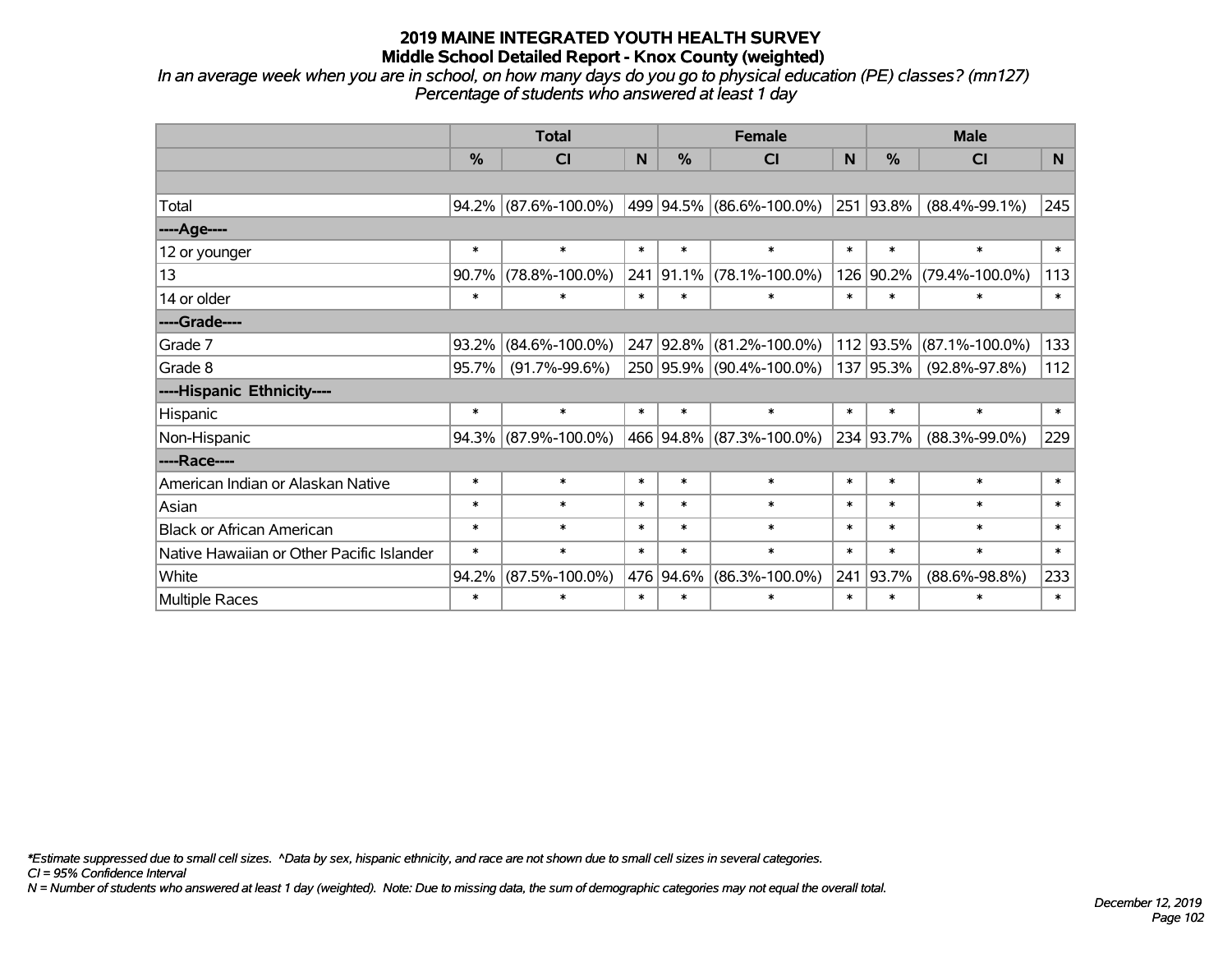*Percentage of students who attended physical education (PE) classes daily in an average week when they were in school (mndlype)*

|                                           |         | <b>Total</b>      |        | <b>Female</b> |           |           | <b>Male</b> |        |        |
|-------------------------------------------|---------|-------------------|--------|---------------|-----------|-----------|-------------|--------|--------|
|                                           | %       | CI                | N      | %             | <b>CI</b> | ${\sf N}$ |             | % CI N |        |
|                                           |         |                   |        |               |           |           |             |        |        |
| Total                                     | 1.3%    | $(0.2\% - 2.5\%)$ | 7      | $\ast$        | $\ast$    | $\ast$    | $\ast$      | $\ast$ | *      |
| ---- Age----                              |         |                   |        |               |           |           |             |        |        |
| 12 or younger                             | $\ast$  | $\ast$            | $\ast$ | $\ast$        | $\ast$    | $\ast$    | $\ast$      | $\ast$ | $\ast$ |
| 13                                        | *       | $\ast$            | $\ast$ | $\ast$        | $\ast$    | $\ast$    | $\ast$      | $\ast$ | $\ast$ |
| 14 or older                               | $\ast$  | $\ast$            | $\ast$ | $\ast$        | $\ast$    | $\ast$    | $\ast$      | $\ast$ | $\ast$ |
| ----Grade----                             |         |                   |        |               |           |           |             |        |        |
| Grade 7                                   | $\ast$  | $\ast$            | $\ast$ | $\ast$        | $\ast$    | $\ast$    | $\ast$      | $\ast$ | $\ast$ |
| Grade 8                                   | $\ast$  | $\ast$            | $\ast$ | $\ast$        | $\ast$    | $\ast$    | $\ast$      | $\ast$ | *      |
| ----Hispanic Ethnicity----                |         |                   |        |               |           |           |             |        |        |
| Hispanic                                  | $\ast$  | $\ast$            | $\ast$ | $\ast$        | $\ast$    | $\ast$    | $\ast$      | $\ast$ | *      |
| Non-Hispanic                              | $1.2\%$ | $(0.4\% - 2.0\%)$ | 6      | $\ast$        | $\ast$    | $\ast$    | $\ast$      | $\ast$ | $\ast$ |
| ----Race----                              |         |                   |        |               |           |           |             |        |        |
| American Indian or Alaskan Native         | $\ast$  | $\ast$            | $\ast$ | $\ast$        | $\ast$    | $\ast$    | *           | $\ast$ | $\ast$ |
| Asian                                     | $\ast$  | $\ast$            | $\ast$ | $\ast$        | $\ast$    | *         | $\ast$      | $\ast$ | $\ast$ |
| <b>Black or African American</b>          | $\ast$  | $\ast$            | $\ast$ | $\ast$        | $\ast$    | $\ast$    | $\ast$      | $\ast$ | *      |
| Native Hawaiian or Other Pacific Islander | $\ast$  | $\ast$            | $\ast$ | $\ast$        | $\ast$    | $\ast$    | $\ast$      | $\ast$ | $\ast$ |
| White                                     | 1.3%    | $(0.0\% - 2.5\%)$ | 6      | $\ast$        | $\ast$    | *         | $\ast$      | $\ast$ | *      |
| <b>Multiple Races</b>                     | $\ast$  | $\ast$            | $\ast$ | $\ast$        | $\ast$    | $\ast$    | $\ast$      | $\ast$ | $\ast$ |

*\*Estimate suppressed due to small cell sizes. ^Data by sex, hispanic ethnicity, and race are not shown due to small cell sizes in several categories.*

*CI = 95% Confidence Interval*

*N = Number of students who attended physical education (PE) classes daily in an average week when they were in school (weighted). Note: Due to missing data, the sum of demographic categories may not equal the overall total.*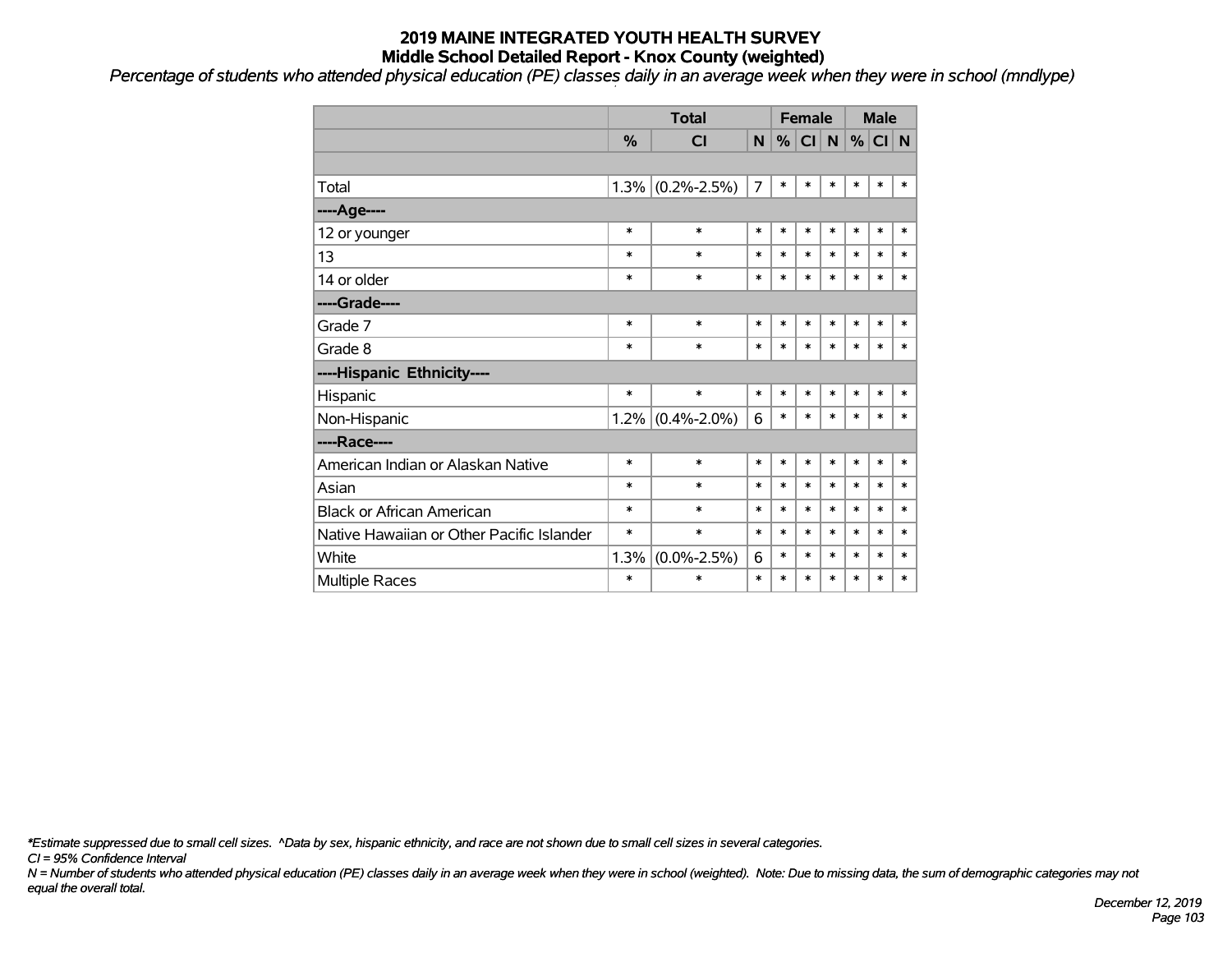*Do any of your classroom teachers provide short physical activity breaks during regular class time? (Do not count your physical education teacher.) (mn180)*

*Percentage of students who answered 'Yes'*

|                                           | <b>Total</b> |                     |        |        | <b>Female</b>              |        | <b>Male</b>   |                            |              |  |
|-------------------------------------------|--------------|---------------------|--------|--------|----------------------------|--------|---------------|----------------------------|--------------|--|
|                                           | $\%$         | <b>CI</b>           | N      | $\%$   | <b>CI</b>                  | N      | $\frac{0}{0}$ | <b>CI</b>                  | $\mathsf{N}$ |  |
|                                           |              |                     |        |        |                            |        |               |                            |              |  |
| Total                                     | 19.8%        | $(8.4\% - 31.1\%)$  |        |        | $104 16.3\% $ (4.1%-28.4%) |        |               | 43   23.2%   (13.3%-33.2%) | 61           |  |
| ----Age----                               |              |                     |        |        |                            |        |               |                            |              |  |
| 12 or younger                             | 14.6%        | $(1.9\% - 27.3\%)$  | 23     | 19.1%  | $(0.0\% - 47.8\%)$         |        | 15 10.0%      | $(7.3\% - 12.7\%)$         | 8            |  |
| 13                                        | 24.8%        | $(13.0\% - 36.6\%)$ | 61     | 18.1%  | $(9.9\% - 26.4\%)$         |        | 23 32.1%      | $(18.2\% - 46.0\%)$        | 38           |  |
| 14 or older                               | 16.4%        | $(5.9\% - 26.9\%)$  | 21     | $\ast$ | $\ast$                     | $\ast$ | $\ast$        | $\ast$                     | $\ast$       |  |
| ----Grade----                             |              |                     |        |        |                            |        |               |                            |              |  |
| Grade 7                                   | 22.5%        | $(6.9\% - 38.1\%)$  | 58     | 22.0%  | $(0.0\% - 48.4\%)$         |        | 25 22.9%      | $(16.2\% - 29.7\%)$        | 33           |  |
| Grade 8                                   | 17.1%        | $(6.7\% - 27.5\%)$  | 46     |        | $11.9\%$ (5.7%-18.1%)      |        | 18 23.6%      | $(6.7\% - 40.5\%)$         | 28           |  |
| ----Hispanic Ethnicity----                |              |                     |        |        |                            |        |               |                            |              |  |
| Hispanic                                  | $\ast$       | $\ast$              | $\ast$ | $\ast$ | $\ast$                     | $\ast$ | $\ast$        | $\ast$                     | $\ast$       |  |
| Non-Hispanic                              | 20.4%        | $(9.6\% - 31.2\%)$  | 99     | 17.6%  | $(6.3\% - 28.9\%)$         |        |               | 42 23.1% (12.8%-33.4%)     | 58           |  |
| ----Race----                              |              |                     |        |        |                            |        |               |                            |              |  |
| American Indian or Alaskan Native         | $\ast$       | $\ast$              | $\ast$ | $\ast$ | $\ast$                     | $\ast$ | $\ast$        | $\ast$                     | $\ast$       |  |
| Asian                                     | $\ast$       | $\ast$              | $\ast$ | $\ast$ | $\ast$                     | $\ast$ | $\ast$        | $\ast$                     | $\ast$       |  |
| <b>Black or African American</b>          | $\ast$       | $\ast$              | $\ast$ | $\ast$ | $\ast$                     | $\ast$ | $\ast$        | $\ast$                     | $\ast$       |  |
| Native Hawaiian or Other Pacific Islander | $\ast$       | $\ast$              | $\ast$ | $\ast$ | $\ast$                     | $\ast$ | $\ast$        | $\ast$                     | $\ast$       |  |
| White                                     | 19.6%        | $(8.3\% - 30.9\%)$  | 100    | 16.2%  | $(3.7\% - 28.7\%)$         | 41     | 22.8%         | $(13.4\% - 32.3\%)$        | 59           |  |
| <b>Multiple Races</b>                     | $\ast$       | $\ast$              | $\ast$ | $\ast$ | $\ast$                     | $\ast$ | $\ast$        | $\ast$                     | $\ast$       |  |

*\*Estimate suppressed due to small cell sizes. ^Data by sex, hispanic ethnicity, and race are not shown due to small cell sizes in several categories.*

*CI = 95% Confidence Interval*

*N = Number of students who answered 'Yes' (weighted). Note: Due to missing data, the sum of demographic categories may not equal the overall total.*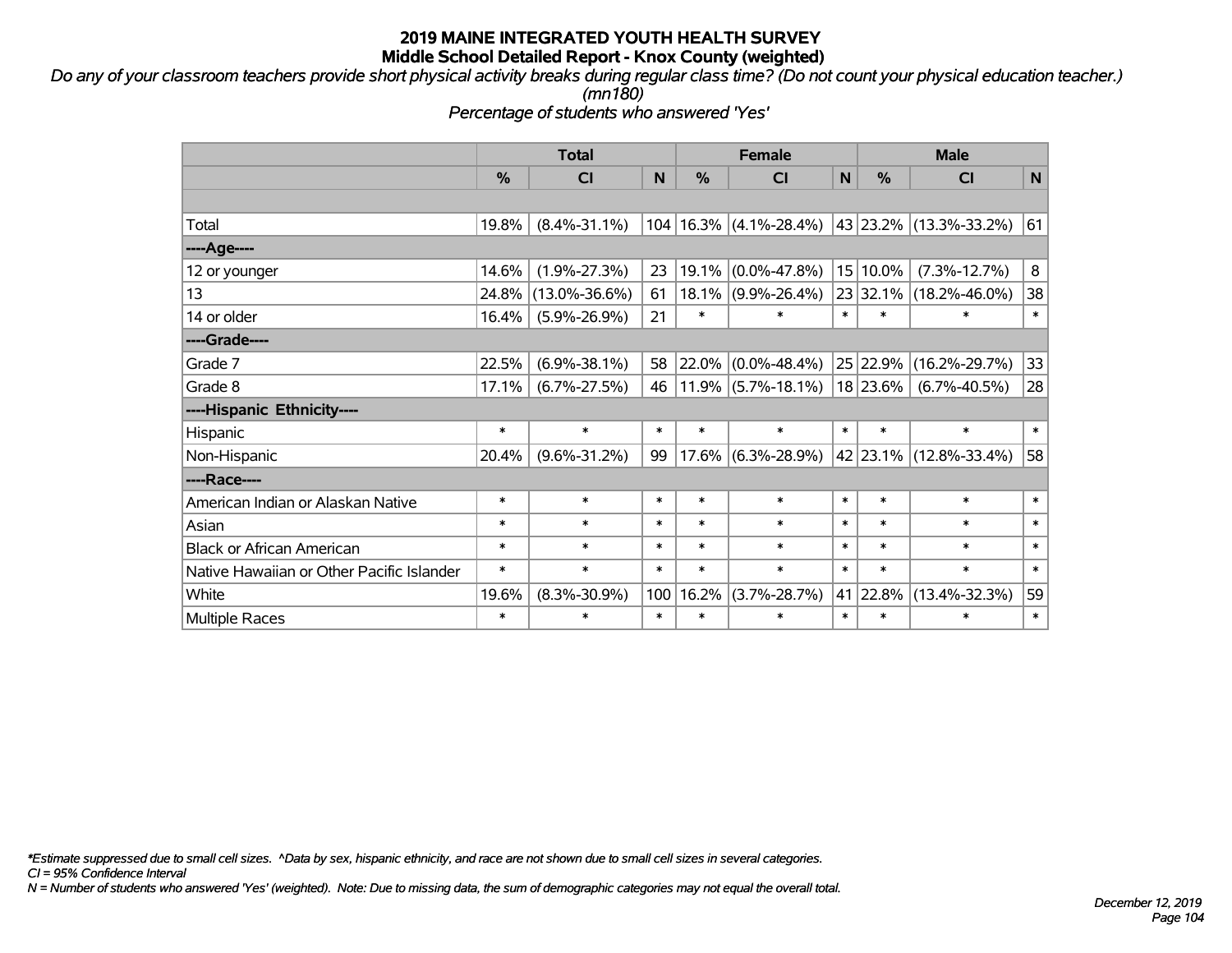*During the past 12 months, on how many sports teams did you play? (Count any teams run by your school or community groups.) (mn179) Percentage of students who answered at least one team*

|                                           | <b>Total</b>  |                     |        |               | <b>Female</b>            | <b>Male</b> |            |                                 |        |
|-------------------------------------------|---------------|---------------------|--------|---------------|--------------------------|-------------|------------|---------------------------------|--------|
|                                           | $\frac{0}{0}$ | <b>CI</b>           | N      | $\frac{0}{0}$ | <b>CI</b>                | N           | %          | <b>CI</b>                       | N.     |
|                                           |               |                     |        |               |                          |             |            |                                 |        |
| Total                                     |               | 71.4% (55.6%-87.3%) |        | 384 68.5%     | $(50.4\% - 86.6\%)$      |             |            | 186 74.4% (58.7%-90.1%)         | 198    |
| ----Age----                               |               |                     |        |               |                          |             |            |                                 |        |
| 12 or younger                             | $64.8\%$      | $(52.4\% - 77.2\%)$ |        | 106 51.4%     | $(29.2\% - 73.5\%)$      | 45          | 79.9%      | $(64.7\% - 95.1\%)$             | 61     |
| 13                                        |               | 74.3% (48.8%-99.8%) |        | 182 71.7%     | $(34.4\% - 100.0\%)$     | 92          |            | 77.1% (64.2%-89.9%)             | 90     |
| 14 or older                               |               | 74.5% (58.8%-90.1%) |        | 96 87.7%      | $(84.3\% - 91.1\%)$      | 49          |            | 64.2%   (44.4%-84.1%)           | 47     |
| ----Grade----                             |               |                     |        |               |                          |             |            |                                 |        |
| Grade 7                                   | 68.7%         | $(57.0\% - 80.5\%)$ |        | 183 56.2%     | $(49.5\% - 63.0\%)$      | 69          | 79.3%      | $(64.4\% - 94.2\%)$             | 115    |
| Grade 8                                   |               | 74.1% (54.1%-94.1%) |        |               | 201 78.6% (55.0%-100.0%) |             |            | $117 68.6\%  (51.1\% - 86.1\%)$ | 84     |
| ----Hispanic Ethnicity----                |               |                     |        |               |                          |             |            |                                 |        |
| Hispanic                                  | $\ast$        | $\ast$              | $\ast$ | $\ast$        | $\ast$                   | $\ast$      | $\ast$     | $\ast$                          | $\ast$ |
| Non-Hispanic                              |               | 72.1% (55.3%-89.0%) |        | 351 68.0%     | $(47.0\% - 89.0\%)$      | 161         | $ 76.0\% $ | $(60.9\% - 91.1\%)$             | 190    |
| ----Race----                              |               |                     |        |               |                          |             |            |                                 |        |
| American Indian or Alaskan Native         | $\ast$        | $\ast$              | $\ast$ | $\ast$        | $\ast$                   | $\ast$      | $\ast$     | $\ast$                          | $\ast$ |
| Asian                                     | $\ast$        | $\ast$              | $\ast$ | $\ast$        | $\ast$                   | $\ast$      | $\ast$     | $\ast$                          | $\ast$ |
| <b>Black or African American</b>          | $\ast$        | $\ast$              | $\ast$ | $\ast$        | $\ast$                   | $\ast$      | $\ast$     | $\ast$                          | $\ast$ |
| Native Hawaiian or Other Pacific Islander | $\ast$        | $\ast$              | $\ast$ | $\ast$        | $\ast$                   | $\ast$      | $\ast$     | $\ast$                          | $\ast$ |
| White                                     | 71.9%         | $(56.4\% - 87.4\%)$ |        | 373 69.1%     | $(52.2\% - 86.0\%)$      | 180         | 74.8%      | $(58.0\% - 91.5\%)$             | 194    |
| Multiple Races                            | $\ast$        | $\ast$              | $\ast$ | $\ast$        | $\ast$                   | $\ast$      | $\ast$     | $\ast$                          | $\ast$ |

*\*Estimate suppressed due to small cell sizes. ^Data by sex, hispanic ethnicity, and race are not shown due to small cell sizes in several categories.*

*CI = 95% Confidence Interval*

*N = Number of students who answered at least one team (weighted). Note: Due to missing data, the sum of demographic categories may not equal the overall total.*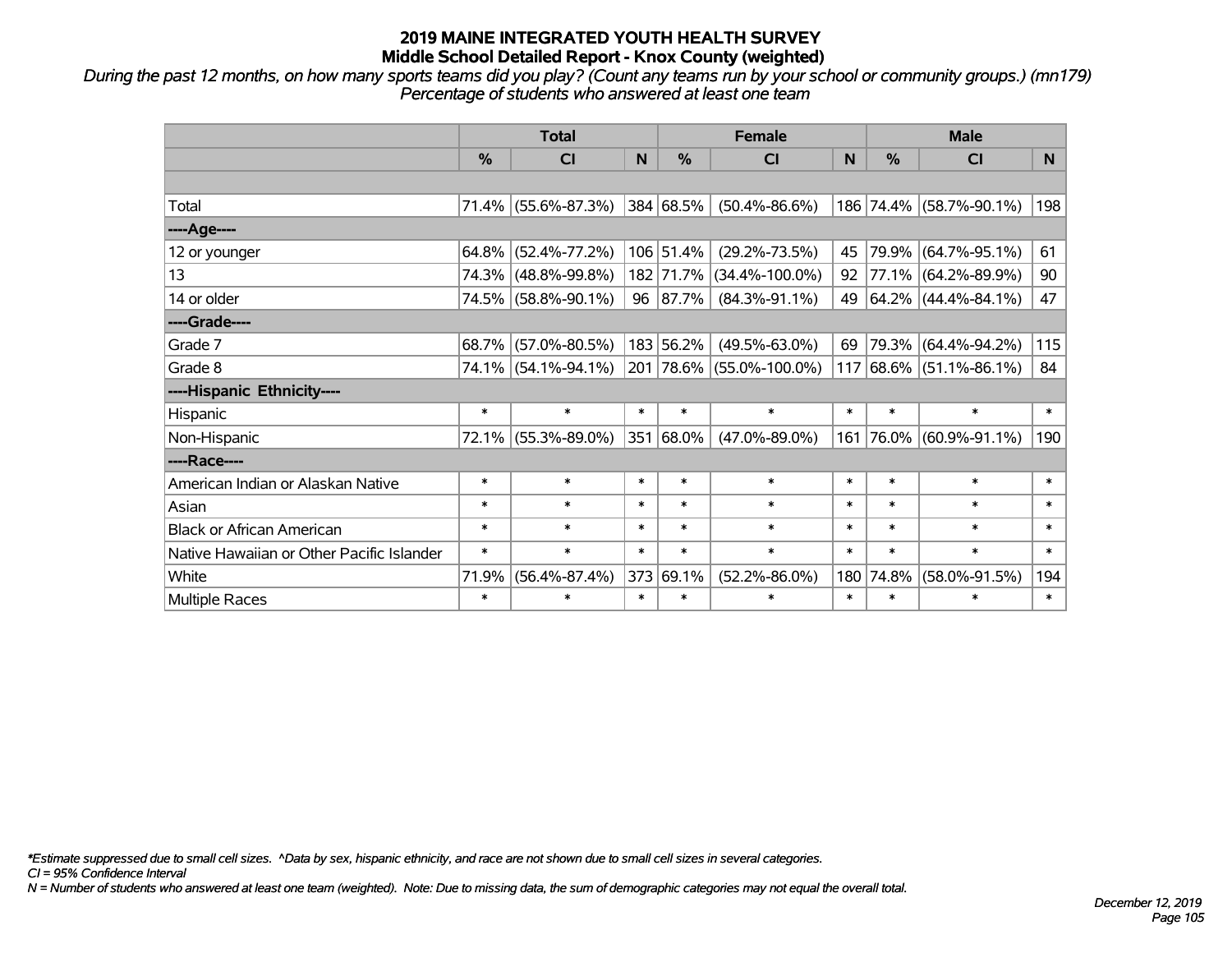## **2019 MAINE INTEGRATED YOUTH HEALTH SURVEY Middle School Detailed Report - Knox County (weighted)** *On an average school night, how many hours of sleep do you get? (mn178) Percentage of students who answered at least 8 hours*

|                                           | <b>Total</b> |                        |        |               | <b>Female</b>           | <b>Male</b> |           |                          |        |
|-------------------------------------------|--------------|------------------------|--------|---------------|-------------------------|-------------|-----------|--------------------------|--------|
|                                           | %            | CI                     | N      | $\frac{0}{0}$ | CI                      | N           | %         | <b>CI</b>                | N      |
|                                           |              |                        |        |               |                         |             |           |                          |        |
| Total                                     |              | 48.7% (36.7%-60.8%)    |        |               | 257 43.6% (24.7%-62.5%) |             |           | 117 54.1% (47.1%-61.1%)  | 139    |
| ----Age----                               |              |                        |        |               |                         |             |           |                          |        |
| 12 or younger                             | 54.3%        | $(31.9\% - 76.7\%)$    | 86     | $ 59.1\% $    | $(33.2\% - 85.1\%)$     | 51          |           | 48.5% (33.2%-63.8%)      | 35     |
| 13                                        |              | 53.9% (42.1%-65.7%)    |        |               | 132 39.4% (26.7%-52.1%) | 51          |           | 69.9% (61.8%-78.0%)      | 82     |
| 14 or older                               |              | $31.1\%$ (29.6%-32.7%) |        |               | 38 28.6% (16.5%-40.6%)  | 15          |           | $ 33.1\% $ (23.3%-43.0%) | 23     |
| ----Grade----                             |              |                        |        |               |                         |             |           |                          |        |
| Grade 7                                   | 62.1%        | $(47.3\% - 76.9\%)$    |        |               | 163 62.8% (40.6%-85.0%) | 77          |           | $61.5\%$ (52.2%-70.7%)   | 86     |
| Grade 8                                   |              | $35.5\%$ (25.5%-45.6%) |        |               | 94 27.6% (16.1%-39.2%)  | 40          |           | 45.4% (37.6%-53.3%)      | 54     |
| ----Hispanic Ethnicity----                |              |                        |        |               |                         |             |           |                          |        |
| Hispanic                                  | $\ast$       | $\ast$                 | $\ast$ | $\ast$        | $\ast$                  | $\ast$      | $\ast$    | $\ast$                   | $\ast$ |
| Non-Hispanic                              |              | 45.6% (37.5%-53.7%)    |        |               | 217 38.0% (29.9%-46.2%) | 89          |           | 52.9% (43.6%-62.3%)      | 128    |
| ----Race----                              |              |                        |        |               |                         |             |           |                          |        |
| American Indian or Alaskan Native         | $\ast$       | $\ast$                 | $\ast$ | $\ast$        | $\ast$                  | $\ast$      | $\ast$    | $\ast$                   | $\ast$ |
| Asian                                     | $\ast$       | $\ast$                 | $\ast$ | $\ast$        | $\ast$                  | $\ast$      | $\ast$    | $\ast$                   | $\ast$ |
| <b>Black or African American</b>          | $\ast$       | $\ast$                 | $\ast$ | $\ast$        | $\ast$                  | $\ast$      | $\ast$    | $\ast$                   | $\ast$ |
| Native Hawaiian or Other Pacific Islander | $\ast$       | $\ast$                 | $\ast$ | $\ast$        | $\ast$                  | $\ast$      | $\ast$    | $\ast$                   | $\ast$ |
| White                                     | 48.5%        | $(36.0\% - 61.0\%)$    |        | 246 44.1%     | $(24.4\% - 63.9\%)$     |             | 114 53.0% | $(45.3\% - 60.7\%)$      | 132    |
| Multiple Races                            | $\ast$       | $\ast$                 | $\ast$ | $\ast$        | $\ast$                  | $\ast$      | $\ast$    | $\ast$                   | $\ast$ |

*\*Estimate suppressed due to small cell sizes. ^Data by sex, hispanic ethnicity, and race are not shown due to small cell sizes in several categories.*

*CI = 95% Confidence Interval*

*N = Number of students who answered at least 8 hours (weighted). Note: Due to missing data, the sum of demographic categories may not equal the overall total.*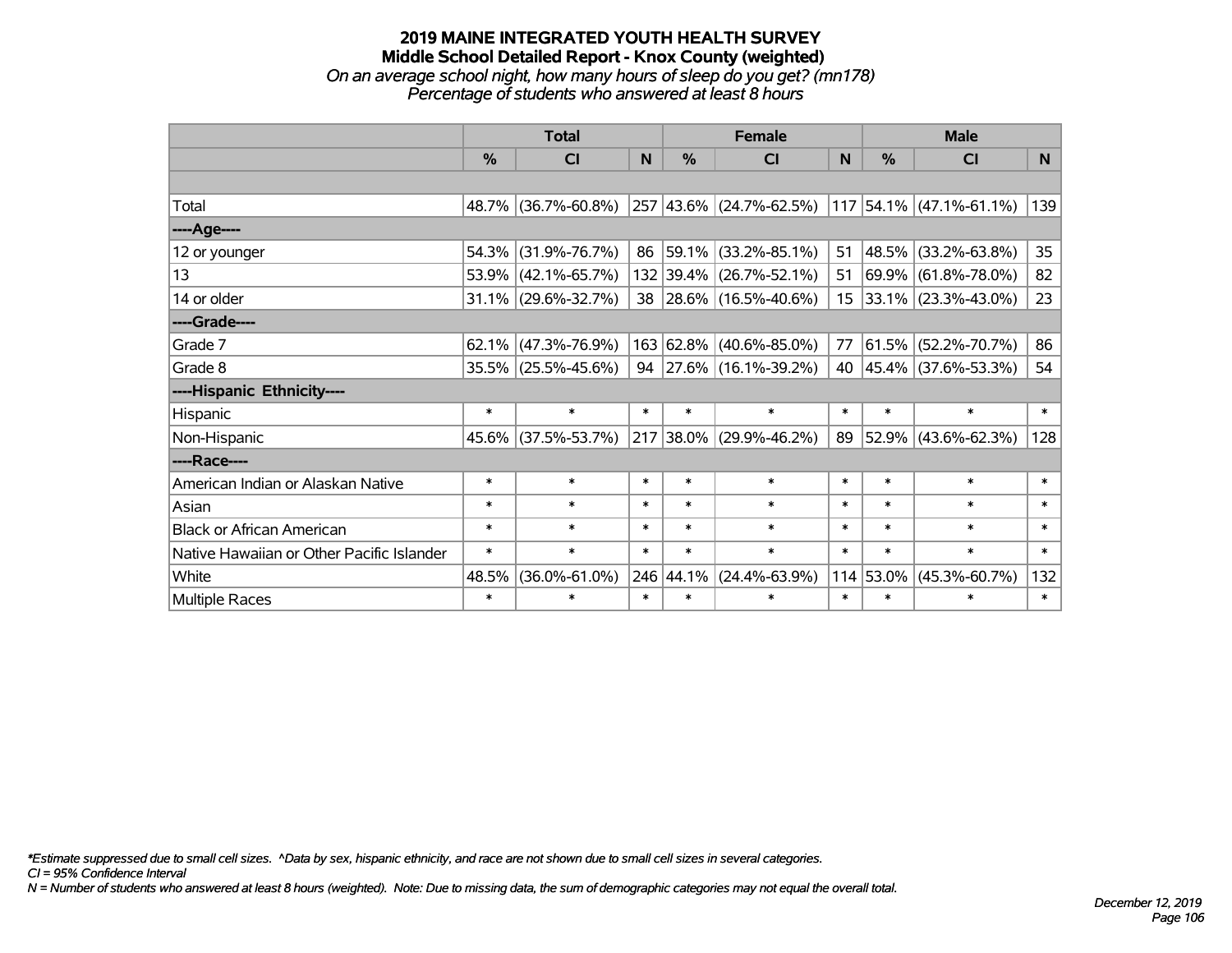## **2019 MAINE INTEGRATED YOUTH HEALTH SURVEY Middle School Detailed Report - Knox County (weighted)** *During the past 12 months, how would you describe your grades in school? (mn171) Percentage of students who answered 'Mostly A's' or 'Mostly B's'*

|                                           | <b>Total</b> |                        |              |           | <b>Female</b>        | <b>Male</b> |               |                          |        |
|-------------------------------------------|--------------|------------------------|--------------|-----------|----------------------|-------------|---------------|--------------------------|--------|
|                                           | %            | <b>CI</b>              | <sub>N</sub> | %         | <b>CI</b>            | N           | $\frac{0}{0}$ | <b>CI</b>                | N.     |
|                                           |              |                        |              |           |                      |             |               |                          |        |
| Total                                     |              | $68.6\%$ (58.9%-78.4%) |              | 364 65.7% | $(50.3\% - 81.1\%)$  |             |               | 178 71.7% (66.8%-76.6%)  | 186    |
| ----Age----                               |              |                        |              |           |                      |             |               |                          |        |
| 12 or younger                             | 67.9%        | $(40.1\% - 95.7\%)$    |              | 111 58.2% | $(11.0\% - 100.0\%)$ | 50          |               | 78.8% (73.0%-84.6%)      | 61     |
| 13                                        | 76.5%        | $(72.5\% - 80.6\%)$    |              | 184 77.2% | $(70.5\% - 83.9\%)$  | 99          |               | 75.8% (62.1%-89.5%)      | 85     |
| 14 or older                               |              | 54.6% (35.9%-73.3%)    |              | 69 50.9%  | $(37.0\% - 64.8\%)$  | 28          |               | $ 57.5\% $ (29.4%-85.6%) | 41     |
| ----Grade----                             |              |                        |              |           |                      |             |               |                          |        |
| Grade 7                                   | 69.9%        | $(49.7\% - 90.1\%)$    |              | 183 67.5% | $(31.6\% - 100.0\%)$ | 82          |               | 72.0% (65.9%-78.0%)      | 100    |
| Grade 8                                   |              | $67.5\%$ (61.2%-73.7%) |              | 181 64.3% | $(60.7\% - 67.8\%)$  |             |               | 96 71.4% (58.3%-84.6%)   | 86     |
| ----Hispanic Ethnicity----                |              |                        |              |           |                      |             |               |                          |        |
| Hispanic                                  | $\ast$       | $\ast$                 | $\ast$       | $\ast$    | $\ast$               | $\ast$      | $\ast$        | $\ast$                   | $\ast$ |
| Non-Hispanic                              |              | 71.5% (63.9%-79.1%)    |              | 343 70.0% | $(59.3\% - 80.6\%)$  |             |               | 165 73.0% (65.5%-80.5%)  | 177    |
| ----Race----                              |              |                        |              |           |                      |             |               |                          |        |
| American Indian or Alaskan Native         | $\ast$       | $\ast$                 | $\ast$       | $\ast$    | $\ast$               | $\ast$      | $\ast$        | $\ast$                   | $\ast$ |
| Asian                                     | $\ast$       | $\ast$                 | $\ast$       | $\ast$    | $\ast$               | $\ast$      | $\ast$        | $\ast$                   | $\ast$ |
| <b>Black or African American</b>          | $\ast$       | $\ast$                 | $\ast$       | $\ast$    | $\ast$               | $\ast$      | $\ast$        | $\ast$                   | $\ast$ |
| Native Hawaiian or Other Pacific Islander | $\ast$       | $\ast$                 | $\ast$       | $\ast$    | $\ast$               | $\ast$      | $\ast$        | $\ast$                   | $\ast$ |
| White                                     | 69.2%        | $(58.8\% - 79.5\%)$    |              | 354 66.4% | $(49.9\% - 82.9\%)$  | 172         | 72.0%         | $(65.7\% - 78.4\%)$      | 182    |
| Multiple Races                            | $\ast$       | $\ast$                 | $\ast$       | $\ast$    | $\ast$               | $\ast$      | $\ast$        | $\ast$                   | $\ast$ |

*\*Estimate suppressed due to small cell sizes. ^Data by sex, hispanic ethnicity, and race are not shown due to small cell sizes in several categories.*

*CI = 95% Confidence Interval*

*N = Number of students who answered 'Mostly A's' or 'Mostly B's' (weighted). Note: Due to missing data, the sum of demographic categories may not equal the overall total.*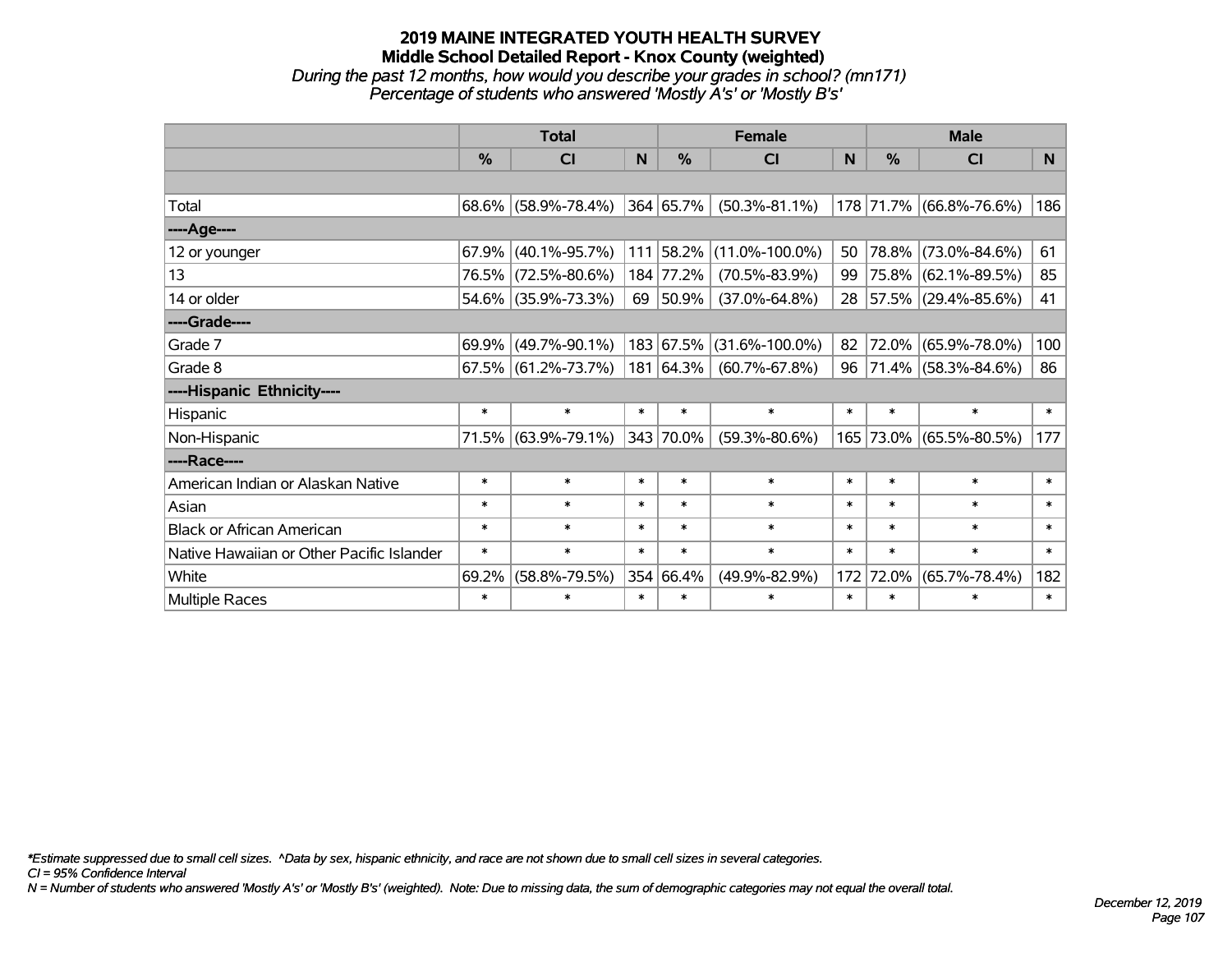*During an average week, how many hours do you spend in clubs or organizations (other than sports) outside of regular school hours? (mn146) Percentage of students who answered at least 1 hour*

|                                           | <b>Total</b> |                     |        |           | <b>Female</b>           |              | <b>Male</b> |                             |        |  |
|-------------------------------------------|--------------|---------------------|--------|-----------|-------------------------|--------------|-------------|-----------------------------|--------|--|
|                                           | %            | <b>CI</b>           | N      | %         | <b>CI</b>               | $\mathsf{N}$ | %           | <b>CI</b>                   | N.     |  |
|                                           |              |                     |        |           |                         |              |             |                             |        |  |
| Total                                     |              | 39.1% (30.7%-47.4%) | 207    |           | $34.5\%$ (23.0%-45.9%)  |              |             | $ 93 43.8\% $ (31.2%-56.4%) | 114    |  |
| ----Age----                               |              |                     |        |           |                         |              |             |                             |        |  |
| 12 or younger                             | 45.7%        | $(32.9\% - 58.6\%)$ | 74     | $33.3\%$  | $(15.7\% - 51.0\%)$     |              | 29 59.8%    | $(42.0\% - 77.7\%)$         | 46     |  |
| 13                                        | 39.0%        | $(28.7\% - 49.3\%)$ | 94     |           | 37.0% (26.0%-47.9%)     |              |             | 47 41.3% (27.2%-55.5%)      | 47     |  |
| 14 or older                               |              | 30.5% (23.4%-37.6%) | 39     |           | 30.5% (23.3%-37.7%)     |              |             | 17 30.5% (21.9%-39.0%)      | 21     |  |
| ----Grade----                             |              |                     |        |           |                         |              |             |                             |        |  |
| Grade 7                                   | 40.9%        | $(28.2\% - 53.5\%)$ |        |           | 107 31.4% (15.8%-47.1%) |              | 38 49.0%    | $(36.7\% - 61.3\%)$         | 69     |  |
| Grade 8                                   |              | 37.3% (29.5%-45.0%) |        |           | 100 36.9% (26.4%-47.5%) |              |             | 55 37.7% (24.7%-50.7%)      | 45     |  |
| ----Hispanic Ethnicity----                |              |                     |        |           |                         |              |             |                             |        |  |
| Hispanic                                  | $\ast$       | $\ast$              | $\ast$ | $\ast$    | $\ast$                  | $\ast$       | $\ast$      | $\ast$                      | $\ast$ |  |
| Non-Hispanic                              | 39.0%        | $(30.9\% - 47.1\%)$ |        | 188 33.5% | $(21.7\% - 45.4\%)$     |              | 79 44.2%    | $(33.0\% - 55.3\%)$         | 109    |  |
| ----Race----                              |              |                     |        |           |                         |              |             |                             |        |  |
| American Indian or Alaskan Native         | $\ast$       | $\ast$              | $\ast$ | $\ast$    | $\ast$                  | $\ast$       | $\ast$      | $\ast$                      | $\ast$ |  |
| Asian                                     | $\ast$       | $\ast$              | $\ast$ | $\ast$    | $\ast$                  | $\ast$       | $\ast$      | $\ast$                      | $\ast$ |  |
| <b>Black or African American</b>          | $\ast$       | $\ast$              | $\ast$ | $\ast$    | $\ast$                  | $\ast$       | $\ast$      | $\ast$                      | $\ast$ |  |
| Native Hawaiian or Other Pacific Islander | $\ast$       | $\ast$              | $\ast$ | $\ast$    | $\ast$                  | $\ast$       | $\ast$      | $\ast$                      | $\ast$ |  |
| White                                     | 39.6%        | $(31.2\% - 48.0\%)$ |        | 204 34.9% | $(22.3\% - 47.6\%)$     | 91           | 44.4%       | $(31.7\% - 57.1\%)$         | 114    |  |
| <b>Multiple Races</b>                     | $\ast$       | $\ast$              | $\ast$ | $\ast$    | $\ast$                  | $\ast$       | $\ast$      | $\ast$                      | $\ast$ |  |

*\*Estimate suppressed due to small cell sizes. ^Data by sex, hispanic ethnicity, and race are not shown due to small cell sizes in several categories.*

*CI = 95% Confidence Interval*

*N = Number of students who answered at least 1 hour (weighted). Note: Due to missing data, the sum of demographic categories may not equal the overall total.*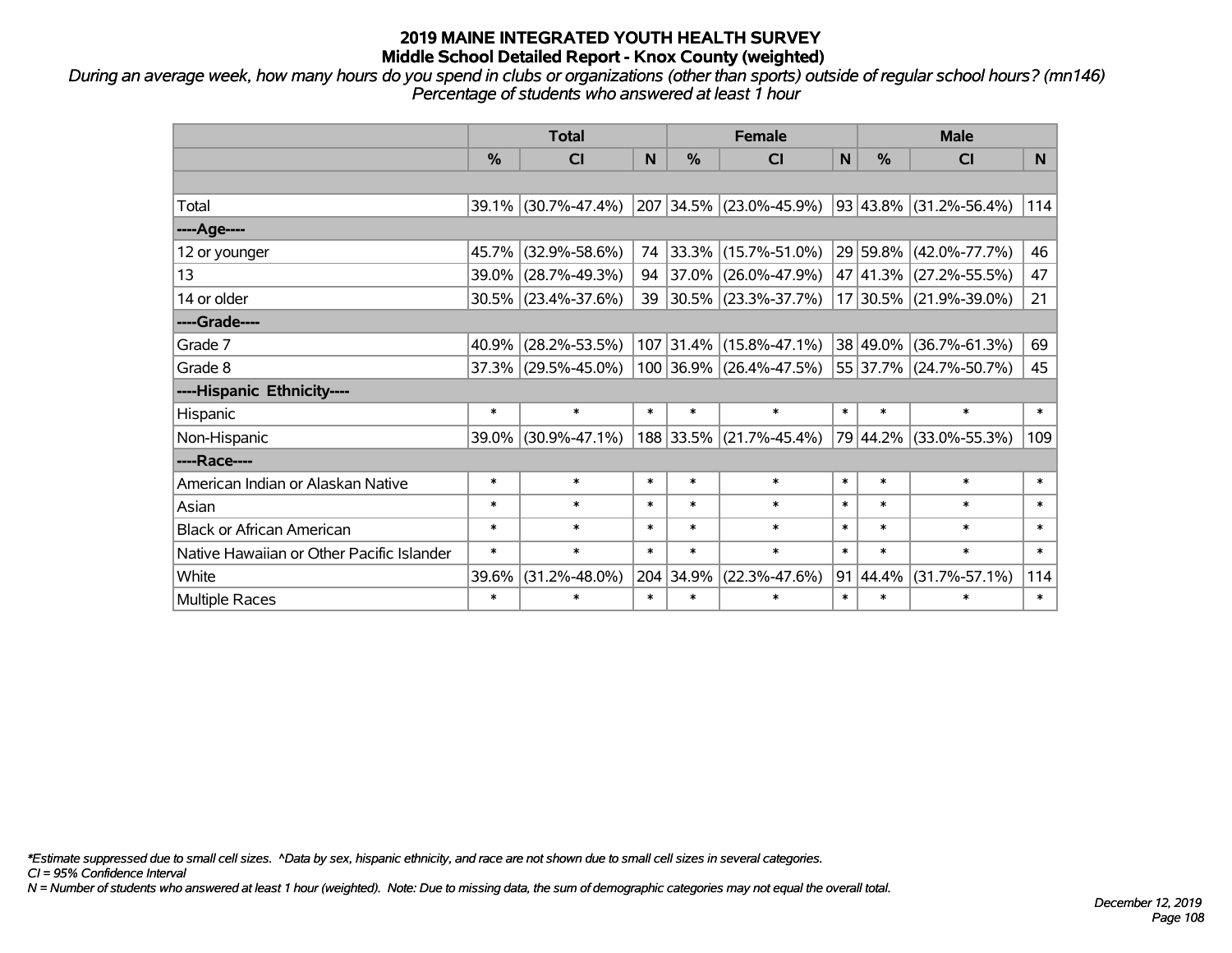*Do you agree or disagree that at least one of your teachers really cares and gives you help and support when you need it? (mn143) Percentage of students who answered 'Strongly agree' or 'Agree'*

|                                           | <b>Total</b> |                        |        | <b>Female</b> |                                   |        | <b>Male</b>   |                         |        |  |
|-------------------------------------------|--------------|------------------------|--------|---------------|-----------------------------------|--------|---------------|-------------------------|--------|--|
|                                           | %            | <b>CI</b>              | N      | %             | CI                                | N      | $\frac{0}{0}$ | <b>CI</b>               | N.     |  |
|                                           |              |                        |        |               |                                   |        |               |                         |        |  |
| Total                                     |              | 78.0% (71.9%-84.1%)    |        |               | 418   81.5%   (71.0%-92.0%)       |        | 219 74.9%     | $(70.0\% - 79.7\%)$     | 197    |  |
| ----Age----                               |              |                        |        |               |                                   |        |               |                         |        |  |
| 12 or younger                             | 80.1%        | $(73.0\% - 87.1\%)$    |        | 126 88.7%     | $(77.9\% - 99.5\%)$               | 70     | 73.0%         | $(63.3\% - 82.7\%)$     | 56     |  |
| 13                                        |              | 75.7% (72.0%-79.3%)    |        | 205 77.9%     | $(69.1\% - 86.7\%)$               |        | 110 73.0%     | $(67.4\% - 78.5\%)$     | 94     |  |
| 14 or older                               |              | $80.9\%$ (64.2%-97.6%) |        |               | $87   80.3\%   (64.4\% - 96.2\%)$ |        |               | 39 81.4% (61.2%-100.0%) | 47     |  |
| ----Grade----                             |              |                        |        |               |                                   |        |               |                         |        |  |
| Grade 7                                   | 78.1%        | $(75.4\% - 80.9\%)$    |        | 208 85.4%     | $(75.3\% - 95.6\%)$               |        | 104 72.9%     | $(65.4\% - 80.3\%)$     | 104    |  |
| Grade 8                                   |              | 78.2% (66.3%-90.1%)    |        |               | 209 78.0% (65.3%-90.7%)           |        | 114 78.2%     | $(66.8\% - 89.6\%)$     | 93     |  |
| ----Hispanic Ethnicity----                |              |                        |        |               |                                   |        |               |                         |        |  |
| Hispanic                                  | $\ast$       | $\ast$                 | $\ast$ | $\ast$        | $\ast$                            | $\ast$ | $\ast$        | $\ast$                  | $\ast$ |  |
| Non-Hispanic                              |              | 78.0% (71.5%-84.5%)    |        | 389 81.6%     | $(71.6\% - 91.6\%)$               |        | 204 74.8%     | $(70.0\% - 79.5\%)$     | 183    |  |
| ----Race----                              |              |                        |        |               |                                   |        |               |                         |        |  |
| American Indian or Alaskan Native         | $\ast$       | $\ast$                 | $\ast$ | $\ast$        | $\ast$                            | $\ast$ | $\ast$        | $\ast$                  | $\ast$ |  |
| Asian                                     | $\ast$       | $\ast$                 | $\ast$ | $\ast$        | $\ast$                            | $\ast$ | $\ast$        | $\ast$                  | $\ast$ |  |
| <b>Black or African American</b>          | $\ast$       | $\ast$                 | $\ast$ | $\ast$        | $\ast$                            | $\ast$ | $\ast$        | $\ast$                  | $\ast$ |  |
| Native Hawaiian or Other Pacific Islander | $\ast$       | $\ast$                 | $\ast$ | $\ast$        | $\ast$                            | $\ast$ | $\ast$        | $\ast$                  | $\ast$ |  |
| White                                     | 78.6%        | $(72.3\% - 85.0\%)$    |        | 402 82.2%     | $(71.9\% - 92.6\%)$               | 213    | 74.8%         | $(69.8\% - 79.8\%)$     | 188    |  |
| Multiple Races                            | $\ast$       | $\ast$                 | $\ast$ | $\ast$        | $\ast$                            | $\ast$ | $\ast$        | $\ast$                  | $\ast$ |  |

*\*Estimate suppressed due to small cell sizes. ^Data by sex, hispanic ethnicity, and race are not shown due to small cell sizes in several categories.*

*CI = 95% Confidence Interval*

*N = Number of students who answered 'Strongly agree' or 'Agree' (weighted). Note: Due to missing data, the sum of demographic categories may not equal the overall total.*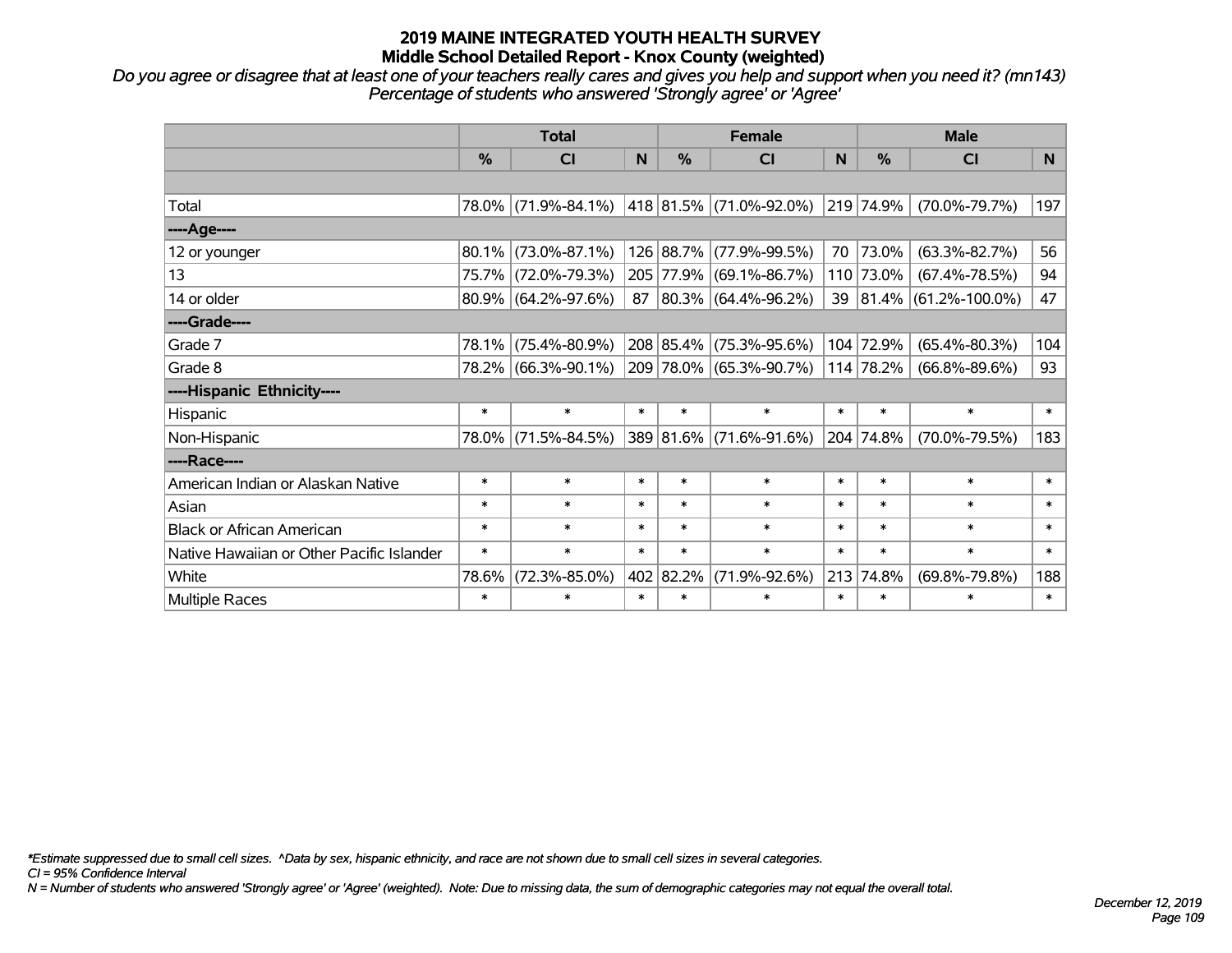#### *How often does one of your parents talk with you about what you are doing in school? (mn144) Percentage of students who answered 'About every day' or 'About once or twice a week'*

|                                           | <b>Total</b>  |                     |        |               | <b>Female</b>               |        | <b>Male</b> |                         |                |
|-------------------------------------------|---------------|---------------------|--------|---------------|-----------------------------|--------|-------------|-------------------------|----------------|
|                                           | $\frac{0}{0}$ | <b>CI</b>           | N      | $\frac{0}{0}$ | CI                          | N      | %           | <b>CI</b>               | N <sub>1</sub> |
|                                           |               |                     |        |               |                             |        |             |                         |                |
| Total                                     |               | 89.2% (86.1%-92.2%) |        |               | 476   89.3%   (87.2%-91.4%) |        |             | 238 88.9% (84.4%-93.3%) | 235            |
| ----Age----                               |               |                     |        |               |                             |        |             |                         |                |
| 12 or younger                             | 92.0%         | $(87.7\% - 96.3\%)$ |        | 144 92.8%     | $(86.5\% - 99.1\%)$         | 73     | 91.0%       | $(86.8\% - 95.2\%)$     | 69             |
| 13                                        |               | 89.0% (85.8%-92.3%) |        |               | 238 86.9% (83.2%-90.7%)     |        | 121 91.2%   | $(87.9\% - 94.6\%)$     | 116            |
| 14 or older                               |               | 85.4% (77.0%-93.9%) | 94     | $\ast$        | $\ast$                      | $\ast$ | $\ast$      | $\ast$                  | $\ast$         |
| ----Grade----                             |               |                     |        |               |                             |        |             |                         |                |
| Grade 7                                   | 93.2%         | $(88.3\% - 98.2\%)$ |        |               | 247 93.4% (87.1%-99.6%)     |        | 114 93.0%   | $(88.8\% - 97.2\%)$     | 132            |
| Grade 8                                   |               | 85.5% (81.3%-89.7%) |        |               | 227 86.6% (83.9%-89.4%)     |        |             | 124 83.9% (77.1%-90.6%) | 102            |
| ----Hispanic Ethnicity----                |               |                     |        |               |                             |        |             |                         |                |
| Hispanic                                  | $\ast$        | $\ast$              | $\ast$ | $\ast$        | $\ast$                      | $\ast$ | $\ast$      | $\ast$                  | $\ast$         |
| Non-Hispanic                              |               | 89.3% (85.9%-92.8%) |        |               | 444 89.0% (86.1%-91.9%)     |        |             | 221 89.5% (85.0%-94.1%) | 220            |
| ----Race----                              |               |                     |        |               |                             |        |             |                         |                |
| American Indian or Alaskan Native         | $\ast$        | $\ast$              | $\ast$ | $\ast$        | $\ast$                      | $\ast$ | $\ast$      | $\ast$                  | $\ast$         |
| Asian                                     | $\ast$        | $\ast$              | $\ast$ | $\ast$        | $\ast$                      | $\ast$ | $\ast$      | $\ast$                  | $\ast$         |
| <b>Black or African American</b>          | $\ast$        | $\ast$              | $\ast$ | $\ast$        | $\ast$                      | $\ast$ | $\ast$      | $\ast$                  | $\ast$         |
| Native Hawaiian or Other Pacific Islander | $\ast$        | $\ast$              | $\ast$ | $\ast$        | $\ast$                      | $\ast$ | $\ast$      | $\ast$                  | $\ast$         |
| White                                     | 89.2%         | $(85.9\% - 92.6\%)$ |        | 455 89.1%     | $(86.9\% - 91.4\%)$         |        | 228 89.3%   | $(84.3\% - 94.3\%)$     | 225            |
| <b>Multiple Races</b>                     | $\ast$        | $\ast$              | $\ast$ | $\ast$        | $\ast$                      | $\ast$ | $\ast$      | *                       | $\ast$         |

*\*Estimate suppressed due to small cell sizes. ^Data by sex, hispanic ethnicity, and race are not shown due to small cell sizes in several categories.*

*CI = 95% Confidence Interval*

*N = Number of students who answered 'About every day' or 'About once or twice a week' (weighted). Note: Due to missing data, the sum of demographic categories may not equal the overall total.*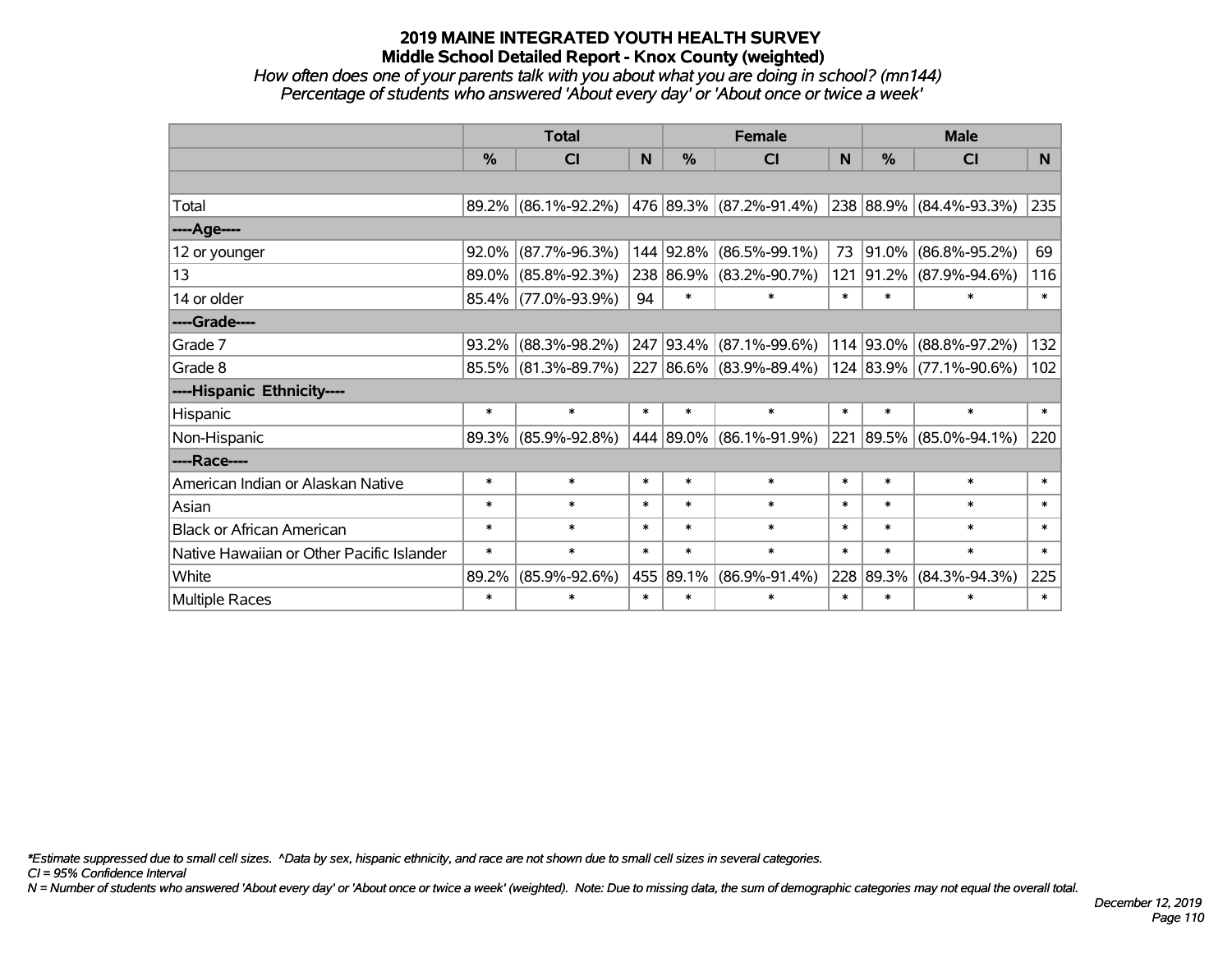## **2019 MAINE INTEGRATED YOUTH HEALTH SURVEY Middle School Detailed Report - Knox County (weighted)** *How often does your family give you love and support? (mn188)*

*Percentage of students who answered 'Most of the time' or 'Always'*

|                                           | <b>Total</b>  |                        |        | <b>Female</b> |                             |        | <b>Male</b> |                         |                |
|-------------------------------------------|---------------|------------------------|--------|---------------|-----------------------------|--------|-------------|-------------------------|----------------|
|                                           | $\frac{0}{0}$ | CI                     | N.     | $\frac{0}{0}$ | CI                          | N      | %           | <b>CI</b>               | N <sub>1</sub> |
|                                           |               |                        |        |               |                             |        |             |                         |                |
| Total                                     |               | 86.0% (81.9%-90.1%)    |        |               | 459   88.5%   (84.2%-92.7%) |        |             | 233 84.0% (79.4%-88.5%) | 224            |
| ----Age----                               |               |                        |        |               |                             |        |             |                         |                |
| 12 or younger                             | 86.6%         | $(81.7\% - 91.6\%)$    |        |               | 132 88.5% (78.2%-98.8%)     | 66     | 86.8%       | $(82.8\% - 90.9\%)$     | 66             |
| 13                                        |               | 88.0% (84.0%-92.0%)    |        |               | 238 90.3% (87.4%-93.3%)     |        |             | 126 85.4% (79.5%-91.2%) | 110            |
| 14 or older                               |               | $80.0\%$ (71.5%-88.4%) |        |               | 88 83.2% (73.9%-92.5%)      | 41     |             | 77.4% (66.9%-87.8%)     | 47             |
| ----Grade----                             |               |                        |        |               |                             |        |             |                         |                |
| Grade 7                                   | 88.6%         | $(84.3\% - 92.9\%)$    |        |               | 231 89.5% (80.2%-98.9%)     |        | 105 88.9%   | $(86.5\% - 91.2\%)$     | 127            |
| Grade 8                                   |               | $83.3\%$ (79.1%-87.4%) |        |               | 224 87.5% (84.9%-90.2%)     |        |             | 128 78.0% (70.2%-85.8%) | 95             |
| ----Hispanic Ethnicity----                |               |                        |        |               |                             |        |             |                         |                |
| Hispanic                                  | $\ast$        | $\ast$                 | $\ast$ | $\ast$        | $\ast$                      | $\ast$ | $\ast$      | $\ast$                  | $\ast$         |
| Non-Hispanic                              |               | 86.8% (82.4%-91.2%)    |        |               | 433 88.9% (85.4%-92.3%)     |        | 220 85.3%   | $(79.1\% - 91.4\%)$     | 212            |
| ----Race----                              |               |                        |        |               |                             |        |             |                         |                |
| American Indian or Alaskan Native         | $\ast$        | $\ast$                 | $\ast$ | $\ast$        | $\ast$                      | $\ast$ | $\ast$      | $\ast$                  | $\ast$         |
| Asian                                     | $\ast$        | $\ast$                 | $\ast$ | $\ast$        | $\ast$                      | $\ast$ | $\ast$      | $\ast$                  | $\ast$         |
| <b>Black or African American</b>          | $\ast$        | $\ast$                 | $\ast$ | $\ast$        | $\ast$                      | $\ast$ | $\ast$      | $\ast$                  | $\ast$         |
| Native Hawaiian or Other Pacific Islander | $\ast$        | $\ast$                 | $\ast$ | $\ast$        | $\ast$                      | $\ast$ | $\ast$      | $\ast$                  | $\ast$         |
| White                                     | 86.8%         | $(82.7\% - 90.8\%)$    |        | 442 89.0%     | $(85.2\% - 92.7\%)$         | 226    | 84.5%       | $(80.2\% - 88.8\%)$     | 215            |
| Multiple Races                            | $\ast$        | $\ast$                 | $\ast$ | $\ast$        | $\ast$                      | $\ast$ | $\ast$      | $\ast$                  | $\ast$         |

*\*Estimate suppressed due to small cell sizes. ^Data by sex, hispanic ethnicity, and race are not shown due to small cell sizes in several categories.*

*CI = 95% Confidence Interval*

*N = Number of students who answered 'Most of the time' or 'Always' (weighted). Note: Due to missing data, the sum of demographic categories may not equal the overall total.*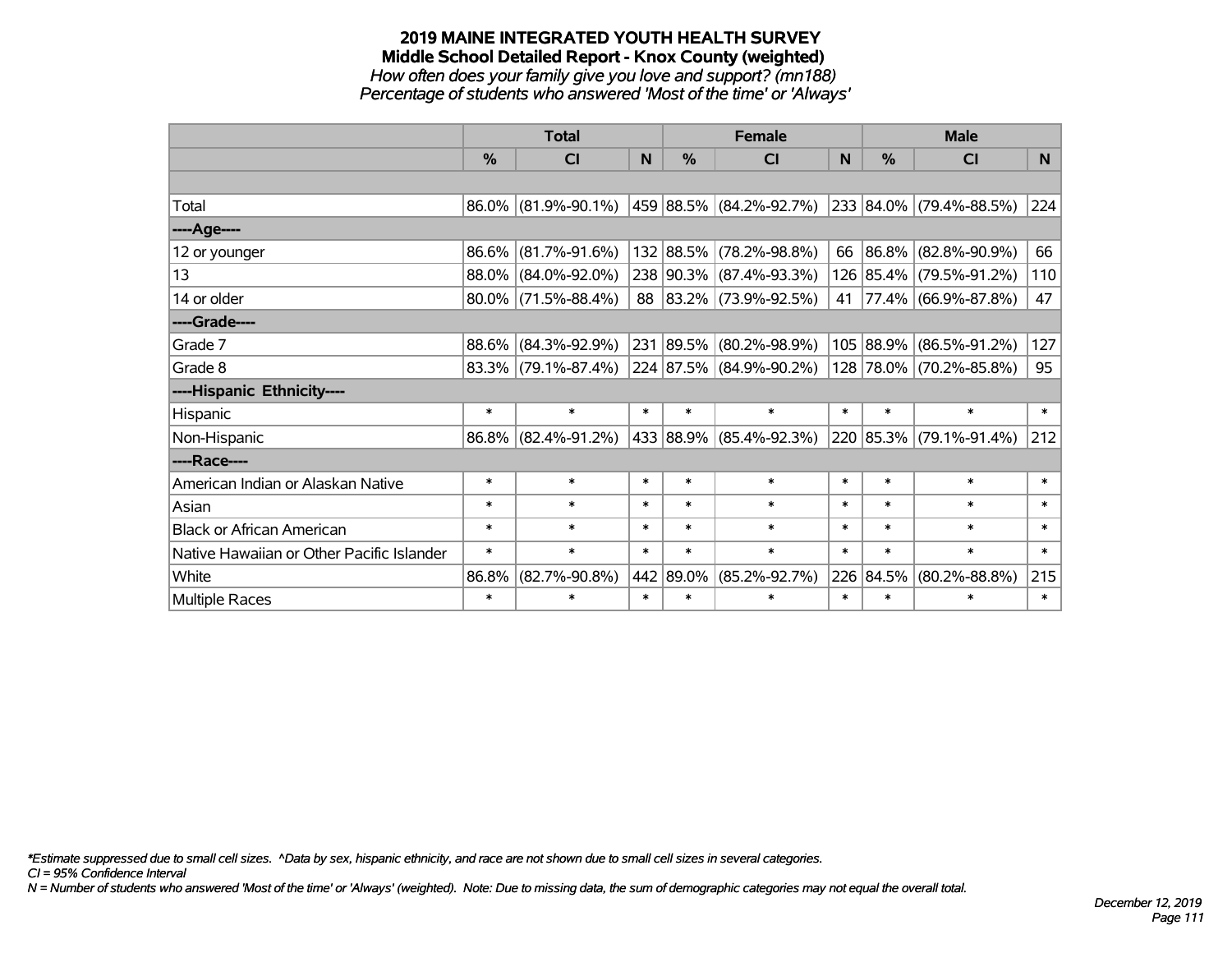*Do you agree or disagree that in your community you feel like you matter to people? (mn148) Percentage of students who answered 'Strongly agree' or 'Agree'*

|                                           | <b>Total</b>  |                        |        | <b>Female</b> |                                 |           | <b>Male</b> |                            |        |
|-------------------------------------------|---------------|------------------------|--------|---------------|---------------------------------|-----------|-------------|----------------------------|--------|
|                                           | $\frac{0}{0}$ | CI                     | N      | %             | CI                              | N         | %           | <b>CI</b>                  | N      |
|                                           |               |                        |        |               |                                 |           |             |                            |        |
| Total                                     |               | $60.9\%$ (53.6%-68.1%) |        |               | $ 327 62.1\%  (53.1\% -71.0\%)$ |           |             | 166 60.4% (53.0%-67.8%)    | 161    |
| ----Age----                               |               |                        |        |               |                                 |           |             |                            |        |
| 12 or younger                             | 64.9%         | $(61.2\% - 68.7\%)$    |        |               | 102 68.6% (59.8%-77.5%)         | 54        | 62.6%       | $(57.4\% - 67.8\%)$        | 48     |
| 13                                        | 59.6%         | $(54.2\% - 65.0\%)$    |        |               | 161 60.0% (53.0%-67.1%)         |           |             | 84 59.8% (55.1%-64.6%)     | 77     |
| 14 or older                               |               | 58.1% (38.9%-77.4%)    |        |               | 64 57.3% (34.7%-79.9%)          |           |             | 28   58.8%   (40.1%-77.5%) | 36     |
| ----Grade----                             |               |                        |        |               |                                 |           |             |                            |        |
| Grade 7                                   | 61.9%         | $(58.0\% - 65.8\%)$    |        |               | 164 62.2% (57.4%-67.1%)         | 75        | 62.3%       | $(55.4\% - 69.3\%)$        | 89     |
| Grade 8                                   |               | $60.5\%$ (49.9%-71.1%) |        |               | $163 62.4\% $ (49.5%-75.4%)     | $91 \mid$ |             | 58.9% (49.6%-68.2%)        | 72     |
| ----Hispanic Ethnicity----                |               |                        |        |               |                                 |           |             |                            |        |
| Hispanic                                  | $\ast$        | $\ast$                 | $\ast$ | $\ast$        | $\ast$                          | $\ast$    | $\ast$      | $\ast$                     | $\ast$ |
| Non-Hispanic                              | 61.1%         | $(52.8\% - 69.4\%)$    |        |               | $306 62.1\%  (52.7\% - 71.4\%)$ |           | 154 60.9%   | $(52.1\% - 69.7\%)$        | 151    |
| ----Race----                              |               |                        |        |               |                                 |           |             |                            |        |
| American Indian or Alaskan Native         | $\ast$        | $\ast$                 | $\ast$ | $\ast$        | $\ast$                          | $\ast$    | $\ast$      | $\ast$                     | $\ast$ |
| Asian                                     | $\ast$        | $\ast$                 | $\ast$ | $\ast$        | $\ast$                          | $\ast$    | $\ast$      | $\ast$                     | $\ast$ |
| <b>Black or African American</b>          | $\ast$        | $\ast$                 | $\ast$ | $\ast$        | $\ast$                          | $\ast$    | $\ast$      | $\ast$                     | $\ast$ |
| Native Hawaiian or Other Pacific Islander | $\ast$        | $\ast$                 | $\ast$ | $\ast$        | $\ast$                          | $\ast$    | $\ast$      | $\ast$                     | $\ast$ |
| White                                     | 61.2%         | $(53.2\% - 69.3\%)$    |        | 314 62.5%     | $(53.9\% - 71.1\%)$             | 161       | 60.3%       | $(51.7\% - 68.8\%)$        | 153    |
| <b>Multiple Races</b>                     | $\ast$        | $\ast$                 | $\ast$ | $\ast$        | $\ast$                          | $\ast$    | $\ast$      | $\ast$                     | $\ast$ |

*\*Estimate suppressed due to small cell sizes. ^Data by sex, hispanic ethnicity, and race are not shown due to small cell sizes in several categories.*

*CI = 95% Confidence Interval*

*N = Number of students who answered 'Strongly agree' or 'Agree' (weighted). Note: Due to missing data, the sum of demographic categories may not equal the overall total.*